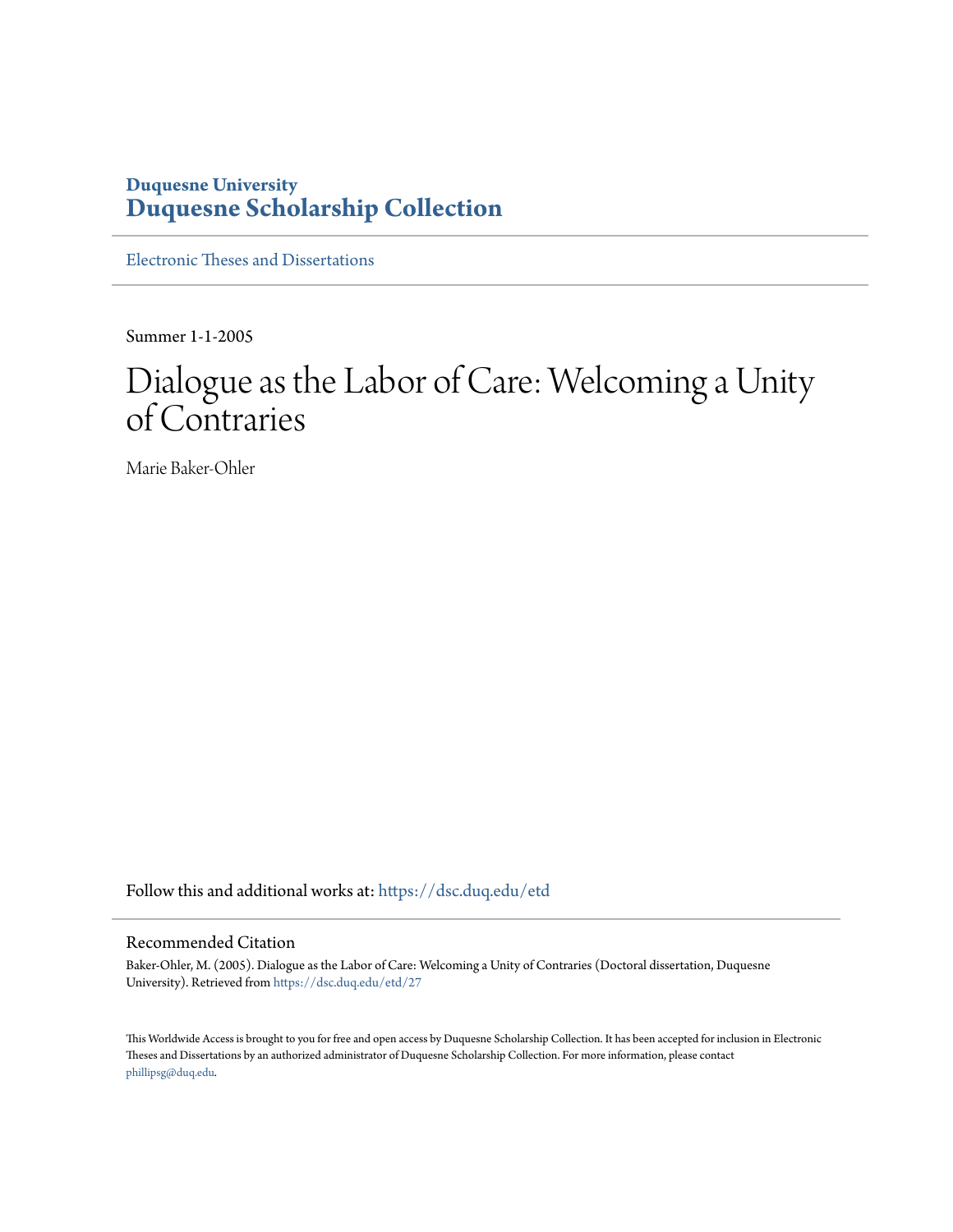Dialogue as the Labor of Care: Welcoming a Unity of Contraries

A Dissertation

Presented to the Faculty

Of the Department of Communication & Rhetorical Studies

McAnulty College and Graduate School of Liberal Arts

Duquesne University

In partial fulfillment of

The requirements for the degree of

Doctor of Philosophy

By

Marie Baker-Ohler

June 10, 2005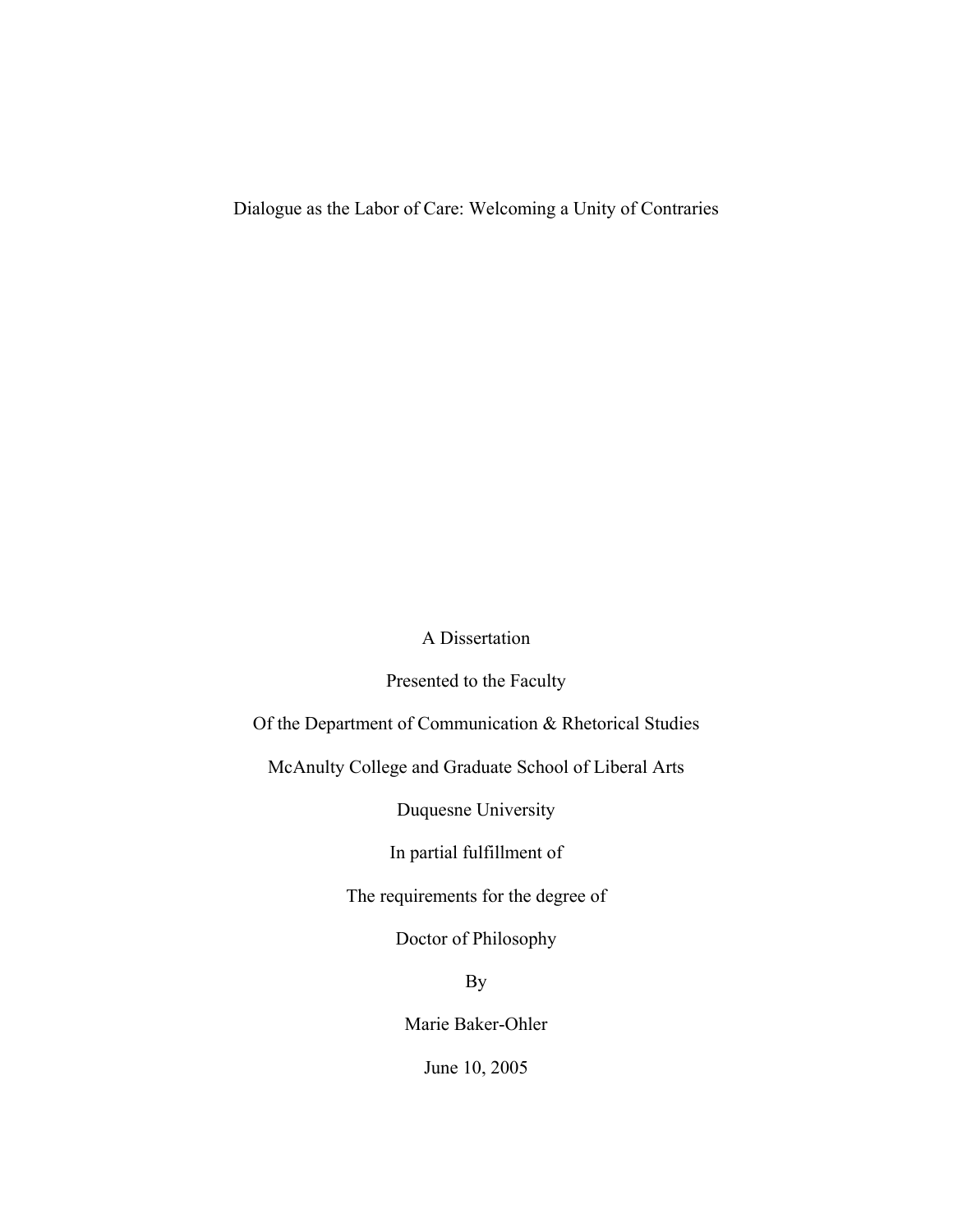#### Acknowledgements

Caring is truly a labor worthy of being done and without those people in my life who care for me, my completion of this journey would not have been possible. I owe my never ending gratitude first to my sister, Janet Lynn and my mother-in-law, Bonnie. These incredible women cared for me and my children so that I would have the opportunity and more importantly the time to complete this task. They took my place in the "mud." They are the embodiment of dialogue as the labor of care.

I am eternally grateful for the relationships born in the labor of this task. I must thank my friends and colleagues: Alyssa Groom, Colleen Burke, Melissa Cook, and John Prelwitz for their continued help, support, editing, and patience. The task of learning and the labor of the program brought us together. True friendships were born because of the caring relationships found in the burden.

The completion of this degree is a result of the care, love, and sacrifice others. I thank my husband, Brian, for always putting up with my life as a student and for doing my busy work. I also thank my parents for watching my children whenever they could and always believing that I could achieve this goal.

I must express my gratitude to my dissertation director, Ronald C. Arnett, and my dissertation committee, Janie Harden-Fritz and Richard Thames. Dr. Arnett introduced and invited me into a life of dialogue. I am forever grateful. Dr. Fritz and Dr. Thames showed me that through care any task can be accomplished.

Finally, I must thank my son, Denton. While other kids listened to nursery rhymes, Denton listened to excerpts from Martin Buber. I will always be grateful for his patience, cooperation (the key to life), and unconditional love.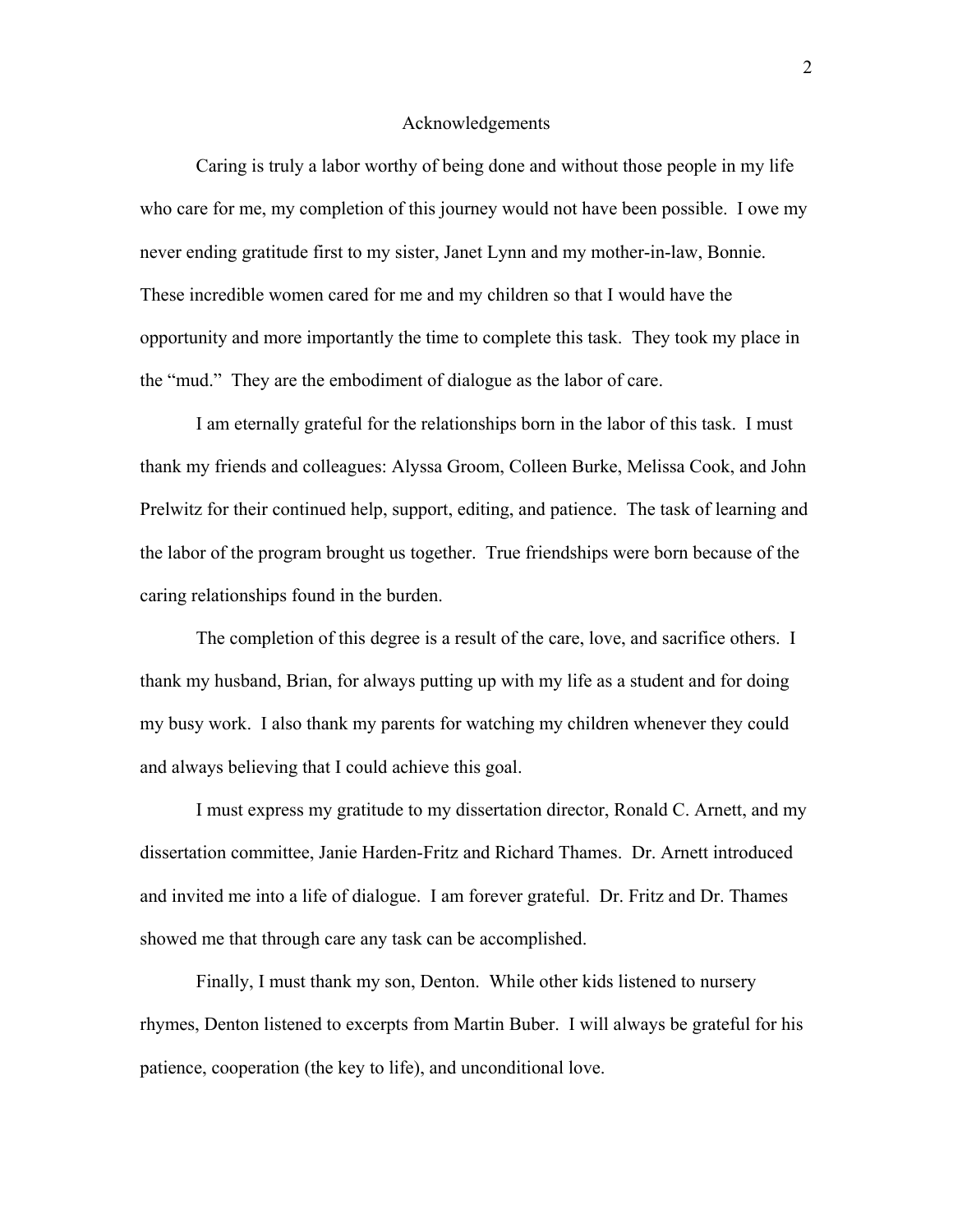# Contents

| Chapter $1$ : | The Burden of Care: Calling for Great Deeds in the Struggles of Life  5 |
|---------------|-------------------------------------------------------------------------|
| Chapter 2:    | Dialogue: Communicative Implications  38                                |
| Chapter 3:    | "Caring: Communicatively Constituted"  87                               |
| Chapter 4:    | The Intertextuality of Care: Dialogue and the Necessity of Labor  145   |
| Chapter $5$ : | The Lived Unity: Welcoming the Contraries  211                          |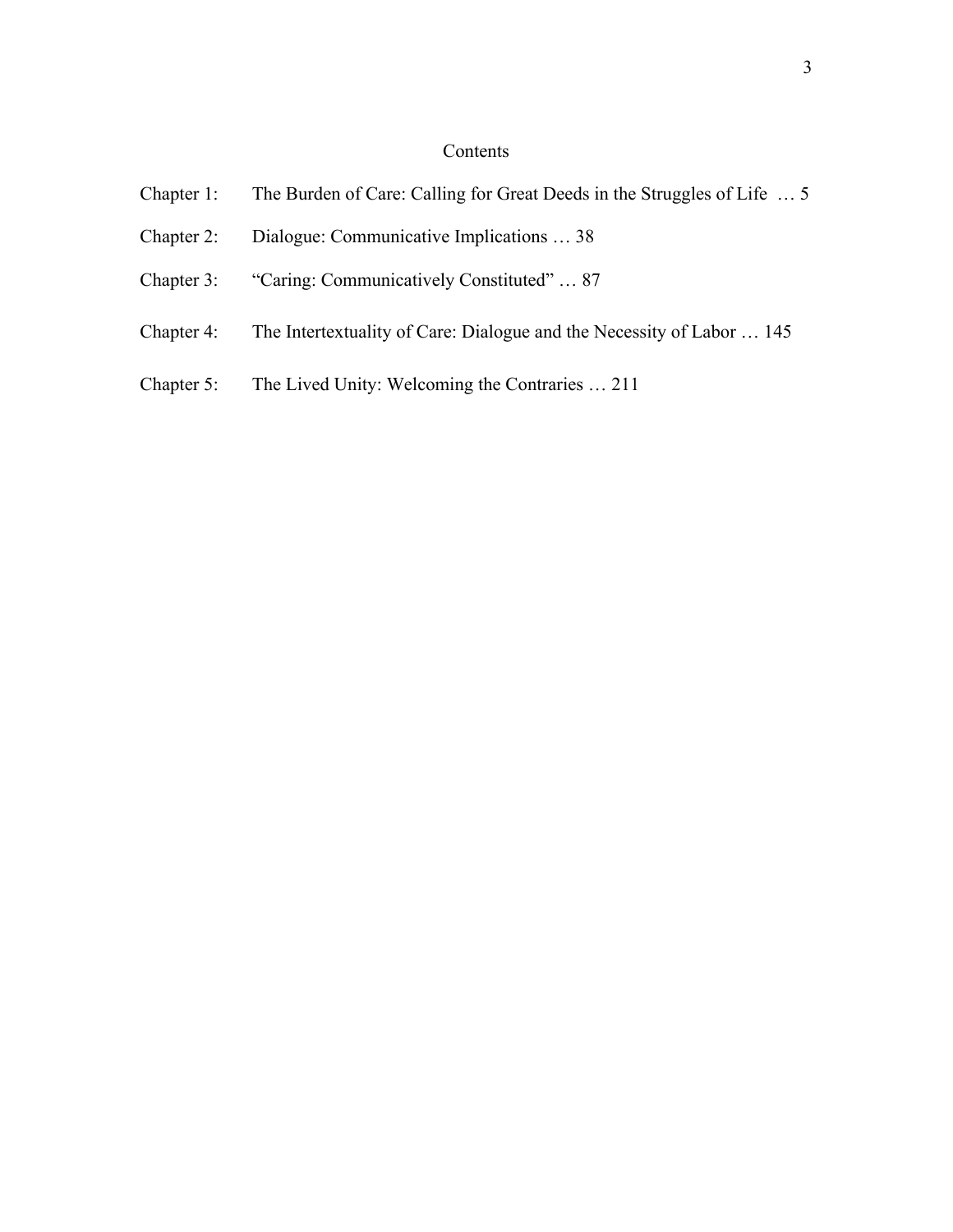#### Abstract

Dialogue as the labor of care unfolds a vision of how the philosophy of dialogue can assist us as human beings to enact care in our daily lives. In the end, caring is a unity of contraries; blessing and burden, joy and suffering, necessity and triumph. The invitation of dialogue into the communicative life of caring requires bravery and courage and thus creates strong and rare natures.

The impetus of this vision comes from the work of Martin Buber whose ideas have changed the way we view communication and enrich the way we view caring. The additional metaphor of labor, provided by the work of Hannah Arendt, allows for a deeper understanding of caring. The metaphor of labor reveals and emphasizes that not only is care a necessity for human communicative life, care is at the same time a blessing and a burden. The necessity of labor opens the conversation concerning care through the notion of care as an imperative for everyday communicative life. Joy and suffering, blessing and burden, necessity and triumph emphasize the fact that life is best lived in the unity of contraries.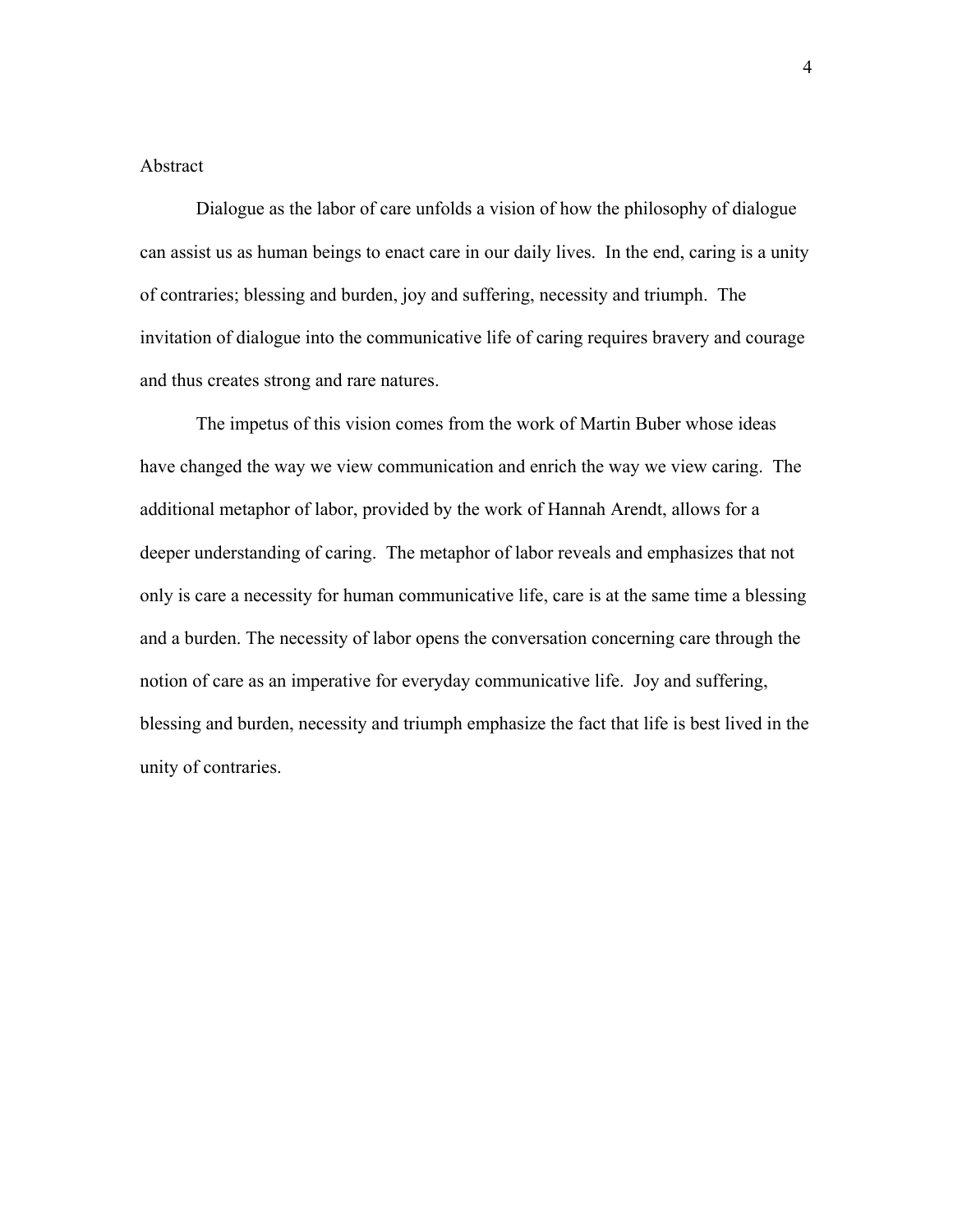Chapter 1: The Burden of Care: Calling for Great Deeds in the Struggles of Life

To accomplish the task of this project—making explicit the connection dialogue, labor, and caring—this work begins with an exploration of the communicative problem: the devaluation of care. A communicative ethic such as dialogue as the labor of care is called for because of the current postmodern historical moment which is marked by the loss of narrative background, routine cynicism, extreme individualism and existential mistrust between persons. Furthermore, this work recognizes the ongoing devaluation of caring as exacerbating the problem. The communicative problem of this moment has come to the foreground because in recent years many people, for many different reasons, find themselves in relationships requiring care and are at a loss as to how to enact the caring needed.

Up until this point the communicative relationship between dialogue and care has been implicitly assumed and on occasion made explicit as a suggestion by authors such as Richard Johannessen and Nel Noddings. Through Martin Buber's theory of dialogue and foundational literature related to care specifically in the field of communication, this work points to the necessity of a more textured understanding of the connection between dialogue and care. The purpose of this work, then, is to make explicit this relationship. Through Arendt's concept of labor, dialogue and care are united in a metaphor that frames care as a unity of contraries, blessing and burden, joy and suffering. The nature of caring is both obligatory and relational—caring is an action that yields life-related communicative outcomes in the context of everyday public and private human interaction.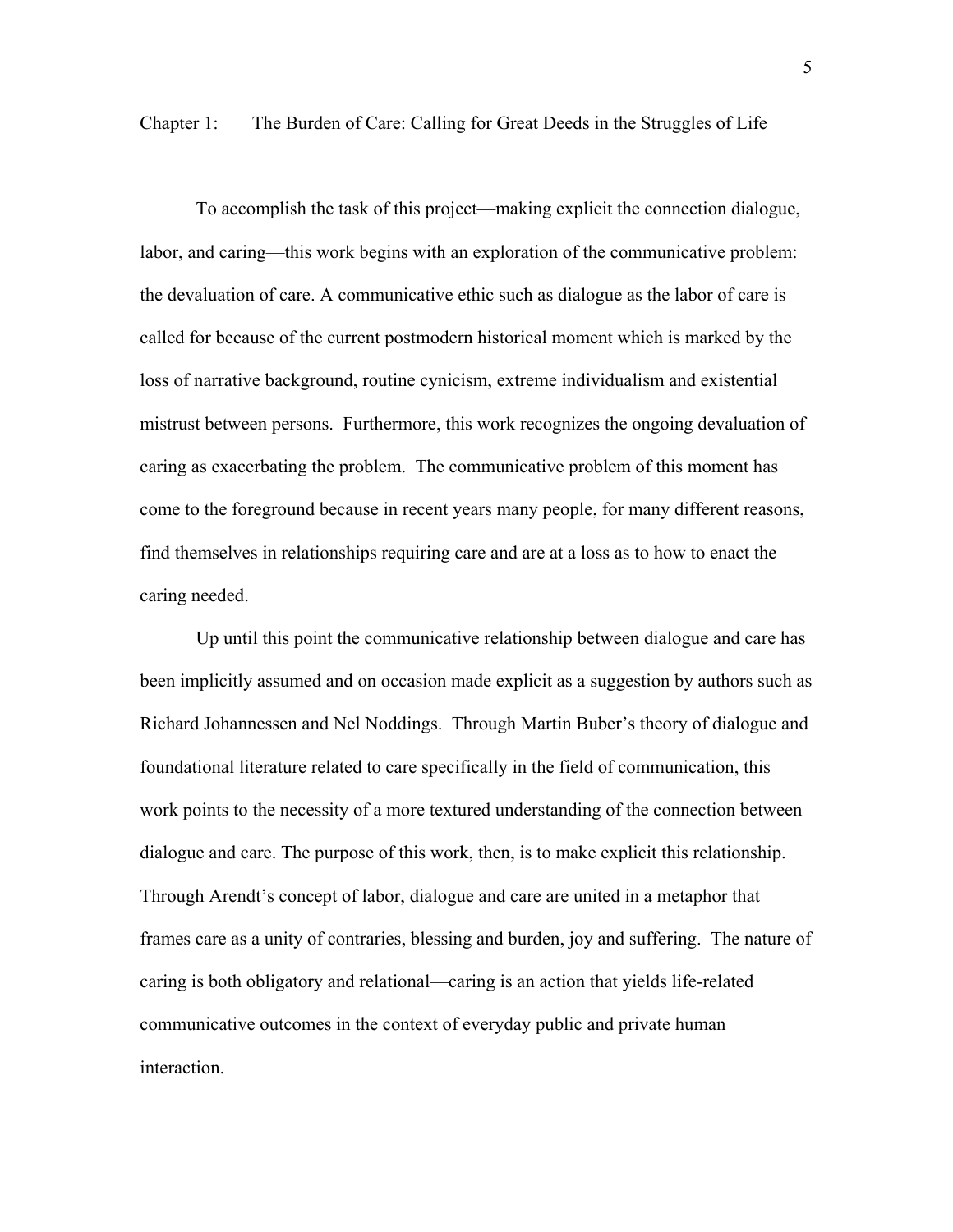*For there are many great deeds done in the small struggles of life. There is a determined though unseen bravery, which defends itself foot to foot in the darkness against the fatal invasions of necessity and of baseness. Noble and mysterious triumphs which no eye sees, which no renown rewards, which no flourish of triumph salutes. Life, misfortunes, isolation, abandonment, poverty, are battlefields which have their heroes; obscure heroes, sometimes greater than the illustrious heroes.* 

*Strong and rare natures are thus created; misery, almost always a stepmother, is sometimes a mother; privation gives birth to power of soul and mind; distress is the nurse of self-respect; misfortune is a good breast for great souls. (Hugo, Les Misérables 588)* 

#### Introduction

In his novel *Les Misérables*, Victor Hugo asserts, "*There are many great deeds done in the small struggles of life."* It is the contention of this work that caring is one of those deeds. Through the creation of the communication ethic dialogue as the labor of care one finds Hugo's comment on "illustrious heroes" even more profound. In this passage one sees the metaphor, dialogue as the labor of care, unfold. Through the invitation of dialogue into the communicative life of caring, souls on the battlefields of life find bravery, triumphs, and rewards that allow them to continue to face the invasions of necessity. *Les Misérables* exemplifies the idea that life is not lived in a singular fashion; in fact life is best lived in the unity of contraries. In the case of caring, the unity of contraries, joy and suffering, blessing and burden, necessity and triumph allow the full impact of a meaningful human existence.

This work examines the relationship of dialogue and care through the dialogic philosophy of Martin Buber and the nature of care as constituted in human communication. The unity of dialogue and care is made explicit through Arendt's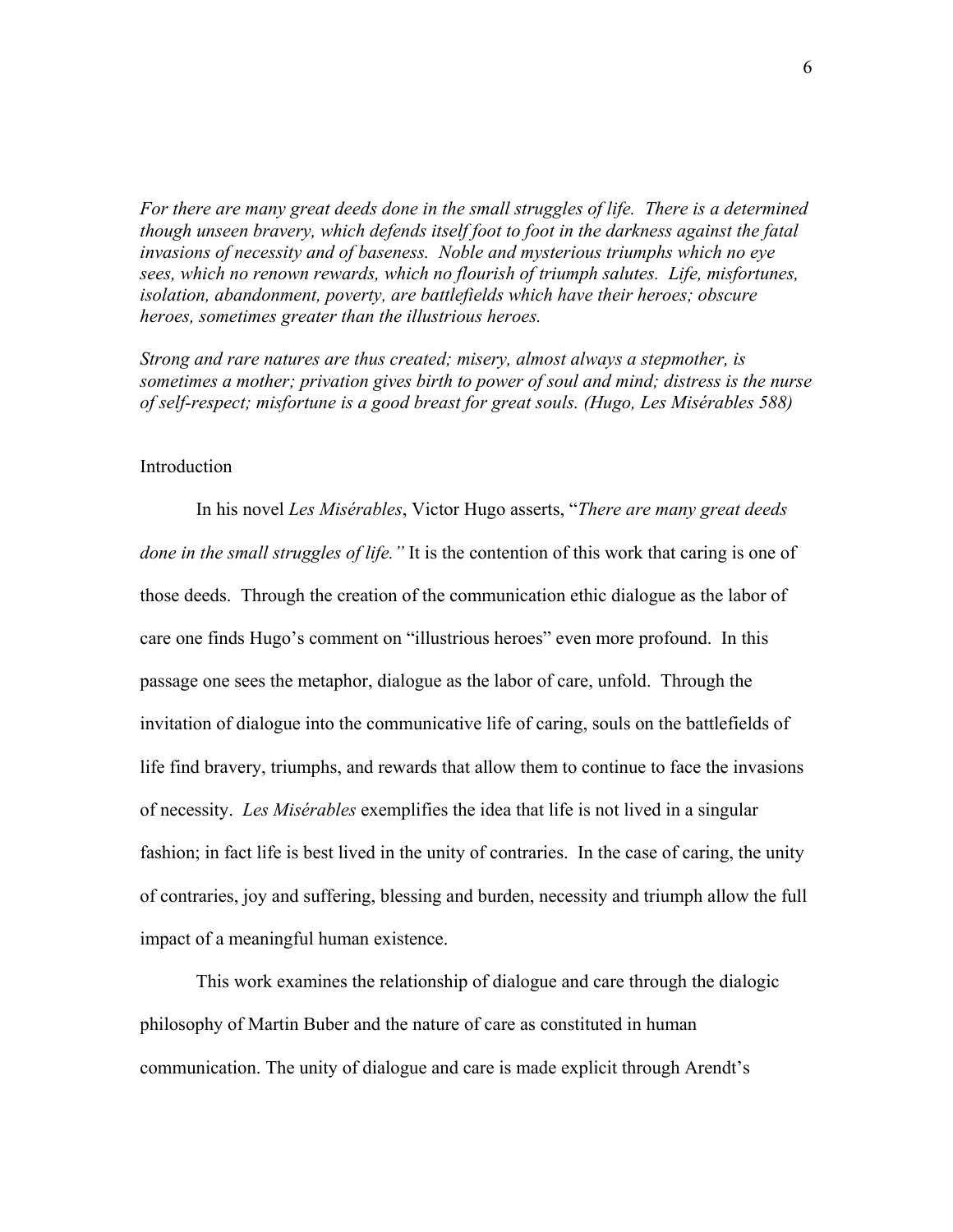imperative of labor. The metaphor driving this work—dialogue as the labor of care—is the culmination of these perspectives into a communicative philosophy of care that reengages care as a value central to both public and private life.

Dialogue as the labor of care is a necessary and worthwhile endeavor for a number of reasons. Most important to this work are two associated with the study and practice of communication, articulated by scholars Nel Noddings and Richard Johannesen. While Noddings made the initial link between dialogue and care, Johannesen called for research and conversation in order to involve this subject more intimately in the discipline of communication. Despite the fact that scholarly conversations on dialogue and caring imply a connection between the two, and both Noddings and Johanessen call for greater attentiveness to this relationship, the scholarship remains superficial. Furthermore, the literature does not highlight or explore care as a necessity or imperative in human communicative life—an idea developed later in this work through Arendt's concept of labor. The call to engage care coupled with the devaluation of care in recent times presents an opportunity to consider its relevance for communicative life.

This work offers dialogue as the labor of care as a communication ethic that will assist in guiding our communicative actions in the current historical moment while reengaging the imperative of care in human relationships. Constructing the metaphor "dialogue as the labor of care" requires the meeting of the horizon of the projects of Martin Buber and Hannah Arendt. Based in an interpretive question—How do Buber and Arendt suggest a communication ethic that reveals the importance and interdependence of the concepts dialogue, labor, and care?—this work seeks to provide a

7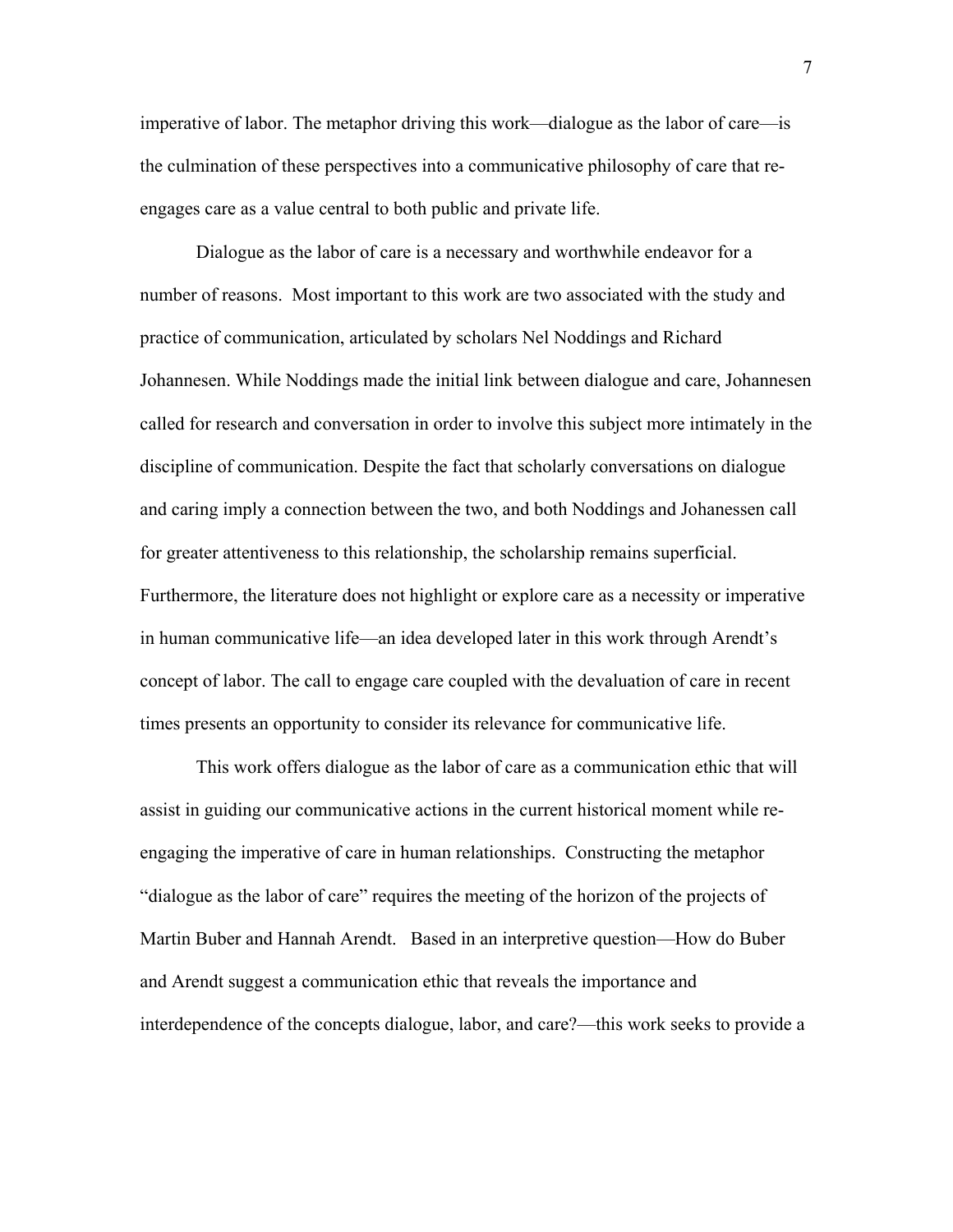guiding metaphor and invitation to further conversation about this undeniable relationship.

The task of dialogue as the labor of care is to unite the underlying metaphors of caring and dialogue emphasizing the necessity of dialogue to the caring relation, thus establishing that care is communicatively constituted. The metaphor of labor serves to underscore the necessity of labor that is both joy and suffering in the communicative lives of human beings living together. This particular historical moment calls for a communicative ethic such as dialogue as the labor of care for two important reasons. First, although care has been continually devalued throughout time, not only do the circumstances of this particular moment illuminate the need for caring, but the current changes demand that we change the way we view caring. Today, more than ever, persons are finding themselves responsible for caring for another and have little idea how to enact that caring communicatively. Second, due to the manifestations of postmodernity, which is marked by loss of narrative background, routine cynicism, extreme individualism and existential mistrust, persons are finding it harder than ever to connect meaningfully with others.

The call of this historical moment, to re-engage care, is made explicit through the unification of Buberian dialogue and care vis-à-vis Arendt's labor imperative. From the work of Martin Buber, one of the greatest philosophers of the twentieth century comes the theory of dialogue that compels an understanding of human communication situated in relation (Cissna and Anderson, Dialogue 194). This work is significant because Buber embeds dialogue within the "lived concrete, the everyday reality" of human existence (Friedman, *Life of Dialogue* v). Buber's philosophy is a philosophy of the "interhuman"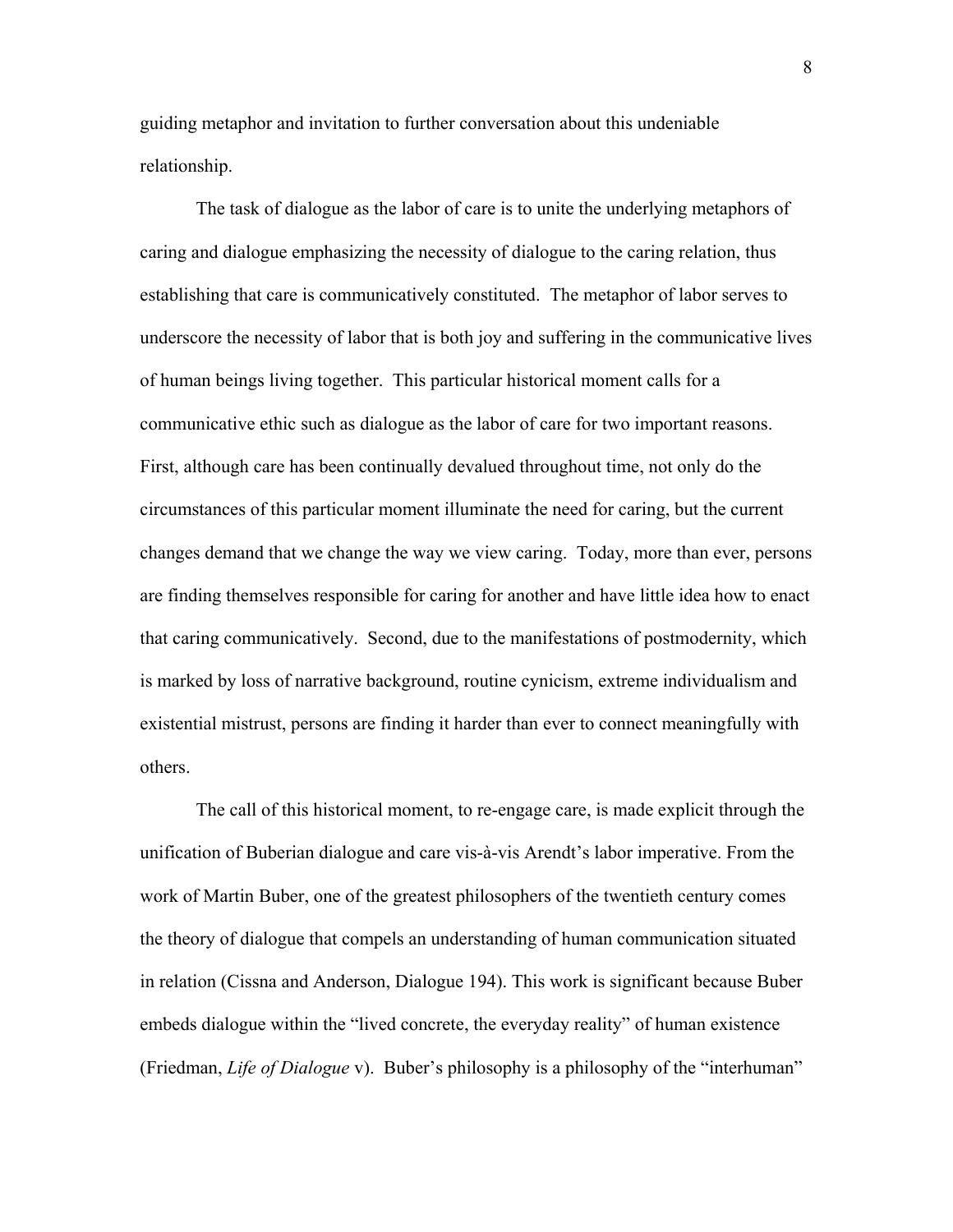life lived in relation. Buber offers ideas that are situated within and responsive to the historical moment. Furthermore, Buber's philosophical anthropology has been hailed as significant to the field of communication. According to Ronald C. Arnett, "emphasizing philosophical anthropology situates Buber's dialogic project and privileges a space for the discipline of communication" ("Dialogic Ethic," 77).

The second pillar supporting the task set forth by this project—to make explicit the connection between Buber's philosophy of dialogue and care in order to enrich our communicative lives—is consideration of care itself. In order to gain a deeper understanding of care and its connection to the human condition, literature is reviewed from across the disciplines. The culmination of this review identifies three significant metaphors for understanding care and its relationship to communicative life: obligation, relation, and significant outcomes. Each of these is drawn from the breadth of the literature; however, they primarily reflect the communicative association with care introduced by Johannesen and Noddings and considered in greater depth by Julia Wood.

To bring the metaphor of dialogue as the labor of care to fruition, this work also employs the theory of the human condition articulated by Hannah Arendt. Arendt, also a Jewish philosopher coming out of WWII, writes from a political theorist's perspective and focuses the majority of her thinking on life—the human condition (Kristeva 4). Therefore, the focus here is primarily on Arendt's writing in *The Human Condition* in which she makes known the intimate relationship between labor and action in human life. This relationship implies care as central to all human relations.

Like Buber, Arendt's ideas are concerned with responding to specific happenings in a historical moment—to specific experiences in people's lives. Arendt's contribution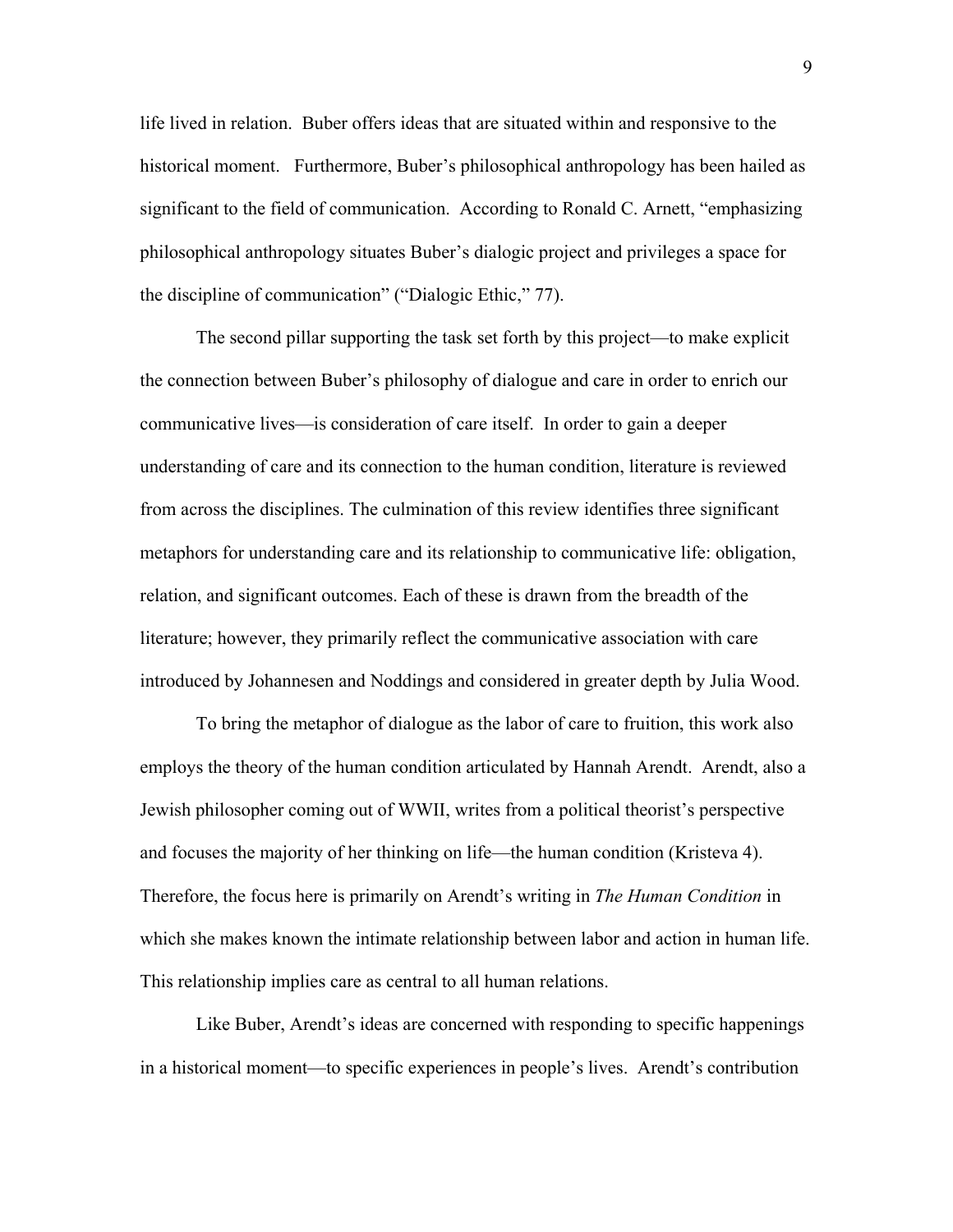to this project lies in her ability to connect philosophical thought to everyday life, a valuable perspective when coupled with the textured view of dialogue presented by Buber. Dialogue, labor, and care as seen through the following chapters each independently engage the "mud of everyday life" and come together to offer hope for walking through this "mud" as people living in relation to others. When joined together, they frame a communicative ethic—"a picture of a world that we can try to invite" (Arnett, *Communication and Community* 2). This communicative ethic is "dialogue as the labor of care."

 In this chapter the conversation is initiated two ways: through a discussion of the problems presented by the postmodern moment and an introduction to the problems facing the concept and application of care. First, an examination of metanarrative decline, existential mistrust, individualism, and the demise of the ethical illuminate why we have difficulty communicatively enacting care in what is deemed postmodernity. Second, the discussion moves beyond postmodernity and focuses on the current communicative problems within caring itself, namely the devaluation of caring and the changes that have occurred in recent times that demand us to re-engage the concept of care. The end of this chapter weaves the two together in a forward look at the rest of this work in order to thread the seminal ideas into the larger tapestry that is dialogue as the labor of care. The following section, "Hope for This Hour," begins the conversation by considering the need for a communicative ethic such as the one proposed at the end of this work. Here, dialogue as the labor of care is rooted in the reality of life, a unity of contraries, as it is lived out in communication.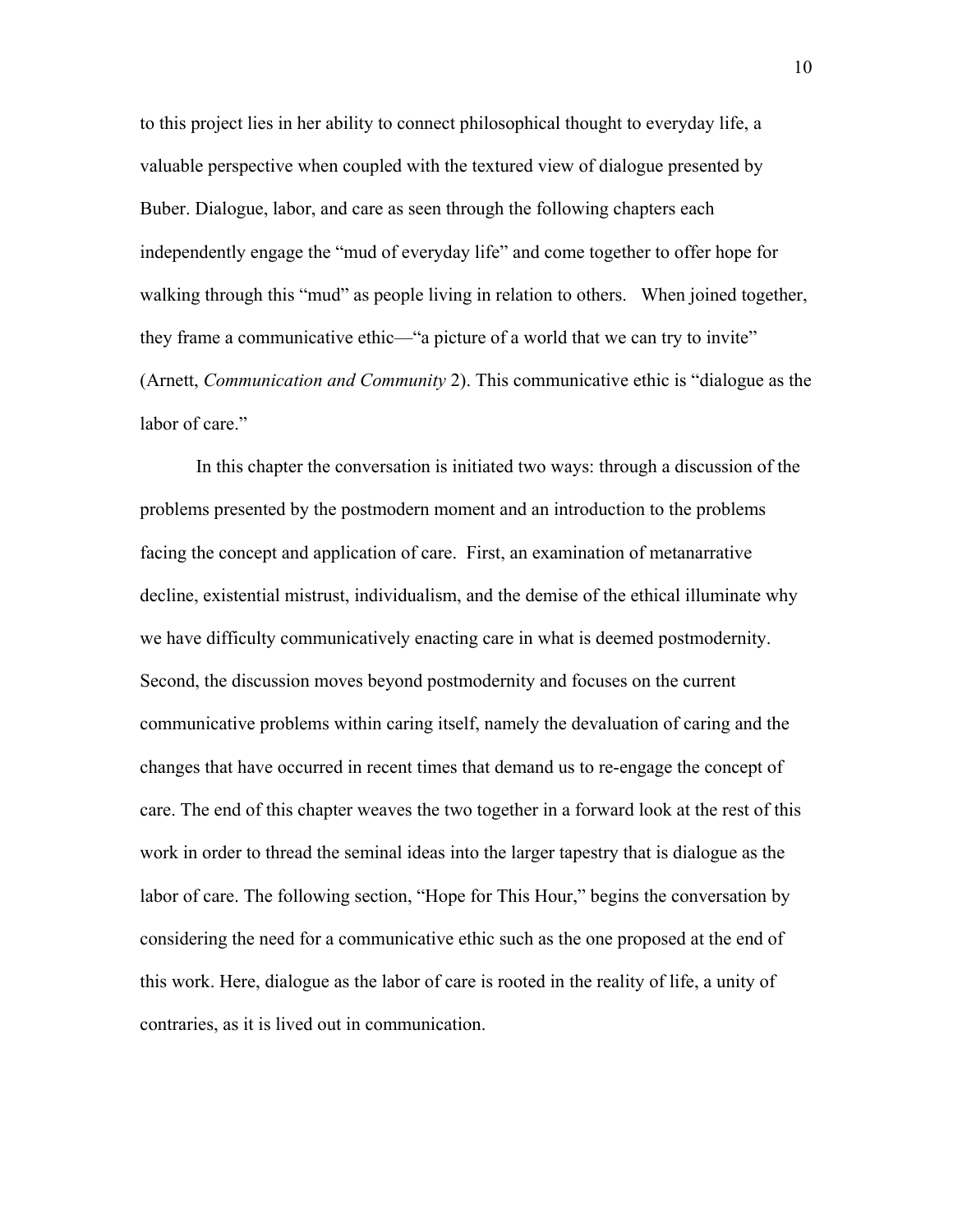### **"Hope for This Hour"**

 The contemporary postmodern historical moment communicates a need for humankind to find a way to live that will fulfill its humanity. Over fifty years ago Jewish philosopher Martin Buber described such a moment and called for hope. Reading his words today, one sees that the moments are much the same and there is still a need for hope. The purpose of this work is to examine the possibility of hope in moments like the one chronicled by Buber. Through the engagement of dialogue as the labor of care, this project is an endeavor to examine the spheres of dialogue and care and the coming together of the two in the work of Martin Buber and Hannah Arendt. This chapter provides the context for the contemporary conversation by developing in greater depth a sense of the problem and/or need akin to what Buber noted nearly half a century ago. This chapter provides the impetus for exploring the relationship between dialogue and care, as well as a point of entry into the conversation surrounding both philosophical ideas.

In 1952, at Carnegie Hall in New York, Martin Buber delivered his inspired essay, "Hope for this Hour." In this historic essay Buber asked the question: "What does man need, every man, in order to live as a man? For if the globe is not to burst asunder, every man must be given what he needs for a really human life" (Martin Buber, *Pointing the Way* 228). For Buber the answer is communicatively constituted in dialogue. In the essay, "Hope for This Hour," Buber describes the historical moment as one of the "heaviest affliction," a time in which the abysses between human and human threatens to become unbridgeable, and each person is ruled by the demonic power of existential mistrust.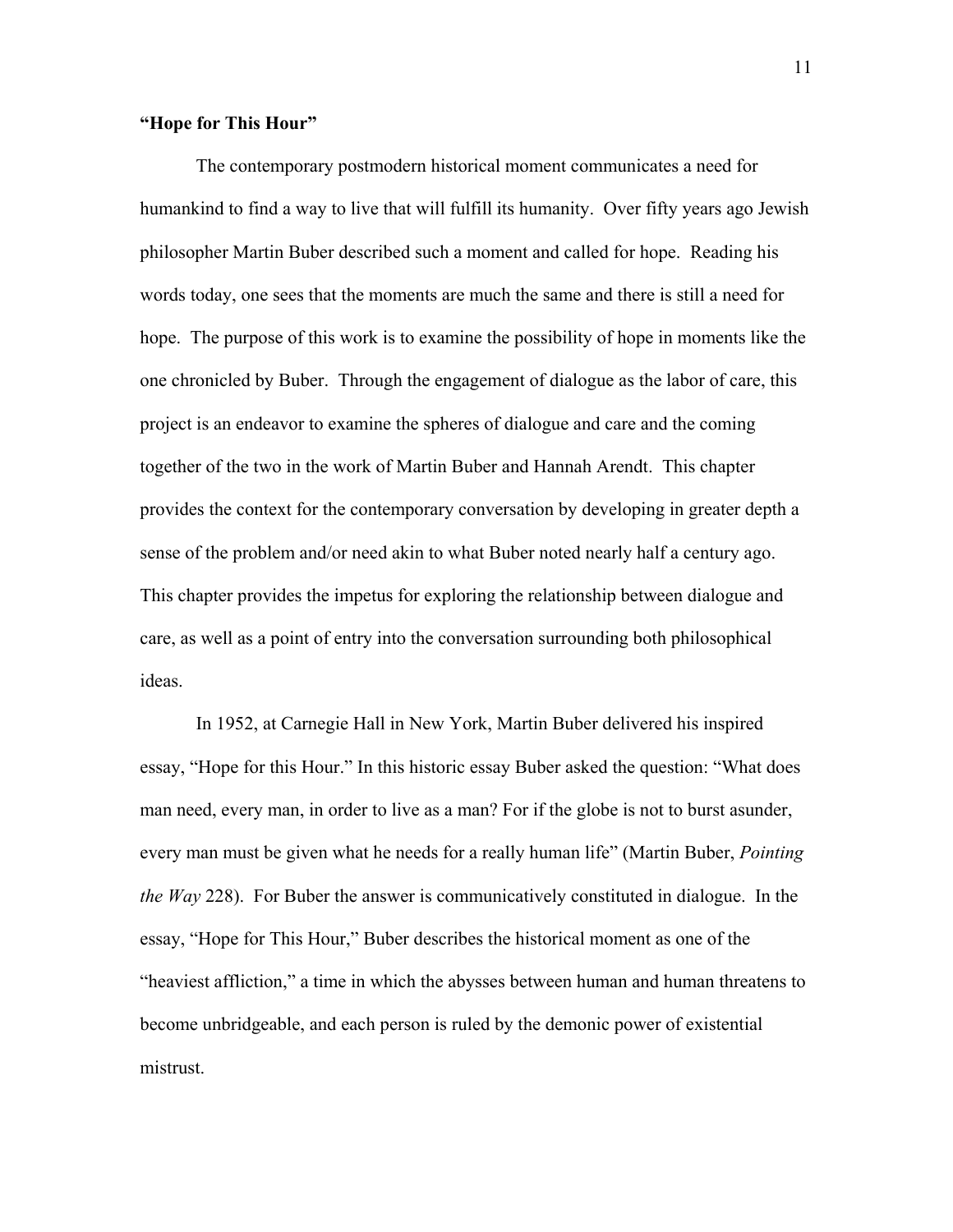According to Buber, the result of this existential mistrust is that each person suffers from the inability to enter into genuine dialogue with the other. Buber explains the problem:

> That we can no longer carry on a genuine dialogue from one camp to the other is the severest symptom of the sickness of present-day man. Existential mistrust is this sickness itself. But the destruction of trust in human existence is the inner poisoning of the total human organism from which this sickness stems. (*Pointing the Way* 224)

The concern articulated by Buber, that we can no longer enter into genuine relations with the other also forms the core of this work with the anticipation that the invitation of dialogue into the caring relationship can offer the hope for this hour. For in dialogue one turns to the other, begins to see clearly, and learns. In dialogue, one learns the importance of confirmation both to oneself and to the other. In dialogue one overcomes the basic mistrust that plagues the contemporary historical moment. By emphasizing the connection between dialogue and care it is the hope of this work that we can overcome the circumstances that inhibit our ability constitute communicatively the caring relationship.

This chapter explains the current problem as one in which people are finding themselves, more than ever, called into the responsibility of caring for the other. Many are also finding that they are communicatively unequipped to engage in the caring relationship fully. The invitation of dialogue brings hope to the caring relationship.

 For Buber, prior to proposing solutions for a particular historical moment, it is necessary first to explore the common need perceptible within that moment. Buber seeks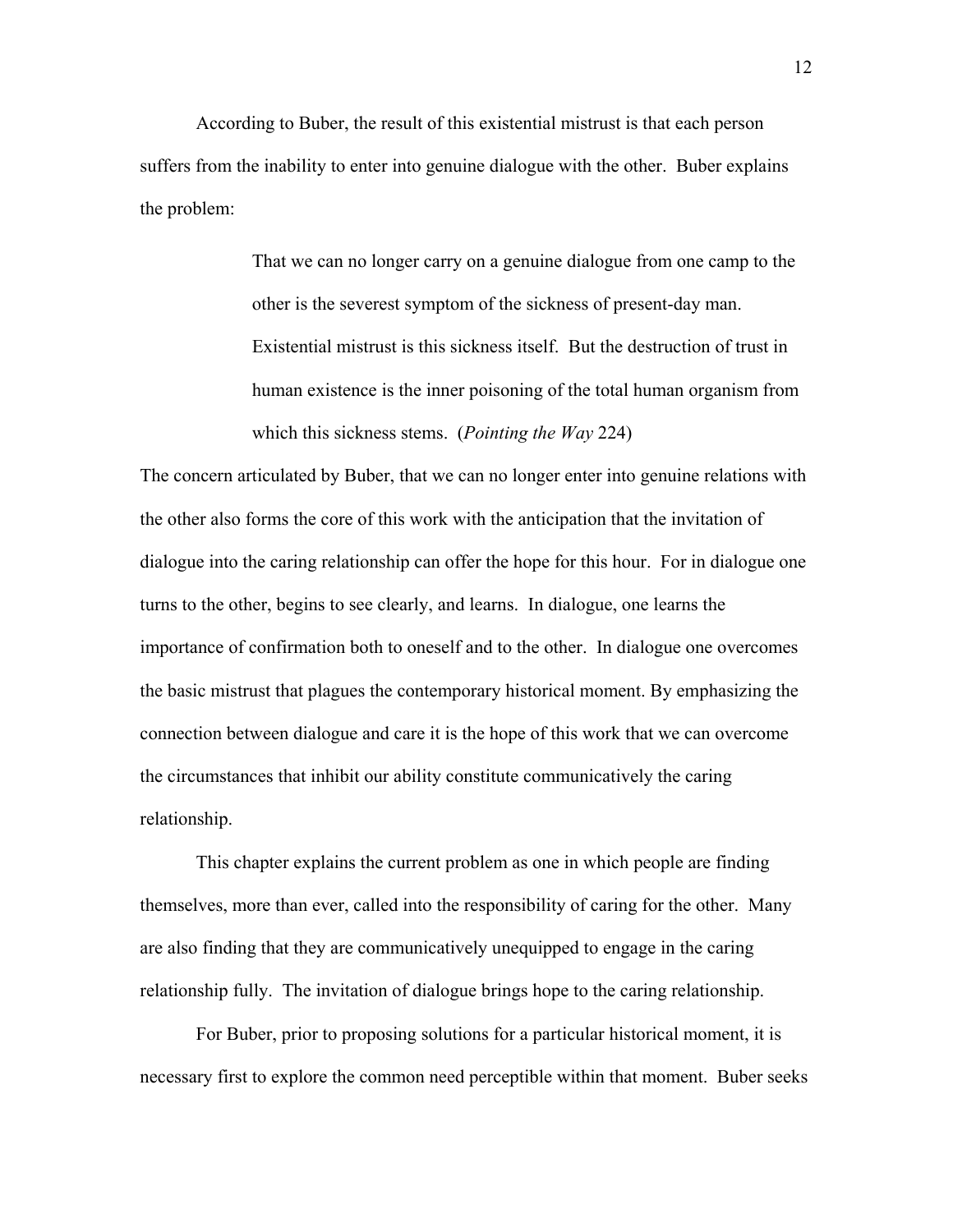a textured understanding of origin, one in which it is imperative to understand a problem's origin and depth. To this end, he says, "As important as it is that we suffer in common the human anguish of today, it is still more important to trace in common where it comes from. Only from there, from the source, can the true hope of healing be given us" (*Pointing the Way* 220). This chapter explores what this author believes to be the sources of our current communicative eclipse of caring.

The present study attempts to respond to the question posed by the postmodern contemporary moment does as does Buber. "What does man need, every man, in order to live as a man?" This work offers the possibility of a reply through dialogue as the labor of care as one option available to us as human beings in need. Guided by three major metaphors, dialogue, labor and care, this work looks for the interplay between the three and asks how a metaphor such as this can be helpful for our historical moment.

This project begins from articulating a contemporary interdisciplinary understanding and interpretation of the origin and depth of this current historical moment's needs. The following section expands upon this description by viewing postmodernity as characterized by the loss of guiding narratives and as a major cause of our current inability to connect with our fellow human beings. The manifestations of postmodernity contributing to the need of a guiding metaphor such as dialogue as the labor of care include skepticism, routine cynicism, extreme individualism, and the demise of the ethical. After examining postmodernity and some of the communicative problems it presents, this section links the devaluation of caring and the changes that have occurred that demand us to change to the current problem. This author recognizes the interplay of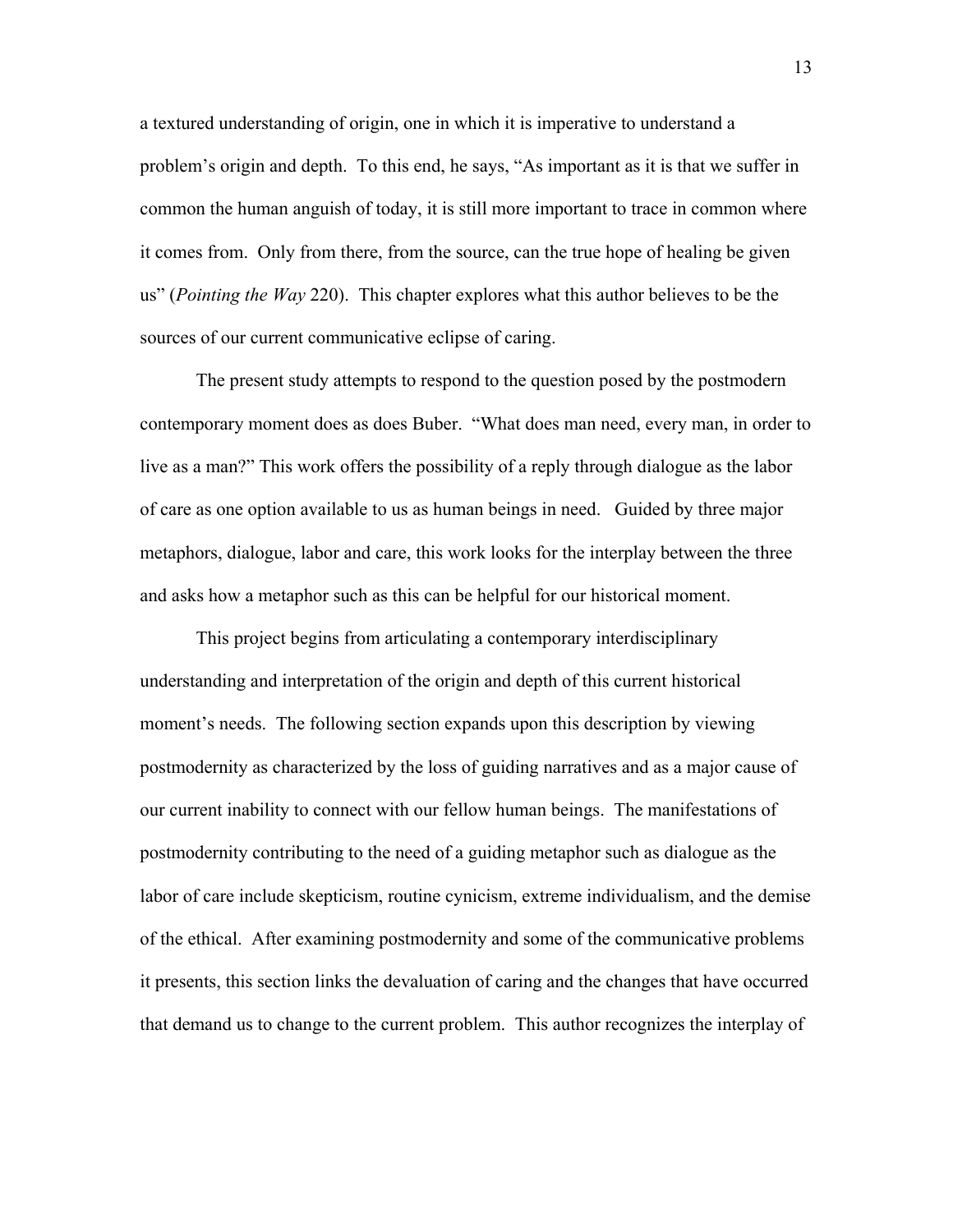these conditions of this historical moment as contributing to the call of dialogue as the labor of care.

#### **This Historical Moment: The Problem and the Opportunity**

 In examining the current historical moment it quickly becomes evident that there are many reasons for the need of a guiding metaphor such as dialogue as the labor of care. As will be evident through exploring the various elements of the character of postmodernity such as existential mistrust and the condition of extreme individualism, people living in the twenty-first century find it difficult if not impossible to trust their fellow human beings. Additionally, issues surrounding the family and the concept of care illuminate the need for a guiding metaphor that bridges the communicative gap between those in caring relationships.

#### Manifestations of the Postmodern Moment

 Postmodernism has bred many labels. Its defining characteristics include the rejection of grand narratives, disdain for authority, skepticism, antifoundationalism, nihilism, subjectivism, and amorality. The postmodern situation is viewed as an age of virtue confusion and contention, heterogeneity, multiplicity, diversity, difference, incommensurability, unadulterated individualism, and the demise of traditional ethics. These characteristics allude to how postmodernity serves as a dialectic of problem and opportunity, a time that seeks to answer our current need for guiding ethical metaphors that give us common communicative ground upon which to stand.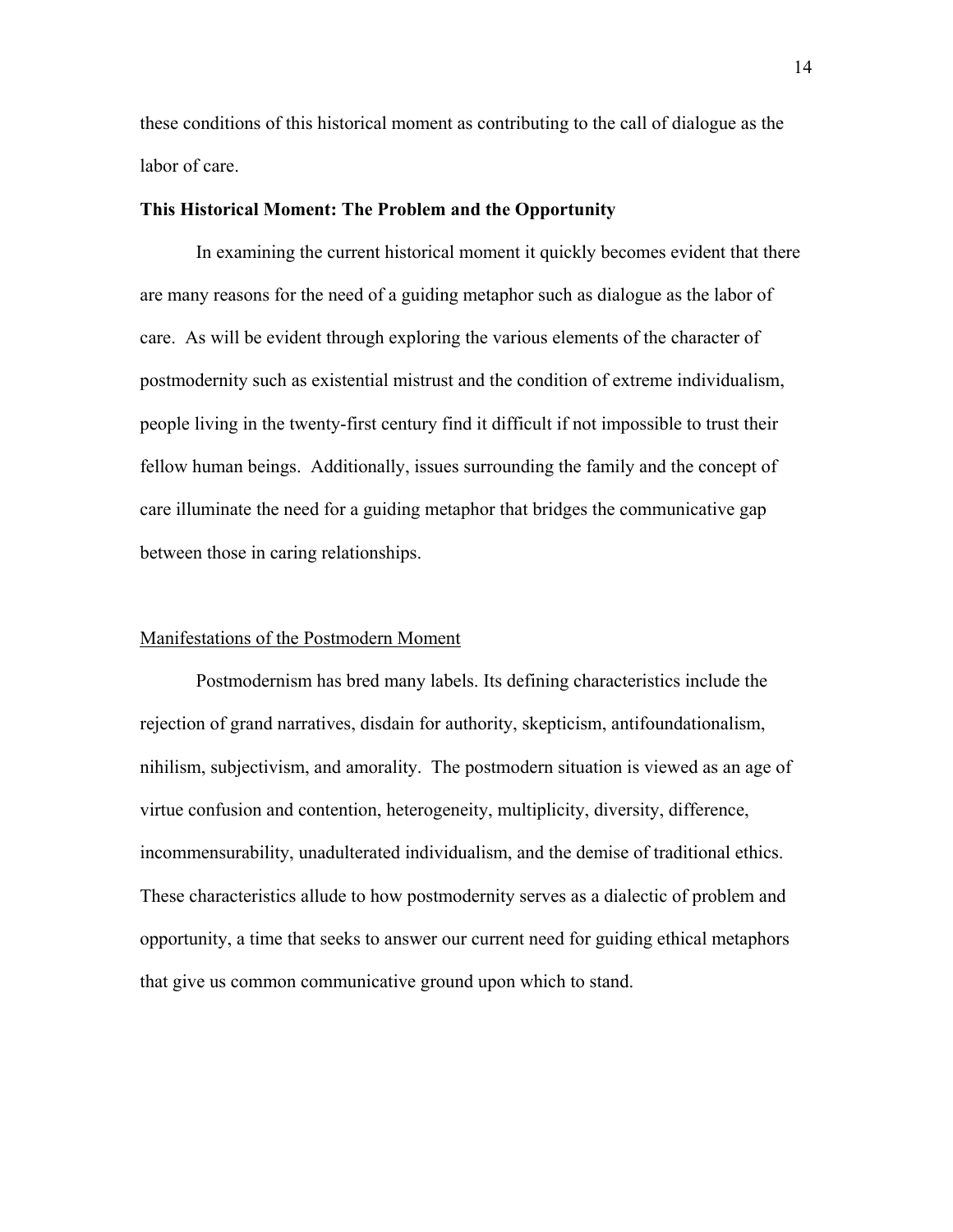## *Loss of Ground Upon Which to Stand*

 According to most popular and academic research we are currently living in postmodernity. Jean-Francois Lyotard, one of the leading philosophers on postmodernity, describes the postmodern condition as one in which overarching, guiding, metanarratives have become obsolete (xxiv). Using the term metanarrative as a philosophy of history that legitimizes truth, knowledge, and power, Lyotard claims that metanarratives no longer guide the behavior and/or beliefs of those in society. This loss of a socially accepted standard to guide decision-making has arguably led to the attitudes and communicative practices many people engage in today. The skepticism, or loss of faith in guiding stories, has led to the communicative problems of routine cynicism and existential mistrust.

Philosopher Stuart Sim believes that one of the best ways to describe postmodern philosophy is as a form of skepticism. According to Sim, people no longer look to overarching, guiding narratives—metanarratives— because they have lost their faith in those stories. Skepticism is a questioning of or lack of faith in authority, received wisdom, and cultural and political norms (3). This antifoundational view leads to "fragmented social groups, which too often are solipsistic and narcissistic" (Wood, *Dialogic Civility* xi). Skepticism or antifoundationalism is a rejection of the idea that there are foundations to our systems of thought that lie beyond question (Sim 9). In a postmodern moment, skepticism leads to the ultimate rejection of authority and in its place leaves only the individual self. This turning inward to the self begins to divide men from each other. Skepticism leads to routine cynicism, a pervasive communicative problem for the  $21<sup>st</sup>$  century.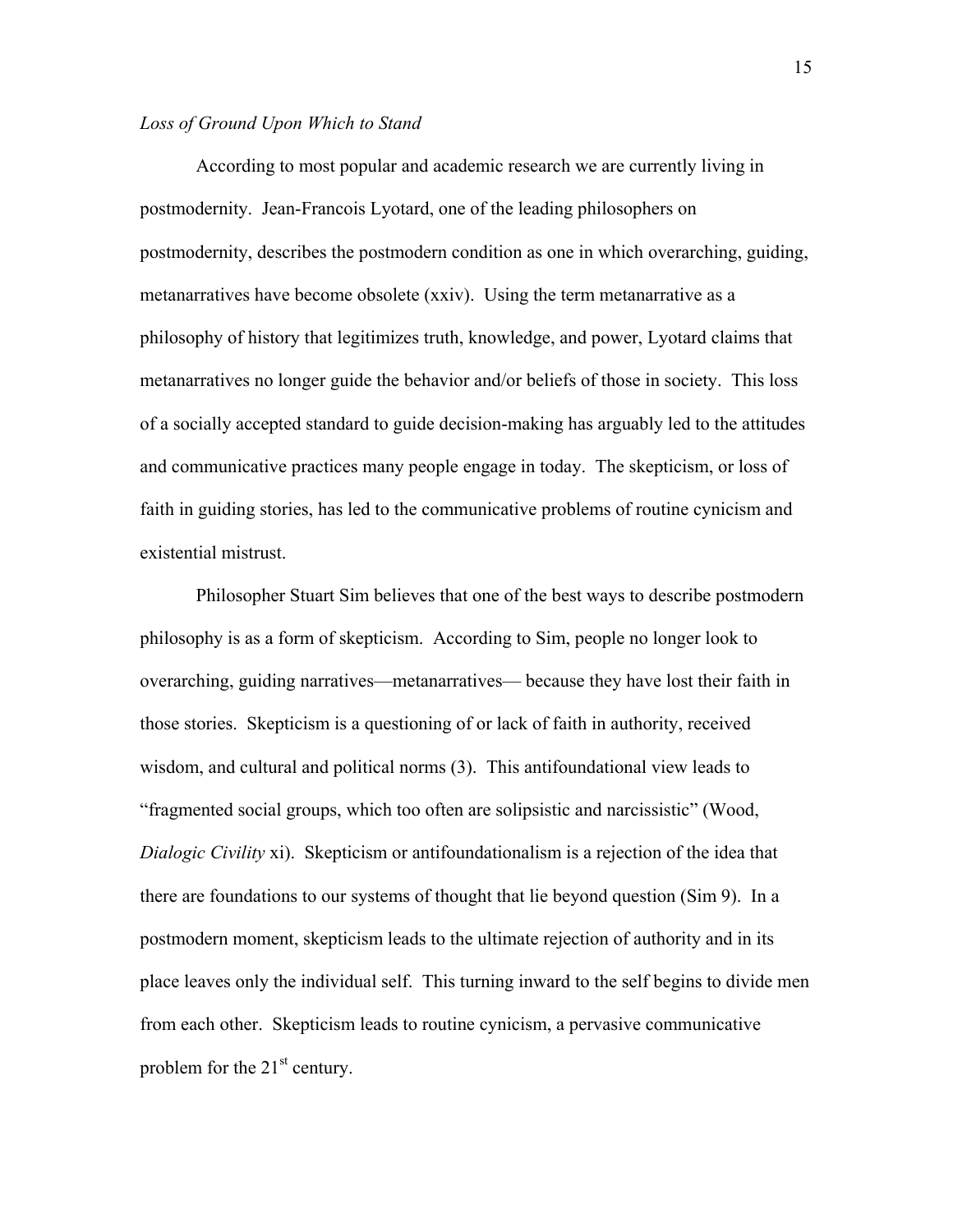The loss or rejection of a guiding narrative and the tides of cynicism and skepticism that arise in its wake have significant effects on our communicative era. Ronald C. Arnett and Pat Arneson describe this communicative era as one consumed by routine cynicism (1). For Arnett and Arneson, routine or unreflective cynicism is an unceasing negativity, contempt, and general "rejectionist" worldview that is problematic in our current historical moment. "Our era of fragmented and defrocked narratives in which many people feel existentially displaced and unable to agree on what constitutes guiding public virtues turns the soil and makes ready for planting routine cynicism" (19). Arnett and Arneson "deem the routine, banal, and unreflective use of cynical communication to be a significant problem for discourse between persons. A social problem for discourse emerges when routine cynicism is used as a communicative technique" (12). Unreflective cynicism as a communication technique divides men even further by "destroying the human connection- we cease to trust what has been said without evaluating or testing the statement for its public truth value" (Arnett and Arneson 17). Routine cynicism invites and fosters existential mistrust.

The postmodern condition of skepticism or antifoundationalism leads to the communicative problem of unreflective cynicism and breeds existential mistrust. According to Arnett and Arneson, "when cynicism becomes routine- an automatic response before one studies a situation— A philosophical loss of trust in existence and in the possibility of goodness is made manifest" (13). As already mentioned Buber lamented the demonic power of pervasive mistrust. Buber worried that man was losing his togetherness, his ability to see the other as a person due to existential mistrust. As Buber stated, the individual person was losing the ability to connect with the other, the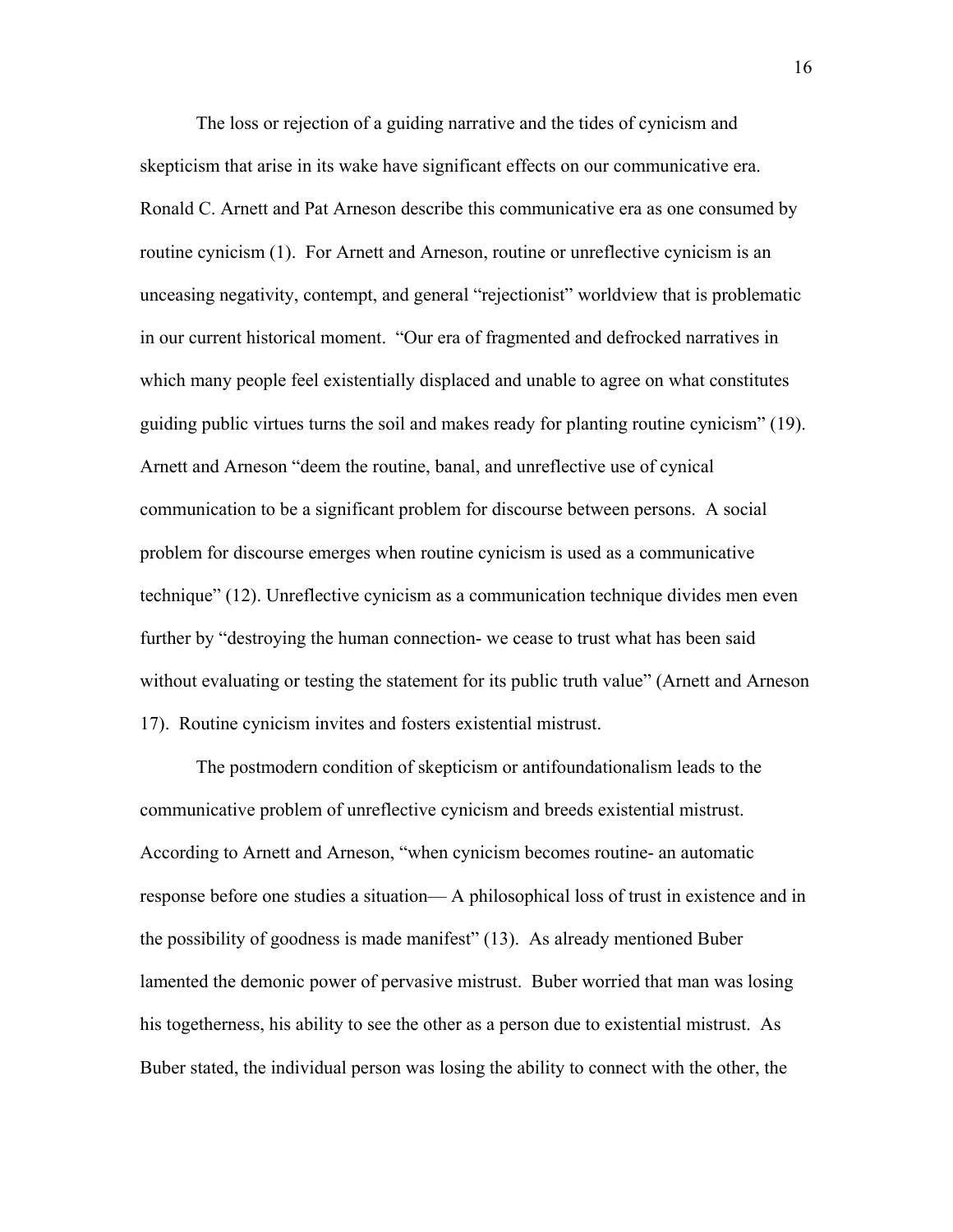ability to enter into genuine dialogue with the other. Existential mistrust undermines the possibility for dialogue between persons because it ultimately undermines the foundation of existence between persons:

> The other communicates to me the perspective that he has acquired on a certain subject, but I do not really take cognizance of his communication as knowledge. I do not take it seriously as a contribution to the information about this subject, but rather I listen for what drives the other to say what he says, for an unconscious motive, say, or a 'complex.' He expresses a thought about a problem of life that concerns me, but I do not ask myself about the truth of what he says. I only pay attention to the question of which interest of his group has clothed itself in this apparently so objective judgment. (Buber, *Pointing the Way* 223)

Existential mistrust destroys person's ability to communicate genuinely with one another. Then through the associated symptom of routine cynicism that causes one to constantly look for hidden meanings, motives and agendas in communication, existential mistrust is deepened to the point where faith in any aspect of everyday life has been destroyed (Arnett and Arneson 16). With no social, traditional standard available to guide speech, action, and judgment, individualism and subjectivism appears the only available recourse to guide one's communicative practices.

## *Individualism: The Guide to Particular Communicative Practices*

 Within the depths of the postmodern condition the self has chosen to reject the overarching, guiding metanarratives that previously informed how one ought to live in the world. The person has become skeptical about the power and authority of prevailing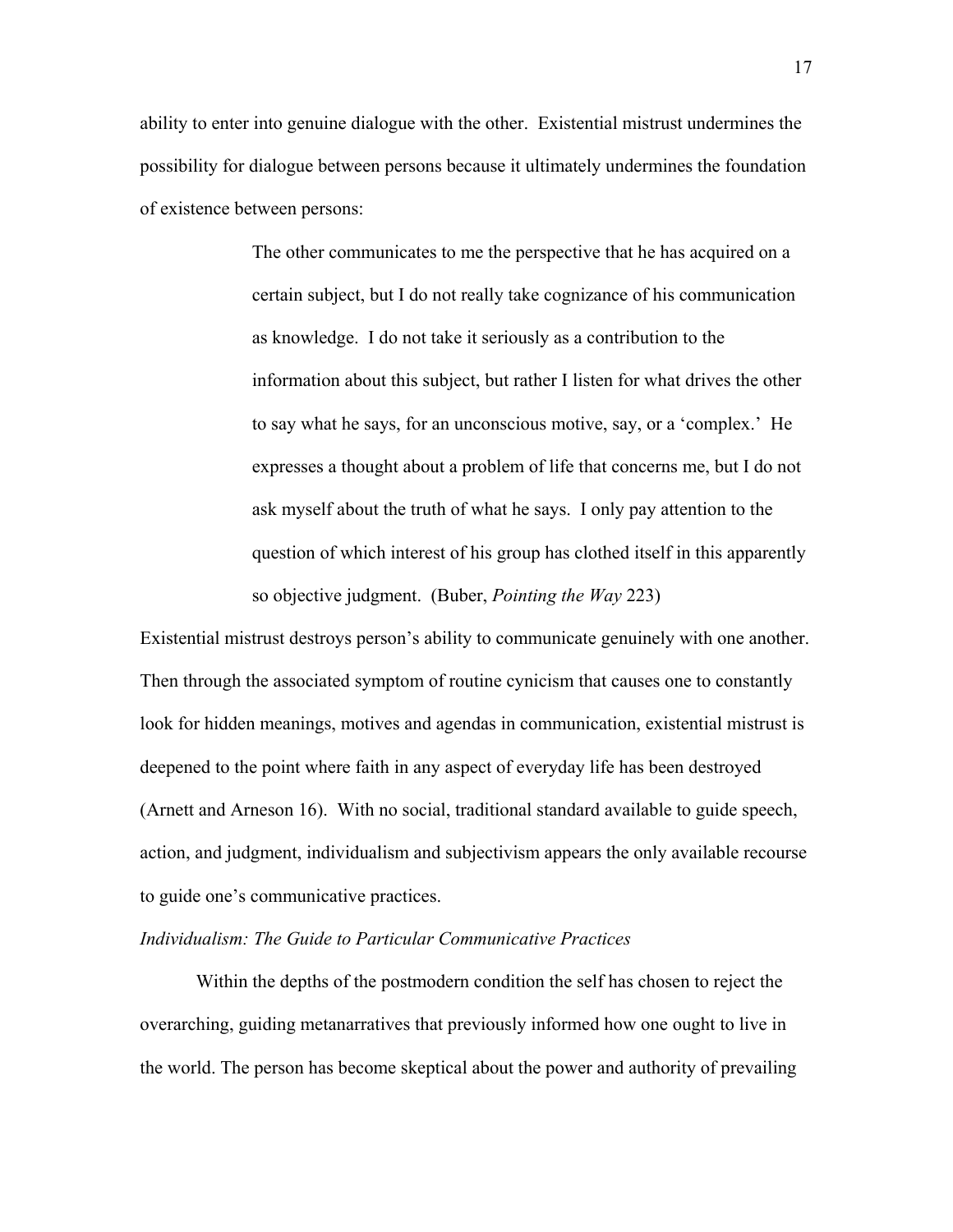ideology (Sim 9). The person's skepticism has led to routine cynicism, an unceasing attitude of negativity, and ultimately to a pervasive existential mistrust that destroys the ability to enter into genuine dialogue with the other. Because of the rejection of metanarrative standards and one's distrust of their fellow human beings, one has only one place to turn for guidance: inward, a turn de Tocqueville warned of during his visit to 1830's America.

Alexis de Tocqueville came to America in 1831 to witness for himself the birth of this new nation and see the development of its democracy. While de Tocqueville discusses a vast variety of topics that affect and/or contribute to democracy, he points out one in particular that possessed the potential to undermine the very essence of democracy, individualism. According to de Tocqueville, individualism is of democratic origin (483). He defines individualism as a "reflective and peaceable sentiment" in which people choose to isolate themselves. They create little societies for their own use; they withdraw from the masses and condense their concern to only family and friends; they willingly abandon society (482). Society becomes a disconnected mass of independent citizens. The result of uninhibited individualism is that devotion to the community and the other become rare. Furthermore, there is a loss of connection, concern and responsibility to the past or the future. Taken to its natural conclusion, unchecked individualism "threatens finally to confine him [the individual] wholly in the solitude of his own heart (de Tocqueville 484). Individualism separates one from everything but oneself; everything leads back to oneself.

 As de Tocqueville warned so long ago, unchecked individualism poses serious consequences for democratic society then and today. We are seeing those consequences

18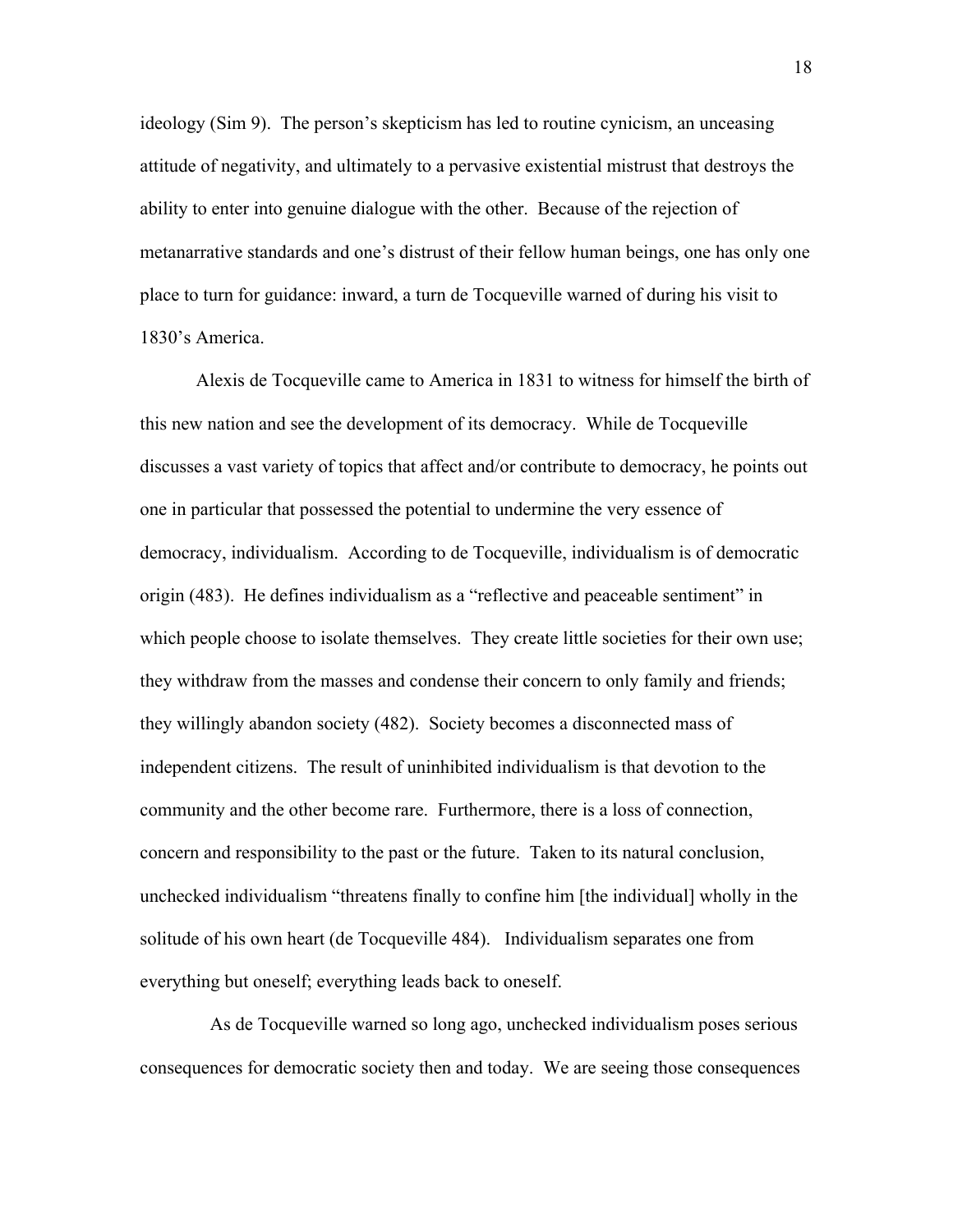in this present historical moment. This work turns to Christopher Lasch and Robert Bellah et al to provide a view of the state of individualism in this present historical moment.

According to Christopher Lasch, author of *The Culture of Narcissism - American Life in an Age of Diminishing Expectations* and *The Minimal Self: Psychic Survival in Troubled Times*, there is a tendency in western culture for the interests of the self to dominate over that of others. People today are living without a story or narrative to guide them; therefore, people are left simply with themselves to guide their actions. The most detrimental effect of this is that rarely do people find any meaning outside themselves and their individual feelings (Arnett, *Communication and Community* 35). According to Lasch, the "minimal self" relies on him/herself for guidance, is detached from others, and has no real connection with the community. Lasch describes the minimal self as a person with selective apathy and emotional disengagement from others.

Much like the circumstance de Tocqueville described, the minimal self renounces the past and the future and is determined to live one day at a time (Lasch, *Minimal Self* 57-58). Lasch describes the disconnect of minimal self, "To live for the moment is the prevailing passion—to live for yourself, not for your predecessors or posterity. We are fast losing the sense of historical continuity, the sense of belonging to a succession of generations originating in the past and stretching into the future" (*Narcissism* 30). Arnett describes this attitude as an individualized view of community. According to Arnett, the individualized view of "community becomes a lighted path leading back to oneself, not others" (*Communication and Community* 36-37). An individual's interests dominate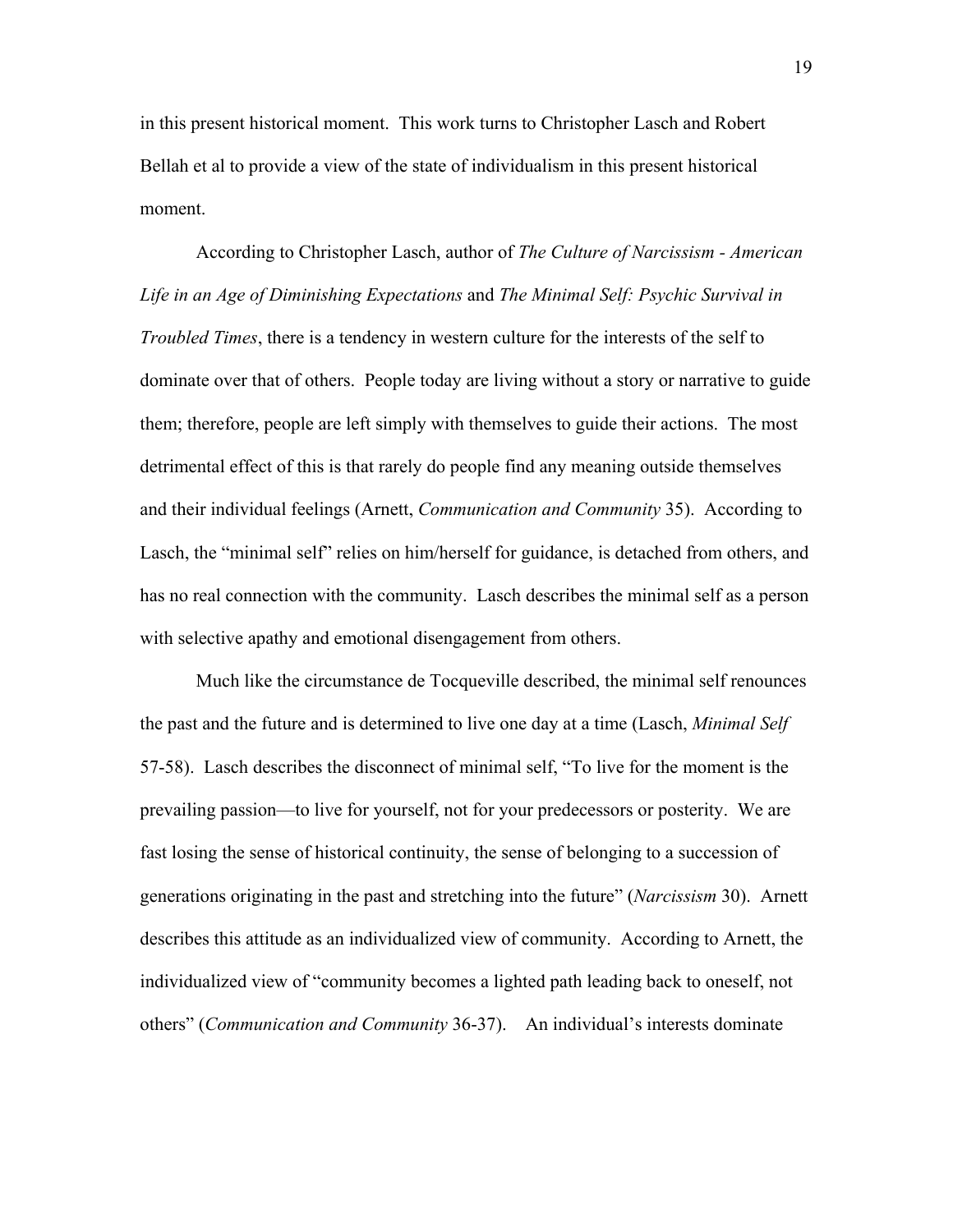regardless of the needs of the community (35). In this historical moment, Arnett claims, it is unusual for people to give up something for themselves in order to do for others.

In *Habits of the Heart: Individualism and Commitment in American Life* authors Robert Bellah, Richard Madsen, William Sullivan, Ann Swindler, and Steven M. Tipton explore the phenomena of individualism and its effects on society, community, and the self. According to Bellah et al, de Tocqueville's fears have become a reality. Individualism has conquered most of the commitment people formerly maintained for community and society. "Individualism, the first language in which Americans tend to think about their lives, values independence and self-reliance above all else" (viii). Although this may sound commendable, there is something missing in an individualistic mindset, the reality that our lives are integrally intertwined with those of others. Individualism, when it becomes an extreme focus on the self, causes us to pursue our own interests without regard for anyone else. When there is a sole focus on the self, we withdraw from community and society and, as Buber pointed out, an existential mistrust emerges. Bellah et al. argue that in order to trust the society we belong to we must have a stake in that society, we must care about and be actively involved in that community. With a focus on the self there is no care, concern or trust for the community in which we live. "American individualism resists more adult virtues, such as care and generativity, let alone wisdom, because the struggle for independence is all-consuming" (Bellah xi).

 The individualistic self is left caring mostly about oneself, in isolation. One does not and cannot understand how one is integrally connected to others in the community. The individualistic self is defined by its ability to choose its own values and arbitrary preferences (Bellah 75). This being said, the self and its feelings are left as the sole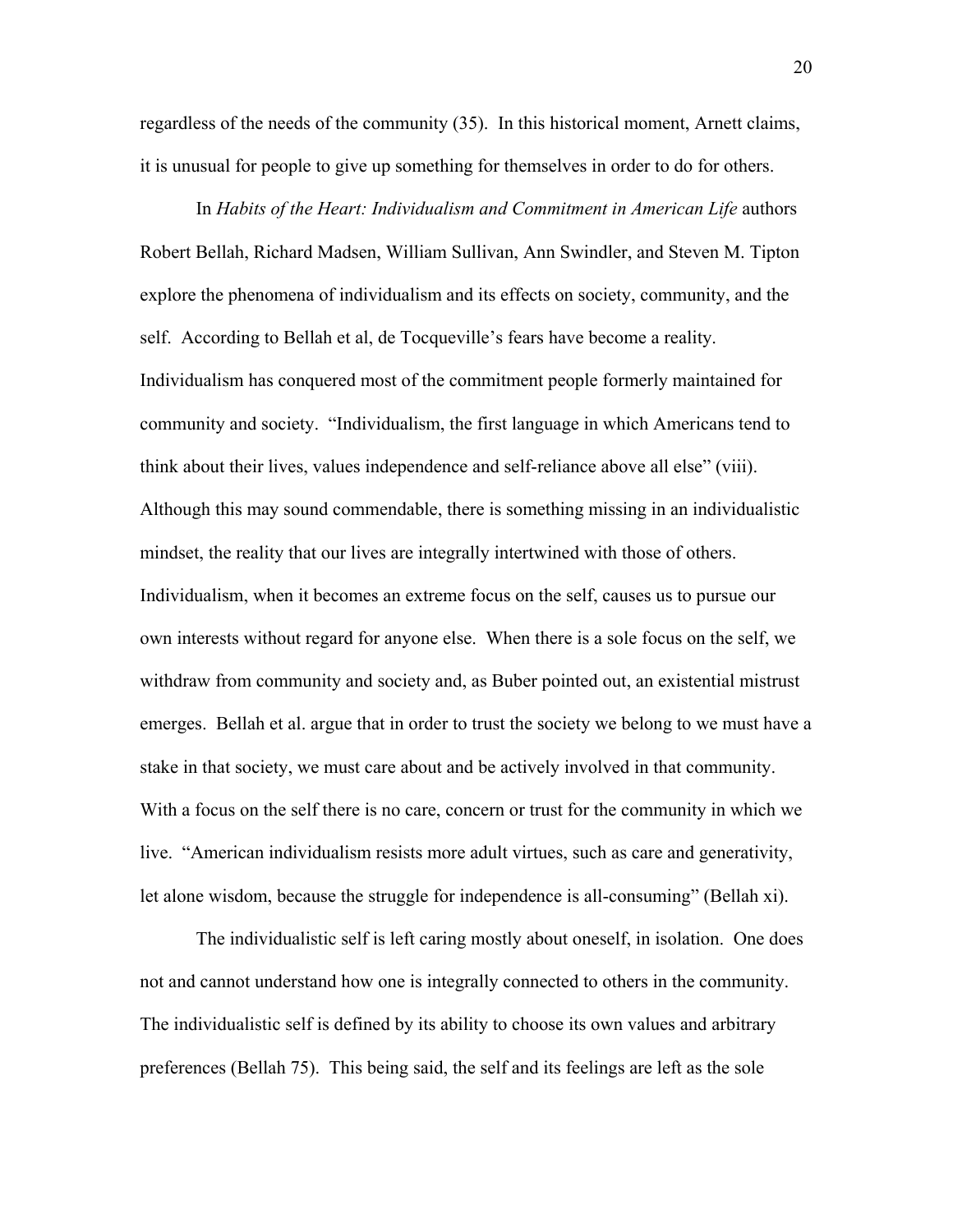moral guide. The individualistic self is "separated from family, religion, and calling as sources of authority, duty and moral example" (Bellah 79). This being said, the self and one's feelings are left as the sole moral guide, as evidenced within many characterizations of the tenets of the postmodern age. According to Sim, postmodernity has led to an "unprincipled emphasis upon personal and individual gratification at the expense of our responsibilities to others" (63). This turning inward to the self not only leaves the individual isolated from society and the community, ethically it leaves one alone to distinguish right from wrong, good from bad and caring only about oneself. This work now turns to philosophers Zygmunt Bauman and Alasdair MacIntyre to explore further the ethical implications of this postmodern tendency to turn inward to the self. *The Good Life: Responsibility-free Living* 

 According to Zygmunt Bauman, the postmodern approach to morality is the celebration of the demise of the ethical and traditional ethics. "Ethics itself is denigrated or derided as one of the typically modern constraints now broken and destined for the dustbin of history; fetters once deemed necessary, now clearly superfluous: another illusion the postmodern men and women can well do without" (Bauman 2). In postmodernity we are free of oppressive duties, free of commandments, free of absolute obligations, free of responsibility. Bauman claims that in a postmodern moment,

> The idea of self-sacrifice has been delegitimized; people are not goaded or willing to stretch themselves to attain moral ideals and guide moral values… Ours is an era of unadulterated individualism and the search for the good life, limited solely by the demand for tolerance (when coupled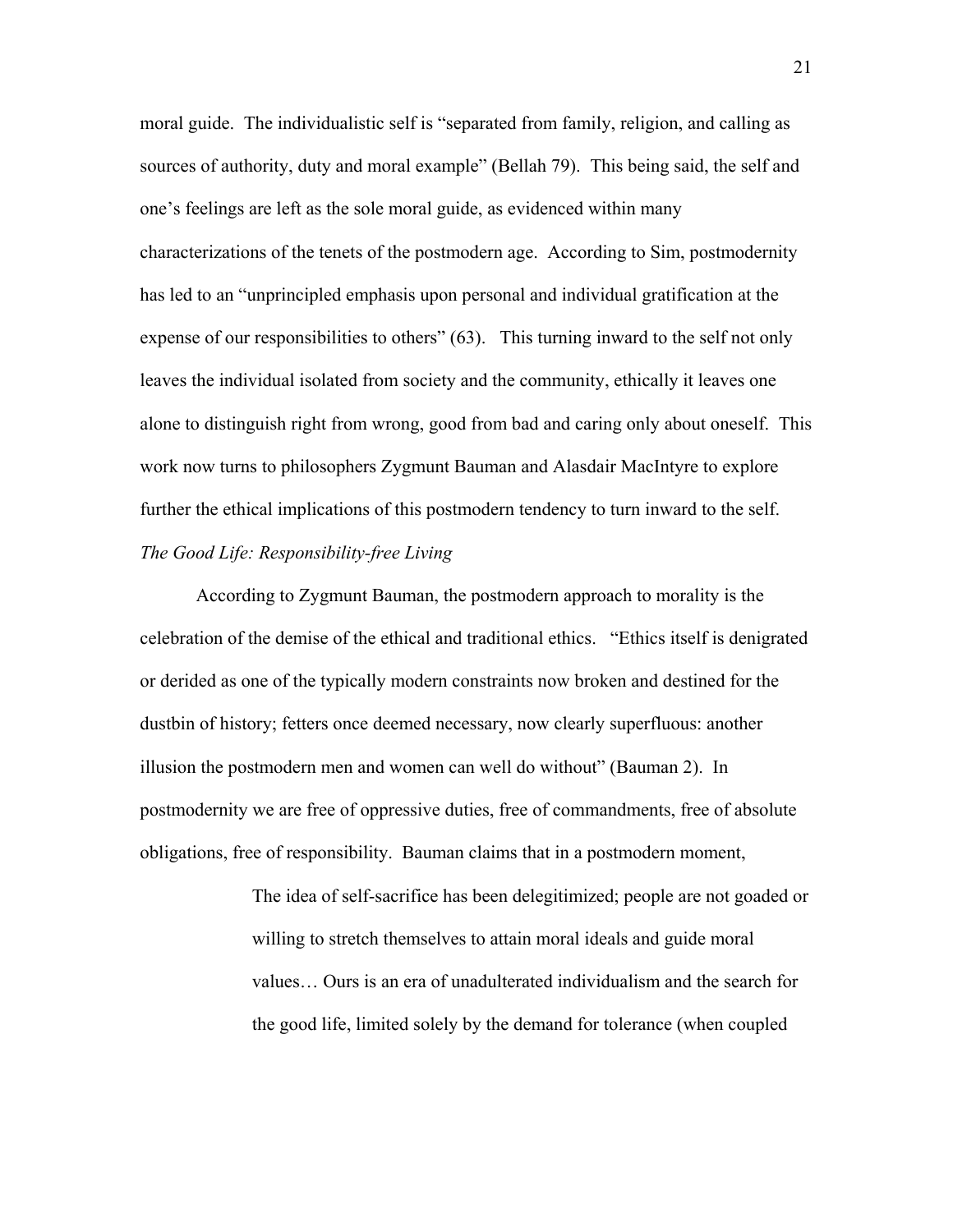with self-celebratory and scruple free individualism, tolerance may only express itself as indifference). (3)

The postmodern moment is then viewed as "ethics free." Persons are concerned only for themselves and have completely rejected any sort of responsibility to community and the world around them. Persons are no longer guided by any "ought," obligations, or duties.

 Alasdair MacIntyre refers to this lack of guiding ethics as living in a time "after virtue." According to MacIntyre, the language of morality has passed from a state of order to a state of disorder. We are no longer guided by common narratives that clearly define the virtues of our society. Instead we are left with relativism, each person deciding for himself in each situation right from wrong, unable to judge anyone else. MacIntyre defines this relativistic phenomenon as "emotivism":

> Emotivism is the doctrine that all evaluative judgments and more specifically all moral judgments are nothing but expressions of preference, expressions of attitude or feeling, insofar as they are moral or evaluative in character…being expressions of attitude or feeling, are neither true nor false; and agreement in moral judgment is not to be secured by any rational method, for there is none. (12)

In other words, personal preference rules and traditional ethical judgment is impossible. MacIntyre laments the condition of emotivism and claims that it has become "embodied in our culture" (22). Due mostly to this turn inward, MacIntyre argues, morality has almost disappeared from our culture.

The demise of the ethical is a "grave cultural loss" and problematic for our communicative well-being. If we have no common virtues and no way to agree on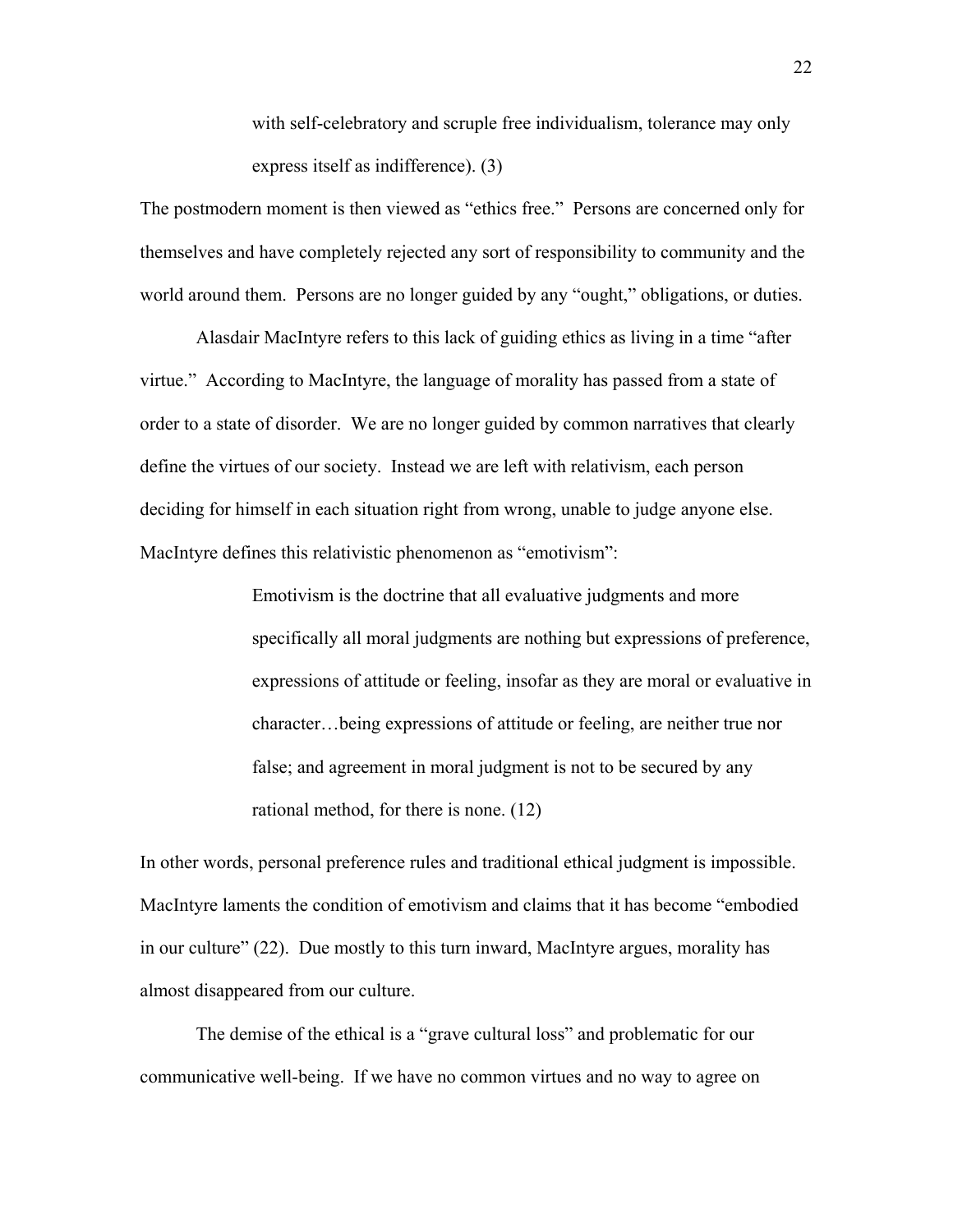attainment of the good life, we will end up just as de Tocqueville feared, isolated each within our own heart, engaging only in the intrapersonal and without the possibility of genuine interpersonal communication or dialogue with others.

 These contemporary symptoms of the postmodern age, metanarrative decline, individualism, and the demise of the ethical, ironically lead us to what Buber described so many years ago as the demonic power of existential mistrust. Existential mistrust destroys our connections to each other, eclipses our interdependence, and finally prevents us from entering into genuine dialogue with each other.

This postmodern historical moment defined by its pervasive existential mistrust holds serious consequences for our communicative practices. Skepticism, cynicism, and individualism all affect the way in which we relate with and communicate with each other. When we are constantly looking for hidden agendas, never trusting the other in what he has to say or his actions, we can become isolated from each other, not knowing how to reach out. The loss of agreed upon virtues and ethics has not only turned us inward toward ourselves, it has left us without a common conception of publicly agreed upon virtues or a common conception of the good life.

Likewise, these manifestations of postmodernity have serious consequences for the caring relationship. Meaningful caring relationships require that we be able to reach out to the other, trust the other, connect with the other, and be concerned for the other as opposed to only ourselves. Skepticism, routine cynicism, and individualism all prevent us from engaging the other in meaningful caring relationships. Existential mistrust robs us of the ability to believe in the relationship with the other. Furthermore, the loss of ground to stand upon, guiding narratives and moral compasses, eclipses the why behind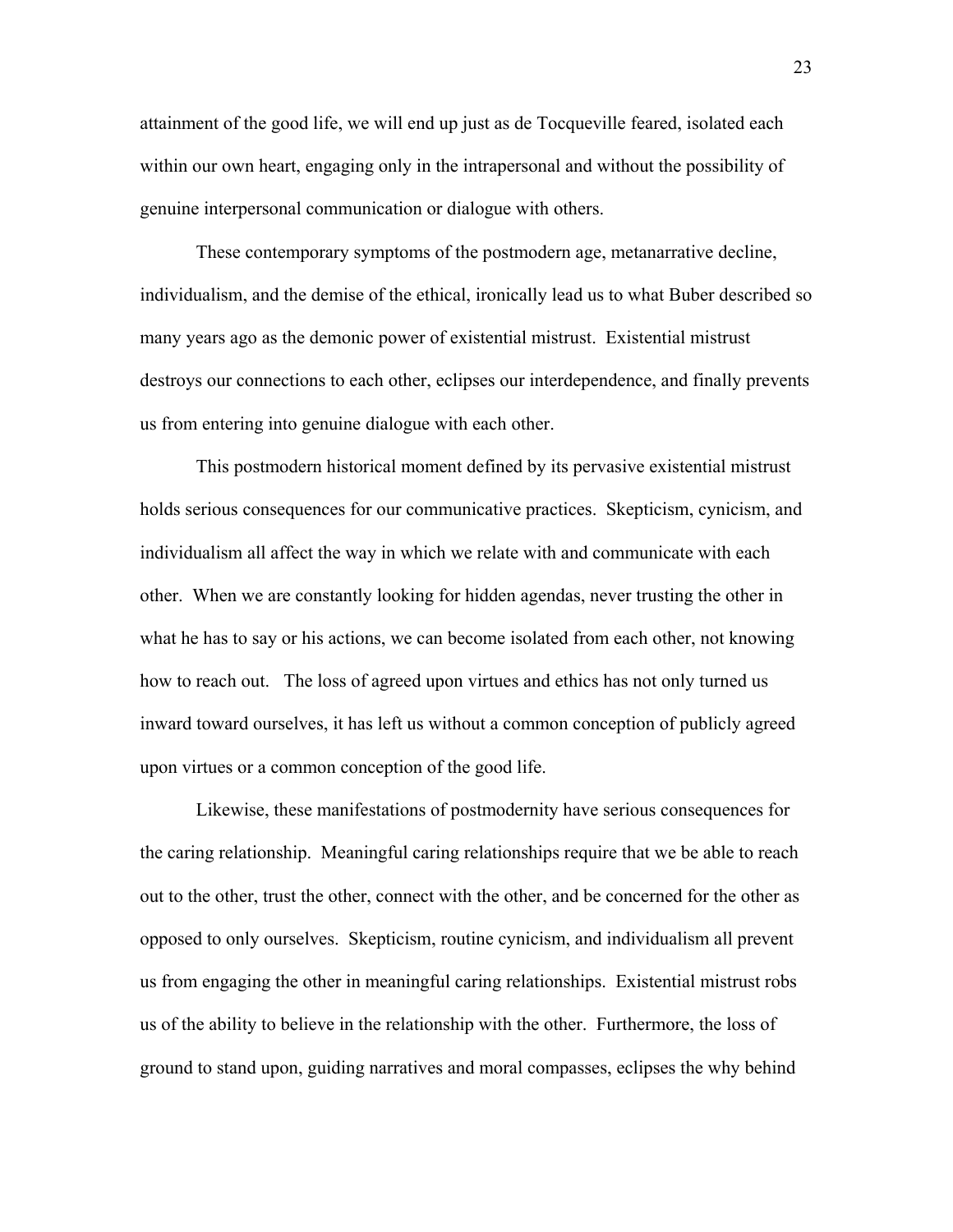the act of caring. When the road to the good life is seen as paved by progress and accumulation, the act of caring becomes a burden not worth engaging. The communicative problems derived from the current postmodern moment set us up to be unable to engage in the communicative act of caring. Today more than ever before people are being called into responsibility by the other to care and finding themselves unequipped.

#### The Problem Beyond Postmodernity: The Need to Re-Engage the Concept of Care

 The persistent and defining symptoms of postmodernity are not the only conditions of the present historical moment that call forth dialogue as the labor of care as a communicative ethic that offers a fitting response to the times. The seemingly eternal devaluation of caring and the more contemporaneous issue of the changes that have occurred in our society that demand us to change the way we view caring have recently begun to have serious effects on communication and our lives in general. Both conditions will be shown to be major contributors to the need for a communication ethic such as dialogue as the labor of care to emerge as a guiding ethic well suited to address the contemporary historical moment and its needs and questions.

#### *The Devaluation of Caring*

Caring, one of the main metaphors of this project and an impetus for its inception is significantly devalued in Western culture. This significant devaluation of care fosters many related communicative problems associated with our attitudes towards and our enactment of caring practices.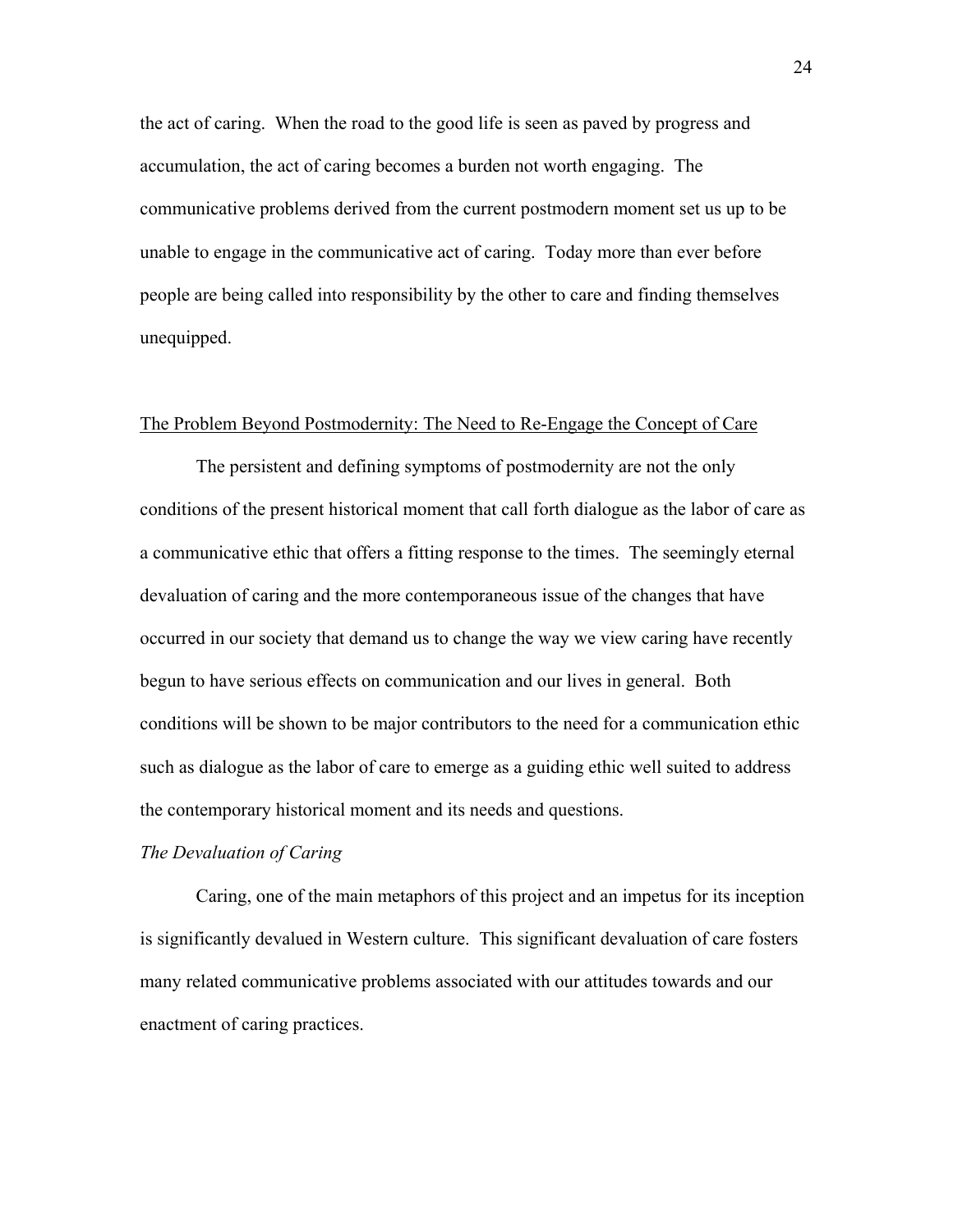There are many reasons for the devaluation of caring, The first to be addressed is the seemingly eternal notion that caring is considered women's work, associated most often with the private sphere and worth little in terms of material gain. "Caring for others, as defined in the United States, is not valuable or important; thus, it is assigned to individuals and groups whom the culture has designated as subordinate- predominantly women" (Wood, *Who Cares* 112). Women have traditionally cared for the house, the children, a spouse, the elderly, etc. As women have been historically seen as subordinate to men their "work" is by association regarded as inferior. In our society the public sphere is where one gains respect and value through independence, financial success, and self-determination. "Women are defined as nurturers, the people who provide comfort, compassion, and care. Men, meanwhile, go about doing the 'important stuff'" (Wood, *Who Cares* 12). We have constructed a world in which caring is not among the "important stuff."

Julia Wood explains the misguided understanding of the unimportance of caring and offers several indications of its continuing devaluation in contemporary American society. In explicating the devaluation of caring, Wood argues that it is necessary to look at current social and government practices and social structures used when referring to those who serve as care givers.

Wood begins her argument by pointing out the current ways in which we as a nation communicate to our culture that caring is not valued. Wood highlights the fact that "of all the developed countries in the world, America provides the least support for child care and child rearing" (*Who Cares* 21). In the workplace few companies provide assistance or allowances for those with children or those caring for elderly parents (27).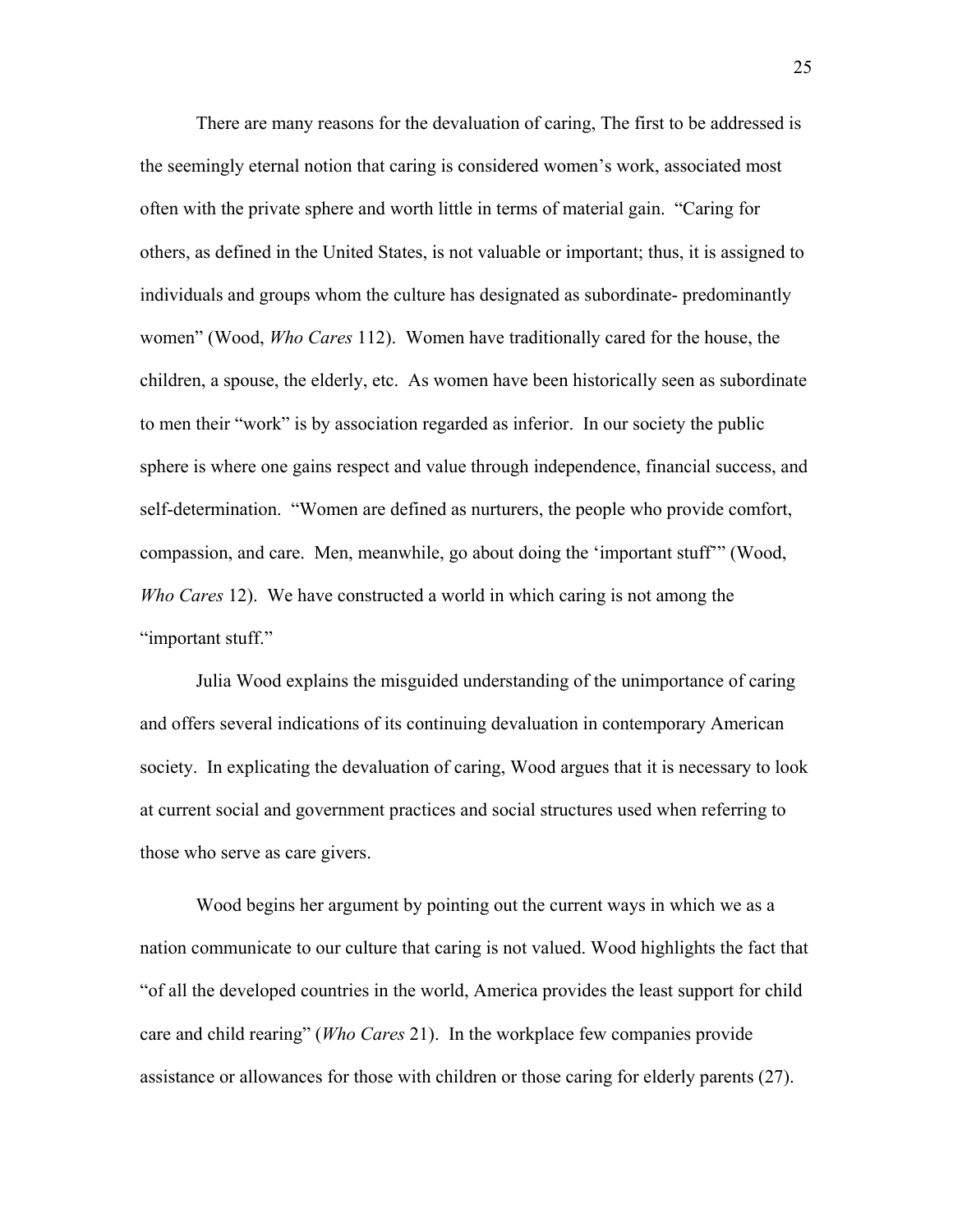When it comes to governmental budgetary decisions, educational and social programs (those that provide care) receive the first cuts to their already low allowances (121). In each of these examples there are social or governmental messages that communicate to our culture that caring is not valued.

 Caring is not only devalued because it is seen as women's work or because government and the workplace ignore its importance, caring is devalued by prominent elements of the contemporary postmodern condition as well. For example, the postmodern emergence of individualism has negative consequences for how we as a society look at caring. Since independence and self-determination are such highly valued qualities, caring is interpreted as evidence of a sign of weakness and thereby caregivers are posited as being less desirable. Gordon, Benner, and Noddings explain the individualistic aversion to care:

> Caregivers are stained with shame because our society rejects any concept of interdependence and fears that even the short-term need for assistance will produce chronic dependence. In a radically individualistic society such dependence is thought to be illegitimate, and those who need care the most are often considered morally defective. (xiv)

The individualistic attitude toward care isolates us in ways that de Tocqueville did not foresee. Through the inward turn to the self we not only separate ourselves from society, we reject the legitimacy of those engaging in caring practices, devaluing those practices in the eyes of our society.

Not only has individualism served as a catalyst that contributes to the devaluation of caring, our technologically oriented culture shifts our focus of attention from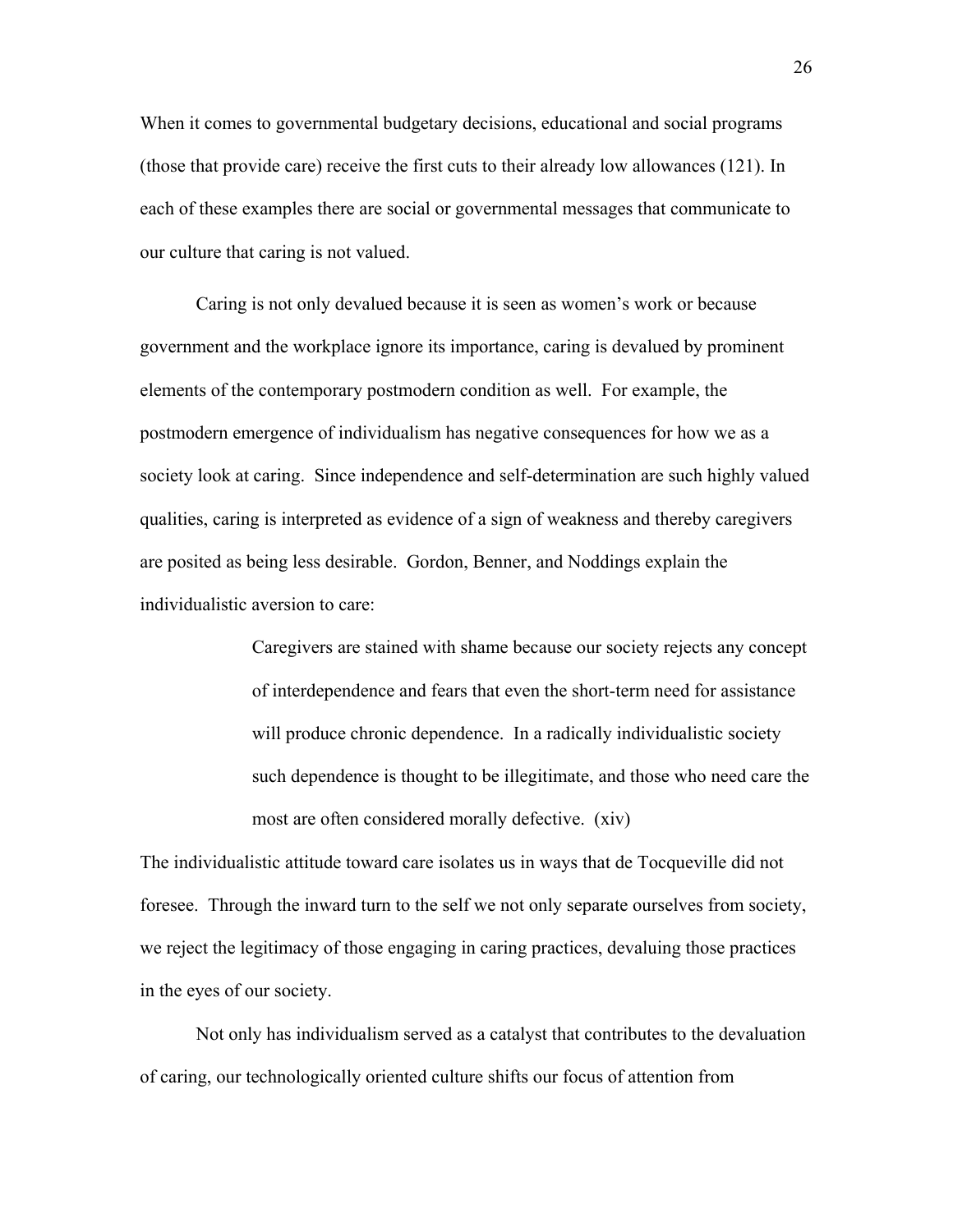relationships to the advances of technology. A focus of attention on technology serves to continue the devaluation of caring in our society. Many times we create and adopt new technological advances without any regard for how they fit into our interpersonal lives. Benner and Wrubel argue that unless the adoption of technological advancements are considered in the context of human relationships, they become dangerous:

> In a highly technical society that values autonomy, individualism, and competitiveness, caring practices have always been fragile, but this societal blindness causes those who value technological advances to overlook the ways these advances are rendered dangerous and unfeasible without a context of skillful, compassionate care. (Benner, Wrubel xv)

In this passage Benner and Wrubel highlight the virtually invisible, fragile position caring holds in a society that values individual autonomy and technological advancement. Without considering the place of human interaction in the use of technology, technology becomes dangerous. When the focus of a culture's attention is primarily the advancement of the individual and the advancement of technology, caring practices, already banned to the private sphere, seem even less important, less necessary.

The focus of attention in our society tends to be on advancement, advancement of the self. We seek to find a better quality of life. We seek to advance our culture through technology. We seek to find quicker, better ways of doing things. In this quest, we neglect the things that make us human. We neglect and ignore caring relationships because we do not see their value. Value in our society is placed on material goods, individual success, and technological advances, leaving caring and caring practices in a crisis. The seemingly eternal devaluation of caring leaves the significance and the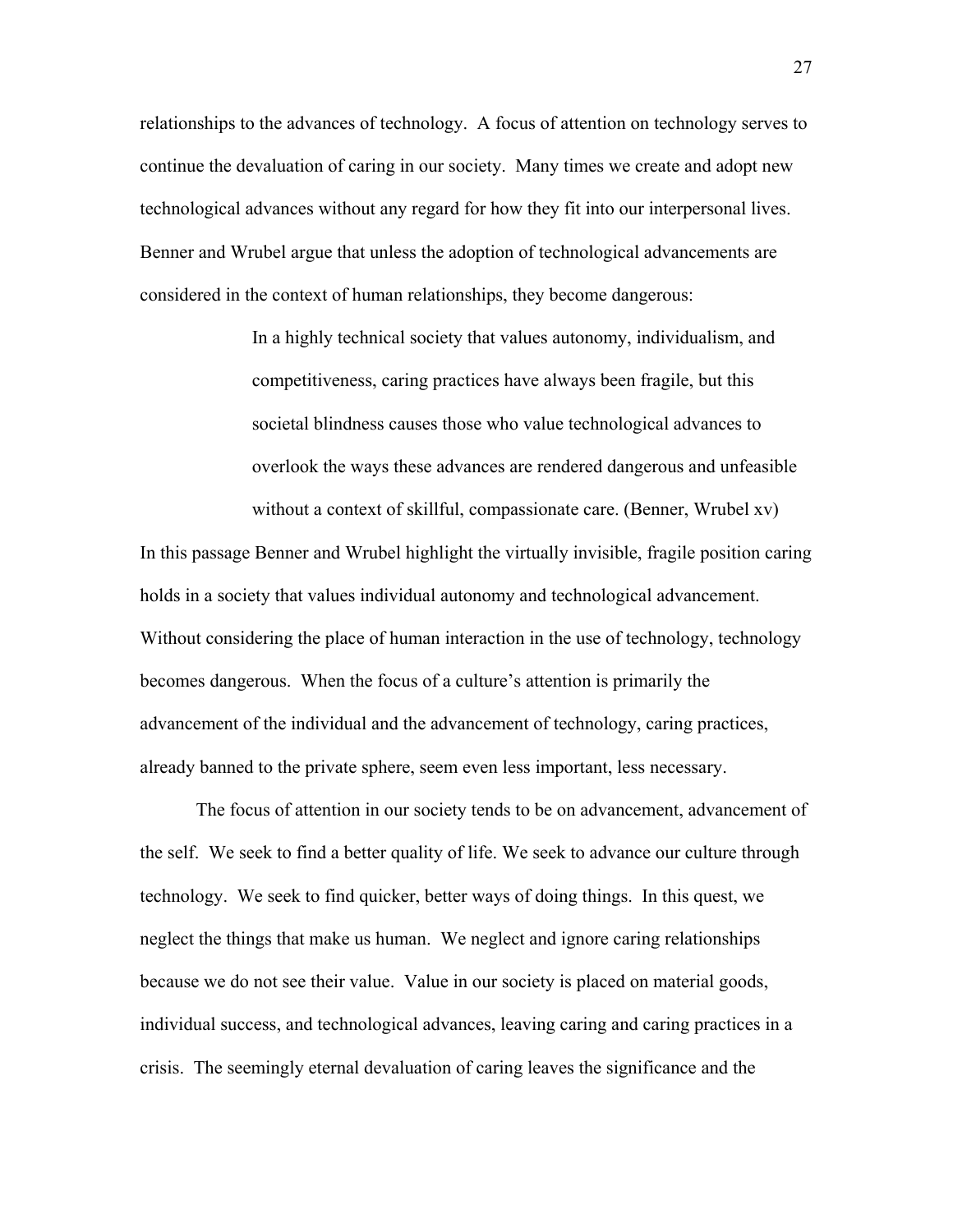necessity of caring relationships in the dark, eclipsed. Caring continues to be viewed as a matter for unimportant people in the private sphere. The important people are out "in the world," making a name for themselves, by themselves. Caring communicates only weakness to a society that believes that in order to be successful one must do it alone. An individualistic society leaves no room for the interdependence of caring. However, in recent times the need for society as a whole to recognize the necessity of caring has come to the foreground.

#### *The Changes that Demand Change*

The crisis of caring is not only caused by the devaluation of the importance of caring and caring practices, it is further escalated because of the changes that have occurred in this moment that demand us to change our views towards caring. This moment calls us into the responsibility of care more than ever before for two primary reasons. First, the face of the family no longer looks like the picture drawn by de Tocqueville. The traditional family is hard to find in today's world. Due to the changes in the family and the fact that more women than ever before are working outside of the home in full time capacities, the roles of men and women have been in some cases blurred and in some cases completely reversed. Second, due to the overwhelming increase of elderly needing care, many people are finding themselves in the unexpected position of taking care of elderly relatives.

In *The Democracy of America* de Tocqueville describes the condition of men and women in the United States as equal; however, he carefully explains that the sexes, being completely different in both physical and moral constitution, are called to different duties. According to de Tocqueville, early Americans took great care in "cleanly separated lines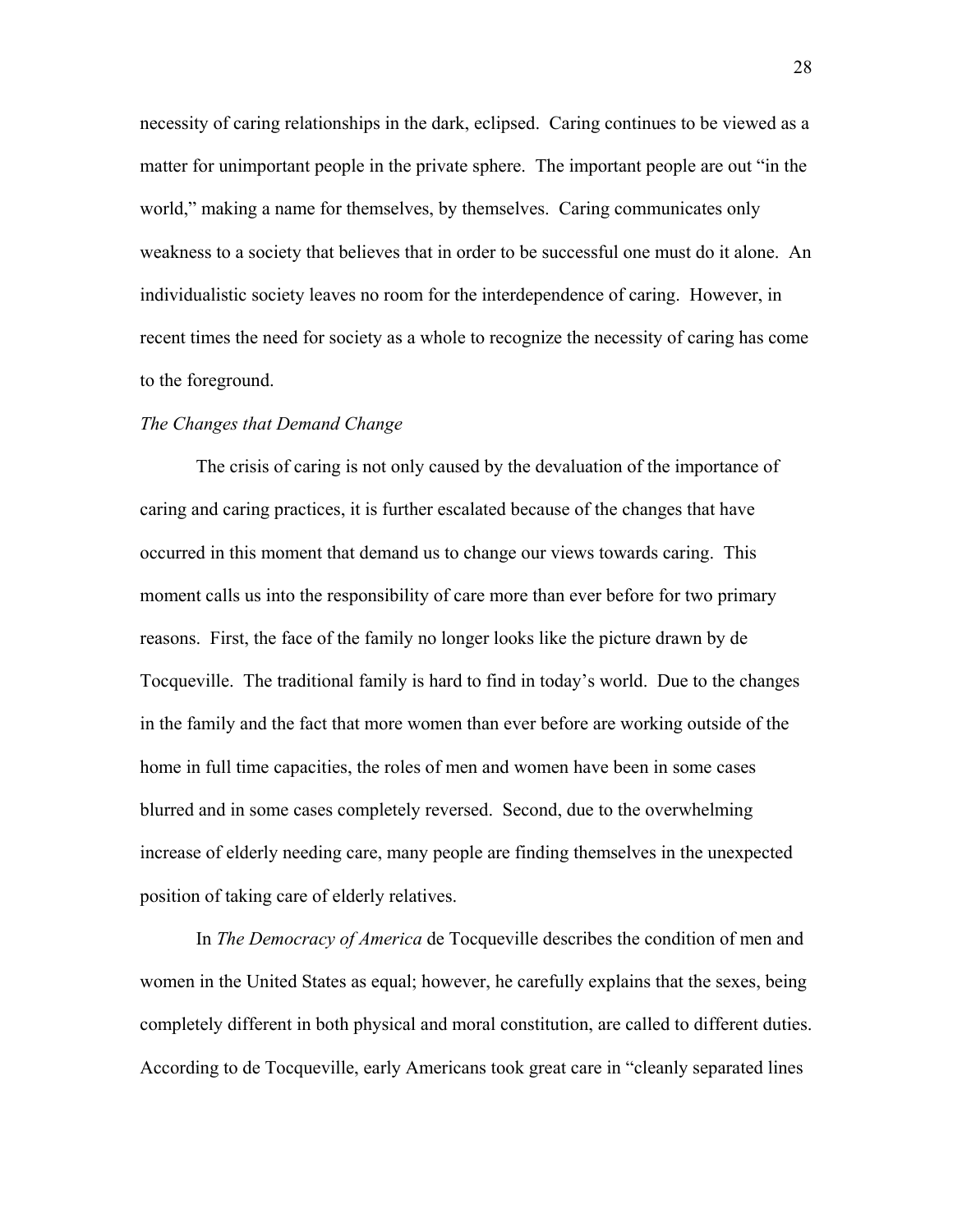of action for the two sexes, and where they have wanted them both to march at an equal pace but on different paths" (574). In the delineation of duties, the man is clearly the head of the household and his rightful place is in the public sphere. On the other hand, the woman's place is in the domestic circle, caring for others and nurturing the mores of her family. According to de Tocqueville, in any free society, it is the women who make the mores and nowhere is the duty of women more needed than in the home, responsible for the moral stability her family and ultimately society (376). The description of the American family provided by de Tocqueville reveals several important facts that are no longer true today. First, the conception of a family was universal; a father, the head of the household, his wife, the mother, and in most cases children constituted the family. The roles for men and women in the family were clearly defined and rarely challenged. The husband, the totalitarian leader of his home, established a presence in the public sphere. The wife, on the other hand, managed the domestic circle. It was her responsibility to care for the children, the house, and any other family members in need of care. De Tocqueville stresses an essential duty of the wife and mother. It was clearly the woman's responsibility to instill, develop, and maintain the moral sensibilities of her family. This face of the family and these roles were a relative constant for many generations but with the onset of WWII everything changed, especially the face of the family.

The crisis of caring stems from the fact that after WWII and ever since, women have continued to leave the home, and the delicate balance so well designed by early Americans has been disrupted. The roles of men and women are no longer clear and the face of the family has changed completely.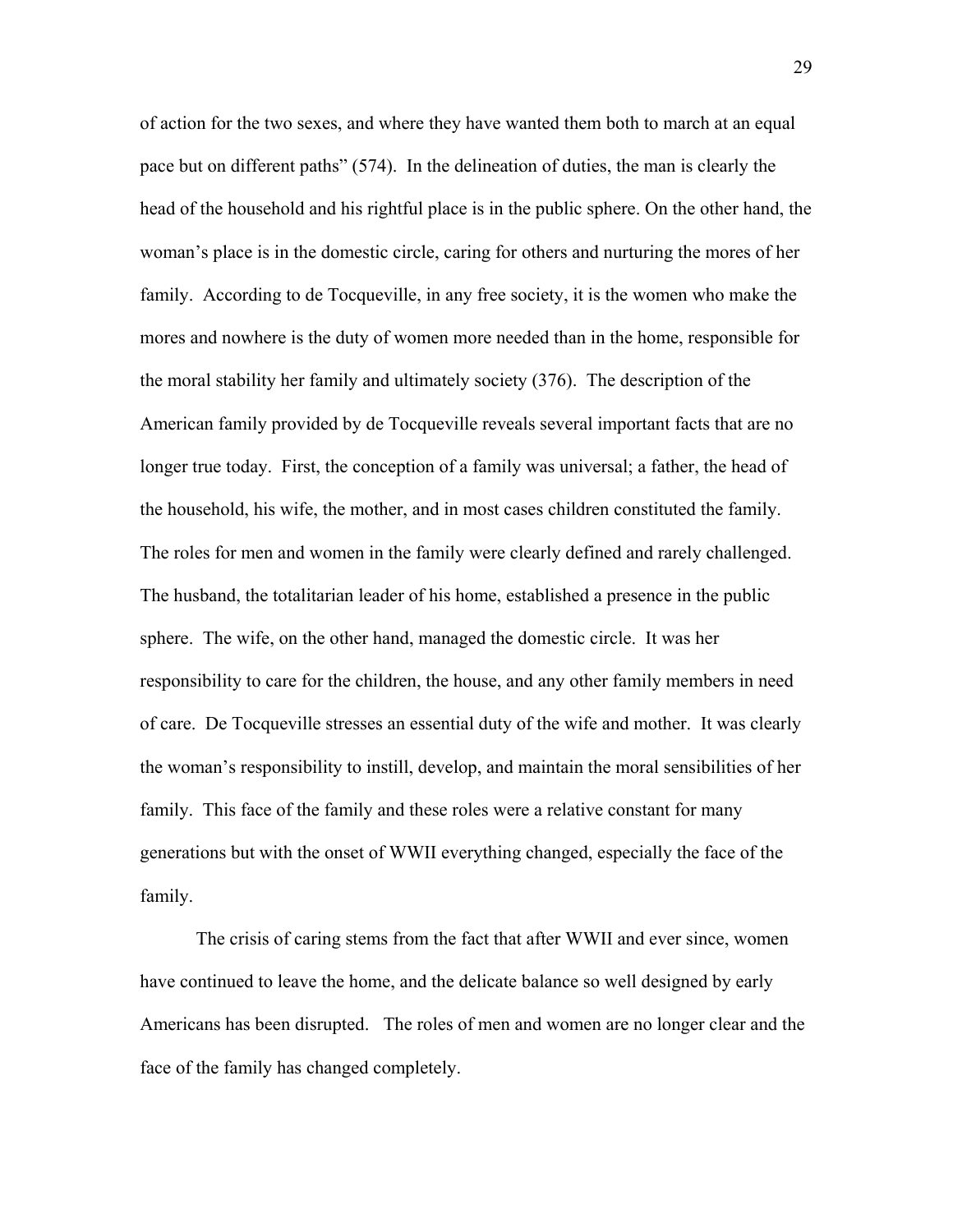According to a recent study, the percentage of mothers in the labor force rose from 47.4 percent in 1975 to 72.2 percent in 2002 (Steen 1). Traditionally, it was women who were responsible for the majority of the care-giving of children. Today, with the rise of single parent homes and dual income homes the face of the American family has changed. Women are no longer the only ones caring for children and in many cases; they are not the ones doing the care-giving at all. According to Gordon et al, "the fastest growing family category in American society, in relative terms, is that of families headed by single fathers" (ix). Another study shows that the percentage of stay at home dads has increased significantly, 70% since 1990 (Conlin 76). With mothers working outside the home, high divorce rates, and the rise of househusbands the face of the American family has changed significantly. The result of this change has been unprecedented.

 Today, there is not a universal conception of a family. Due to the reasons discussed, there are no longer clear delineations for the roles men and women play in the family. The roles described by de Tocqueville have in some cases been blurred, in other cases completely switched, and in some cases have become the responsibility of only one person. Because women are actively taking part in the public sphere men are being called to take a more active role in the private sphere. Today, men and women share the care-giving responsibilities that generations ago were unquestionably the duty of women. As seen by the rise of househusbands in some cases the roles are completely switched the man has become the sole caregiver in the household. Finally, due to the ever increasing number of single parent homes, many people find themselves responsible for everything related to the needs of the family.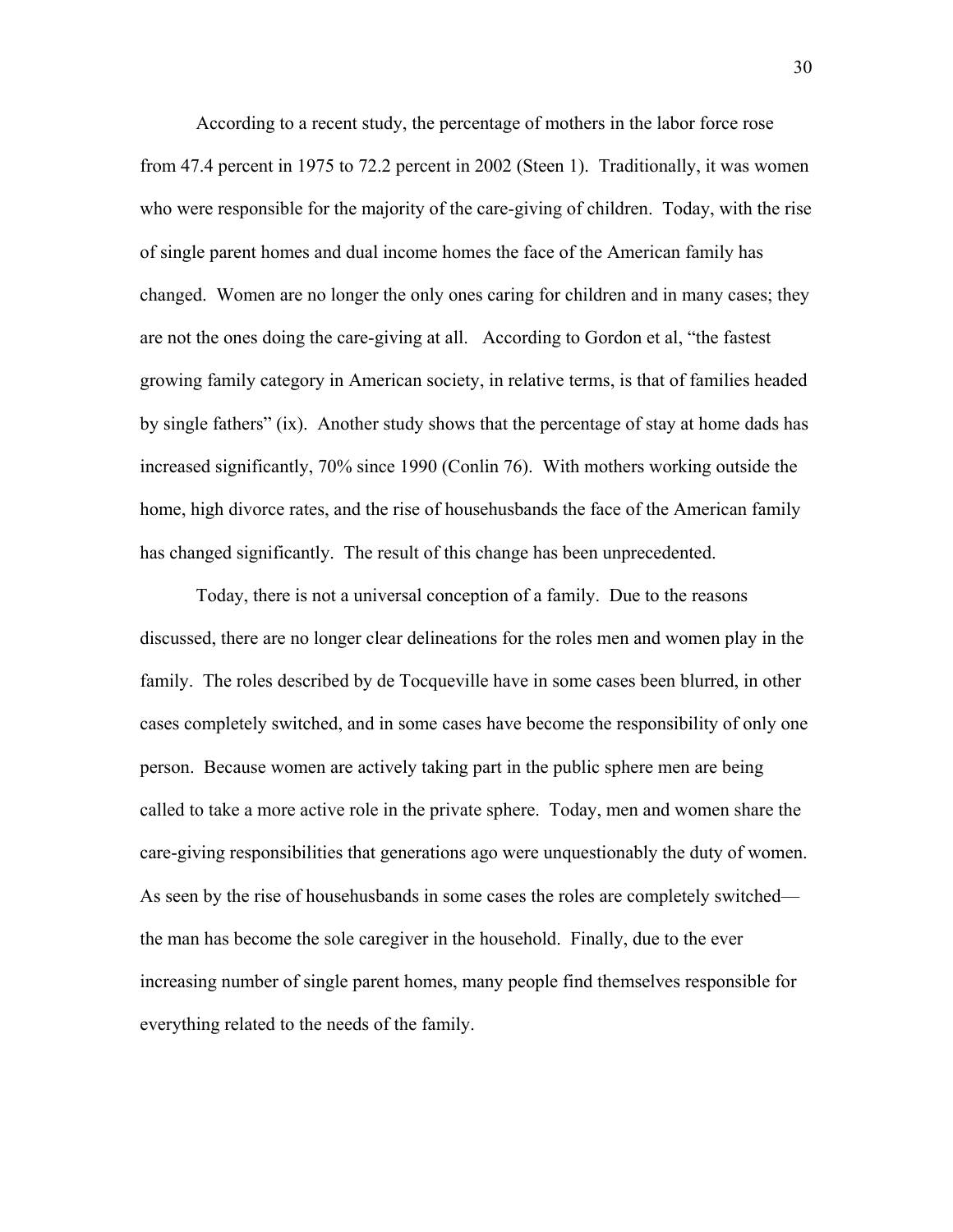While more and more women enter the workforce and more and more men find themselves taking more and more responsibility with the children, families continue to change and care-giving responsibilities continue to increase with the number of elderly needing care. Today, more than ever before Americans are living longer lives and need more care. An article from the Denver Post reports,

One of the most significant and unprecedented demographic shifts our nation, the state and the region will ever see is coming. It's like a bulge in our radar - a massive blip coming down the pipeline that will, in many ways, alter our society's idea of 'growing old.' Over the next 20 years, the growth of our senior population is expected to skyrocket. In the Denver region alone, according to recent forecasts, the number of people who are 60 and older is predicted to increase by nearly 140 percent between 1996 and 2020. This is primarily attributable to the aging of the baby boomer generation. (Guillermo I1)

With the nationwide, worldwide increase in the elderly population the practices of care seem quintessential. "It's estimated that 22 million households are involved in some aspect of elder care, and that number is going to double in the next 20 years" (Cox F1). Care-giving for the elderly is becoming and will continue to be a central concern for the American population. Currently the focus of attention for this shift in the population is on the need for concrete things such as housing and medical care. There has not been much attention paid to the needed shift in our communication practices with this trend. With this change comes a need for a greater focus of attention on caring and the communication practices that enable caring.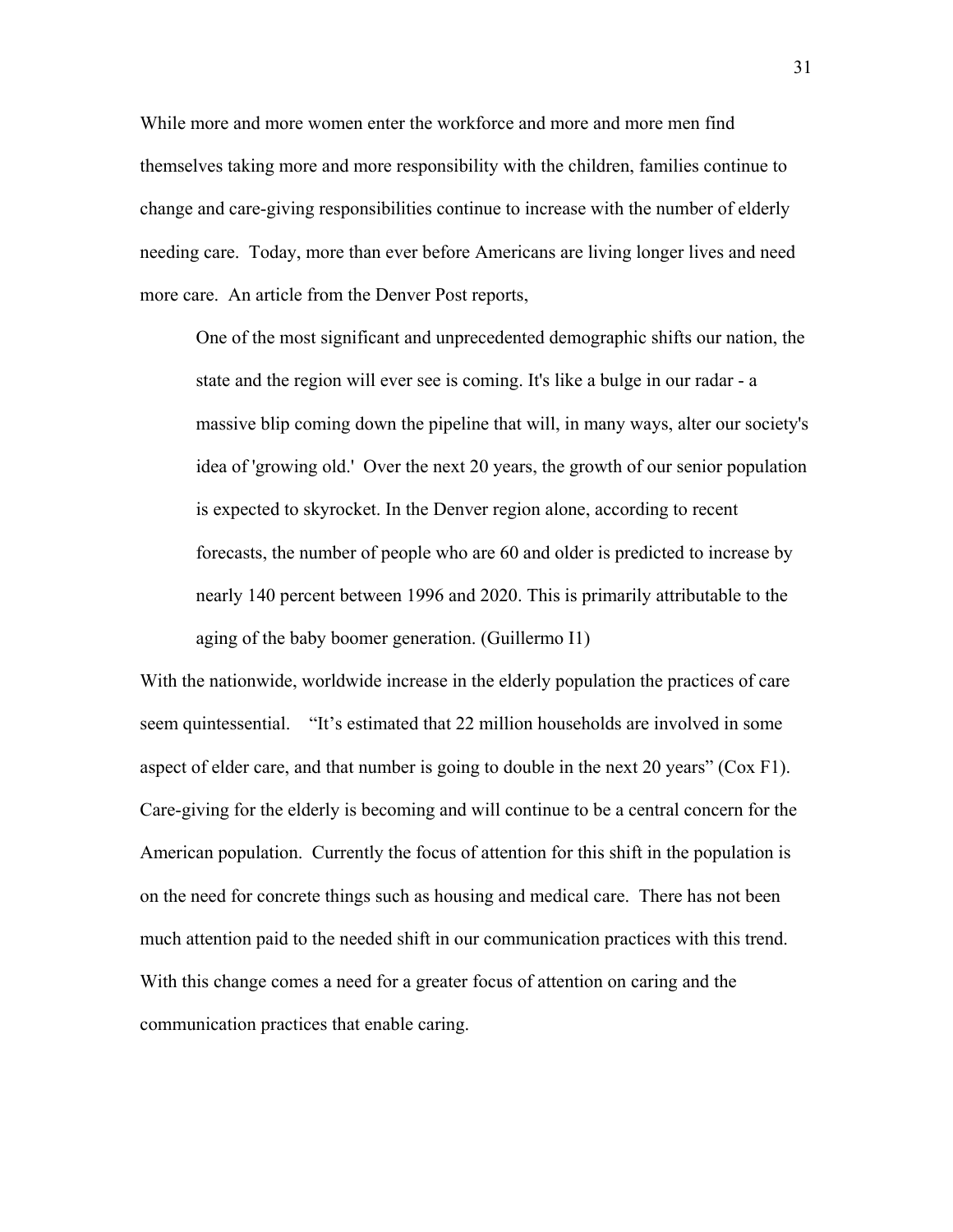The changes in the family, the changes in the roles of men and women, and the increasingly aging world population demand that we take notice and make changes in our ability and willingness to care for the other. We live in a time that is calling each of us, especially those who have not traditionally filled care-giving roles, to provide more care for our children, the elderly, and our communities. We live in an historical moment that is calling us to responsibility, calling us to action, calling us to care. These changes have brought attention to the need for care and also revealed that in many cases we are communicatively unequipped to enact the caring that this moment demands.

Even though the need for care is more evident than ever, the necessity of care for human existence is eclipsed by the manifestations of postmodernity. As alluded to earlier, the crisis of care is exacerbated by the dominant tenets of the contemporary postmodern situation and the values and ethics it endorses. We live in a time with no guiding narratives to inform our daily practices. We live in a time of virtue confusion and contention, when we cannot agree with our neighbors on public, let alone private, virtues. We live in an emotivistic time in which we look to ourselves for the meaning of right and wrong. This postmodern moment is marked by extreme individualism, a time in which we have turned inward to ourselves leaving us disconnected from our neighbors. This postmodern moment is marked by skepticism that has led to routine cynicism that in turn has led to existential mistrust. These conditions of postmodernity prevent us from realizing the importance of care to human interaction and existence. Emotivism and skepticism have left us without the communicative background to answer the call of care. Existential mistrust has left us unconnected and at a loss as to how to engage the changes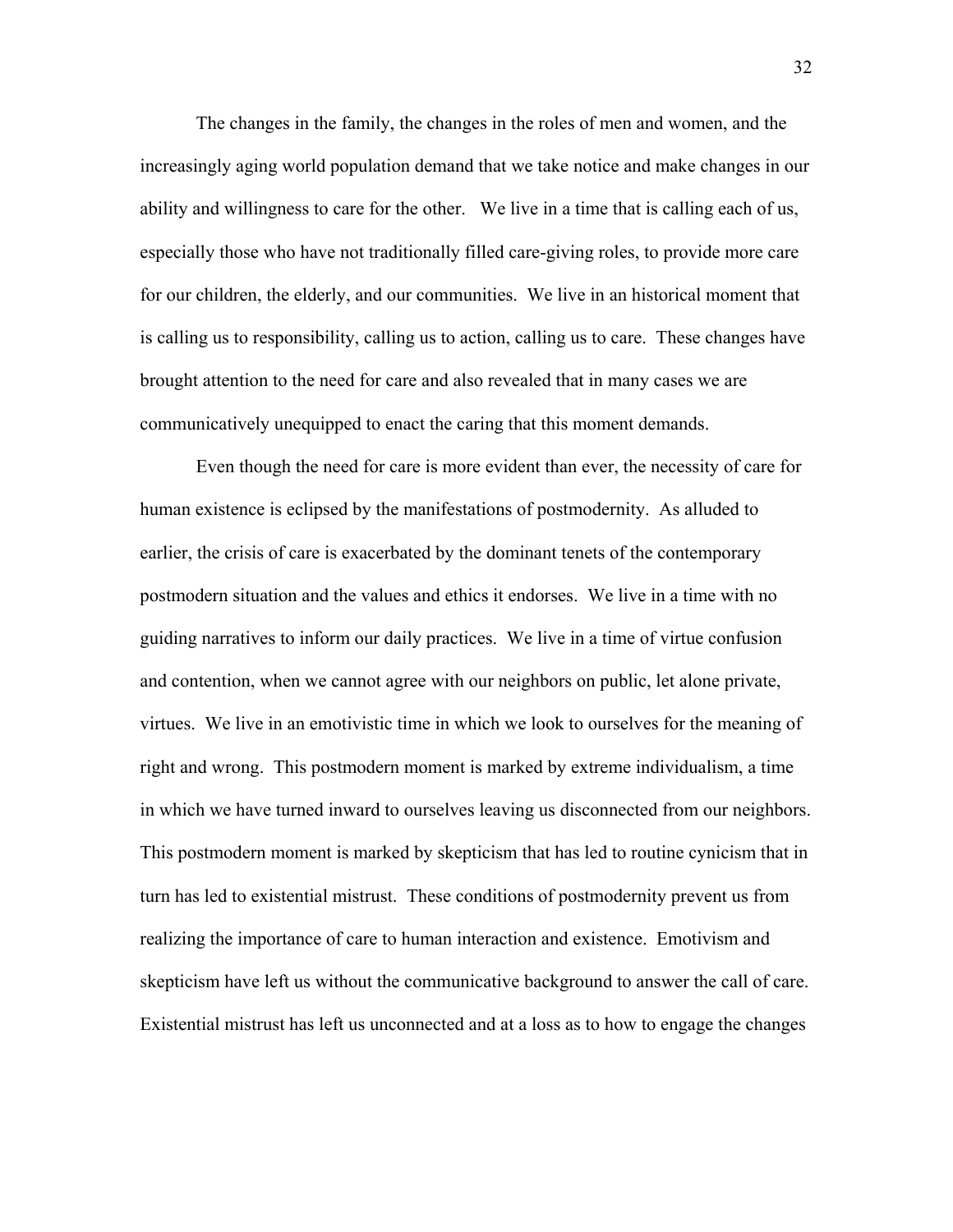this moment demands. With no ground to stand on even those who recognize the demands to care have trouble trusting the communicative relationship with the other. Dialogue as the labor of care offers "hope for this hour." Dialogue as the labor of care is a possible communicative ethic offered as a guiding background for our foreground actions to meet the demands and questions of this postmodern historical moment. Dialogue as the Labor of Care: Exploring the Conceptual Map

Dialogue as the labor of care comes to life in five chapters. After situating the conversation in communication and exploring the communicative habits of the heart, dialogue and caring, this work establishes a possible communicative ethic responsive to this historical moment. To this point the connection between dialogue and caring has not been developed. Furthermore, although noted as important, the labor component of dialogue and caring has not been explored in theoretical work. Through the philosophical foundations of Martin Buber and Hannah Arendt this work examines the interplay of dialogue, labor, and care. Victor Hugo's epic story, *Les Misérables*, serves as a way to perceive the power of inviting dialogue into the caring relationship and as an exemplar of the unity of contraries that is life, joy and suffering, blessing and burden.

The first section of this work, "Communicative Habits of the Heart," sets the stage for the remainder of the work. Chapter Two, "Dialogue and Communicative Implications," briefly reviews the communication scholarship on dialogue and clarifies the reasons for the reliance of this work on Martin Buber's dialogic theory. Although there are distinct approaches to dialogue (Cissna and Anderson 10), this work focuses on scholarship directly related to the dialogic theory of Martin Buber as explored through communication scholars such as John Stewart, Rob Anderson, Ken Cissna, and John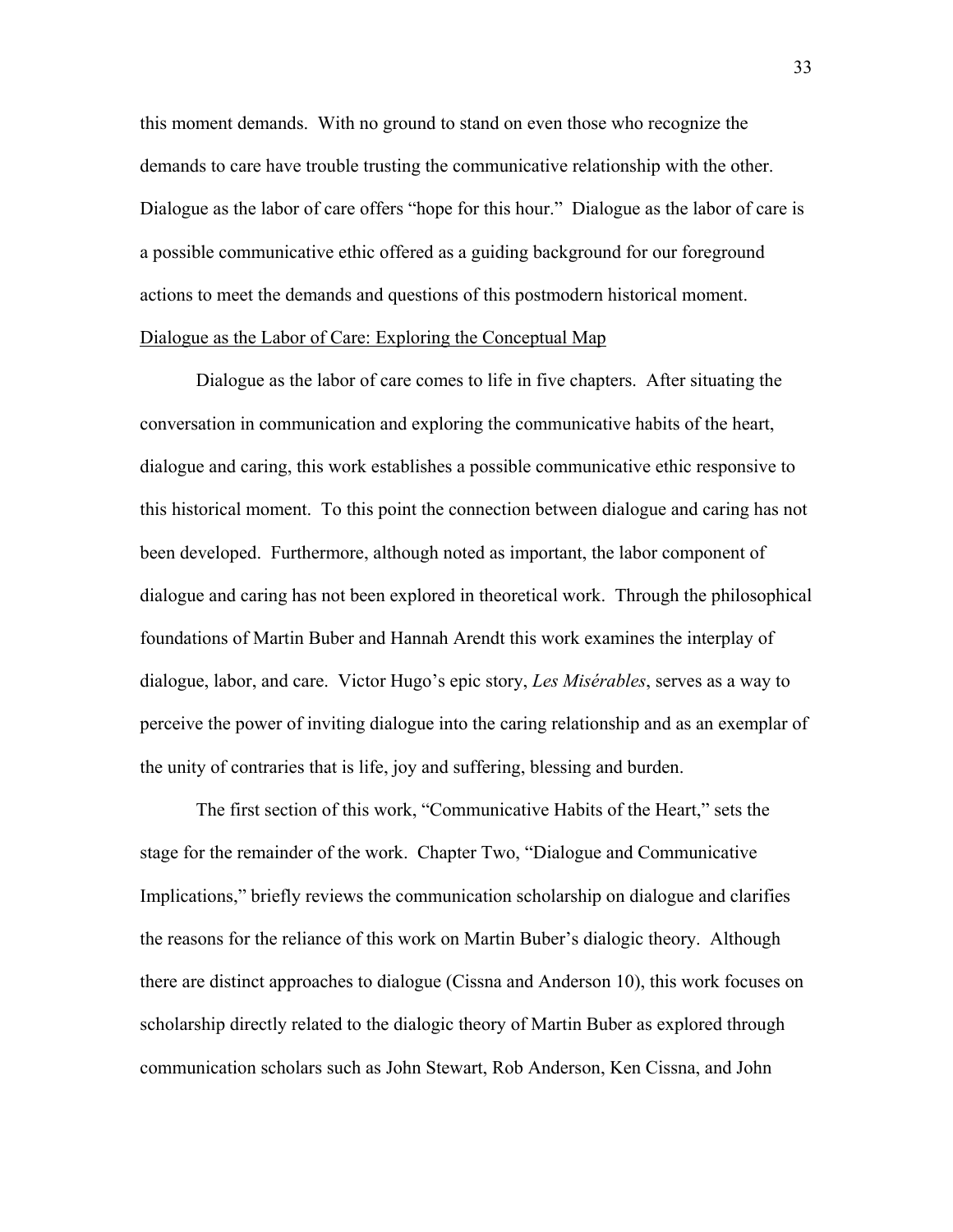Poulokas. This work privileges Buber's conception of dialogue because connecting this understanding of dialogue to caring foregrounds a philosophic anthropologic perspective of dialogue which Buber understood as ideas impacting the human. This effort concurs with and augments the insights of Nel Noddings whose work relies on Martin Buber in its understanding of caring.

Chapter Two outlines Buber's conception of dialogue and reviews how Buber has influenced the understanding of dialogue within the field of communication. Chapter Two divides the communication scholarship on Buberian dialogue into four areas: 1) the foundations of dialogue; 2) defining dialogic communication; 3) the application of dialogic theory: dialogue in action and 4) dialogue as communication ethics in action. This exploration points to several guiding ideas that begin to make the connection between dialogue and caring explicit and concrete. Finally, Chapter Two examines the work of communication scholars such as Julia Wood, Ronald C. Arnett, and Richard Johannesen all of whom have discussed the connection between dialogue and care, but have not fully developed the potential inherent within this relationship.

The literature review of the studies on dialogue paints a picture of how dialogue is perceived generally within the communication discipline. The conversation also reveals that there are few explored connections of dialogue to care in the field excepting those noted above. The limited comment on care and its connections to dialogue within the communication discipline necessitates an interdisciplinary examination of the scholarly conversation regarding care.

Chapter Three: "Caring: Communicatively Constituted" explores the current scholarship on caring. In moving from dialogue to care similar questions are addressed: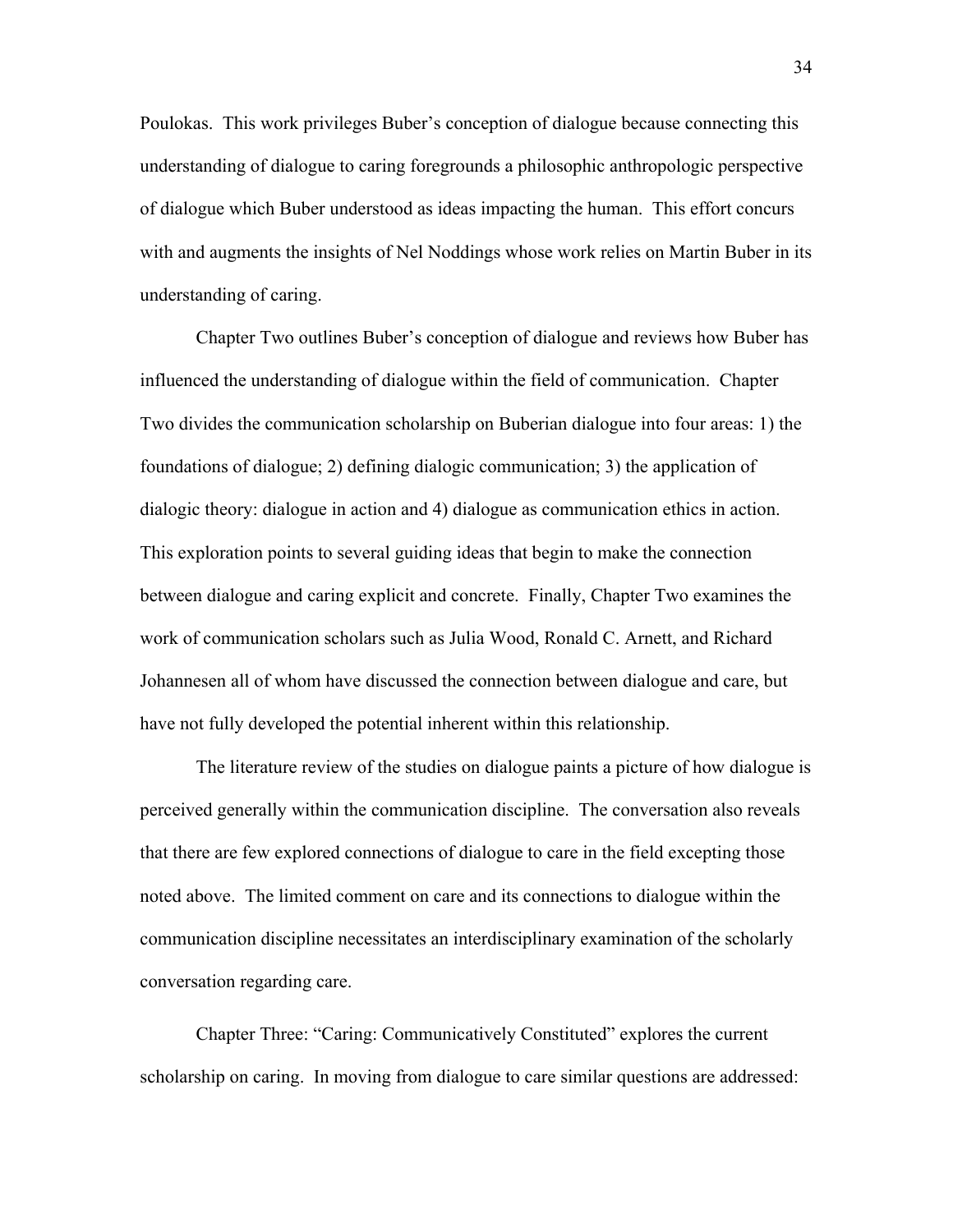What is care? What is the scholarly conversation regarding care? Is there substantive literature that explores the integral connection between dialogue and caring?

Unlike dialogue, caring has not received much attention in the field of communication, which necessitates a broader interdisciplinary approach engaging such areas as philosophy, psychology, and feminist ethics. Chapter Three begins exploring perspectives on care by analyzing the work of philosopher Milton Mayeroff. Second, Willard Gaylin offers a care perspective from the field of psychology. The literature in philosophy and psychology help frame the concept of care and illuminate the importance of caring for this historical moment. However, the most extensive literature on caring is found in area of feminist ethics. Chapter Three looks specifically at important feminist scholars such as Carol Gilligan, Nel Noddings, and Joan Tronto to shape this work's understanding of caring. Finally, Chapter Three focuses on the scholarship on caring in the field of communication, specifically the work of Julia Wood. Wood's work simultaneously begins to establish a link between dialogue and care while showing the need for greater investigation and analysis of the relation between the two ideas.

The concluding section of Chapter Three unites and incorporates the major ideas of the conversation on caring and presents three communicatively constituted metaphors that serve to shape the connection between dialogue and caring. The care metaphors of obligation, relation, and the horizon of significant outcomes are used throughout the rest of this work to guide the connection between dialogue, care, and labor thus creating the communicative ethic based on dialogue as the labor of care.

While limited connections have been made between dialogue and care (i.e. Noddings and Johannesen), these connections are never fully developed or explored. It is

35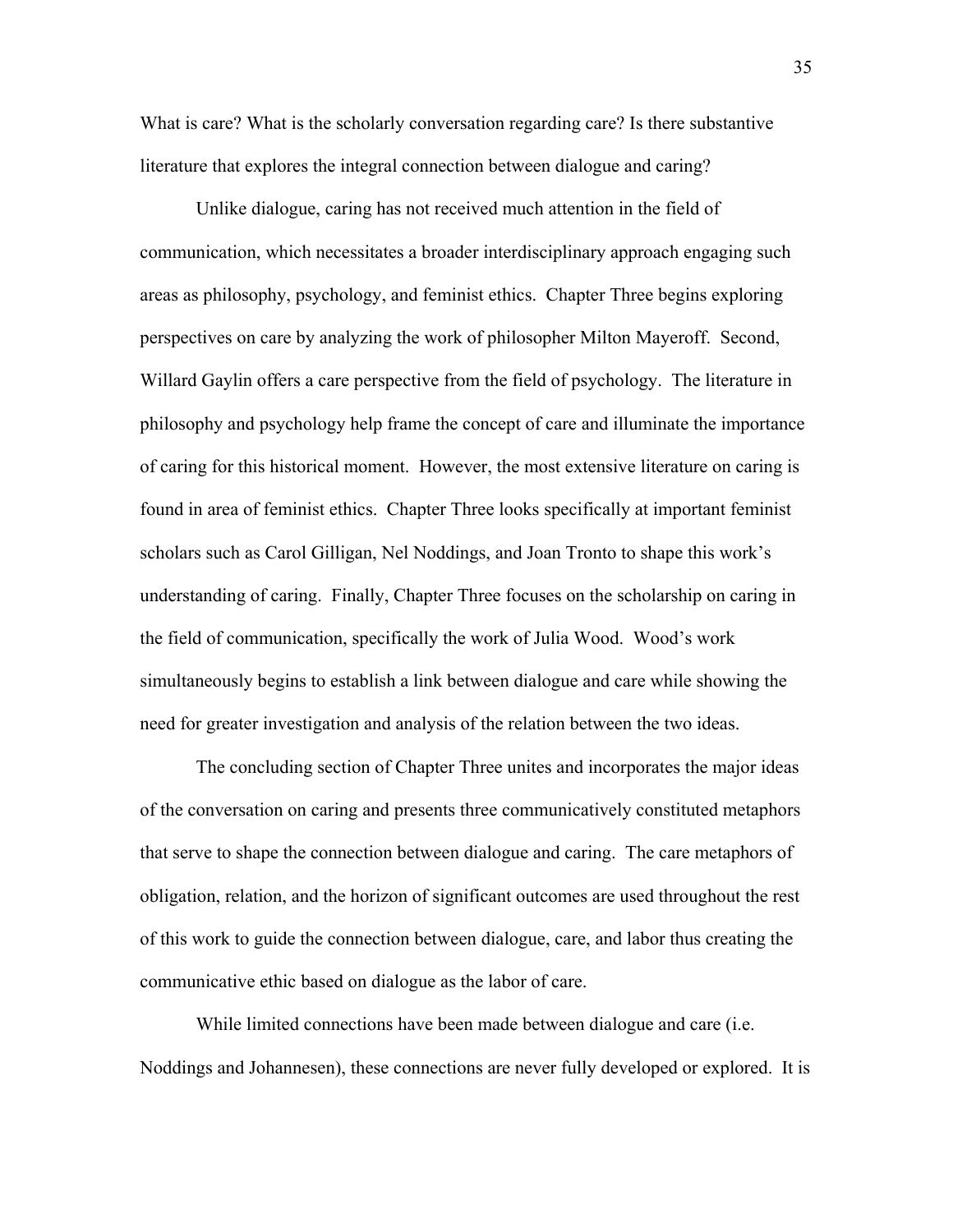the contention of this author that an invitation into dialogue is necessary for care, and the added labor component brings action and necessity (the idea of necessity also emphasizes the ethical implications of this choice) to the connection. The second section of this work, "Inviting Dialogue and Welcoming Labor into the Communicative Life of Caring," unites and expands upon the ideas concerning dialogue and caring found in the first two chapters. This unification ultimately creates the communicative ethic of dialogue as the labor of care.

Chapter Four, "The Intertextuality of Care: Dialogue and the Necessity of Labor," frames the communicative metaphor of dialogue as the labor of care by turning to the work of Martin Buber and Hannah Arendt to provide the underlying philosophical foundations for this work. Chapter Four uses the three foundational metaphors of care, obligation, relation, and horizon of significant outcomes as touchstones for brining together the work of Buber and Arendt and pointing to the undeniable connection of these metaphors.

Chapter Five, "The Lived Unity: Welcoming the Contraries," is the concluding chapter. Chapter Five has two distinct purposes. The first is the explication of the metaphor dialogue as the labor of care and the second is the illumination of the power of this metaphor. In the first section of Chapter Five, "Ground Upon Which to Stand," the metaphors of dialogue, care, and labor are brought together as a particular communicative ethic. Chapter Five explores the undeniable connection between the metaphors found in the work of Buber and Arendt and those found in the work of prominent care authors. Chapter Five situates dialogue as the labor of care as a possible narrative background that guides and informs our foreground actions in this historical moment.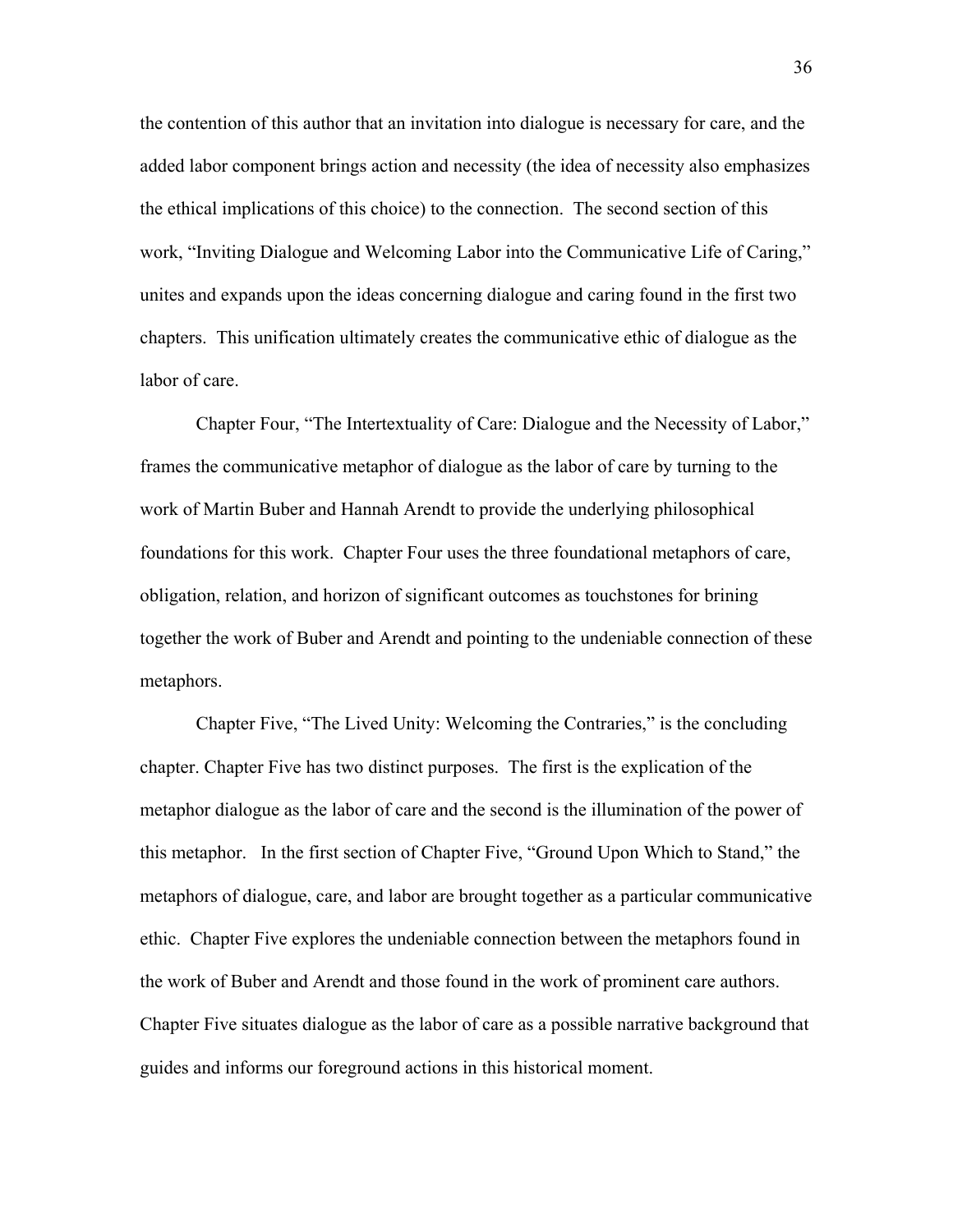The second part of Chapter Five, "Les Misérables: The Unity of Contraries," takes the metaphor of dialogue as the labor of care and brings it to life through Victor Hugo's novel *Les Misérables.* Working in the spirit of narrative theorists such as Paul Riceour, Stanley Hauerwas, and Alasdair MacIntyre, this section explores the joys and sorrows of dialogue as the labor of care through this epic story. The first two sections "Dialogue: The Invitation to Life" and "Caring: To Be Caressed" look at the extraordinary ways in which Hugo portrays the both the power of dialogue and the joy found in the caring relationship. "Obligation: Dialogue as the Call of Care" delves into the story of Jean Valjean and illuminates the calling metaphors of responsibility, guilt, and labor. "Relation: Dialogue as the Face of Care" reveals the significance of the interpersonal metaphors of dialogue as the labor of care that point us to fundamental fact of human existence, all life is lived in relation. The final section, "The Horizon of Significant Outcomes: Dialogue as the Reward of Care," concludes the chapter by looking at the lived unity of life found in the story of *Les Misérables*.

 Dialogue as the labor of care is an interpretive work guided by three metaphors: dialogue, labor, and care. The philosophy of dialogue is situated in the work of Martin Buber. The work of Hannah Arendt frames this author's approach to labor. This chapter has shown that in this current historical moment there is a significant need for communicative guidance in the ways we can enact caring and has explored the manifestations of postmodernity that particularly contribute to our current communicative need. Specifically, the fact of metanarrative decline, existential mistrust, individualism, and finally, the demise of the ethical have all contributed to our current inability to communicatively enact caring. Moving beyond postmodernity, the chapter examined the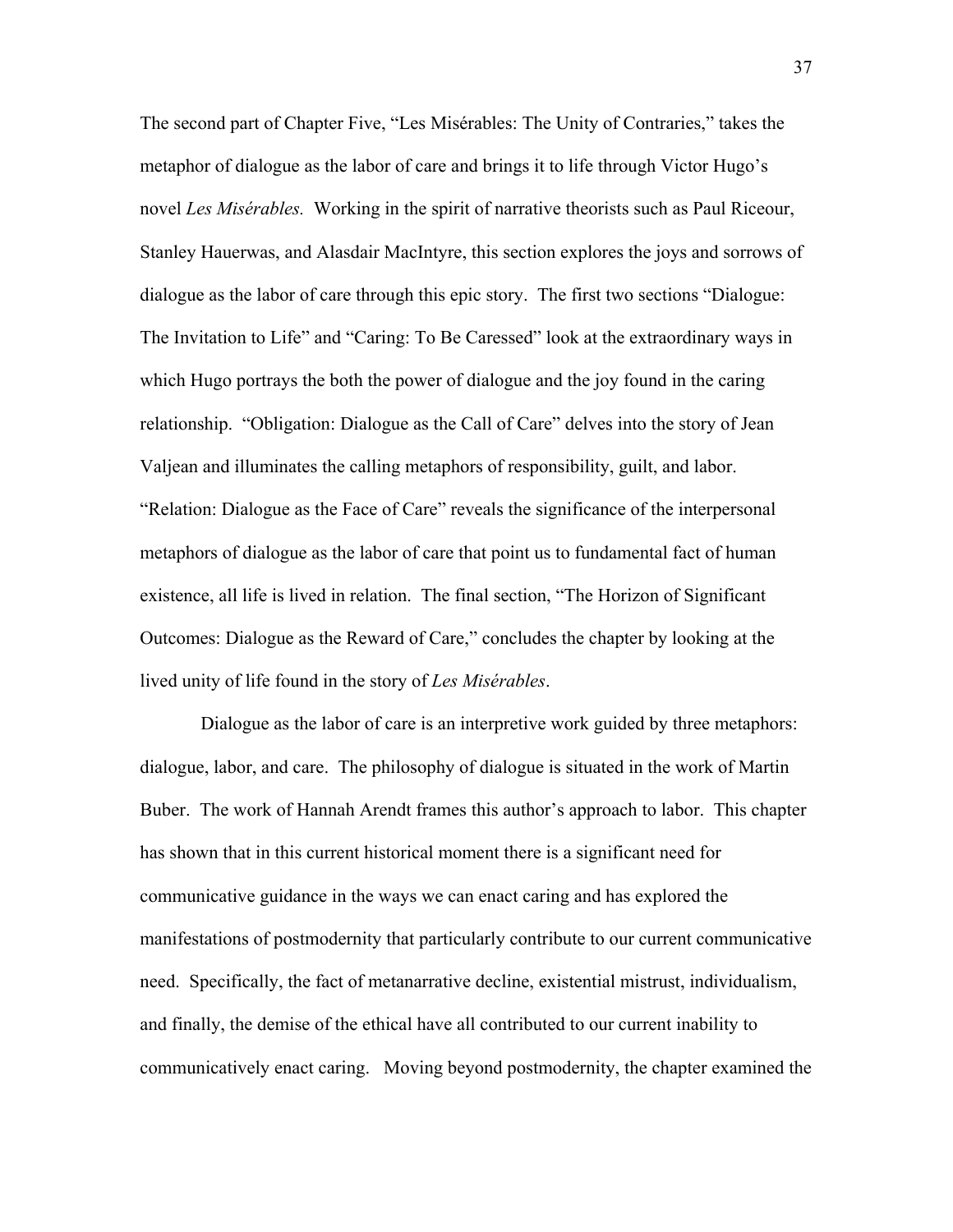current communicative problems found within caring itself, namely the devaluation of caring and the changes that have occurred in recent times that demand us to change our views of caring. The task of the this project is to engage the current historical moment, one which finds people at a communicative loss, and offer a possible communication ethic capable of answering the need of this moment. As seen through the literature of scholars in both dialogue and care, there is no current development of the link between dialogue and care. This work develops that link and suggests that dialogue as the labor of care is important not only to the scholarly conversation but also to the communicative lives of those looking for "hope for this hour."

Chapter 2: Dialogue: Communicative Implications

#### **Abstract**

As part of the overall purpose of this work, dialogue as the labor of care calls for a deeper understanding of dialogue as it relates to human communication. Broadly speaking, human communication understood in terms of dialogue plays an important role in the scholarly conversation in the field of communication, and as such serves as the foundation of this work. In this chapter dialogue is overviewed through the philosophical writings of Martin Buber. Identified by leading contemporary scholars in the area of communication ethics as the preeminent author in the area of dialogue, Buber is the unequivocal choice for expanding any communicative idea concerning dialogue. Following an explication of the importance of dialogue to the communication discipline vis-à-vis Buber, this chapter sets forth a working definition of dialogue that points toward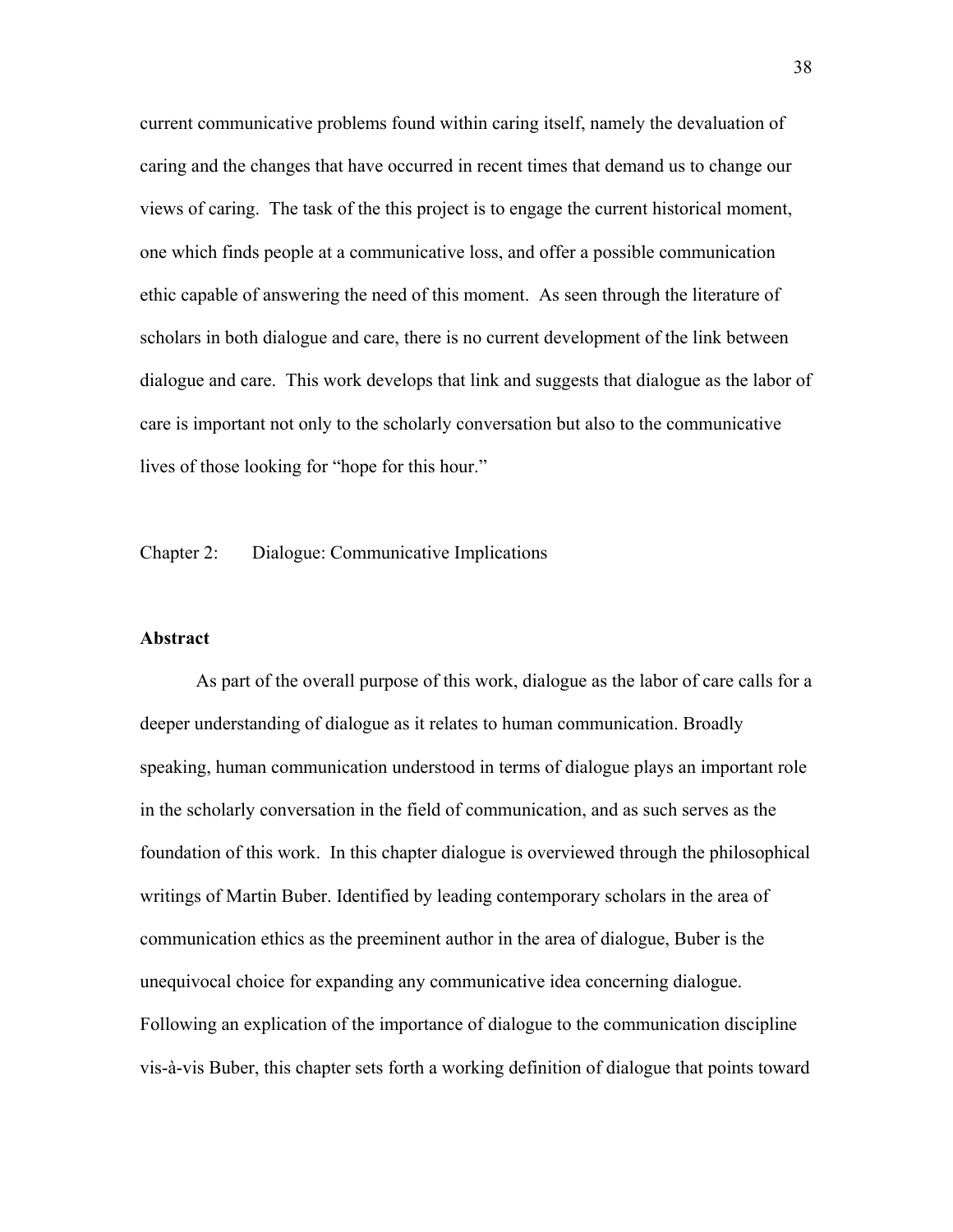shifting the relationship between care and dialogue from implicit to explicit in the

communication scholarship.

*The bishop turned to the man:* 

*"Monsieur, sit down and warm yourself: we are going to take supper presently, and your bed will be made ready while you sup."* 

*At last the man quite understood; his face, the expression of which till then had been gloomy and hard, now expressed stupefaction, doubt, and joy, and became absolutely wonderful. He began to stutter like a madman.* 

*True? What! You will keep me? You won't drive me away? A convict! You call me monsieur and don't say 'Get out, dog!' as everybody else does...* 

*Every time he said this word monsieur, with his gently solemn and heartily hospitable vice, the man's continence lighted up. Monsieur to a convict is a glass of water to a man dying of thirst at sea. Ignominy thirsts for respect…* 

*"Monsieur Cure," said the man, "you are good; you don't despise me. You take me into your house; you light candles for me, and I hav'n't hid from you where I come from, and how miserable I am."* 

 *The bishop, who was sitting near him, touched his hand gently and said: "You need not tell me who you are…I tell you, who are a traveler, that you are more at home here than I; whatever is here is yours. What need have I to know your name? Besides, before you told me, I knew it."* 

*The man opened his eyes in astonishment:* 

*"Really? You knew my name?"* 

*"Yes," answered the bishop, "your name is my brother." (Les Misérables 66-67)* 

*There is genuine dialogue- no matter whether spoken or silent- where each of the participants really has in mind the other or others in their present and particular being and turns to them with the intention of establishing a living mutual relation between himself and them…He who is living the life of dialogue receives in the ordinary course of the hours something that is said and feels himself approached for an answer.* 

> *Martin Buber Between Man and Man*

Introduction

As part of the overall purpose of this work, dialogue as the labor of care calls for a

deeper understanding of dialogue as it relates to human communication. Broadly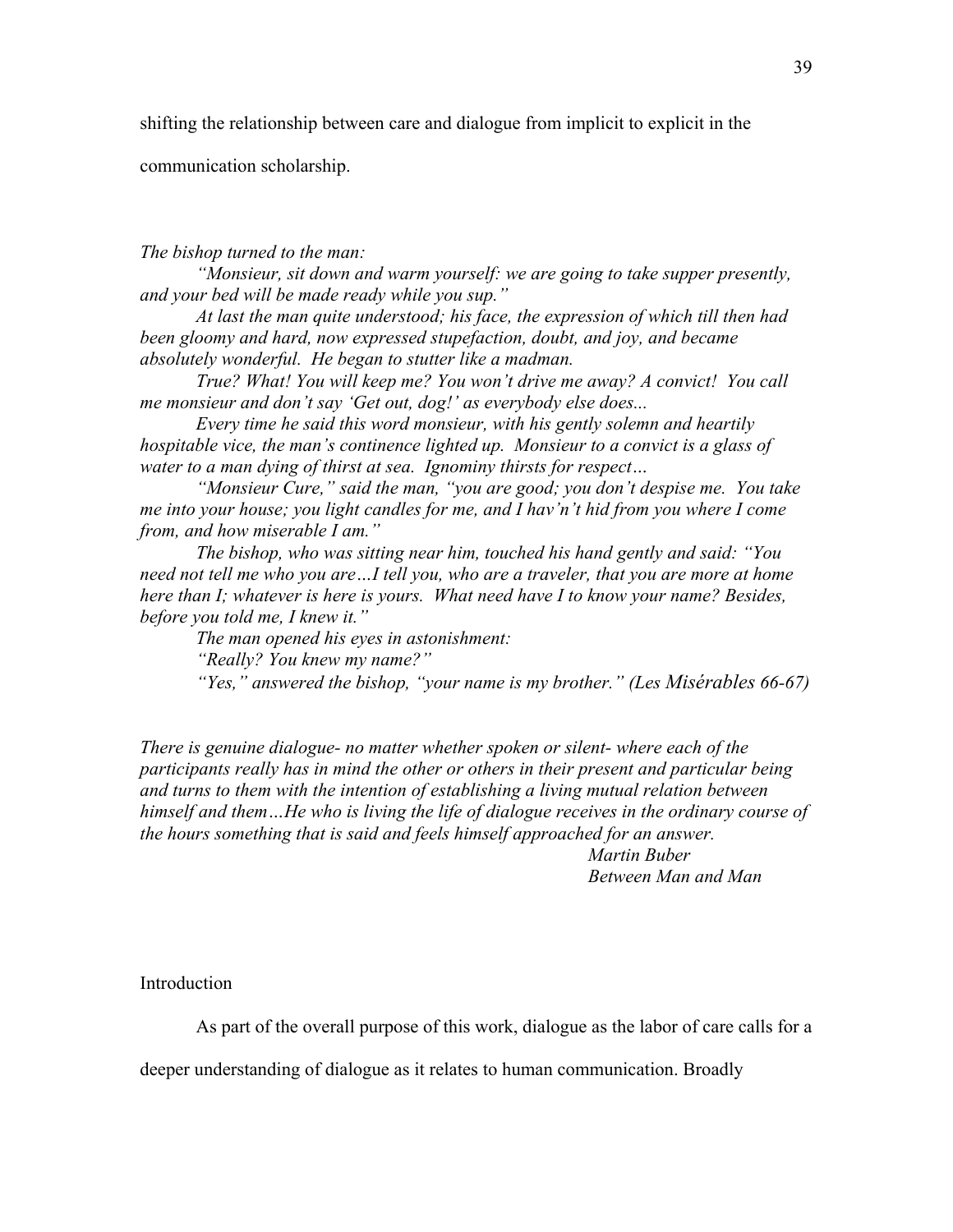speaking, human communication understood in terms of dialogue plays an important role in the scholarly conversation in the field of communication, and as such serves as the foundation of this work. In this chapter dialogue is overviewed through the philosophical writings of Martin Buber. Identified by leading contemporary scholars in the area of communication ethics as the preeminent author in the area of dialogue, Buber is the unequivocal choice for expanding any communicative idea concerning dialogue. Following an explication of the importance of dialogue to the communication discipline vis-à-vis Buber, this chapter sets forth a working definition of dialogue that points toward shifting the relationship between care and dialogue from implicit to explicit in the communication scholarship.

The idea that dialogue is more than simply back and forth conversation has a long and textured lineage. Today, scholars such as Cissna, Anderson, Arnett, Baxter, and Stewart differentiate between various approaches to dialogue. In the article, "Communication and the Ground of Dialogue," Ken Cissna and Rob Anderson organize dialogic research and philosophies into four distinct yet related traditions: 1) Martin Buber, who conceives of dialogue as a form of human meeting or relationship; 2) conversation analysts, who use dialogue to describe the complexities of conversation; 3) Mikhail Bakhtin, who views dialogue as a cultural form of knowing; and 4) Hans-Georg Gadamer, who uses dialogue to describe textual understanding and interpretation (Cissna and Anderson 10). Although the ideas put forth in these three approaches remain important to ongoing work in the field of communication, attention to Buber's philosophy informs this chapter and the rest of this work because of his attentiveness to the comprehensive reach and impact of dialogue on human relations.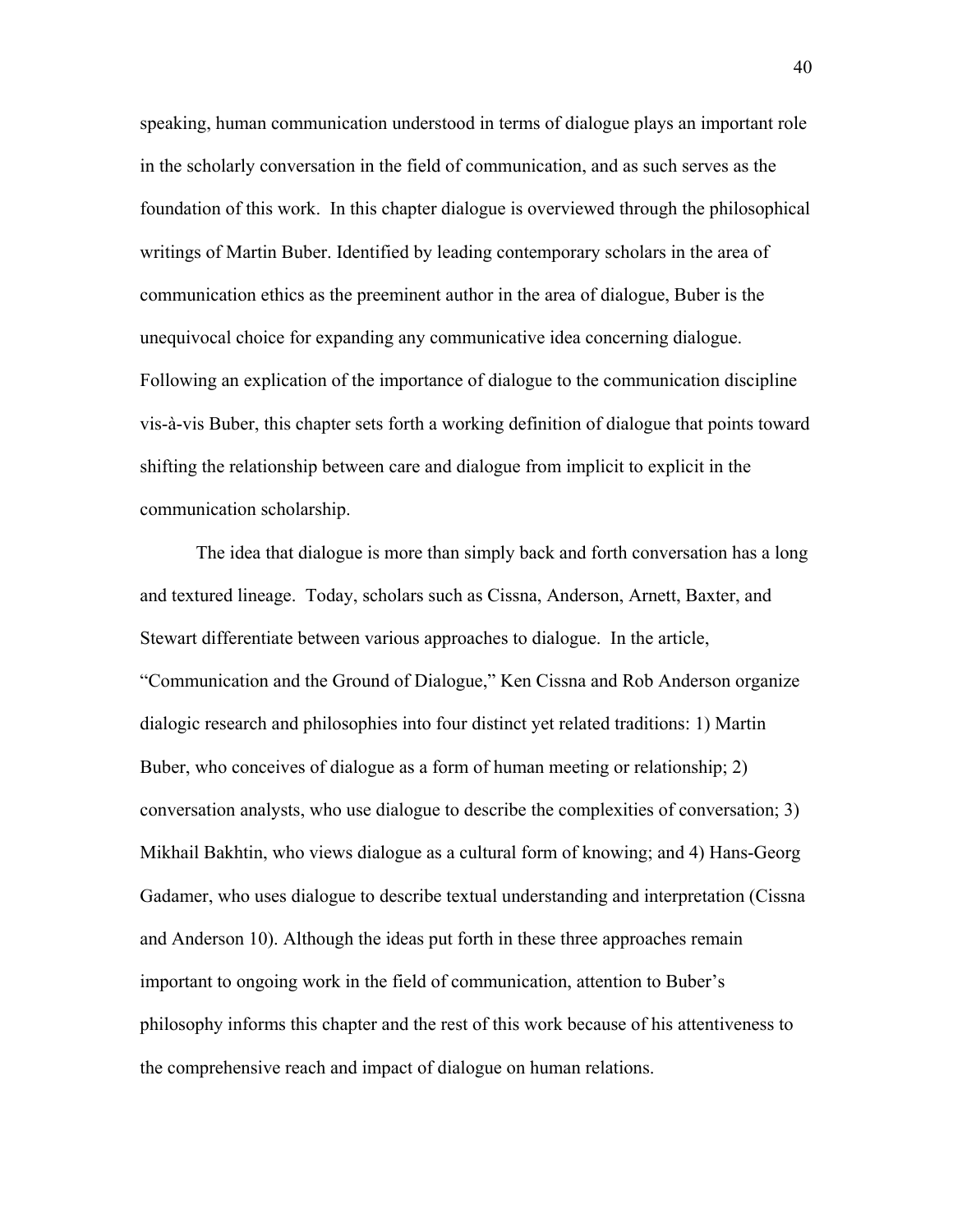This work privileges Buber's conception of dialogue because connecting this understanding of dialogue to caring foregrounds a philosophic anthropologic understanding of dialogue which Buber set forth as ideas integral to the human. Out of Buber's most influential works comes an understanding of dialogue as genuine meeting where those involved really have in mind the other in their present and particular being. Genuine meeting such as that invited by the bishop with Jean Valjean exemplifies the invitation of dialogue that is fundamental to the life of caring.

 Buber's philosophy of dialogue privileges relation. For Buber, life begins with two. Inviting dialogue into one's relationships requires that each turn to the other with the intention of creating a mutual relation between them. The basic move of dialogue is the turning. The turning is a pragmatic act, an act of learning, learning about the other and oneself. This work relies on Buber's philosophy of dialogue because Buber emphasizes the concept of relation and its integral connection to genuine existence of human life. Buber points to the humanness of lived life— a life that prospers within the unity of contraries. Based in these core ideas, additional authors help frame the current use of dialogue within the field and provide a point of departure for introducing dialogue as the labor of care.

The current communication scholarship that uses Buber's theory as a foundation is grounded in the notion that man can be understood in mutual relation and it is relation that makes him human. The communication scholarship that grounds itself in Buber's dialogic theory begins from the phenomenological standpoint of intentionality and the presupposition that life is lived in relation. The following section highlights Buber's significance to dialogue and briefly outlines his theory of dialogue.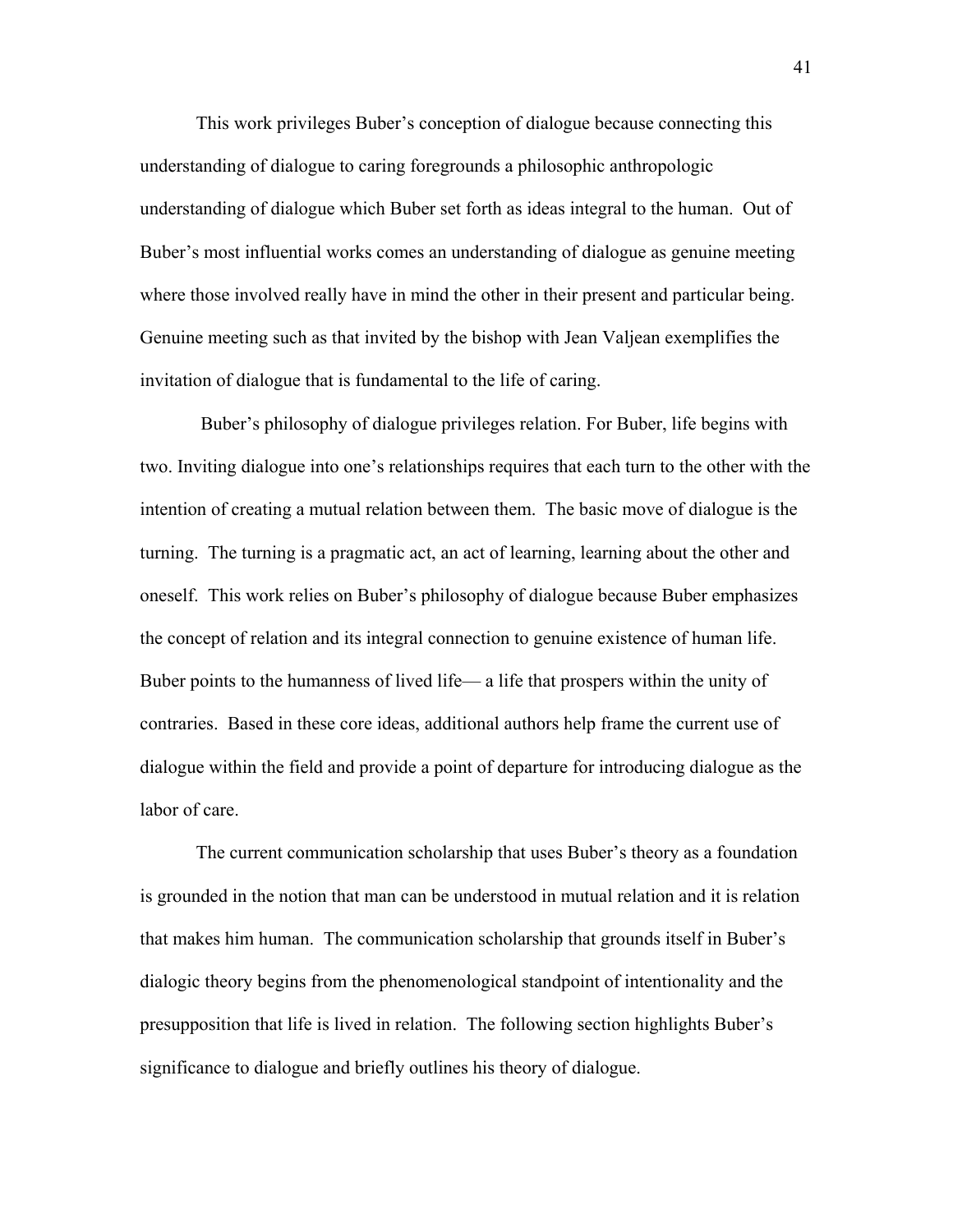## Buber's Dialogue: Life Lived in Relation

To begin, it is important to articulate briefly Martin Buber's approach to dialogue. By providing an outline of the philosophic anthropologic approach of Buberian dialogue, this section points to the basic reasons that dialogue is undeniably connected to and necessary for the realization of meaningful caring relationships.

Most scholars consider Martin Buber, Jewish theologian and philosopher, as the founder of dialogic theory. Floyd W. Matson and Ashley Montagu hail Buber as earliest contemporary spokesman of the theory of dialogue (5). Richard Johanessen claims, "Among contemporary existentialist philosophers, Martin Buber is the primary philosopher who places the concept of dialogue at the heart of his view of human communication and existence" (*Ethics in Human Communication* 56). Likewise, John Stewart points out that much of the scholarly work done in dialogue uses the dialogic theory of Buber as the groundwork for research:

> Martin Buber was one of the most influential progenitors of the efforts to rethink the nature of persons and reframe our understanding of the relationship among the individual, the social, and the interhuman...Buber remains the one author who initially did the most to describe dialogue and attempt to place it at the center of the human studies (*Reach of Dialogue*  Forward ix).

As evidenced by these assertions, Martin Buber's philosophy is recognized as essential to any conversation concerning dialogic theory.

The concept of dialogue as a form of human communication and understanding has been around since at least the philosophical writings of Plato, but it was Martin Buber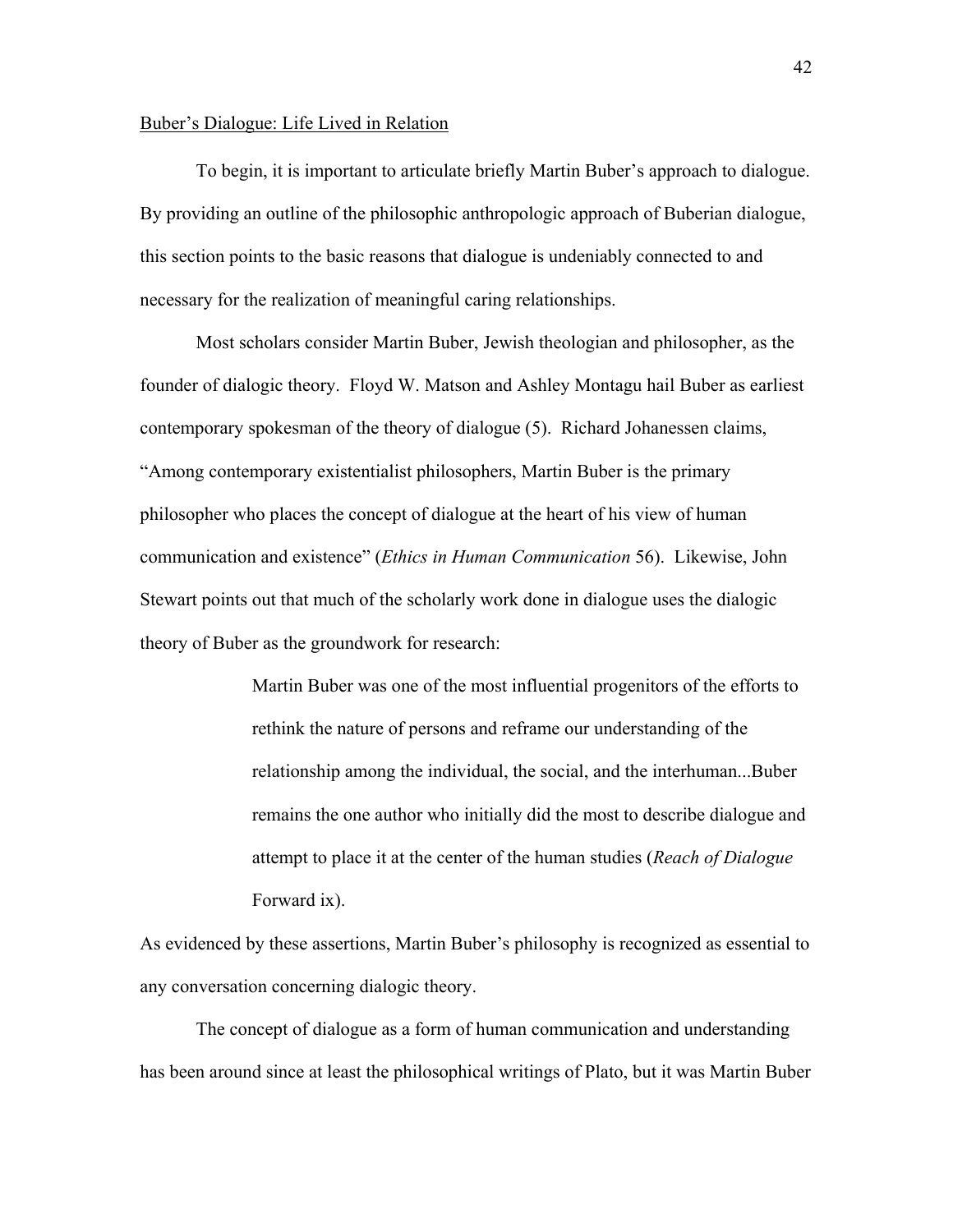and his I-Thou vs. I- It relationship theory that brought dialogue back into the scholarly conversation (Matson and Montagu 6). Buber conceived of dialogue as a form of human meeting or relationship (Cissna and Anderson 10). Maurice Friedman explains the significance of Buber's approach as twofold: first, that man is "to be understood, in general terms of his relationships rather than taken in himself; [and] second, that he is to be understood specifically in terms of that direct, mutual relation that makes him human" (*Life of Dialogue* 61). Buber offers dialogue as a way for persons to live together with each other and be truly human.

 "All real life is meeting," according to the dialogic approach that Martin Buber takes to the concrete reality of everyday life. Buber states, "The basic movement of the life of dialogue is the turning toward the other" (*Between Man and Man* 22). Buber's philosophy of dialogue is dependent on understanding the necessity of the I-Thou relationship and the essential metaphors of otherness and the between. Buber offers dialogue as a way to achieve authentic existence. Buber believes that through dialogue life can achieve a lived unity.

Buber believes "the attitude of man is twofold in accordance with the two basic words he can speak" (*I and Thou* 53). Dialogue emerges in one of those two attitudes that man takes toward the world. According to Buber, man engages the world through I-It relations and I-Thou relations. For Buber, both are necessary; however, life lived solely in the I-It relation is empty and not worth living. On the other hand, if one attempts to live life as all dialogic encounters —I-Thou relations—dialogue is rendered impossible. Buber argues for the necessity of both relationships, the dialogic and the functional.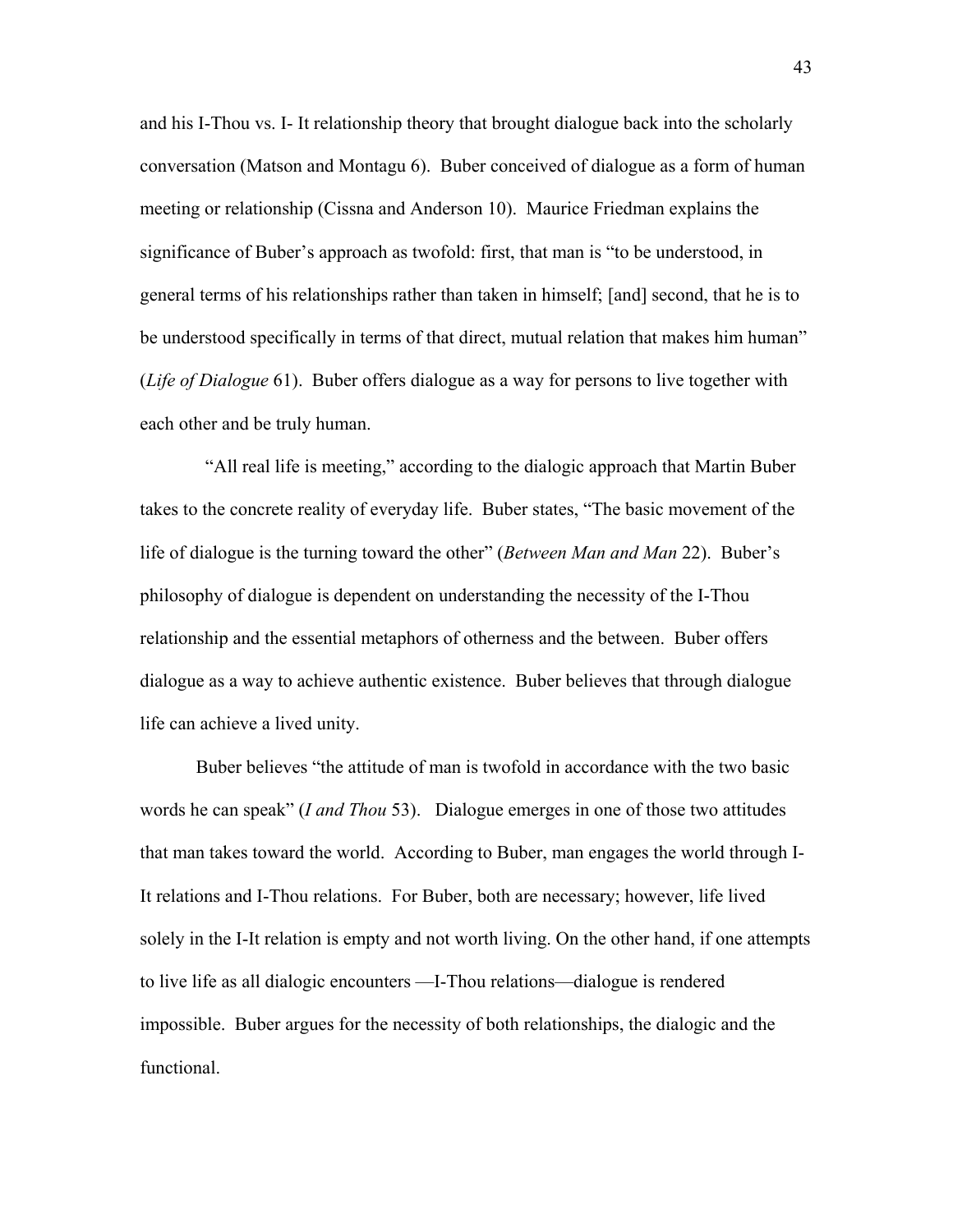The I-It relation is one in which the I experiences the other as an object, a means to an end, or an entity that has *something* the I needs or wants. The I--Thou relation, on the other hand, is where persons become fully human. In the I-Thou relation there is genuine encounter because each participant enters the relationship with his whole being. I-Thou relationships are founded on mutuality, trust, and partnership in common situations and take place in genuine encounters. It is in the I-Thou relationship that the invitation for dialogue occurs.

Dialogue, for Buber, emerges in relation. In dialogue each of the participants in communication "really has in mind the other or others in their present and particular being" (*Between Man and Man* 19). There is a turning toward the other in which each recognizes that he/she is being addressed, he/she takes responsibility for the address and responds. The I-Thou relationship of dialogue involves reaching out and responding. Within this address and response genuine dialogue is invited when there is a real meeting between an I and a Thou.

Real meeting can only take place when each realizes and acknowledges that the other is truly other than himself. Otherness is the chief presupposition for the rise of dialogue. In dialogue Buber explains, "I become aware of him, aware he is different, essentially different from myself, in the definite, unique way which is peculiar to him, and I accept whom I thus see…" (*Knowledge of Man* 79). In recognizing and accepting that the other is truly other the I realizes and confirms the value of the Thou in and of him/herself.

 There is a recognition in dialogue that each is truly other. In light of this recognition one can turn to the other fully with one's entire being in response to an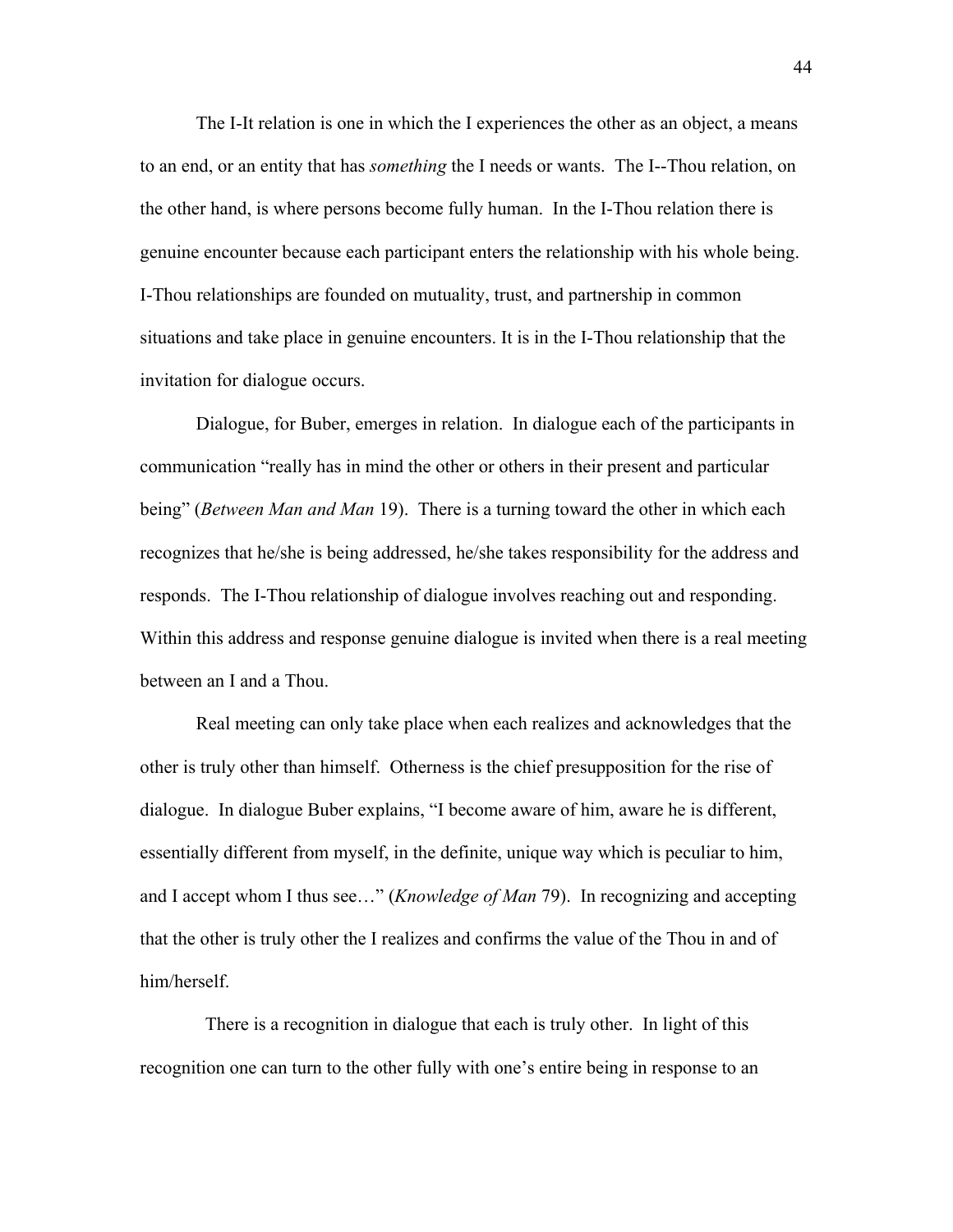address. Dialogue is, for Buber, a reciprocal relationship of whole and active beings whose focus of attention is not on themselves but on the mutual relationship "between" them (Freidman, *Life of Dialogue* 60). The between is an essential metaphor in understanding the concept of dialogue because, as Buber states, the meaning of the dialogic relationship is not found in those in the relationship but in their interchange (Friedman, *Life of Dialogue* 85).

According to Buber, those who live the life of dialogue know a lived unity and communication becomes communion. The dialogic relationship brings with it a lived unity to life. According to Buber, life finds true unity in dialogue through address and response in genuine encounters "between" persons. Lived unity is part of our inheritance as human beings, because through it "we attain authentic human existence. But this birthright cannot be simply inherited, it must be earned" (Friedman, *Life of Dialogue* 97).

Lived unity is the "hope for this hour" that Martin Buber offers through his philosophy of dialogue. Through exploring the relationship between dialogue and caring it is the hope of this author that as human beings we can find new ways to enact caring and invite dialogue, and ultimately lived unity, into our lives.

Buber had a vision of mutuality for human beings. "His (Buber's) vision concerns the attitudes we take toward the totality of things and beings that meet us and that we meet in the world…" (Berry, x). The focus of Buber's philosophy is the "genuine meeting between human beings." Dialogue, in this sense, is "based in the phenomenological notion of intentionality. The importance of dialogue is rooted in its concern for interpreting or making sense of lived experience…" (Arnett, "Toward a Phenomenological Understanding of Dialogue" 205). Buberian dialogue is a philosophy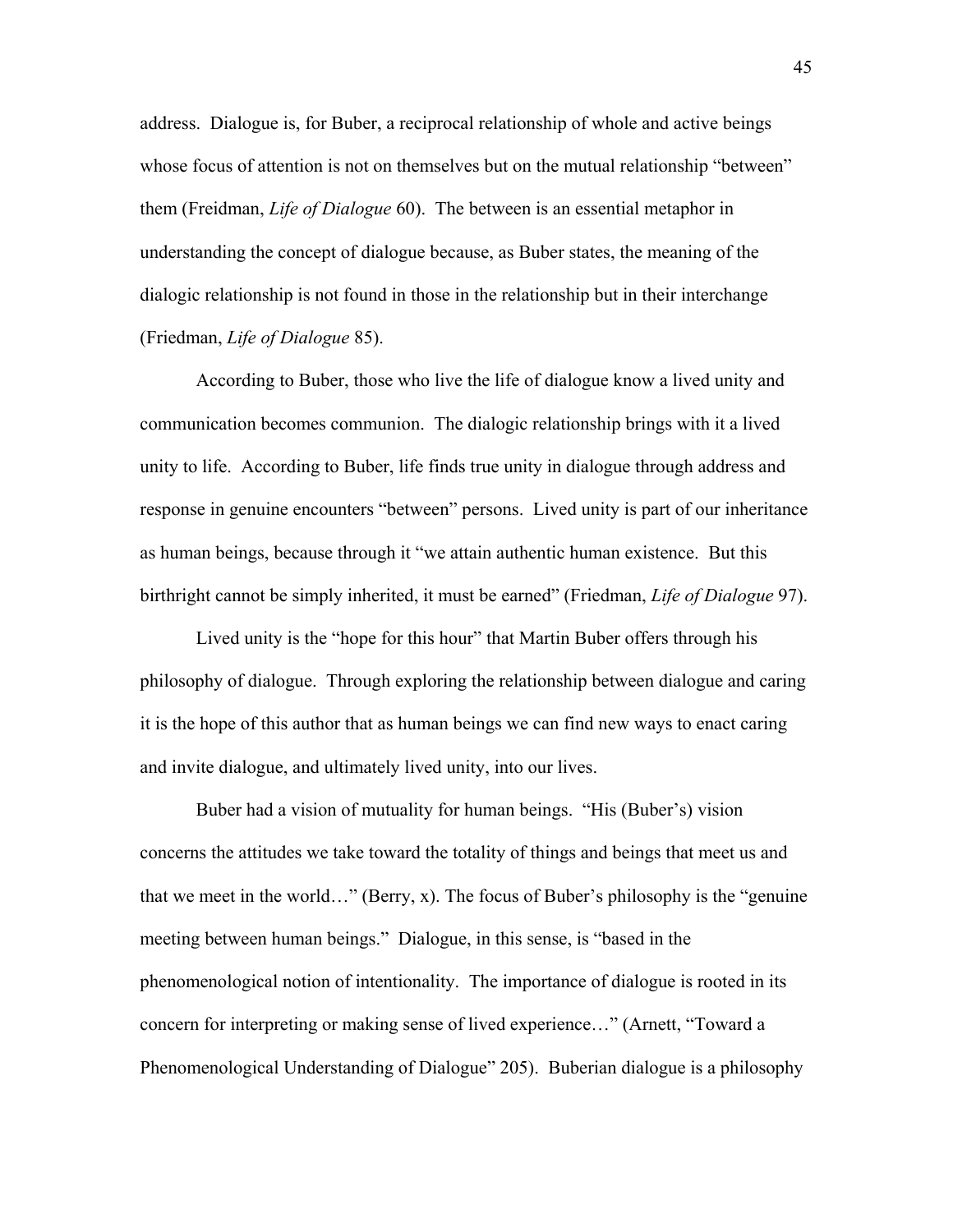of human communication that focuses on mutuality and relationship. Buber's approach to dialogue, the first tradition outlined by Cissna and Anderson, provides communication scholarship with a philosophical approach to dialogue that is applicable to every day life. Through the following exploration of the use of Buberian dialogue in the field of communication, this chapter points to the reasons why dialogue and caring are so intimately connected.

#### Communication to Communion: Buberian Dialogue in the Field of Communication

In looking at the significant works written by communication scholars on Buberian dialogue, this chapter provides the context out which this work is born. Outlined here is the scholarly work of communication philosophers such as John Stewart, Richard Johannesen, Barnett Pearce, Ronald C. Arnett, Rob Anderson and Ken Cissna all of whom employ the dialogic philosophy of Martin Buber and in so doing change the way the communication discipline approaches such areas as organizational communication, interpersonal communication, and communication ethics.

 This chapter tells the story of Buberian dialogue in the field of communication and emphasizes the phenomenological approach Buber takes to the philosophy of dialogue. The conversation is ordered chronologically; each section foregrounds the major conceptual developments in the history of dialogue, which in the end points to the fundamental links between dialogue and caring.

In the initial stages of the link between dialogic theory and communication, most of the scholarship focused on describing the foundations of dialogic communication. Once scholars had an understanding of the components of dialogue and the characteristics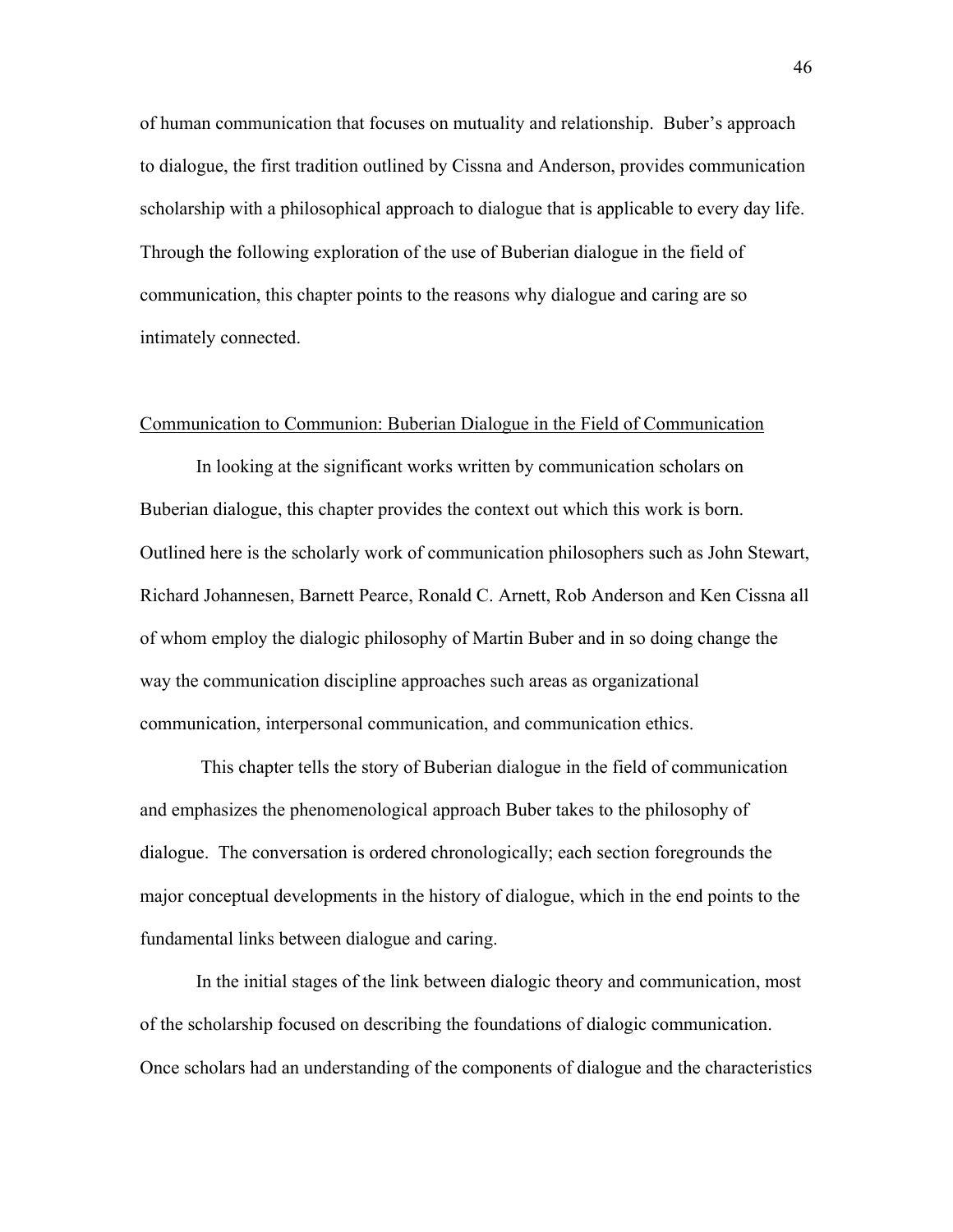of dialogue, they looked to establish the validity of dialogue. As the concept of communication as dialogue grew in the field there were those who questioned the applicability and substance of dialogue. These critiques spurred the next major development in the conversation, the scholarship that foregrounds the significance of phenomenology to dialogue. As dialogue grew in popularity scholars recognized the confusion that varying approaches to dialogue created. Hence, the next phase of the conversation attempted to articulate specific, working definitions of dialogic communication. Finally, the last phase of the conversation took all previous scholarship and incorporated the knowledge built thus far and put dialogic communication in action, most specifically in the realm of communication ethics.

The concept of human communication as dialogue has been the focus of scholarly attention since the 1960's within the field of communication. The term *dialogue* has philosophical roots back to Plato, according to Martin Buber (*Between Man and Man* 26). Floyd Matson and Ashley Montagu claim the view of human communication as dialogue emerged as the third in a series of communication revolutions, following the first revolution of scientific invention and mechanical engineering (i.e., the telephone, the radio, and the printing press), and a second revolution marked by scientific theory and human engineering (i.e., cybernetics and mass motivation research) (1).

Matson and Montagu argued that the renewed focus on the dialogical theory of communication began as a counterrevolution against cybernetics and mass motivation research in which people are objectified in communication (5). Dialogic theory, as opposed to the focus in the second revolution, the technical strategic theory, offered a renewed focus on a humane theory of communication (Matson and Montagu 6).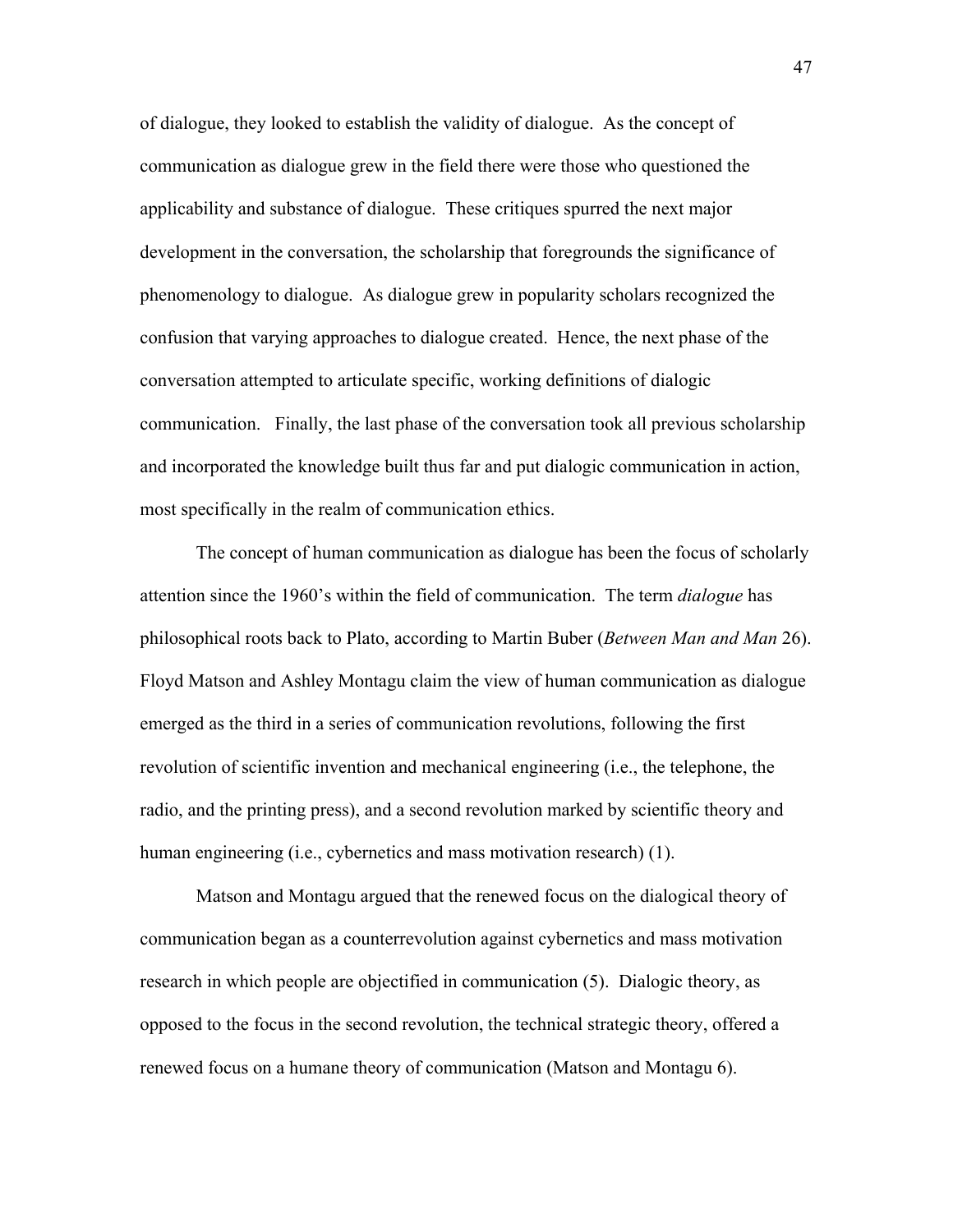By 1964, volumes of scholarly works had been written on the increasingly popular theory of dialogue (Matson and Montagu 6). The concept of dialogue exploded onto the scholarly scene and was addressed by many disciplines. In 1971, communication scholar Richard Johannesen wrote an article that described dialogue as an emerging concept in the communication field. Johannesen claimed that the concept of communication as dialogue was to play an increasing central role in human communication behavior (382). Some twenty years later, in 1994, John Stewart, in the foreword to *The Reach of Dialogue: Confirmation, Voice and Community* edited by Rob Anderson, Kenneth Cissna, and Ronald C. Arnett, claimed that dialogue had become one of the central foci of communication scholars.

Although dialogue as a revolution in communication came to the foreground in the 60's its relevance, significance, and popularity in the communication discipline continues. Since the renewed focus on dialogue, to which Matson and Montagu credit existentialists Martin Buber, Gabriel Marcel, Paul Tillich and Karl Jaspers, numerous theories and approaches have emerged in the field of communication and various other disciplines. The history of Buberian dialogue begins with the foundational work of communication scholars Matson, Montagu, Kaplan, Johanessen, Poulakos and Stewart, who articulated the importance of dialogue to the field, the characteristics and components of dialogue and the validity of dialogue as a significant form of human communication.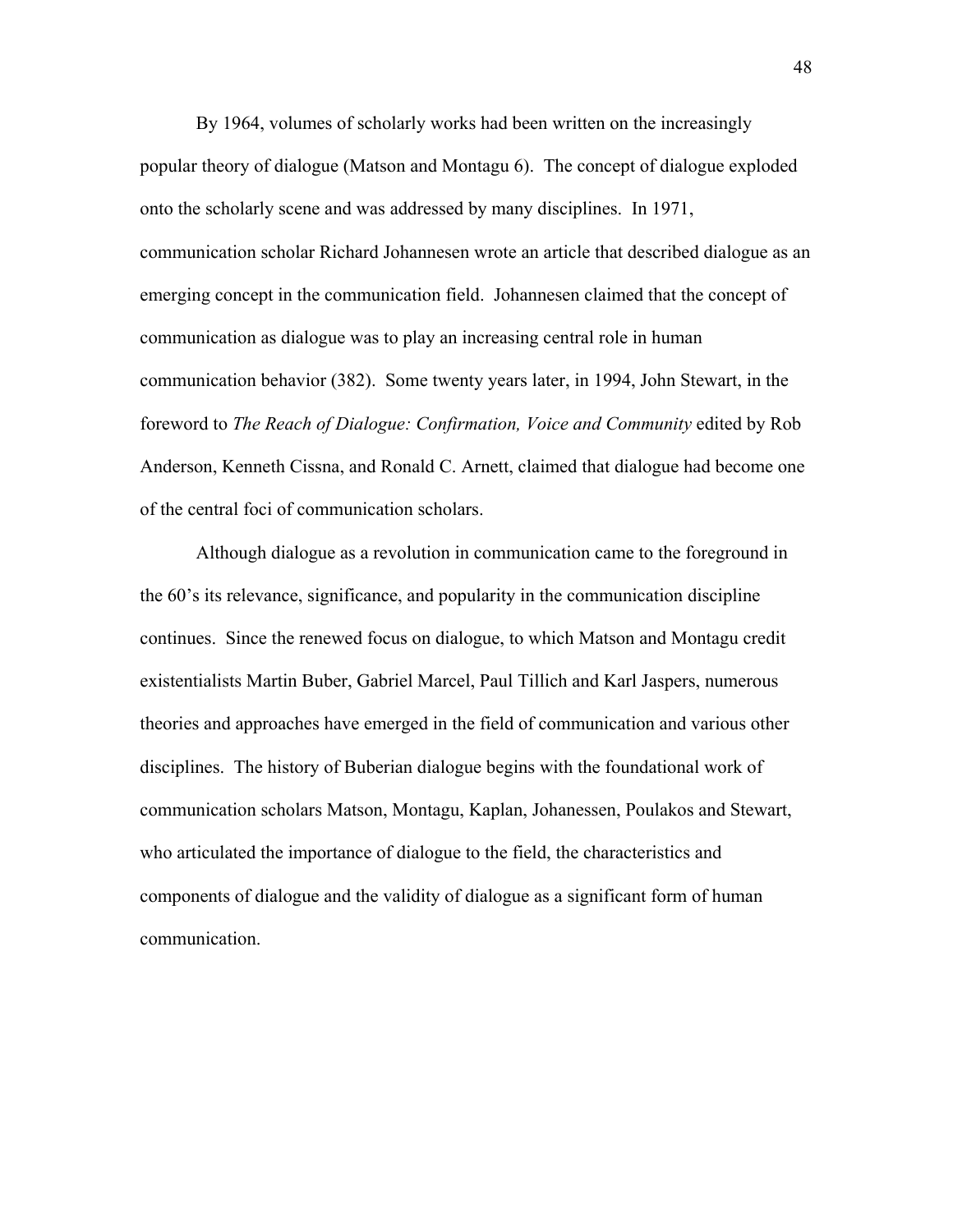## *The Foundations of Dialogue*

 Dialogue entered the scholarly conversation in a historical moment when communication studies had become increasingly social scientific, when people needed to be reminded of the important things in life. Dialogue entered the communication conversation to bring connection and communion back to the focus of communication. Martin Buber originally wrote *I and Thou* in 1923. By the 1960's dialogue emerged as an important topic in the field of communication. Floyd Matson and Ashley Montagu edited the first extensive look at human communication as dialogue in 1967. According to Matson and Montagu, the counter-revolution of dialogue began as a response to the scholarly and cultural emphasis on communication as mass motivation research that was monological and manipulative (5). Dialogue came to the foreground of scholarly conversation because dialogue provided for the "felt needs of men and the felt lacks of conventional (mass motivation) research" (Matson and Montagu 5). Matson and Montagu grounded their work in the existential thinkers Martin Buber, Karl Jaspers, Gabriel Marcel, and Paul Tillich. Dialogue from this approach sees the end of communication as communion, knowledge as something to be sought through connection and intersubjectivity (Matson and Montagu 6). By looking at dialogue from an existentialist point of view, Matson and Montagu argue that two important elements are foregrounded, the phenomenological and the normative. Human communication seen as phenomenological or descriptive recognizes and emphasizes the fact that we live *in the world* and that we exist *with others* (Matson and Montagu 7). In claiming that dialogue is normative we recognize "that genuine communication between man and man – like wisdom, love, or self realization- is a task to be achieved" (Matson and Montagu 8).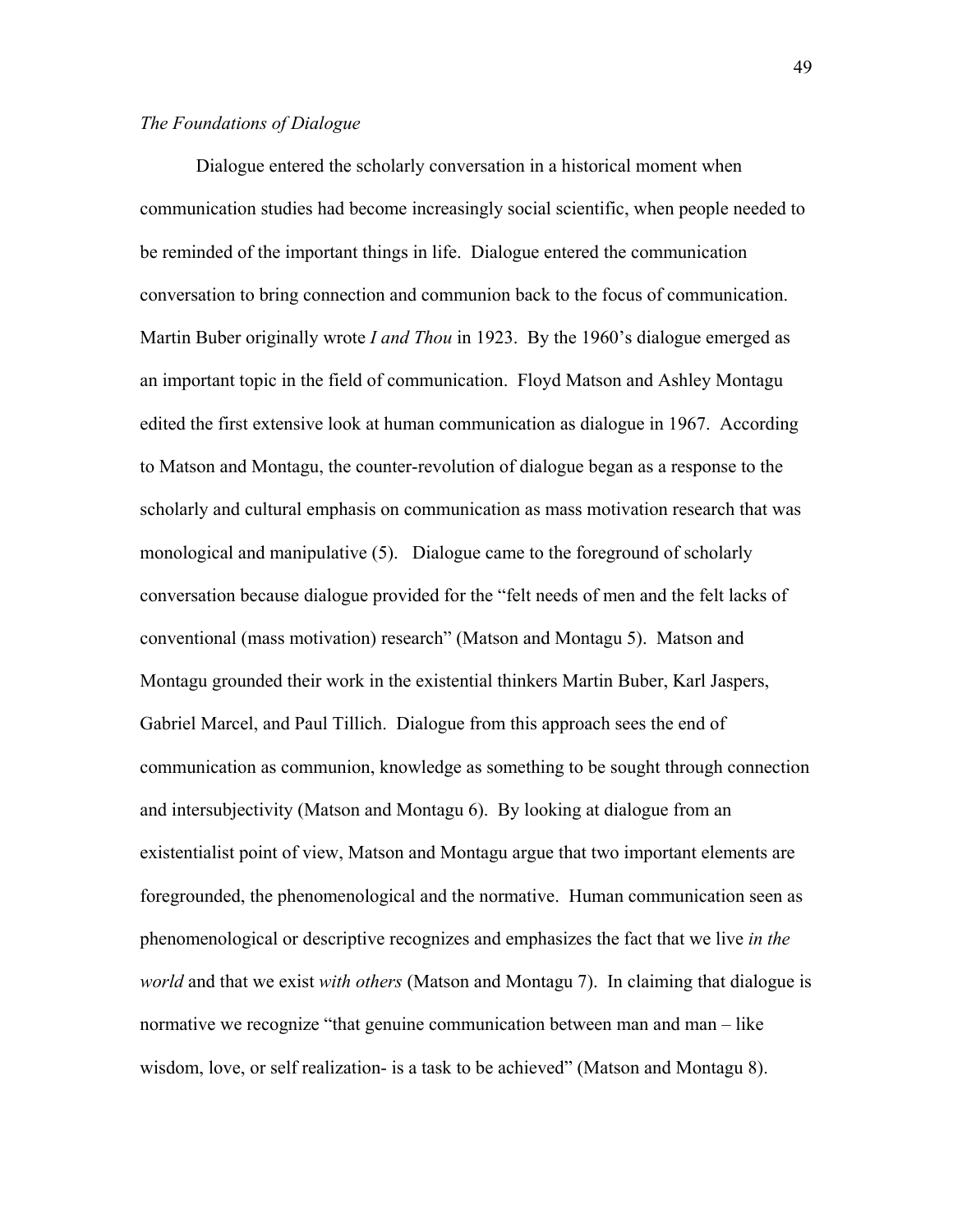In 1968 Paul Keller and Charles Brown suggested an ethic for dialogue that emphasized a focus on the needs of the participants in dialogue rather than a rational standard (Keller and Brown 73). Keller and Brown continued to use dialogue as a foundation for their scholarship. In 1979 they published the second edition of their interpersonal textbook, *Monologue to Dialogue: An Exploration of Interpersonal Communication*. Grounded in the dialogic philosophy of Martin Buber, Keller and Brown presented their text on the foundational idea that relationship and human bonding are fundamental to life, and that communication is the means by which they are realized (x). Keller and Brown relied on dialogue as a way to focus interpersonal attention on the relationship. They, however, did not describe dialogue in length or the characteristics necessary for a dialogic relationship.

In 1969, Abraham Kaplan gave a paper at the Nobel Conference in which he directly and explicitly tied Buber's theory of dialogue to communication. In his speech, Kaplan described the two types of communication Buber identified in his famous work *I and Thou*. Kaplan distinctly connected Buber's theory of dialogue to communication by asking: "What happens to human beings when they communicate?" (Kaplan, Reach 35). Using Buber as a basis, Kaplan explained that one of two things happen when we communicate. The first, Buber's conception of the I – THOU relationship, human beings accept each as they are. In the second, Buber's conception of the I- IT relationship, human beings "dehumanize, depersonalize the other in the process also dehumanize, depersonalize" themselves (Kaplan 35). Kaplan asserted that communication can either bring people together or hold them apart and he explained that Buber's philosophy described this phenomenon of communication.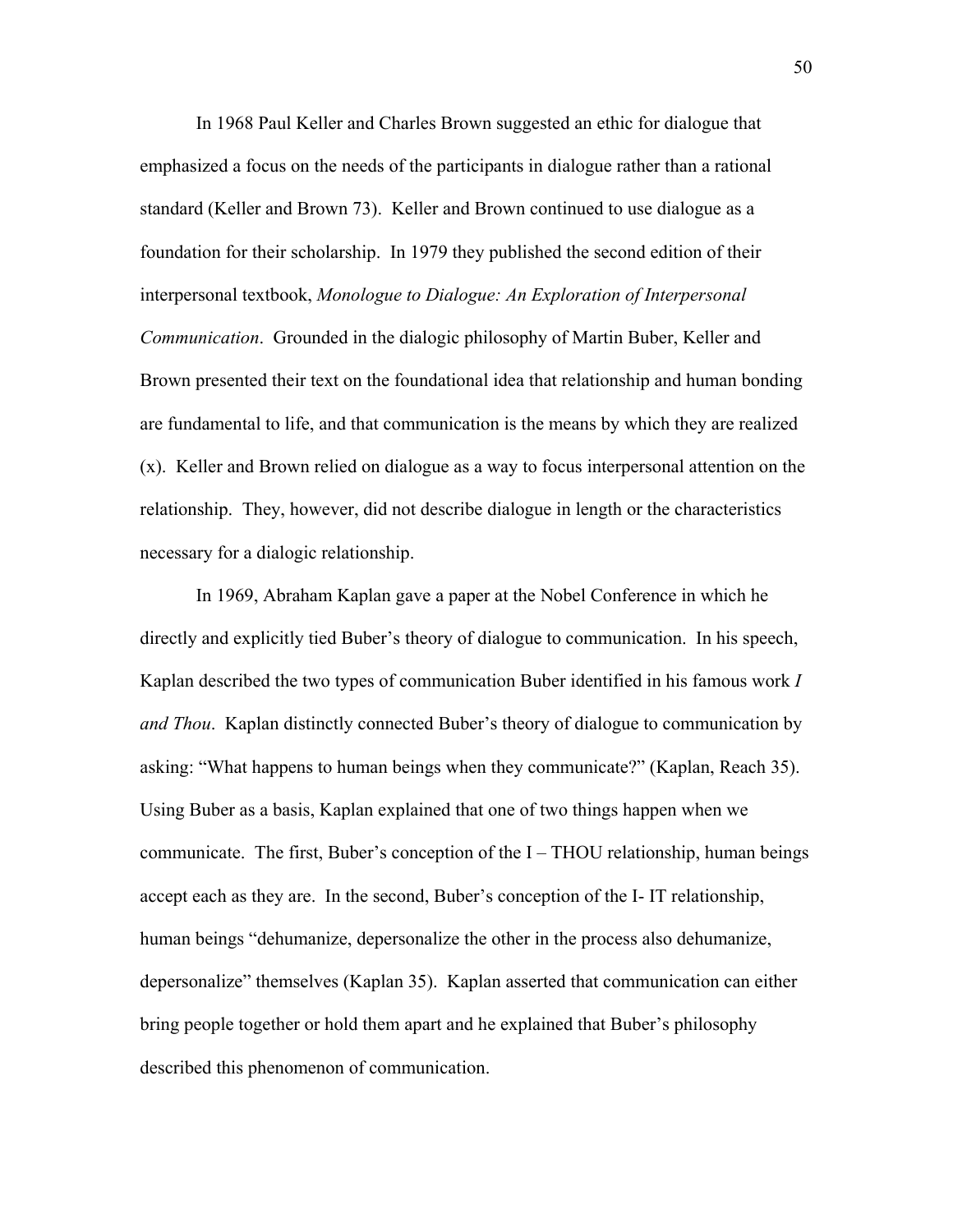In describing communication in this manner, Kaplan called for a new conception of communication using Buber's philosophy as a foundation. According to Kaplan, in an era of science and technology, there was a need to reclaim communication as Buber saw it: Real life is meeting. Kaplan argued for a new conception of communication that captured the essence of real life as meeting. "There is a certain kind of communication which we all know, very precious to us... let me call it 'communion' instead of communication" (Kaplan 38). Kaplan's communion directly relates to Buber's theory of dialogue. Kaplan describes communion as a direct, unmediated relationship in which human beings are put directly in contact with each other (Kaplan 39). According to Kaplan, "the aim of all communication…is to arrive at communion" (Kaplan 45). At this early stage in the scholarly conversation Kaplan provided a direct link between Buber's existential philosophy and the discipline of communication.

In 1971 Richard Johannesen entered the conversation and provided a detailed description of dialogue in his article "The Emerging Concept of Communication as Dialogue." According to Johannesen, the field of communication had begun to use dialogue as a concept but had not laid the initial groundwork that clarified the characteristics of dialogue. Johannesen claimed there were several issues concerning dialogue that needed to be raised in order to continue communication research on this topic ("Emerging Concept" 373). Johannesen argued the most important task was to identify the characteristics of dialogue which he did based on Buber's theory of dialogue: genuineness, accurate empathetic understanding, unconditional positive regard, presentness, spirit of mutual equality, and supportive psychological equality (376).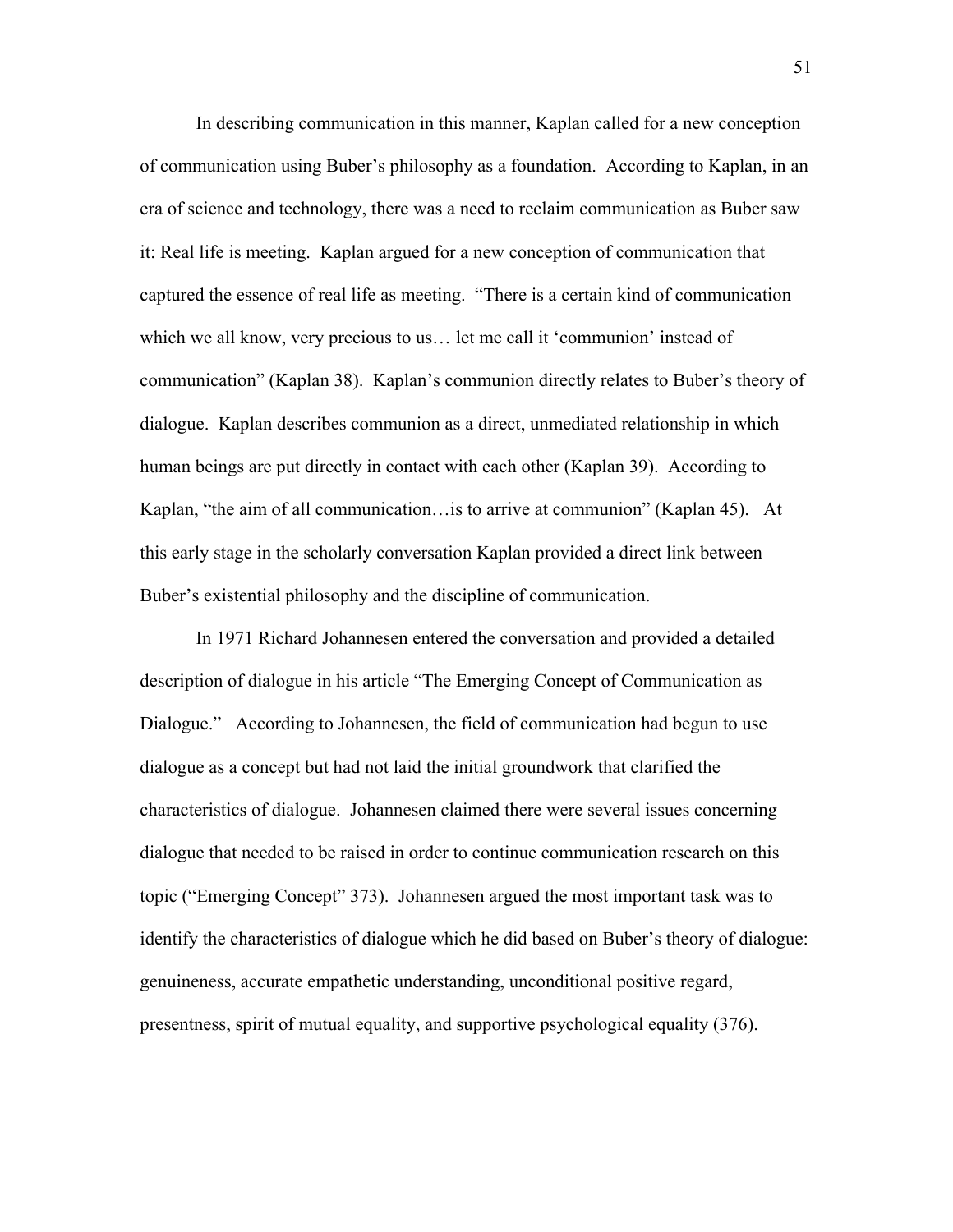Johannesen concluded the article by calling for more research and conversation about the emerging concept of human communication as dialogue.

John Poulakos answered Johannesen's call in 1974 by clarifying that Johannesen described the characteristics of dialogue, but not the necessary components, identification of which was imperative in order to study dialogue as a form of human communication. Poulakos like Johannesen and Matson and Montagu, grounded his understanding of dialogue in the work of Martin Buber. Poulakos looked at dialogue phenomenologically and identified three components of dialogue: the self, the other and the between. Poulakos defined dialogue as "a mode of existence manifested in the intersubjective activity between two partners, who, in their quest for meaning in life, stand before each other prepared to meet the uniqueness of their situation and follow it wherever it may lead" (199). According to Poulakos, dialogue is not possible without all three of these components, the self, the other and the between. Poulakos acknowledged that there had been to this point much scholarly attention given to the self and the other but that "the between" had not yet been explored in length. He claimed that the attention and explanation he gave to the significance of "the between" was this article's major contribution to the current conversation. The significance of the between, as Poulakos emphasized, is a matter of focus of attention. In dialogue the focus of attention is not the self or the other, it is the "actual happenings between men" (212). Furthermore, Poulakos called attention to the conditions necessary for the between to emerge: physical presence, mutual awareness, interaction, and willingness to be influenced on the part of the partners (212). Poulakos concluded the article by suggesting that the phenomenological focus would exert significant influence on future communication research.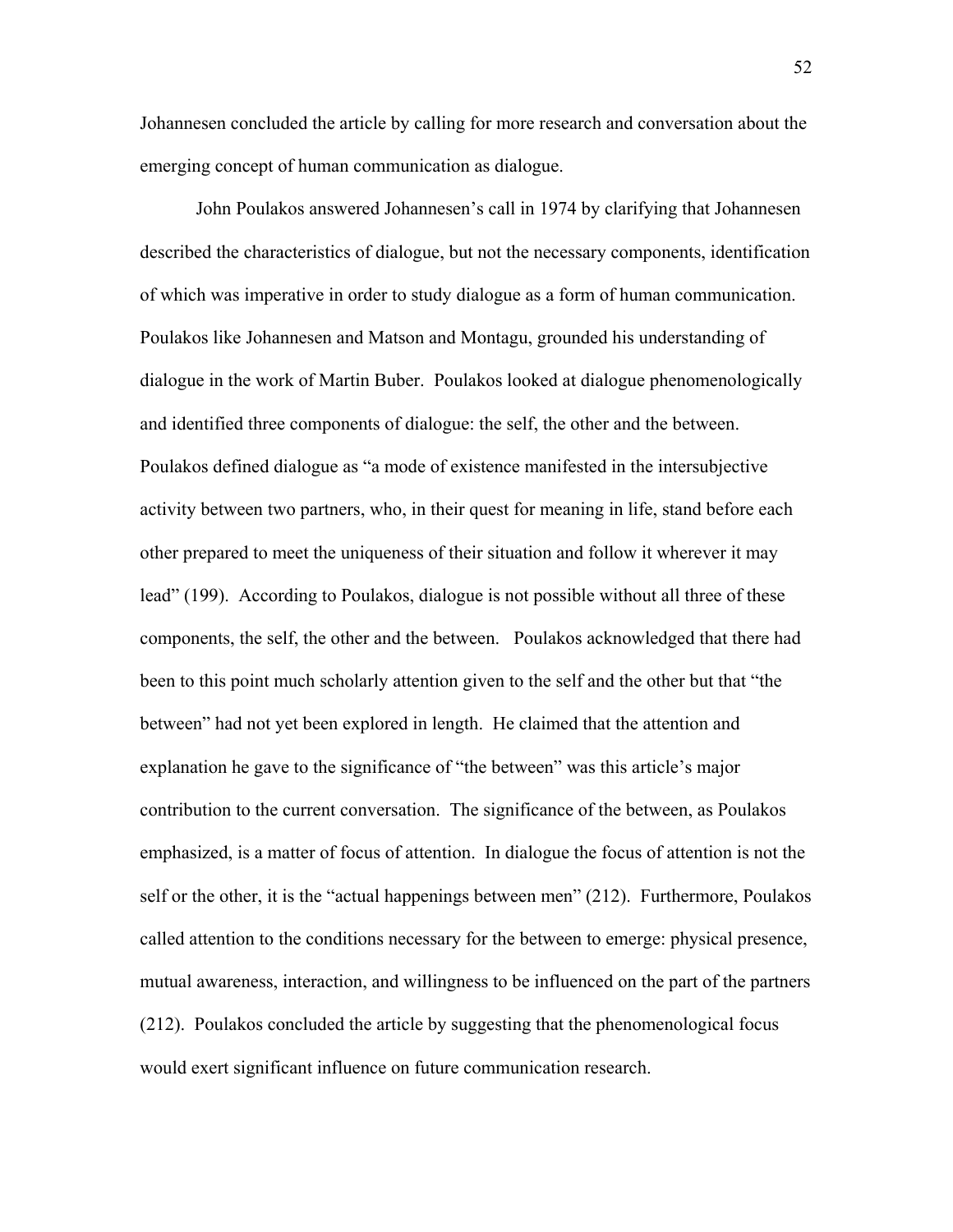By 1978, dialogue had been a part of the scholarly conversation for over ten years. Johannesen had articulated the characteristics of Buberian dialogue. Poulakos had examined the components of dialogue and brought particular attention to the significance of "the between." The concept of dialogue had entered not only the scholarly conversation but textbooks as well (Keller and Brown, Stewart – *Bridges not walls: A book about interpersonal communication*). However, there were communication scholars who criticized the emphasis on dialogue. These critics "characterized dialogic communication as an 'academic fad,' a sell out to cries for 'relevance,' a license for the unhealthy overemphasis on the self and thinly veiled excuse for the unqualified to do therapy in the classroom" (Stewart 183). John Stewart addressed these criticisms.

 In the article, "Foundations of Dialogic Communication," John Stewart articulated the foundations of dialogic communication— phenomenology, existentialism and philosophical anthropology—and established the significance of dialogue to the field. Stewart explained in phenomenological terms that dialogic communication is grounded in communication's experiential focus, pre-reflection, and intuition (Stewart, "Foundations" 191). In existential terms, dialogue is seen as "a subjective philosophy concerned with the impact of intentional consciousness on the subject or person's concrete world" (Stewart, "Foundations" 192). Finally, according to Stewart, Buber's essay "What is Man?" best explained the foundation of philosophical anthropology. The difference provided by philosophical anthropology is that instead of breaking human beings down and compartmentalizing them, the goal is to see humans holistically (Buber, *Between Man and Man*, 118). In terms of philosophical anthropology the focus of attention in dialogic communication is to study the whole, which for Buber was persons-in-relation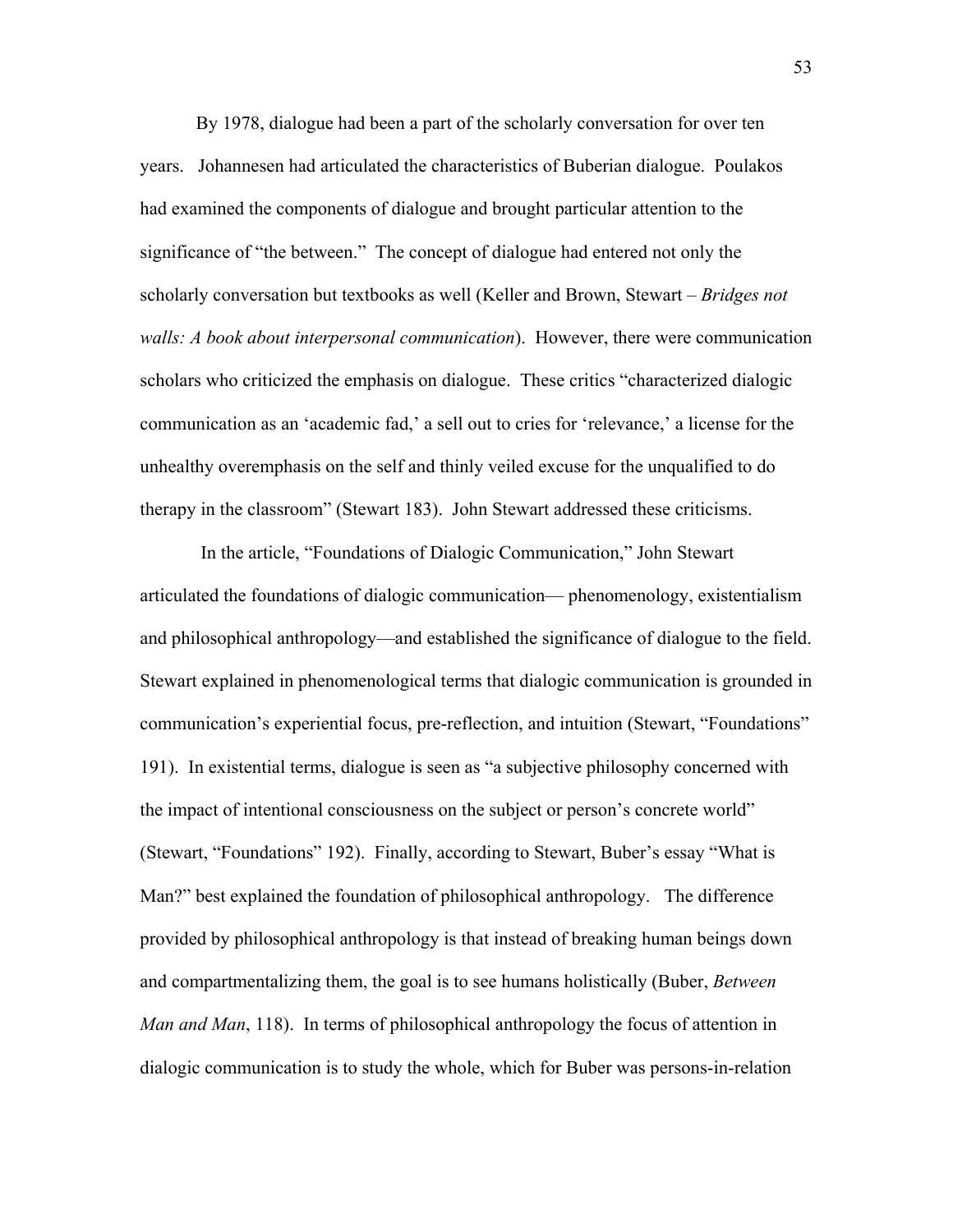(Stewart, "Foundations" 196). "The man who knows the world is man with man" (Buber, *Between Man and Man* 155). According to Stewart, an emphasis on dialogic communication was crucial to the discipline at the time. Dialogic communication grounded in classic work on phenomenology, existentialism, and philosophical anthropology could offer the discipline a way to explicate the nature and function of language, which to that point had not been articulated in the field of communication (Stewart, "Foundations" 200).

From 1967 through 1980, communication philosophers laid the foundational work of the concept of human communication as dialogue. Matson and Montagu foregrounded the importance of dialogue as a communication revolution which brought connection and communion back to focus in communication scholarship. Keller and Brown discussed the interplay of dialogue and interpersonal ethics. Kaplan explicitly argued for the significance of dialogue to communication, emphasizing that dialogue is the communication that brings people together. Johanessen and Poulakos outlined both the characteristics and components of dialogue. Finally, Stewart, in replying to critiques against dialogue, highlighted the fact that dialogue is grounded philosophically in phenomenology, existentialism, and philosophical anthropology. The combination of these works continues to serve the communication discipline as the foundation of dialogic scholarship.

As mentioned previously, there are at least four traditions of dialogue: conversation analyst's approach, Gadamer's approach, Bakhtin's approach, and Buber's approach. Although similar, each is distinct in its own right. Therefore, unless one is clear about the tradition from which a conversation stems, the concept of dialogue can be confusing.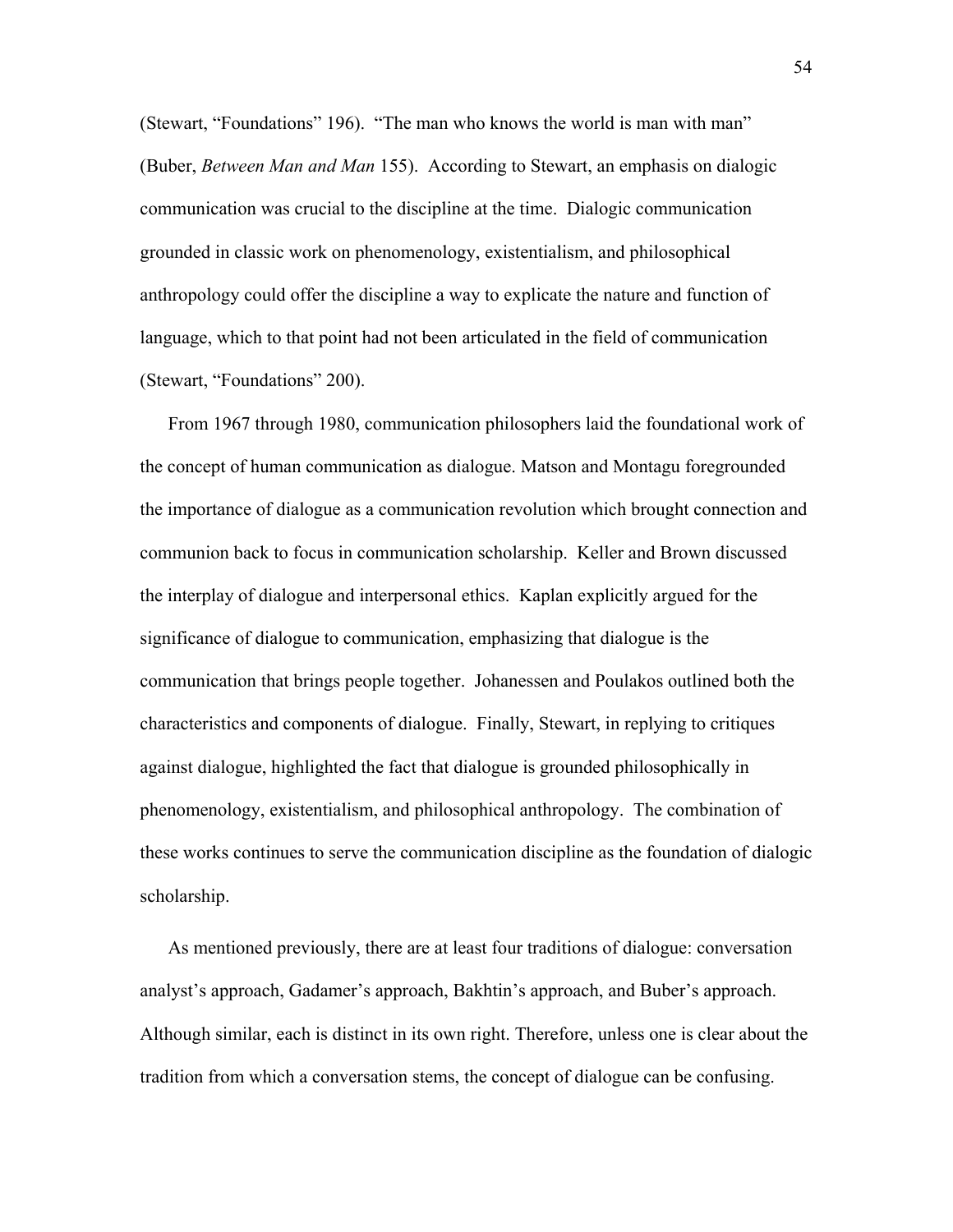Due to this fact, communication scholars found it necessary to distinguish Buberian dialogue from other approaches and to clearly define dialogic communication.

## *Defining Dialogic Communication*

In order to differentiate Buberian dialogue from other conceptions of dialogue scholars such as Arnett and Anderson found it necessary to emphasize the importance of phenomenology to dialogic communication, highlight specific metaphors necessary for the emergence of dialogue and finally to answer the question: "What is dialogic communication?"

Matson and Montagu, Poulakos and Stewart all pointed to the significance of Buber's theory of dialogue as phenomenological. In 1981 Ronald Arnett entered the conversation and explicitly stated the importance and necessity of foregrounding the phenomenological foundation of Buberian dialogue. In his article, "Toward a Phenomenological Dialogue," Arnett argued for a distinction between the humanistic psychological dialogue of Abraham Maslow and Carl Rogers and the phenomenological dialogue of Martin Buber.

According to Arnett, two different theories of dialogue had emerged in the communication literature that of Martin Buber and that of Carl Rogers. Arnett argued that they were not being recognized as distinct and called for a clear distinction between the two approaches ("Toward" 202). Arnett stated that the humanistic psychological dialogue of Rogers roots communicative meaning inside the person. The Rogerian approach to dialogue, Arnett claimed, leads to psychologism, by which the self becomes the center of communicative meaning ("Toward"203). On the contrary, in the phenomenological dialogue of Buber, the meaning of communication emerges between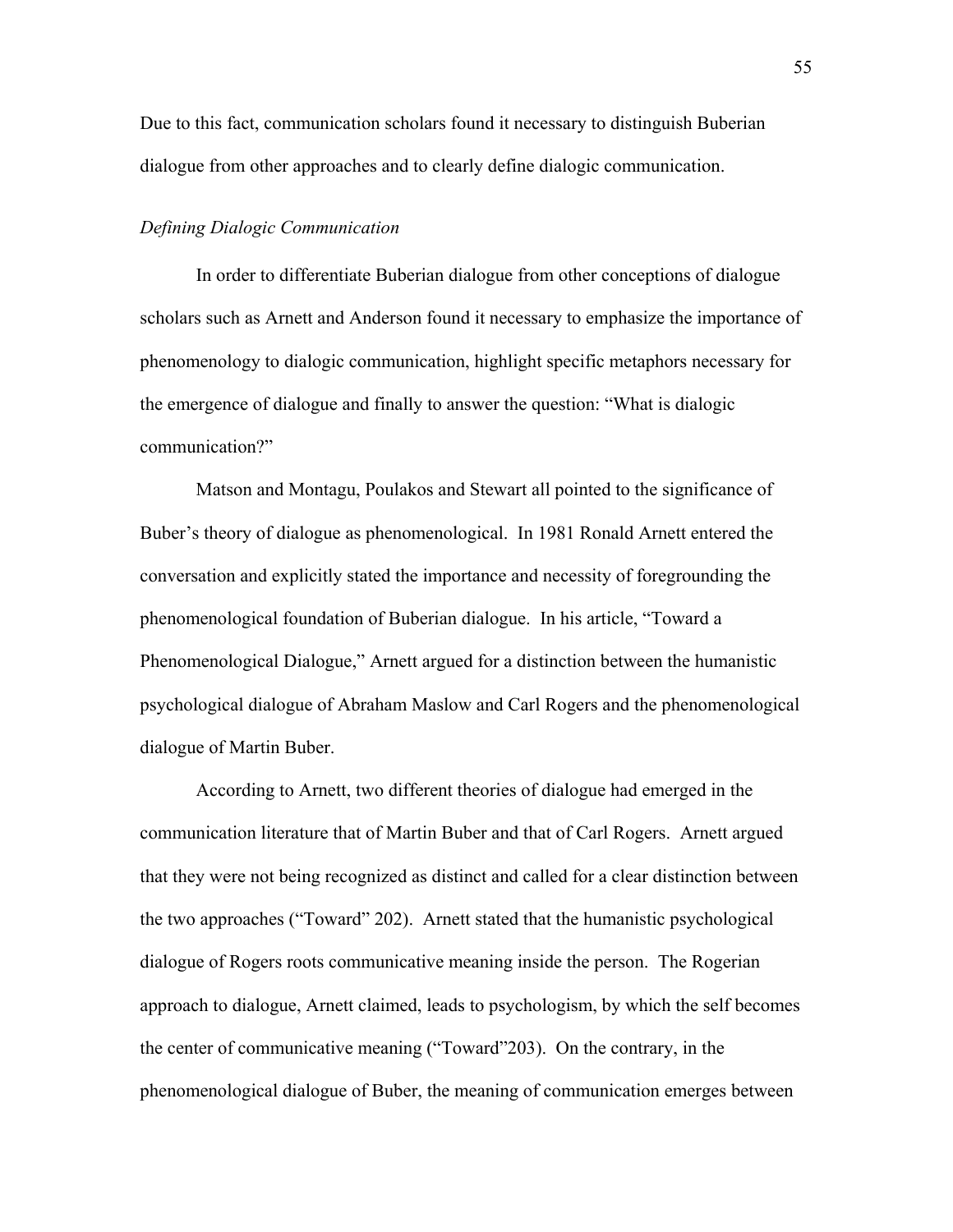persons, which points back to the philosophical importance of intentionality (Arnett, "Toward" 206). Without this distinction, Arnett claimed, the importance of dialogue's original phenomenological roots would be lost (Arnett, "Toward" 201).

Arnett's distinction between Rogers's theory of dialogue and Buber's theory of dialogue was not accepted by everyone. Shortly after Arnett's article was published, Rob Anderson entered the conversation on dialogue, in direct opposition to Arnett's claims. According to Anderson, Arnett overstated his argument. Anderson argued that if accepted, Arnett's argument would create a division where none existed before (Anderson, "Phenomenological Dialogue" 344). In the end, Anderson claimed that Arnett's distinction was unnecessary. "The works of Buber, Friedman, Maslow, and Rogers each with its unique emphasis, are conceptually supportive in many more ways than they are divergent. Certainly it is not 'inappropriate' to consider them 'under the same generic term' of dialogue" ("Phenomenological Dialogue" 357).

The most important contribution of Anderson's argument to the Buberian focus on dialogue is that he highlighted the fact that there was a "generic term" called dialogue. In arguing that Arnett's distinction was too stringent, Anderson solidified the fact that when speaking of dialogue one must always clarify exactly what is meant. Matson and Montagu suggested two decades prior that when dialogue came into the foreground of scholarly attention, the popularity would cause distortion and dilution (5). Anderson's article confirmed and illuminated that claim.

In 1986 Ronald C. Arnett wrote the first of many books in the field of communication to have Buber's dialogic theory as the foundational metaphor driving the work: *Communication and Community: Implications of Martin Buber's Dialogue*. Maurice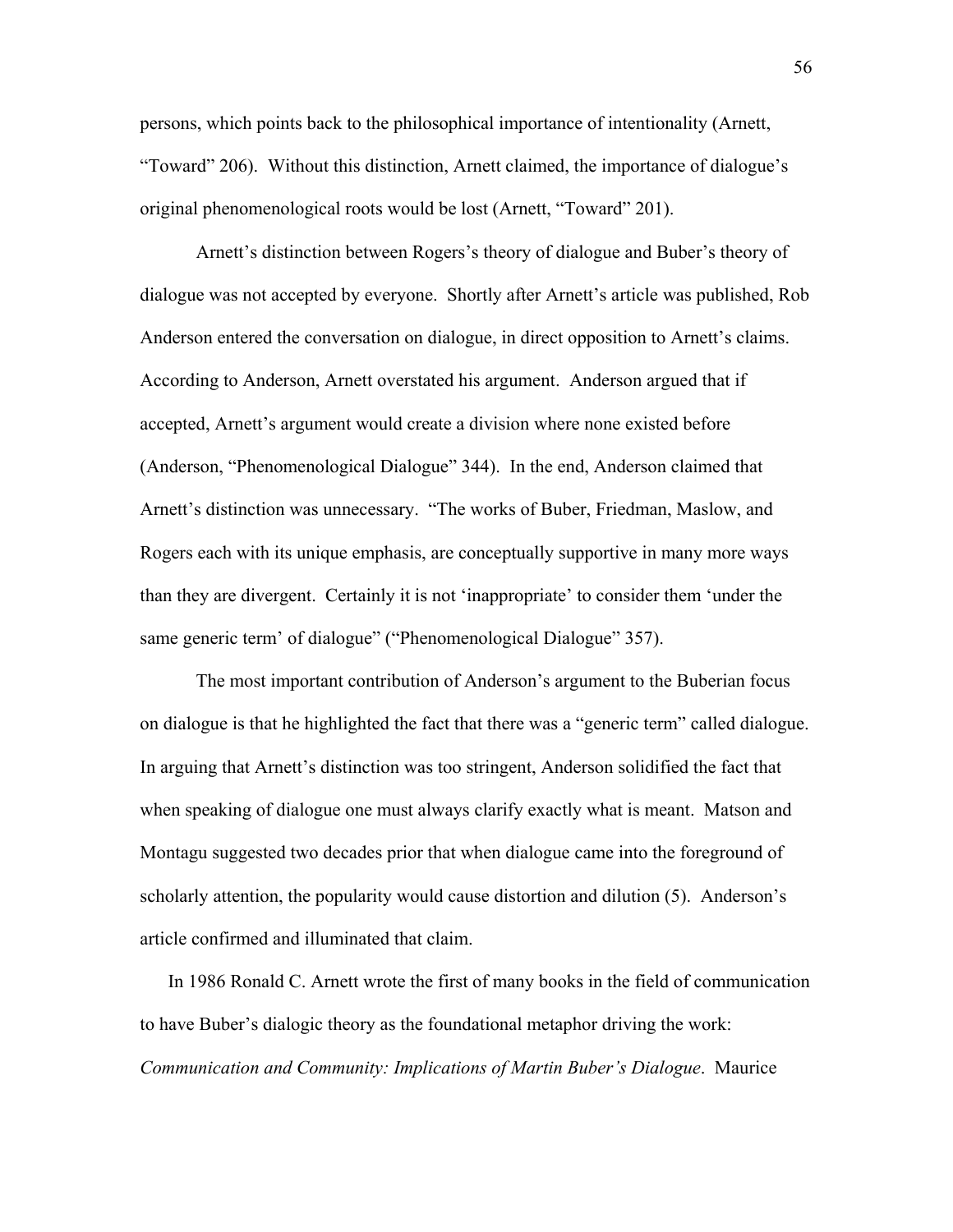Friedman, well-known Buberian scholar, wrote the Foreword to Arnett's book. He acknowledged that Buber's philosophy of dialogue as a way to understand human communication had received much attention in recent years. However, there was at least one area that had been thus far overlooked. According to Friedman, the current scholarship had failed to see the defining significance of community in Buber's philosophy. "What is not so well known or adequately understood is the indispensable context of that philosophy of dialogue- Buber's lifelong concern with community" (Friedman, Foreword *Communication and Community* vii). Arnett's work specifically illuminated the significance of community to Buber's theory of dialogue and the communication discipline.

Three metaphors drive Arnett's book: communication, community, and the unity of contraries. Friedman points out that one of the contributions Arnett makes to the study of Buber and his dialogic theory is that Arnett maintains "the essential distinction between taking care of one's own needs and the reality of meeting: 'Real life begins with two'" (Friedman, Foreword *Communication and Community* xiv). As a driving metaphor Arnett uses Buber's unity of contraries to show the relationship between power and responsibility, the self and community, concern for the self and concern for the other, and finally monologue and dialogue.

The unities of contraries are established and play out in communication, Arnett's next driving metaphor. Arnett uses Buber's concepts of monologue, dialogue and technical dialogue to define three distinct modes of communication: "self centered conversation is monologue. Information centered conversation that assumes neutrality is technical dialogue. Relationship centered communication that is sensitive to what happens to both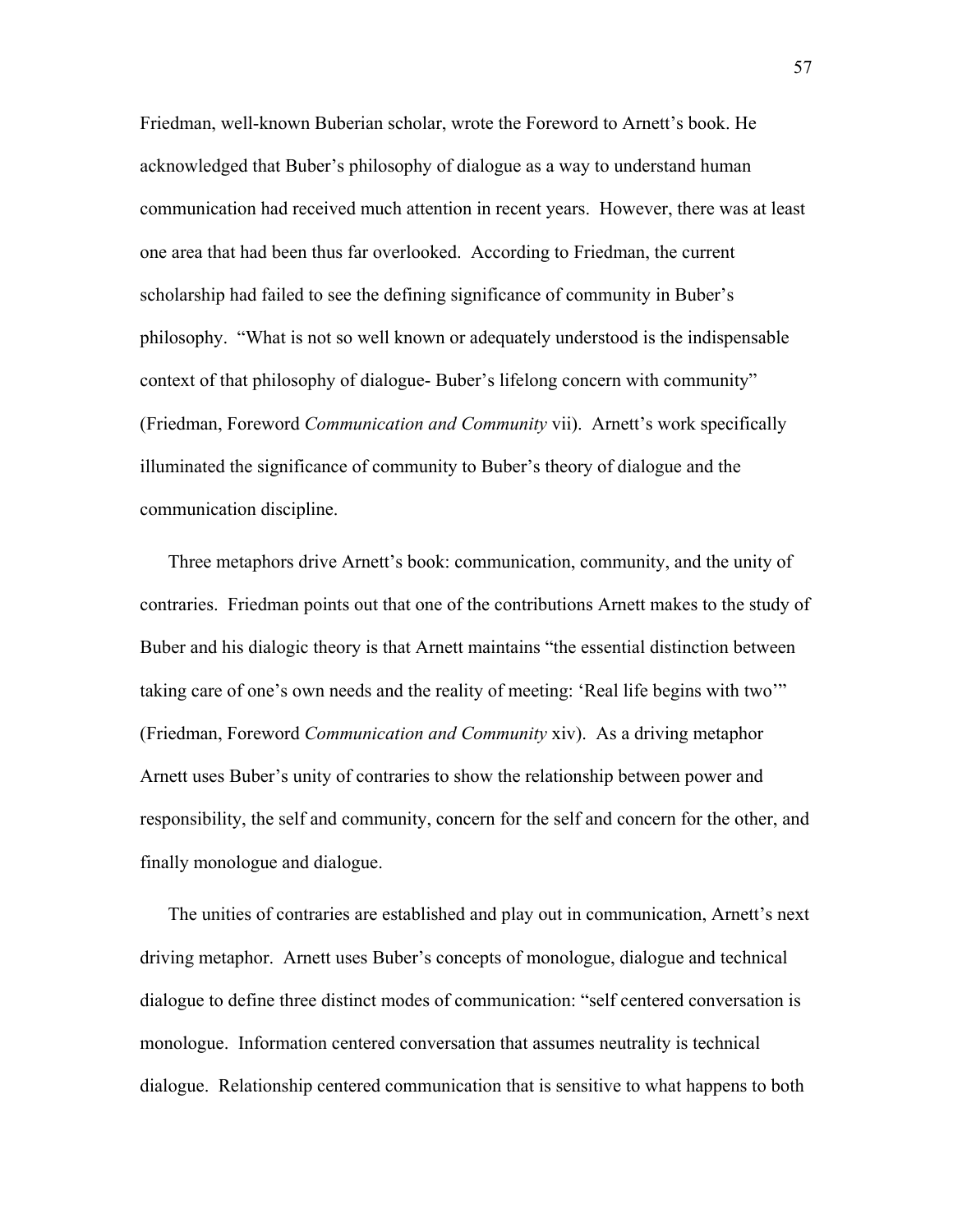self and other approaches dialogic communication" (Arnett, *Communication and Community* 7). Arnett points out that each of these forms of communication has a place in modern society. However without dialogue there can be no community, and without community there can be no dialogue.

Community, the third and most essential driving metaphor for this text, highlights an area of Buber's work that was currently missing from communication scholarship, as noted by Friedman. Community, according to Friedman, is essential to an understanding of Buber's philosophy. Arnett argues that in the communication crisis of the 1980's community is something that must go beyond alliance. "Community can happen in groups and organizations when communication and living together go beyond association and begin to permit a sense of commitment to both people and the ideals of the organization" (Arnett, *Communication and Community* 7).

Arnett offered C*ommunication and Community: Implications of Martin Buber's Dialogue* not as "a how to" dialogue book. Instead he offered the text as an invitation to readers to see the real possibilities of a community with a dialogic vision.

> In times of rapid change and uncertainty, a dialogic community may promote an atmosphere of discussion and openness in the midst of multiple visions and numerous answers. In summary, the interpretive goal for this inquiry and the theme of *Communication and Community* is to keep the discussion going in dialogic interpretation and on the issue of deliberate building and invitation of human community. (Arnett, *Communication and Community* 10)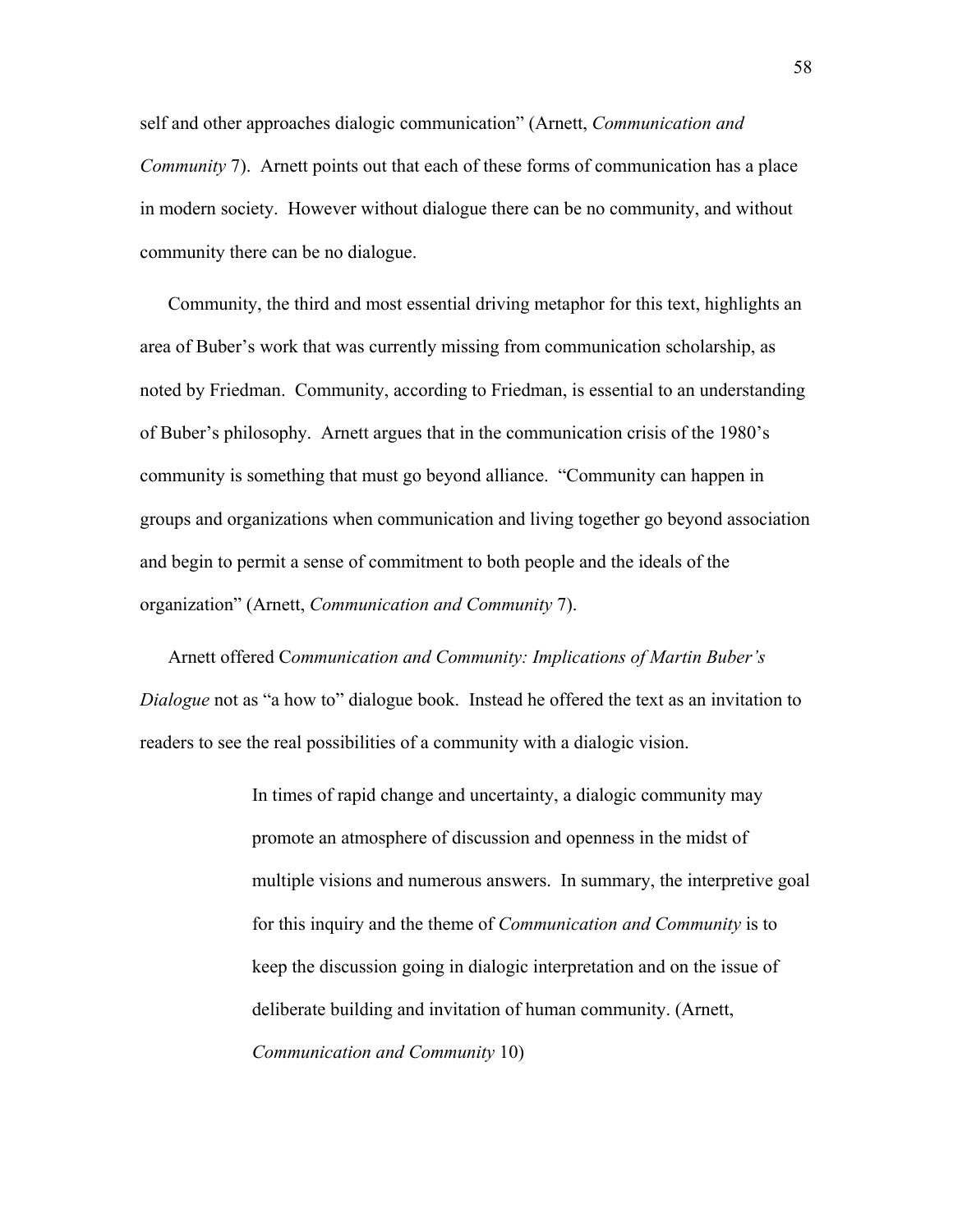Arnett's book, the first of many to come on the significance of Buber's philosophy to the field of communication, not only highlighted the importance of community to Buber's dialogic theory, it also gave the field its first book length discussion on how dialogue could be used in areas of communication such as small group communication and organizational communication.

In 1989, Arnett furthered his work on dialogic communication as well as the discipline's understanding of Buberian dialogue by asking and answering the question "What is dialogic communication?" According to Arnett, there was still "conceptual confusion" regarding the constitution of dialogic communication (Arnett, "What is" 43). In this article, "What is Dialogic Communication: The Contributions of Maurice Friedman," Arnett clarified the distinction between dialogic communication as conceived by Martin Buber and contrarily dialogue as it is manifested in the work of Carl Rogers. Specifically, Arnett brought to the foreground four metaphors crucial to Buber's understanding of dialogue: "narrow ridge," "the between," "common center," and "community."

Arnett explained that Buber's "narrow ridge" is an opportunity to find a third alternative between two extremes (Arnett, "What is" 54). Appropriately, then the "narrow ridge is the foundation of community for Buber, because it recognizes the strain between individual and group demands" (54). Because of this tension, the focus of attention for Buber in community, as pointed out by Arnett, is the mission or common center of the group (55). "The 'common center' is the rhetorical vision or collectively accepted mission or task that brings people together in conversation… perhaps we can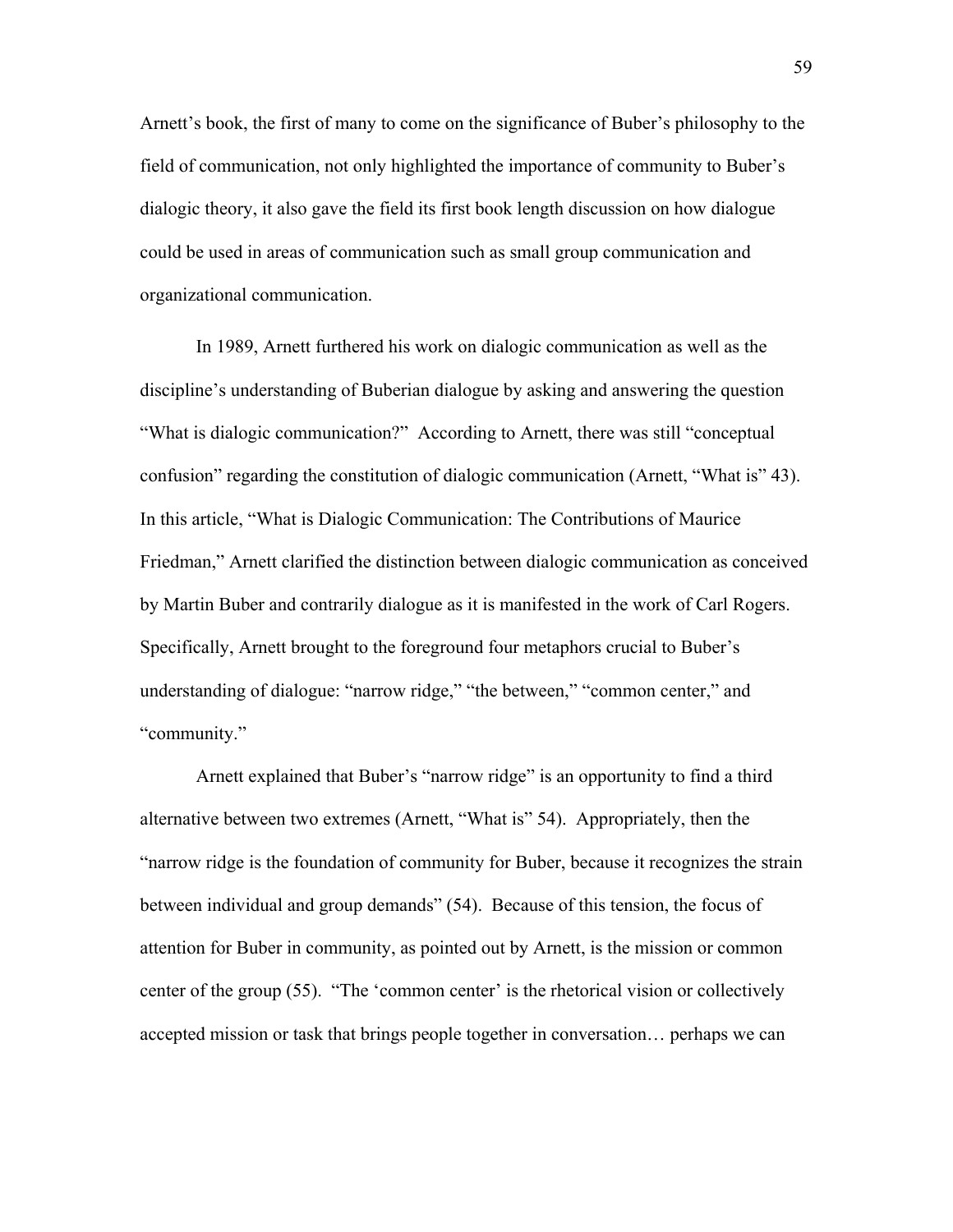call it a narrative that binds people together – a story that is larger than any one of the participants" (55).

The metaphors of the narrow ridge, the community, and the common center all lead, Arnett argued, to Buber's conception of the "between" or the "interhuman" ("What is" 55). "More than anything else, the notion of the 'between' means that one is not the center, but rather a vital participant in a 'common center' or narrative" (Arnett, "What is" 55). Although many communication scholars had already explored the significance of the between, Arnett linked the between to narrow ridge, common center, and community, permitting further definition and distinction of dialogic communication.

In defining dialogic communication, Arnett answered ongoing critiques that dialogue could only be useful in situations where there was agreement. Actually, quite the opposite is the case as articulated by Buber and emphasized by Arnett. "It (dialogue) is a story of listening with one's whole being, confirming the other in the midst of disagreement, and agreeing that keeping the lines of communication open may ultimately be the most important ingredient in our 'hope for this hour'" (Arnett, "What is" 56). Keeping the conversation going is easy if there is agreement between the participants; the real benefit of dialogue happens when there is disagreement because the focus of attention of participants is on the between rather than on individuals.

In 1994, Rob Anderson, Kenneth N. Cissna and Ronald C. Arnett continued and extended the discipline's understanding of dialogue by editing *The Reach of Dialogue: Confirmation, Voice and Community*. In this collection of essays the "reach of dialogue" is moved beyond communicative potential in limited scenarios to new contexts and new applications (Stewart, Foreword *Reach of Dialogue* viii). Although the essays do not all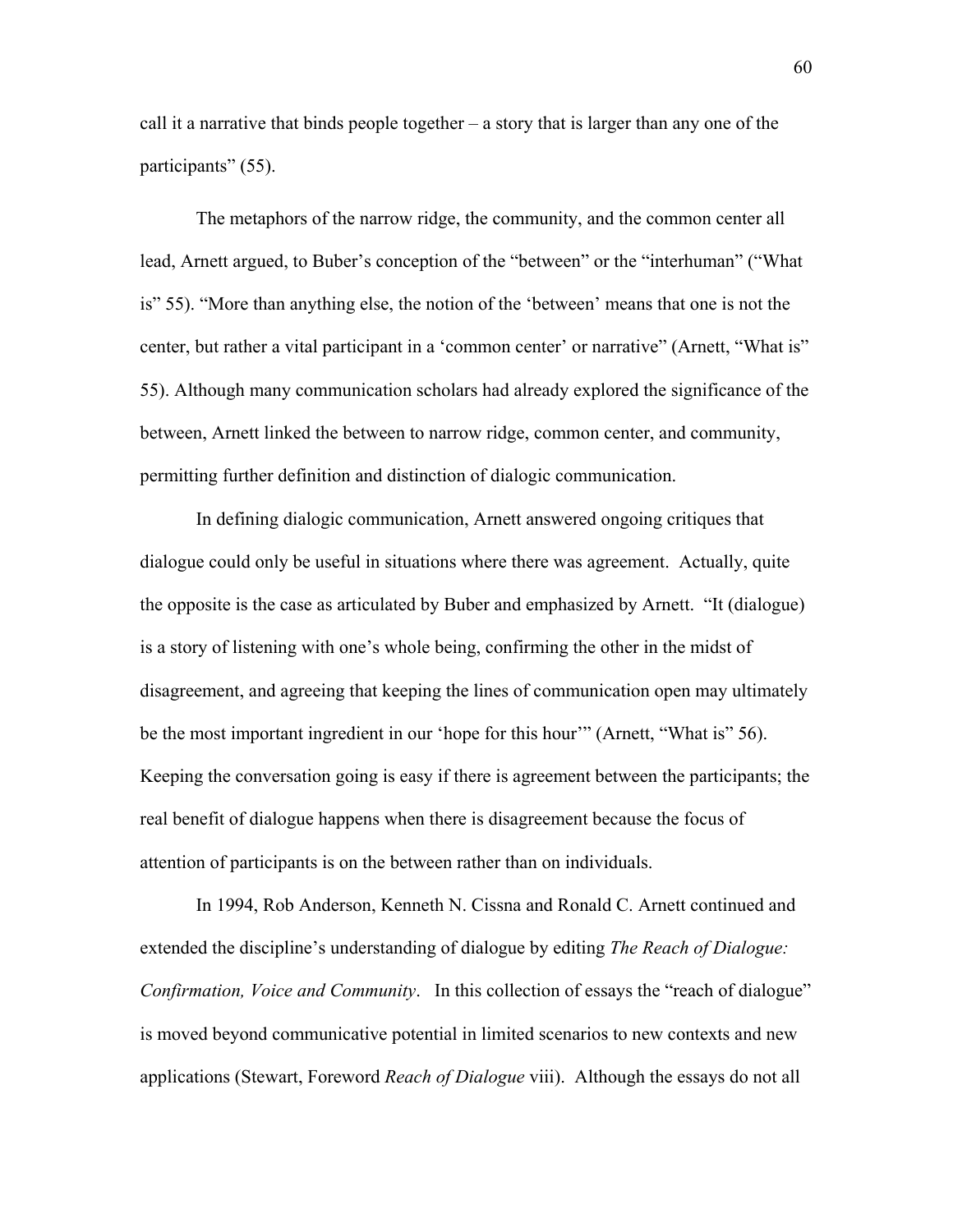rely on Buber's philosophy as the foundation for their conversations, Anderson, Cissna and Arnett ground the dialogic theory of the text in the work of Buber and indicate that his work is seminal to the endeavor.

In looking at each of the dialogic traditions and using Buber's work as a foundation, Cissna, Arnett, and Anderson developed a synthesis of dialogue's basic characteristics: immediacy of presence, emergent unanticipated consequences, recognition of strange otherness, collaborative orientation, vulnerability, mutual implication, temporal flow, genuineness and authenticity (Anderson, Cissna, Arnett 14- 15). With these characteristics in mind Cissna and Anderson describe dialogue:

> Dialogue emerges as an issue concerning the quality of relationship between or among two or more people and of the communicative acts that create and sustain that relationship. It reflects the attitude participants bring to an encounter, the ways they talk and act toward one another, the consequences of meeting, and the larger context within which dialogue occurs.  $(15)$

Finally, Cissna and Anderson reiterate the claim made by Stewart in 1979. Dialogue seen through Buber's philosophy changes the approach scholars take to communication. The relationship between self and other is created in and through communication. Anderson and Cissna described this phenomenon as the between (23).

 In the foreword to *The Reach of Dialogue* John Stewart provided a close textual analysis of the first thirteen sentences of *I and Thou*, Buber's most influential book on dialogue. In doing this, Stewart made clear connections to Buber's theory and the field of communication and extended our understanding of dialogue's importance to the field.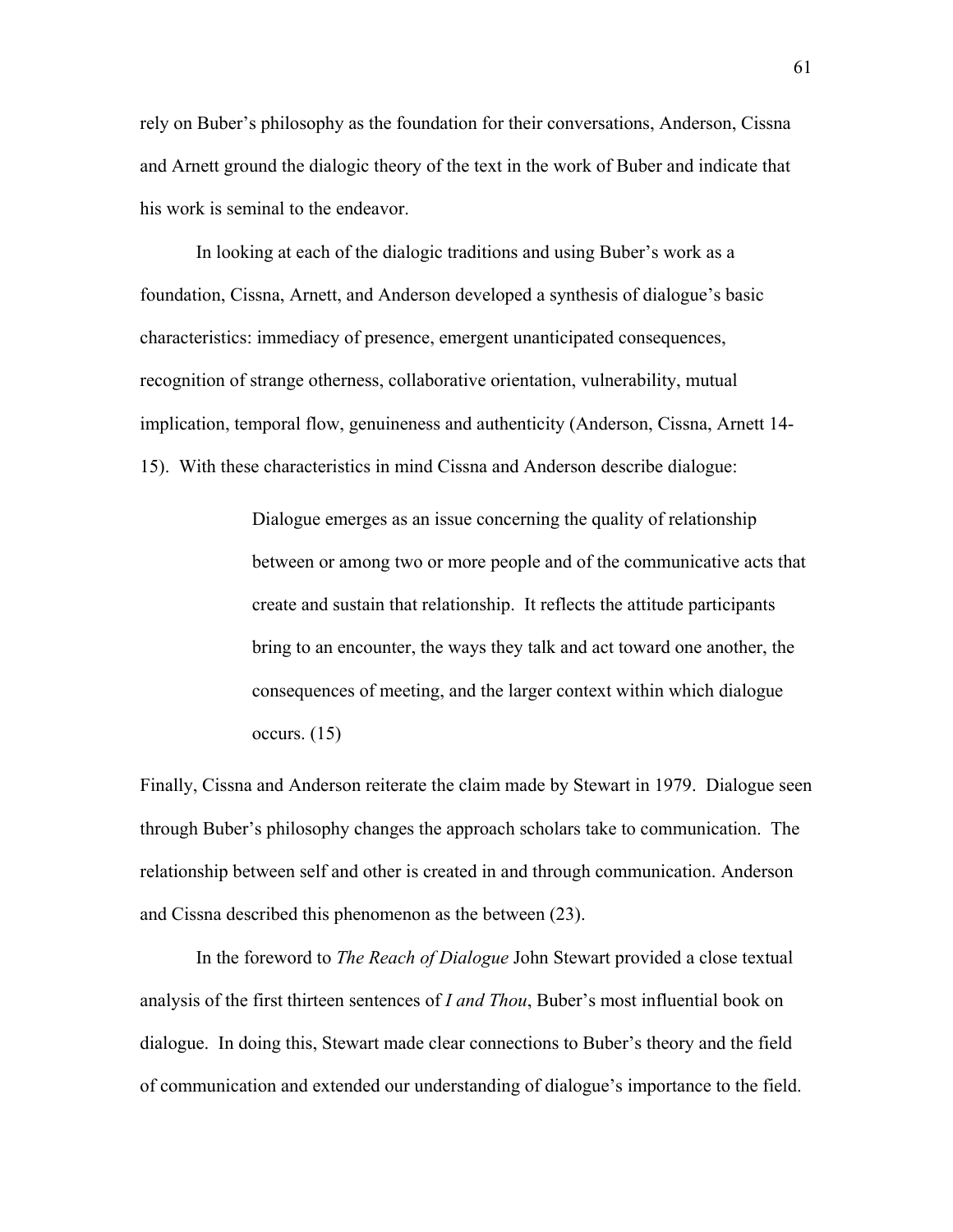Specifically, Stewart pointed out that Buber's philosophy should change the way we think about communication. "Buber was one of the earliest thinkers who recognized that the Cartesian-Kantian analyses of humans were incomplete" (Foreword *Reach of Dialogue* xi). Stewart summarized Buber's theory of dialogue and suggested direct implications for the field of communication, an endeavor that began with Matson and Montagu.

According to Stewart, one of Buber's most significant contributions was the recognition that we do not live in subject-object relation to the world, but instead inhabit the world, making it a world of meaning. Meaning is directly connected to and constituted through human speech, "oral-aural lived experience" (Foreword *Reach of Dialogue* xiii). This approach by Buber led Stewart to his first major claim: Buber's philosophy was a philosophy of speech communicating (Foreword *Reach of Dialogue*  xiii). After asserting this direct connection between Buber's philosophy and speech communication, Stewart went on to discuss the implications for the discipline of communication in Buber's first paragraph of *I and Thou*.

As already discussed, the notion of the between was highly recognized in the field as significant to communication theory. Stewart revisited the idea of the between, because, first, it is so essential to Buber's thought and second, he felt that many still did not comprehend the between. Stewart likened the between to already discussed phenomena being researched in the field by such scholars as Stewart himself, Thomas, and Shotter: the idea that human understandings are co-created and the idea that human identities are co-constituted. Stewart asserted that Buber's construct, the "between," described "this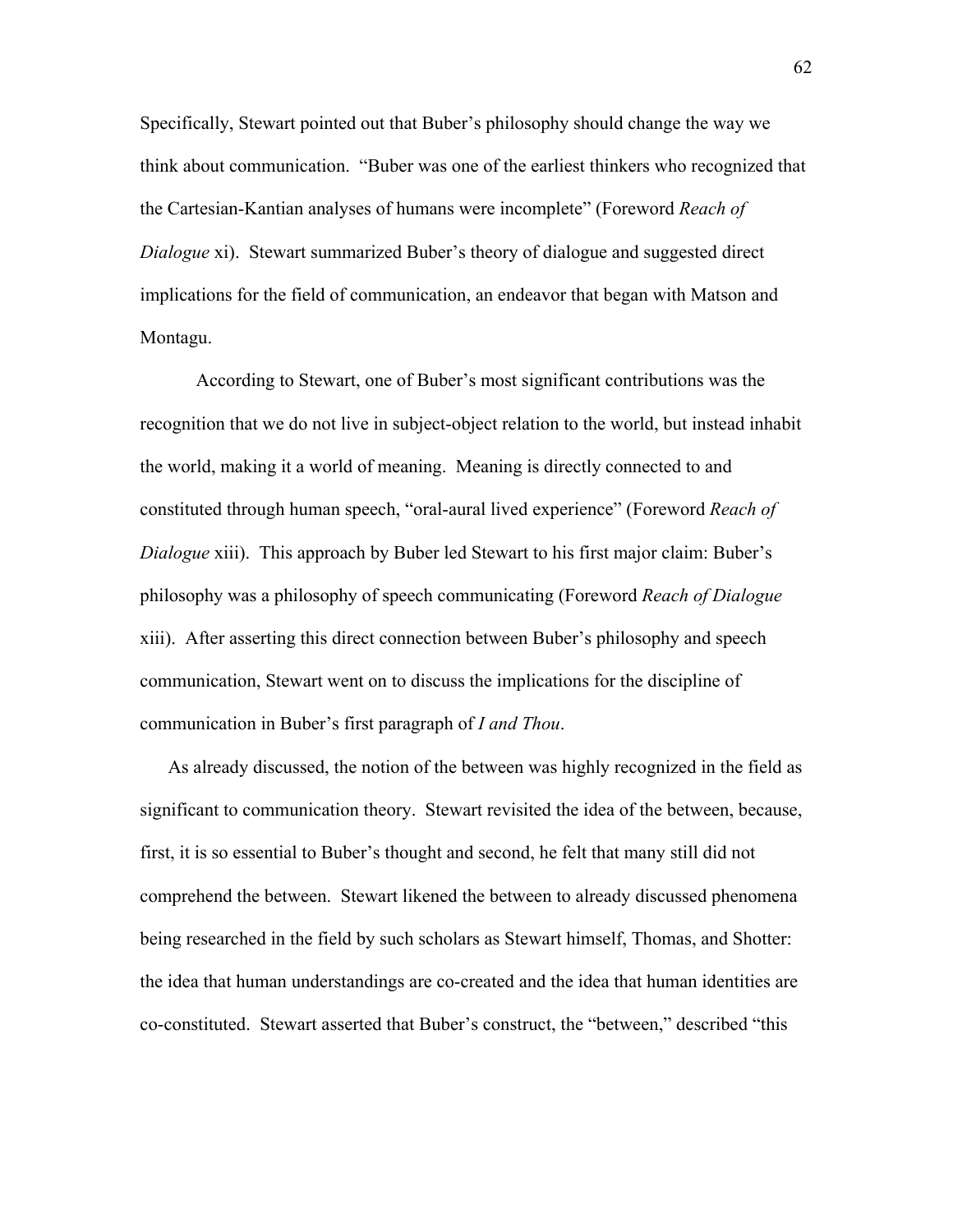collaborative, negotiated, transactional, relational set of realities" (Foreword *Reach of Dialogue* xiii).

Next Stewart called attention to Buber's assertion that "the dyad is the basic unit of the communicating that constitutes the human world" (Foreword *Reach of Dialogue* xiii). In other words, speaking implicates an other. Therefore, any study of communication that looks only at discrete parts, i.e. the sender or the receiver, is incomplete. Furthermore, not only does communication involve at least a dyad, communication is spoken in word pairs, I-It and I-Thou. Up to this point, many scholars had discussed the significance of these word pairs; however, Stewart added to the conversation by emphasizing that through the use of word pairs the speaker is co-implicated in his or her speaking – how one talks affects who one becomes and speaking helps constitute the other (Foreword *Reach of Dialogue* xiv). Stewart stressed the implications of this constitution. According to Stewart, Buber was making a claim about language. Buber's theory claimed that words are constitutive; they bring something into being; they establish existence. By choosing which word pair to communicate through, one invites either dialogue or monologue.

Finally, Stewart claimed that the most important implication of Buber's theory is that there is a direct relation between the quality of communication and the quality of life. "How we speech communicate, in other words, directly affects who we are and who we become. Communication is not just instrumental and expressive; it is also, and most importantly, person building (and can be person destroying)" (Foreword *Reach of Dialogue* xvii).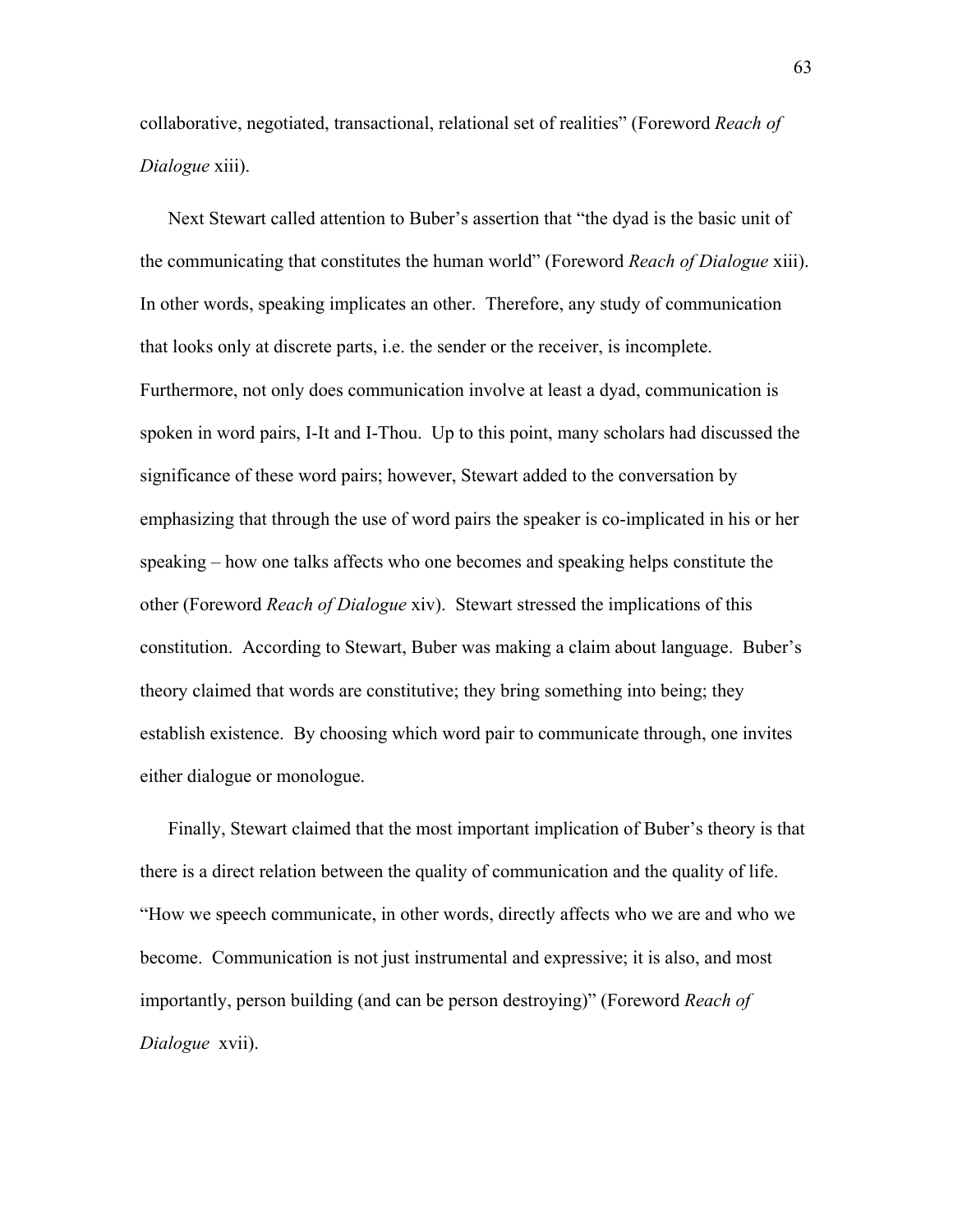In the Foreword to *The Reach of Dialogue: Confirmation, Voice and Community*, John Stewart directly linked the discipline of communication to Buber's philosophical theory of dialogue, a conversation that began in the 1960's with Matson and Montagu. Stewart claimed that "Buber's philosophical anthropology was concretely speech communicative," a suggestion originally made by Abraham Kaplan (xvi). Stewart pointed out that through Buber's theory a shift in the focus of attention in the scholarly conversation needed to take place. He asserted that through Buber we come to understand communication differently. We come to understand that our orientation to the world is not only subject-object, it is also subject-subject, we live in relation, and how we communicate directly affects the quality of our lives.

The first phase of dialogic scholarship emphasized the characteristics, components, and validity of dialogue in the field of communication. The second phase as seen in the work of Arnett, Cissna, Anderson, and Stewart focused on answering the question: What is dialogic communication?

Dialogic communication is a phenomenological approach to communication in which the focus of attention is on the relationship. The philosophy of dialogue is a philosophy of speech communication that emphasizes that words bring something/ someone into existence. Meaning is directly connected to and constituted through human speech. Meaning, however, is not found in either one or the other but between them. Understanding is co-created between participants and identity is co-constituted.

Dialogue is human meeting. Dialogue is found on the narrow ridge between the demands of self and community where participants truly have in mind the other. A common center is what brings people together in conversation and builds community.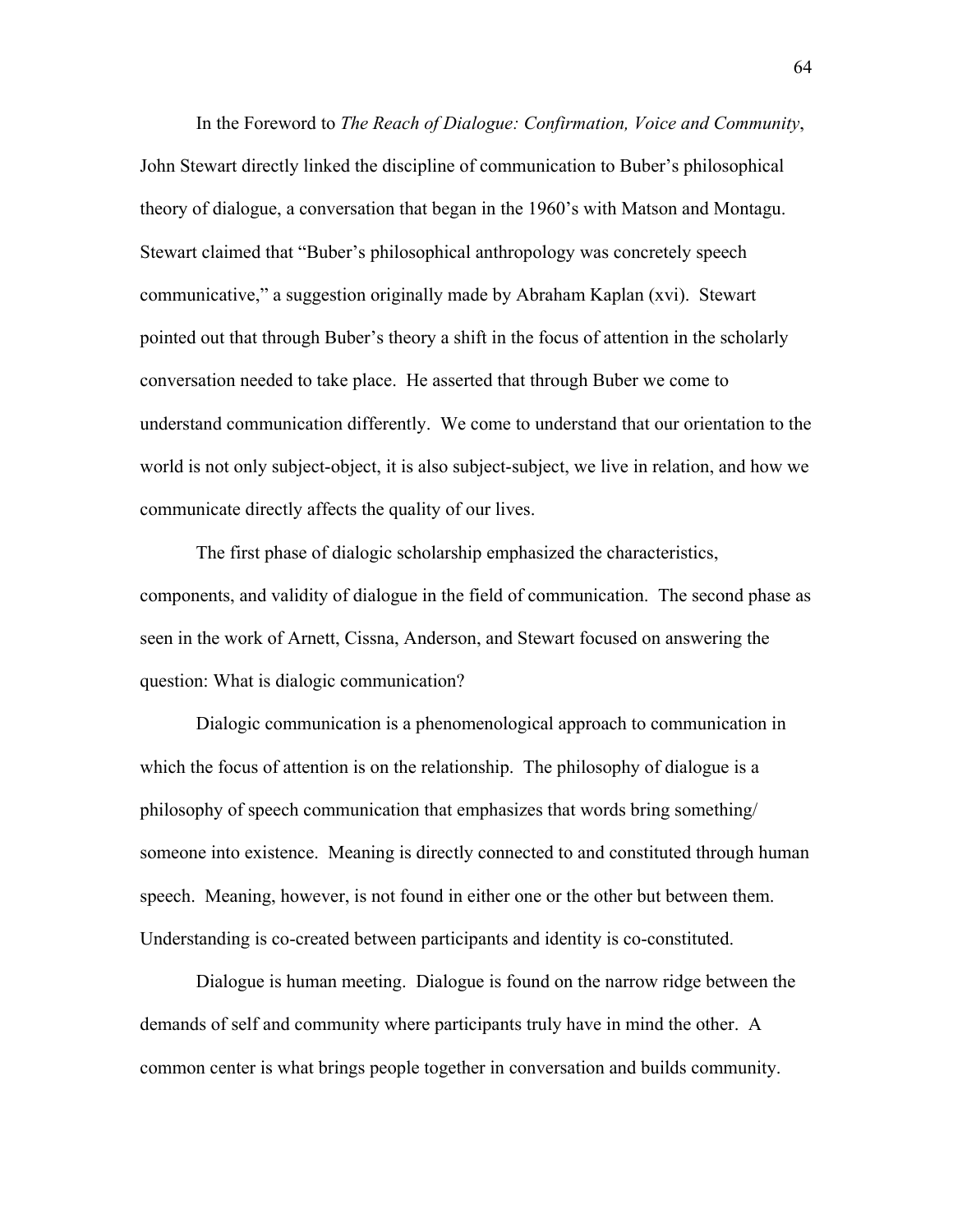Community in this sense goes beyond association. Dialogue can be most beneficial when there is disagreement between participants because the focus of attention is on the relationship and keeping the conversation going.

Dialogue concerns relationships. Communication invites dialogue when the quality of communicative acts is such that they create and sustain the relationship. The basic unit of communication in dialogue is (but is not limited to) the dyad. This being so, speaking is always for an other. Speaking implicates an other.

What is dialogic communication? Dialogic communication is a philosophy of human communication that reveals that there is direct relationship between the quality of communication and the quality of life.

Asking, exploring, and answering the question: "What is dialogic communication?" brought clarity and validity to the third revolution of communication, human communication as dialogue. From this point, the conversation could move forward, which it did. Communication philosophers found new and exciting ways to apply Buber's philosophy of dialogue. This began the final phases of the current conversation on dialogue, dialogic communication in action.

# *Dialogic Communication in Action*

From the 1960's through 1990's, Martin Buber's theory of dialogue played a significant role in the conversation of communication scholars. Up to and through Stewart's essay in *The Reach of Dialogue: Confirmation, Voice and Community*, scholars laid the foundation and articulated the importance of dialogue to the field. The characteristics and components of dialogue were identified and explained. Dialogue was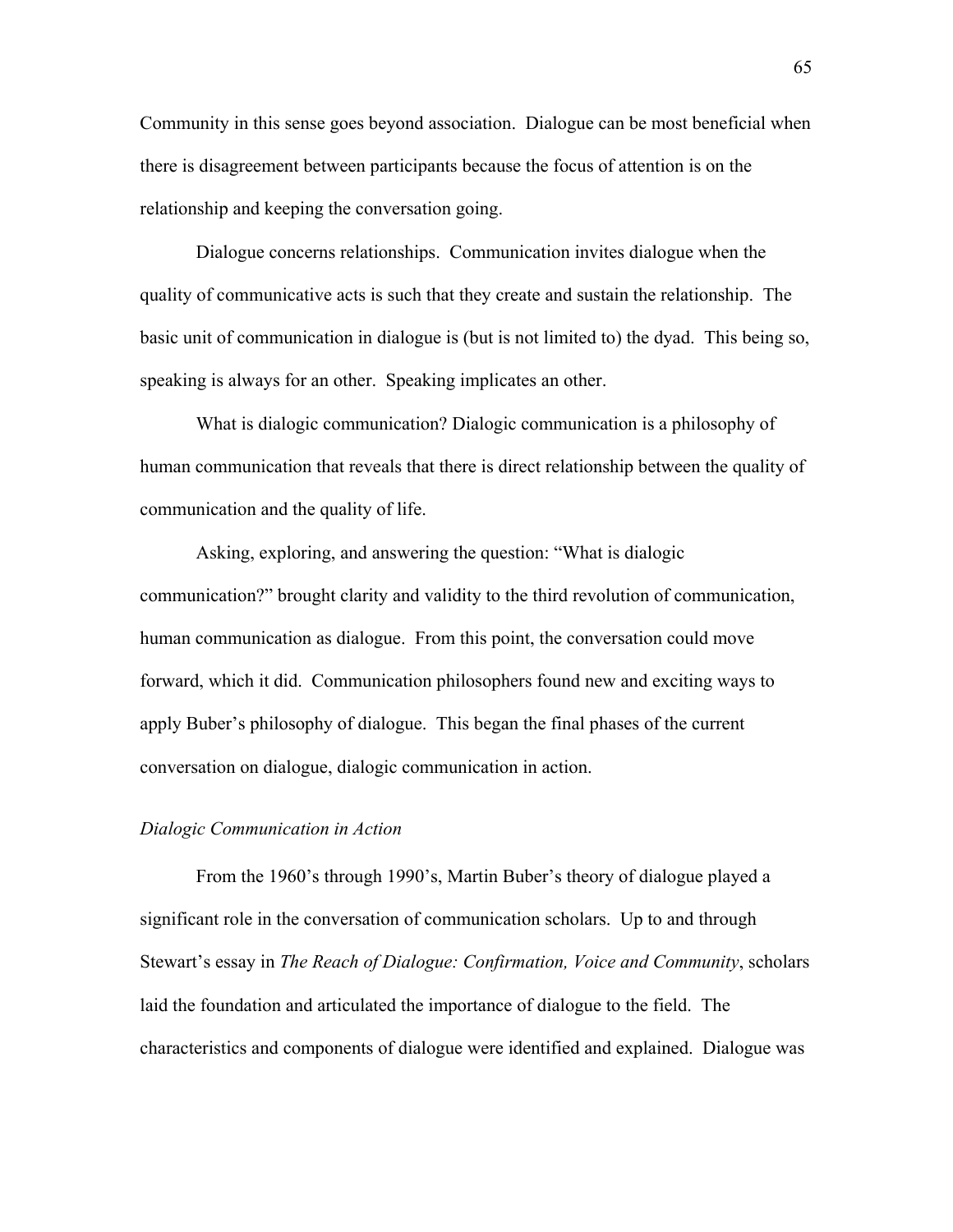acknowledged as grounded in phenomenology, existentialism, and philosophical anthropology.

Throughout the conversation, beginning with Matson and Montagu and continuing through Cissna, Anderson, and Arnett, scholars continually acknowledged that there are differing approaches to dialogue. However, Buber's approach is foundational and the most extensively used especially in the field of communication. During the course of the conversation, communication scholars linked Buber's philosophy of dialogue to interpersonal communication (Brown and Keller, Stewart), communication ethics (Brown and Kellar, Stewart, Arnett), and communication theory (Stewart, Arnett). John Stewart's essay in *The Reach of Dialogue* brought the conversation back full circle to Matson, Montagu and Kaplan. From here the conversation did not end. Since the early 1990's scholars have explored new ways in which dialogue can enhance and enrich varying branches of the communication field including interpersonal communication, intercultural communication, public relations, organizational communication, conflict communication, rhetorical theory and, most significantly, communication ethics.

In 1992, Arnett continued his dialogic scholarship by applying Buber's theory of dialogue and the insights he found there to the community of higher education. The undergraduate community is the perfect place to "look for opportunities for conversation about ideas and relationships, and values, both inside and outside the normal classroom setting" (*Dialogic Education* 4). In *Dialogic Education: Conversation about Ideas and Between Persons*, Arnett invited the reader to see dialogue in action.

According to Arnett, "dialogue is an invitation, not a demand" (*Dialogic Education* 4). The three foundational metaphors of dialogic education are ideas,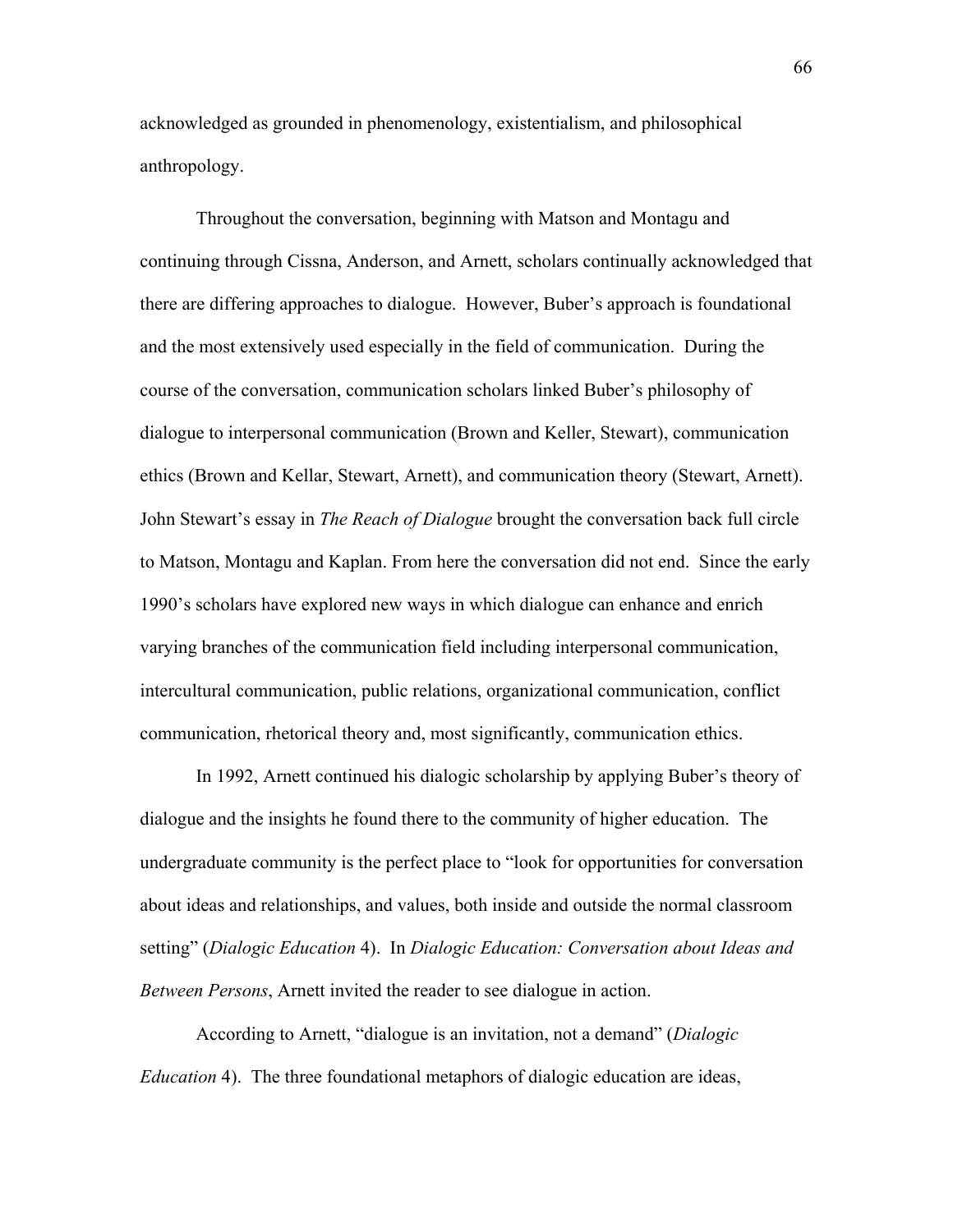relationships and values. Arnett used these metaphors to illuminate how undergraduate education can be an invitation to both students and the academic community to participate and nourish a common center. This common center starts with ideas. For Arnett, ideas are the primary force behind dialogic education (*Dialogic Education* 22).

In tying ideas to the common center of a college Arnett furthered the scholarly conversation in reference to Buber's emphasis on community. Previously Arnett pointed out that in order to have community (for Buber) there needs to be a collective mission that brings people together in conversation and binds them. By placing the mission of a college or a university in a commitment to ideas, Arnett highlighted a focus of attention out of which relationships and values can flourish and grow.

Through relationships, the next major metaphor, Arnett showed how dialogic education focuses on authentic meeting between persons. Arnett argued that not only does it matter what we teach, it matters how we teach. Dialogic education recognizes "the impact of how we teach and learn together, suggesting that the quality of relationships does affect learning" (*Dialogic Education* 15). As stated previously, dialogue is an invitation, and dialogic education is an invitation into relationships, relationships between faculty and students, relationships between faculty and an institution, and relationships between students and an institution. Using Buber's emphasis on relationships in confirmation and imagining the real, Arnett suggested that dialogic education is based on the necessity of inviting relationships.

The relationship comes alive and real life is exemplified between the student and the teacher. However, at this point it is crucial to remember that the relationship grows out of the common center, the conversation about ideas. "The discussion of ideas permits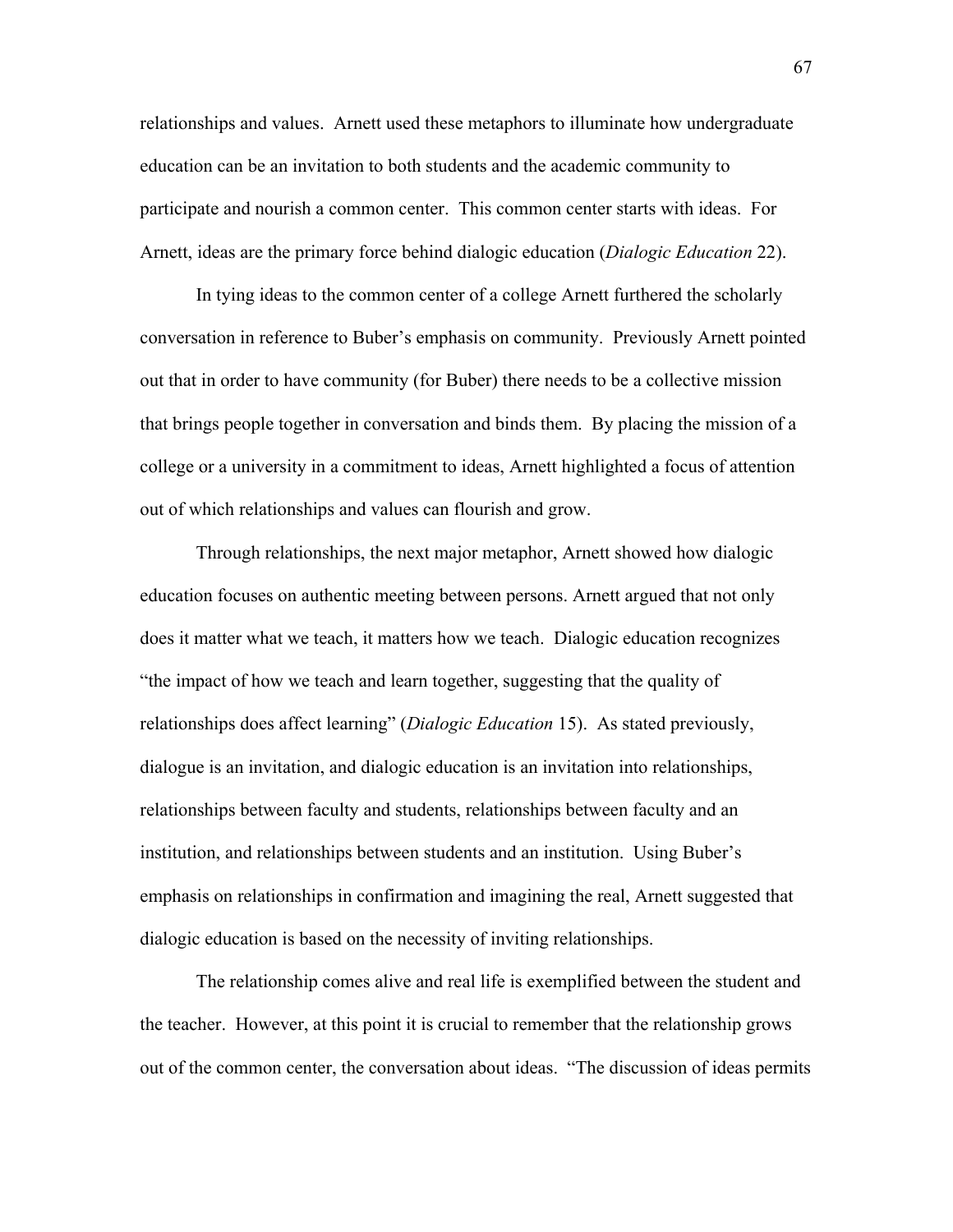relationships to mature naturally through common commitments" (Arnett, *Dialogic Education* 122). The relationship is only a by-product of the commitment to a conversation about ideas.

Dialogic education is rooted in three metaphors. The first metaphor, ideas, is the primary driving metaphor that provides a common center (narrative) for the academic community. Dialogue provides an invitation through which a conversation can begin and relationships are formed. Relationships, the second major metaphor, emphasizes that life is lived in relation, especially in the academic arena. The third and final driving metaphor behind this work is values. According to Arnett, it is necessary to recognize "the importance of having a value base or ground from which to meet and interpret history and current events in one's personal and professional life" (*Dialogic Education* 26). In using values as a basis for dialogic education, Arnett further explained that in order to have genuine dialogue each party must prepared to participate and share their viewpoint because the sharing and discussing of differing viewpoints in a civil manner is dialogue. According to Arnett, values are tied to both the common center and relationships. If the common center of a college or university is a conversation about ideas and relationships are born from those conversations, then it is necessary to ask value questions about the ideas such as "why" and "should we" and "will this contribute to the common good?"

In order for one to ask value questions about ideas, develop life long relationships, and nurture a continual conversation of ideas Arnett intertwined three supporting metaphors that further link Buber's philosophy to the idea of dialogic education: home, vision, and caring. Arnett argued that in order for students and faculty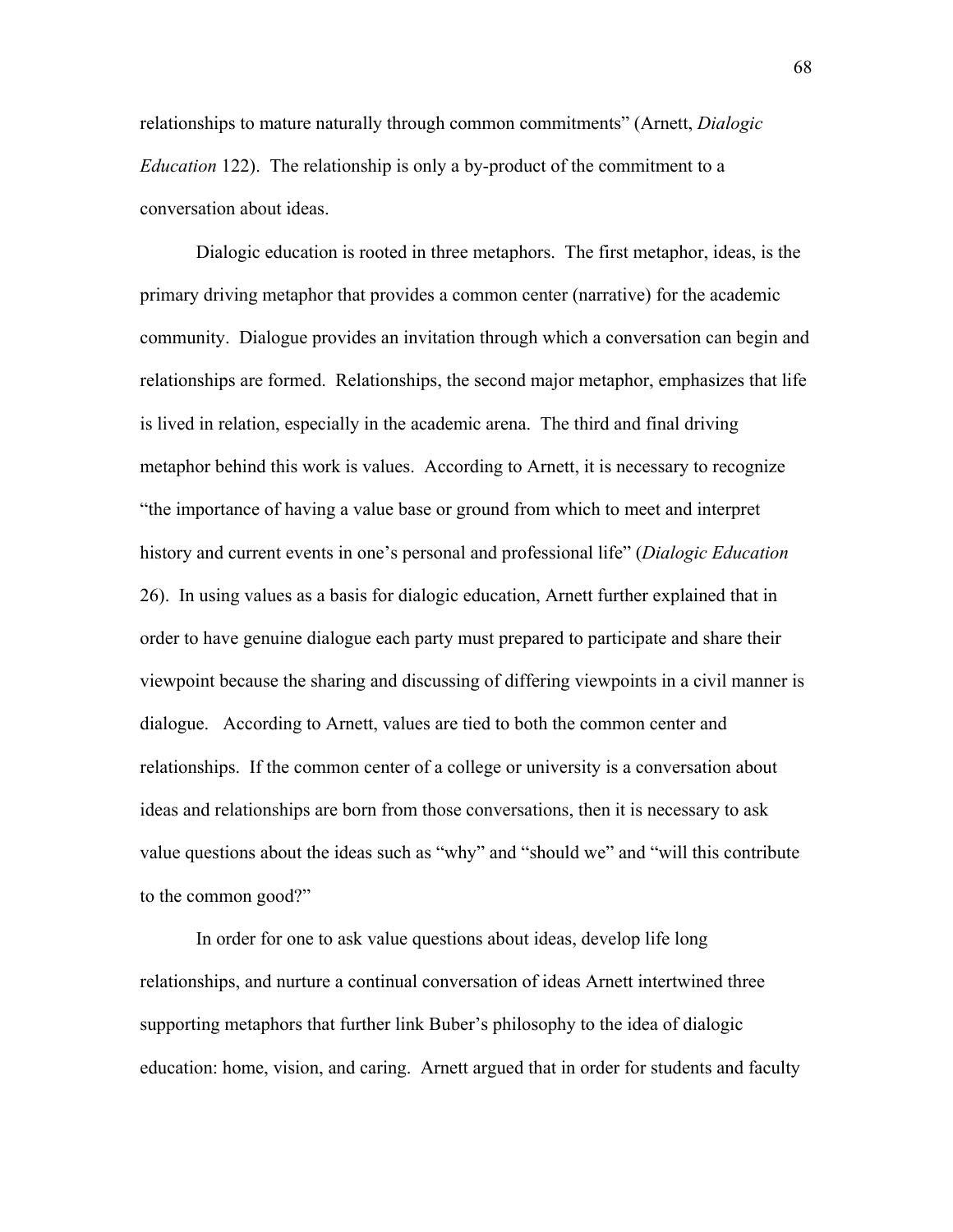to be able to ask value questions, to be able to inquire why as much as how, each needs a place from which to stand and speak. Dialogic education recognizes and stresses the need for a place, a home that undergirds and supports us (*Dialogic education* 55). Arnett offered the academic place as a home that has the potential for a dialogic vision. "An educational home offers a philosophical support system for the practical task of being open to conversation about ideas and between persons" (*Dialogic Education* 55). The educational home with a dialogic vision offers students and faculty a foundation from which they can reach out to each other, to ideas, and to the community. Furthermore, home is a place from which each of the other supporting metaphors emerges. The educational home is a place where the narrative of a community is born and grows.

In order for the narrative to take root and guide the actions of those in the community there needs to be a good story that "tells [the organization's] history, value system, purpose, and future direction" (Arnett, *Dialogic Education* 58). A good story provides the seeds for a vision, the next supporting metaphor in dialogic education. According to Arnett, "a vision is a picture of possibilities that shape and guide collective action, played out in the praxis of everyday life" (*Dialogic Education* 58). A vision is necessary for dialogic education to help guide present actions and help make decisions that affect the future of a community. Finally, a vision provides a picture of "what could be" in a community. This vision helps keep the conversation going.

The final supporting metaphor integrally tied to Buber's theory and necessary for dialogic education to become a reality is caring. Arnett described caring as having two sides, hope and disappointment. Arnett described dialogic education as having two halves. The first half is the foundational common center, a conversation about ideas.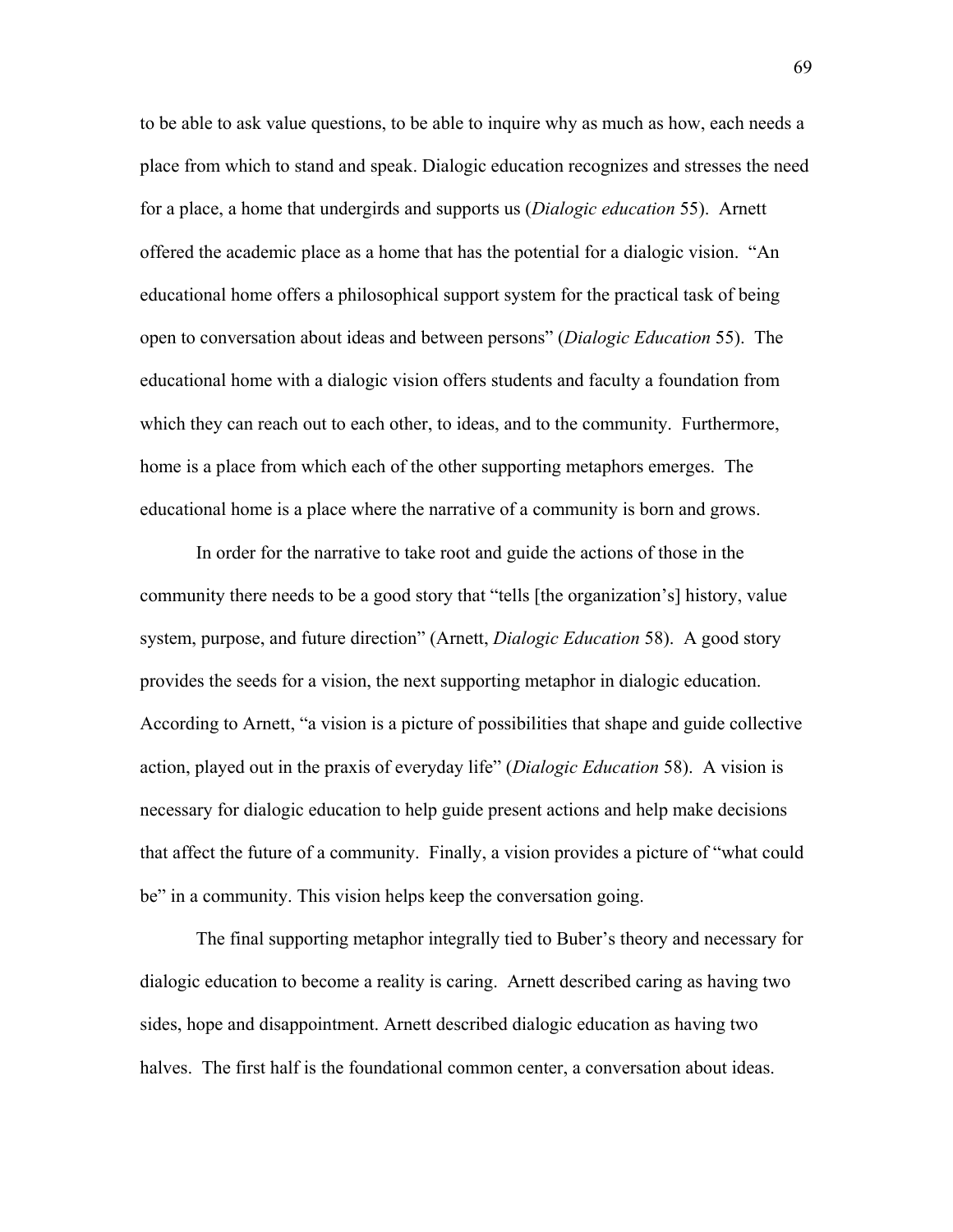The second half, which completes the process of dialogic education, is relationships. Caring is an act that brings relationships and a conversation about ideas together. Caring is an action that contributes to and enhances the common center of a community—in this case, a commitment to ideas. Caring is foundational to the relationships between persons primarily because caring is integrally tied to the teacher-student relationship. "Dialogic education views caring in educational relationships as the act of reaching out and connecting with another's experience" (*Dialogic Education* 96).

Arnett saw the role of the educator as crucial for maintaining the vision of the narrative of dialogic education. He highlighted the importance of the educator who brings not only knowledge and expertise to education but also seeks to encourage students and the community to ask value questions such "why" and "should we" and "how will this information contribute to the common good?" Arnett made clear that the role of the educator is to care actively about their students and the teacher-student relationship. In this role the educator is responsible for reaching out to the student on both sides of caring; reaching out to students and providing hope for a better world and reaching out and helping students learn how to cope with disappointment. In sum, dialogic education is an invitation to a conversation about ideas, relationships and values that contributes not only to the character of students, but faculty and the marketplace as well. In *Dialogic Education*, Arnett applied Martin Buber's theory of dialogue to the mud of everyday life, the academic arena. In doing so, Arnett invited the scholarly community not only to keep the conversation going in terms of Buber's applicability to the field of communication; he also invited the academic community to apply Buber's theories to their everyday lives.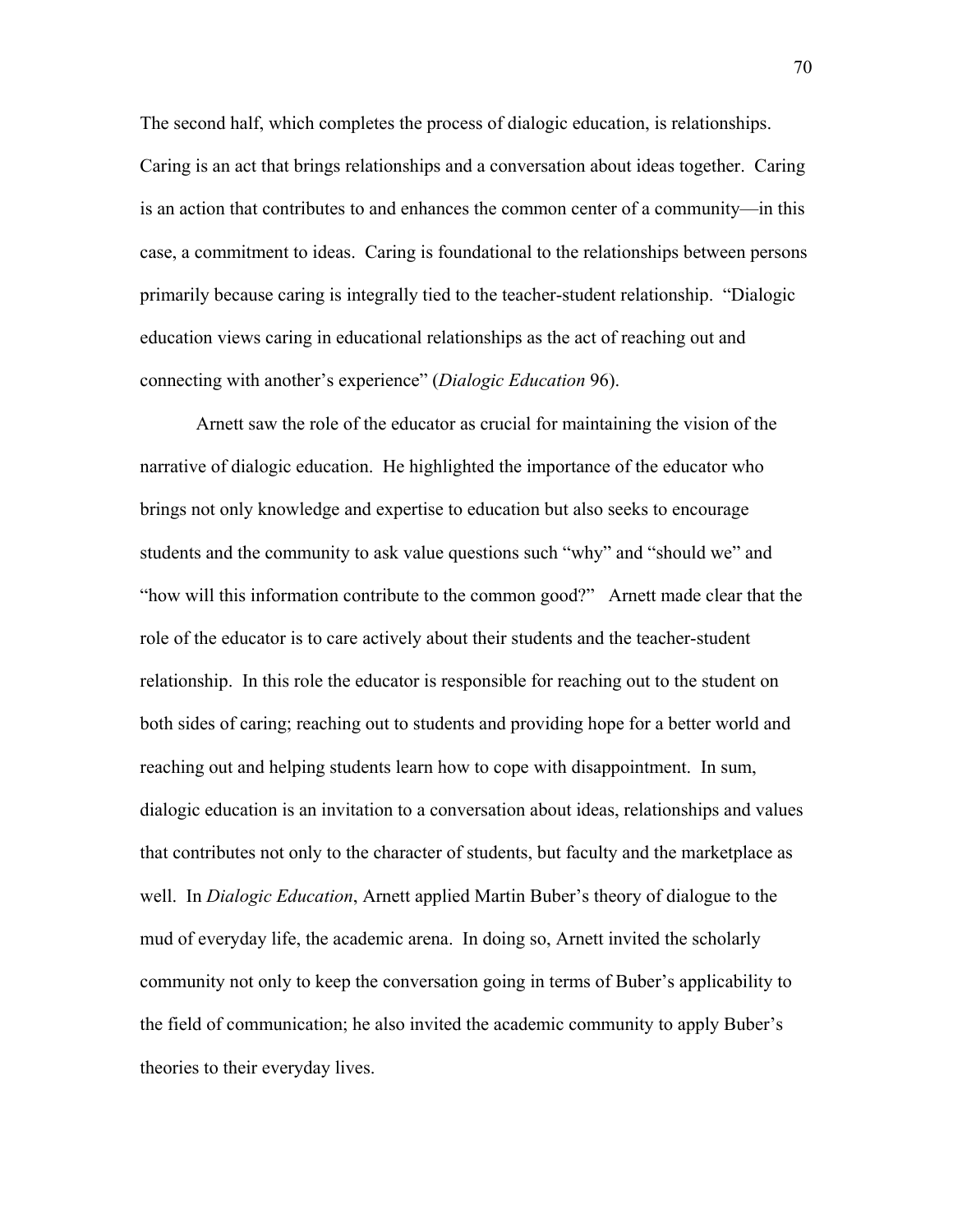Dialogue is also used, at least as a background, in four of the essays in the edited book *Communication Ethics in an Age of Diversity* by Josina Makau and Ronald C. Arnett. Julia T. Wood, Ronald C. Arnett, Josina M. Makau, and Lea P. Stewart all use Buber's theory of dialogue to help guide their scholarly inquiries into communication and diversity.

In "Diversity in Dialogue: Commonalities and Differences between Friends," Julia T. Wood employs Buber's "unity of contraries" to elaborate on genuine openness in friendship relationships. According to Wood, Buber's "unity of contraries" helps differentiate between being receptive to other's thinking and giving up our own ways for other's. "Buber referred to this as the 'unity of contraries,' which calls on us to appreciate the worth of our own patterns and beliefs and, at the same time, to respect others and their ways of seeing and acting in the world" (Wood, "Communication Ethics" 18). Wood continues by connecting the "unity of contraries" to her "both/and" orientation toward diversity particularly in friendship situations. For Wood, Buber's theory solidifies her argument that our lives can be enriched and our friendships deepened when we are open to difference and diversity.

In "Communication and Community in an Age of Diversity," Ronald C. Arnett returns to the importance of community in Buber's work. In this essay, Arnett highlights the concepts of inclusion and exclusion, arguing that a community needs both. According to Arnett, communities need to be open to a "community of otherness" inviting opportunities for inclusion and influence. However, in order to be true to themselves and others, a community cannot include everything and everyone. "This revisited view of community attempts to be open to diversity, while simultaneously promoting collective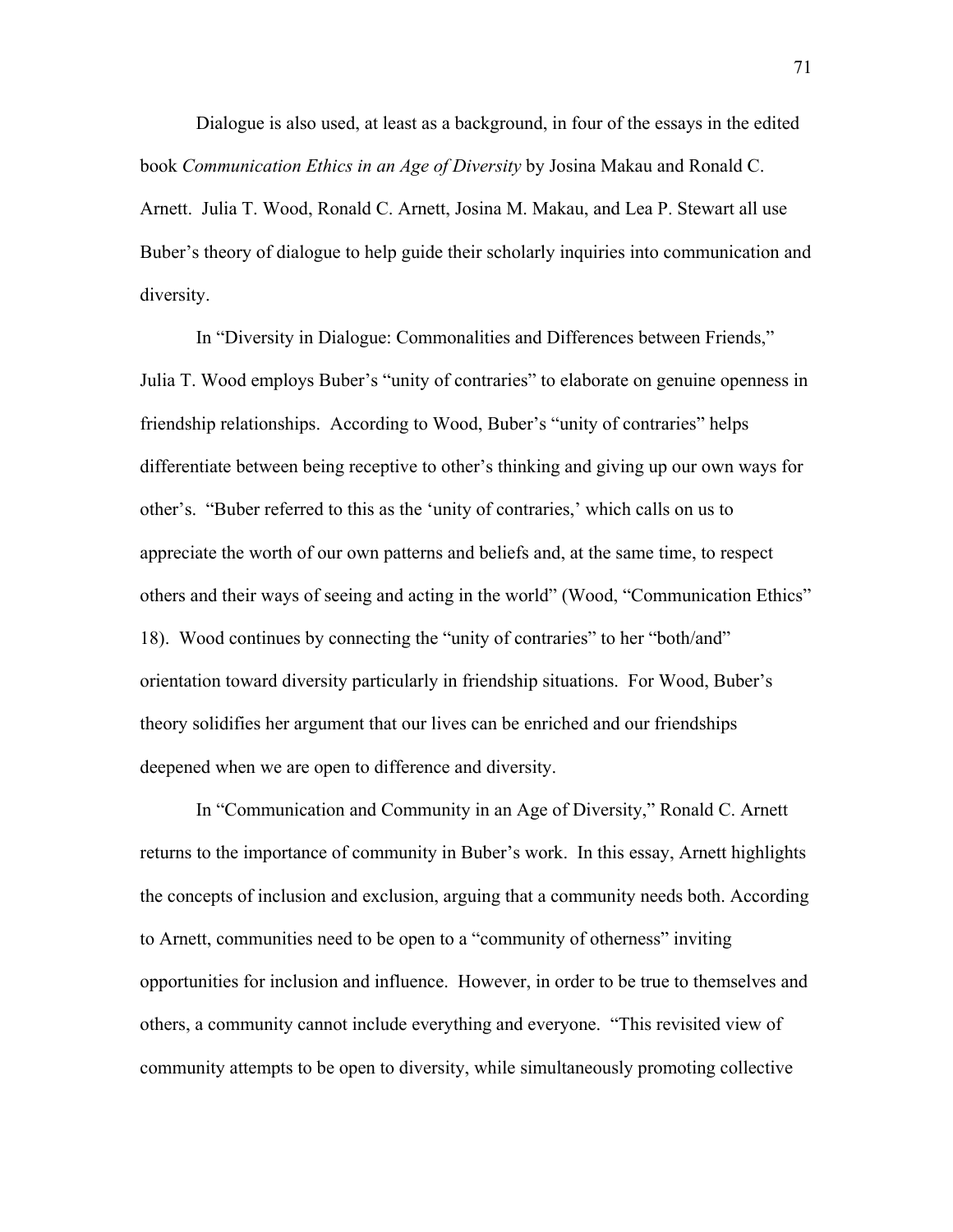uniqueness and difference, and attempts to be honest about public boundaries of a community that eventuate in exclusion" (Arnett, *Communication and Community* 40). For Arnett, Buber helps lay the background of the importance of community through which Arnett offers a way to embrace diversity and recognize the boundaries of community.

In "Embracing Diversity in the Classroom," Josina M. Makau likens Buber's concept of the I-It relationship to traditional communication debate courses, in which the opponent of a debate is seen as an object over which they should gain control (61). Makau argues for a cooperative approach to debate that is based on Buber's concept of the I-Thou relationship, a more ethical dialogic interaction. "Students are encouraged to work collaboratively, inciting each other to dialogue. They share information with each other and are graded on the basis of their contribution to decision-making" (Makau, "Communication Ethics" 62). Makau uses Buber's theory as a background to call for dialogic communication in the classroom and as a model for debate education and enactment.

In "Facilitating Connections: Issues of Gender, Culture, and Diversity," Lea P. Stewart asks the question, "If men and women truly inhabit separate cultures, how can they ethically coexist with one another?" (110). Stewart applies Buber's philosophy to answer this question: if men and women are to live together and value each others' cultures, they must first be willing to engage in genuine dialogue. For Stewart, Buber's theory of dialogue can be used as a background to begin discussion of ethical ways men and women can accept and value the other's culture.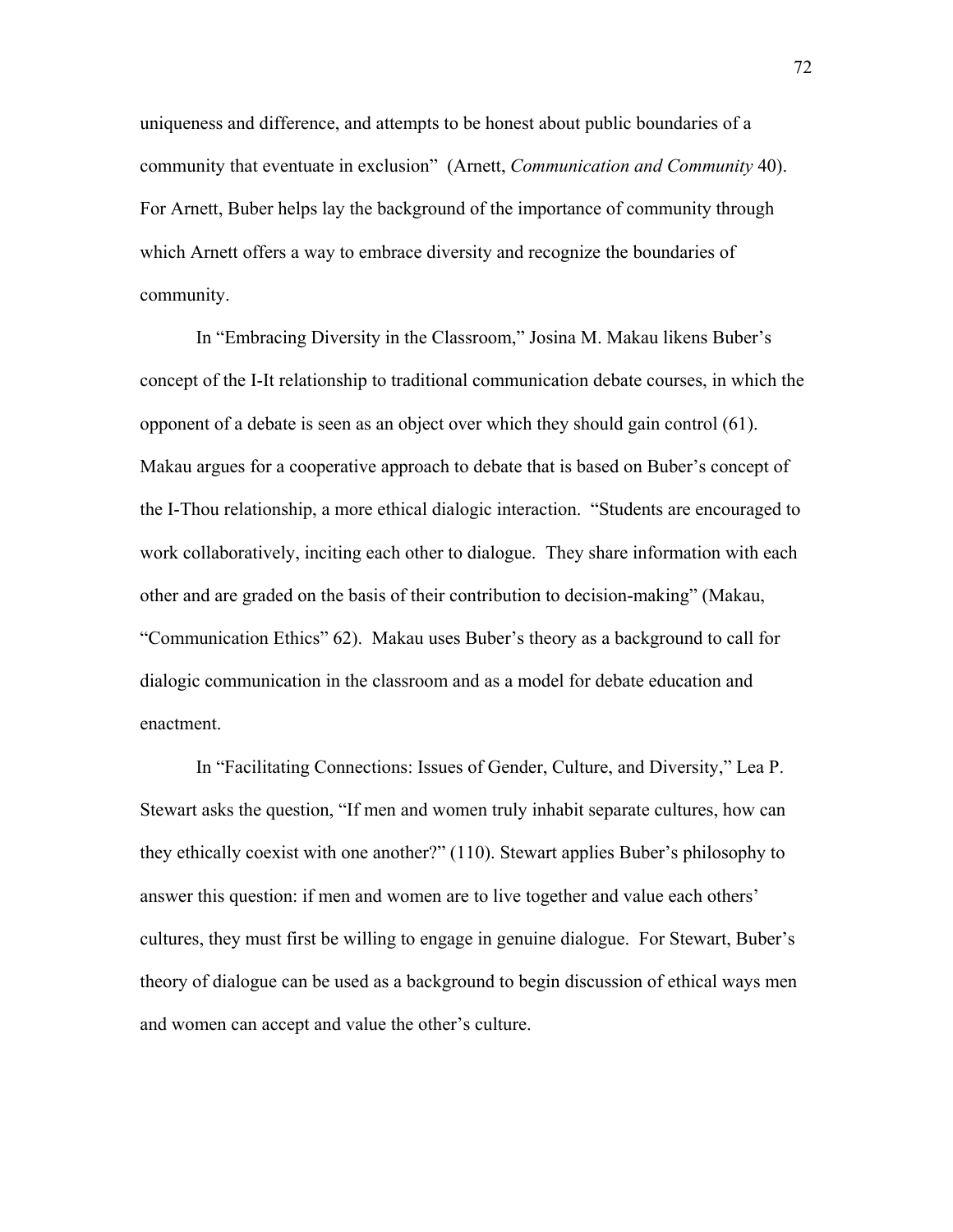The major focus for the scholars using Buber's work as a background in

*Communication Ethics in an Age of Diversity* is the metaphor of diversity. Wood, Arnett, Makau, and Stewart use the concept of dialogue to inform ethical communication in the areas of friendship, the classroom, debates, male-female relationships, and the community as they engage diversity. Each scholar, in a different way, shows how dialogue can be used as a background communication ethic that informs and guides foreground actions in each of these arenas.

In 1999, Ronald C. Arnett and Pat Arneson wrote the book *Dialogic Civility in a Cynical Age: Community, Hope, and Interpersonal Relationships*. In this work, Arnett and Arneson span the areas of interpersonal communication and communication ethics with the powerful metaphor, "dialogic civility." Arnett and Arneson "provide a compelling basis for a 'public interpersonal model' that is grounded in historicality, respect for multiplicity, a commitment to dialogue, and a willingness to live with dialectical tension between hope and cynicism" (Wood, Forward *Dialogic Civility* xiv). "Dialogic civility" is both a metaphor that responds to the current age of cynicism and a possible narrative background capable of guiding our communicative behavior in the  $21<sup>st</sup>$ century (Arnett and Arneson 1).

Arnett and Arneson engage Buber's theory of dialogue in many ways. First, dialogue guides their inquiry reminding us of the importance of the historical moment. "Dialogue is invited as we address limits, flaws, and difficulties presented by the nittygritty reality of common life together in a situated historical moment. Dialogue begins when we act out of our situatedness..." (Arnett and Arneson 32). Second, dialogue reminds us that in dialogic communication the focus of attention is on the "other,"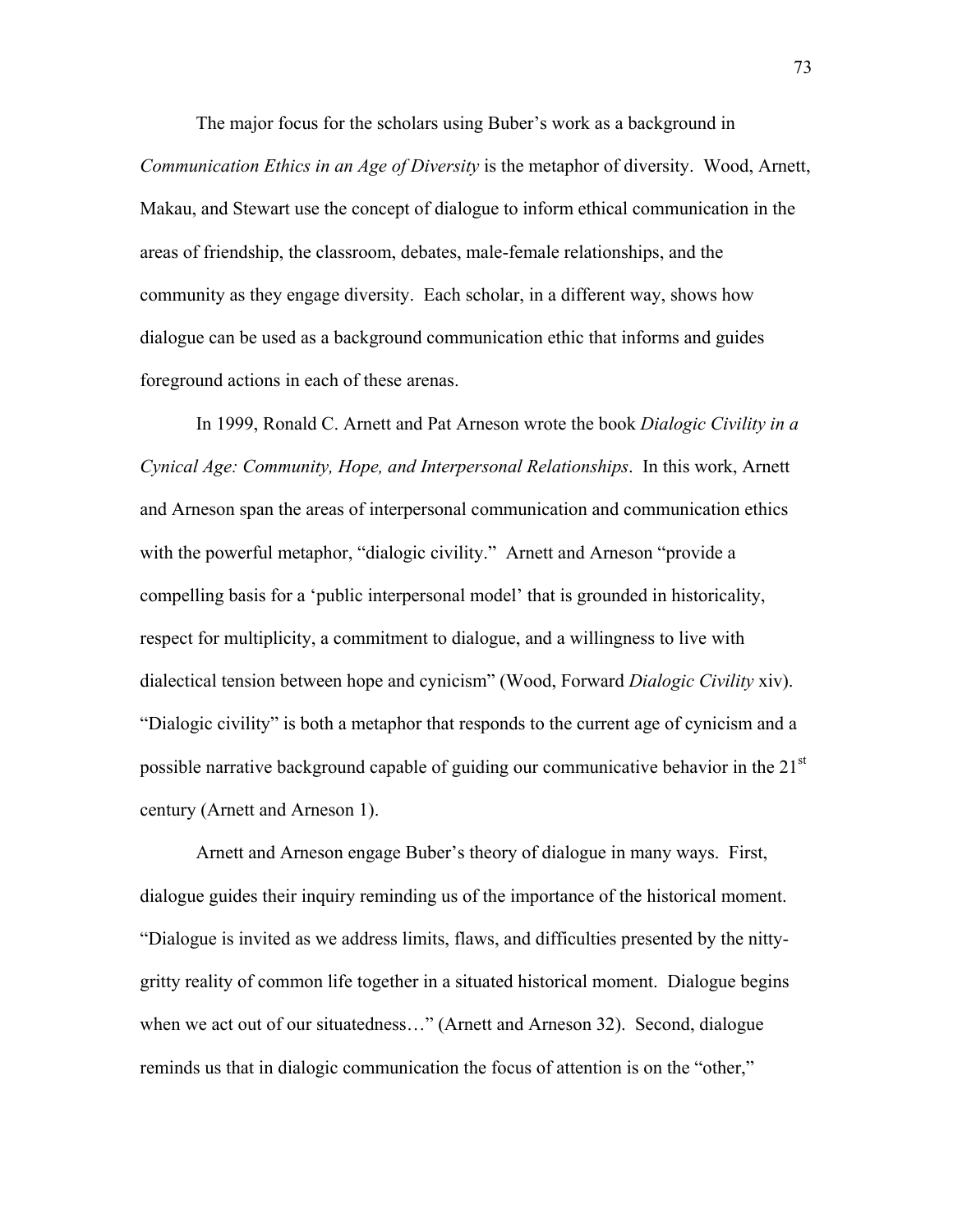person, text, and historical moment (Arnett and Arneson 6). Lastly, Arnett and Arneson focus on Buber's understanding of dialogue as being "rooted in the common center of conversation between persons" (128). Arnett and Arneson offer "dialogic civility" as a public narrative or common ground for interpersonal communication (52).

In 2000, Jeanine Czubaroff entered the conversation on dialogue with her article "Dialogical Rhetoric: An Application of Martin Buber's Philosophy of Dialogue." In the article Czubaroff argues for dialogical rhetoric as an addition to traditional instrumental rhetoric. Czubaroff relies on Buber to inform this approach. To begin Czubaroff employs Buber's thought to see the rhetorical situation as concrete, particular, unforeseen, and biographically-historically bound to particular time, place and society in which a rhetor addresses a particular, concrete other (5). "For the dialogical rhetor, the call [of the situation] is ontological—to acknowledge and respond to the address of the other in the light of her own experienced truth" (Czubaroff 6).

Czubaroff describes the dialogical rhetor's relation to the audience and modes of influence on the audience. Using Buber as a guide the dialogical rhetor prompts a turn towards the other to address the other as an other. "The dialogical rhetor gathers him or herself together as s/he turns toward the other in attention and response (Czubaroff 7). In discussing the influence a rhetor has on an audience Czubaroff describes the modes of influence of the dialogic rhetor. Czubaroff argues that in dialogue the locus of influence is found in the "between." In dialogue, influence can occur when partners communicate unreservedly (Czubaroff 11). "The dialogical rhetor feels personally addressed by the other and makes a perceptual-imaginative effort to experience the other's side of the common situation" (Czubaroff 11). A dialogical rhetor is genuinely present in the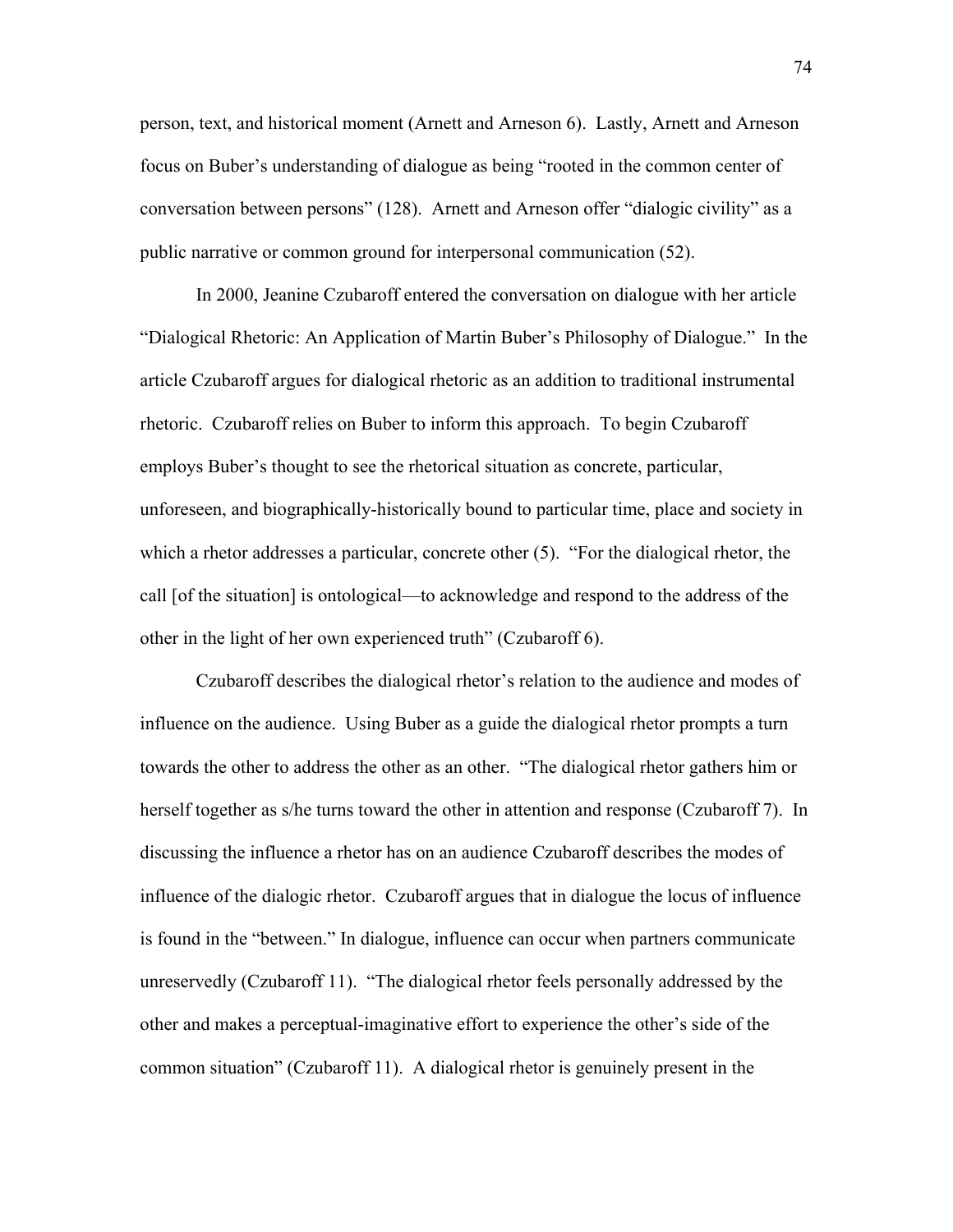situation. The dialogical rhetor enters the situation "attentively, extending the self to experience the other's side of the common situation, and finally, responds from the base of his or her own lived truth, to the situation's unique address" (Czubaroff 11).

Czubaroff offers the communication conversation an alternative way to look at rhetoric and dialogue, sketching a dialogical rhetor who is attentive and responsive to the other and the historical moment. This rhetor recognizes his/her responsibility to the situation and acts in a dialogic manner, addressing the other as an other, fully and completely entering the meeting and responding to the situation.

Dialogic theory has also emerged as a powerful force in organizational theory. Daniel Yankelovich argues that it is necessary for the business community to recognize the need for some type of communication that will help correct widespread subculture isolation and narrow the gap between the elite and the public (18).

W. Barnett Pearce and Stephen W. Littlejohn use Buber's concept of dialogue to highlight different types of conflict in, *Moral Conflict: When Social Worlds Collide*. According to Pearce and Littlejohn, Buber's I-It (monologue) and I-Thou (dialogue) describe two differences between types of conflict.

> The moral orders in which monologue and dialogue occur are vastly different. In monologue, the moral imperative is that the end justifies the means and that the best way to participate in conflict is to side with friends against enemies. In dialogue the moral order is much more complicated because ends as well as means are subject to negotiation and evolution. (Pearce and Littlejohn 37)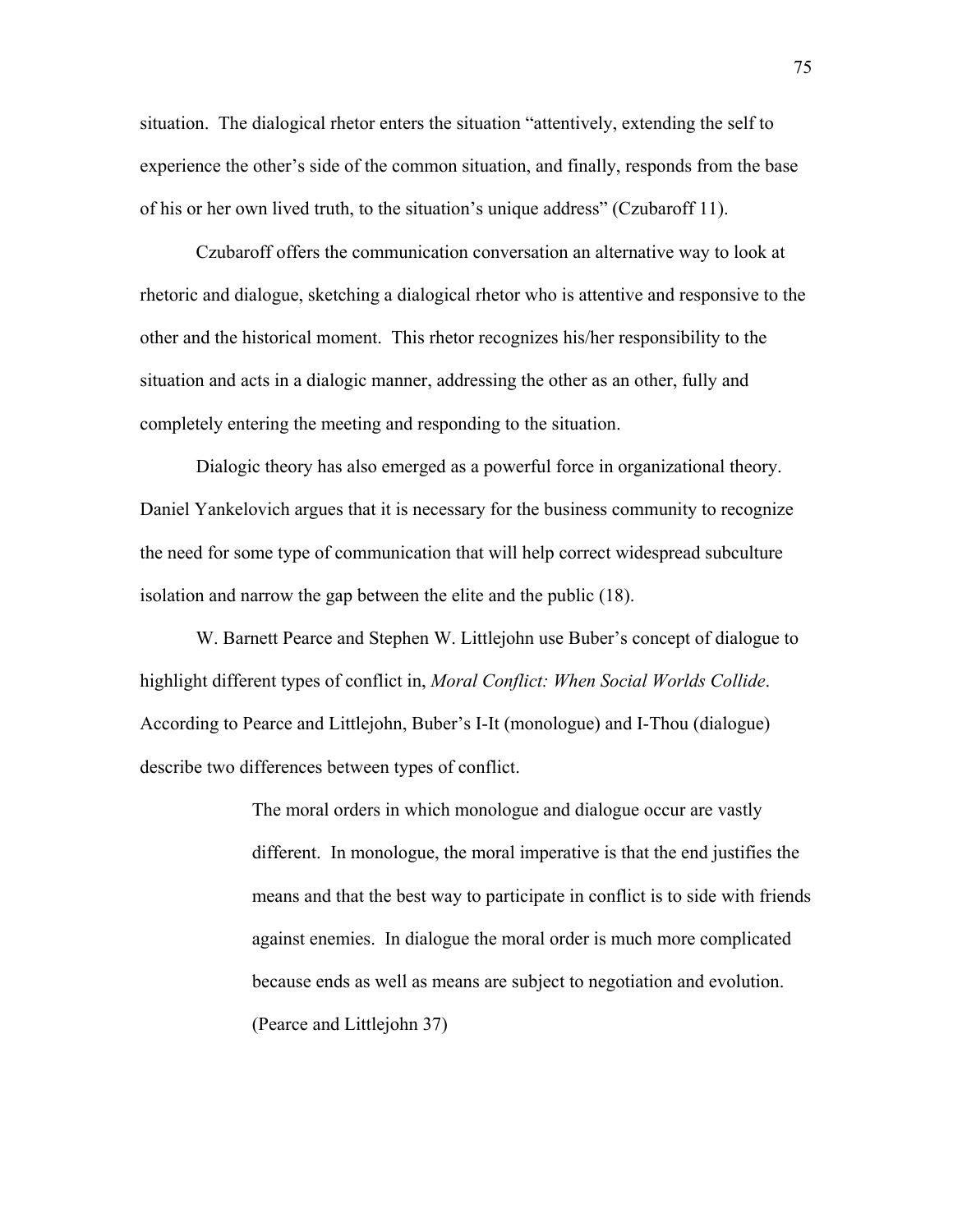In differentiating between types of conflict Pearce and Littlejohn claim that dialogic theory can help illuminate the quality of the relationship in which the conflict is occurring. Conflict plays out differently in monologue and dialogue. In monologue the focus is on the self and winning the conflict. In dialogue the focus is on invitation to respond and the interpersonal process (Pearce and Littlejohn 37).

Exploring the applicability of dialogic communication has enhanced and enriched such relationships as teacher-student relationships, male-female relationships, intercultural relationships, friendship relationships and community relationships. Dialogue has been employed to bring the focus of the interhuman to such areas as interpersonal communication, organizational communication, public relations, rhetorical theory, gender communication, and conflict management. In each of these scenarios communication philosophers call dialogue into action as a background metaphor that serves to guide our foreground communicative acts. Using dialogue in this way places Buber's philosophy in the position of a communication ethic, an area of the communication discipline that has flourished in recent years.

## *Communication Ethics*

The philosophy of dialogue is a major theoretical orientation in the area of communication ethics. Scholars use Buberian dialogue to inform much of the conversation in this area. As seen previously, dialogue has been used in numerous areas of communication as at least a guiding background metaphor. On the other hand, in the area of communication ethics, dialogue takes a prominent, active foreground role. Throughout the conversation dialogue has always been either explicitly or implicitly tied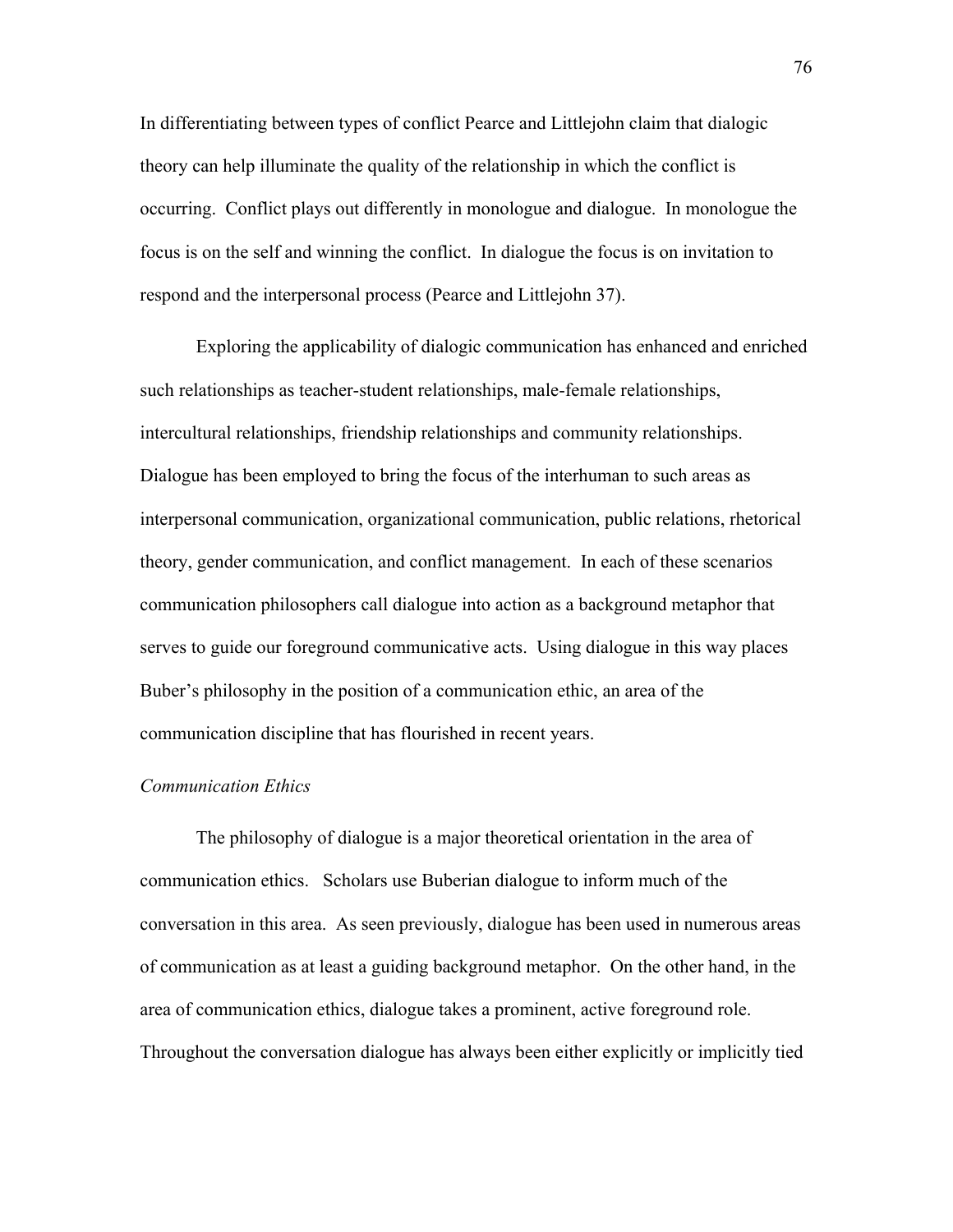to communication ethics. In the most recent phase of the conversation scholars have foregrounded dialogue and its connection and relevance to communication ethics.

In his text *Ethics in Human Communication*, currently in its fifth edition, Richard Johannesen lays out varying kinds of human communication ethics, dialogic perspectives being one of five approaches. In this work, Johannesen clearly places dialogue, specifically Buberian dialogue, among the foremost approaches to communication ethics. Johannesen makes a significant contribution to the conversation by bringing together and explaining much of the communication scholarship on dialogue. In the chapter, he distinguishes dialogue from expressive communication. He reiterates and elaborates the characteristics of dialogue and monologue. He explains the conditions and contexts under which dialogue can occur by reviewing scholarship that links dialogue to many communication areas: interpersonal, mass media, politics, business, public relations, and more. Finally, Johannesen specifically looks at dialogue and its relation to ethics. He outlines, based on previous scholarship, a dialogic ethic for rhetoric and suggests guidelines for applying dialogical standards to communication situations.

In their text *Communication Ethics: Methods of Analysis*, James A. Jaska and Michael S. Pritchard incorporate dialogue, specifically, Buber's I-Thou relationship into the ethical values in intimate, interpersonal relationships. Jaksa and Pritchard connect Buber's concept of I-Thou to Fromm's concept of oneness. They suggest, "From an ethical standpoint, an "I-Thou" relationship requires respect for the bond between two people. This includes both respect for the mutual privacy it depends on and acceptance of important responsibilities toward the other" (Jaska and Pritchard 72). Jaska and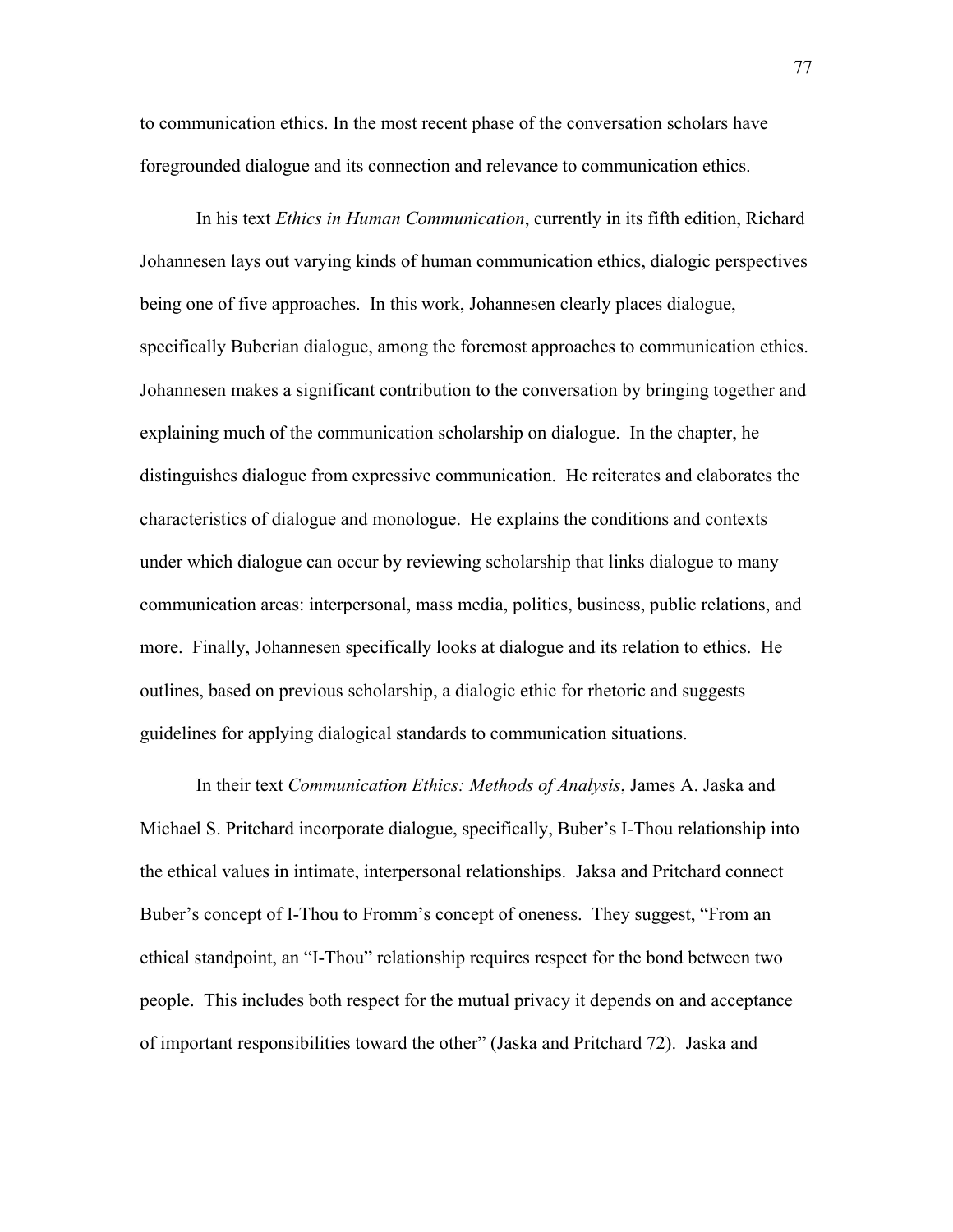Pritchard use Buber's I-Thou relationship as one of many models for ethical reflection in interpersonal contexts of communication.

In 2000, Southern Communication Journal published a special issue dedicated to dialogue. The articles important to the conversation on Buberian dialogue and communication ethics are: "Dialogue, Dialectic, and Rhetoric: Exploring Human Dialogue Across the Discipline" by Mari Lee Mifsud and Scott D. Johnson; "Dialogue as Tensional, Ethical Practice" by John Stewart and Karen Zediker; and "Nel Nodding's uses of Martin Buber's Philosophy of Dialogue" by Richard L. Johannesen. Mifsud and Johnson distinguish between two sides of the communication discipline, the humanistic and the social scientific. Each side approaches, defines, and employs dialogue differently. Misfud and Johnson situate Buberian dialogue on the humanistic side and classify Buber's approach to dialogue specifically within the realm of communication ethics. Misfud and Johnson connect dialogue to rhetoric as at least a "handmaiden" if not a counterpart (102).

Like Misfud and Johnson, John Stewart and Karen Zediker distinguish between differing approaches to dialogue. However, Stewart and Zediker distinguish prescriptive and descriptive approaches to dialogue. Descriptive accounts ground dialogue in the ontological view that the universal human condition is relational (Stewart and Zideker 226). "Dialogue is characterized in these accounts as a prominent, pervasive and consequential feature of the human condition that needs to be acknowledged, articulated, and integrated into understanding" (Stewart and Zideker 226). Prescriptive approaches to dialogue, of which Buber's theory is one, treat dialogue as a goal to be achieved or an ideal to be attained. "In other words, understood as an identifiable and achievable quality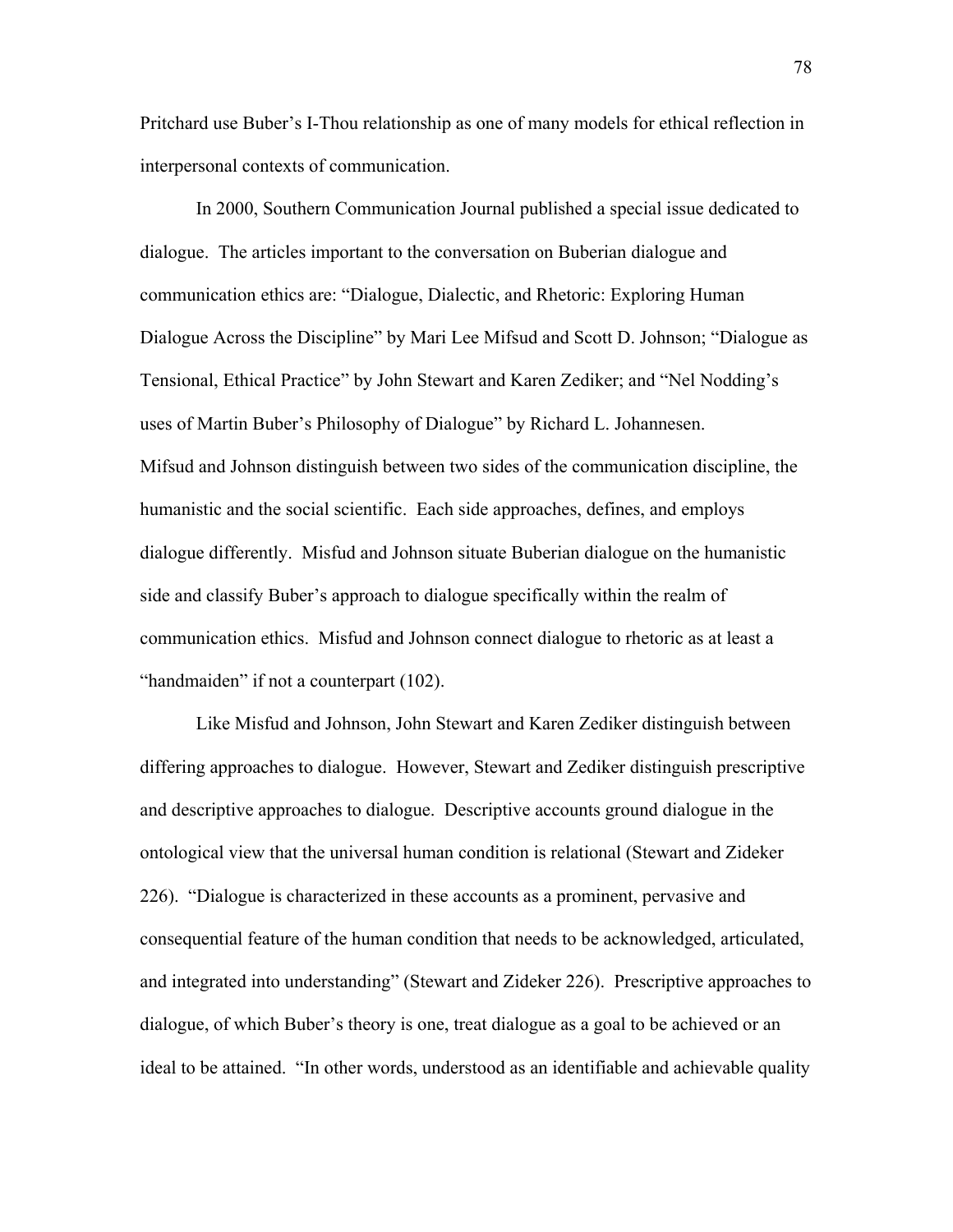of moments of contact, dialogue can function as an edifying and enhancing communicative ideal" (Stewart and Zideker 228). Stewart and Zediker argue for a prescriptive approach to dialogue, an ideal to be striven for, and an ideal that can have a significant impact on our communication in a variety of relationships.

Richard Johannesen examines Nel Nodding's ethic of care as it compares to and is informed by Buber's theory of dialogue. Johannesen identifies Nodding's concepts of engrossment, motivational displacement and reciprocity as akin to Buber's concepts of presentness, turning towards the other, and experiencing the other side. He also argues that Noddings' ethic of care could be enhanced if she looked further at the concept of dialogue, especially in applying an ethic of care to the public arena. According to Johannesen, "Noddings has absorbed and applied significantly Buber's philosophy of dialogue in developing the key assumptions and dimensions of an ethic of care" ("Nel Noddings"<sup>151</sup>).

Finally, one of the most recent essays written in communication ethics is found in Argumentation and Advocacy, in which Ronald C. Arnett continues his dialogic journey with Buber. In the essay "A Dialogic Ethic 'Between' Buber and Levinas: A Responsive Ethical 'I'" Arnett brings into conversation the work of Martin and Buber and Immanuel Levinas to create a particular communication ethic "the responsive ethical 'I.'" Unlike previous communication scholarship, Arnett does not use Buber's ideas as a background. They are in fact foregrounded to show how Buber's idea of reciprocity and Levinas' idea of a call to responsibility regardless of reciprocity can work together and inform, rather than contradict, each other. Arnett offers the metaphor the "responsive ethical I" as a "dialogic ethic within a phenomenological focus of attention upon ethics and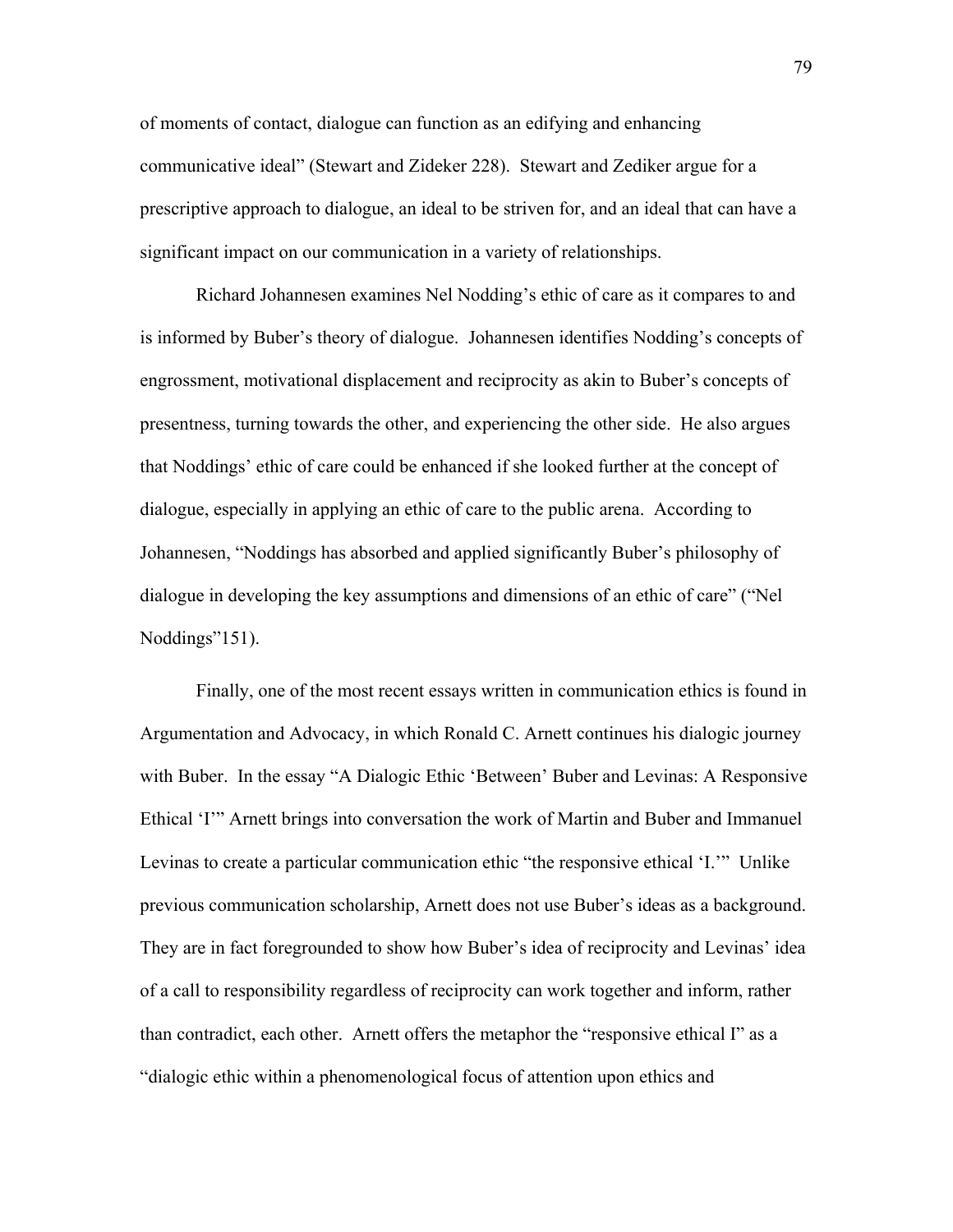responsibility and the dialogic importance of existential invitational reciprocity" (20). Arnett shows how the "responsive ethical I" informed by Buber and Levinas can operate as a particular communication ethic that emphasizes both responsiveness and responsibility to otherness, the historical moment, and the Other.

The significance of dialogue to communication ethics continues to grow and enrich the discipline. Recent scholarship has foregrounded dialogue as integral to communication ethics. Misfud and Johnson have pointed out that dialogue is a humanistic approach to communication in the realm of communication ethics. Johannessen and Arnett both see dialogue as an ethical philosophy for the public sphere in public and written communication. Furthermore, both Johannesen and Arnett connect the philosophy of dialogue to caring. Arnett explores the idea of a "responsive ethical I" which is informed by the dialogic theory of Buber. Finally, Stewart and Zediker foreground the prescriptive nature of dialogue, an ideal ethical ideal of communication to be strived for.

# Conclusion

Dialogue as conceived by Martin Buber has had a significant impact on the field of communication. As Matson and Montagu pointed out at the beginning of the conversation, although there has been criticism dialogue is an important concept to the communication field and others:

> The concept of 'dialogue' for all its recency as a movement of thought, has already begun to suffer the inevitable fate of fashionable acceptancethat of dilution and distortion. But there is also something to be said on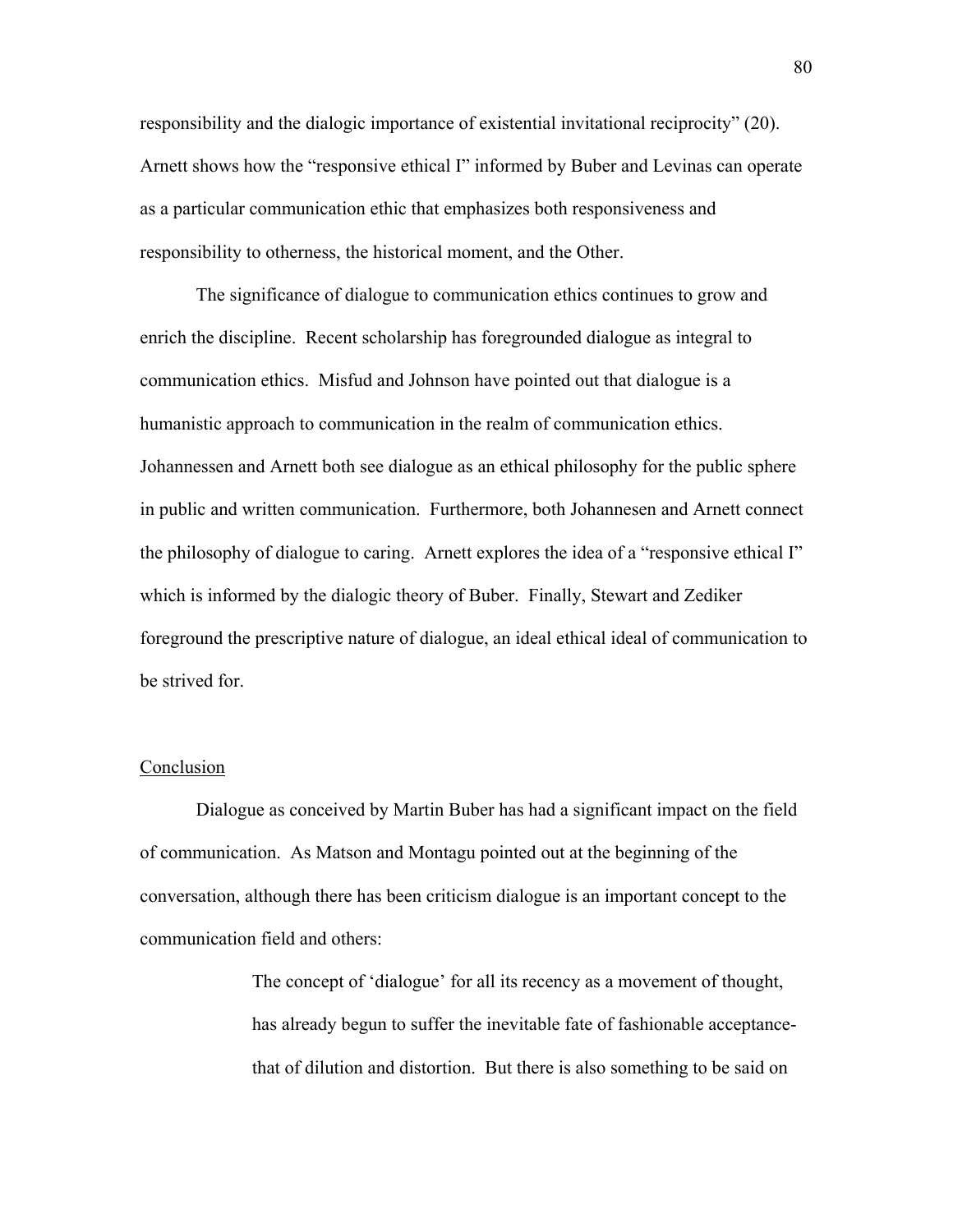behalf of this popular currency: The favorable reception that the dialogical theory of communication is receiving, in so many differing circles of thought and influence, is surely an index of its relevance- both to the felt needs of men and to the felt lack of conventional theory. (Matson and Montagu 5)

Scholars have found myriad significant places to employ dialogue because it speaks to human connection and meaning that is irreplaceable in human communication. Therefore, scholars have endeavored to apply Buberian dialogue to almost every communication arena: organizational communication, interpersonal communication, conflict, public relations, intercultural communication, small group dynamics, rhetorical theory, and, most importantly, communication ethics. The conversation on dialogue has spanned the discipline into both the humanities and the social sciences. Communication scholars have identified and described the characteristics of dialogue, the components of dialogue, and the explicit link of dialogue to the communication field. Scholars such as Stewart and Arnett have argued for the importance of dialogue in terms of its connection to phenomenology, existentialism, and philosophical anthropology.

Many scholars have highlighted specific Buberian concepts crucial to both Buber's concept of dialogue and communication: the between, unity of contraries, community, common center, narrow ridge, and invitation. Scholars have also explored and elaborated on the varying kinds of relationships that can benefit from dialogic communication, including personal and family relationships, superior-subordinate and group relationships in organizations, teacher-student and peer relationships in education,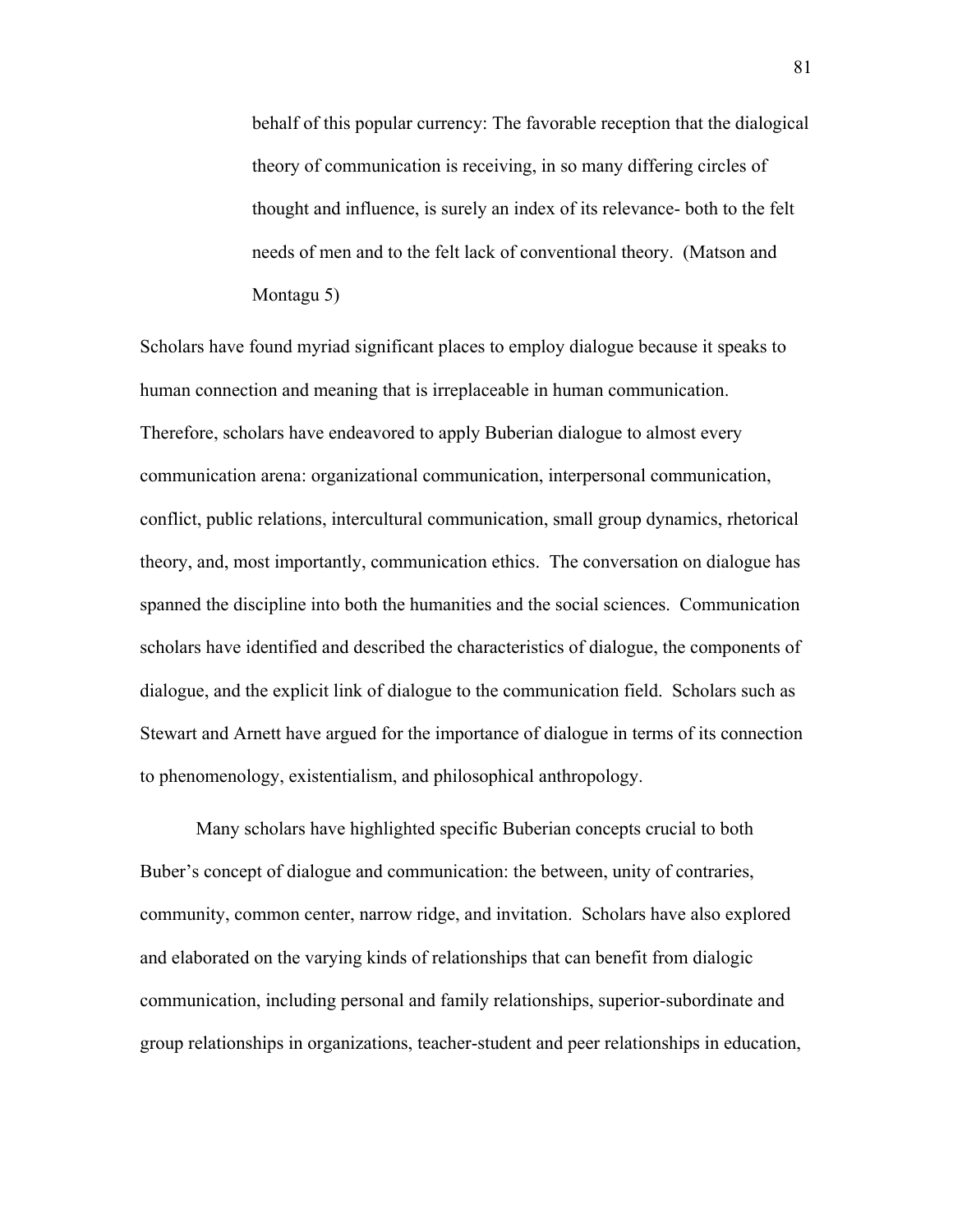patient-provider and treatment team relationships in health care, and elected officialconstituency and citizen deliberative relationships in politics (Stewart and Zediker 229).

Most specifically, dialogue has been linked to communication ethics. Scholars in the field have suggested that Buber's idea of dialogue can help guide our communication actions in an ethical manner. Arnett employed the work of Buber to create the communication ethics metaphors of a dialogic ethic, the responsive ethical "I," dialogic education and dialogic civility. Johannesen, Jaksa, and Pritchard all recruit Buber's philosophy to inform their explanation of communication ethics. Finally, Stewart and Zediker distinguish Buberian dialogue as a prescriptive form of dialogue, a communication ideal that is a tensional, ethical practice.

Throughout the history of the conversation on dialogue few communication scholars have made the connection between dialogue and caring. In his article "Nel Noddings' uses of Martin Buber's Philosophy of Dialogue," Johannesen points out that Noddings's ethic of care relies heavily on Buber's philosophy of dialogue. He also suggests that an ethic of care can be enhanced by Buber's theory and calls for further explanation of this connection.

In his work on dialogic education and dialogic civility, Arnett articulates the integral connection between dialogue and caring. "The virtue of caring that embraces both hope and disappointment is fundamental to dialogic education…Dialogic education works with a dialectic understanding of caring" (Arnett, Dialogic Education 8). As mentioned previously, Arnett uses caring as a supportive metaphor that informs his idea of dialogic education. In Dialogic Civility, Arnett and Arneson argue that caring is foundational to dialogue. "Dialogue provides us with a knowledge of the other, which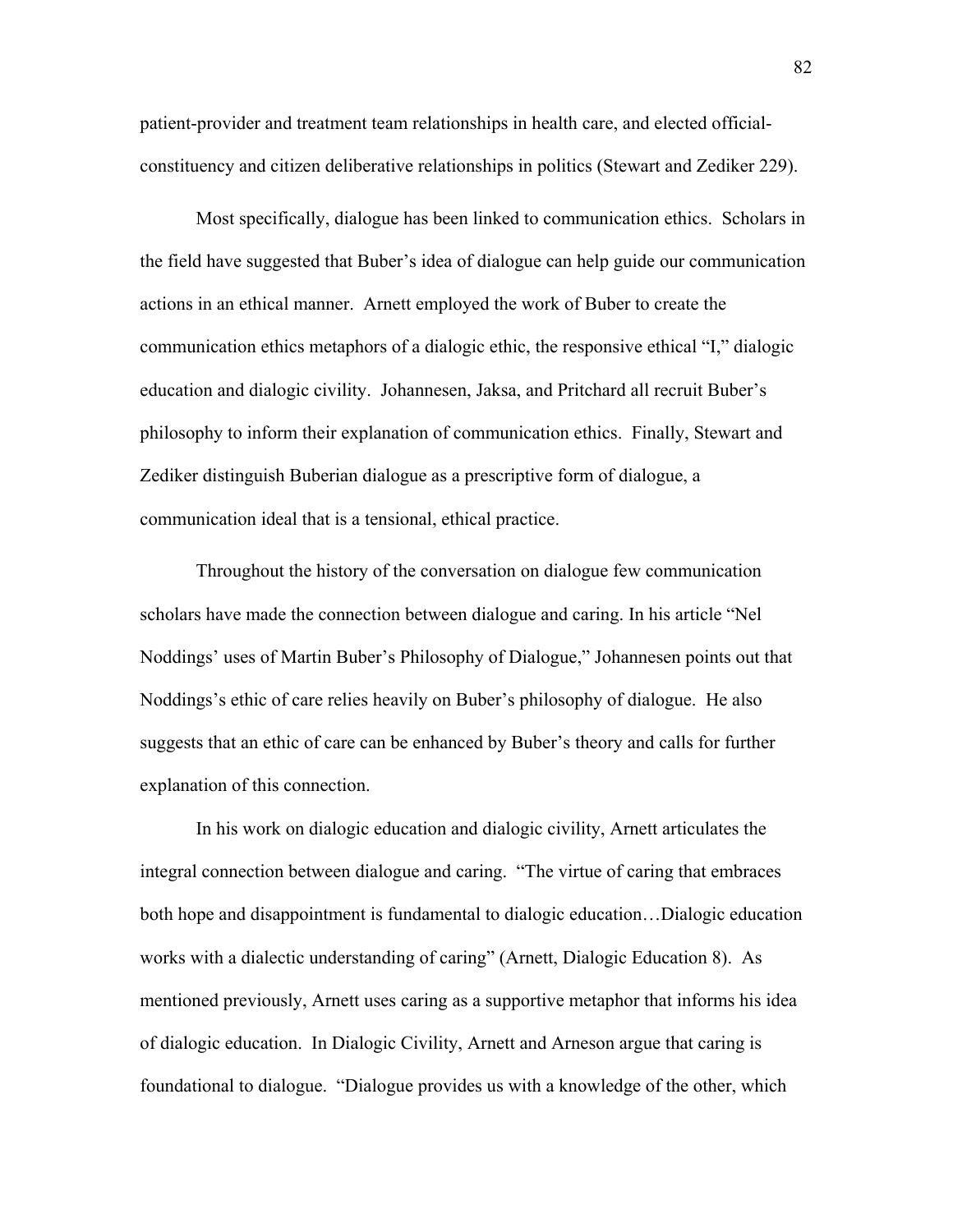forms a foundation for caring…Dialogue requires time and caring for trust to develop" (240). Although Arnett directly links dialogue and caring he does not elaborate on the connection.

After reviewing Buber's approach to dialogue and looking extensively at the communication scholarship that employs Buber's philosophy, three important ideas are foregrounded and ultimately begin to shape the connection between dialogue, labor, and care: dialogue as important to communication; dialogue as important to relationships; and dialogue as important to care.

First, not only is dialogue an important concept for the field of communication, there are significant implications for the use of dialogue as a form of communication. Buber's philosophy of dialogue refocuses our attention to the world in which we live with others. In dialogue there is an emphasis on the recognition that we do not live in subjectobject relation to the world; rather, we inhabit the world making it a world of meaning. Meaning is directly connected to and constituted through human speech, "oral-aural lived experience" (Stewart, Foreword Reach of Dialogue xiii). With this in mind it becomes apparent that dialogue is a philosophy of speech communicating. Dialogue is a philosophy of human communication—interpersonal communication.

As a philosophy of communication, dialogue makes a significant claim about language. Dialogue highlights the communicative argument that words are constitutive; they bring something into being; they establish existence. By choosing which word pair to communicate through, either I-Thou or I-It, one either invites dialogue or monologue. This choice determines the kind of communication within a relationship and ultimately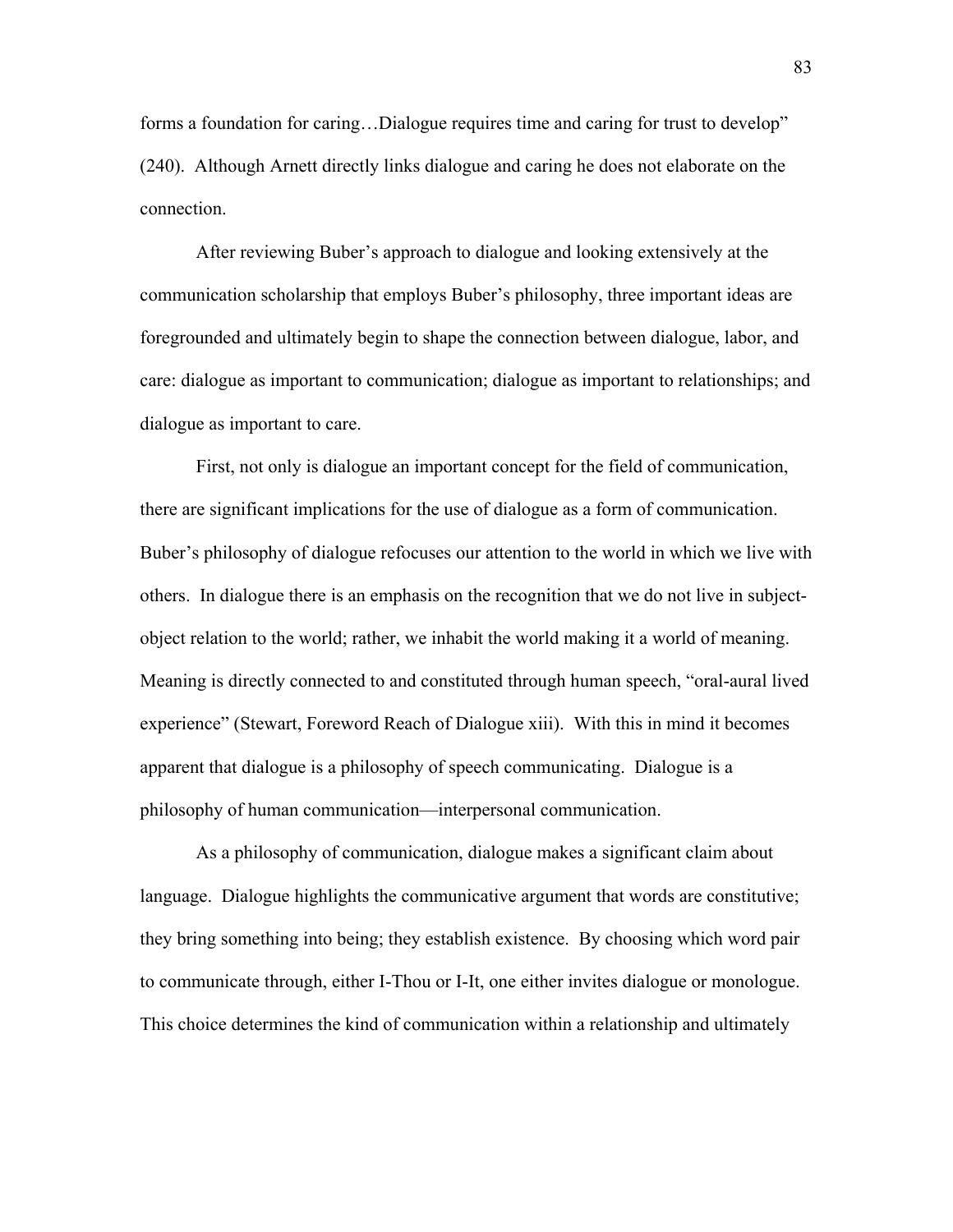the quality of the relationship. If one chooses to invite dialogue into the relation, one can invite genuine meeting with others.

 Through the invitation of dialogue into one's life can one hope to realize the lived unity of life, and communication becomes communion. Dialogue is essential to a human understanding of communication because through dialogue communication becomes communion and communion is genuine meeting.

 Martin Buber offers dialogue as a way to full realization of being human, the lived unity of life. Highlighting the communicative nature of dialogue establishes that it is through communication that one realizes lived unity. This then points to the idea that there is a direct relation between the quality of communication and the quality of life. As Stewart argued, "How we speech communicate, in other words, directly affects who we are and who we become. Communication is not just instrumental and expressive; it is also, and most importantly, person building (and can be person destroying)" (Foreword *Reach of Dialogue* xvii).

Buber's philosophy of dialogue is important to communication because it shifts communication to communion. Dialogue implicates the choices that one makes in communication as directly affecting the quality of one's life. For Buber, the quality of one's life is found in the quality of one's relationships. Buber's philosophy of dialogue is important to the quality of one's relationships with others.

For Buber life is lived in relation. Relationship and human bonding are fundamental to life, and communication is the means by which they are realized. It is through relation that Buber believes that human beings can be understood. Buber offers dialogue as a way for persons to live together with each other and be truly huma*n.* 

84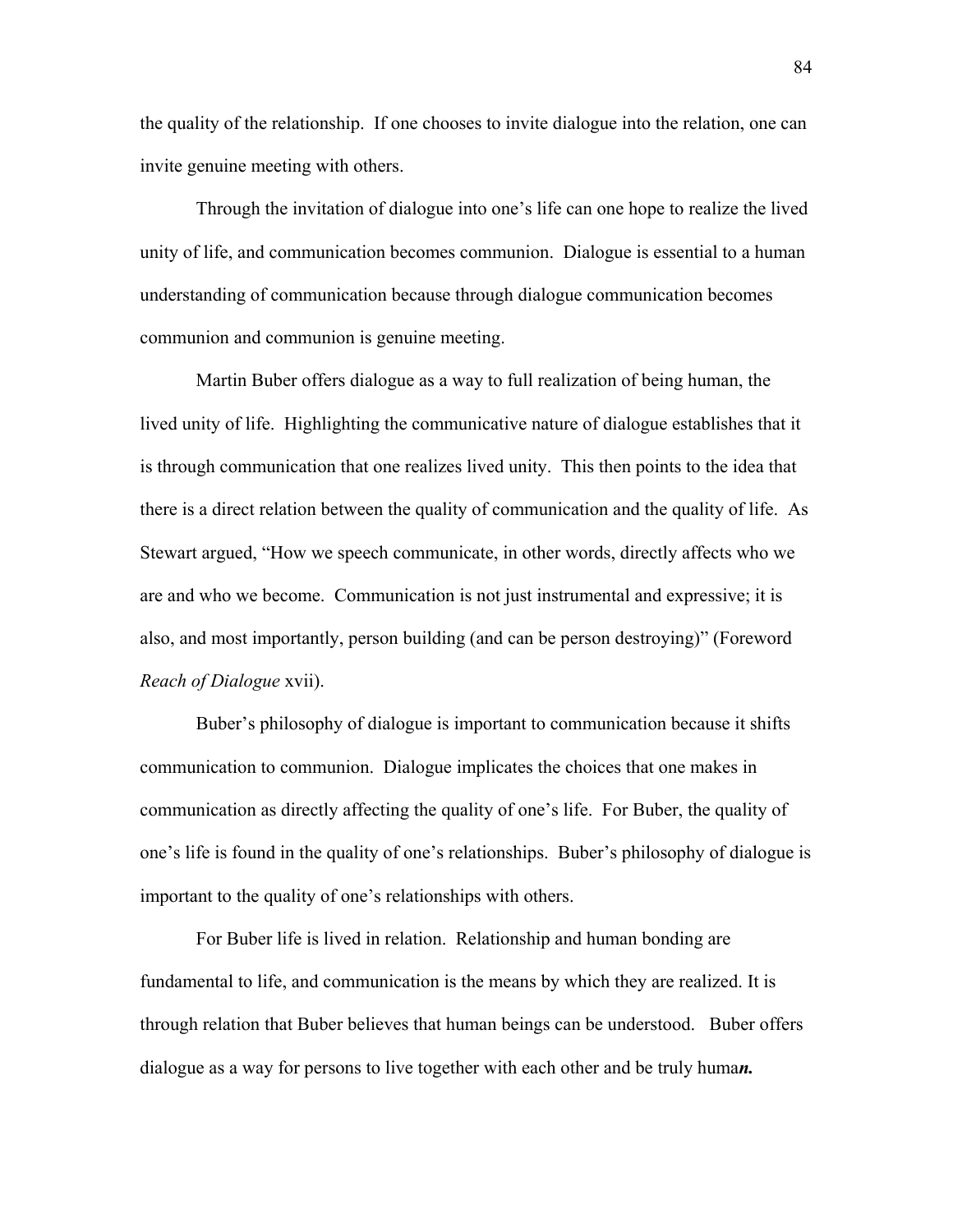The I-Thou relation is where persons become fully human. In the I-Thou relation there is genuine encounter because each participant enters the relationship with their whole being. I-Thou relationships are founded on mutuality, trust, and partnership in common situations and take place in genuine encounters. The I-Thou relationship of dialogue involves reaching out and responding. Within this address and response genuine dialogue is invited when there is a real meeting between an I and a Thou.

Real meeting, dialogic relationships, for Buber, are created and given meaning in the between. The between is an essential metaphor in understanding the concept of dialogue and the life of relationships because, as Buber states, the meaning of the dialogic relationship is not found in those in the relationship but in their interchange (Friedman, *Life of Dialogue* 85). Just as the concept of dialogue shifts communication to communion, the concept of the between shifts the focus of a relationship away from the self and to the relationship between them. "More than anything else, the notion of the 'between' means that one is not the center, but rather a vital participant in a 'common center' or narrative" (Arnett, "What is" 55). Life lived in relation is a fundamental idea for Buber's philosophy of dialogue. Relation reminds us that we live in the world, with others. The quality of our relations is determined between us.

Relation and communion are important ideas not only for the invitation of dialogue, they are also important to the concept of care. Communication scholar Ronald Arnett makes important connections between dialogue and care. Through Arnett's connection of care to dialogic education, Buber's idea of unity of contraries emerges and care's connection to dialogic relationships is established.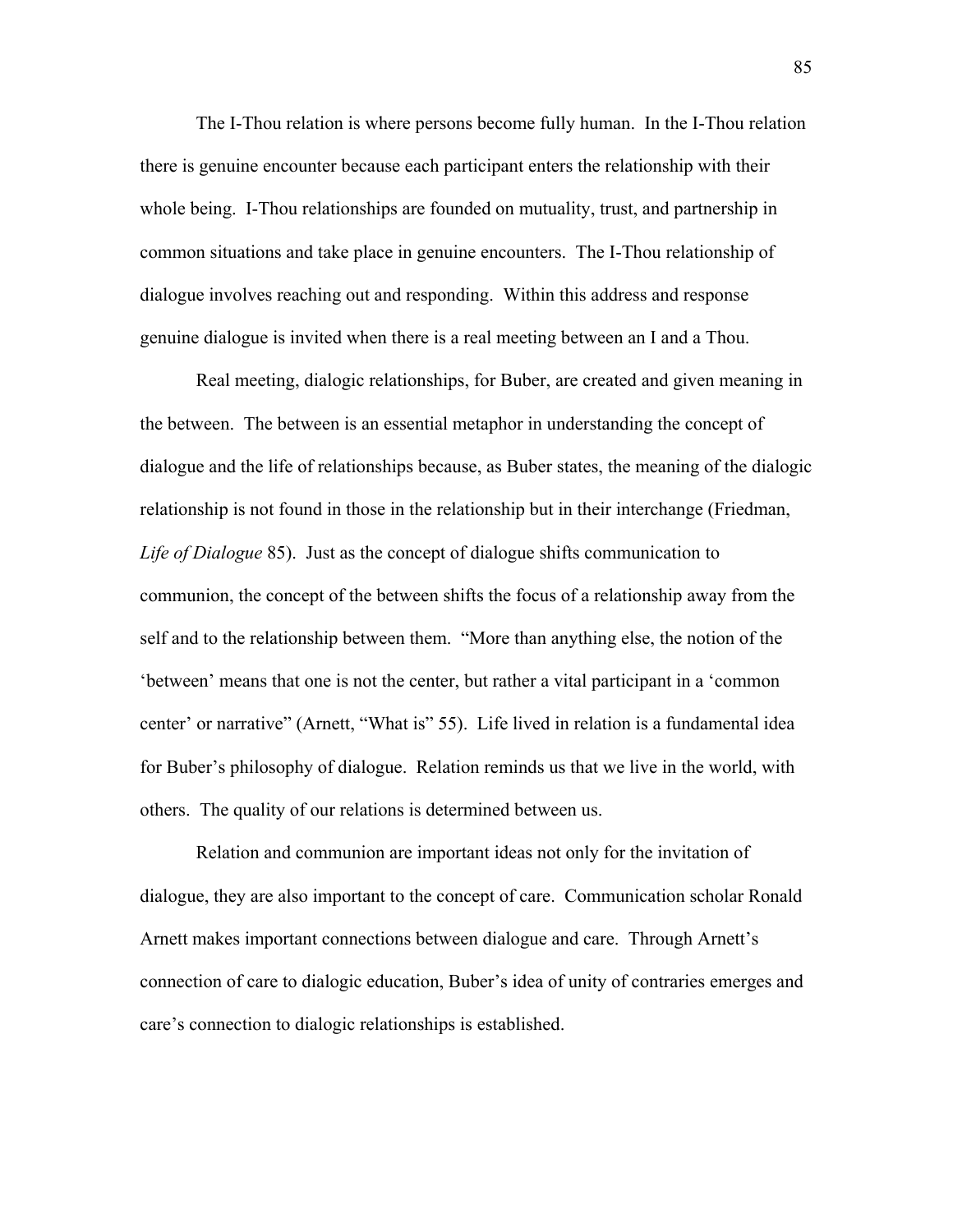Arnett employs Buber's metaphor of the unity of contraries to highlight two sides of caring, hope and disappointment. Arnett describes caring as an act that brings people together in relationships. Caring is an action that contributes to and enhances the common center of a community. Caring is foundational to the relationships between persons primarily because caring is integrally tied to relationships. For Arnett, caring in is the act of reaching out and connecting with another's experience (*Dialogic Education* 96).

The purpose of this chapter has been twofold. First, this chapter introduced Buber's philosophy of dialogue and explained Buber's conception of dialogue. Second, this chapter explored the importance of Buberian dialogue to the field of communication. Through the explication of Buber's dialogic philosophy and the major ideas this chapter identifies an important connection between dialogue and care. First, dialogue is found and invited into relationships between people. Caring is a relationship necessary to the lived unity of one's life. Life is lived in relation. Genuine meeting in relation can only occur through the invitation of dialogue into those relations. Caring is an act that brings people together in relationships.

Dialogue is a form of human communication that shifts communication to communion. The second connection between dialogue and caring is that as an act, caring is constituted in communication. The way in which one chooses to communicate determines the quality of the caring relationship. Dialogue, a philosophy that invites genuine meeting into relationships, shifts communication to communion. Realizing that care is an act that is communicatively constituted and that the quality of our communication directly impacts the quality of our lives, the communicative choices we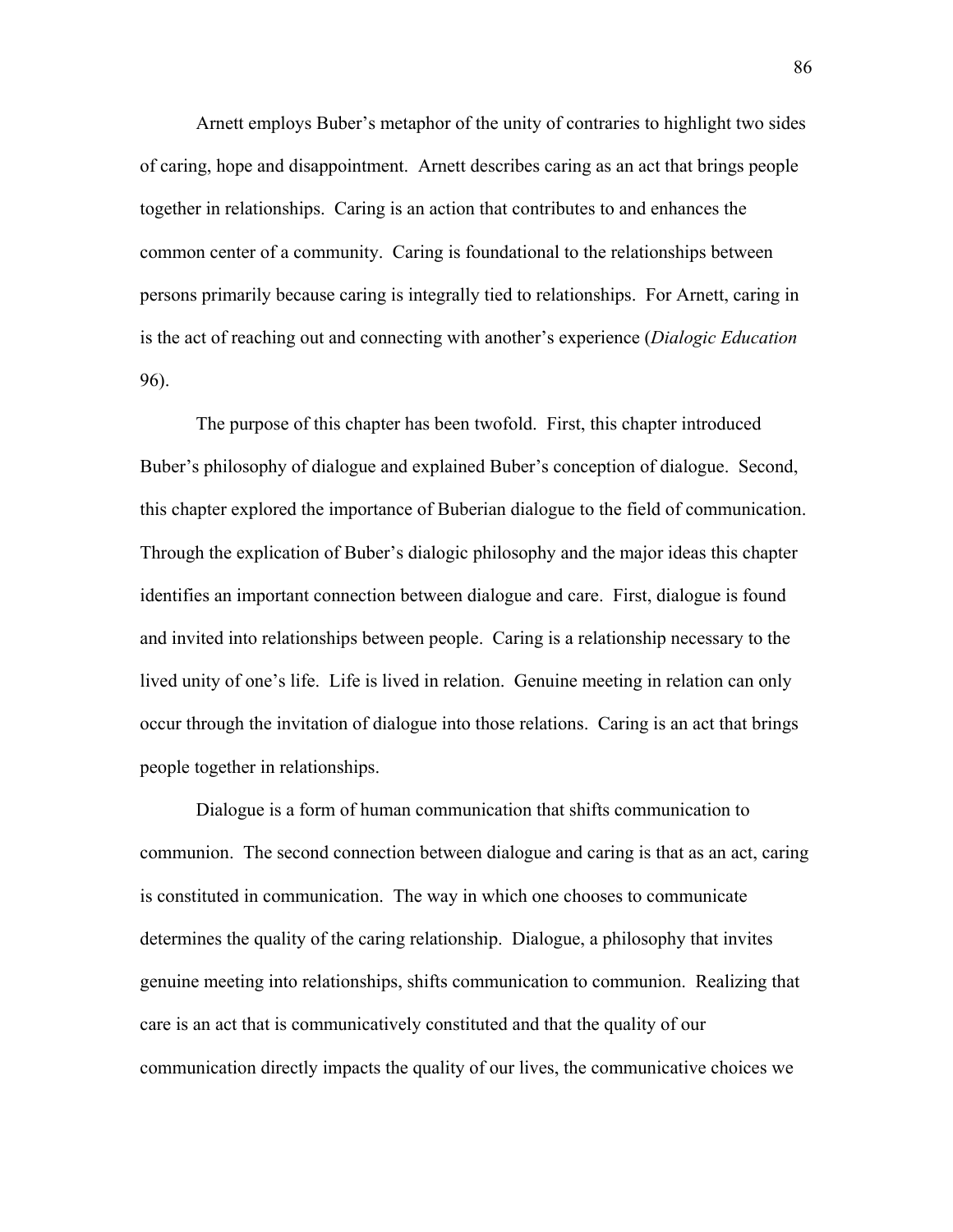make, invitation of dialogue or monologue, in the caring relationship determine the quality of that relation. When dialogue is invited into the caring relationship, the relationship those in the relationship feel the full impact of human existence. Through dialogue the unity of contraries that is present in all caring relationships is recognized, welcomed and appreciated.

The next chapter, chapter three, "Care: Communicatively Constituted," continues to build the metaphor dialogue as the labor of care. Chapter three, also seeking explicit connections between dialogue and caring, reviews the major literature covering the conversation on care. Through the review of the literature chapter two seeks to establish a working definition of care and explain how care is communicatively constituted.

Chapter Three: "Caring: Communicatively Constituted"

#### Abstract

The invitation of dialogue presents an opportunity to examine the communicative texture of human relationships. Specifically, it permits one to consider care in light of a communicative relationship that is, in Buber's words, "real responding. Responding to What? To what happens to one, to what is to be seen and heard and felt" (Between, 16). With Buber as the theoretical point of departure for understanding the communicative core of human relations, this chapter explores the theoretical foundations of care that point toward it as a communicatively constituted action.

In order to reclaim care as an essential value underlying human communication it is helpful to understand the conversation surrounding it to date. Care has been discussed in a number ways, in a number of different disciplines. Caring currently enjoys a rich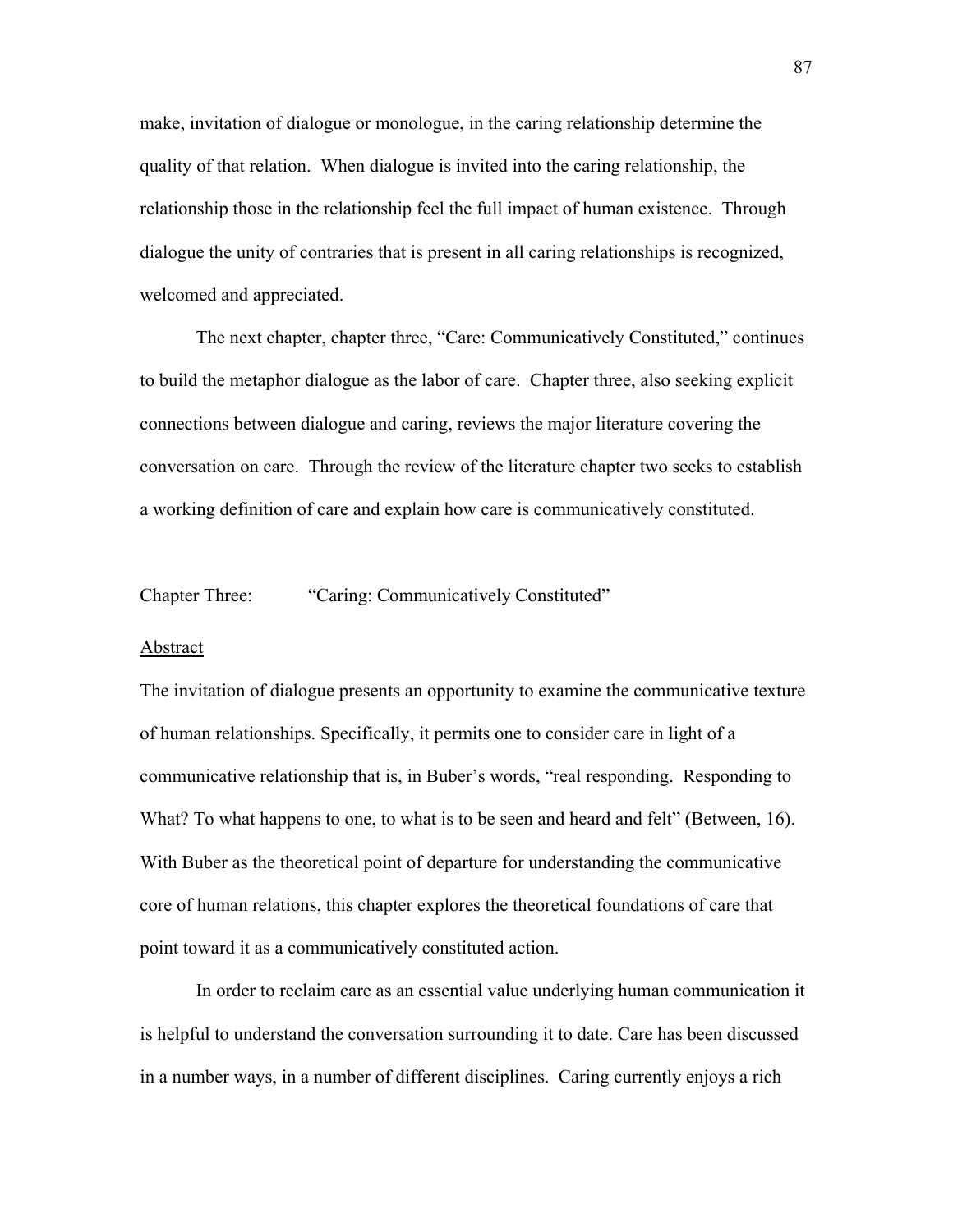and varied scholarly conversation in areas such as philosophy, psychology, ethics, and communication. The chapter begins with Milton Mayeroff who approaches caring from a philosophical perspective and views caring as a growth process not only for the one being cared for but also for the one caring. Willard Gaylin, a psychologist, defines care from a developmental perspective. Most notable for this work are theorists who position care as a communicative act, including Nel Noddings and Julia Wood. This chapter overviews the literature on care, culminating in a definition of care made possible through the work of the combined perspectives of the foremost philosophers of care. In addition this definition suggests the metaphors of obligation, relation, and significant outcomes as touchstones for understanding the nature of care as communicatively constituted.

*Let us say by the way, to be blind and to be loved, is in fact in this earth where nothing is complete, one of the most strangely exquisite forms of happiness. To have continually at your side a woman, a girl, a sister, a charming being, who is there because you have need of her, and because she cannot do without you, to know you are indispensable to her who is necessary to you, to be able at all times to measure her affection by the amount of her company that she gives you, and to say to yourself; she consecrates to me all her time, because I posses her whole heart; to see the thought instead of the face; to be sure of the fidelity of one being in the eclipse of the world; to imagine the rustling of her dress the rustling of wings; to hear her moving to and fro, going out, coming in, talking, singing, and to think that you are the centre of those steps, of those words, of that song; to manifest at every minute your personal attraction; to feel yourself powerful by so much the more as you are the more infirm; to become in darkness, and by reason of darkness, the star around which this angel gravitates; few happy lots can equal that. The supreme happiness of life is the conviction that we are loved; loved for ourselves—say rather,*  loved in spite of ourselves, this conviction the blind have. In their calamity, to be served, *is to be caressed.* (Hugo, *Les Misérables* 145)

*Caring and loving we are, and caring and loving we must be—caring and loving we will be as long as we so perceive ourselves. In other ways we are free to change, modify, adapt, and move. We are changing the rules of our existence. We should change the rules of existence. We have a right to do so. Our natures will evolve in yet unanticipated ways, and that is as it should be. But to caring we must cling. (Gaylin)*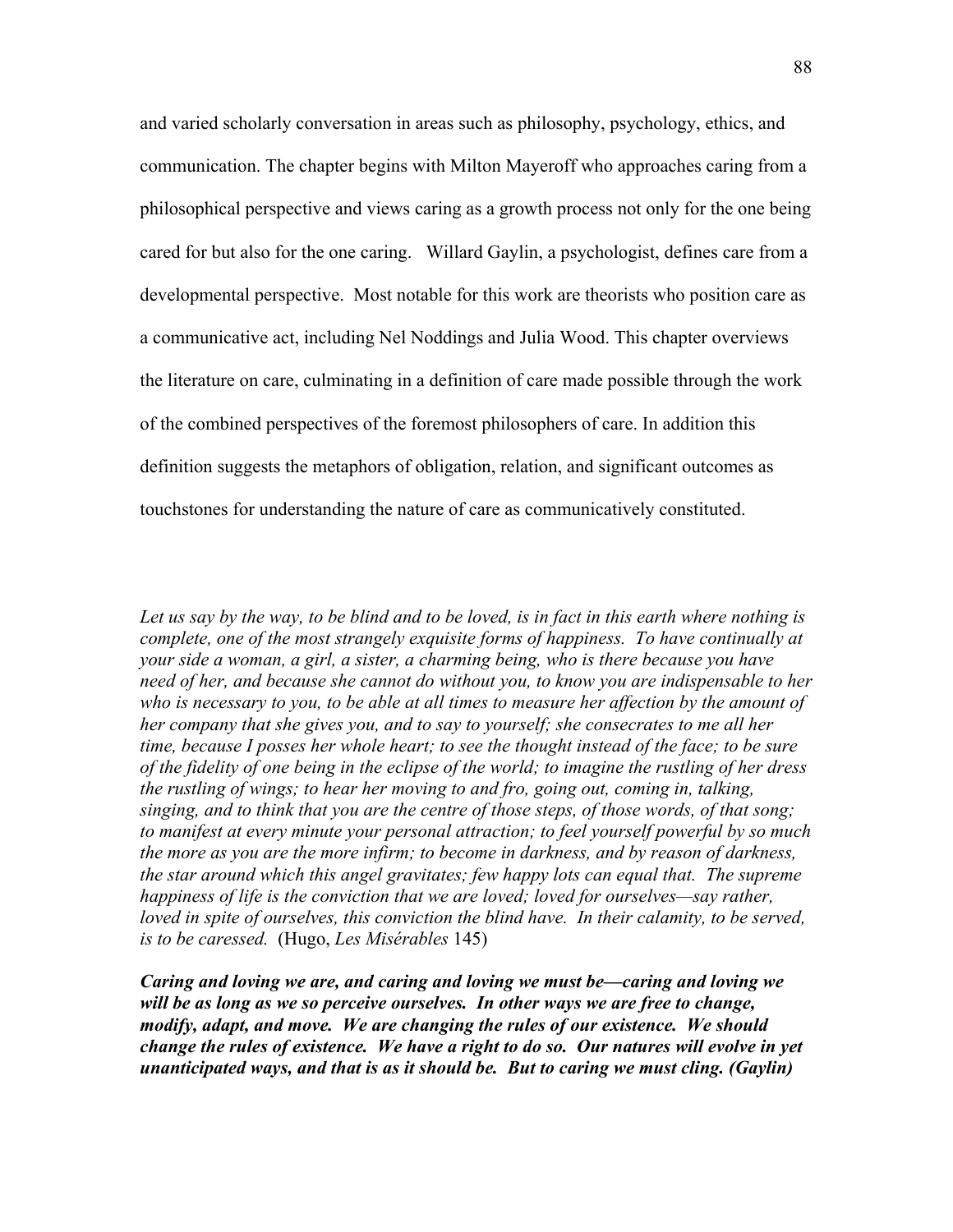*One loses both the "human" and the "being" when one is severed from all relation. The aim of life, then, is not primarily happiness in either the sense of fulfilling pleasure or avoiding pain and trouble; nor is it perfection in the sense of preparation for another life or of perfecting a separate entity such as the soul. The primary aim is, rather, caring and being cared for in the human domain and full receptivity and engagement in the nonhuman world. A life meeting this aim is--despite pain, deprivation, and trouble filled at least occasionally with joy, wonder, engagement, and tenderness. (Noddings Caring 174)* 

## Introduction

The devaluation of care and the recent changes that are demanding our attention have implications that are directly connected to people's everyday communicative life. As discussed in the previous chapter, dialogue invites us to consider the dynamic nature of human relationships as authentic meeting which involves turning toward the other, genuine response, and the lived unity of life found in the sphere of the between. Through the work of Buber the importance of an attentiveness to the interchange "between" participants in the dialogic exchange is explicit. In this chapter, the action of this attentiveness—care—is explored.

Care defined by Joan Tronto and Bearnice Fisher is "a species of activity that includes everything that we do to maintain, continue, and repair our 'world' so that we can live in it as well as possible." Care defined by Benner and Wrubel is an action that connects people to the world (1). Through the action of care people determine and constitute what matters to them. Care is defined in many ways across many different disciplines. But the two preceding definitions are helpful in beginning the conversation on care because they establish, first, that caring is an action and second, that caring is important to the quality and maintenance of not only individual lives but to the welfare of civilization itself.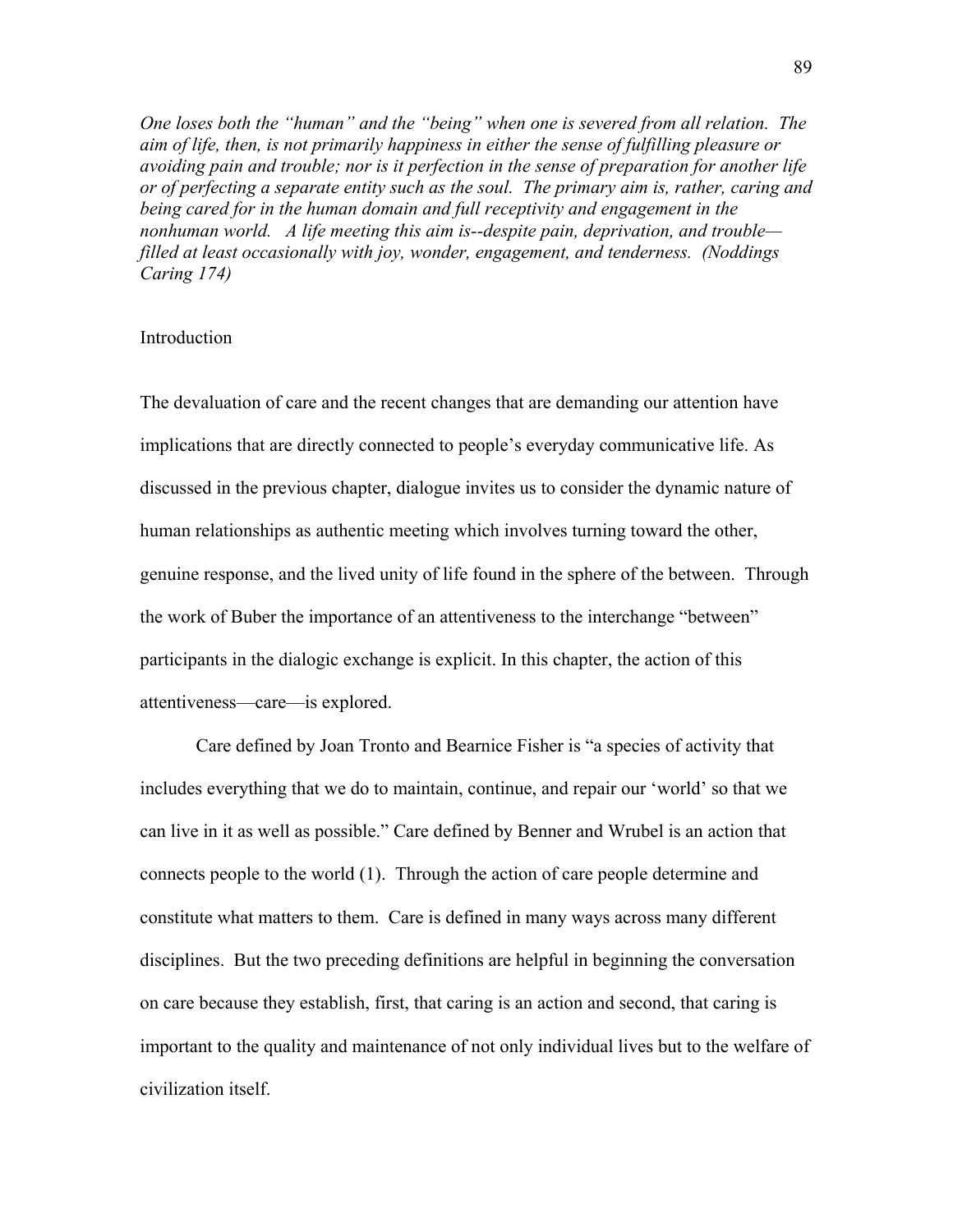As discussed in chapter one care is currently in crisis. Life is different than it was prior to WWII. The changes in our circumstances, including the changing face of the family, the increase in the elderly population, the changing roles of men and women, demand us to re-evaluate our attitudes towards care. Many people are finding themselves in positions requiring them to enter into caring relationships and finding that they are communicatively unequipped to answer the call of caring. These changing circumstances and the manifestations of postmodernity, such as individualism, skepticism, and existential mistrust, have combined to leave care in crisis. This crisis has brought the necessity and importance of care into the foreground of people's communicative lives.

 It is the contention of this work that care is an action that is communicatively constituted. As seen in the passage by Victor Hugo, care not only requires one's presence, but care requires one to act, to caress the other through communicating one's willingness to take on the burden of caring. In order to bring care out of its current crisis we must find new ways to enact the care through communicative action that is embodied in Hugo's representation of the Bishop's sister. In order to accomplish this goal it is necessary to understand the concept of care and its communicative implications. To this end, this chapter explores the various definitions and metaphors in the scholarly literature associated with care. This chapter looks specifically at the concept of care, how it is conceived through differing disciplines, and seeks to discover existing connections between Buberian dialogue and caring. Finally, through the care metaphors of obligation, relation, and significant outcomes care is situated in the action of human relations as they are built and expressed in communication.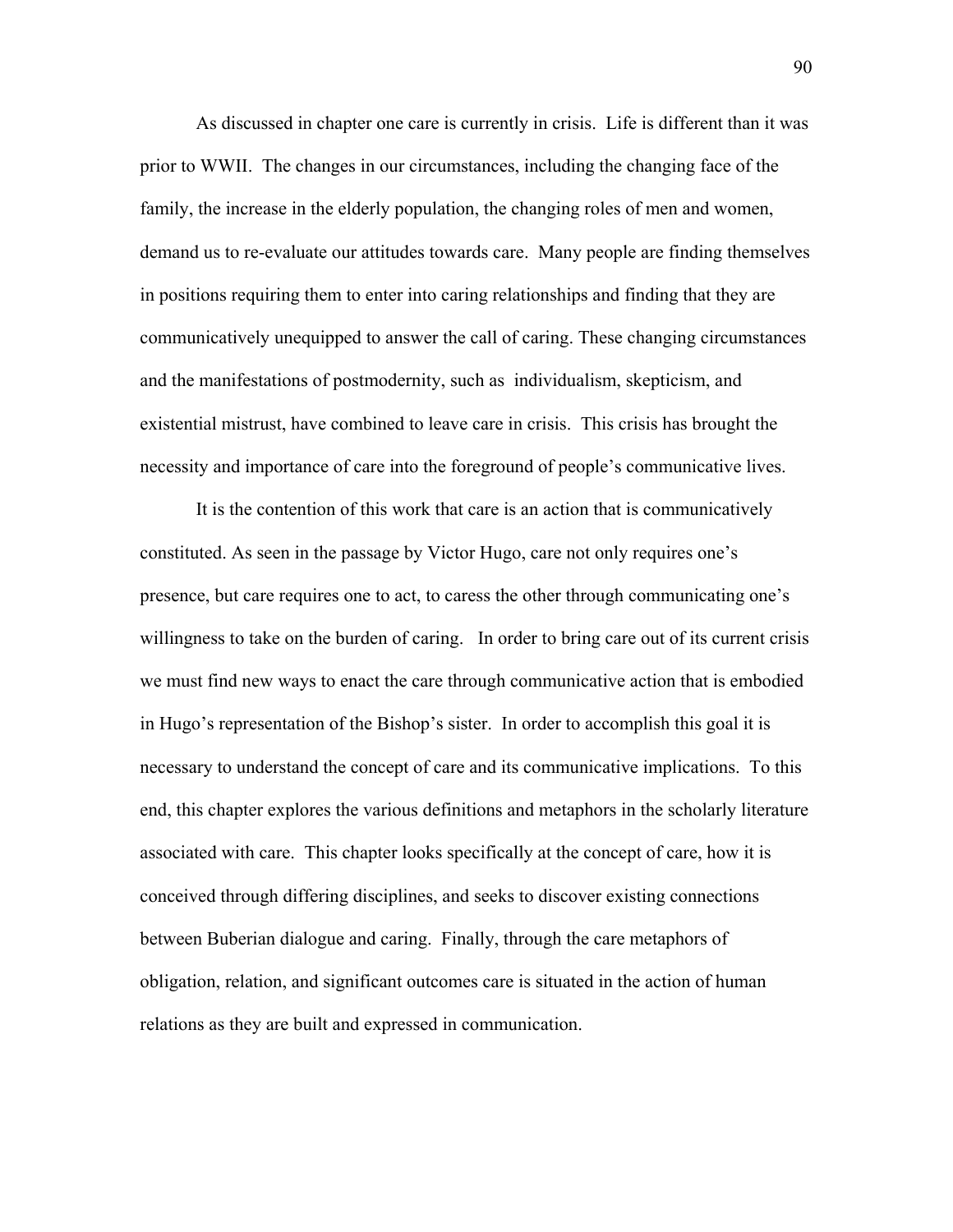The goal of this chapter is to establish the importance of caring to our lives. The chapter will explore the major voices defining and describing care and then turn to the metaphors described by scholars within various disciplines used to explain caring. This work makes assumption that caring is an action and an essential part of human existence and is therefore a part of everyone's life. Due to limited scholarly work on care the field of communication, this chapter looks to work from other areas, appropriating as necessary to enrich the scope of the conversation on care within the domain of communication scholarship through this project.

The scholarship on caring is varied. Many elements of the conversation are not relevant to dialogue as the labor of care. Currently there are numerous scholars discussing the gender issues associated with caring: for instance, is caring specifically a female oriented action or a moral sentiment? This conversation is not necessary to the work of dialogue as the labor of care. Furthermore, this work will not address the controversy between care and justice. This author assumes that care is not the only form of moral ideal but is in fact an action that can, if conceived so, be a contributor to the good life.

The conversation begins with the philosophical work of Milton Mayeroff. Mayeroff establishes eight essential ingredients necessary for the caring relationship: knowing, alternating rhythms, patience, honesty, trust, humility, hope and courage (19). Mayeroff also describes what he sees as the illuminating aspects of caring: the ability to care, the ability to be cared for, the constancy of the other, guilt, and reciprocation (39).

The next major voice in the caring literature is the work of Willard Gaylin in the field of psychology. Gaylin defines caring from a developmental perspective (35).

91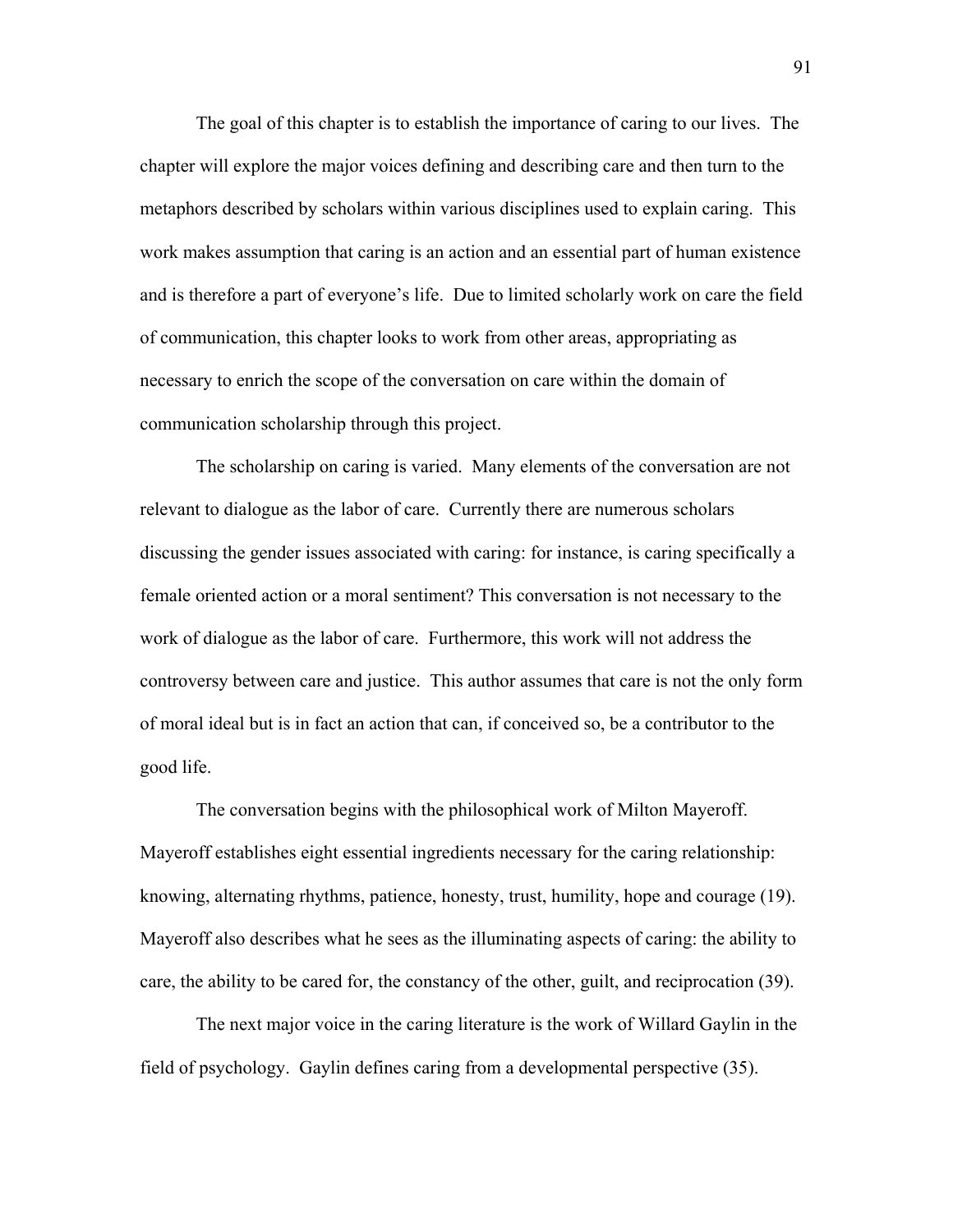According to Gaylin, in order to develop into a fully functioning person, a person that can communicate and relate to others, it is necessary first to be loved in order to learn to love (36). In his exploration of the developing caring person, Gaylin identifies the stages necessary to becoming a caring adult: attachment, identification, conscience, and, finally, feeling. Gaylin asserts that the development of these stages is necessary not only for the caring adult but the caring adult is necessary for the survival of mankind.

Moving out of philosophy and psychology, the next major and probably the richest area of scholarly work done on care is from feminist ethics. Carol Gilligan's landmark work addresses care as it pertains to women and their moral development. Gilligan describes three levels of moral development and the transitions that occur between those levels in developing an ethic of care. Many feminist scholars have joined the care conversation in direct response to Gilligan's work. The most important feminist voices for purposes of this work are Nel Noddings and Joan Tronto.

Nel Noddings provides one of the most detailed outlines of a feminist perspective on caring, building on the work of Carol Gilligan. Noddings constructs an ethic of care rooted in receptivity, relatedness, and responsiveness. In her work Noddings differentiates between caring for and caring about. Furthermore, she explains in detail the roles of both the one caring and the one being cared for. Finally, Noddings is the only care scholar that begins to develop an extended connection between caring and dialogue (121).

Joan Tronto's feminist perspective emphasizes the political angle and builds on the work of Gilligan and Noddings. Tronto explores the practice of care, describing the elements or phases of an ethic of care: caring about, noticing the need to care in the first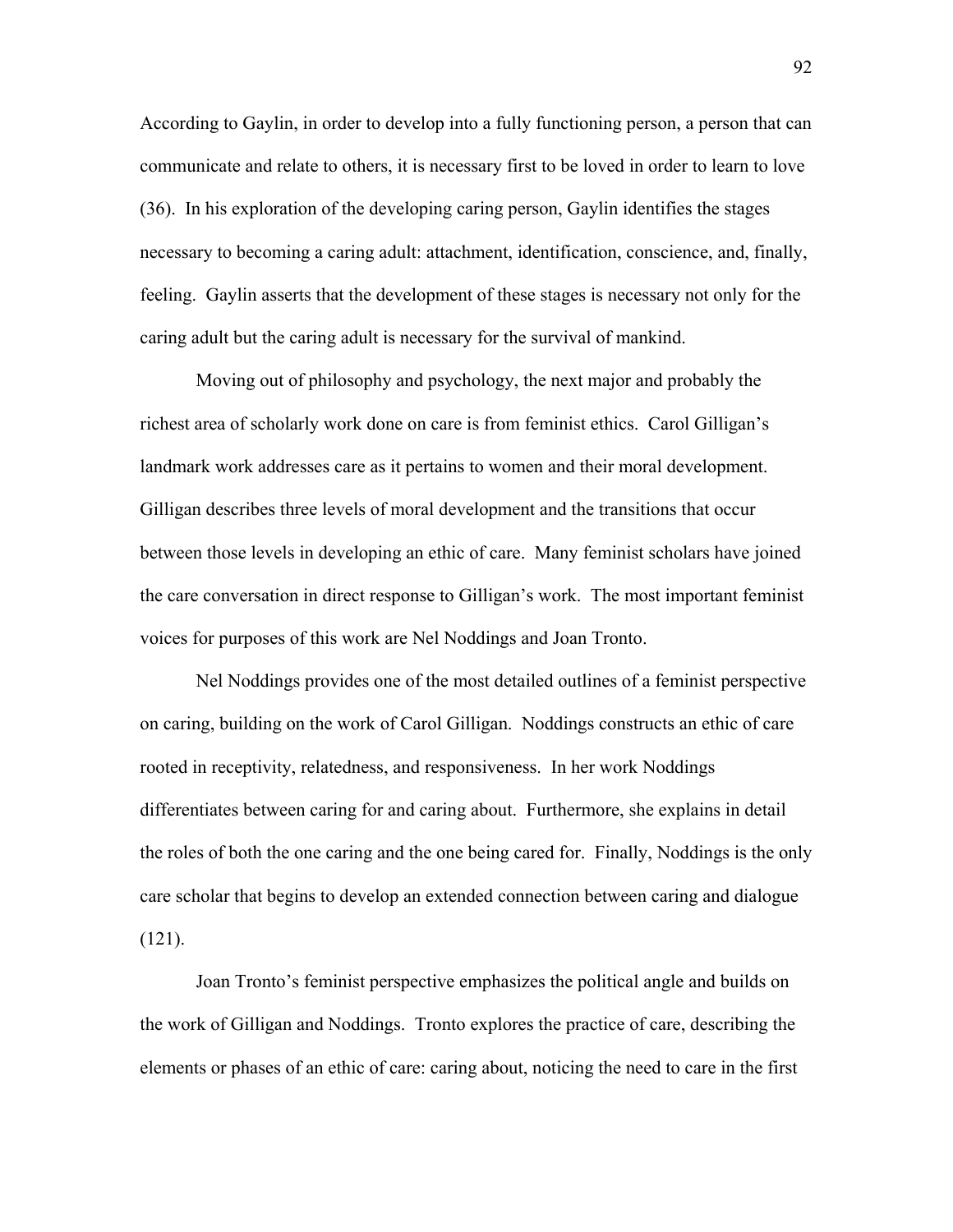place; taking care of, assuming responsibility for care; care-giving, the actual work of care; and care-receiving. Tronto ties each phase of caring to a correlating moral element of caring: attentiveness, responsibility, competence, and responsiveness (127).

The final voice in the scholarly conversation on caring is Julia Wood. The only communication scholar to do extensive work on care, Wood also describes care as a practice. Wood defines the practice of care by looking at three qualities closely associated with caring for others: partiality, empathy, and a willingness to serve or nurture others. Wood then identifies five concrete practice of caring: responsiveness to others, sensitivity to others, acceptance of others, patience, and dynamic autonomy. Finally, Wood describes the potential costs of caring.

The last section of this chapter, "Pointing to the Communicative Nature of Caring", looks at the scholarly conversation as a whole and derives three major metaphors that will drive the communicative connection between dialogue, labor, and caring. Through the scholarly conversation on care three essential metaphors emerge: obligation, relation, and horizon of significant outcomes. These metaphors begin to establish the communicative nature of caring and point to the necessity of inviting dialogue into the caring relationship.

The purpose of this chapter is twofold. The first is to re-establish through the scholarly conversation on care, as opposed to the conversation on dialogue, that there is an undeniable connection between dialogue and caring and that this connection has not been fully explored or developed. The second goal of this chapter is to establish that while care is an action, caring relationships are communicatively constituted. This goal is accomplished through the exploration of the current multidisciplinary conversation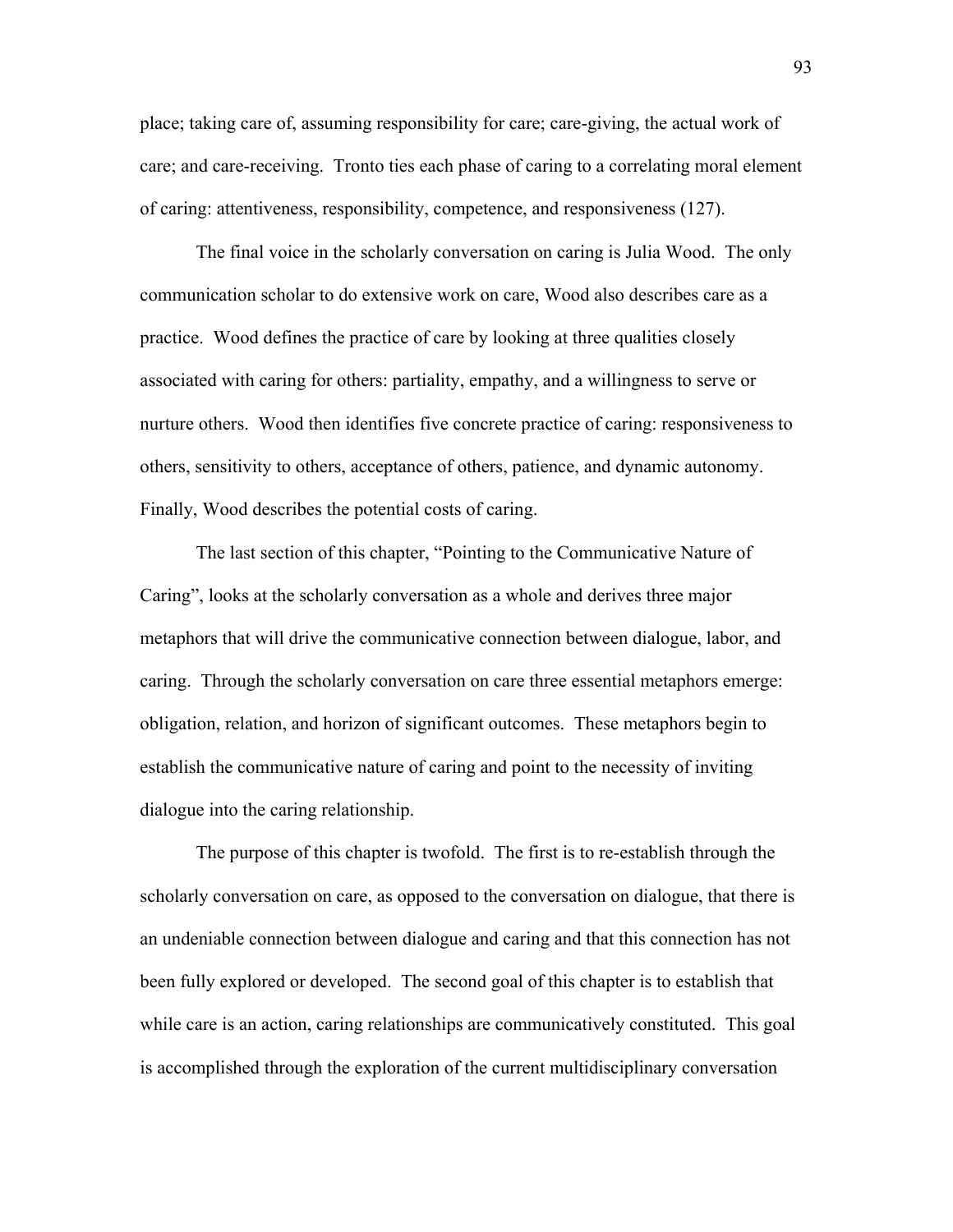regarding care. The exploration begins by looking at why care is important not only to our communicative lives, but in the end to the survival of humankind.

### The Importance of Caring

Care has been noted as one of the most important aspects of human life. Care is currently in a state of crisis because of the many changes we have seen in our culture since the nineteenth century. These changes demand that we change the way we engage the other. This section explores some of the reasons caring is seen as an essential part of human existence. The major voices in the conversation on care have asserted that care is important from many perspectives: caring as a moral ideal; learning to care and be cared for as essential for development into a fully functioning adult; the ability to care as necessary for the building of strong interpersonal relationships; and caring as the component that connects us as human beings and is thus necessary for human survival.

As already discussed in chapter one, we are living in a historical moment where care has come into crisis. We live in a time of narrative contention, a time when we cannot agree on the virtues necessary for us to go forward. Tronto describes our current historical moment as drastically different from that of the nineteenth century when there seemed to be a clear distinction between public and private life:

> The separation of household and economic life no longer describes reality, and much of the household activity that was previously 'private,' such as caring for small children, tending to the ill, preparing meals and clothing, etc., have now been absorbed into social and market spheres. With these changed circumstances, the political and moral underpinnings that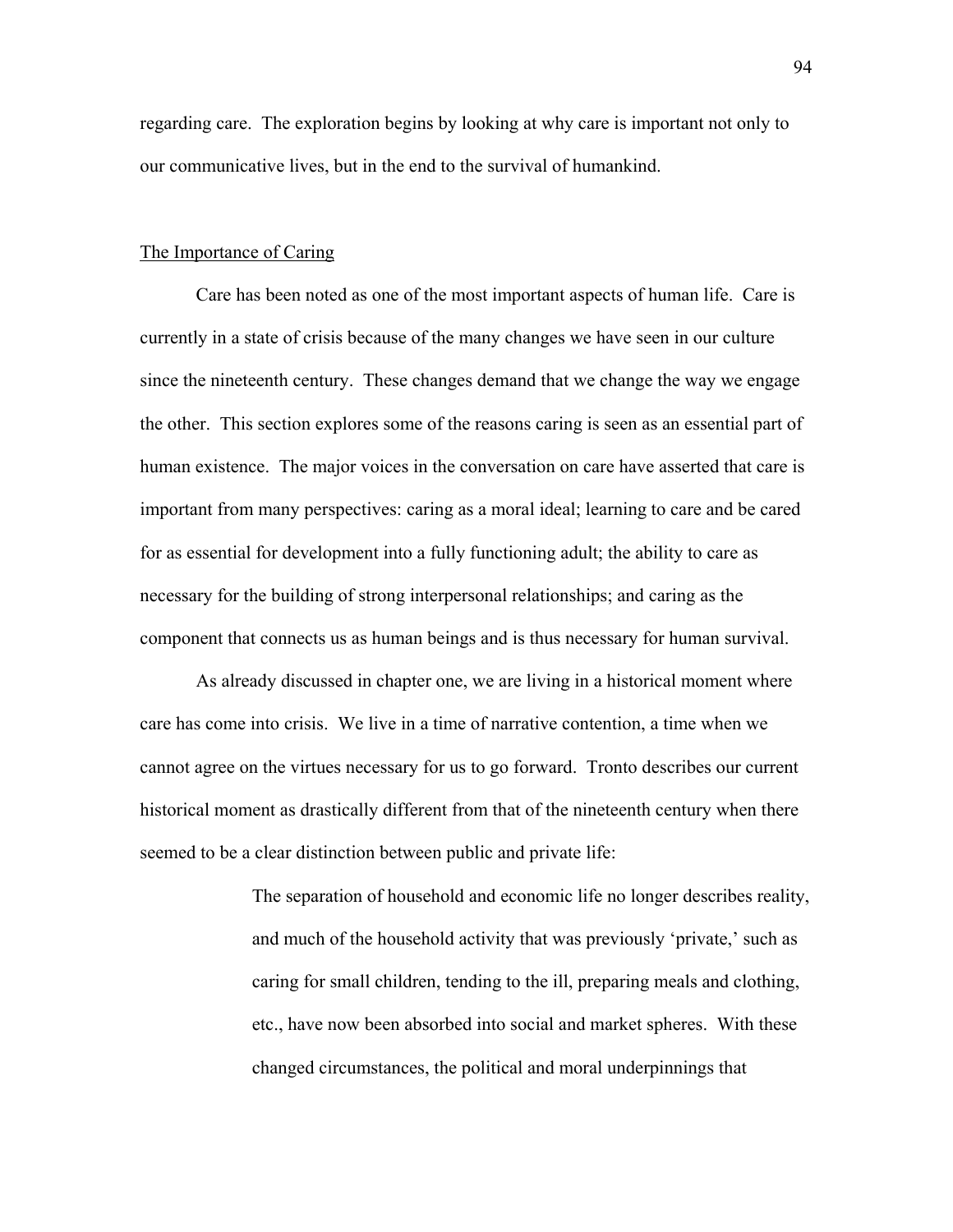accompanied the gendered division of labor have also been eroded. The rise of universal education and some opportunity for class mobility, combined with recognitions that religious, racial, and gendered preferences are wrong, have made a mixed and heterogeneous society into a moral norm. (151)

Tronto emphasizes that life today is much different than life in the nineteenth century. The line between public and private has been blurred. The caretaking that used to be practiced solely in the private sphere, mostly by women, has now found itself in the social sphere. Today we have the need for extensive daycare of our children and assisted living communities for our ever aging population. Today, the face of the family is dramatically different. The majority of two parent families have both parents working full time outside the home. Many other families find themselves as single parent families. With all these changes, the practice of care has been thrown into crisis. Millions of people who previously were not assigned caring roles by our culture have found themselves in the position of caring. Wood expresses this condition aptly:

> Caring has become at once a more urgent and more controversial issue in our social contract. It has become more pressing because our needs for caregivers are growing more rapidly; it has become more controversial and difficult to address because many who traditionally have engaged in both normal and extraordinary caring for others are beginning to challenge the expectation that they will or should be more responsible for providing care than other members of the culture. (Wood 16)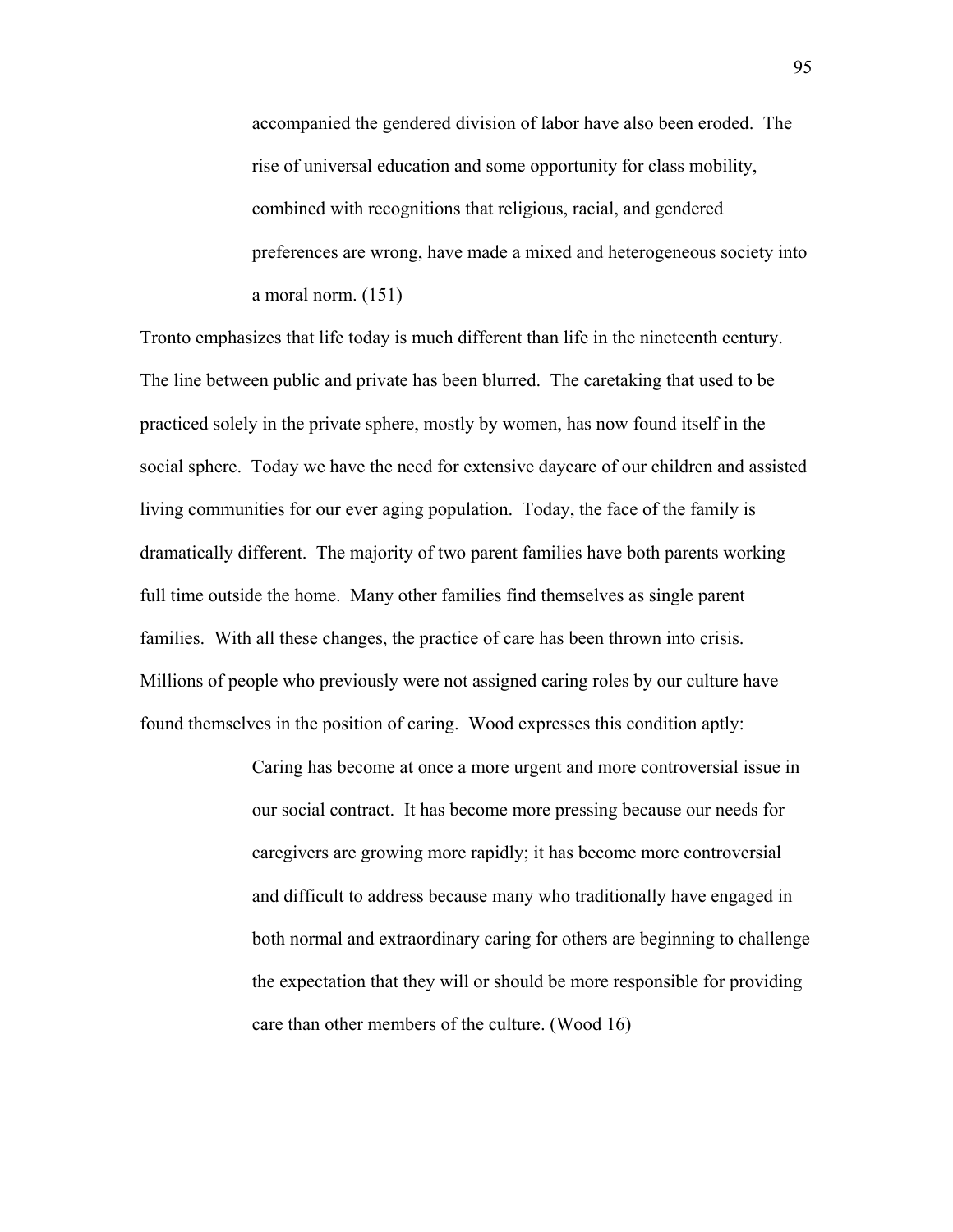The twenty-first century has made the crisis of care more visible than in previous moments. In this passage, Wood emphasizes the circumstances of this moment. Today, more than ever before, the need for the ability to engage in caring relationships is growing.

Part of the crisis of care is communicatively constituted. Because of the postmodern tendencies of skepticism, individualism, and existential mistrust, we look for hidden meanings in all communication; we tend to think first and only of ourselves and the benefits we can attain from engaging in any acts for the other; and finally, we fail to connect with others because we do not trust them. For these reasons many people do not know how to communicate care to those who need them.

The postmodern tendencies of skepticism, individualism, and existential mistrust leave people at a loss as to how to respond to those calling them into responsibility. But this is not the only problem. Even though care has been eternally devalued by most societies, the continued failure to recognize the importance of care eclipses the already critical need of care. We fail to see that care is part of the moral fabric of society. Care is necessary for our development and ultimately necessary for our survival.

 Being a necessary part of physical, emotional, and moral development care is not only necessary for our survival, care is an essential factor in attaining the good life or as Buber indicated, attaining the lived unity of life. Wood makes the connection between care and the attainment of the good life, "Although care is not the only principle for modern moral life, it is a crucial concept for an adequate theory of how we might make human societies more moral...Care serves as a critical standard" (154). Care has been identified by Tronto among others (Mayeroff, Gaylin, Noddings) as an integral part of the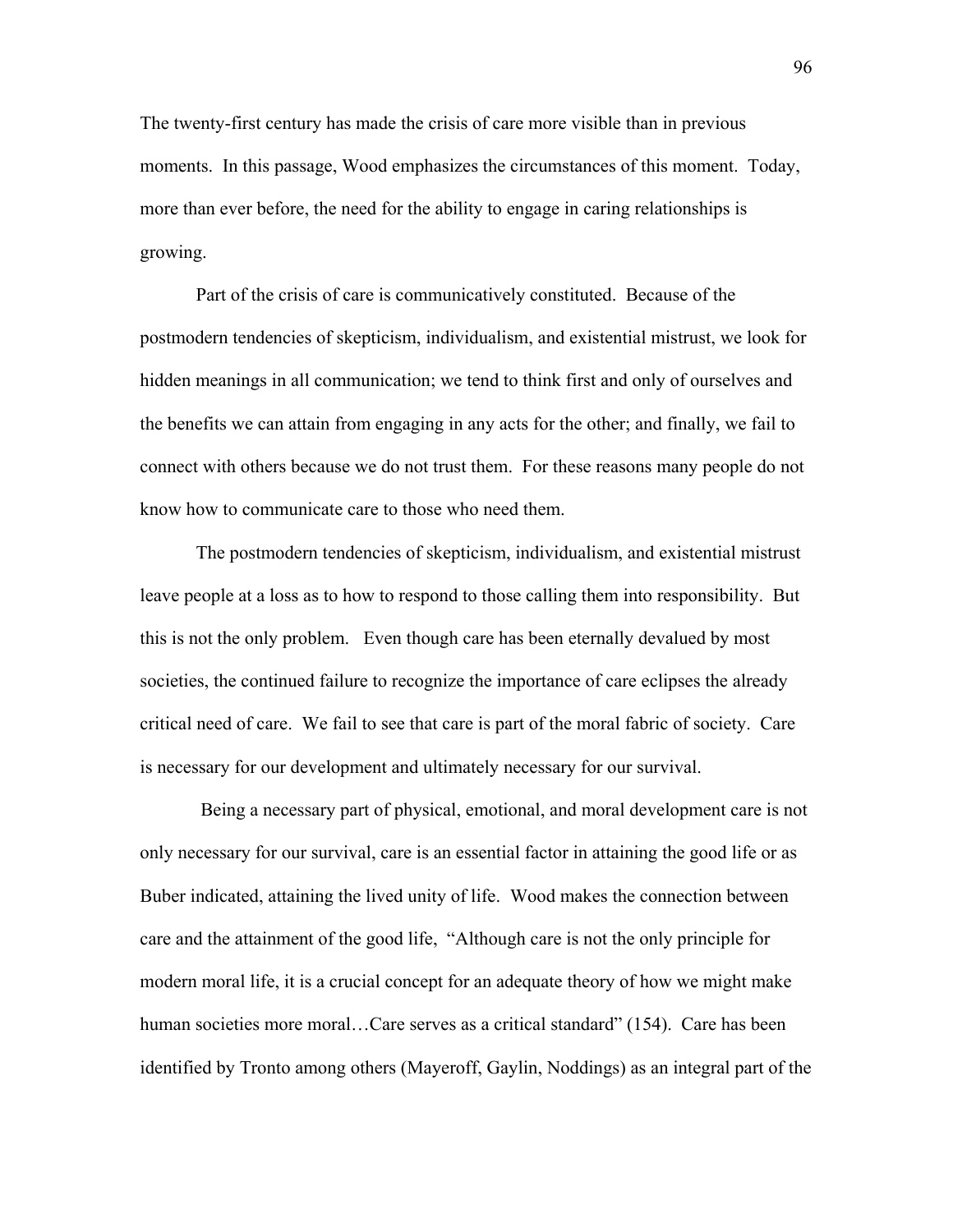good life. Care, a central concept for morality, is a virtue that can indicate, according to Tronto, how well a society adheres to other virtues. Care is the moral ideal which, when put into action, sustains life. Infants cannot survive without the love and care of their parents. The sick cannot get better without adequate care. As Gaylin suggests, technology can take us into the future but it is love and care that are essential to the good life. "Care is a state in which something does matter…the good life comes from what we care about" (May 22).

Care identified as a moral ideal and part of the good life is important to each of us and to society because it determines what matters to people. "It is through our caring for and being cared for by others that we are able to live, to know, and to allow things to show up, to matter in the world" (Benner and Gordon 50). Caring directs people to focus on something other than themselves. Caring is essential because it "sets up a world and creates meaningful distinction, and it is these concerns that provide meaning and direction for people" outside the self (Benner and Wrubel 1). If one cares about something other than oneself, one cannot be completely autonomous or claim to be the source of all meaning. Caring, according to Mayeroff, provides stability and one's place in the world. "Through caring for certain others, by serving them through caring, a man lives the meaning of his own life (Mayeroff 2). Caring is not only essential to the good life because it defines what matters to people, it provides meaning beyond the self and thus orders how individuals live their lives. Caring is essential to society because in being part of the good life, caring connects each of us to the other, thus creating a better society.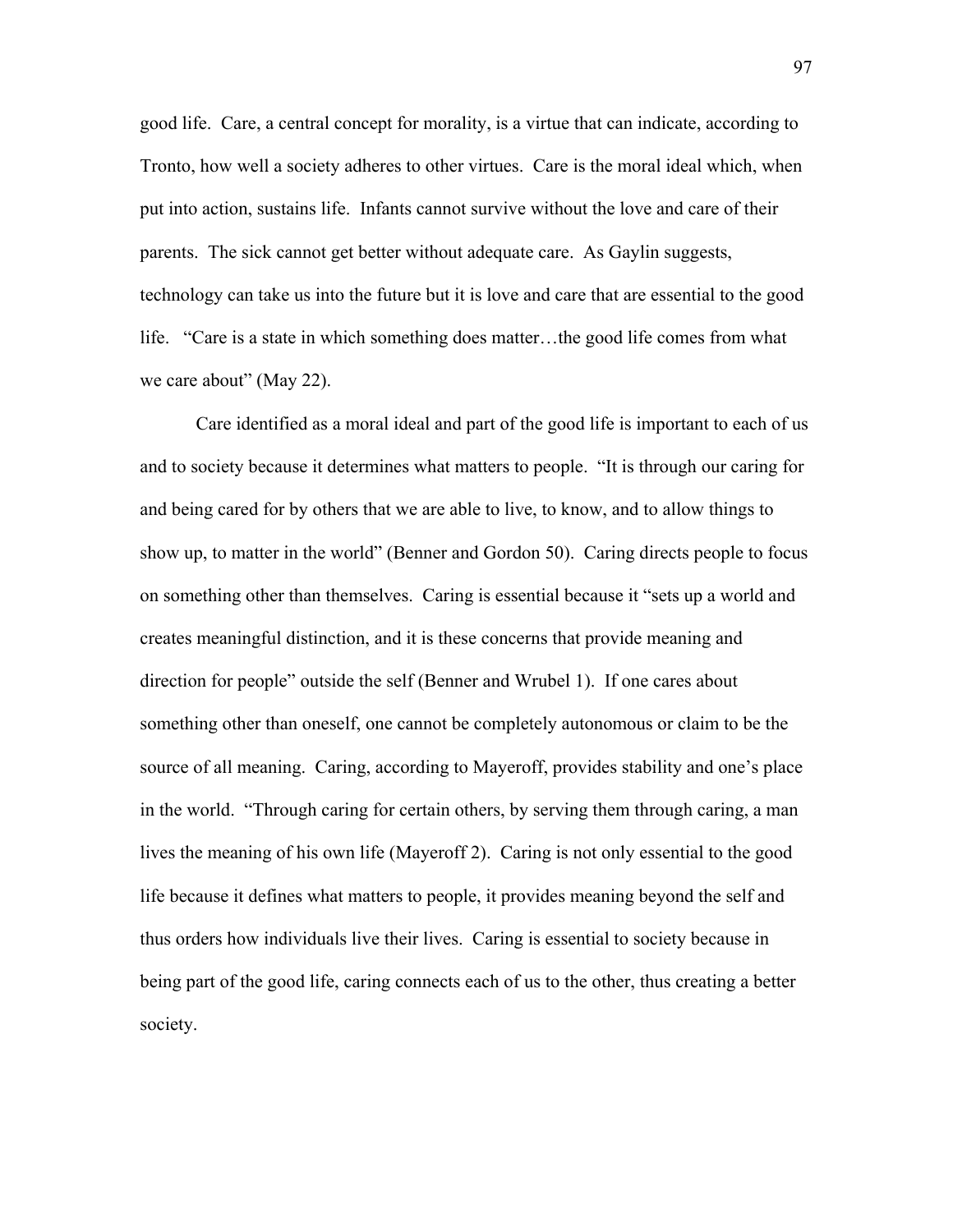Caring is also essential because it is necessary in the development of an infant into a mature adult. Not only do helpless infants require care for their growth, they need to experience care in order to learn how to become caring adults. Gaylin argues that the care of a primary caretaker is essential to a growing child:

> To be treated kindly by someone who is not a primary caretaker is like a stroke or a caress. It is unnecessary, but a delight. To be neglected by someone who should be in a caring position has the potential for real damage. We feel pleasure and contact in the former, but we feel injury in the latter. Approval from a stranger is a luxury; care from a loved one may be a matter of survival. Being touched, then, is the awareness of an unexpected identification with us— a sign that someone cares who need not. Hurt is the absence of such caring and identification from one who ought to be displaying them. (Gaylin 152)

From infancy into childhood, love and care are necessary for our development into functioning adults. Caring or the lack of it helps determine who we become as adults. Caring is necessary for the ability to develop healthy relationships. "Being able and willing to care for others is essential for building strong interpersonal relationships and for creating a social fabric that allows us all to live with a modicum of comfort, security, and grace" (Wood 3). The ability to care is the essential part of our humanity that must be developed in order for us to become truly human. Caring is the component that connects us to each other, and without that connection the human community may well destroy itself.

98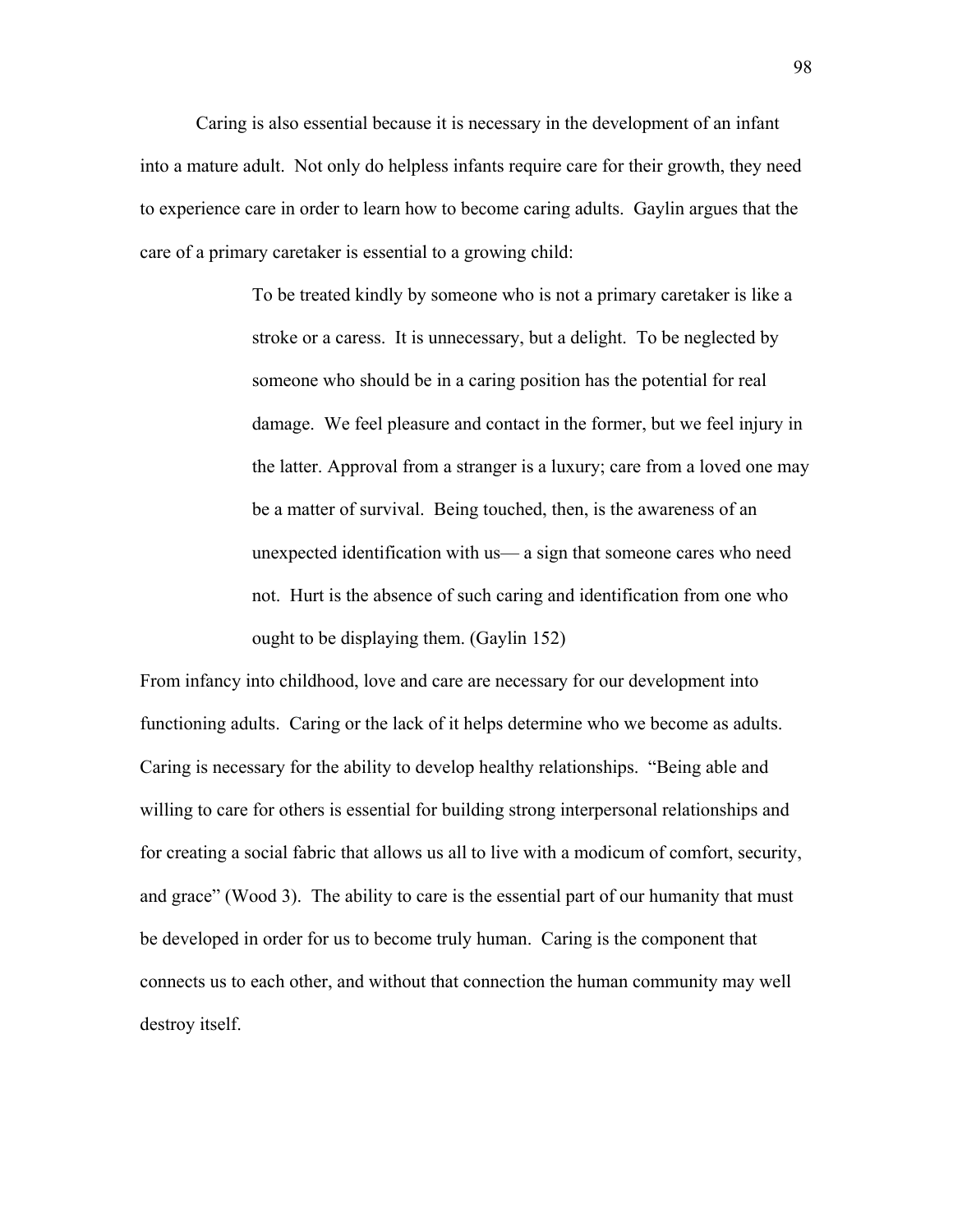Caring is ultimately necessary for human survival. Benner and Wrubel argue that instead of valuing autonomy, caring and interdependence are the ultimate goals of human development, as they explain: "To care and feel cared for promotes personal and societal health" (368). According to Benner and Wrubel, "a culture that emphasizes independence and individualism cannot survive without a safety net of care and caring practices" (399). Madeleine Leininger argues that unless we recognize the value of caring and begin to preserve and maintain the practice of caring we could destroy ourselves. "We need to buttress a caring lifeway to ourselves and others to preserve and maintain human societies" (Leininger 8). Without caring, mankind loses sight of relation and its ultimate interdependence. Caring not only makes life worth living, caring is what focuses our attention on something other than ourselves. Without caring life becomes every person for him/herself.

As humans we learn how to care from caring relationships, particularly from our parents. Caring is essential to our ability to develop strong interpersonal relationships. Caring defines what matters in one's life, thus arranging one's priorities. Caring connects one to the world and accounts for *why* we are the *way* we are in the world. Through this connection, caring becomes both an ethical ideal, part of the good life, and essential to the survival of humanity. We not only need to recognize the importance of care, we need to find ways to enact care. "Simply positing a moral ideal of caring will not suffice to make the world more caring; we need as well to be able to translate that moral ideal into practice" (Tronto 152). We need to find ways to help people recognize the importance of care and how to communicate that care. Because care is communicatively constituted, dialogue as the labor of care offers philosophical insight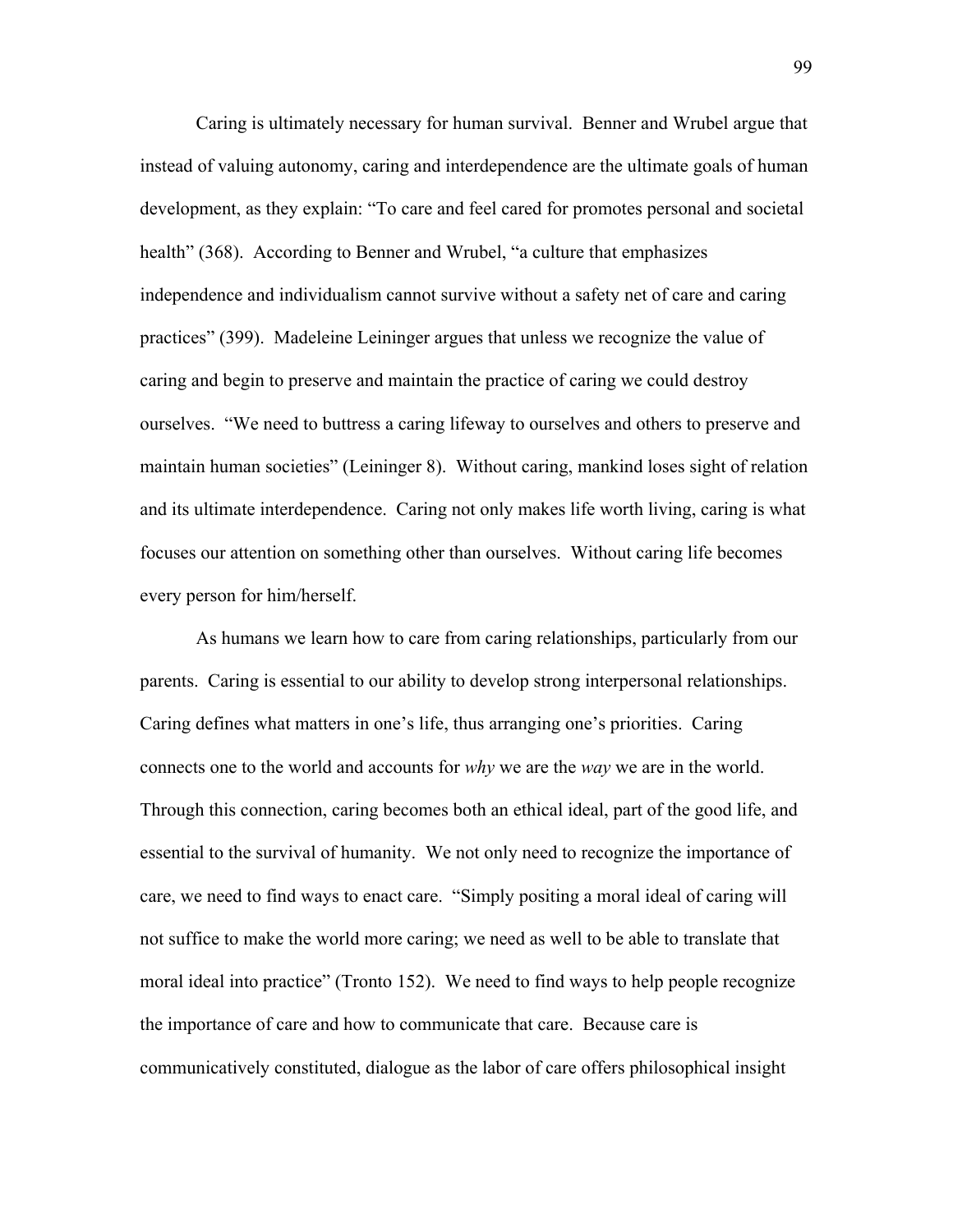and illumination into bringing care to the foreground of communication. In the end dialogue as the labor of care offers a way to talk about care that has not been explored before. The following sections review the current scholarly conversation on care in an attempt to determine the underlying metaphors that point to care as communicatively constituted.

### Milton Mayeroff: Caring—The Meaning of Life Found in Helping Another Grow

Milton Mayeroff was one of the first scholars to explore the philosophical conception of caring. In his seminal work *On Caring,* Mayeroff defines caring; describes the relationship of the self to the particular other cared for; identifies eight essential ingredients he finds necessary for the caring relationship; explains five specific aspects of caring; and finally describes the benefit of caring to the one doing the caring. For Mayeroff, caring is essential human in helping the other and in turn, helping oneself grow. Through caring one finds the true meaning of life.

According to Mayeroff, caring is helping another grow and at the same time actualizing oneself. It is a process of relating to someone that involves development in time through mutual trust and a deepening and qualitative transformation of the relationship (Mayeroff 1-2). In defining caring Mayeroff describes the relationship of the self to the particular other cared for.

### *The relationship of the self to the particular other*

In a caring relationship, the other is both an extension of oneself and recognized as something completely other than the self (Mayeroff 8). The other has worth, potential, and the need to grow. The point of the caring is to allow and help the other grow. Being completely other, the self recognizes that the growth of the other is dependent on the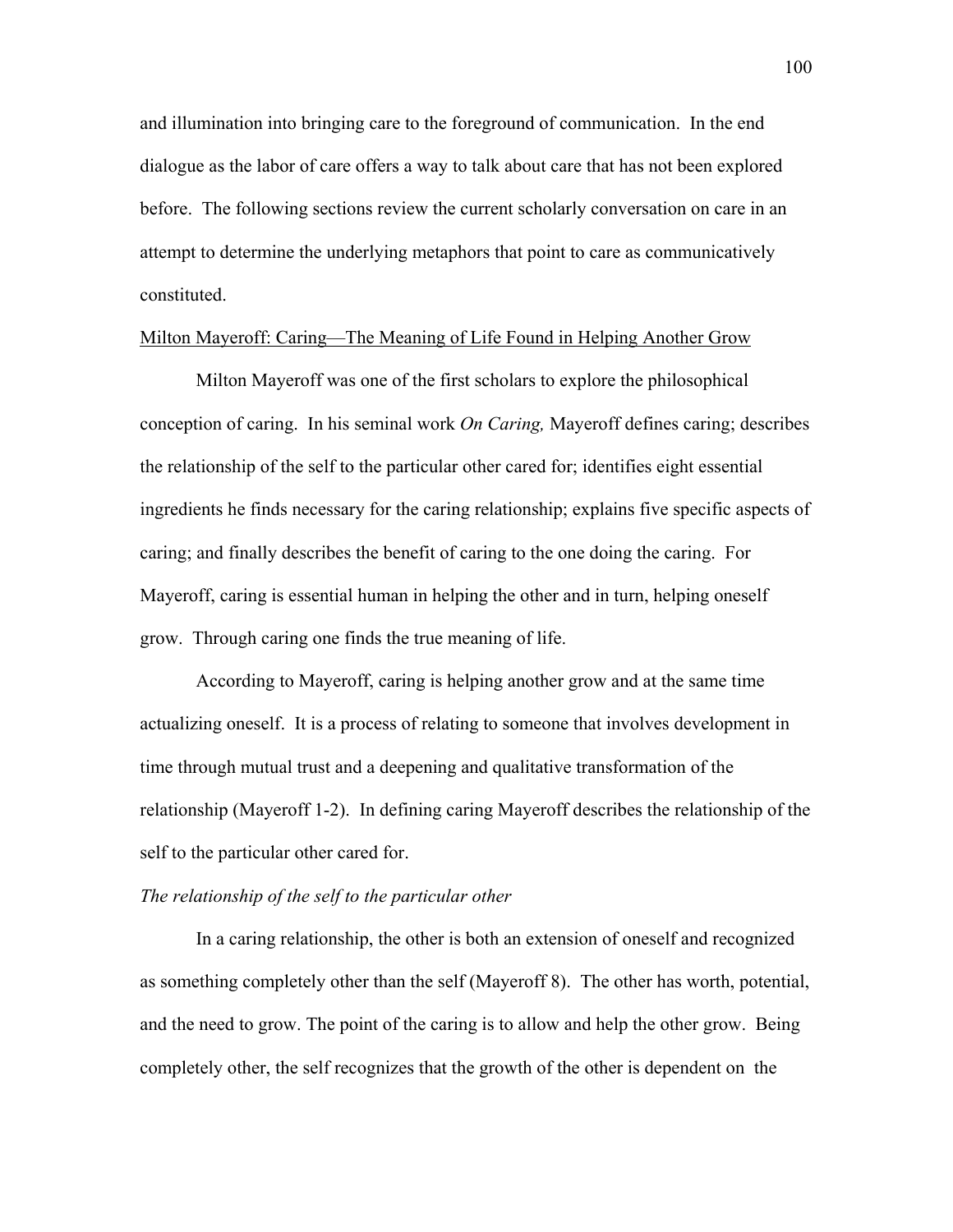other's particular needs. In caring for the other, the self responds to the other with respect, devotion, and mutuality.

The self respects the particular needs of the other and responds to those needs accordingly. In caring for the other, the self is devoted to the other now and in the unforeseeable future. "It is through devotion that caring for *this* other acquires substance and its own particular character; caring develops in the process of overcoming obstacles and difficulties" (Mayeroff 10). The self demonstrates devotion through "being there," consistency, persistence under unfavorable conditions, and a willingness to overcome difficulties. According to Mayeroff, devotion then leads to a sense of obligation to the other. However, this obligation is not a burden, but is welcomed and part of the growth of the self. Hence both the self and the other grow in the caring relationship and ultimately, through caring for the other, the self helps the other grow by learning to care for another.

In caring, the one caring is both *for* and *with* this particular other in his/her world. The one caring is for the other in the sense that he/she wants the other to grow and be him/herself (Mayeroff 54). In being *with* the other, Mayeroff describes the one caring as being able to understand what is the other is experiencing in his/her world. "In the broad sense, "being with" characterizes the process of caring itself; in caring for another person we can be said to be basically with him in his world, in contrast to simply knowing about him from outside" (55). In stressing being *with* and being *for* the other in a caring relationship, Mayeroff highlights the importance of recognizing that the other is totally other. Therefore, in order to care the one caring must see the other as totally unique from him/herself.

101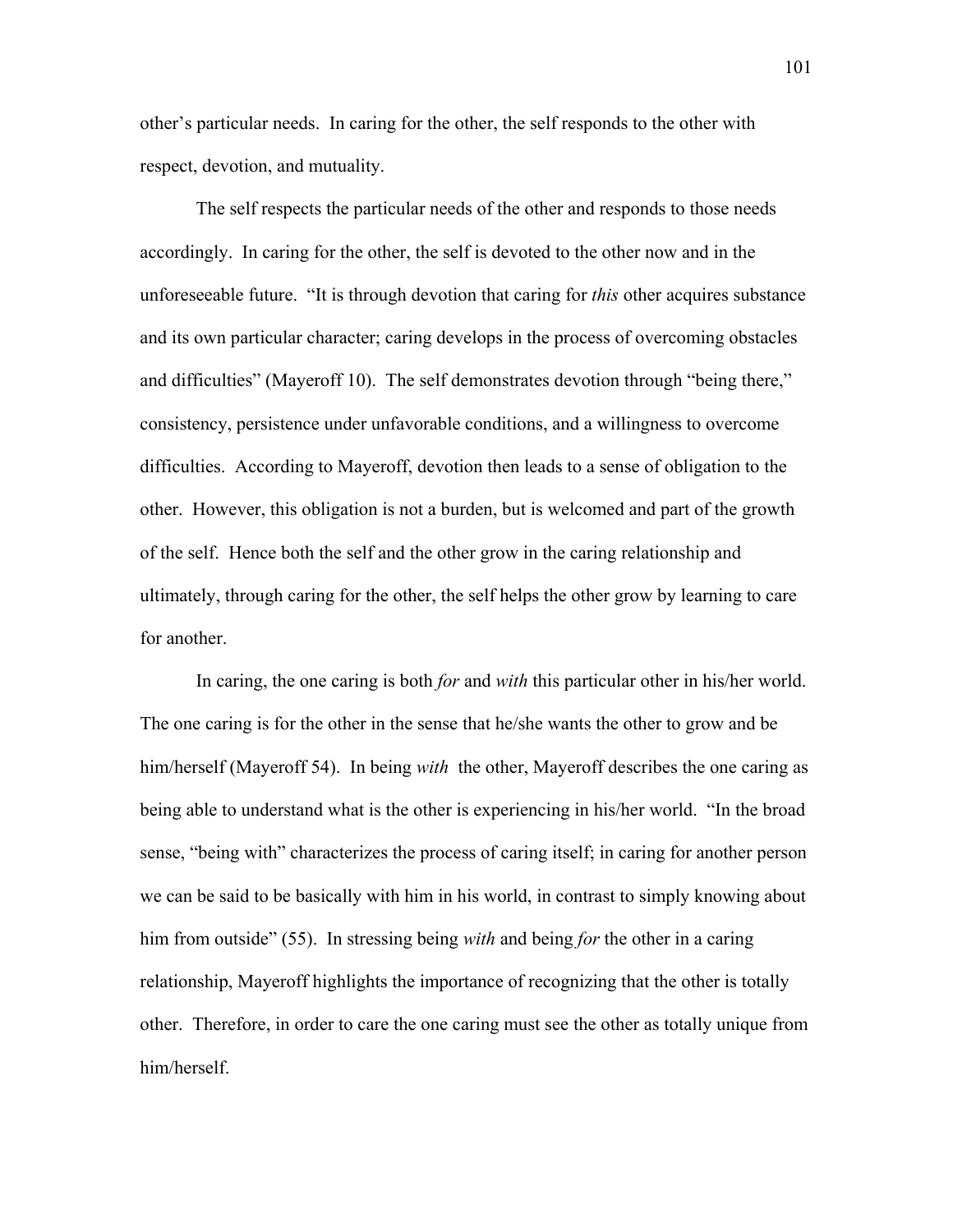# *The Essential Elements Necessary for the Caring Relationship*

Mayeroff describes caring as a process by which the self and the other grow through their mutual relationship. Mayeroff identifies eight essential ingredients he finds necessary for this growth to take place in the caring relationship: knowing, alternating rhythms, patience, honesty, trust, humility, hope and courage.

The first essential ingredient of caring is knowing. The self must not only want to care, he/she must "know" many things. The self must know how to respond to the other by knowing "who the other is, what his powers and limitations are, what his needs are, and what is conducive to his growth" (Mayeroff 19). Furthermore, the self must know himself / herself. The self must understand his/her abilities and limitations in caring for the other.

The next ingredient, alternating rhythms, involves the ability to learn from the past. According to Mayeroff, in order to grow, it is necessary for the self to learn from the past. Each caring relationship consists of successes and failures on the part of the one caring and the one being cared for. The ability to learn from the actions taken is necessary in the growth and success of all involved in the caring relationship.

Not only does the one caring need to understand the alternating rhythms of caring and the process of learning from the past, the self must also trust that the other will learn from his/her mistakes. According to Mayeroff, trust is another important ingredient in the caring relationship. "Trusting the other is to let go; it includes an element of risk and a leap into the unknown, both of which take courage" (27). The self must trust the other to grow and to learn from his/her mistakes.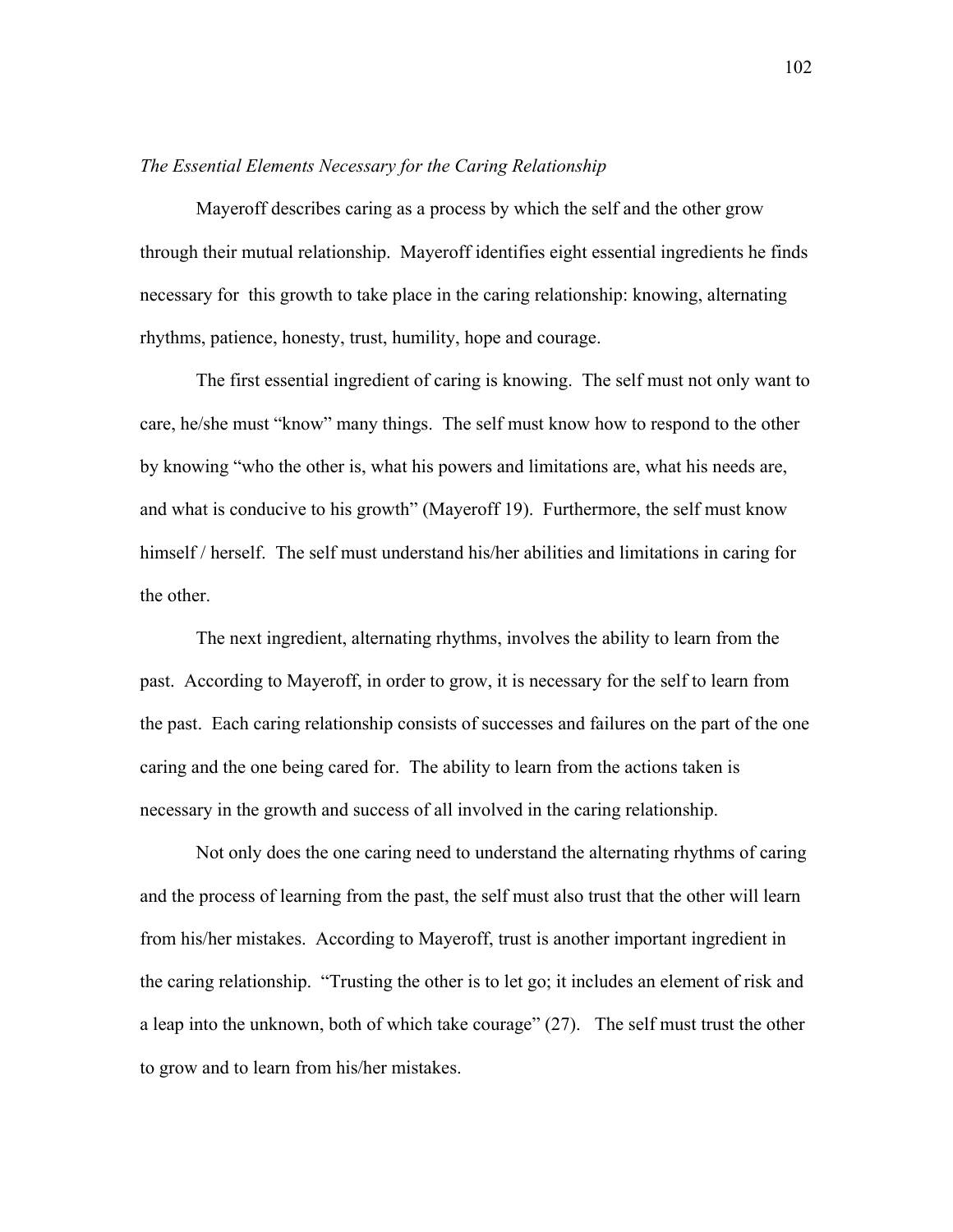Patience involves the necessity of allowing the other to grow on his/her own time in his/her own way. However, patience is not passive. "The man who cares is patient because he believes in the growth of the other" (7). The self gives fully to the other by allowing time and space for other's growth. Furthermore, the patient self gives the other room to live and has a tolerance for a certain amount of confusion and floundering on the part of the other.

Honesty, for Mayeroff, is being honest with oneself. This honesty involves seeing the other and the self as each truly is. Furthermore, this honesty consists of the self being true in the caring relationship and not simply acting as if he/she cares.

In the caring relationship, Mayeroff explains, the self must know and understand his/her own limitations and abilities. He/she must be able to learn from each caring experience and new relationship. In this process the self builds a certain amount of experience in caring, yet one of the crucial ingredients in caring is the need for humility on the part of the one caring. "There is a sense in which the man who cares basically begins anew regardless of how extensive his previous experience has been…" (30). Every caring relationship is new and particular to *this* situation. While prior experience assists the self in knowing, caring is not a technique and what has worked in one situation cannot be applied blindly to another. Humility not only permits the self to learn from each new situation, but also allows the self to learn something else about the other. In being truly other, there is always something more to learn about the other (29).

Hope and courage are the final two ingredients Mayeroff identifies for the caring relationship. Mayeroff sees hope and courage as working hand in hand: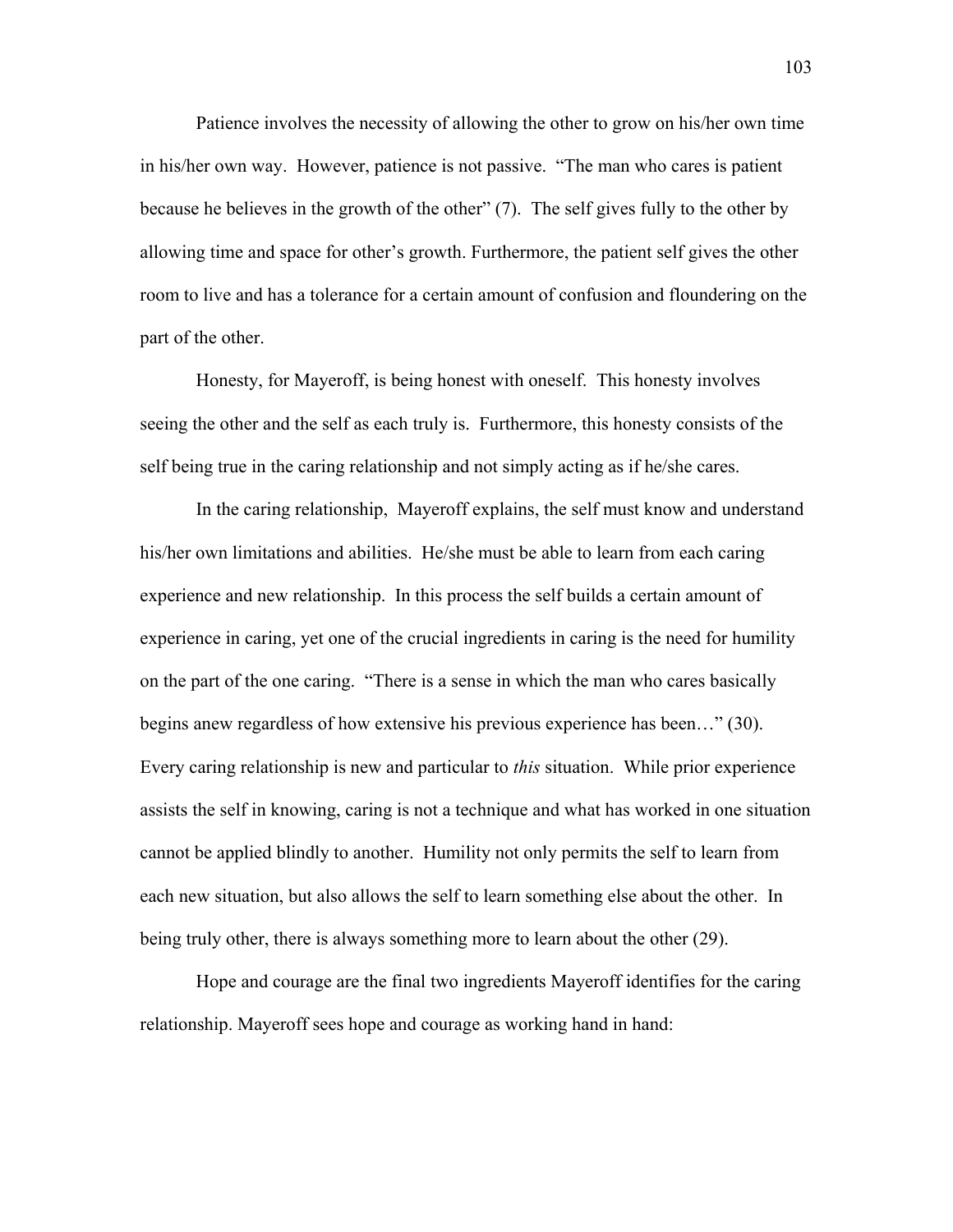Hope, as an expression of a present alive with possibilities, rallies energies and activates our powers…it is hope for the realization of the other through my caring; and therefore an important aspect of hope is courage. Such courage is found in standing by the other in trying circumstances, and in taking risks that go beyond safety and security. (33)

An essential ingredient of caring is hope for the future that provides energy in the present. Courage, hope's confidant, allows the caring to flourish into the unknown future.

The caring relationship involves eight essential ingredients that Mayeroff describes, which focus primarily on the one caring for the other. According to Mayeroff, knowing requires the self in the caring relationship to understand his/her abilities and limitations in a situation and a real understanding that the one cared for is truly other. The self must also have the ability to learn from past experiences. The recognition that caring involves alternating rhythms, successes and failures, is part of that learning. The one caring must have patience with the other and the process of caring. The one caring needs to allow time for the other to grow in his/her care. Honesty, another essential ingredient of caring for Mayeroff, is twofold. The one caring needs to be honest about who the other really is, not who he/she would want them to be. Honesty also requires the one caring to truly care, not just seem as if he/she cares. From the ingredients of caring Mayeroff looks at specific aspects of caring: the ability to care, the ability to be cared for, the constancy of the other, guilt, and reciprocation.

# *The Aspects of Caring*

To begin, the one caring must not only have the desire to care for the other, they also must have the ability to care for the other. However, wanting to care and being able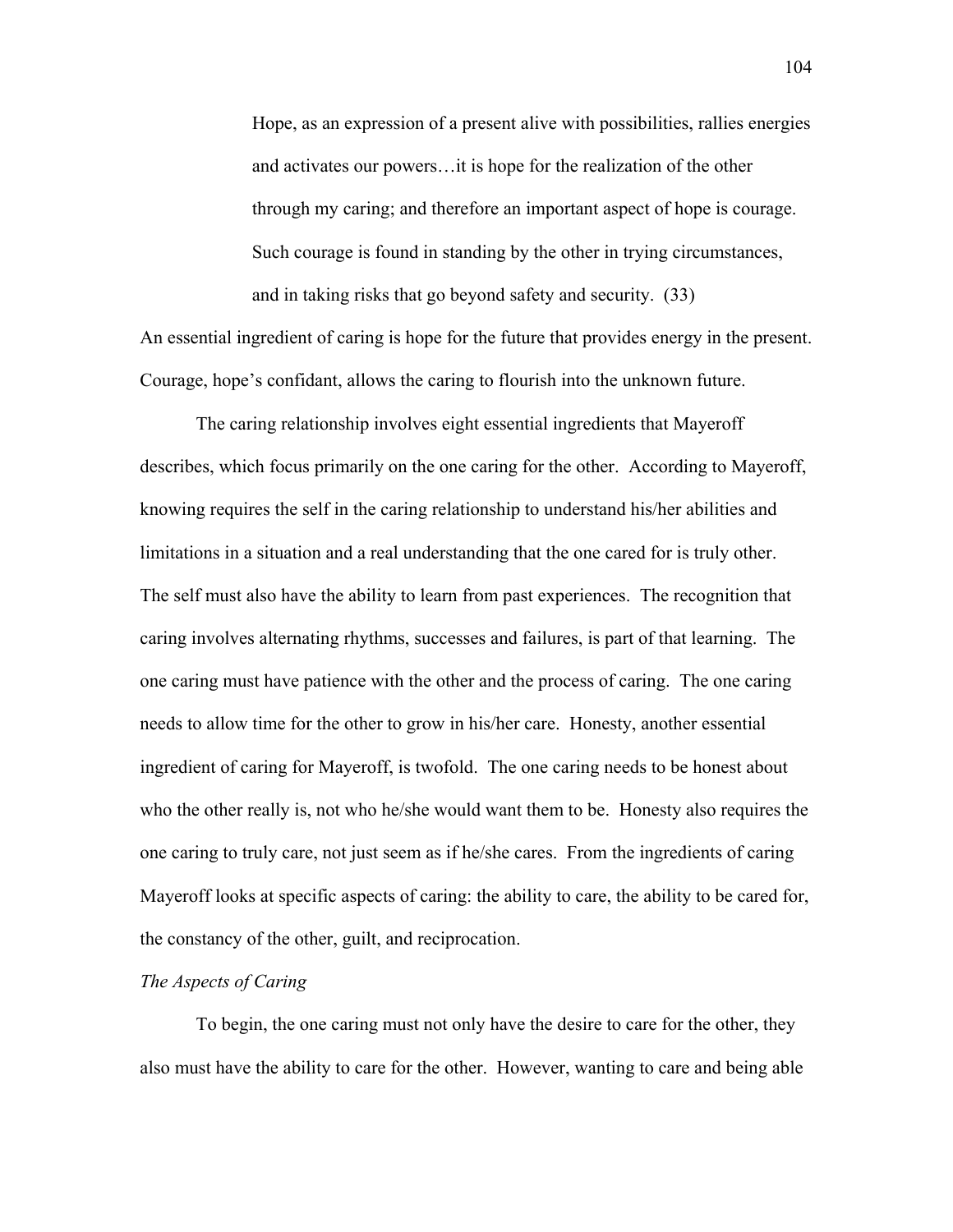to care about the other are not enough for the caring actually to take place. The other must be able to be cared for. The other must in some way accept the caring, respond to the caring. If the self is capable of caring and the other is capable of being cared for, there then must be a level of consistency in the relationship. "Caring assumes continuity, and is impossible if the other is continually being replaced. The other must remain constant, for caring is a developmental process" (Mayeroff 44). Caring, then, is a relationship that grows and develops over time between specific parties.

Along with the constancy of the one cared for comes the continued call to responsibility of the one caring. This call to responsibility of the one caring is identified by Mayeroff as guilt. "Like pain, guilt tells me that something is wrong; if it is felt deeply, understood, accepted, it provides me the opportunity to return to my responsibility for the other" (Mayeroff 45). Guilt is the aspect of caring that calls the one caring back to the relationship in the event that one caring loses his/her focus of attention on the other. Finally, Mayeroff claims that caring may or may not be reciprocated.

Mayeroff takes particular care in emphasizing that in the caring relationship the growth of the other is the primary focus of attention (39). When looking at the ingredients he describes as necessary for the caring relationship one sees the emphasis on the capacity of the one caring to be able to know, to learn, to trust, to be patient, to be honest, to have humility, and finally to have hope and courage. The caring relationship is marked by a selflessness on the part of the one caring. The goal of the one caring is to help the other grow. But the benefit of caring is not only realized in the one cared for. Through a focus of attention on the other and a heightened awareness of the other's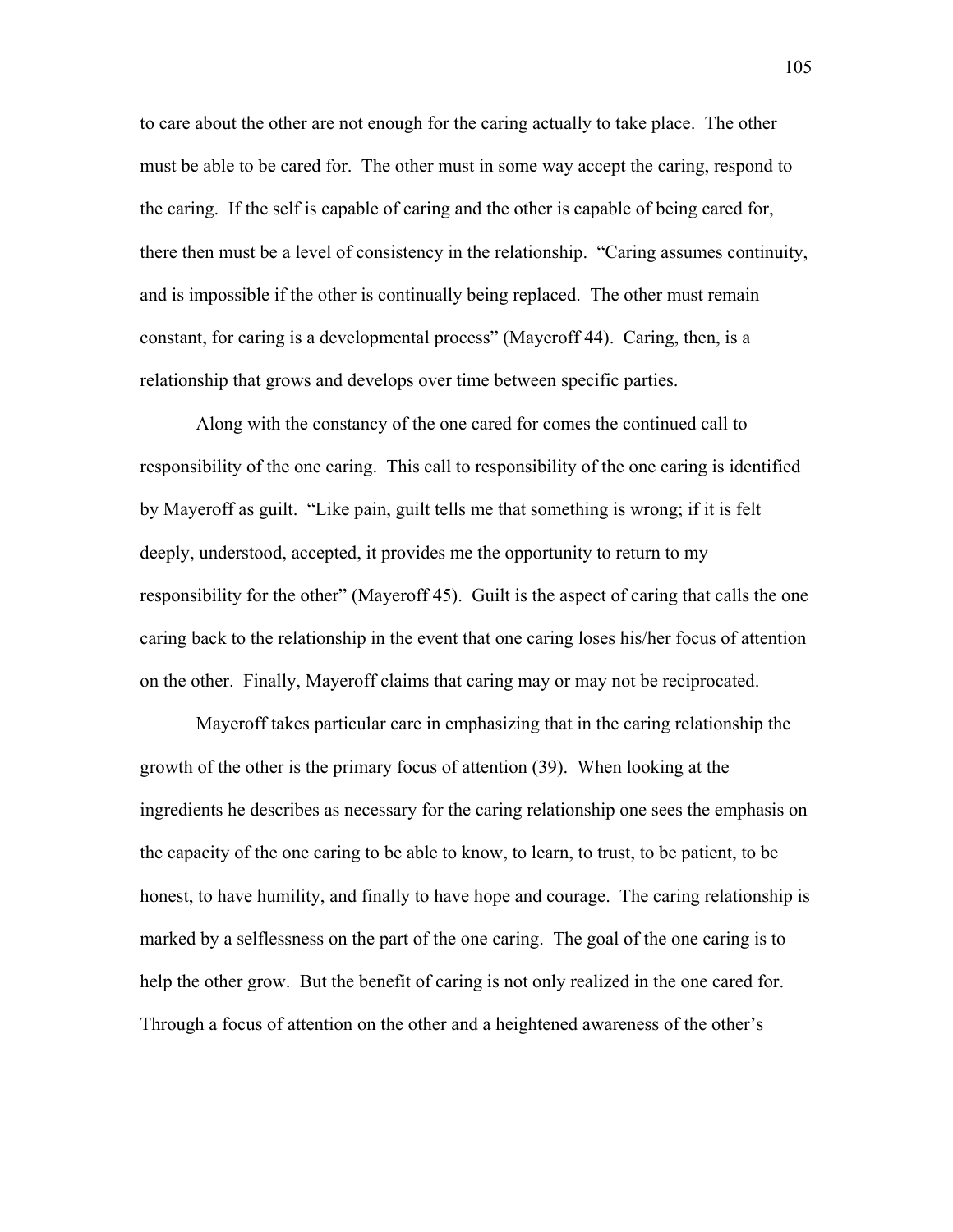needs, the self is actualized. The self grows in unexpected ways and thus benefits, as a byproduct, from the caring relationship.

Mayeroff points out that the end result is not the only or even the primary focus in the caring relationship. The future goal is not the only important part of the relationship.

> In caring the present is not cut off from vital connections with the past and future, for it is informed by meanings and insights from the past and enriched by anticipations of the future, such as the promise of new growth. But at the same time that past and future make us more sensitive to opportunities for growth in the present, the interests and needs of the present help determine the general character of this past and future. (41)

According to Mayeroff, the past, the present and the future are all of equal importance to both the self and the other in the relationship. The process in the caring relationship is of vital importance, the product, the growth of both the self and other, is an outgrowth of the process (42).

Milton Mayeroff defines caring as helping another grow and at the same time, as a by product, actualizing oneself. He emphasizes the importance of the one caring and his/her responsibilities in the caring relationship. Mayeroff point out that caring is important because there is always a focus on helping the other grow. But he also stresses that it is caring that gives life meaning. For Mayeroff, caring orders a person's values and activities, provides stability in life, and ultimately provides a place or home in the world (2).

Willard Gaylin: Caring—From Birth to Death is an Essential Element of Human Development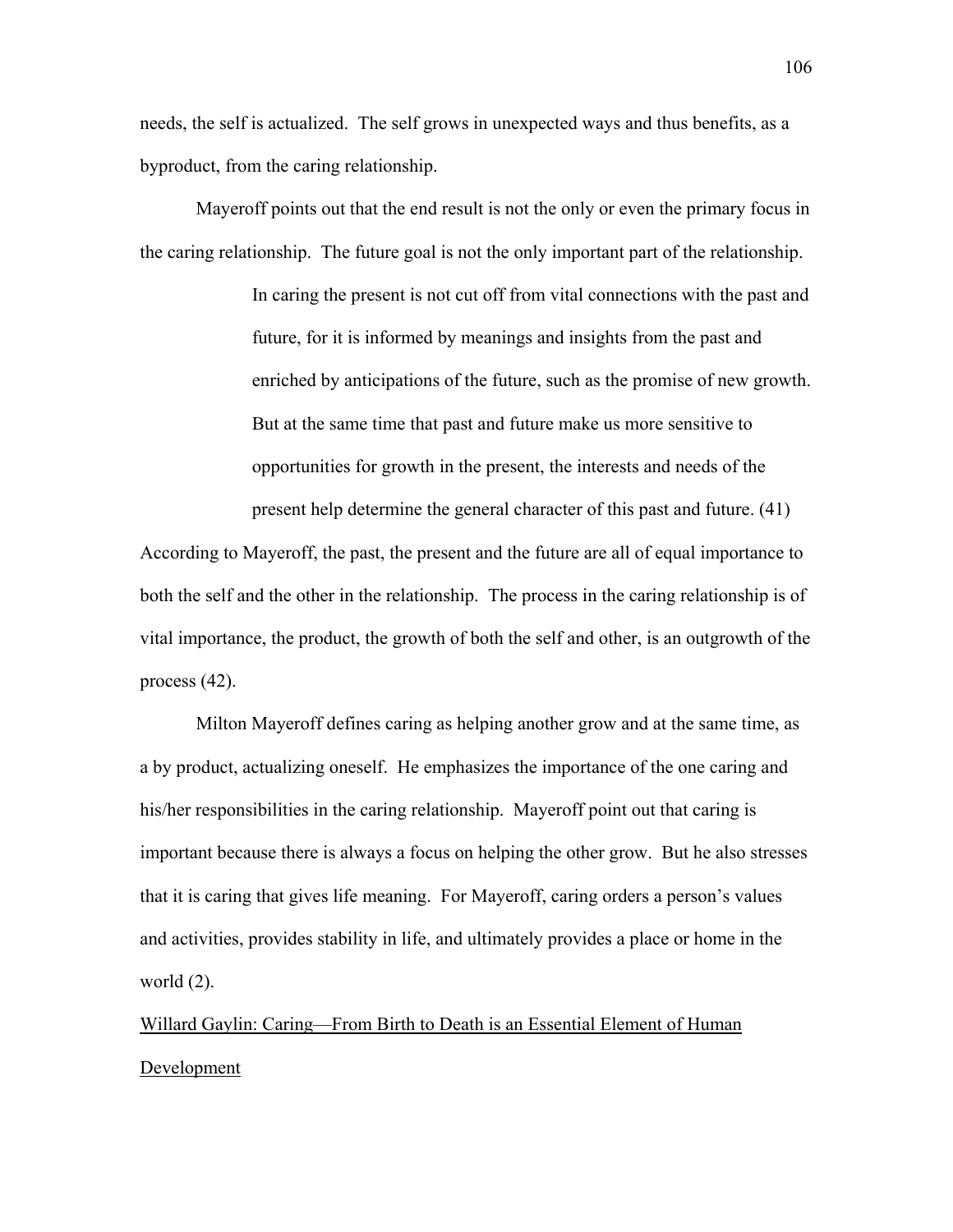Willard Gaylin, writing out of a psychological tradition, defines caring from a developmental perspective. As opposed to Mayeroff, who explored the philosophical aspects of care, Gaylin examines how care is developed in human beings as a part of maturing as a person. According to Gaylin, in order to develop into a fully functioning person, a person that can communicate and relate to others it is necessary first to be loved in order to learn to love. "Caring—that is, the protective, parental, tender aspects of loving- is a part of relationship among peers, child to parent, friend to friend, lover to lover, person to animal, and multiple other patterns" (Gaylin 68). Gaylin argues that human beings are such because of their capacity for love and care. "If there is one fact founded in his biology, essential to his survival and uniquely his own, it is that *Homo sapiens* is supremely a loving animal and a caring one" (Gaylin 17-18). Gaylin sees caring as an essential part of human development that begins with birth and is necessary for one's survival.

According to Gaylin, from infancy human beings depend on care from others to survive. Gaylin argues that the capacity to care begins with our state of helplessness. No other animal exists in such a prolonged period of helplessness as human beings. But, while helpless, the human infant is aware and learning lessons in caring that will stay with him/her for rest of his/her lives (Gaylin 33). Dependency, in the infant, is treated merely as a vehicle for exploring, substantiating, and elucidating the caring nature of the human being (36).

> A loving nature in the adult must be built early in infancy; it is in the crucial relationships of the first years of life that our self-image is forged, and it is here that our capacities to relate are either nurtured or destroyed.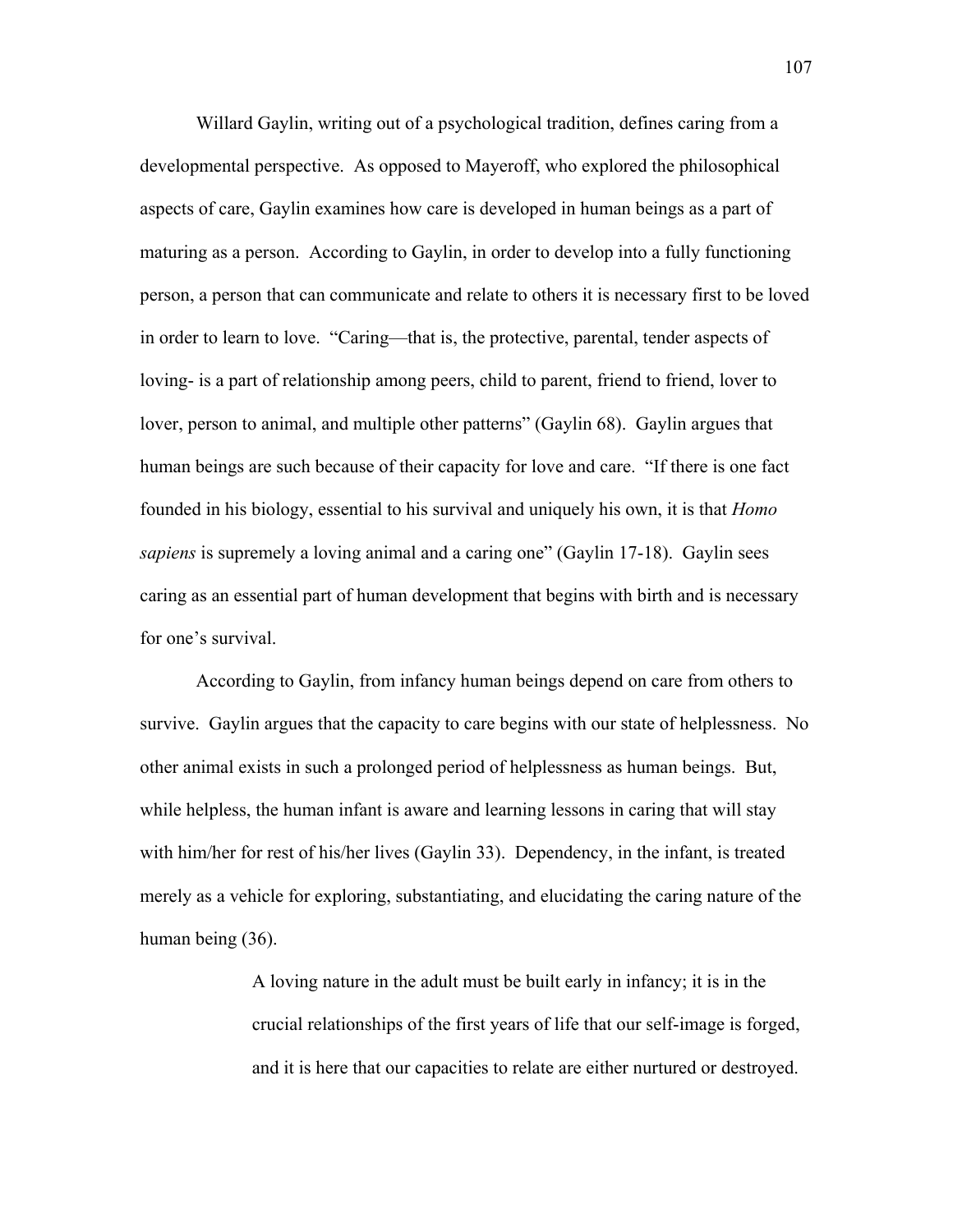The nature of the influences from mother to child are therefore essential…Proper nurture will guarantee the development not just of an adult, but of a caring adult. (51)

Beginning from a developmental standpoint Gaylin describes caring as part of man's nature but points out that it is the nurture given to infants and small children that either encourages or destroys the child's capacity to care. In his work Gaylin explores the human capacity to love and care beginning with attachment and ending with the kind of caring that gives pleasure through empathy.

## *The Development of Caring in the Person*

The first step in becoming a caring person begins in the helpless stage of the infant. Attachment, according to Gaylin, is the first bond an infant forms with his/her (usually) mother. This bond is the most important in terms of the child's later capacity and quality of all other significant caring relationships. "The attachment relationship is in many ways the foundation of all later affectionate or loving relationships, and is considered essential to form the more sophisticated, less instinctually bound, relationships of mature life" (79).

The next step begins the child's move toward independence, identification. Identification occurs most successfully from a secure base of attachment. "Identification whereby through an incorporation of another human being and his values, we are influenced in our behavior by that person and act as though we were directed by that other person with his entire sense of experience" (98). In the identification stage the child can begin to explore and experience his/her environment. Gaylin explains,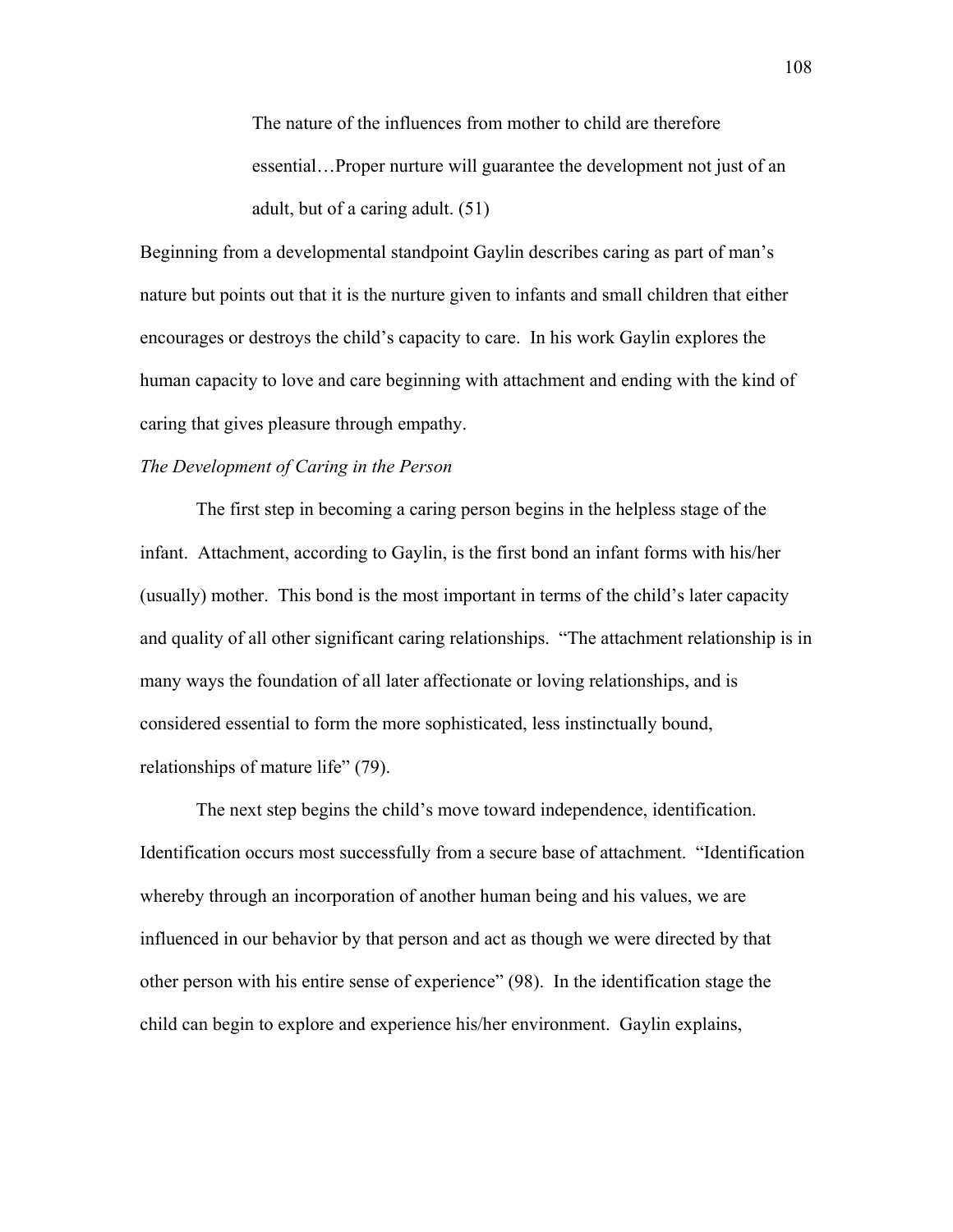All those figures whom we love and admire, we carry with us. They become the mortar and cement of the stable person: they serve our conscience, our capacity to love, and our potential for aspiration and achievement…We are not and never can be 'individual.' The paradoxical lesson of identification is that we achieve our unique selves via a fusion with others. Whatever individualism means, it is something we can only gain through early attachments to, later identifications with, and, finally, loving of other people. To find ourselves we must embrace others. It is a peculiar creature that is so constructed. (114-115)

Through identification the child learns what is good and how to connect to others in his/her environment. Gaylin argues that identification gives the child a sense of adequacy and personal resources that are necessary for the next stage of development, conscience.

Gaylin believes that identification is the means by which a child incorporates the values of a group. The child's conscience grows from that incorporation. "The identified-with people will be used to help build an internalized sense of conscience, which will then be visualized…as an abstract system of standards and values" (129). Conscience, set up by civilization, learned by identification, tells the developing person what he ought to do and not to do. The "ought" of conscience leads to caring and acts of kindness. "To give and give up, to do for others, is testament to ourselves of our worth and our strength" (134). To develop into caring members of society is to ensure the continuation of our species.

Conscience, the internalization of group "ought" while it leads to acts of caring is not the final stage of the caring member of society. According to Gaylin, the feeling of empathy is the next and final stage of caring that serves to perpetuate group survival,

109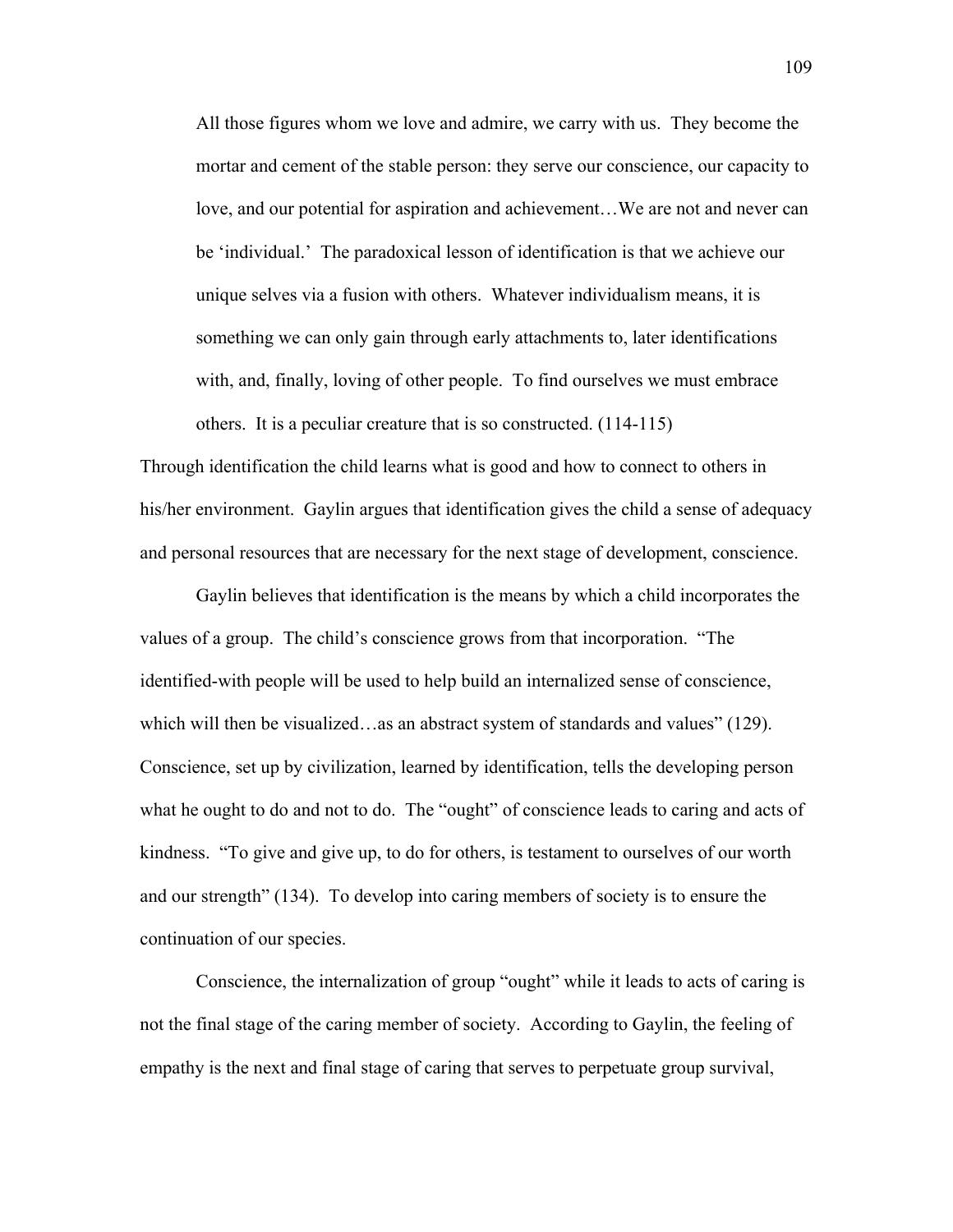There is a kind of giving that is not self sacrificing, but that produces pleasure and joy. And such giving is served by a different form of identification, where we identify or empathize with the small and helpless rather than the strong and capable; it is a basic mechanism in the structure of group survival. This represents an expansion of empathy beyond its usual transiency or momentary character into a steadily maintained, ongoing state of feeling. (138)

The final stage, an ongoing state of feeling, is the caring literally born out of becoming a protective parent. However, Gaylin argues that even those mature adults who never have children still have the capacity and tendency towards caring for the helpless because of the caring they learned as infants. This caring grows from their first caring relationship and helpless state and in most comes full circle in caring for their own child. Gaylin labels this final stage of feeling for the helpless, identification. "It (identification of the adult with the infant) represents a fusion of interests and identity, so that the boundaries between self and other become, as it were, symbolically blurred" (Gaylin 143).

Gaylin argues that caring beginning with the helpless stage of a dependent infant is not only part of our human nature, it is essential for our species survival. From dependency to attachment the child learns through caring the confidence he/she needs to grow and identify with those around him/her. In the process of identification the child develops a self-image necessary for the ability to learn to how to care and love. "This caring nature is a fact of design. But social living is also a fact of design. We must trust ourselves and love ourselves for the primary purpose of loving others and caring for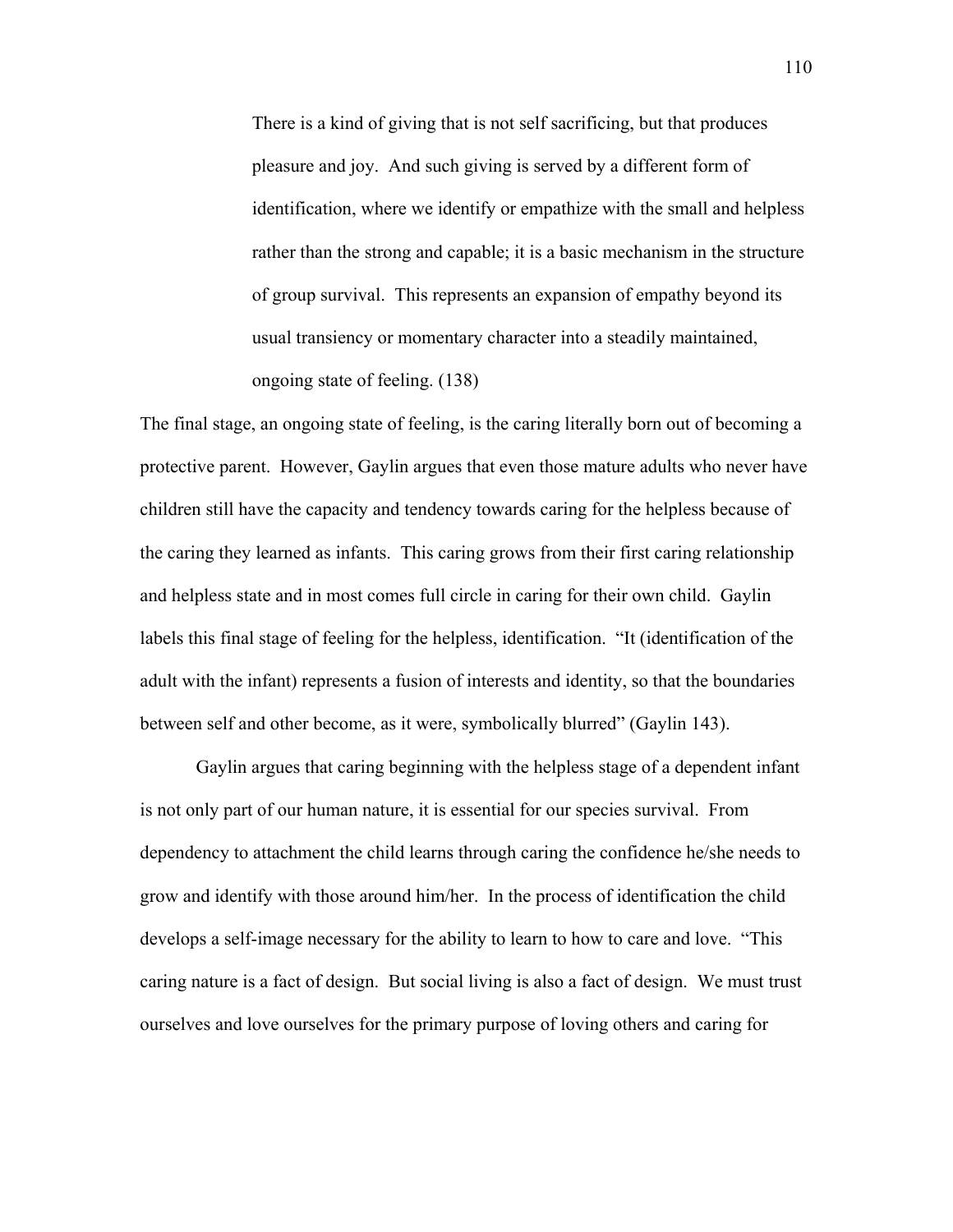them" (171). Ultimately, caring is tied to both realization of the good life and the life of man.

## Carol Gilligan: Caring—A Different Voice

Both Mayeroff and Gaylin label caring as part of the good life. Although they come from different disciplines, philosophy and psychology, they also both recognize the importance of caring to a life well lived. In 1982, Carol Gilligan wrote her now famous *In a Different Voice*. Gilligan's work is the first feminist exploration of caring, its relation to women and their moral development and ultimately, the good life. *In a Different Voice* argues for a moral development "different" than the one that was currently accepted. Gilligan argues for the **"**different voice**"** of women and their moral development as it pertains to caring. Gilligan coins the term an ethic of care which she ties to the lives, identities and moral development of women. Gilligan's "different voice" is one of care and responsibility, of concern and connection with other people (Larrabee 15). An ethic of care is a theory of moral concern grounded in responsiveness to others that dictates providing care, preventing harm, and maintaining relationships.

According to Gilligan, women define themselves in a context of human relationship and judge themselves in terms of their ability to care (17). Gilligan describes an ethic of care as a language of responsibility in which moral dilemmas are seen as an obligation to exercise care and avoid hurt. "The inflicting of hurt is considered selfish and immoral in its reflection of unconcern, while the expression of care is seen as the fulfillment of moral responsibility" (73). Gilligan describes an ethic of care as primarily feminine, a world dominated by interconnection, where violence is rare and relationships are safe (62). In this world everyone is responded to.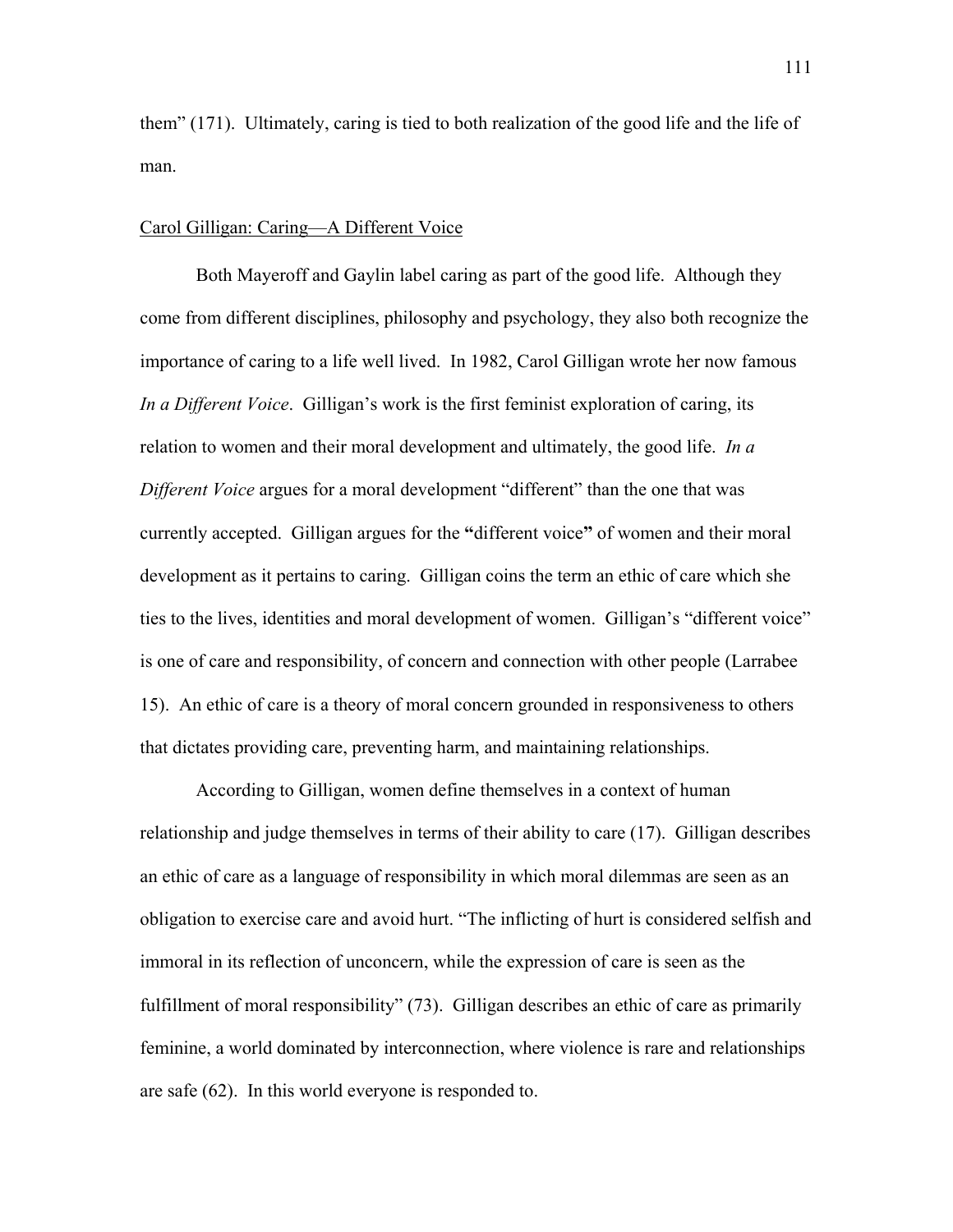Gilligan argues that the ethic of care is informed by an understanding of human relationships that is marked by an increasing differentiation of self and other and a growing comprehension of the dynamics of social interaction (74). The central insight of an ethic of care is that the self and other interdependent. This insight is realized through a cumulative knowledge of human relationships. Gilligan identifies three levels of moral development in an ethic of care and describes the transitions that occur between each level.

#### *Gilligan's ethic of care: the levels and transitions*

According to Gilligan, women develop a principle of moral responsibility that proceeds through stages that are sequential and hierarchically arranged. The first level of an ethic of care is orientation to individual survival. In this level the self and the protection of the self from more powerful others is the major object of concern. "Morality is a matter of imposed sanctions on the self" (Brabeck 35). The first transition associated with the first level is the transition from selfishness to responsibility. This transition is marked by the self recognizing attachments and connections to others. In this transition moral conflict develops in terms of what one would do as opposed to what one should do. Gilligan clarifies:

> The transition from the first to the second perspective, the shift from selfishness to responsibility, is a move toward social participation. Whereas from the first perspective, morality is a matter of sanctions imposed by a society of which one is more subject than citizen, from the second perspective, moral judgment relies on shared norms and expectations. The woman at this point validates her claim to social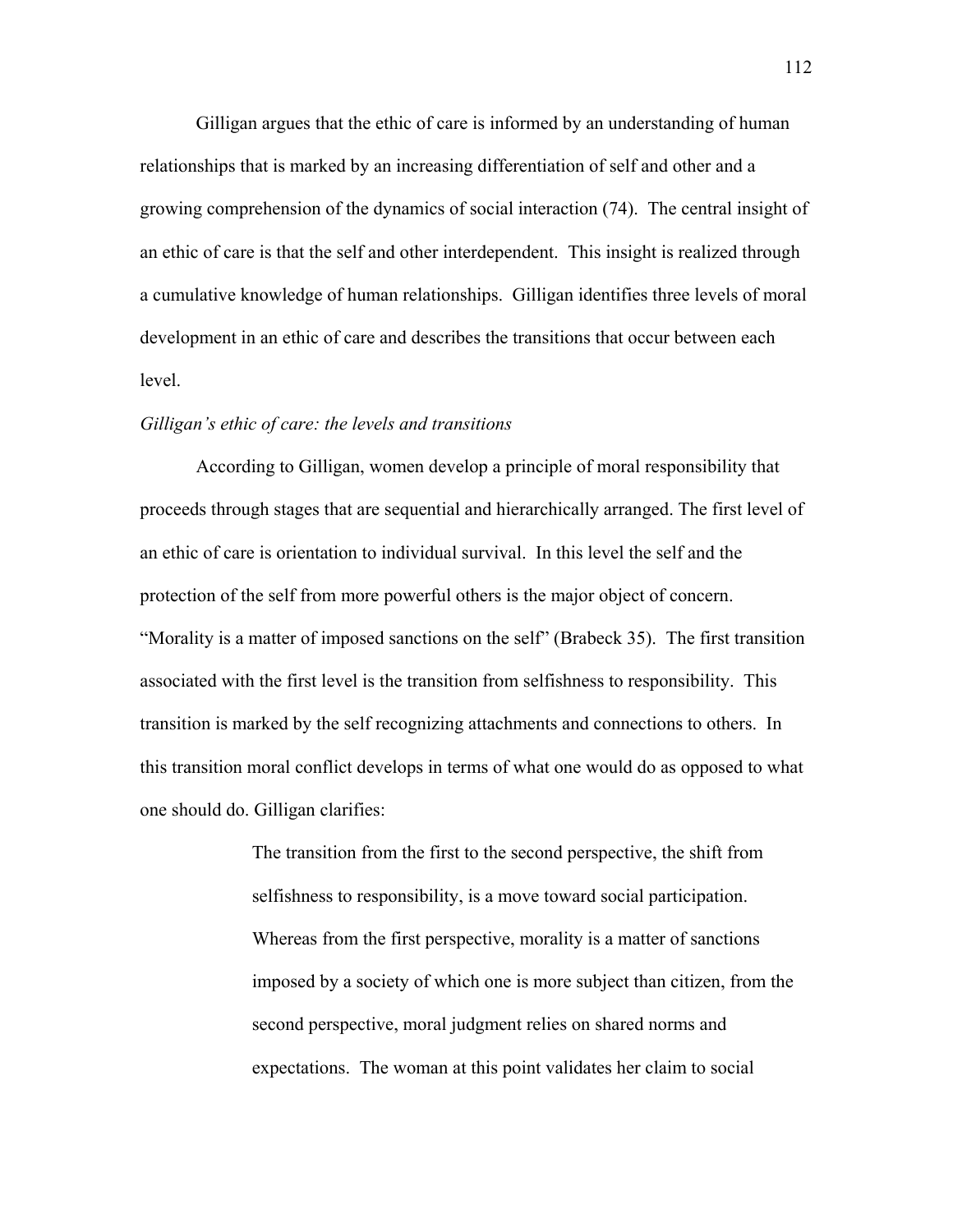membership through adoption of societal values…survival is now seen to depend on acceptance by others. (79)

From the transition from selfishness to responsibility Gilligan argues that women then move to the second level: goodness as self sacrifice or "service orientation" (Puka 62). In this level the self is seen as caretaker and protector. The focus in this level is on conventional social views of goodness. In the second level the caring is marked by "exercising tact, not hurting others, and winning approval of others by identifying and serving their needs and desires" (Wood 48). There is a desire to care for others. "Concern for others, particularly the feelings of others and the possibility of inflicting hurt, is of major concern" (Brabeck 36). The second transition is then from goodness to truth. In this transition the self recognizes the importance of care of both the other and the self. The situation, the intentions, and the consequences are of primary importance to moral decisions.

The third and final level is the morality of nonviolence. In this level care becomes a universal obligation, "A moral equality between self and other is achieved by equally applying and injunction against hurting" (Brabeck 36).

According to Gilligan, in an ethic of care, moral action develops through these stages and transitions. Ultimately in an ethic of care the self realizes irreducible particularity- a particularity of the agent, the other, and the situation (Blum 51). The moral self also realizes that both the self and the other are radically situated and particularized. "Understanding the needs, interests, and welfare of another person, and understanding the relationship between oneself and that other, requires a stance towards that person informed by care, love, empathy, compassion, and emotional sensitivity"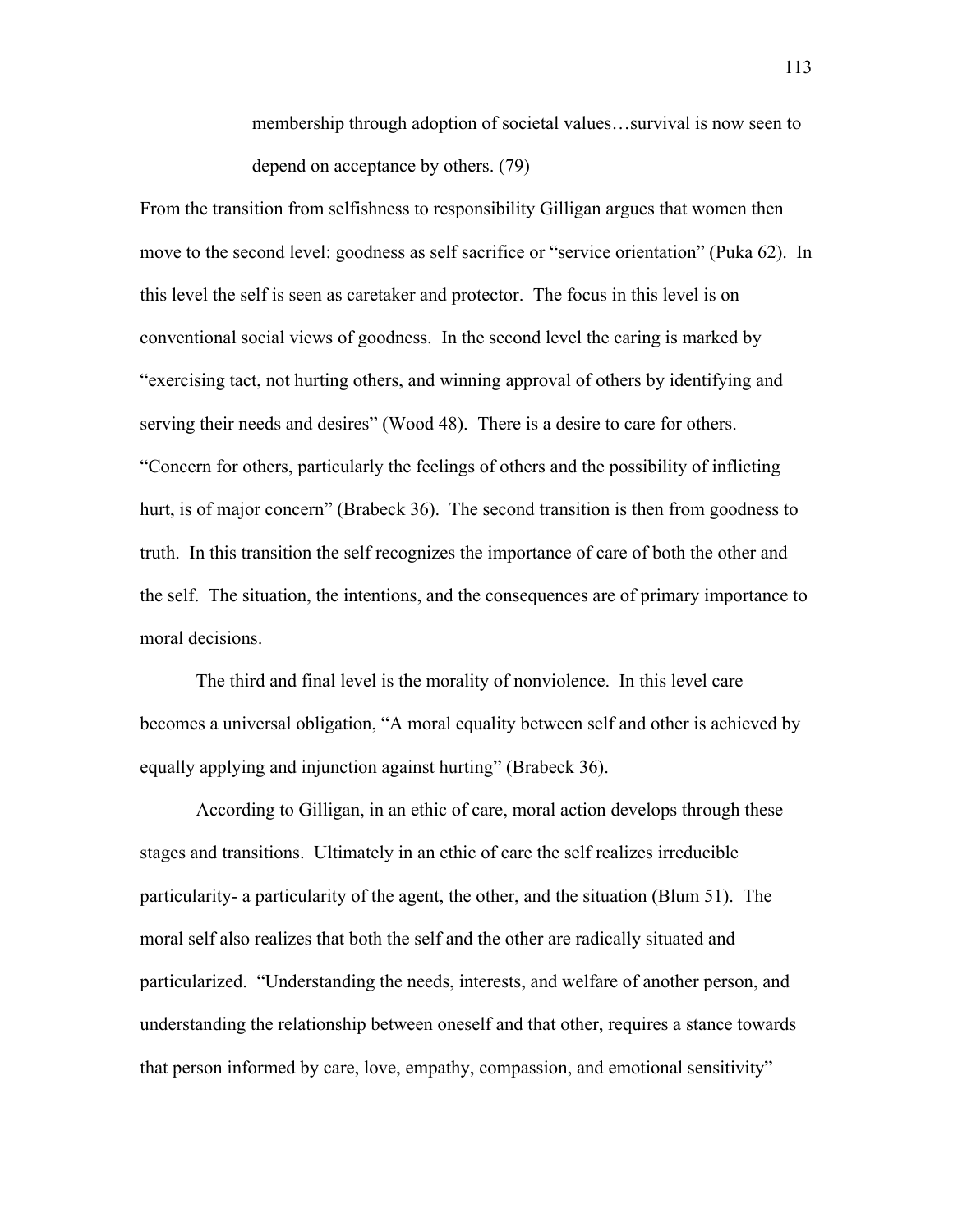(Blum 51). The self is encumbered meaning, the self is connected to the world by ties and relationships and acts in terms of those ties. These encumbrances are concrete, particular others and relationships. Connection and response are the basis for morality in an ethic of care. Connection then exists prior to moral beliefs and principles and guides women's sense of right and wrong and their moral actions.

#### Nel Noddings: Caring—The responses "I am Here for You" and "I Must"

Building on the work of Carol Gilligan, Nel Noddings constructs an ethic of care rooted in receptivity, relatedness, and responsiveness. Noddings provides one of the most detailed outlines of caring through her extensive contemplation of caring and its impact of society. Writing from a feminist perspective, Noddings follows Gilligan's lead and argues for caring as an alternative moral ethic to a more traditional, masculine moral ethic driven by principles and propositions. She defines caring as "relation in its most basic form, a connection or encounter between two human beings--- a carer and a recipient of care, or cared—for" (Noddings, *Schools* 15). Noddings describes an ethic of care as an "I must" in response to the plight of the other (*Caring* 79). According to Noddings, the inclination to be moral derives from caring. "In caring, we accept the natural impulse to act on behalf of the present other" (Noddings, *Caring* 83). For Noddings hers is an endeavor in practical ethics from the feminine view. Noddings explains in length the relational nature of caring, its importance in the world and the role of those in caring: the one-caring, the one-cared for, and caring about.

# *The Relational Nature of Caring*

Noddings begins from the fundamental assumption that relation is taken as ontologically basic and the caring relation is ethically basic (*Caring* 3). "Taking *relation*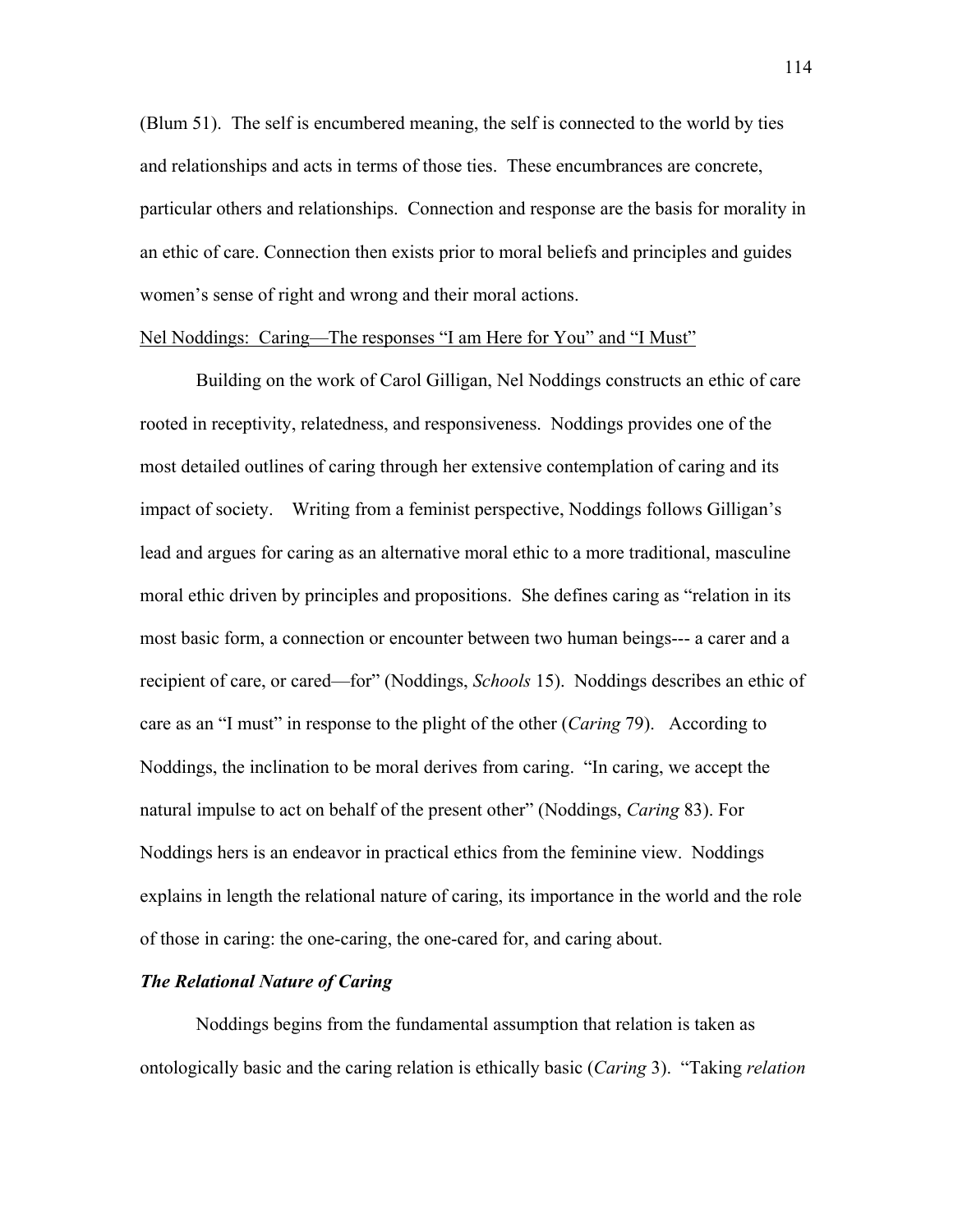as ontologically basic simply means that we recognize human encounter and affective response as a basic fact of human existence" (4). An ethic of care assumes relation and therefore, according to Noddings, ultimately identifies joy as its basic affect. "It is the recognition of and longing for relatedness that form the foundation of our ethic, and the joy that accompanies fulfillment of our caring enhances our commitment to the ethical ideal that sustains us as one-caring" (*Caring* 6). Ultimately joy is the reason we continue to care. Noddings believes that the joy found in relation reflects our basic reality. The joy that occurs in the caring relation maintains the caring and our desire to preserve the ethical ideal of caring (Noddings, *Caring* 147).

### *The Responses of Caring: The Natural (I am here for you) – The Ethical (I must)*

From the assumption that relation is ontologically basic Noddings moves to the caring relation. For Noddings, there is a difference between natural caring and ethical caring. Natural caring is the relation in which we respond as one-caring out of love or natural inclination. Natural caring, a fact of the human condition, is what we see as ultimately "good." Noddings describes natural caring from the ideal home in which "I am here for you" is communicated to the cared-for. "It is that condition toward which we long and strive, it is our longing for caring—to be in that special relation—that provides the motivation for us to be moral" (*Caring* 5). Examples of natural caring are parent child relations, friendship relations, etc. Response in natural caring is easy, almost automatic, in other words, natural.

Ethical caring arises out of the ideal of natural caring. Instead of caring as a response to a loved one and an "I am here for you" stance, the response of ethical caring

115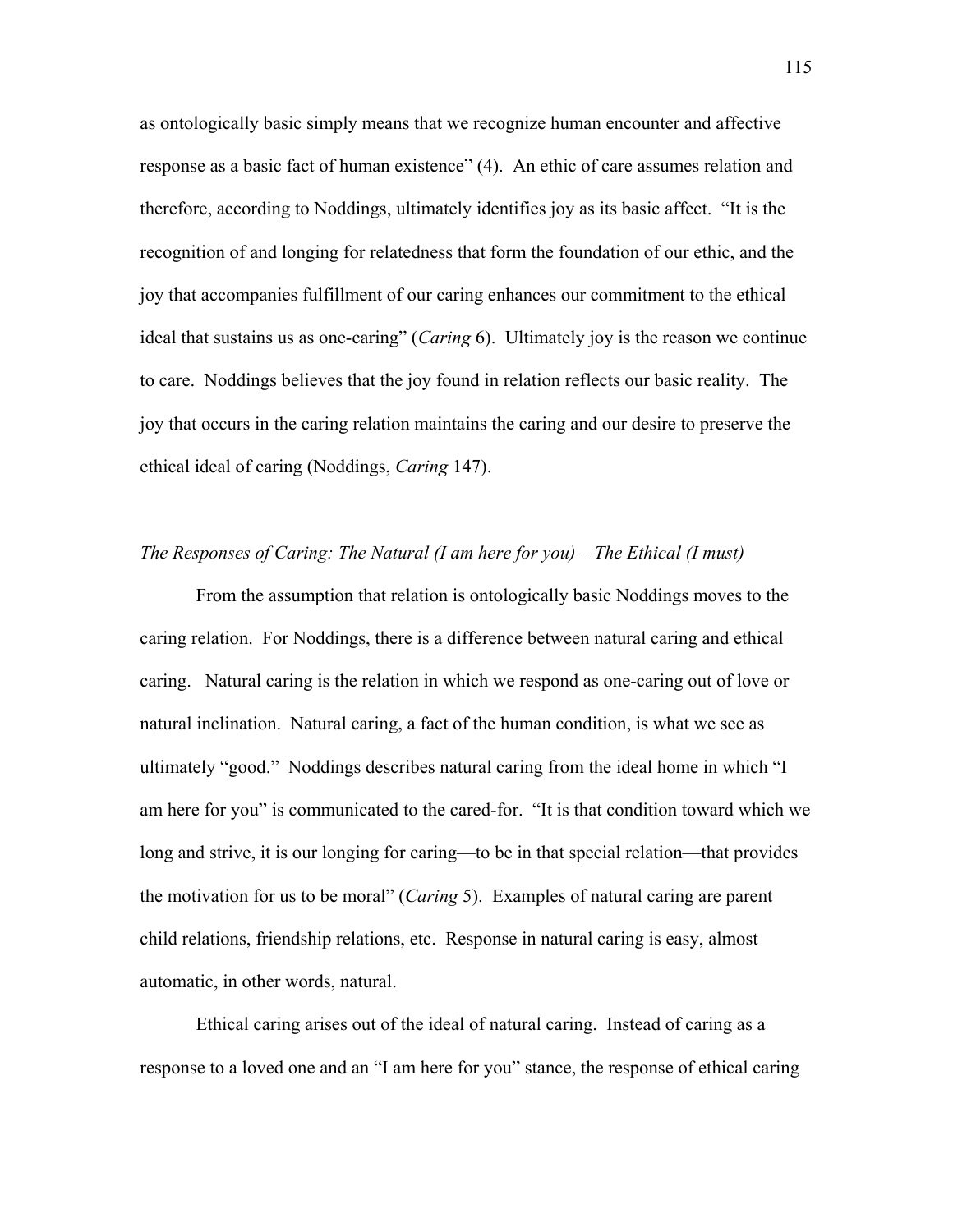is "I ought" or "I must." Ethical caring is a dutiful form of caring. We can either respond or reject the call of the other's need. But because relatedness is ultimately linked to our quality of life and we value ourselves as carers we can and often do evoke a caring response beyond the natural (*Home* 30). "This goodness is felt and it guides our thinking implicitly. Our picture of ourselves as ethical inevitably involves a consideration of this goodness" (*Caring* 49). In other words, we answer the "I must" even when we do not necessarily want to or have the energy. We care because we see caring as ultimately good. Ethical caring, according to Noddings, is evoked in the instance when the other is calling and we would rather not respond but we recognize a sense of the "I must." "In doing this, we draw upon an ethical ideal—a set of memories of caring and being cared for that we regard as manifestations of our best selves and relations. We summon what we need to maintain the original 'I must'" (Nodding, *Educating* 13).

After distinguishing between ethical and natural caring Noddings describes the roles of those involved in the caring relation. According to Noddings, "a caring relation is, in its most basic form, a connection or encounter between two human beings—a carer and a recipient of care, or cared—for" (*Schools* 15). For Noddings, each of these participants must contribute to the relation in characteristic ways.

# *The Relationship to Caring— Caring-for, The One Caring*

The caring relation begins with the one-caring "receiving" the other. For Noddings, the essential fundamental aspect of caring is the receiving or apprehension of the other's reality. "When we see the other's reality as a possibility for us, we must act to eliminate the intolerable, to reduce the pain, to fill the need, to actualize the dream. When I am in this sort of relationship with another, when the other's reality becomes a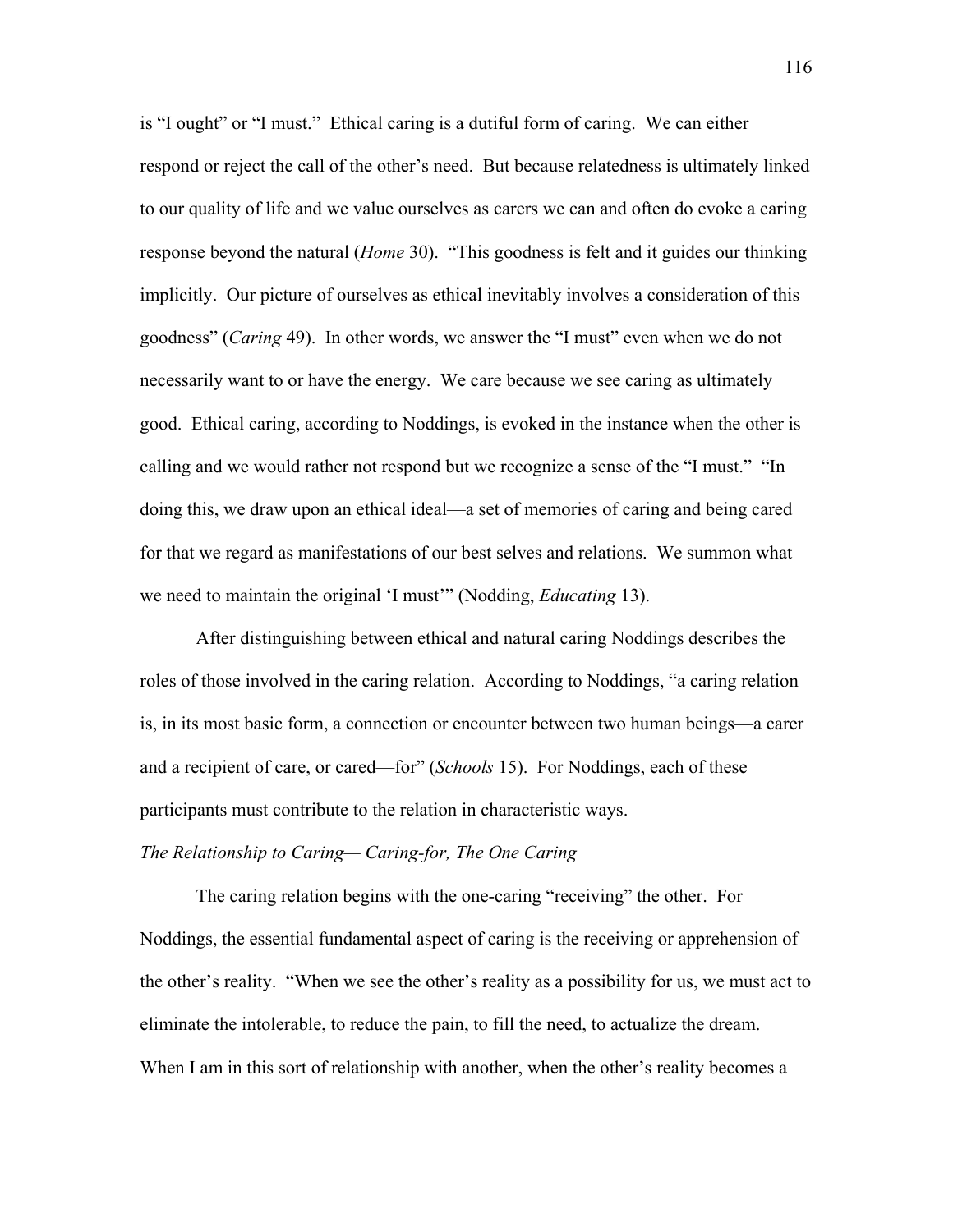possibility for me, I care" (*Caring* 14). It is important to note that in receiving, the self does not get lost in the other. Noddings argues that receiving is thoroughly relational, a duality. "I see through two pairs of eyes, hear with two sets of ears, feel the pain of the other self in addition to my own" (Noddings, *Home* 15). From the starting point of receiving, Noddings describes the enactment of genuine caring.

When one is prepared to receive the other, the one –caring makes a conscious choice to pay particular attention to the other. Noddings describes paying attention to the other as engrossment. Noddings argues that caring for another always involves engrossment. Engrossment is a regard or desire for the other's well-being. In engrossment the one caring is always *present* in his/her acts of caring (*Caring* 19). Presence is not necessarily physical presence but is marked by reactive, responsive, and receptive behavior by the one-caring toward the cared-for. Engrossment requires the one-caring to be embedded in a relationship with the other (Noddings, *Caring* 19). In the midst of engrossment, the one-caring sees and accepts the other as they really are and also sees what the other has the potential to become. Noddings likens this characteristic of caring to that of Martin Buber's confirmation. "The one—caring sees the best self in the cared—for and works with him to actualize that self" (Noddings, *Caring* 64). When one is engrossed with another they are turned toward a particular other in a particular circumstance. The act of caring is essentially a turning away from the self toward the other.

Noddings argues that to be truly human, to live fully, we must embrace relation. Part of being in a world of relation is caring. In order to care we begin by being receptive to the other. According to Noddings, once we have seen the other, we decide whether or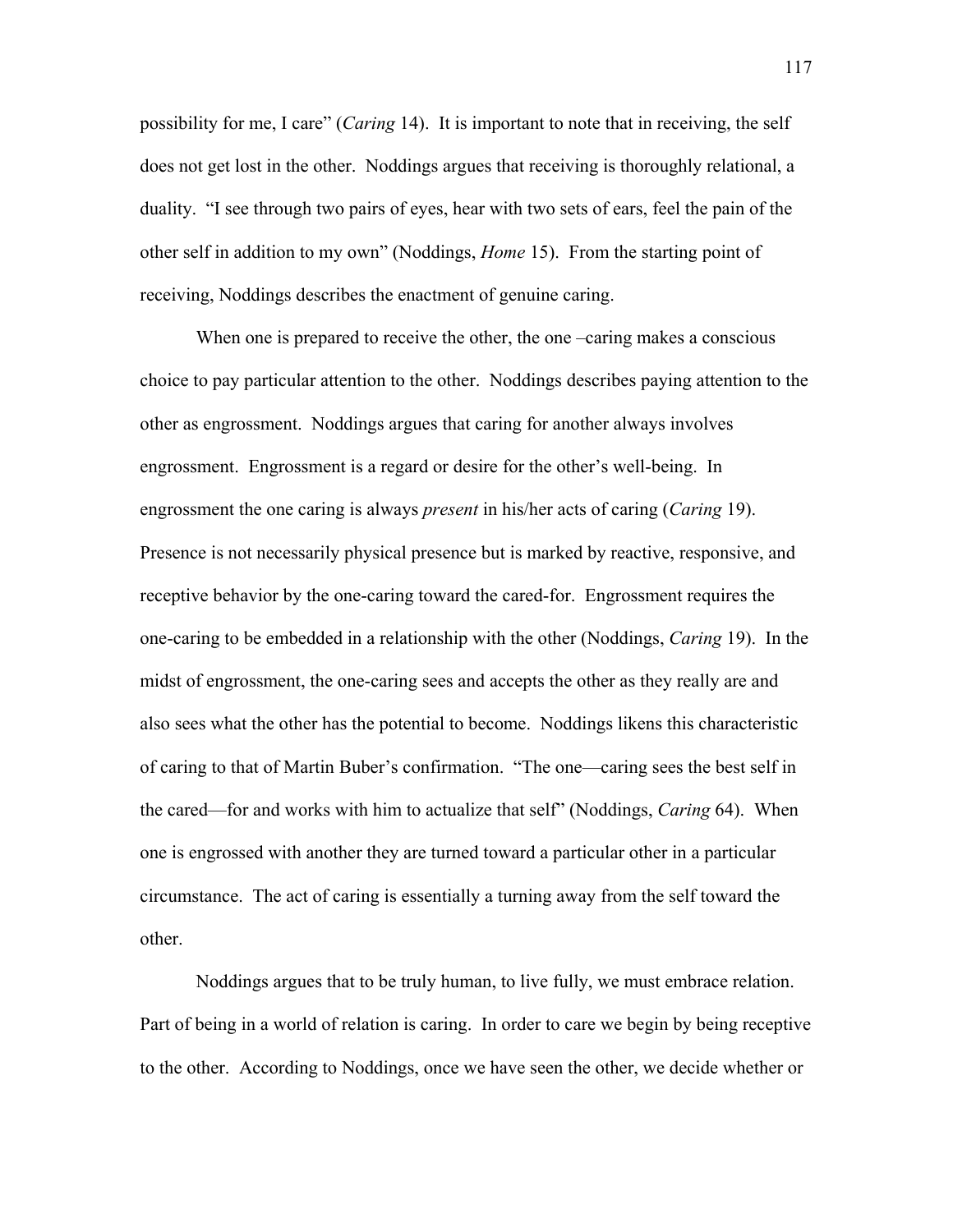not to care. "It is in this subjective—receptive mode that I see clearly what I have received from the other, and then I must decide whether to proceed" (Noddings, *Caring* 35). Therefore, the one-caring potentially faces guilt and the need for courage in the caring relation.

Guilt occurs in several instances in caring. First, the one-caring faces guilt when the course of caring has not produced the desired results. The one-caring has tried but something has gone wrong. In this instance guilt is felt by the one caring and requires courage to continue to care and keep trying. "I must have the courage to accept that which I have had a hand in, and I must have the courage to go on caring" (Noddings, *Caring* 39). On the other hand, there is always a choice in ethical caring. We hear the address of the other and can choose to ignore the "I must." If there is a lapse in caring on the part of the one-caring, he/she feels guilty for not responding to the call of the other. *The relationship to caring— The Cared for* 

Noddings claims caring is a genuine response to the perceived needs of the other (*Caring* 47). Noddings defines the caring relation as an encounter between two human beings. In her opinion the caring relation is not and cannot be complete unless the one cared—for contributes in some way to the relationship. In the next stage of her exploration of caring, Noddings identifies who the cared for can be. According to Noddings, the cared—for can range from one who is dear to us to a complete stranger. We care for those who are close to us because we love them. Those closest to us are at the center of our circle of caring (Noddings, *Caring* 50). Moving out from those we love, we are linked through relations and roles to others we may be eventually called to care for. For the most part, we are aware of the inevitability of the call to care for those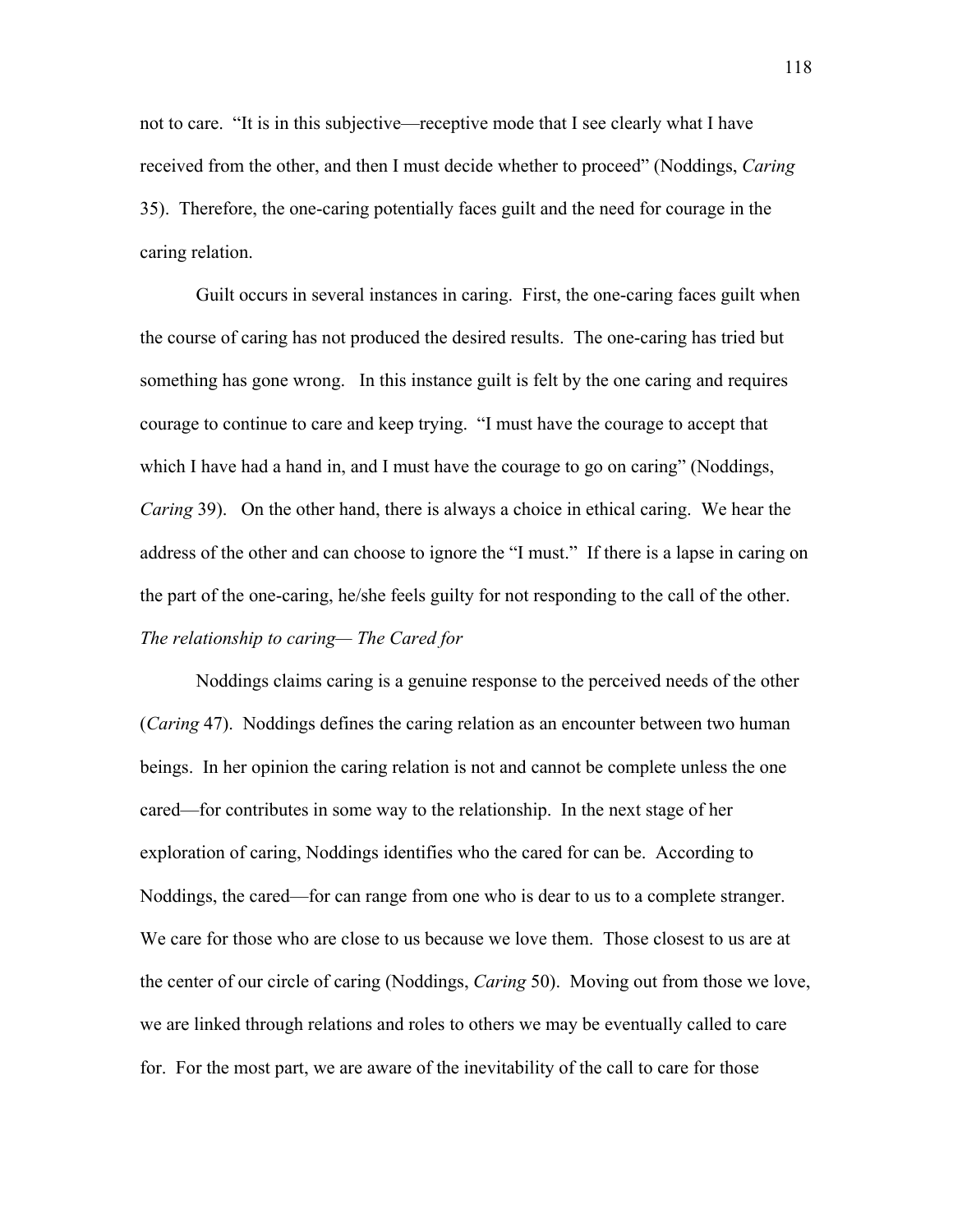individuals and are prepared to respond. Finally, Noddings discusses the call we are not prepared for, the call of the stranger:

> In an important sense, the stranger has an enormous claim on me, because I do not know where he fits, what requests he has a formal right to make, or what personal needs he will pass on to me. I can meet him only in a state of wary anticipation and rusty grace, for my original innocent grace if gone, and, aware of my finiteness, I fear a request I cannot meet without hardship. Indeed the caring person, one who in this way is prepared to care, dreads the proximate stranger, for she cannot easily reject the claim he has on her. (*Caring* 47)

According to Noddings, the call of the stranger that needs care is the ultimate "I must." The call of the stranger is also the ultimate unknown. We can expect to be called by those we love. We are mostly aware of the demands of the various roles we fill. But the stranger who needs care can call at any time, for anything. The call of the stranger is the true test of the ethical self.

The one—caring bears the responsibility of answering the call to care. It is in receiving the other and responding to the "I must" that genuine caring begins; however, Noddings argues that caring cannot be complete without the contribution of the cared for in the relationship. In order for the caring relationship to flourish and continue the cared—for must receive the caring and respond in some manner.

Noddings claims that the reception of caring by the cared—for is an important part of what the one—caring receives from the other. Noddings likens this aspect of an ethic of care to Martin Buber's conception of reciprocity. "What the cared—for gives to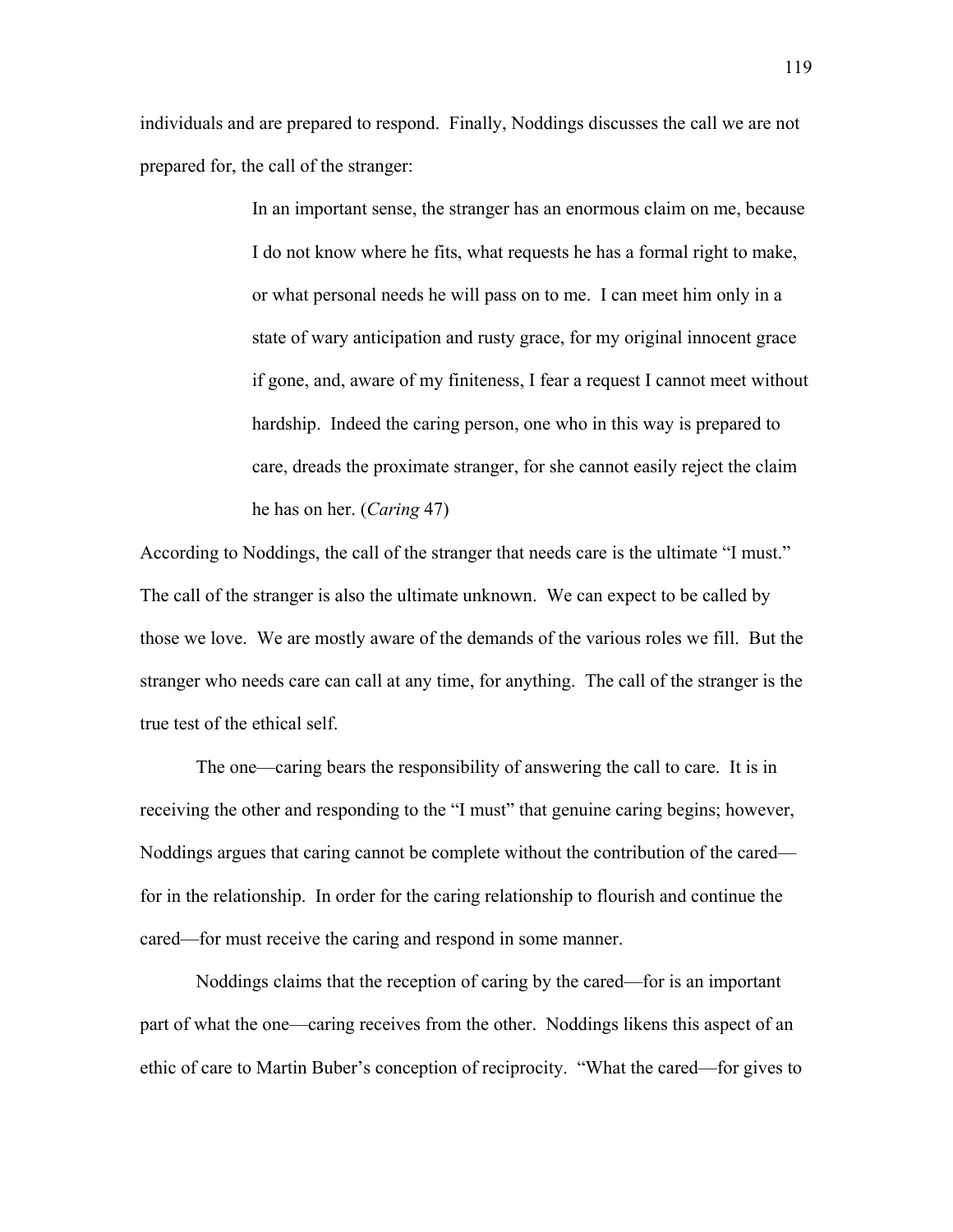the relationship either in direct response to the one—caring or in personal delight or in happy growth before her eyes is genuine reciprocity" (*Caring* 74). The one—caring cannot demand that the other respond or how the other will respond. But the response from the cared—for contributes to the maintenance of the relationship, completes the caring. The growth of the one cared—for is what allows the one—caring to continue to turn toward the other and away from the self. Caring is completed in the cared—for and the completion brings joy to the one—caring. "It (joy) is the special affect that arises out of the receptivity of caring, and it represents a major reward for the one—caring…We want to remain in direct contact with that which brings us joy and, somehow, with that joy itself" (Noddings, *Caring* 132). In other words, the joy the one-caring receives from the growth of the cared—for is what motivates and maintains the one-caring. The joy is, for Noddings, relation. It is relation that brings us joy, relation that keeps us caring, relation that makes us human.

# *Standing Outside the Relationship—Caring about*

In the one cared-for Noddings' theory of care comes full circle. Caring begins and ends in the fact that relation is ontologically basic. However, we cannot care-for everyone in the world…we cannot truly care-for everyone we know. Therefore, Noddings makes a distinction between caring as a part of relation and "caring about." According to Noddings, if we care about someone we are not in direct relation with a particular other. But there is a feeling for the other in need. "Caring about always involves a certain benign neglect. One is attentive just so far. One assents with just so much enthusiasm. One acknowledges. One affirms. One contributes five dollars and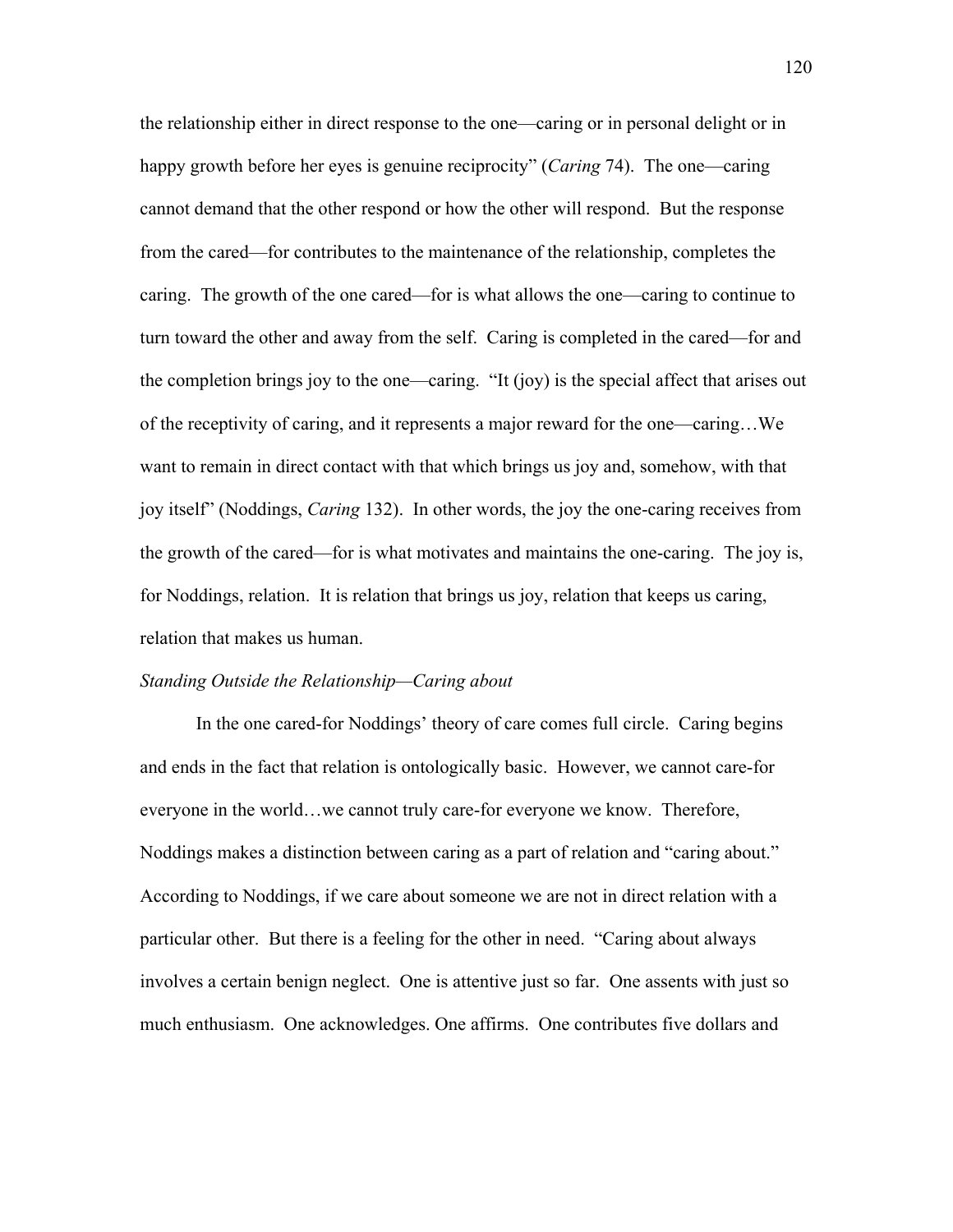goes on to other things" (Noddings, *Caring* 112). Noddings explains that caring about is an important link between the private sphere of caring-for and the public realm,

> Caring-about moves us from the face-to-face world into the wider public realm. If we have been well cared for and have learned to care for a few intimate others, we move into the public world with fellow-feelings for others. We are moved by compassion for their suffering, we regret it when they do not experience the fruits of care, and we feel outrage when they are exploited. Often we wish that we could care directly, but because that is impossible, we express our care…(Noddings, *Home* 22).

While Noddings labels caring about as the poor second cousin of caring, she argues that caring about is essential in the caring process. Caring about is, according to Noddings, "instrumental in establishing the conditions under which caring-for can flourish… caring about can help in establishing, maintaining, and enhancing it (caring-for)…Caring about is empty if it does not culminate in caring relations" (*Home* 24).

## *The Relationship of Caring to Martin Buber's Philosophy of Dialogue*

Nel Noddings develops an ethic of care claiming that it is basic to moral life. She describes the role of both the one-caring and the cared-for. She claims that in order for caring to be a part of moral life one must learn first to be cared-for, then must learn to care about and finally how to care for others. In describing caring as basic to moral life, Noddings insists that caring is and must be part of moral education. In both her description of caring and linking caring to moral education Noddings relies on the work of Martin Buber. Noddings is one of the few philosophers to explicitly tie Martin Buber's philosophy of dialogue to the concept of caring. It is with her initial connection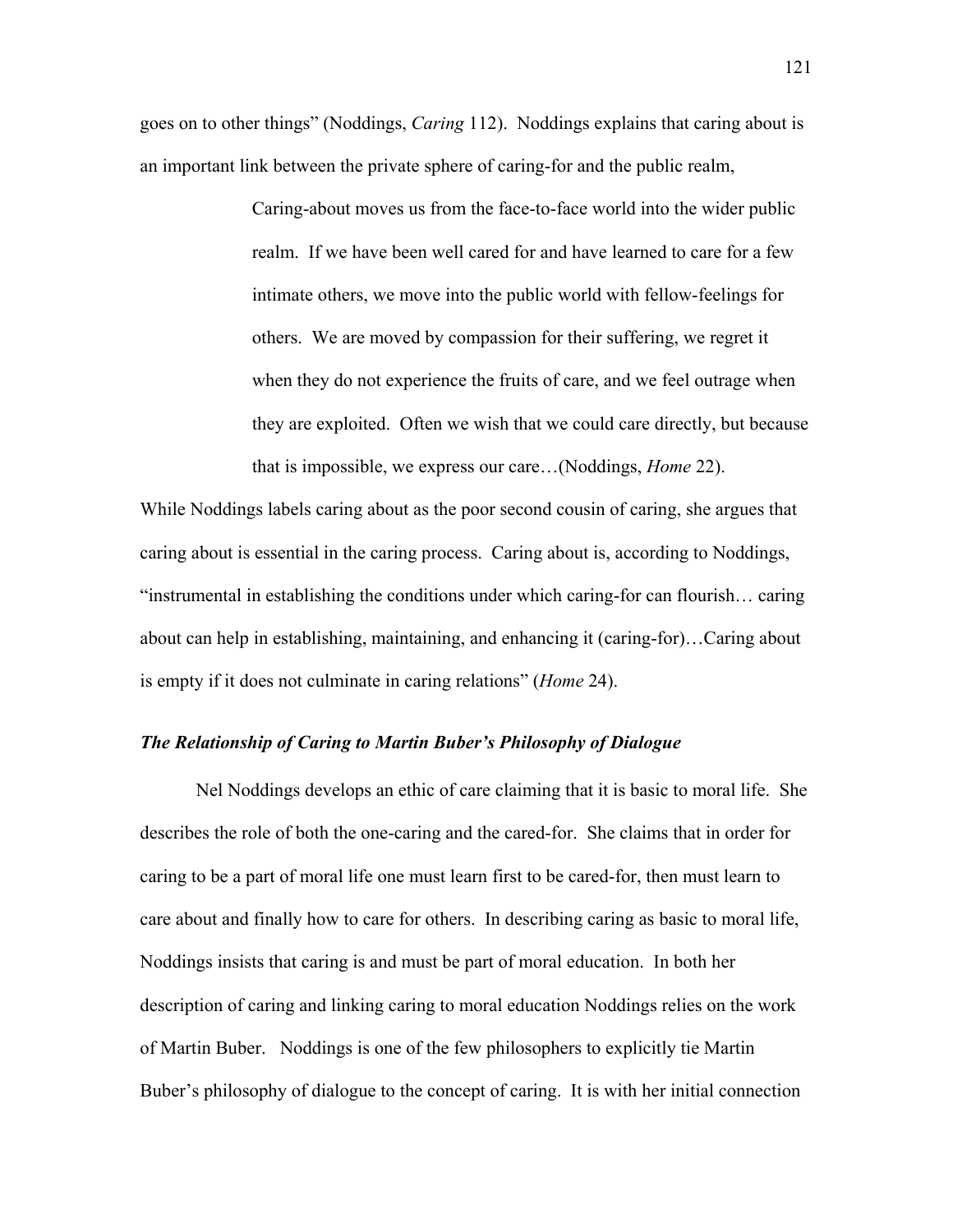that this work builds dialogue as a labor of care. Specifically, Noddings looks to Buber's concepts of relation, confirmation, reciprocity, responsibility, and inclusion.

Noddings begins her philosophy of caring with the idea that human beings live in relation, which she appropriates from Buber's philosophy. She identifies the one-caring as the "I" in Buber's I-THOU relationship and the one cared-for with the THOU. According to Noddings, caring is relation, relation is reciprocity. Reciprocity is another concept Noddings appropriates from Buber. Reciprocity for both Buber and Noddings completes the relationship. If there is no response from the one cared—for, meaning reciprocity, the caring cannot be considered a caring relation.

Noddings uses Buber's concepts of confirmation, responsibility and inclusion, to describe the role of the one caring in the caring relationship. According to Noddings, the one-caring has a responsibility to the one-cared for, responsibility to answer the call of the other; and after acknowledging the call, responsibility to pay particular attention to the other which Noddings labels engrossment. Once the one-caring has accepted the responsibility to care, they must confirm the other as they currently are and as they can be. "The one-caring sees the best self in the cared-for and works with him to actualize that self" (*Caring* 64). The one-caring not only confirms the other he/she sees the world through two pairs of eyes. "The one-caring receives the child and views his world through both sets of eyes…The one-caring assumes a dual perspective and can see things from both her own pole and that of the cared-for" (Noddings, *Caring* 63). This dual perspective is what Buber views as inclusion.

Nel Noddings extends the work on caring and its relation to ethics in many ways. She distinguishes between a natural form of caring marked by an "I am here for"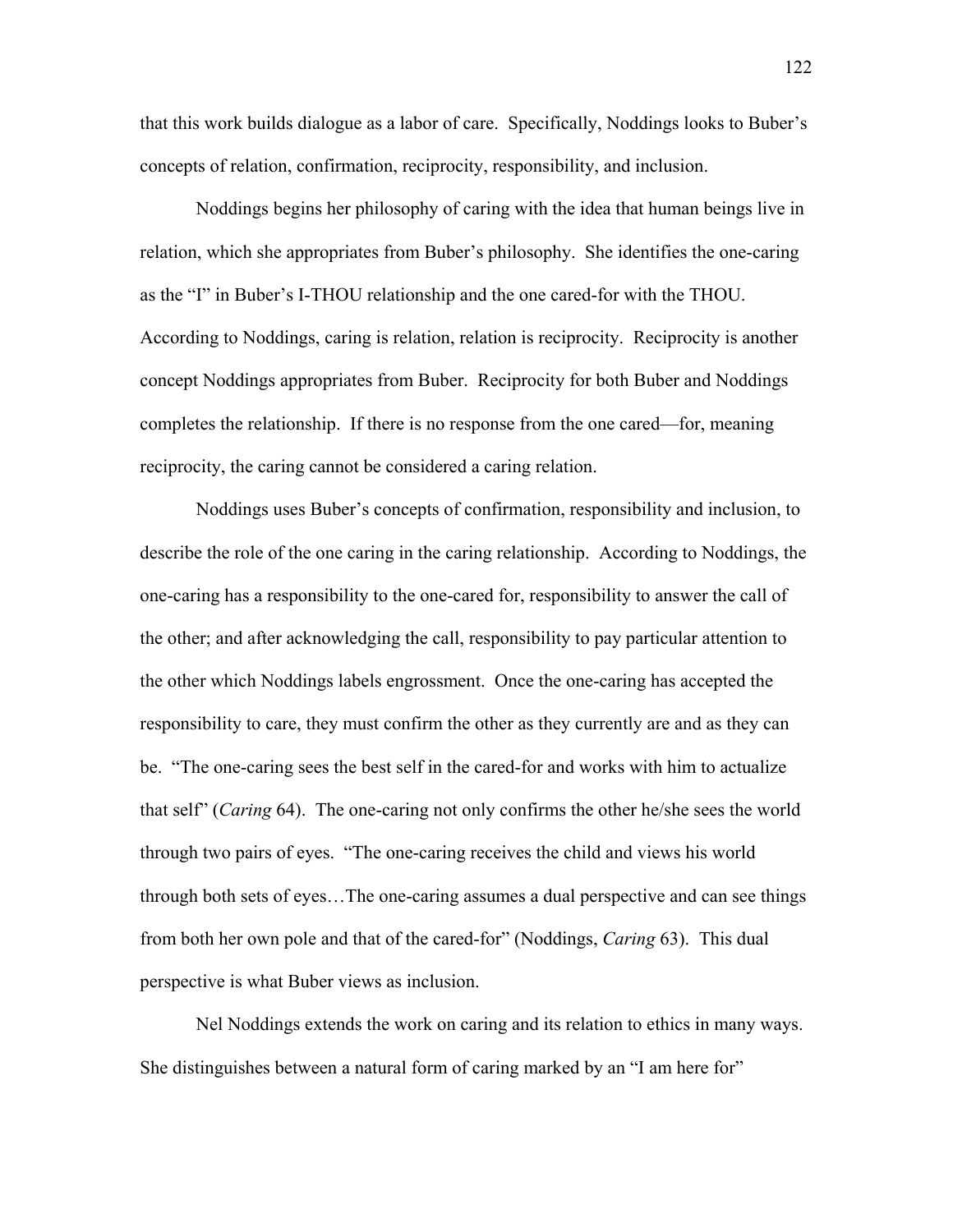response of the one caring to the cared for and ethical caring marked by an "I must" or "I ought" response by the one caring toward the cared for. She further extends the literature by describing in detail the roles of both the one caring and the cared for. Finally, Noddings begins to develop the intimate connection between caring and dialogue. Although Noddings specifically uses and references Martin Buber's philosophy of dialogue to develop her theory of an ethic of care, she does not follow the idea through and explore the foundational connection dialogue has to caring.

## Joan Tronto: Caring—A Practice that Demands Attention

Joan Tronto, also writing from feminist ethics position, emphasizes the political importance of an ethic of care. Tronto argues for the necessity and value of care in both the public and private spheres. "The world will look different if we move care from its current peripheral location to a place near the center of human life" (Tronto 101). Tronto points out that care, something most people spend their lives doing, is not currently valued in our society. Tronto claims "care can serve as both a moral value and as a basis for the political achievement of a good society" (l 9). According to Tronto, caring is devalued in our society, and those who do the caring work, i.e. women and minorities, are seen as unequal and degraded. Tronto conceives of a shift from a focus on the self and autonomy to "a more sophisticated sense of human interdependence," with care at the center (101). Tronto conceives of care as a fundamental human practice that demands our attention to its significance.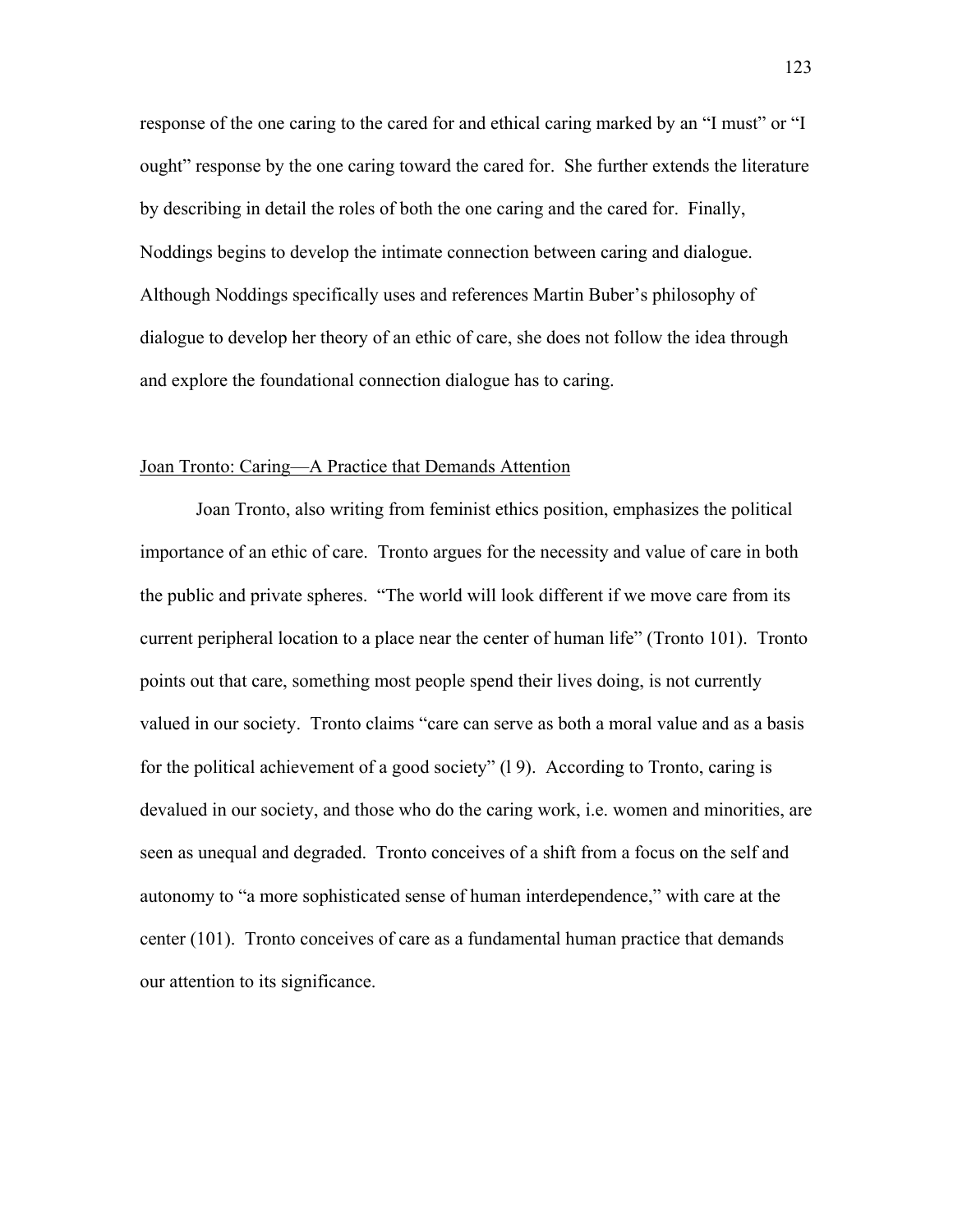Tronto claims that those who do care work have the proper reflection of value in human life. She believes that while care work is difficult, it is the work that sustains life (117). All human beings need care at some point.

> Care is nonetheless a universal aspect of human life. All humans need to be cared for, though the degree of care that others must provide depends not only upon culturally constructed differences, but also on biological differences that human infants are not capable of caring for themselves, and that sick, infirm, and dead humans need to be taken care of…all humans have needs that others must help them meet. (110)

Tronto believes that this basic recognition, that all human beings need care and that care work sustains life has the power to change both political and moral boundaries. If we recognize the importance of care and those doing the care work our political and social institutions will change. Tronto argues for the recognition of the value of care. "Because care forces us to think concretely about people's real needs, and about evaluating how these needs will be met, it introduces questions about what we value into everyday life…In order to think about care differently, we need to situate it differently as an integral moral and political concept" (124). In exploring the practice of care, Tronto attempts to situate care differently.

## *Caring— A Universal Burden, Practice and Action*

Tronto defines care on a basic level as some type of engagement. She expands by claiming that care also involves reaching out to someone other than the self, the acceptance of some kind of burden, and will typically lead to some form of action. "Caring requires that one start from the standpoint of the one needing care or attention. It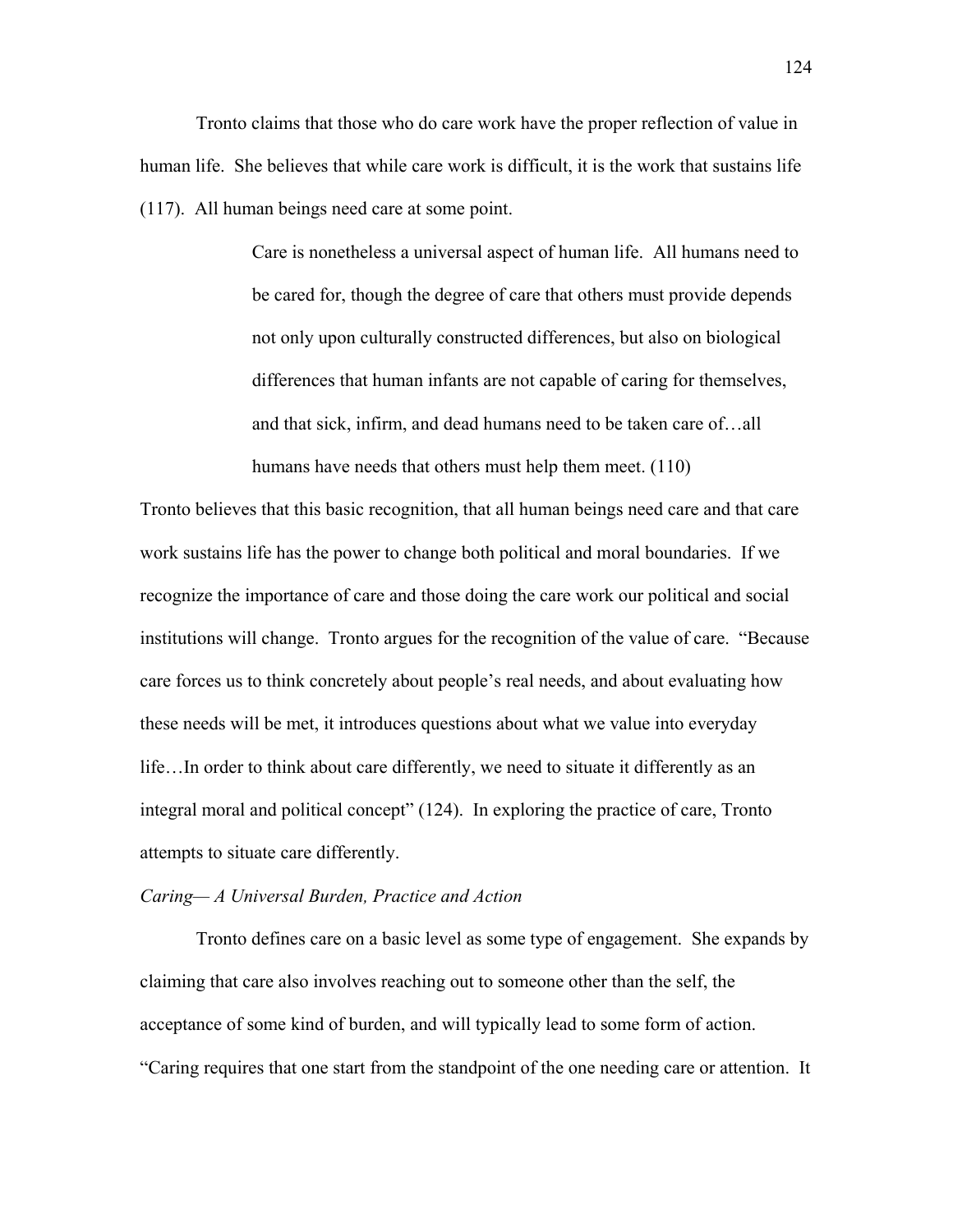requires that we meet the other morally, adopt that person's or group's perspective and look at the world in those terms" (Tronto 19). Tronto argues that in no way is care self absorbing or self referring (102). Tronto asserts care is a universal practice but is defined culturally and is an ongoing process. In previous work, Bearnice Fisher and Joan Tronto define care as "a species activity that includes everything that we do to maintain, continue, and repair our 'world' so that we can live in it as well as possible. That world includes our bodies, our selves, and our environment, all of which we seek to interweave in a complex, life sustaining web" (Fisher and Tronto 40).

Care, for Tronto, is a practice and can be recognized as such when one witnesses a practice that is aimed at maintaining, continuing, and repairing the world (104). Labeling care as a practice has significant implications:

> The notion of a practice is complex; it is an alternative to conceiving of care as a principle or as an emotion. To call care a practice implies that it involves both thought and action, that thought and action are interrelated, and that they are directed toward some end. The activity, and its end, set the boundaries as to what appears reasonable within the framework of the practice. (108)

Identifying care as a practice, according to Tronto, implies that care concerns the interrelation of thought and action. Identifying care as an action suggests that one must "do something" to enact the care needed by another. Finally, identifying care as a burden points out that even though one recognizes the necessity of engaging in the combined thought and action of caring— the practice— it is sometimes more than one wants to bear.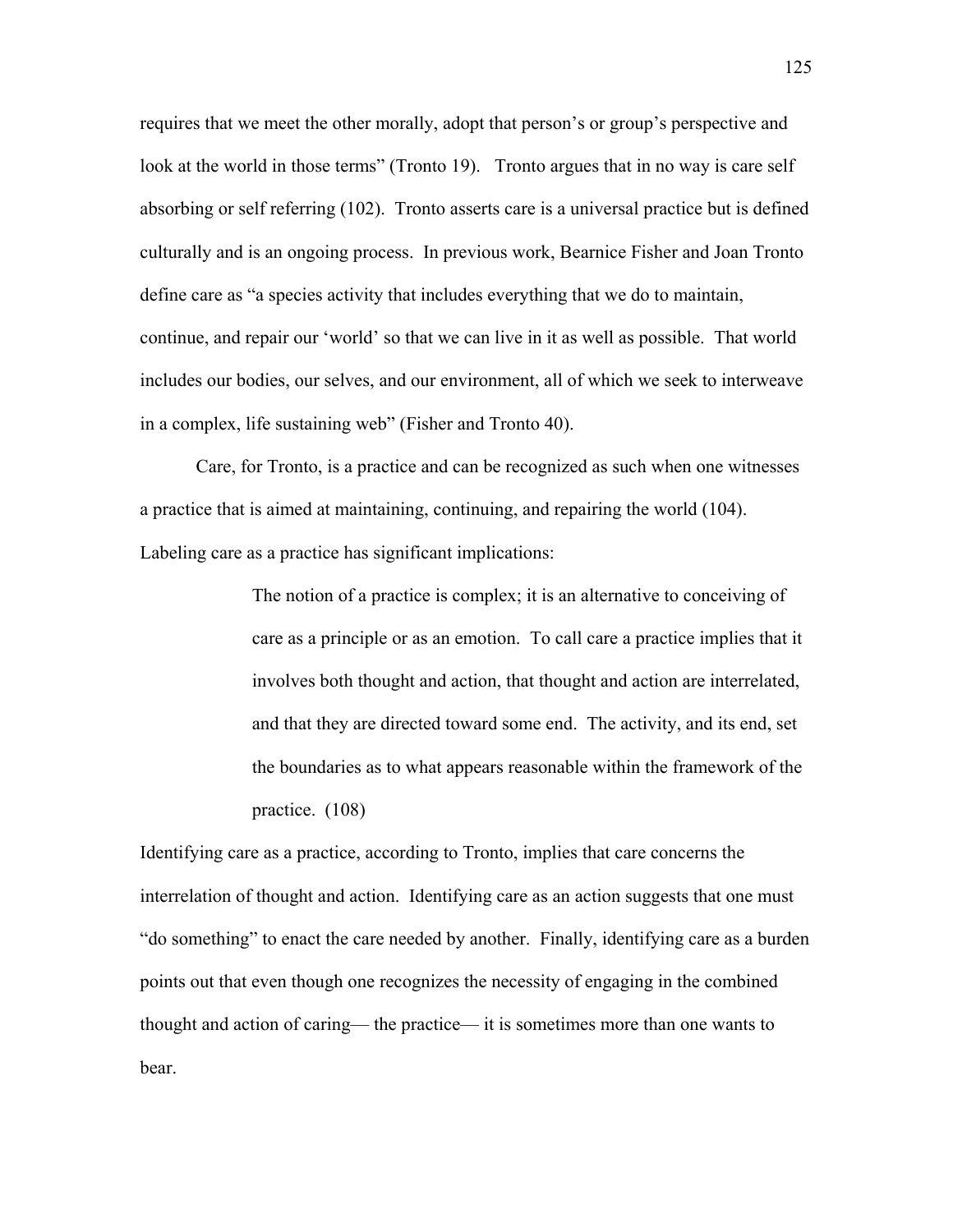# *The Phases of an Ethic of Care*

Tronto describes the elements or phases of an ethic of care that she believes correlate with thought and action: caring about, noticing the need to care in the first place; taking care of, assuming responsibility for care; care-giving, the actual work of care; care—receiving, the response of that which is cared for to the care. From these four elements of care, Tronto argues that four ethical elements of care arise: attentiveness, responsibility, competence, and responsiveness (127). Tronto ties each phase of caring to a correlating moral element of caring.

The first phase of caring is caring about. The first step in any caring action is the recognition that care is needed in the first place. The correlating moral element of care is attentiveness. Attentiveness is simply recognizing the needs of those around us. In order to be attentive Tronto claims that one must suspend one's own needs to see the needs of the other (128).

Taking care of is the second phase of caring. After recognizing that care is needed, we choose to either accept the responsibility to act or we ignore it. In order to take care of the other we must assume some sort of responsibility. Responsibility, the second moral element of care, is a term that is embedded in a set of implicit cultural practices as opposed to formal rules (132). Tronto sees responsibility as falling in between two extremes. On the one extreme we are responsible for everyone in every way. On the other extreme, we see ourselves as only responsible for those we are related to. Tronto argues that in order for care to become a central political concept we must find a flexible notion of responsibility that falls in between the two extremes.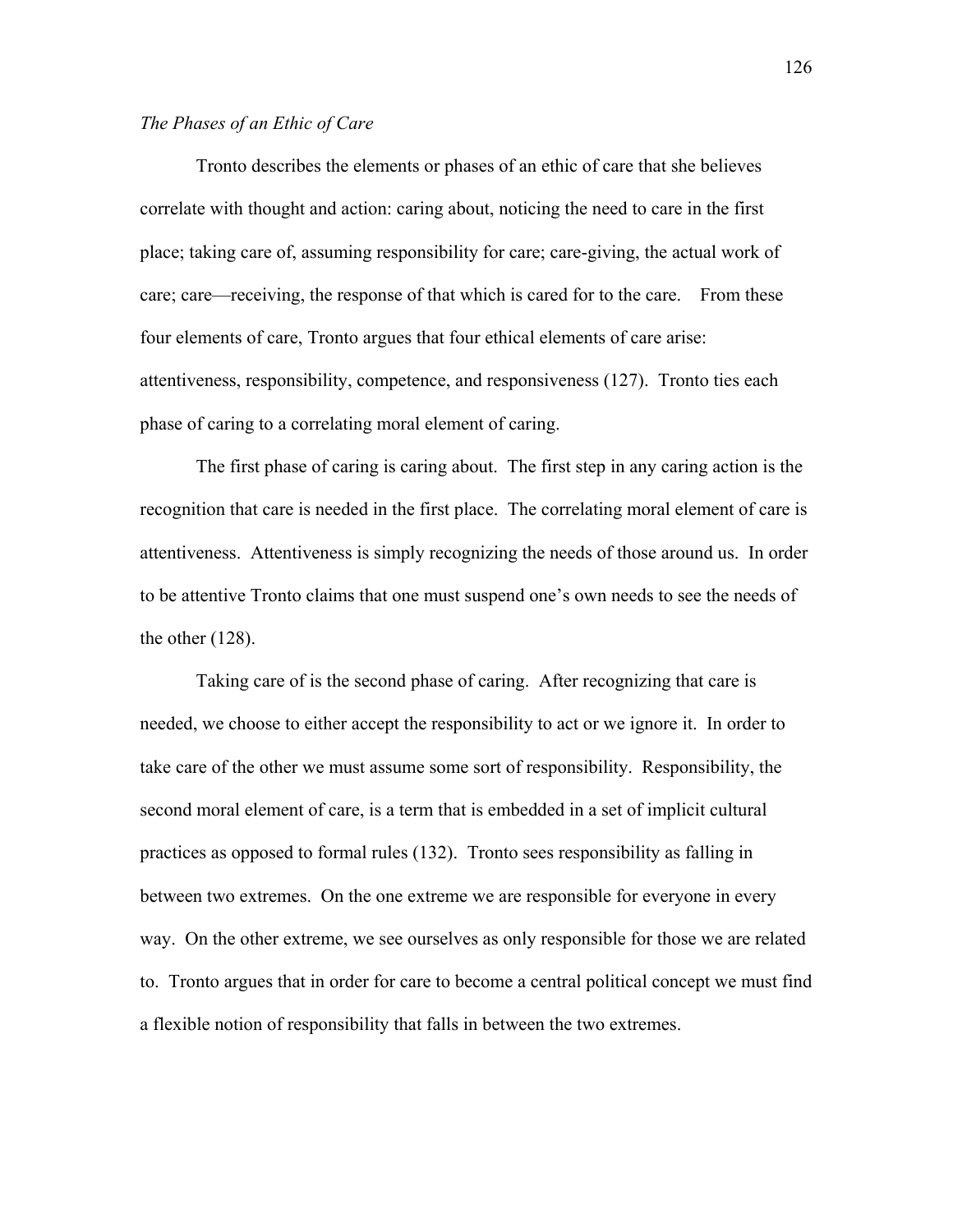Care giving, the third phase of care, is actually meeting of the needs of the other. "It (care-giving) involves physical work, and almost always requires that care-givers come in contact with the objects of care" (107). In order to truly be able to care the onecaring must have the ability, skills, and resources to be able to follow through with the act of caring. Therefore, Tronto identifies, competence as the moral element tied to care giving. The care giver must be able to meet the needs of those who need care.

The fourth and final phase of caring is care receiving. In order for care to be received the one receiving must respond in some manner to the care. Responsiveness is the moral element of care in this phase. It is the responsibility of the one-caring to be attentive enough to assess if the care given has met the needs of the other by their response.

According to Tronto, the four phases of care and the four moral elements of care fit together and integrate into a whole. In order for this integration to take place, care must consist of more than good intentions. In order for care to be able to overcome inevitable conflict, Tronto argues that the one caring must have a real understanding of the situation and an understanding of the competencies of those involved, both those caring and the ones cared for.

# Julia Wood: Caring—The Essential Element for Building Strong Interpersonal Relationships

Julia Wood, writing from a communication perspective, argues as does Tronto for the necessity of reevaluating the importance of care in our society. Like Tronto, Wood describes the crisis of care in our culture but argues from a different perspective. Wood's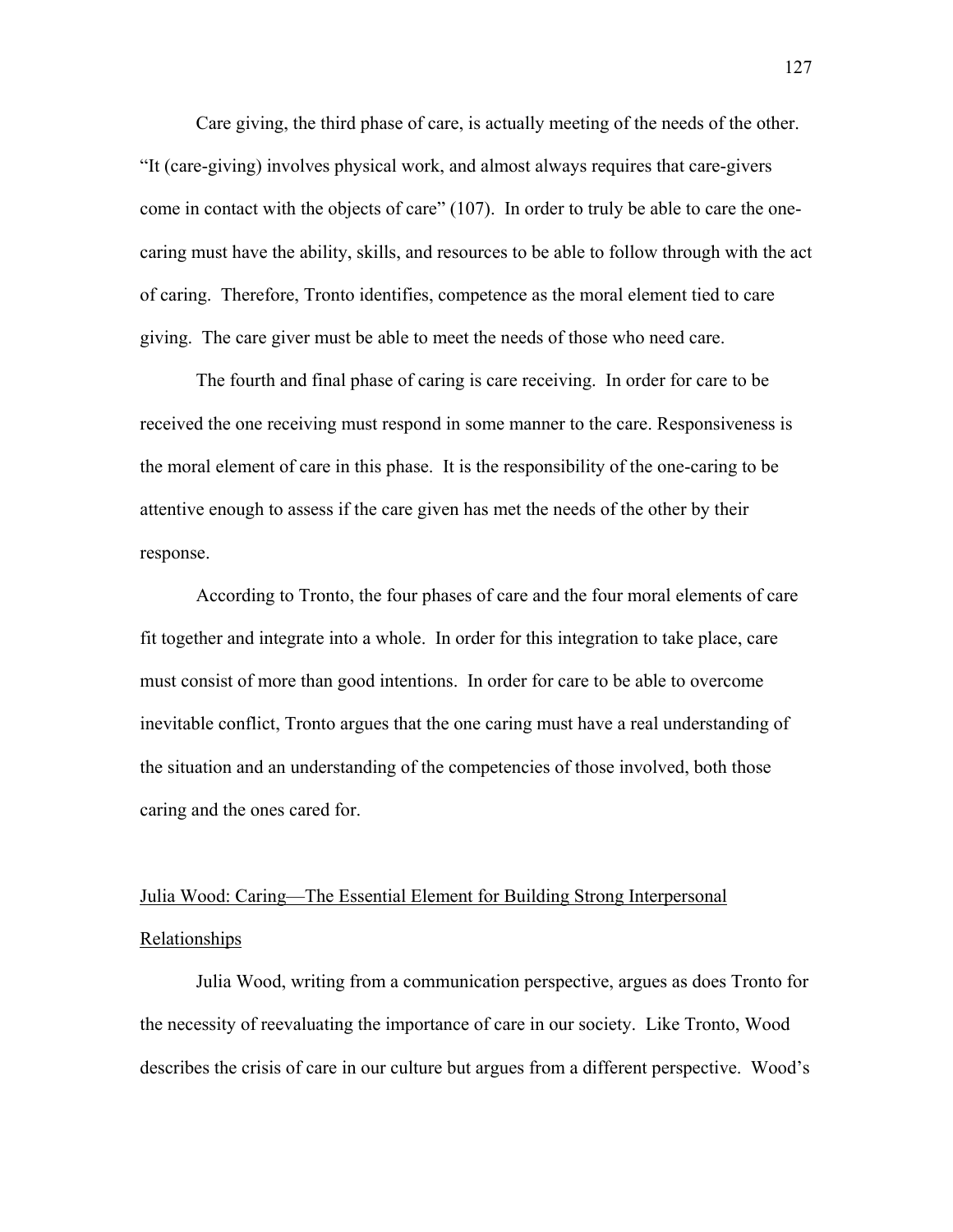argument "focuses on discursive practices that structure culture and, thus, our understandings of women and care" (Wood, *Who Cares* xi). Wood argues that in order to understand how certain people—mostly women in the case of western civilization-- in a culture become the caretakers while others do not it is necessary to examine the discursive activities of both the institutions and practices of that culture. "I am inquiring into how our culture defines caring for others and women's roles in that activity and whether this understanding is enhancing for individuals and the social order or whether it can be re-formed to meet more adequately the growing needs for care in contemporary America" (Wood, *Who Cares* 17). Wood, by exploring from a communicative perspective, argues that we can "renovate social policies and practices so that we may care for those who need it and may need comforted in knowing that we, too, will be cared for in our times of need" (Wood, *Who Cares* xi).

According to Wood, the ability and willingness to care is essential for building strong interpersonal relationships. Furthermore, caring and being cared for are what allow "us all to live with a modicum of comfort, security, and grace" (Wood, *Who Cares* 3). Wood argues that currently there is a crisis of care in our society. She explains that for the most part women and people of lesser status are those assigned to caring in our culture. Her work is an endeavor to understand the discursive practices that have lead to the devaluation and crisis of care we are currently experiencing. "Discourse comprises the principal means whereby we as individuals and a culture define values, roles, activities, goals, and status, to name but a few of the phenomena whose meaning arises out of communication carried on throughout a society" (Wood, *Who Cares* 17). While exploring the discursive practices that have lead to our current situation Wood defines the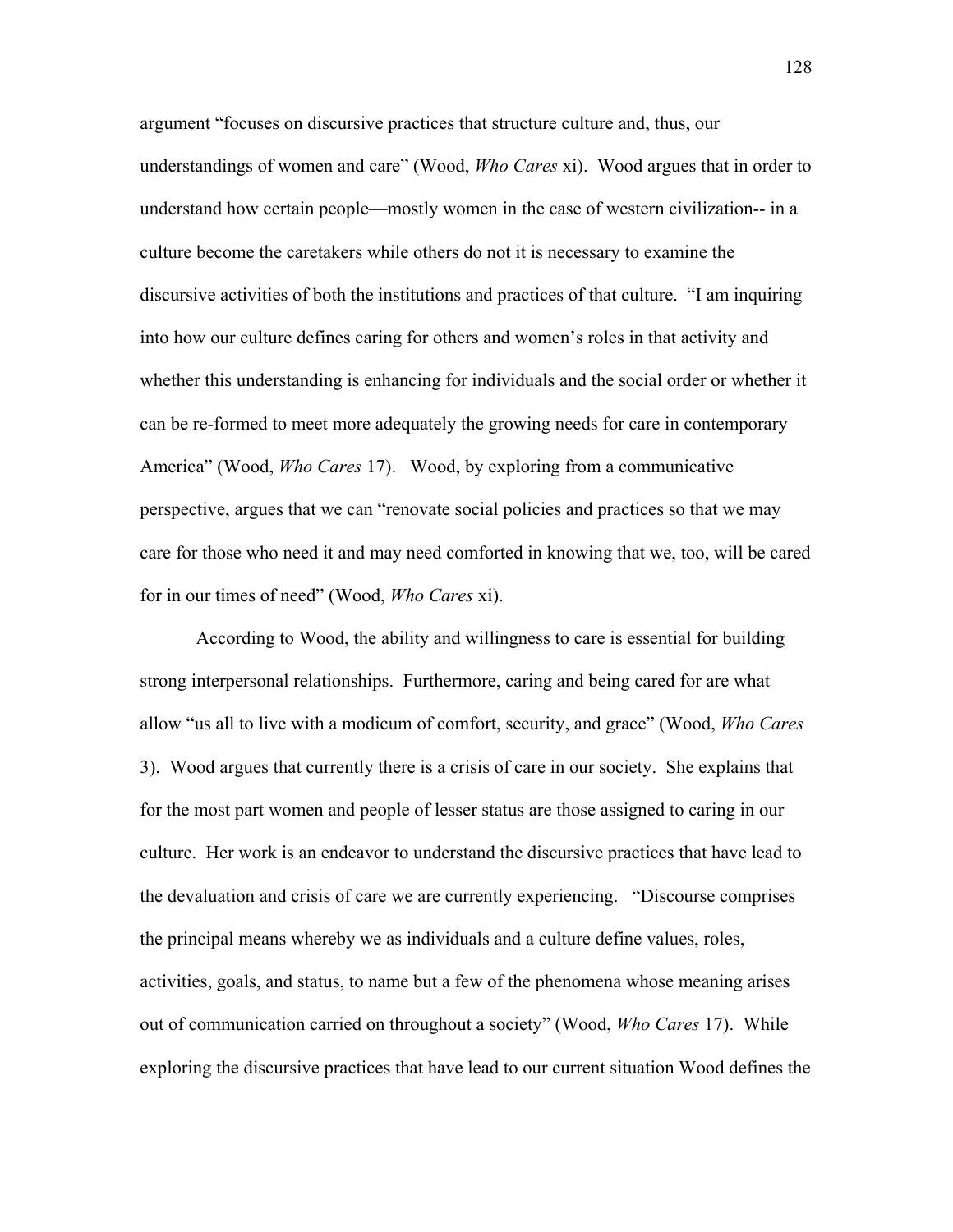practice of care by looking at three qualities closely associated with caring for others: partiality, empathy, a willingness to serve or nurture others. After defining caring through these three metaphors Wood looks at the concrete practice of caring. According to Wood, there are at least five activities or mental proclivities that comprise caring: responsiveness to others, sensitivity to others, acceptance of others, patience, and dynamic autonomy. Finally, Wood describes the potential costs of caring.

# *Defining Caring*

In defining caring Wood argues that caring includes both particular practices or activities and the kinds of thinking, attitudes, and moral stances that motivate one to care (*Who Cares* 40). Wood endeavors to describe the qualities our culture designates to be a good caregiver. Wood uses three metaphors, partiality, empathy and the willingness to serve or nurture others as the most essential elements of caring that can occur when caring is devalued.

Partiality is the element of care that focuses the caregiver on the particular other. "To be partial is to focus quite directly on the concrete perspectives, needs, concerns, and the like of particular others" (Wood, *Who Cares* 42). The one-caring must recognize his/her embeddedness in relationships and contexts because in order to care the onecaring must see a particular other in a particular circumstance. Furthermore, the onecaring must be connected to the other emotionally. Partiality requires that "one be affected by feelings, especially those toward others for whom one cares…we expect caregivers to regard others in very particularistic ways and act toward them with feeling for their unique nature, needs, and circumstances" (Wood, *Who Cares* 43). The connection of partiality to feelings leads Wood to her next element of caring, empathy.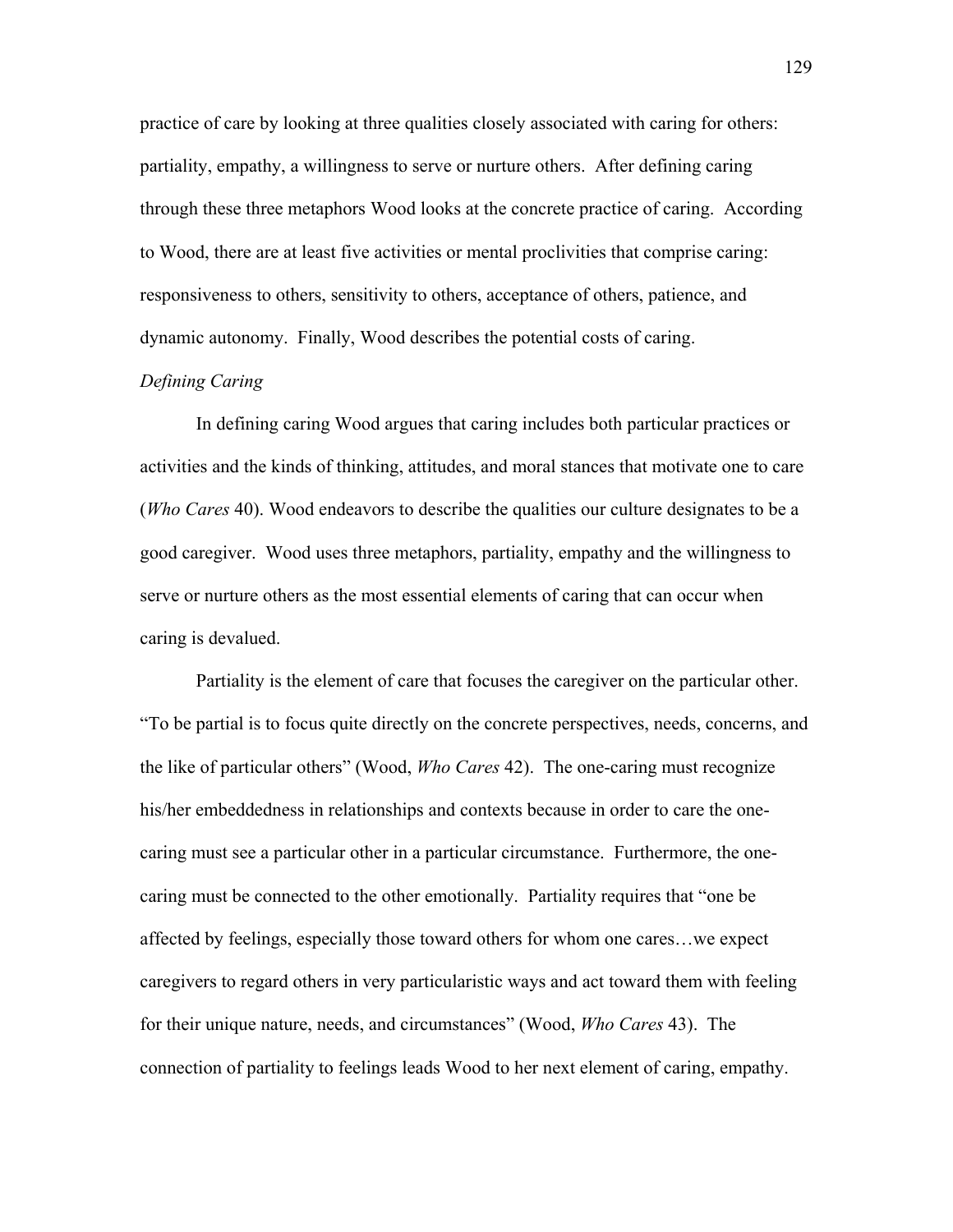Wood argues that in order to be considered caring in our culture one must have empathy for the one cared-for. Empathy is "insight into others' perspectives, feelings, and needs" (Wood, *Who Cares* 44). The one-caring must have a real understanding and "empathy" for the one cared-for. Empathy and understanding allow the one-caring the ability to discern what is needed in a particular situation.

Finally, Wood explains that the willingness to serve or nurture others is an essential element of caring. "A tendency to nurture others emanates naturally out of inclinations to see others in unique, individual ways and to experience their thoughts and feelings in a manner somewhere between experience that is direct and that which is entirely removed from oneself (Wood, *Who Cares* 47). Nurturance, according to Wood, is connected to both partiality and empathy. In order to be nurturing the one-caring must be able to recognize the other's particular needs (partiality) and be able to understand their feelings (empathy). Nurturance is ultimately aimed at the effort by the one-caring to enhance the other's growth or comfort.

## *The Practices of Caring*

Wood defines caring through three elements, partiality, empathy, and a desire to nurture or serve others. From here she offers five concrete practices and the particular abilities associated with each that comprise caring: responsiveness to others, sensitivity to others, acceptance of others, patience, and dynamic autonomy.

Responsiveness to others is the first concrete practice of caring. According to Wood, responsiveness is grounded in communication and entails specific abilities: focus of attention by the one—caring on the other; confirming the presence and value of the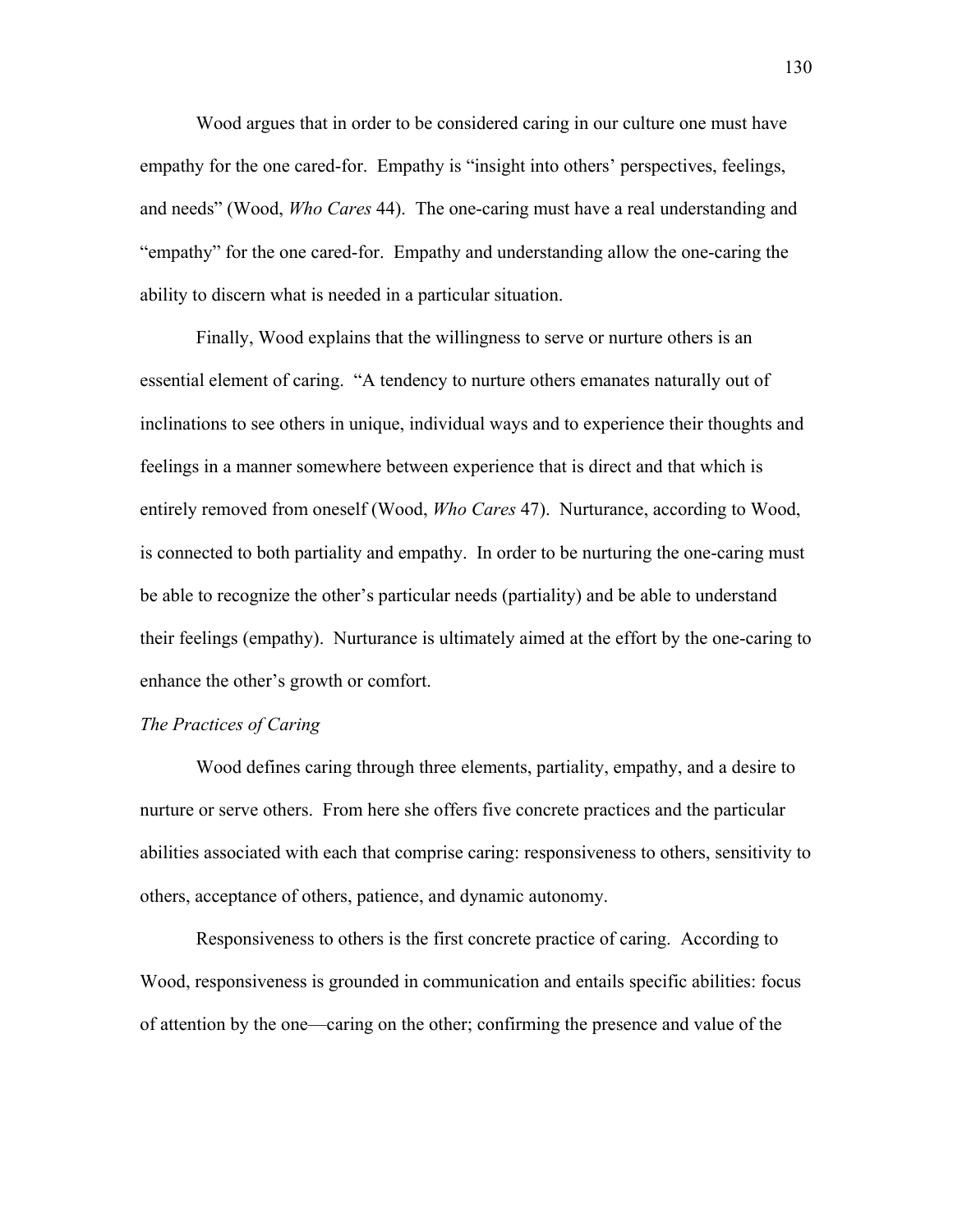other; and listening and observing the other in order to understand their behavior (Wood, *Who Cares* 107).

Closely associated with responsiveness is the second practice of caring, sensitivity to others. Once the one-caring has focused their attention on the other it is necessary to be able to identify and attend to their needs. "Sensitivity can be broken down into very particular activities such as paying attention to others, learning to recognize and interpret patterns in their thoughts, feelings and activities, and figuring out what their ways of indicating various things are" (Wood, *Who Cares* 107). Being sensitive to others is in itself a way of confirming the value of the other.

The third practice of caring, acceptance of others, is also an important way of confirming the other's importance. Acceptance of others or an openness to others is a way of demonstrating a nonjudgmental regard for the other that allows them to feel safe to express their feelings, needs, wants, and beliefs (Wood, *Who Cares* 107). Wood argues that acceptance of others is essential for establishing trust in the caring relationship.

Patience, the fourth practice of caring, requires the ability and willingness on the part of the one-caring to wait or to go at the other's speed without making the other feel burdensome or slow (Wood, *Who Cares* 108). Wood describes those with patience as interruptable. "They are able to put aside what they are doing in order to respond to or take care of other's needs" (Wood, *Who Cares* 108).

The fifth and final concrete practice of caring is the ability to have an interdependent sense of self which Wood labels as dynamic autonomy. According to Wood, dynamic autonomy is an integrative element of all of the others. In order to be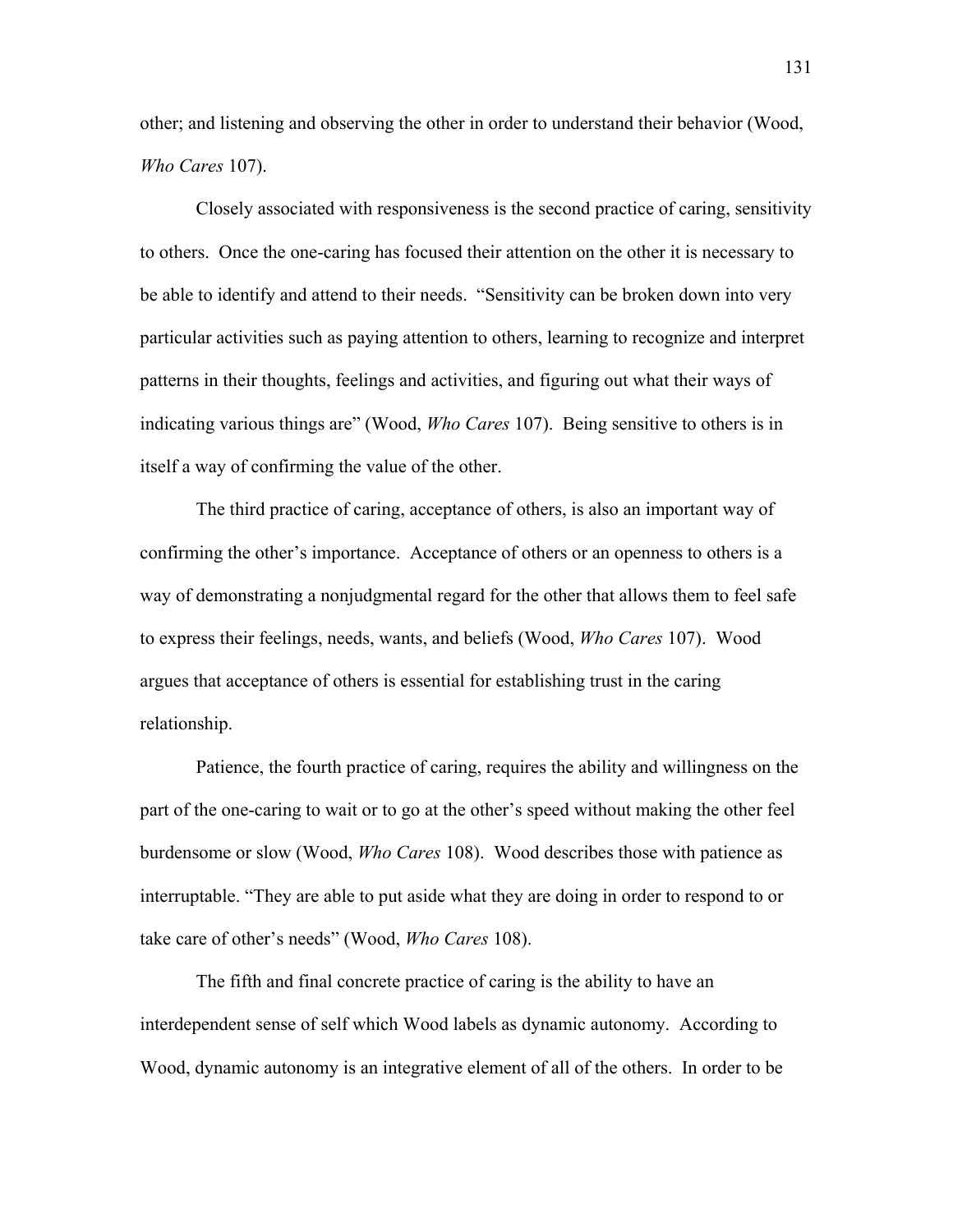able to be responsive, sensitive, accepting, and patient the one-caring must be able to let go temporarily of his/her own needs and self preoccupation in order to focus attention on the needs of the other. Wood identifies this practice as the selflessness of caring but offers a caution. Dynamic autonomy is not completely letting go of oneself: it requires the ability to be aware of and comfortable with both one's own needs and the needs of the other. "The capacity to let go of self can only arise out of both security in one's own identity and a profound recognition of the interdependence of all forms of life and the ways in which each of us affects and is affected by others" (Wood, *Who Cares* 109). *The Potential Costs of Caring* 

Partiality, empathy and a willingness to serve others are the metaphors Wood uses to define caring. Responsiveness to others, sensitivity to others, acceptance of others, patience, and dynamic autonomy are, according to Wood, the concrete practices of caring. Each of these is essential to caring and constituted communicatively. Wood argues that while caring is essential to our well being and a part of the good life, there are potential costs to caring. According to Wood, all cultures determine what kind of care is needed, who will provide the care and what status the caregiver will hold in the society (*Who Cares* 17). Caring can be a wonderful, fulfilling part of life. It can also be oppressive and dangerous to the one caring.

> Caring can be healthy and enriching when it is informed, freely chosen, and practiced within a context that recognizes and values caring and those who do it…caring can (also) be quite damaging to caregivers if they are unaware of dangers to their identities, if they have unrealistic expectations

132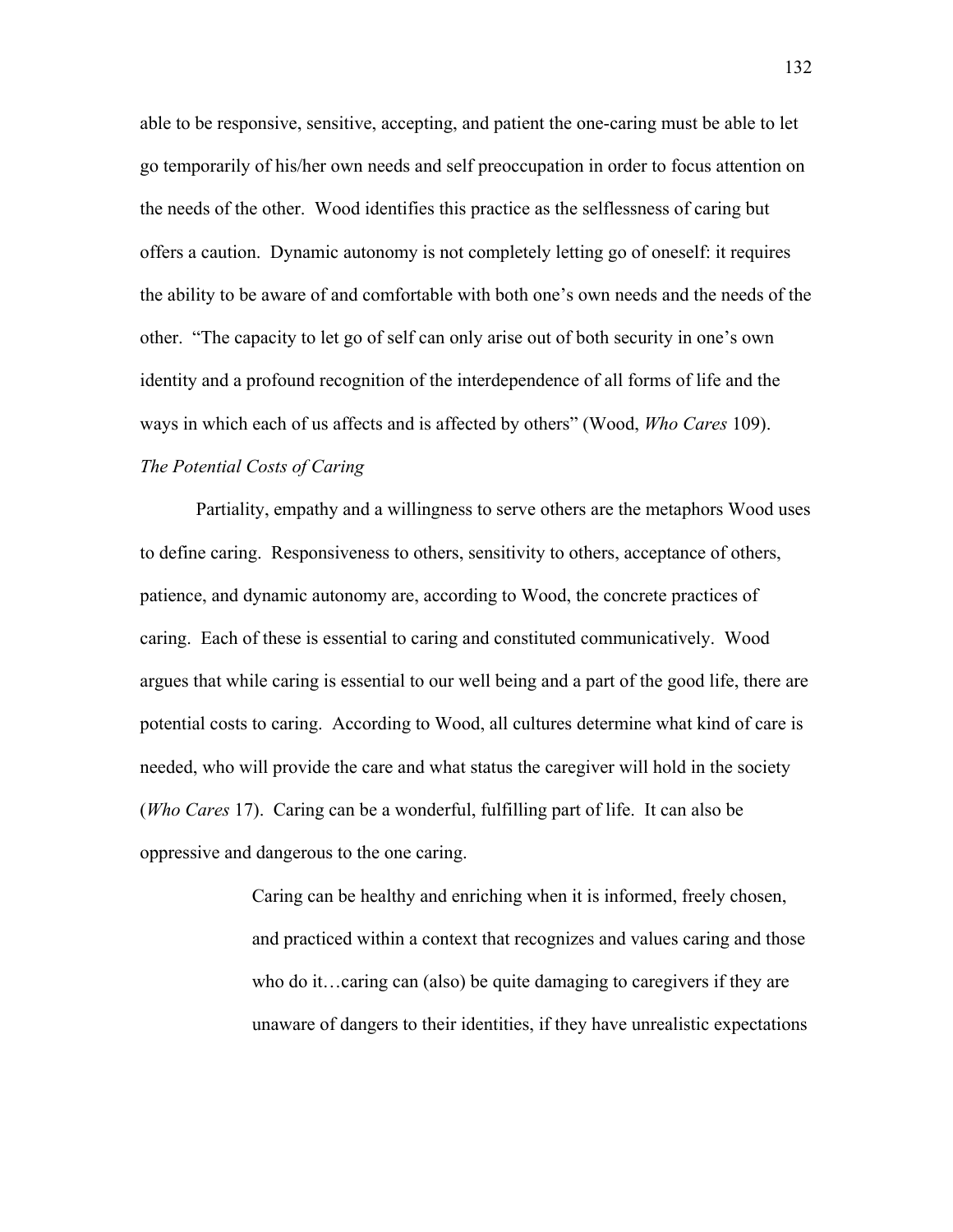of themselves, and/or if caring occurs within contexts that fail to recognize its importance and value. (Wood, *Who Cares* 3)

Currently in our culture, caring is devalued and has been relegated to the private sphere of women and those of lower status. Wood argues that because of the devaluation of caring there are particular potential costs of caring: motivational displacement, comprised or undeveloped autonomy, and the devaluation of the ones caring.

Motivational displacement involves displacing one's own interests and motives for those of the person for whom one cares…The caregiver comes not just to be defined by others but to define herself in their terms, according to their motives, from their perspectives (*Who Cares* 51-52). Motivational displacement can lead to the next potential cost of caring, comprised or undeveloped autonomy. Undeveloped autonomy implies "that a person does not see or think of self apart from others…loss of autonomy involves not being able to see ways in which one is not related to others, in relationship to others, as defined by others…" (*Who Cares* 54). An extreme loss of autonomy leads to relying completely on others for self worth and one's identity.

Finally, as mentioned previously, Wood argues that caring is devalued in our society. Therefore, a potential cost of caring in our society is the devaluation or the low status of those caring. "Western culture does not routinely acknowledge, much less value, caregiving. Instead, it regards caring for others as something that certain people are expected or required to do but for which they will not be recognized or rewarded in substantial ways" (*Who Cares* 56). Thus, if one is assigned or chooses a caregiving role, one could potentially find oneself undervalued.

#### Caring— The Guiding Communicative Metaphors

133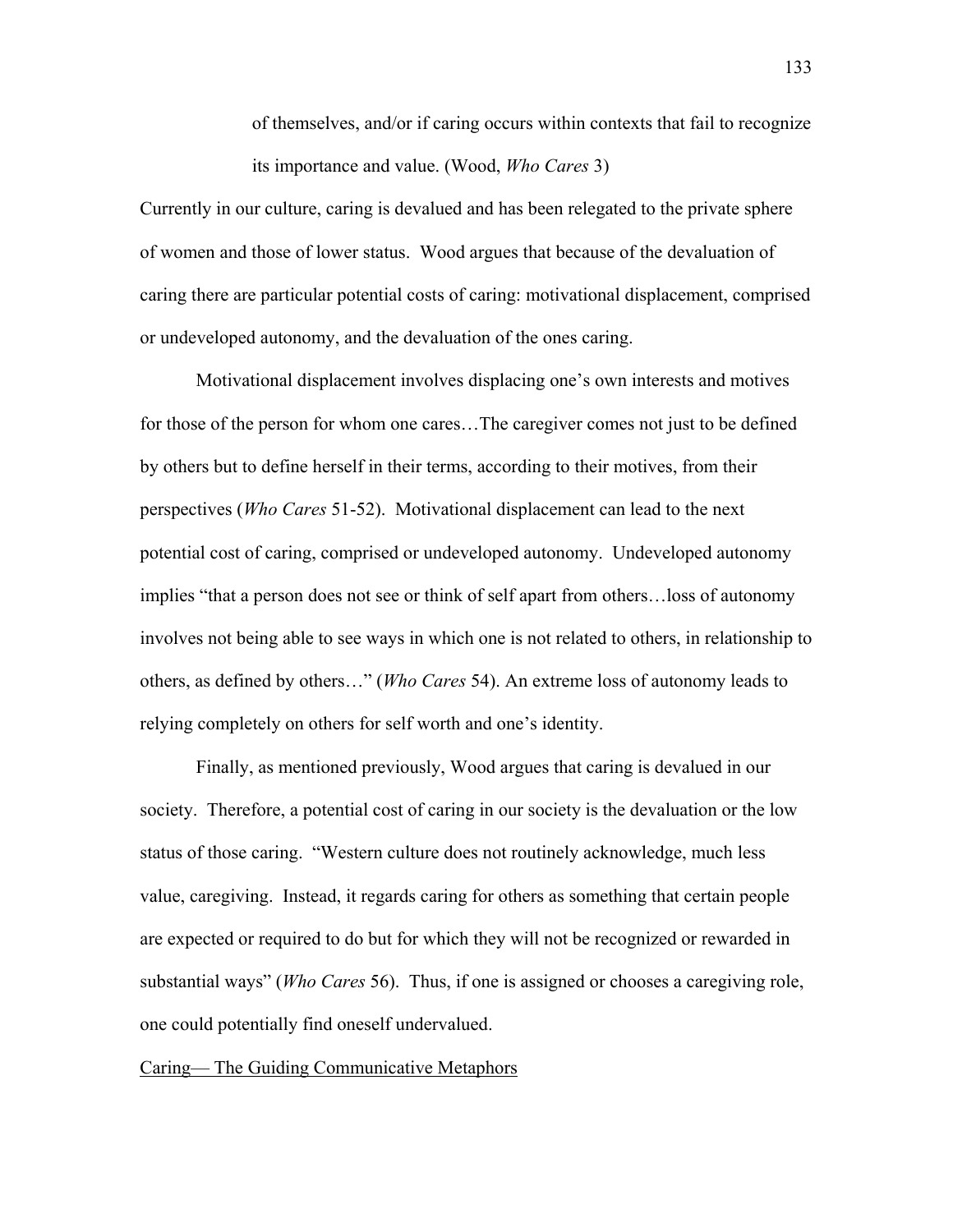The concept of care is informed through the contribution of many different disciplines. Scholars in fields such as philosophy, psychology, communication, and feminist ethics have given care a rich foundation by which we can enter the conversation on care. Wood argues that caring includes both particular practices or activities and the kinds of thinking, attitudes, and moral stances that motivate one to care (*Who Cares* 40). We have thus far established that care is at the same time part of our psychological, moral, and relational development. First, in order to develop into a fully functioning person, a person that can communicate and relate to others it is necessary first to be loved in order to learn to love (Gaylin 68). The ability to care and be cared for are, furthermore, necessary for the building and maintaining of strong interpersonal relationships. Finally, according to Gilligan, moral development, particularly women's, is the evolution of the capacity to care. Building on the work of Gilligan, Noddings, claims the inclination to be moral derives from caring. Noddings claims caring is a form of practical ethics. Furthermore, Tronto claims "care can serve as both a moral value and as a basis for the political achievement of a good society" (117).

Caring is not only important to our psychological, moral and relational development. Scholars in the conversation on care have emphasized the importance of care as an ethical ideal tied not only to the good life but to our survival as well. Tronto claims that those who do care work have the proper reflection of value in human life and while care work is difficult, it is the care work that sustains life (117). The scholarly conversation reveals three major metaphors that encompass and illuminate the bulk of the care literature. These metaphors point to the communicative nature of caring and at the same time serve to begin to shape the communicative ethic dialogue as the labor of care.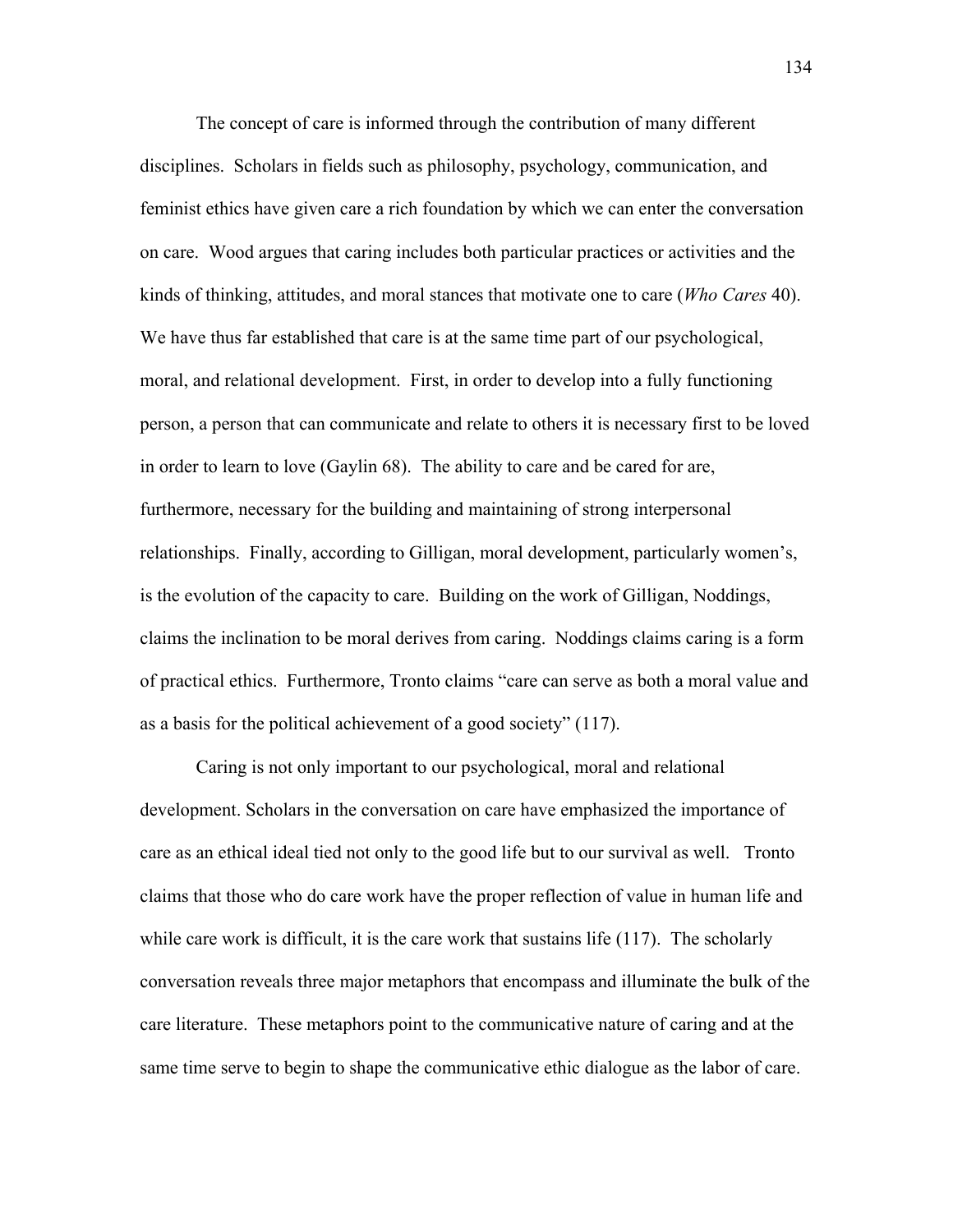This work sees caring as an *obligation* to the other grounded in *relation* with a *particular other*. (Particular other is not necessarily one person. Particular other may in fact be a group, or more than one person). Caring requires both the *ability to care* and the ability to be cared for*.* The focus of attention in the caring relationship is always on the other. However, through caring we find that there is a *horizon of significant outcomes* of the caring relationship that sustain the cared for, the one caring, and ultimately mankind. Three guiding metaphors emerge from this definition: obligation, relation, and the horizon of significant outcomes of caring. These metaphors point the idea that care is communicatively constituted and serve to begin to shape the communicative metaphor dialogue as the labor of care.

(A full account of the how the work of Mayeroff, Gaylin, Gilligan, Noddings, Tronto and Wood fits into each of the metaphors is included in appendix 1)

#### *Obligation: The Burden of Responsibility*

To begin, caring is an obligation to the other. Obligation is found most prevalent in the work of Mayeroff, Gaylin, Gilligan, Noddings and Tronto. Obligation is best discussed in terms of responsibility, guilt, conscience and duty. Mayeroff claims that the obligation to the other is not seen as a burden but welcomed on the part of the one caring. Furthermore, in the caring relationship the one caring is continually called to the obligation through responsibility. When/if the one caring loses his/her focus of attention on the other, guilt calls the one caring back to the relationship. Similarly, Gaylin identifies conscience as the mechanism that calls one to the obligation of caring. Conscience not only tells one what they ought to do, conscience ensures the continuation of caring and thus our society because our conscience is literally a product of society.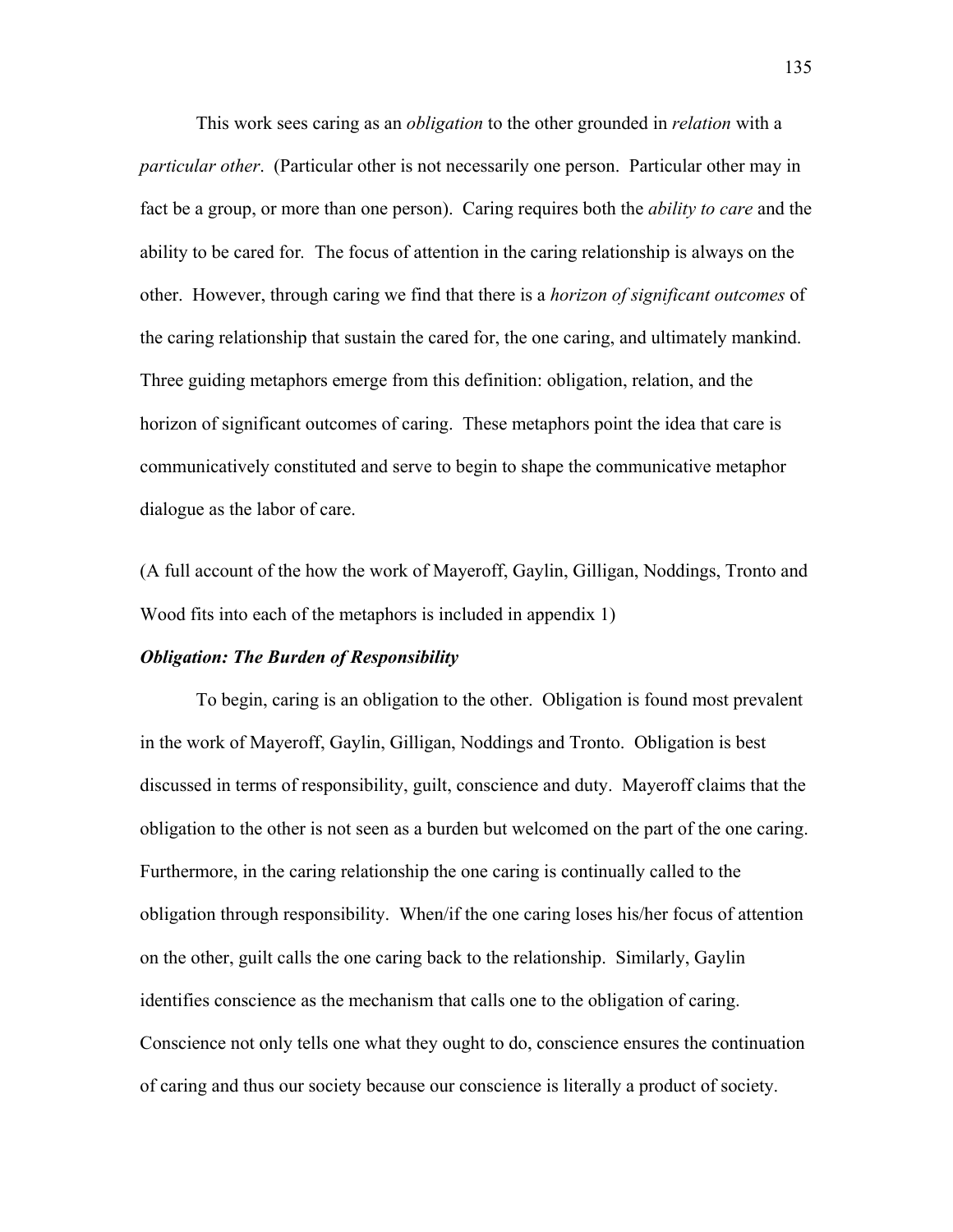Tronto also sees responsibility or obligation as necessary to the caring relation. Like Gaylin, Tronto believes responsibility is tied to cultural practices and social norms.

Gilligan and Noddings also use responsibility as a major metaphor to describe the obligation of the one caring for the other. Gilligan's ethic of care is grounded in responsibility. It is the moral responsibility of women, in Gilligan's description, to become the caretakers and protector, first of those close to them. Eventually, caring becomes a universal obligation. Noddings probably spends the most time exploring the metaphor of obligation as it pertains to caring. In Noddings distinction between natural and ethical caring we find the most illuminating aspects of obligation. The "I am here for you" response of natural caring and the "I must" or "I ought" of ethical caring provide the clear call to responsibility of caring. Noddings argues that it is the ultimate responsibility of the one called to care to respond in order for the caring process to begin. Guilt, as we saw in the work of Mayeroff, calls the one caring back to the relationship. But Noddings explains further that guilt is even more important because it is what calls the one caring to respond to the relationship even when the one called may not be inclined to respond in the first place

## *Relation: The Why of Caring*

The second major metaphor found in the care conversation is that of relation. Encompassed within the metaphor of relation are two supporting metaphors: the particular other, and the ability to care. These supporting metaphors are housed under the guiding metaphor of relation because the communicative implications of each serve to determine the quality of caring relationship.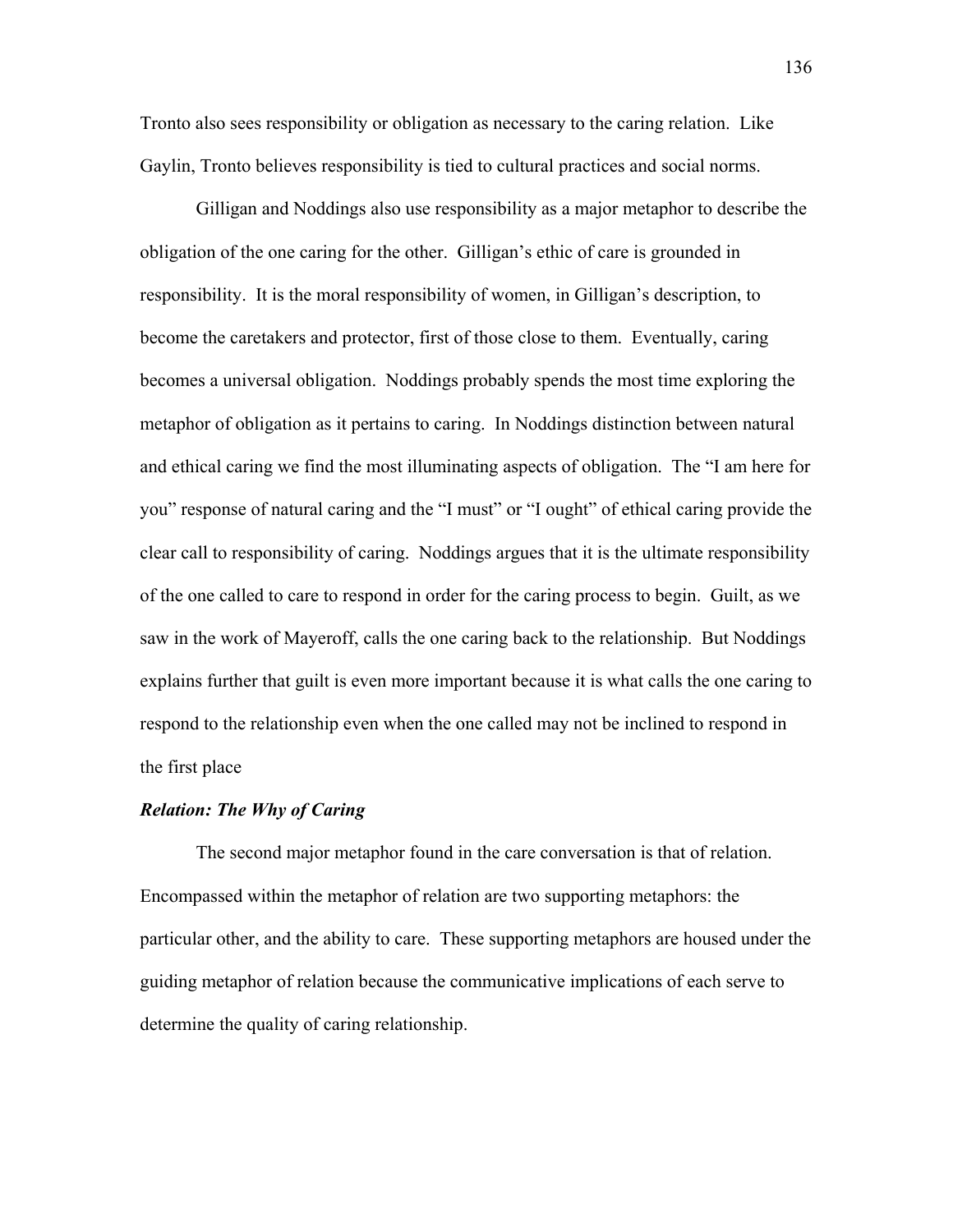Relation begins, Gaylin argues, in the helplessness of infants. It is in this stage of our psychological development that we learn the importance of relation. In the first stage of attachment we develop our capacities to relate to others. Tronto and Wood both assert that human interdependence is a fact of society and that we fail to recognize the importance of caring and its relation to our existence. According to Tronto, care is the aspect of our humanness that allows us to focus on something other than ourselves. Noddings provides the most powerful assertion that because relation is ontologically basic and caring is ethically basic we see human encounter and response as part of our existence. According to Noddings, we long for connection and relatedness and it is caring and being cared for that fulfills that longing. As opposed to others in the conversation though, Noddings views caring as only a relationship between two individuals.

Gilligan also emphasizes relation and interdependence but she stresses that the transitional phases of caring that she identifies are part of a woman's realization of the dynamics of social interaction and connection. According to Gilligan, the central insight of an ethic of care is that the self and other are interdependent. Caring is the mechanism used to create connections between human beings and the mechanism used to maintain relationships.

Relation, viewed as a guiding metaphor for caring, points to the fact that as human beings we are interconnected and interdependent. Relation is a fact of caring. However, the quality of the caring relationship is determined partially through the supporting metaphors of particular other, the ability to care and the ability to be cared for. *Caring: The Particular other*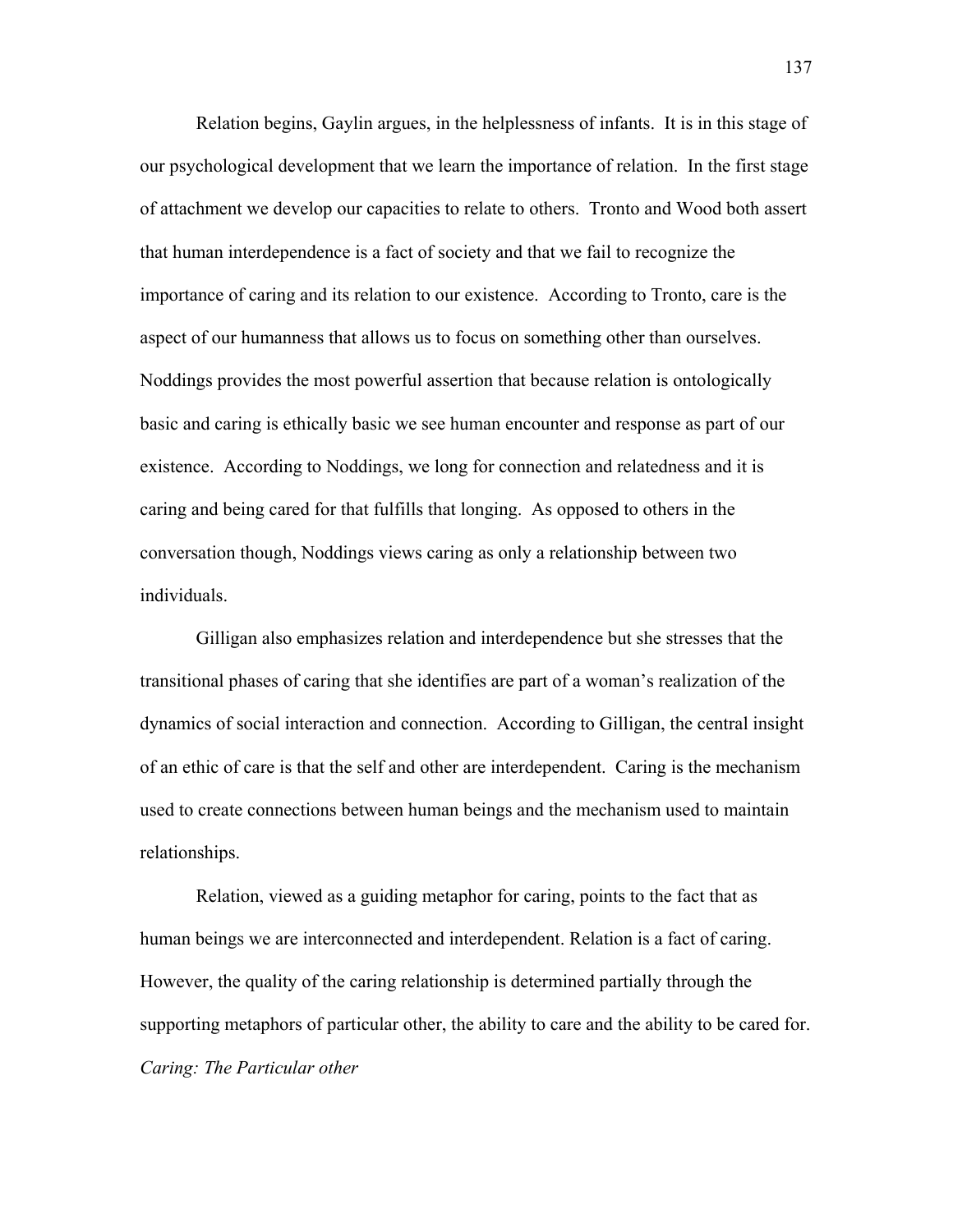The quality of the caring relationship is partially determined through the recognition on the part of the one-caring that the other is a particular other, radically different from oneself. This recognition or lack there of contributes to determining the quality if the relationship because if one recognizes the other as unique one's caring for will be fashioned to this "particular" individual. If one does not recognize the otherness of the one being cared-for the caring is superficial and formulaic.

Caring for, according to Noddings, is direct relation to a particular other. Caring for is turning toward a particular other. This work assumes that a particular other may or may not be only one individual. But particular other does imply, as Noddings asserts, direct connection between the one caring and the particular other/others. In describing the metaphor particular other it is most beneficial to look back at the works of Mayeroff, Gilligan, and Noddings. In describing the role of the one caring Mayeroff emphasizes the necessity of being with and being for a particular other. He argues that in order to "be with" the one caring has to truly understand the other's world. The one caring knows the particular other's world from the inside. Being with and being for allow the one caring to see the particular other as totally other than himself.

The metaphor of particular other begins with a turning towards the other and the recognition that the other is totally other. Particular other also indicates the situatedness and embeddedness of both the one caring and the one being cared for. Both Noddings and Gilligan argue that in a caring relationship the one caring is truly embedded in the life of the cared for. It is also important to note the particular other is constant. Caring cannot develop if the one being cared for is continually being replaced. Finally, the metaphor of particular other illuminates the fact that caring is not and cannot be a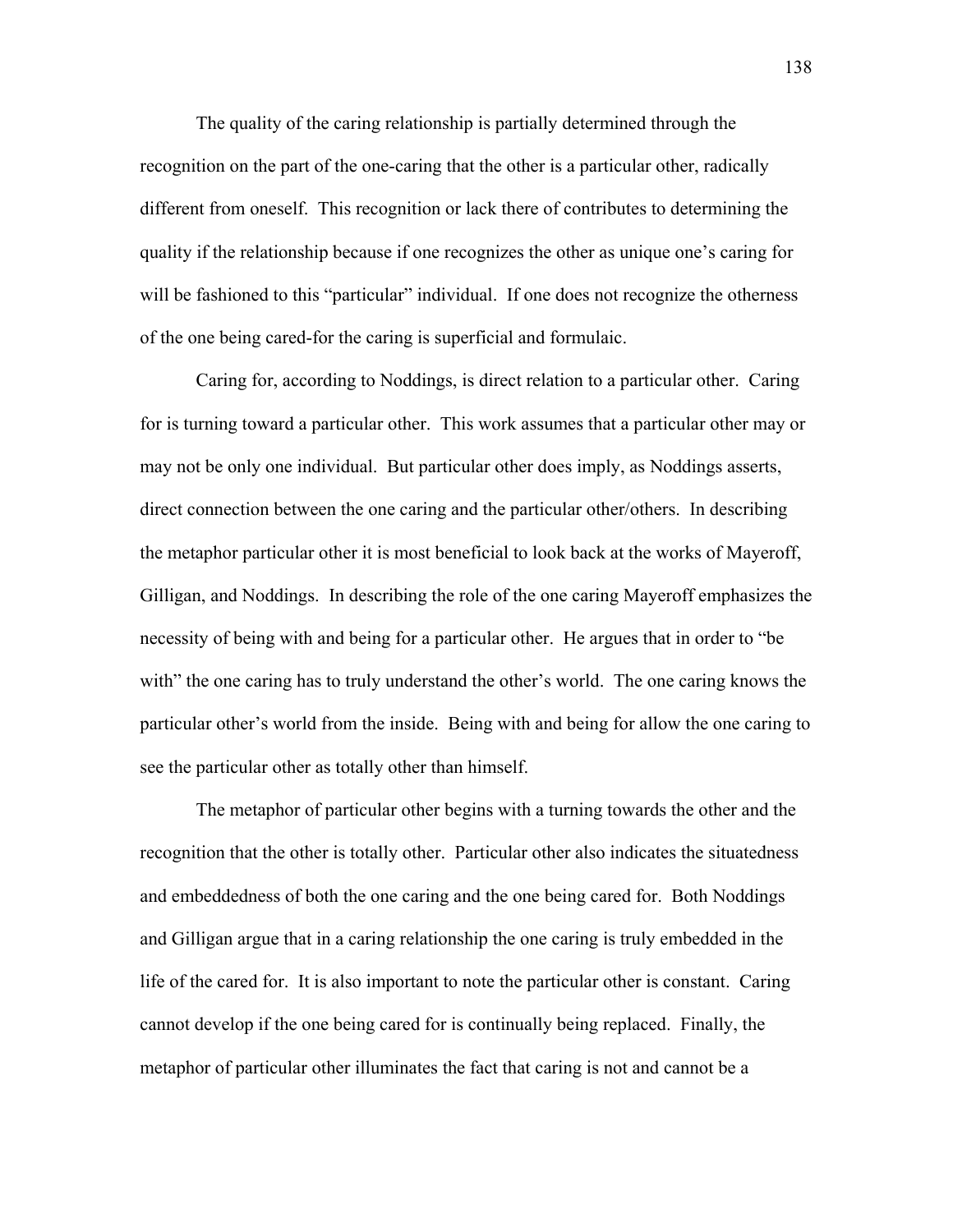technique. Each particular other is radically unique; therefore, each caring relation will be and must be different.

#### *Ability to Care*

The recognition of the particular other in the caring relationship allows the one caring to see the other in his/her unique circumstances and thus engage the relationship in a unique and meaningful way. However, the recognition of otherness is not the sole determinant of the quality of the caring relation. While one may see the other and the need to care, one must to be able to enact the care that is needed. One must have the ability to enact the care.

As we have seen, the attitudes, dispositions, practices, and capacities of the one caring are the most focused on in the work of Mayeroff, Gaylin, Gilligan, Wood and Tronto. The ability to care can be broken down into three further metaphors: response, gifts, and focus.

Caring begins with the one called to care turning toward the other. Both Wood and Tronto pointed out that at this point the one called to care has to make the decision to care. The one caring has to actually choose to take on the responsibility of caring for the other. Once the one caring has chosen to accept the call they must in some way respond to the one who needs care. Mayeroff, Gaylin, Gilligan, Noddings, Tronto and Wood indicate that the response may come in many forms they include but are not limited to: respect, devotion, mutuality, trust, patience, honesty, humility, love, empathy, and compassion. These forms of response can occur not only at the beginning of the caring relationship they occur throughout the relationship.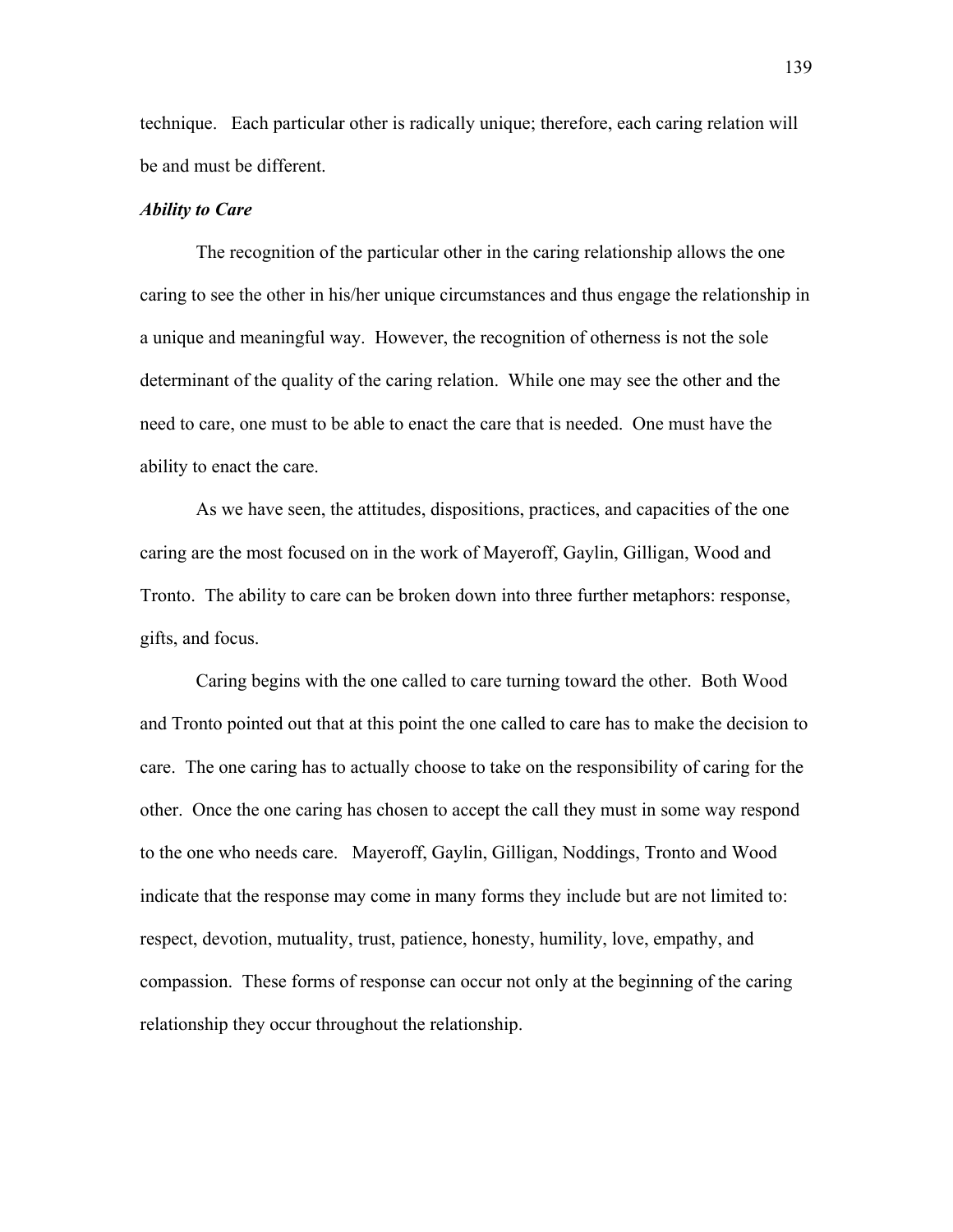The abilities of the one caring not only include the forms of response to the cared for, they also include the gifts that one caring brings to the relationship. Through the conversation on caring we have seen that the one caring must be gifted in many ways. To begin, the one caring must know oneself and then have the capability of knowing the other. The one caring must have the ability to actually "be there"' for the other. The one caring must be consistent, persistent and attentive. While the one caring must have a desire for the other's well being, desire cannot carry out the work of care. In order to be able to care, the one caring must be competent, able to build strong interpersonal relationships, and able to learn from the past and must be able to identify with the other. Identifying with the other must then lead to the ability to have an interdependent sense of self. Wood labels the interdependent sense of self as dynamic autonomy. She explains that in order for caring not to damage the one caring, they must be able to enter the other's world, completely understand the other and at the same time be able to hold onto their own sense of self. In learning about the other the one caring must have emotional sensitivity, a sensitivity to others, and acceptance of others. Furthermore, the one caring must bring a willingness to serve others and a willingness to overcome difficulties to the caring relationship. Finally, the one caring must have the courage to enter into and remain in the caring relationship and have hope that the caring will answer the call of the other.

The third aspect of the ability to care is closely related to the metaphor of the particular other. In discussing the particular other, caring emphasizes that both the one caring and the cared for are situated and embedded. From this embeddedness there are specific abilities of the one caring that focus specifically on the other. First the one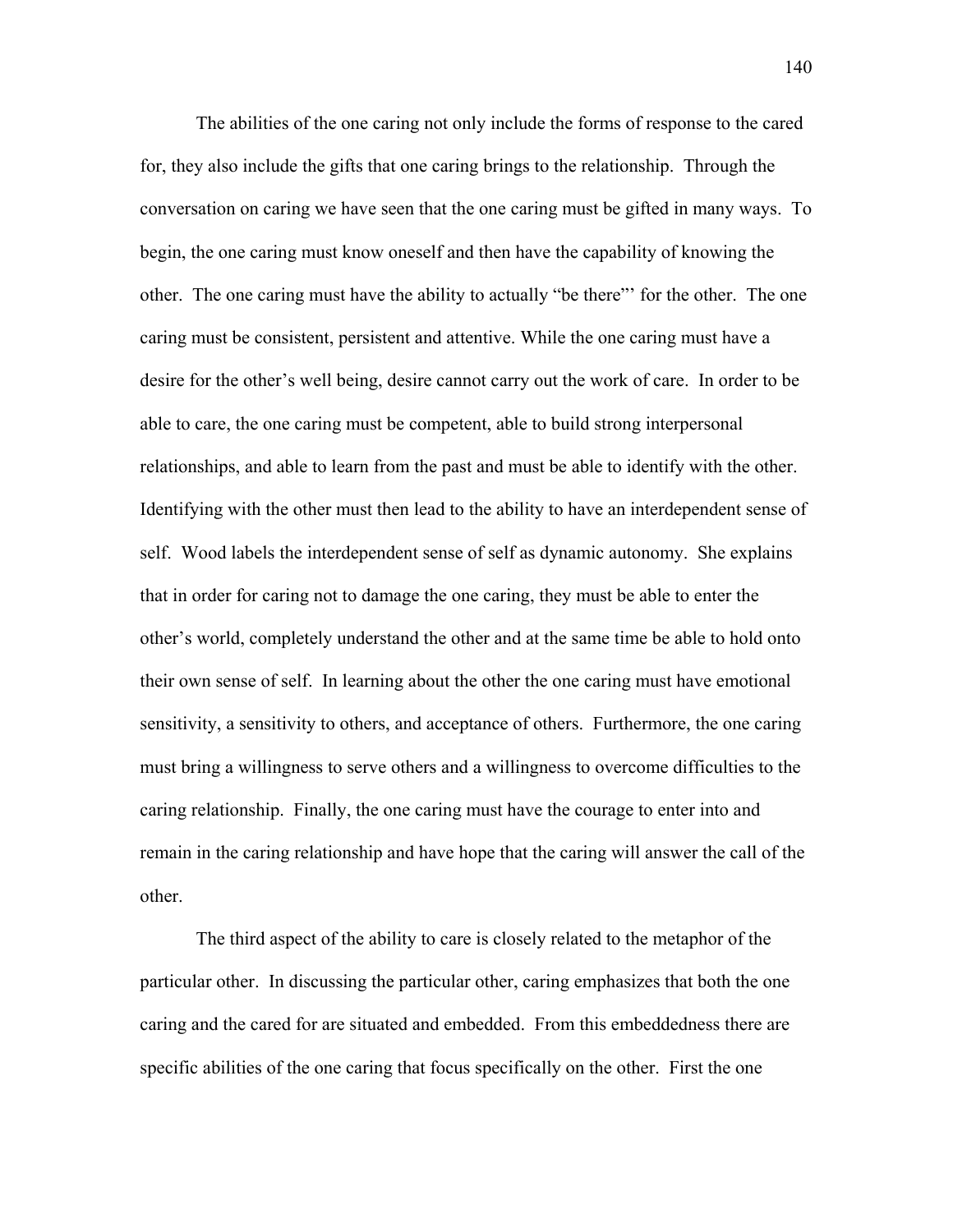caring must be able to notice that this particular other is in need of care. Then the one caring must be able to be continually present in the relationship to carry out the work of caring. Finally the one caring must be partial to this particular other, receive them as totally other, be completely engrossed in the other and confirm the other in the relationship.

## *The Horizon of Significance of Caring*

The ultimate goal of caring is the fulfillment of the need of the one who needs care and their growth. But as these scholars have emphasized there is more to caring than the growth of the other. There is a horizon of significant outcomes that occur as byproducts to caring. First, the one caring receives several benefits from the caring relationship, self actualization, moral development, and joy. Mayeroff asserts that the self is actualized in the process of caring. Gilligan sees the moral development of the one caring as part of the process of caring. Finally, according to Gaylin and Noddings, ultimately joy is the reason we continue to care.

Caring not only provides growth for the cared for and joy to the one caring, there are significant rewards to society and mankind. From Mayeroff to Wood, each of the voices in the care conversation agrees that caring contributes to mankind's conception of the good life. Caring is a universal practice that is carried out differently among cultures. But no matter how it is enacted in a culture it is the element that allows us all to live with a modicum of comfort, security, and grace (Wood 3). Caring is the valuable work that sustains our lives and enables mankind to survive.

### Caring—Communicatively Constituted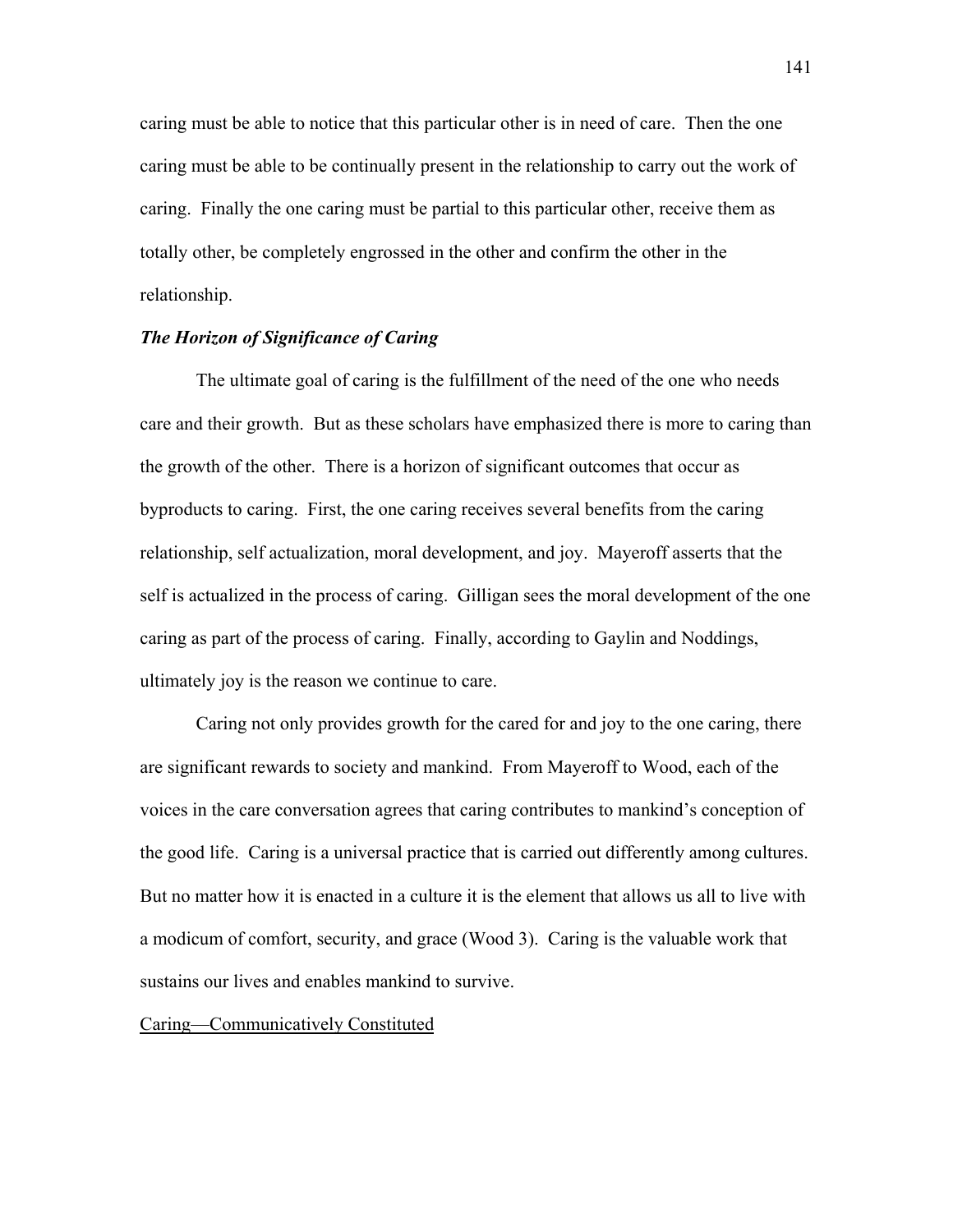Through the scholarly conversation of Milton Mayeroff, Willard Gaylin, Carol Gilligan, Nel Noddings, Joan Tronto and Julia Wood we have been able to define caring as an obligation to the other grounded in relation with a particular other. Caring requires both the ability to care and the ability to be cared for. The focus of attention in caring is always on the other but there is a horizon of significant outcomes that emerges from the caring relationship. From this definition three guiding metaphors come to light and point to the idea that care is communicatively constituted: obligation, relation, and horizon of significance.

As an obligation to the other, caring involves responsibility, guilt and burden. Communicatively constituted, responsibility requires response, response of the onecaring to the needs of the other and response by the one-being cared for to acknowledge the caring is received. The caring relationship calls one into responsibility and holds him/her accountable to their obligation to the other. The call into responsibility requires a response. In responding, one can choose to answer either by saying "I am here for you" or "I must." Or one can choose to ignore the call and thus fail in their obligation to the other. By responding either "I am here for you" or "I must" the one called into responsibility accepts and welcomes the burden that is inevitable in the caring relationship. When one chooses to ignore the need for care in another, guilt calls him/her back into responsibility, back into the caring relationship.

Obligation is the element of caring that calls one into responsibility. Relation is the element of caring that gives one the reason why to accept the burden of caring. Human encounter, interdependence, is a fact of our existence. The caring relationship requires that the one caring be connected to the one being cared for. Relation is the

142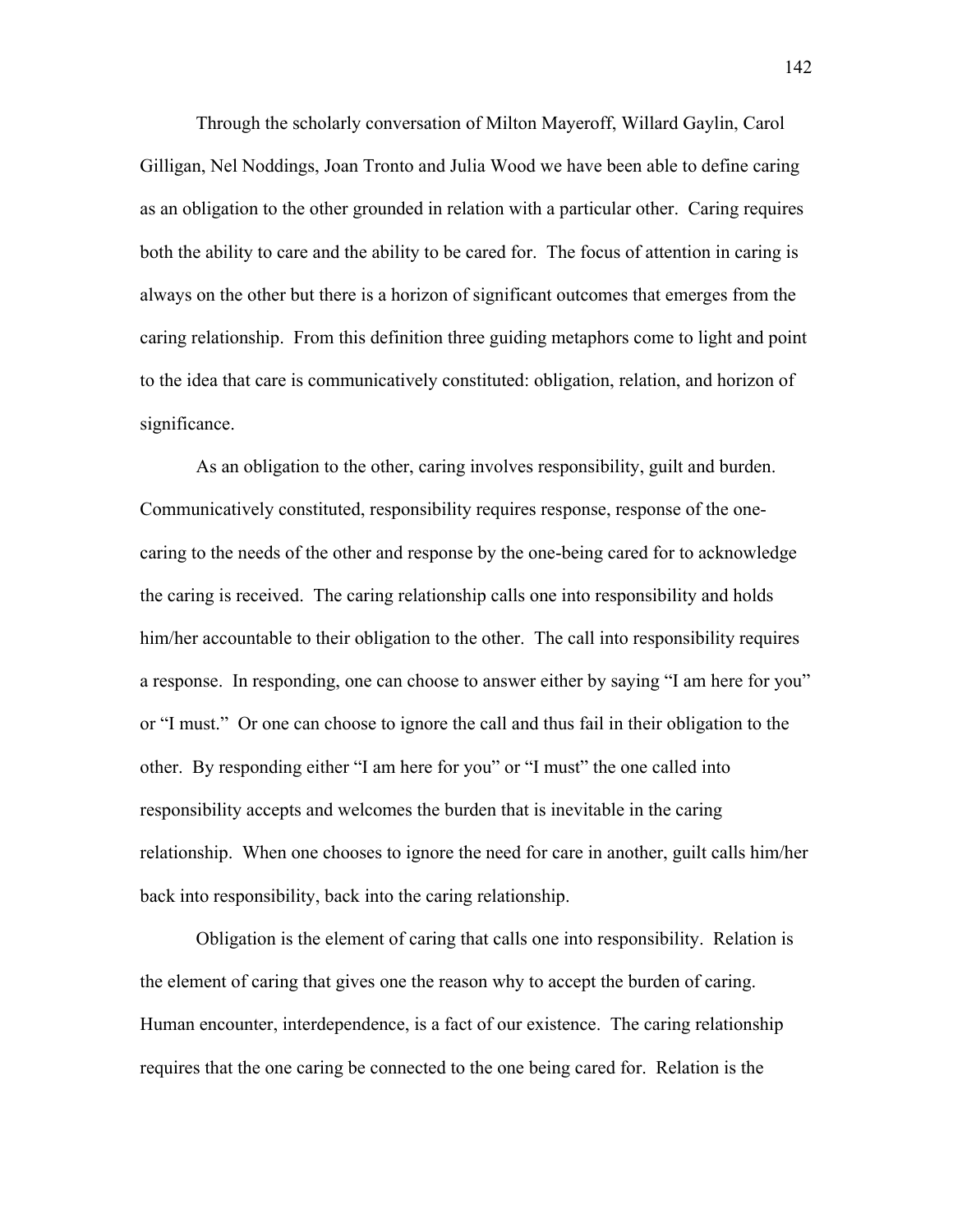aspect of caring that points one away from the self and toward the other in connection. Connection is essential to the quality of the caring relationship. Communication is the mechanism used to establish and maintain caring relationships. The quality of caring relationship, like all other human relationships, is ascertained by the type of communication one uses to engage the relationship.

 The caring relationship takes on meaning for the lives of those involved when each one in the relationship invites certain communicative habits into the relationship. The first and probably most important for the realization of a meaningful relationship is the recognition that the other is radically different from oneself. The quality of the caring relationship is partially determined through the recognition on the part of the one-caring that the other is a particular other, radically different from oneself. By recognizing that the other is radically other than oneself, one responds to that other in a unique fashion. The recognition of otherness requires the one caring to truly understand the other and their embedded circumstance. The recognition of otherness invites a meaningful caring relationship because if one recognizes the other as unique one's communication of caring for will be fashioned to this "particular" individual.

The caring relationship begins to become meaningful when the one caring recognizes that the one being cared for is totally other than him/herself. The caring relationship has the opportunity to reach fruition when the one caring brings certain communicative abilities with them to the relationship. As discussed previously, the one caring must first choose to assume the burden of caring. By accepting the responsibility to care the one caring turns to the other in relation. The one caring may be called to enact a variety of communicative gifts: respect, devotion, mutuality, trust, patience, honesty,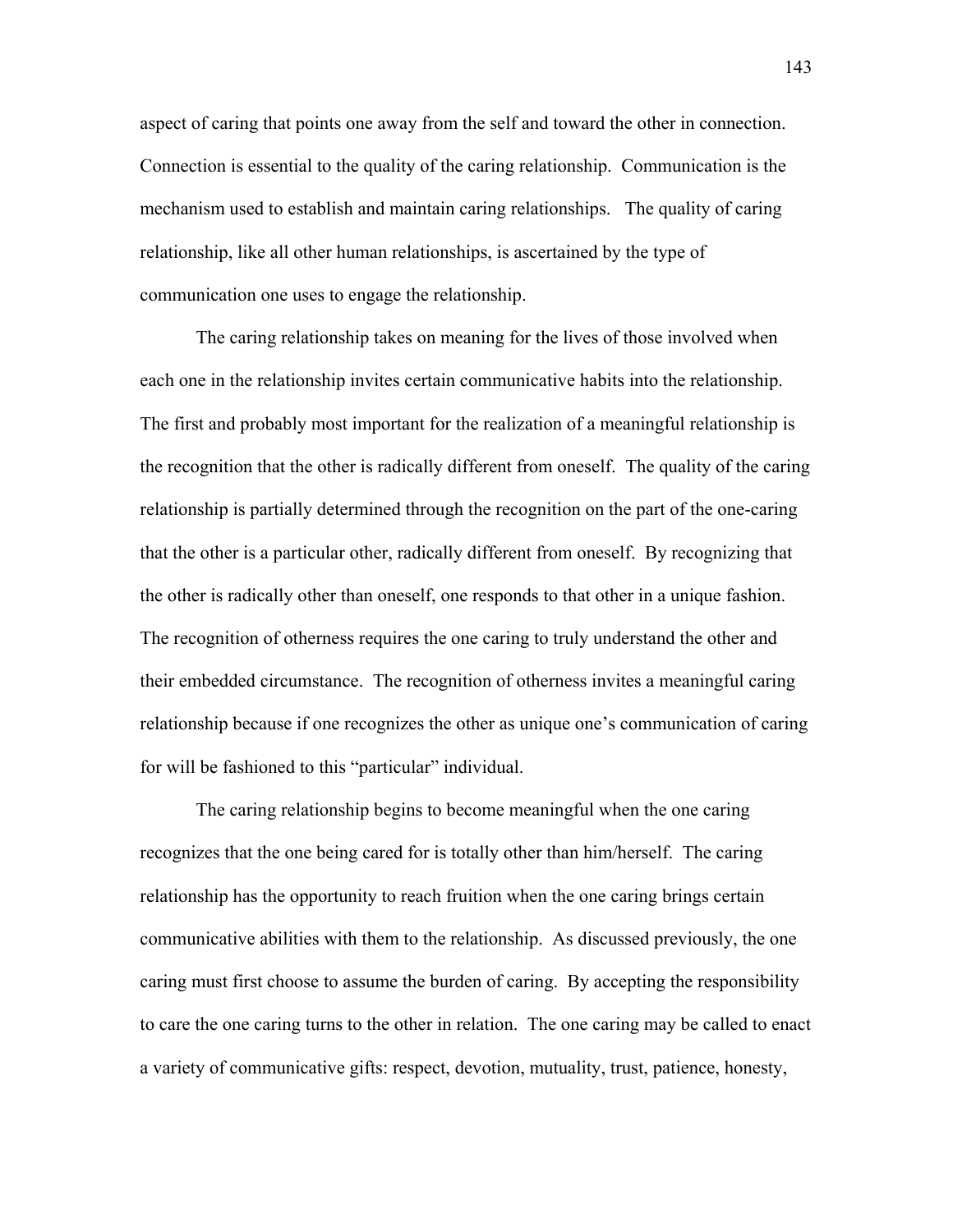humility, love, empathy, and compassion. These are only some of the gifts that may be required in the caring relationship.

One of the most important communicative gifts the one-caring brings to the caring relationship is the gift of a willingness to learn. Because no two circumstances are the same and no two people need cared for in the same way, caring requires that the one caring be able to continually learn in and from the caring relation.

 A willingness to learn is not only a gift the one caring brings to the caring relationship, a willingness to learn is a gift the one caring gives him/herself. Caring is act in which one answers the need of another. Caring is an act in which one helps another. Because of the components of obligation, burden, and relation, the other is not the only recipient of rewards in the caring relation. There is a horizon of significant outcomes that enable and encourage the one caring to continue to care. Through the response of caring one learns about the other, about relationships, about communication and about oneself. Through the acceptance of burden one realizes a lived unity. In accepting burden and toiling through the caring relationship one realizes not only the suffering of caring and human relationships, one finds the joy of true engagement.

 Caring is an act that is communicatively constituted through the response to obligation. Caring is enacted in human relationships in which those involved are truly connected and recognize the uniqueness of the other and the circumstance. Caring is the valuable work that sustains our lives and enables mankind to survive.

 The first chapter of this work described the current crisis of caring and highlighted the opportunity for the metaphor of dialogue as the labor of care. The second chapter, "Dialogue and the Communicative Implications," described the dialogic theory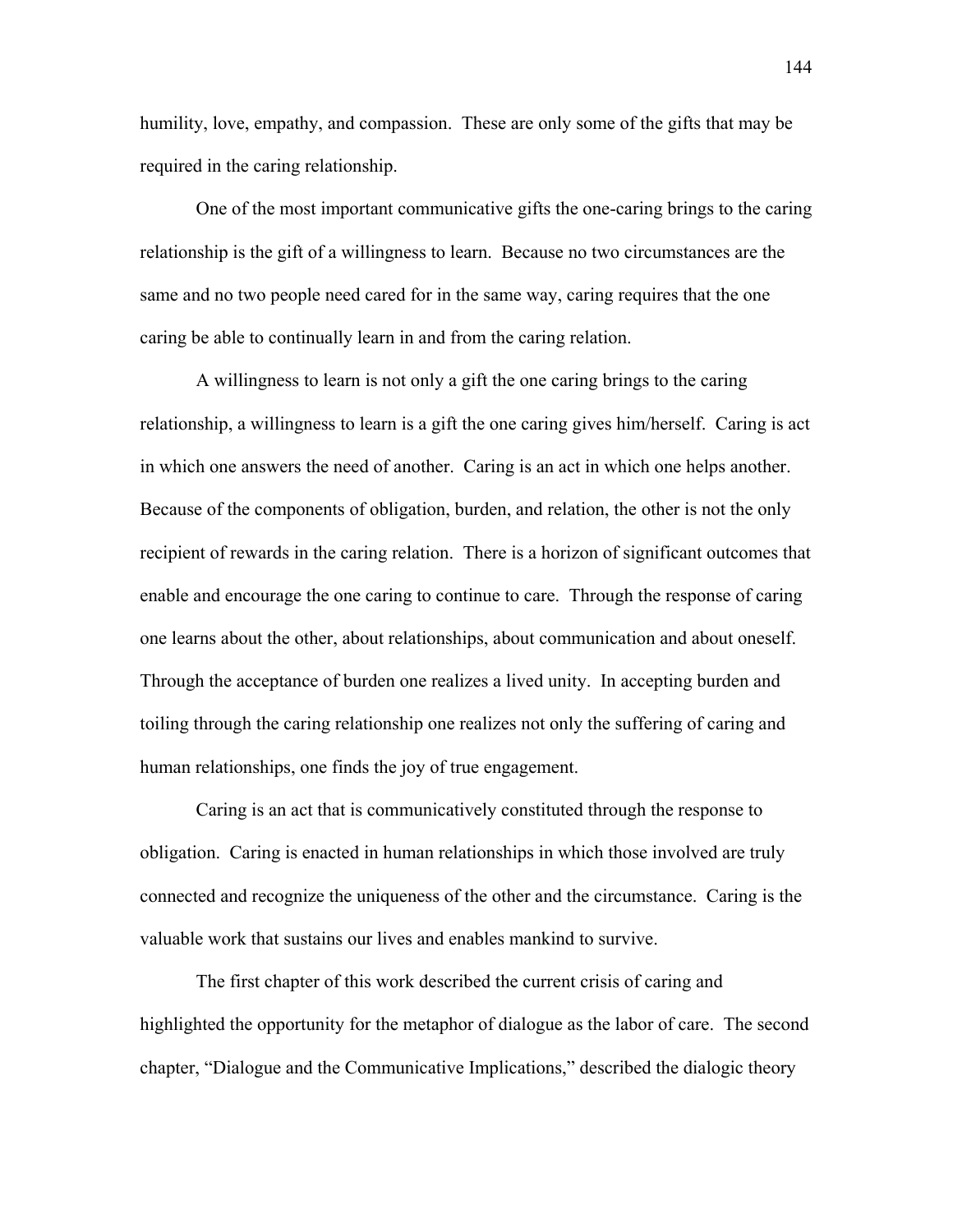of Martin Buber and suggested that as a philosophy of human communication, the invitation of dialogue into the caring relation permits the possibility of a meaningful experience for those in the relationship. This chapter, "Caring: Communicatively Constituted," described the current conversation regarding care and from this conversation derived three guiding metaphors that point to the communicative nature of caring. The next chapter, "The Intertextuality of Care: Dialogue and the Necessity of Labor," employs the metaphors of obligation, relation, and significant outcomes to further make explicit the connection between dialogue and care. This chapter has served to establish a working definition of care and the driving metaphors that point to the communicative constitution of care.

Chapter Four: The Intertextuality of Care: Dialogue and the Necessity of Labor

#### Abstract

Dialogue as the labor of care is situated within Buber's understanding of the between which naturally calls forth concern for the self and the other, caring for the self and the other. Arendt reminds us of the natural necessity of labor. When dialogue and care are joined together they are energized by the natural necessity of labor. Thus far this work has examined Buber's understanding of dialogue as the foundation for dynamic communicative life, and care as an action constituted in communication. In this chapter, the relationship between dialogue and care is bridged through the work of Martin Buber and Hannah Arendt. The direct connection between Buber's theory of dialogue and the concept of care is seen primarily through the metaphors of responsibility (obligation), the interhuman (relation), and unity of life (significant outcome). Furthermore, Arendt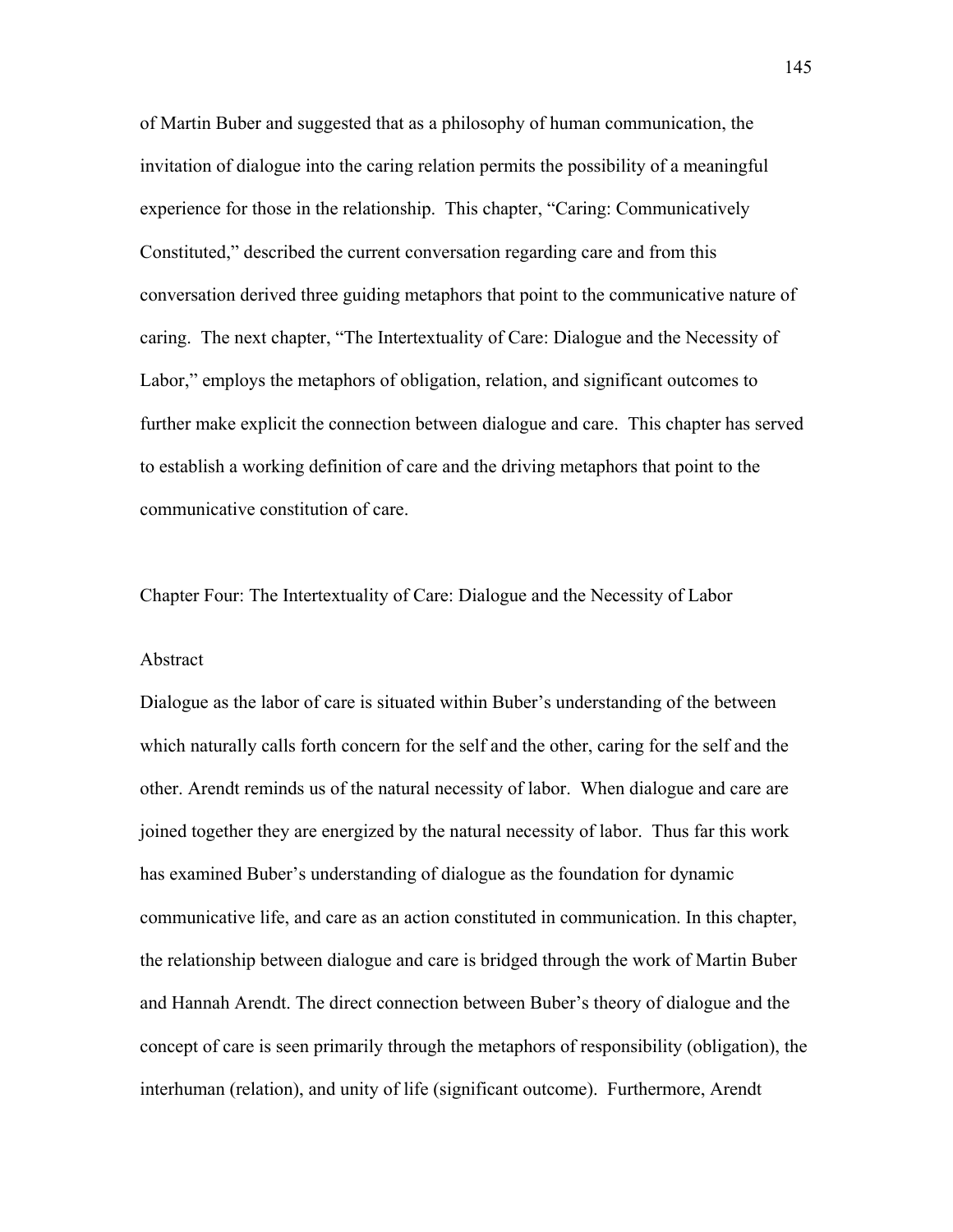illuminates this relationship through her conception of labor as a necessity of private life, and action as a necessity of public life. Through her distinction between the public and private spheres of existence and the way in which this work views dialogue as the labor of care it becomes clear that the labor of caring occurs both in the public and private spheres. However, this work is careful to recognize the danger of the "social" and understands the importance of not blurring the lines between public and private life. Furthermore, the invitation of dialogue into the caring relationship is necessary for the communicative life of caring and ultimately the lived unity of life. Dialogue, the communicative action of care, and the necessity of labor to all human interaction converge in this chapter to begin weaving the metaphorical web that this work presents as dialogue as the labor of care.

*Monseigneur Bienvenu had been formerly, according to the accounts of his early manhood, a passionate, perhaps a violent, man. His universal tenderness was less an instinct of nature that the result of a strong conviction filtered through life into his heart, slowing dropping in upon him, thought by thought; for a character as well as a rock, may be worn into by drops of water. Such marks are ineffaceable; such formations are indestructible" (Les Misérables 48).* 

#### Introduction

The call of responsibility to care has been a call heard throughout time. Care, as previously discussed, has typically been relegated to the private sphere and continually devalued. However, this particular historical moment calls us to re-examine not only the importance of care but the necessity of care to our daily communicative lives.

Due to the changing face of the family and the changing circumstances that demand people to reengage caring, people are finding themselves in the position of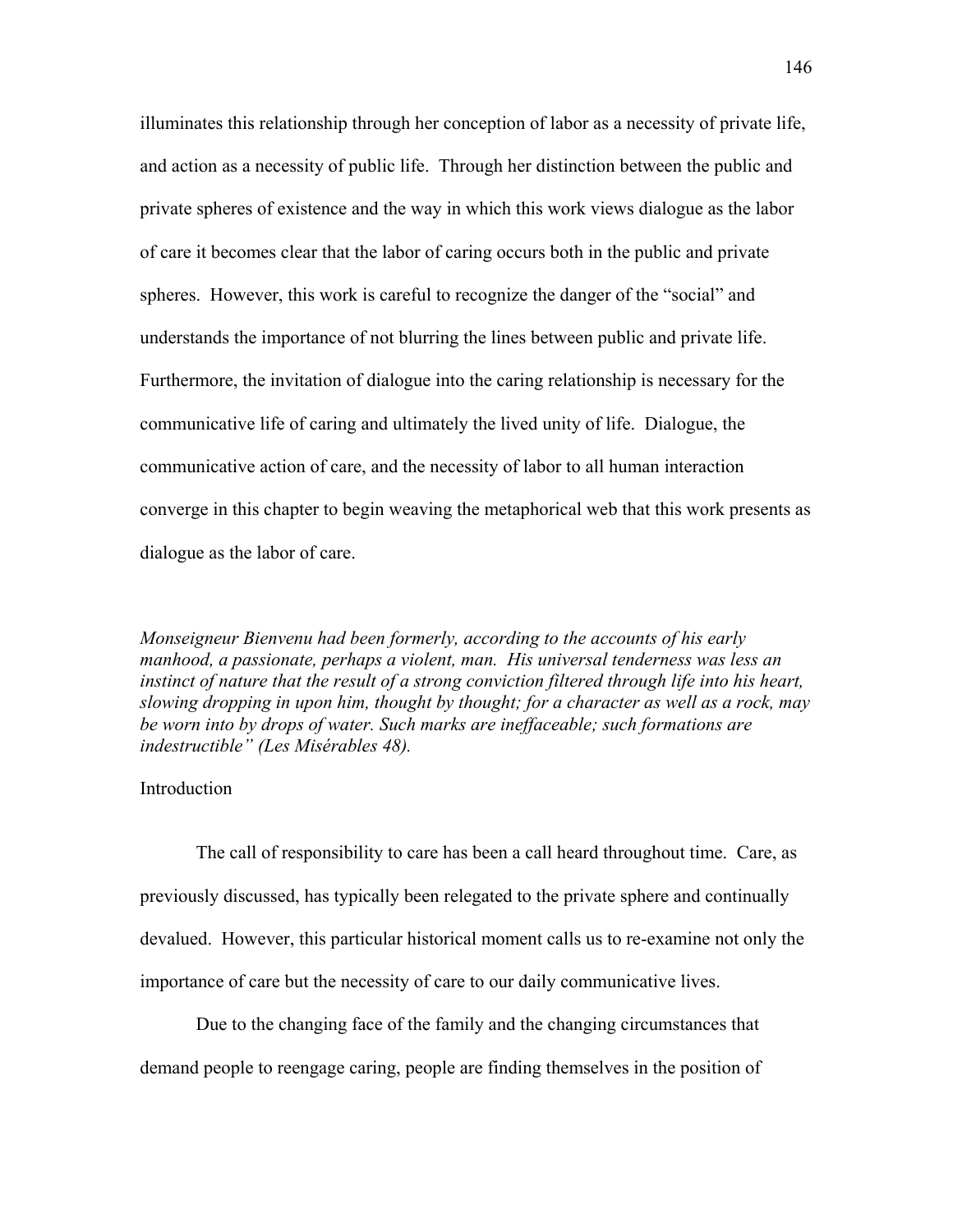caring, communicatively unequipped. Living in a postmodern moment, where existential mistrust, routine cynicism and an extreme focus on the self are pervasive, and the communicative life of caring finds itself in crisis. For these reasons, dialogue as the labor of care is especially relevant to this particular historical moment. Dialogue as the labor of care calls for a re-engagement of care as a value central to human relations. The communicative importance of care is realized through the connection of dialogue to care.

Just as Monseigneur Bienvenu invites dialogue into his relationship with Jean Valjean from their initial encounter, Buber argues that if we invite dialogue into our daily lives we can overcome the massive mistrust that pervades our communicative life. Buber's theory of dialogue is the foundation of this work because dialogue is intimately connected to care. Arendt's ideas concerning labor emphasize the necessity of dialogue in the communicative life of caring which is both a blessing and a burden. Moreover, Arendt's ideas regarding action illuminate the fact that caring occurs in webs of human relationships and stresses the imperative of differentiation within the communicative life of caring for others.

This chapter unifies the guiding ideas central to care, dialogue, and labor. Through the touchstones of care—obligation, relation, and significant outcomes—the work of Buber and Arendt frame a deeper examination of these guiding ideas in order to engage the metaphor of dialogue as the labor of care in the final chapter. Here, the intertexuality (Schrag 16) of this metaphor is made explicit, enhancing understanding and making possible its application and engagement in everyday life.

In previous chapters this work examined Buber's theory of dialogue and how it has been utilized to enhance our understanding of human communication. Furthermore,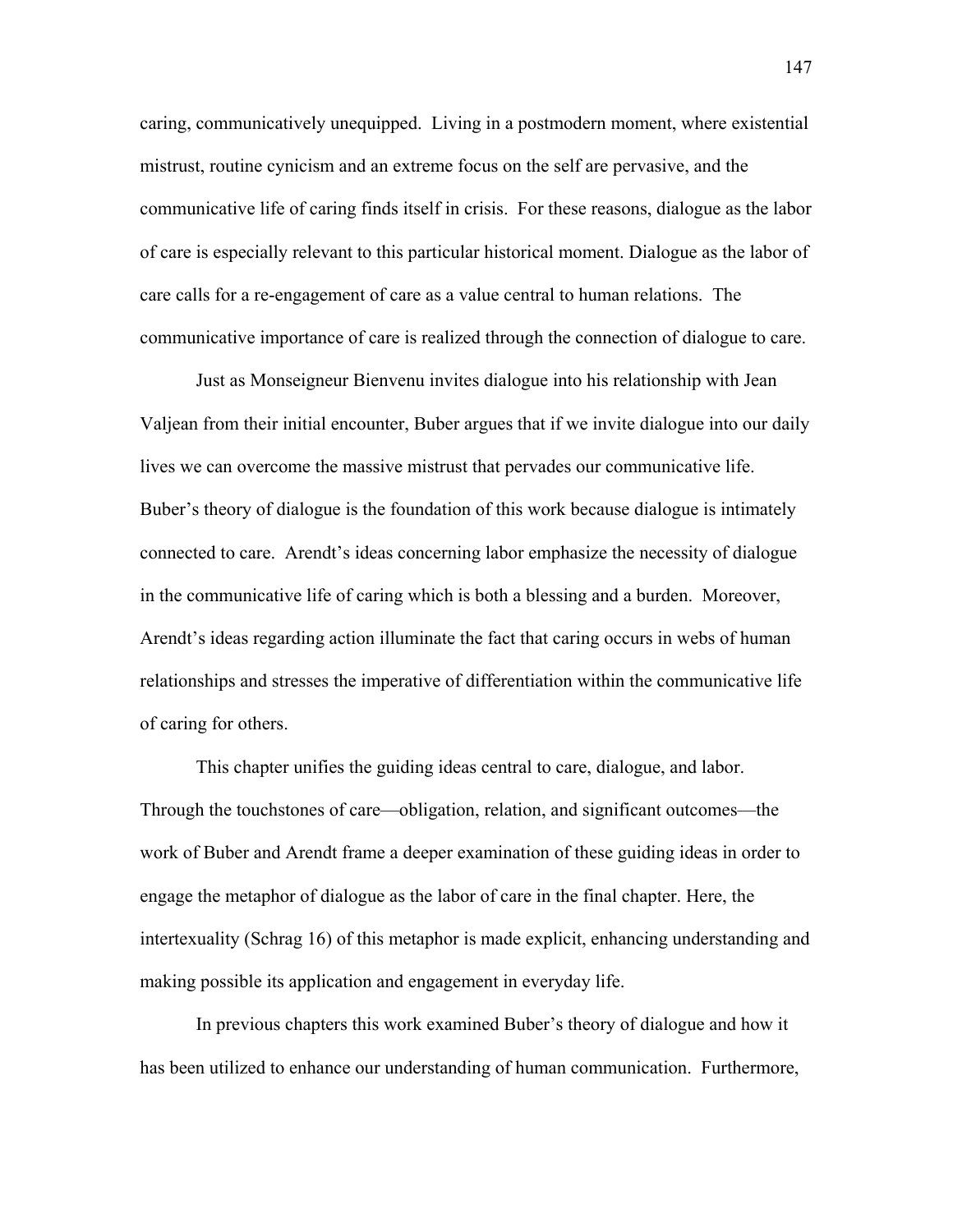this work has also looked at the leading scholars contributing to the conversation on care, thus producing a working definition of care that points to the communicative necessity of dialogue in the caring relationship. Through these examinations this work has begun to weave the metaphorical web that is dialogue as the labor of care. Using the foundational metaphors of care—obligation, relation, and significant outcomes—this chapter makes explicit the intertexuality of dialogue as the labor of care. It does not yet complete this metaphorical picture; it extends an understanding of care into related ideas found in both Buber and Arendt. Here, the work of these two scholars add communicative depth to the conversation by foregrounding the value of dialogue and the imperative of labor as they pertain to the already conceived concepts associated with care. In so doing, the foundation for a communicative ethic—dialogue as a labor of care—is established.

In order to make this intertextuality sound, the central use of Buber's theory of dialogue is coupled here with the imperative of labor as necessity found in Arendt. The metaphor of labor as necessity moves the idea dialogue out of an advocacy of consumption and into productivity. The connection between dialogue and care takes on more significance to human communicative life with the addition of Arendt into the conversation because Arendt's conception of labor within the private sphere points to the desire to escape from care and the obligations of "life", a sentiment echoed in the devaluation of care today. What Arendt brings to the conversation is an imperative—care as an inescapable communicative action that is a blessing and a burden.

 This chapter explores Buber's dialogic theory and Arendt's conceptions of labor and action and their undeniable connection to caring by looking at how these ideas correlate to the metaphors established through the care literature. The chapter begins with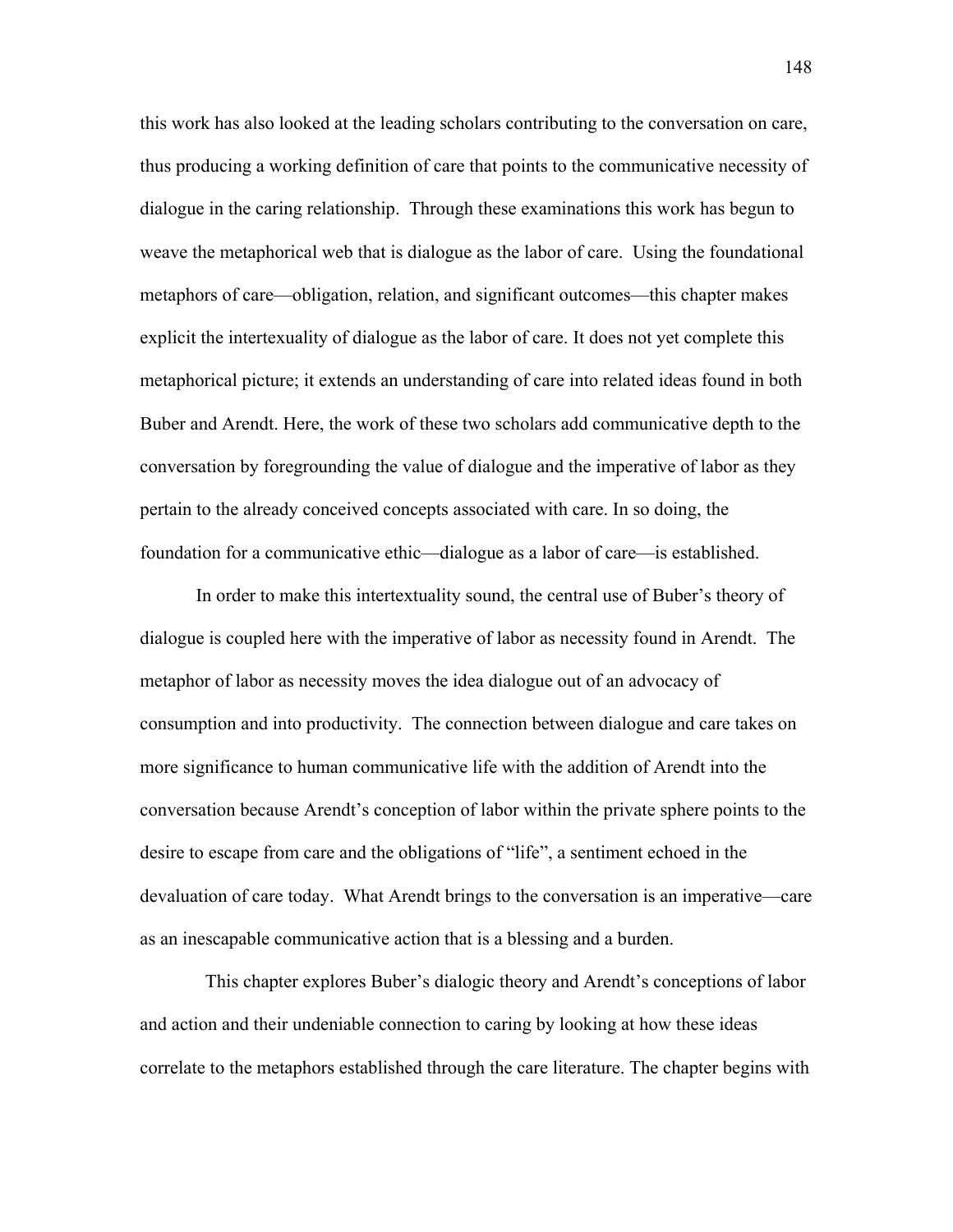the care metaphor of obligation and moves through the second and third metaphors of relation and significant outcomes, developing each in terms of Buber's conception of dialogue and Arendt's understanding of the human condition. The culmination of this explication is realized in the concluding chapter where the metaphorical web that is dialogue as a labor of care is woven together.

#### Obligation: A Binding Promise to the Other

As human beings we have an obligation to labor that is necessary for our continued existence. As human beings living in the world with others, we have an obligation to care for one another not only for our survival, but also for the realization of becoming truly human. Webster defines obligation as: "Something by which a person is bound or obliged to do certain things and which arises out of a sense of duty or results from custom, law, etc.; a binding promise, contract, sense of duty, etc; indebtedness; a debt of gratitude" (1336). The metaphors of responsibility, guilt, and labor are the significant metaphors that emerge in one's engagement with an obligation. From the call of responsibility one finds oneself bound to the other through a sense of promise and/or duty. When one fails to accept the call, guilt is the mechanism that calls one back to responsibility. As an obligation, a binding promise or duty, the action of caring requires labor on the part of the one caring and one cared for.

Dialogue as the labor of care is rooted in the essential ideas found within the philosophical writings of Buber and Arendt; the first, and one of the most foundational, is obligation. Dialogue and care both require that one recognize his/her obligation to the other, to themselves, and the world. In both dialogue and care there is a call to responsibility that requires a recognition of and engagement in the labor necessary on the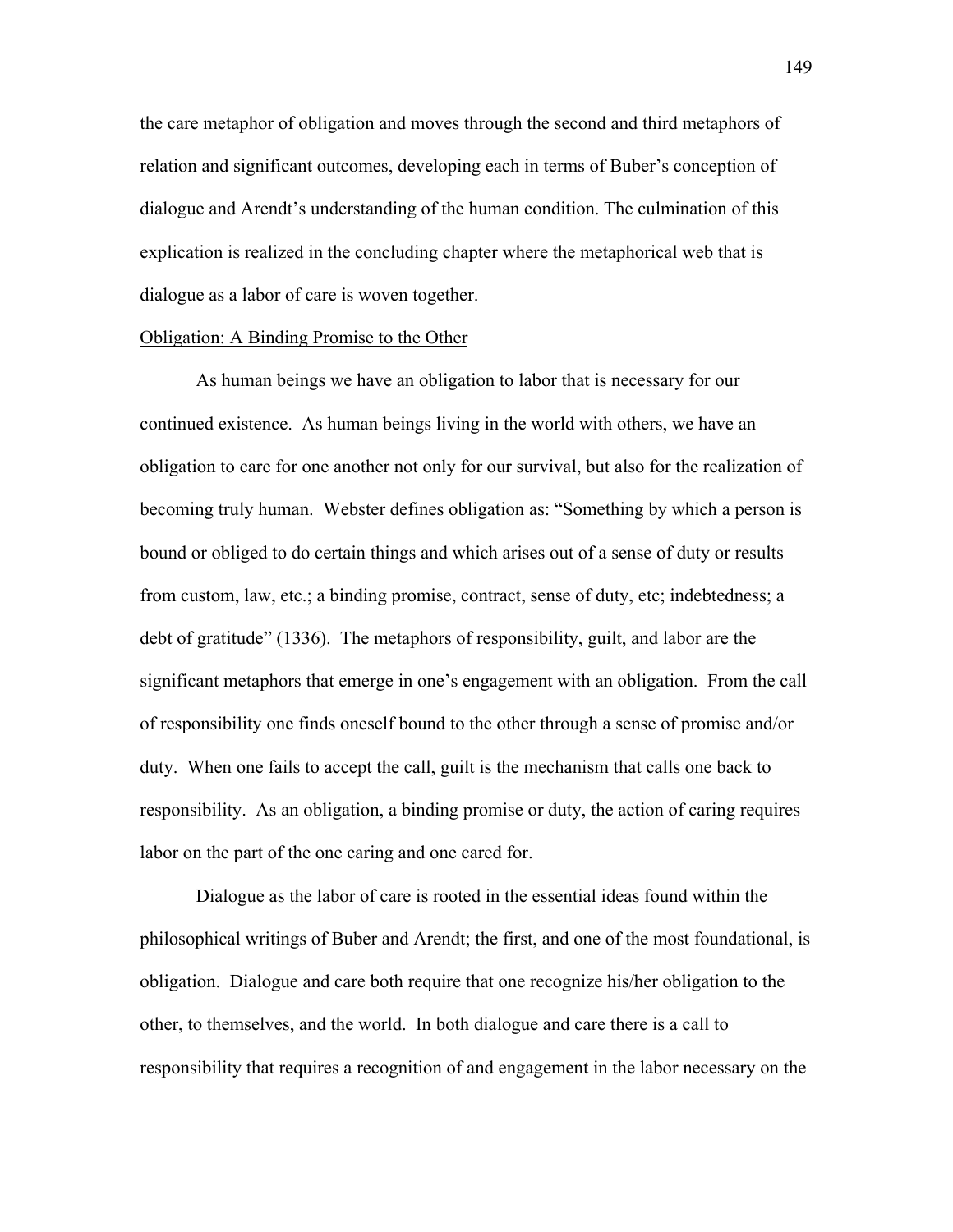part of those involved. Through the necessity of labor one finds joy and suffering, blessing and burden.

 To open a conversation that unites the theories of Buber and Arendt in order to appreciate fully the connection between dialogue and care, this work begins by exploring the metaphor of obligation. As discussed in chapter three, obligation is fundamental to the current conception of caring. Scholars Mayeroff, Gaylin, Gilligan, Noddings and Tronto all incorporate obligation within their explanation of caring. According to these care scholars, caring begins as an obligation to the other. Communicatively constituted, responsibility requires response, response of the one-caring to the needs of the other and response by the one-being cared for to acknowledge the receipt of caring. The caring relationship calls one into responsibility and holds one accountable to one's obligation to the other. Obligation presupposes responsibility for the other.

The work of Buber and Arendt are likewise philosophically rooted in obligation. The richness of a connection between dialogue and care opens up through Buber's understanding of responsibility and guilt and through Arendt's conception of labor. For Buber, responsibility is response; response to a call from the other, and for Arendt, labor is the necessity of answering the call of the other. Following is a more developed look into each of these metaphors as pointing to the need for a unified understanding of dialogue and labor in relation to a communicative ethic of care.

## *Responsibility: The Response to the Other*

Martin Buber's philosophical anthropology begins with the presupposition that life is lived in relation. Authentic existence can only occur through the invitation of dialogue into relationship. Responsibility and guilt are essential metaphors in the life of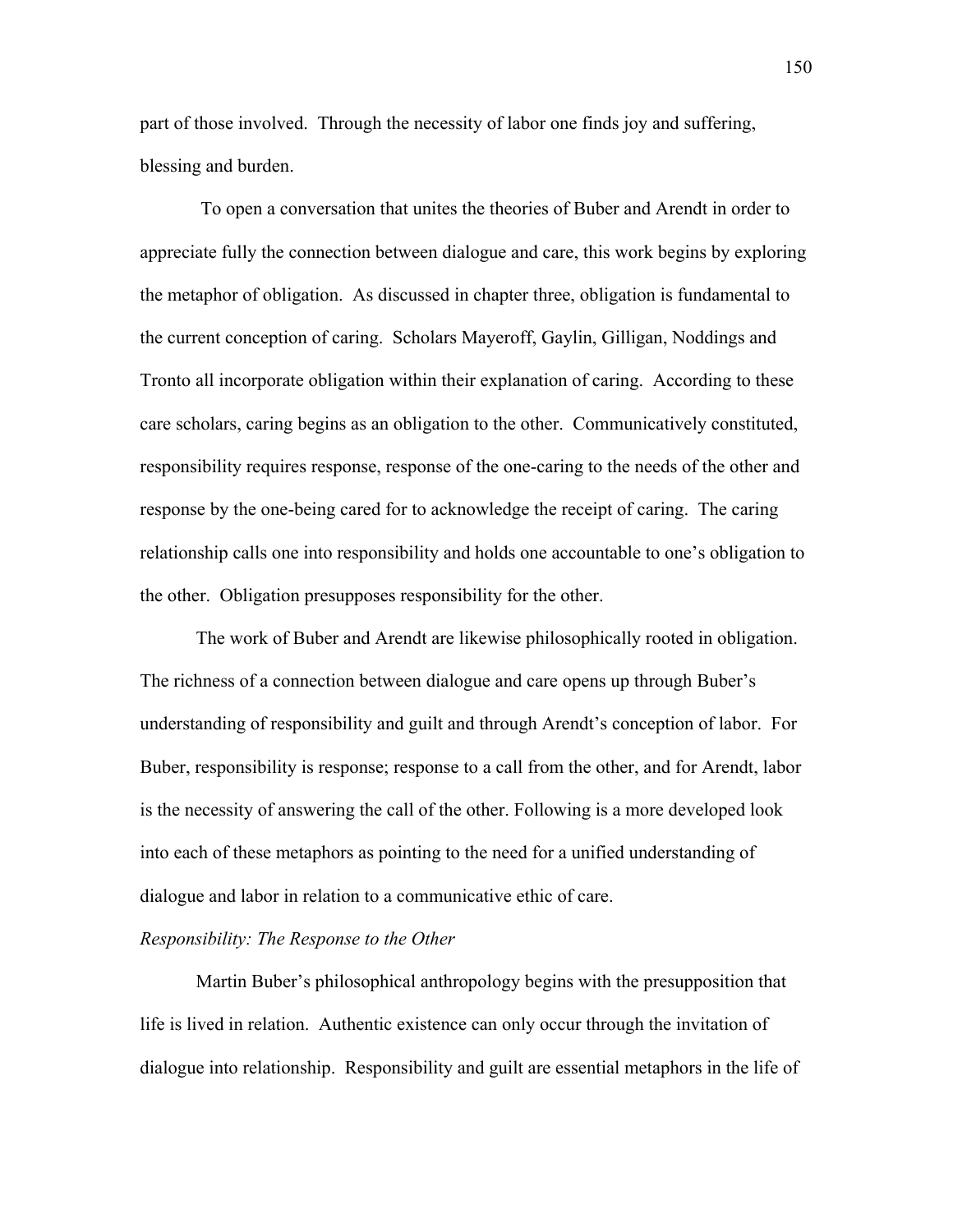dialogue and caring relationships. Buber indicates three important elements of responsibility, first, the one that is called into responsibility, second, the situation itself, and third, the one who addresses the other and calls him/her into responsibility.

Buber explicitly describes the role of those called into responsibility. According to Buber, the one called must respond in order to fulfill his/her obligation to the other, to the world, and to himself. His/her response depends primarily on his/her attentiveness and whether or not he/she responds with his/her whole being.

For Buber, responsibility means response, response on the part of the one called by the concrete moment. It is the obligation, or in other words, responsibility, of each particular person called to respond. This is how Buber explains responsibility:

> Genuine responsibility exists only where there is real responding…Responding to what? To what happens to one, to what is to be seen and heard and felt. Each concrete hour allotted to the person, with its content drawn from the world and from its destiny, is speech for the man who is attentive. (*Between Man and Man* 16)

In this passage Buber stresses that responsibility as response means that one is attentive to a concrete situation and responds in a unique and authentic way. According to Buber, there are concrete hours that address one, but each person must first see the signs of address, hear what calls, and feel the address of the other. Seeing, hearing, feeling these are the ways in which one can be attentive to the moment. When one is attentive, they are then able to understand and respond. It is response, responsibility for Buber that brings authentic life into existence. When there is address and response, Buber states, there is life: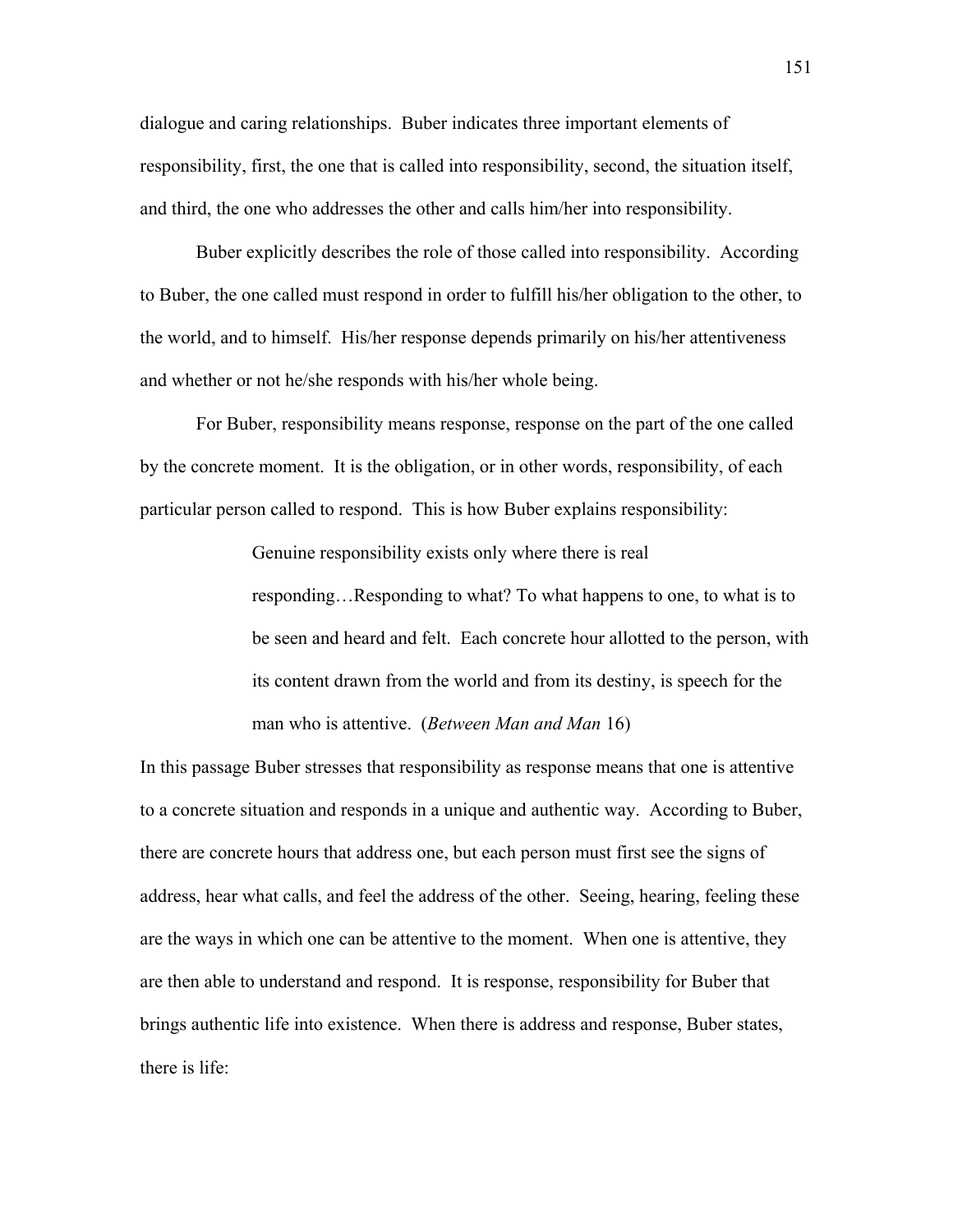… [I]f the word comes to us and the answer proceeds from us then human life exists, though brokenly, in the world. The kindling of the response in that 'spark' of the soul, the blazing up of the response, which occurs time and again, to the unexpectedly approaching speech, we term responsibility. We practice responsibility for that realm of life allotted and entrusted to us for which we are able to respond, that is, for which we have a relation of deeds which may count in all our inadequacy—as a proper response. (*Between Man and Man* 92)

Our responsibility to the other, to the world, to the moment, to ourselves comes in the actual responding. Each concrete moment speaks; it is the person who responds to the call of the situation who is attentive.

The person who is attentive has an obligation in each situation that calls his/her presence into responsibility. For Buber, this can only happen when the one called into responsibility responds with his/her whole being in a unique way. Responding with one's whole being implies that one enters the situation and acts with the whole of one's substance. The one called into responsibility is called to respond. One can rise to that occasion by being attentive and honestly taking part in the life of another. Real response requires a unique, authentic response of the whole being. When responding, the one called not only responds to the other they respond to the particular hour, the unique situation.

Buber not only talks about the role of the one being called into responsibility, he also emphasizes the importance of the situation. Buber argues, "…. Every living situation has, like a newborn child, a new face, that has never been seen before and will never come again. It demands of you a reaction which cannot be prepared beforehand. It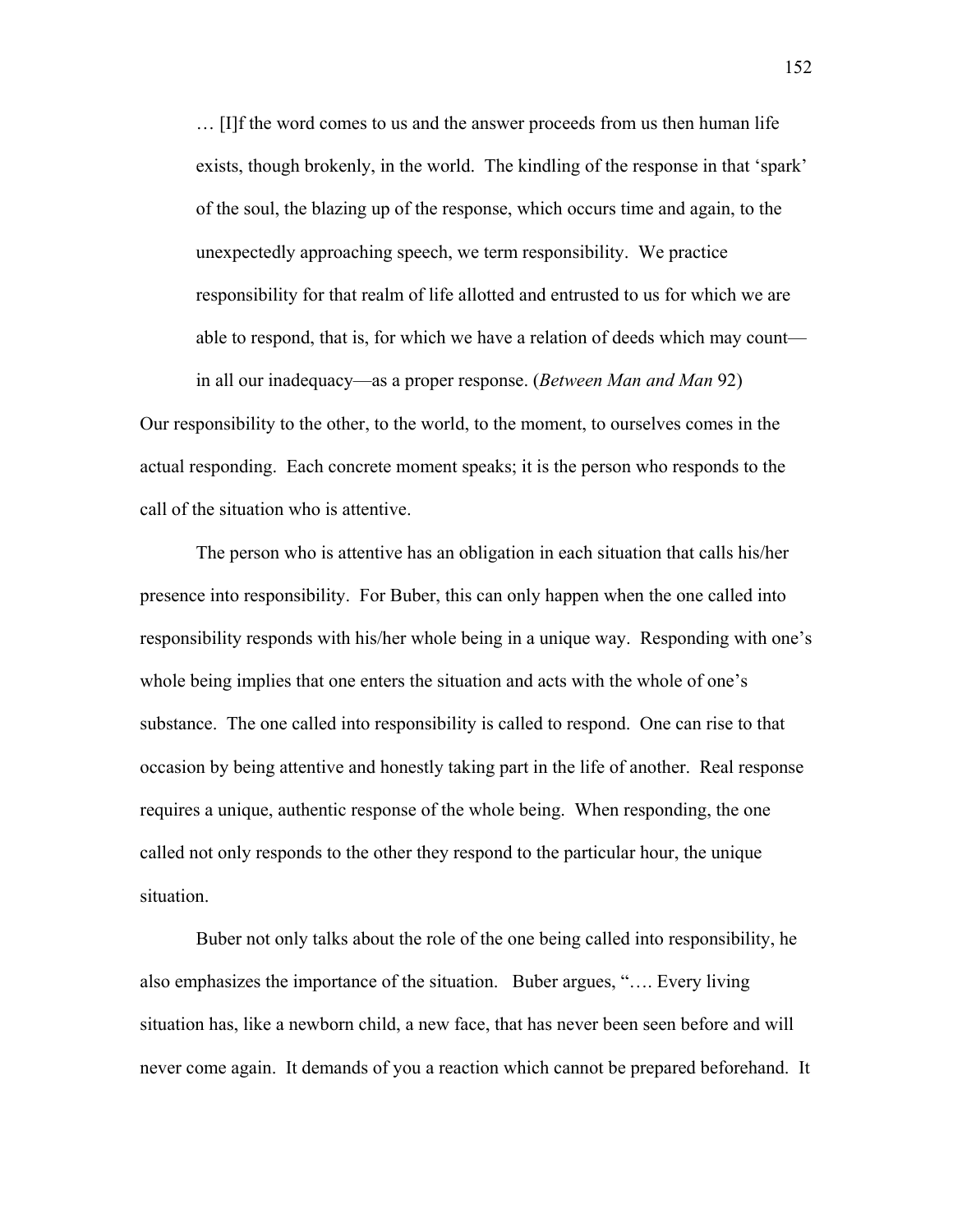demands nothing of what is past. It demands presence, responsibility, it demands you" (*Between Man and Man* 114). Here Buber is reminding us that each situation, each moment, each person is unlike any other and cannot be answered with a formula or a technique. Response to the situation, as Buber sees it, is equally as important as response to the person when one is called into responsibility. Each situation is new and demands a unique answer, despite any similarity the situation has to those of the past. It is the responsibility of the attentive person to recognize the uniqueness of the situation and answer for it.

Responsibility is response, response by someone, the one called, response to a unique situation, the concrete moment, and response to someone. The final element of Buber's conception of responsibility is responsibility to someone. As mentioned previously, responsibility involves the one called taking an active part in the life of the other. "To take part in the life of another involves responsibility" (Kristiansen 221). Dialogue requires one to turn toward another and respond; response requires one to take part in their lives. The other is the one who makes the address, reaches out, the one to whom there must be a response. The other in his/her particular situation makes a claim in responsibility. Buber believes that one is answerable to the other:

> Responsibility presupposes one who addresses me primarily, that is, from a realm independent of myself, and to whom I am answerable. He addresses me about something that he has entrusted to me and that I am bound to take care of loyally. He addresses me from his trust and I respond in my loyalty or refuse to respond in my disloyalty, or I have fallen into disloyalty and wrestle free of it by the loyalty of the response.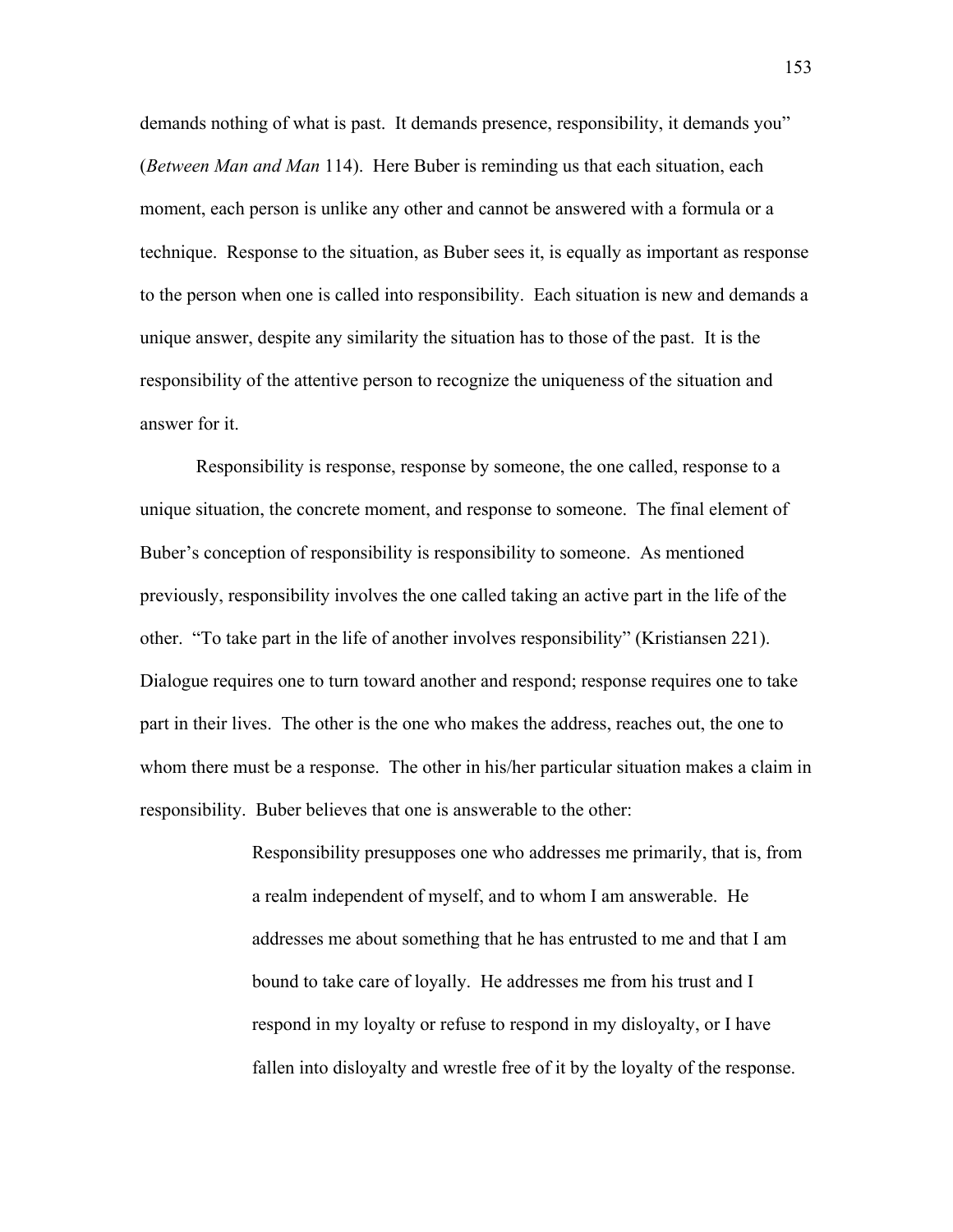To be so answerable to a trusting person about an entrusted matter that loyalty and disloyalty step into the light of day (but both are not of the same right, for now loyalty, born again, is permitted to conquer disloyalty)—this is the reality of responsibility. (*Between Man and Man* 45)

In the address or the call of the other there is a claim put on the one for whom it is intended. There is an obligation on the part of the one called to respond. In making this call there is a leap of faith by the other that the one called will hear the call and respond. This leap of faith implies trust on the part of the one calling. The one making the claim offers the other a sacred trust, and the response of the one called determines the continuation or dissolution of that trust. Obligation and responsibility require the one called to answer. When that person fails to respond, Buber says, that trust is lost, responsibility becomes a "phantom," and life's character of mutuality is dissipated (*Between Man and Man* 45). When one fails to respond, genuine meeting cannot occur. In order for there ever to be a possibility for dialogue to exist, something must call persons back into relation. Both obligation and responsibility are enacted in relation. We are called, ever reminded of our obligation and responsibility by authentic guilt.

# *Guilt: Relationships Reborn*

Buber describes responsibility as response. Within responsibility Buber emphasizes that the one called is obligated to the moment and to the other. The one is called to respond. Response on behalf of the one called asks the one called to be attentive and respond with his/her whole being. Response means answering not only the particular other but also the concrete moment. Response, for Buber, is necessary to build trust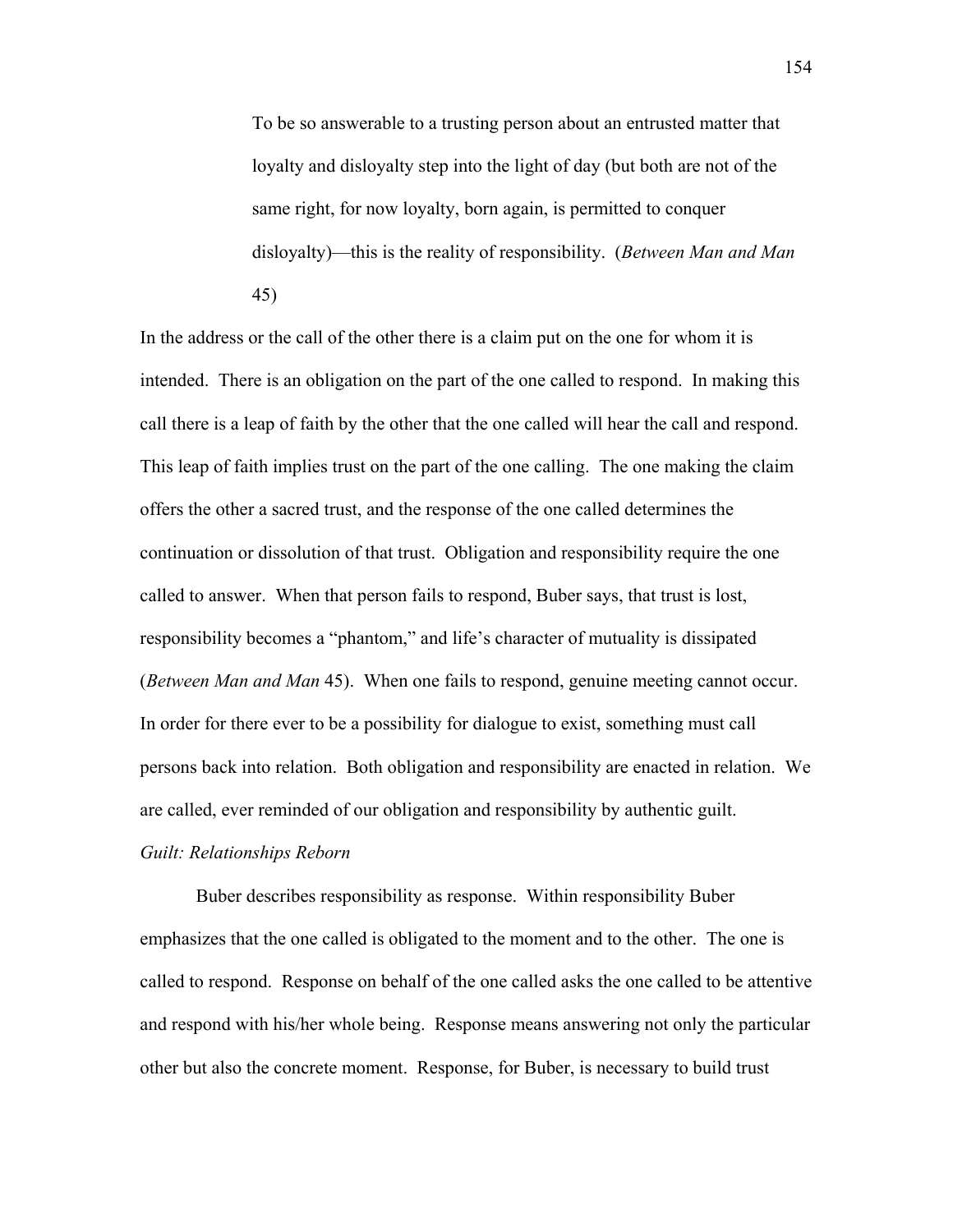between persons and invite dialogue into life. Response is necessary for human beings to build a world worth living in. But, as Buber points out, people ignore the call to responsibility every day. When this happens trust is lost, and the opportunity for dialogue dies. However, according to Buber, all is not lost. Sometimes even when someone ignores a call to responsibility, the moment seizes the one who ignored his/her responsibility and he/she is called back to responsibility through guilt. When the one called returns, responsibility can be reborn.

Guilt is the human condition that gives rebirth to trust, to responsibility, to man. Guilt, for Buber, is existentially tied to responsibility. For it is in failing to respond to a legitimate claim that we are guilty. As in his treatment of responsibility, Buber describes three important and similar elements of guilt. However, prior to exploring these elements this section first clarifies Buber's conception of existential guilt. Once clarified, this section looks at Buber's emphasis on the elements of guilt. Similar to his description of responsibility wherein one sees the importance of the one called, the situation, and the one calling the other into responsibility, in describing guilt Buber emphasizes the locus of guilt, the one who is guilty, and finally the other to whom one is guilty.

True guilt, which Buber distinguishes from neurotic guilt, is existential guilt and has to do with one's engagement with the world. Existential guilt is ignited when one fails in how one relates to other people. Existential guilt is dialogic. Friedman further clarifies Buber's idea:

> It [existential guilt] is dialogical—the inseparable corollary of one's personal responsibility, one's answerability for authenticating one's own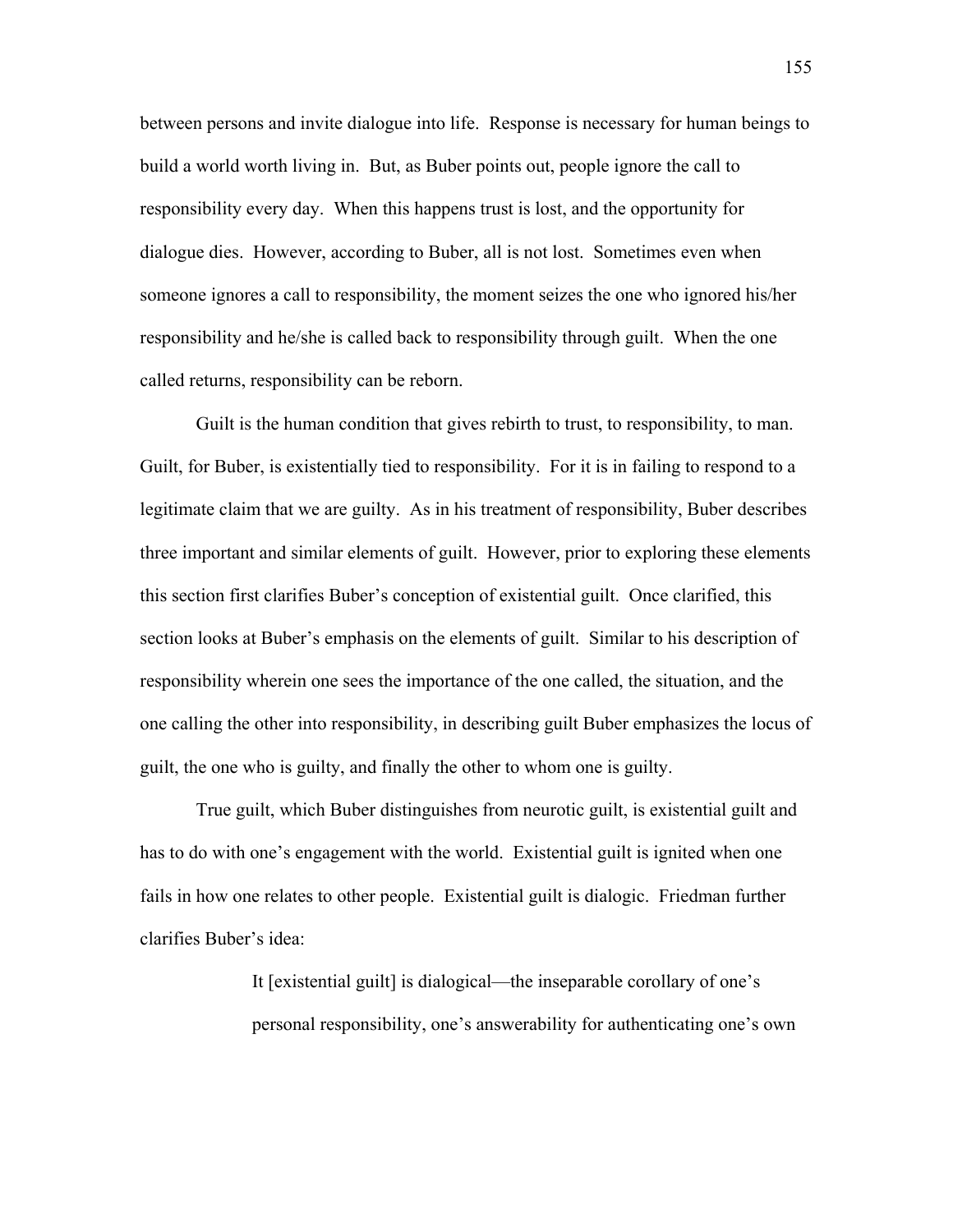existence and by the same token, for responding to the partners of one's

existence, the other persons with whom one lives. (*Knowledge of Man* 48) Through guilt one recognizes one's failure to respond, one's failure to oneself, and one's failure to the other. The existence of responsibility requires and demands the existence of guilt. For it is guilt that brings one back to responsibility when one fails to respond or responds inadequately. Existential guilt is what ties human beings to the world and to each other. Existential guilt reminds one of one's responsibility to the other.

Just as one is responsible to the other, to the moment, to the world, to God, to oneself, when one fails to respond one is guilty toward the other, the world, the moment, God, and oneself. This point is crucial for understanding Buber's conception of guilt and its relationship to responsibility. Guilt is the condition that reminds one that that one is related to something other than oneself (Friedman, *Life of Dialogue* 104). Therefore, according to Buber, guilt is not located in the guilty party. Guilt is not located in the other. Guilt, for Buber, is located in the bond between them. "One is not answerable for it [guilt] either to oneself alone or to society apart from oneself, but to that very bond between oneself and others through which one again and again discovers the direction in which one can authenticate one's existence" (Friedman, *Knowledge of Man* 48). When one fails to respond, one fails in one's responsibility, and it is guilt that brings one back and points one in the direction of responsibility. It is guilt that points the person back to relation, back to the other, back to authentic existence.

Guilt is the mechanism that points one back to the other. Guilt is the element that pushes one to seek atonement. It is in seeking atonement that responsibility, trust, and authentic existence can be reborn. Authentic existence can only be found in turning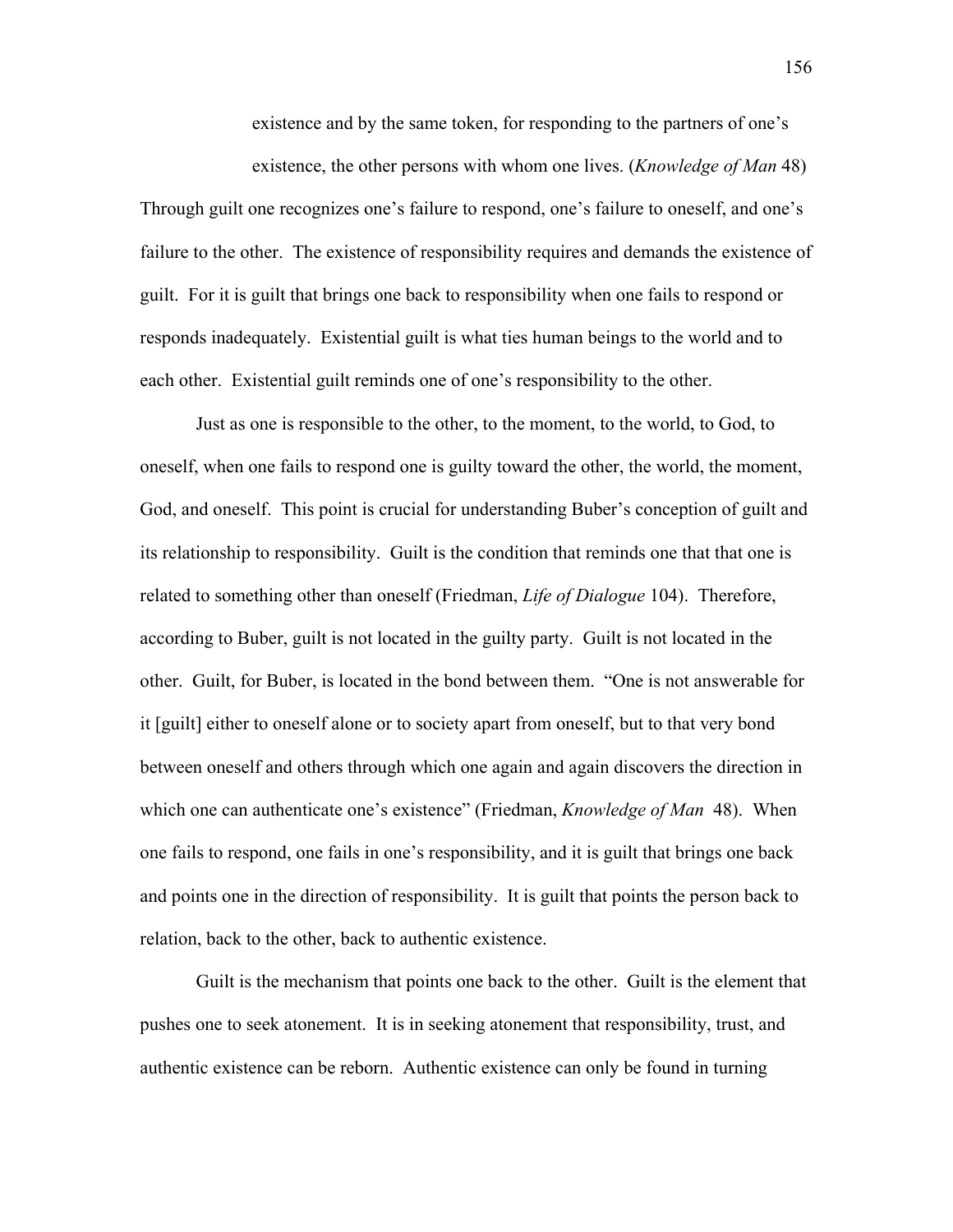toward the other in relation; therefore, guilt is inextricably tied to relations with others. Through the invocation of guilt persons recognize their responsibility and seek to set their relationships right (Friedman, *Knowledge of Man* 48). Through the self illumination of guilt, the guilty party realizes failure to respond and thus seeks reconciliation from the other. Buber makes clear what he means by reconciliation:

> By reconciliation is understood here that action from the height of conscience that corresponds on the plane of the law to the customary act of reparation. In the realm of existential guilt one cannot, of course, make reparations in the strict sense—as if the guilt with its consequences could thereby be recalled, as it were. Reconciliation means here, first of all, that I approach the man toward whom I am guilty in the light of my self illumination (in so far as I can still reach him on earth) acknowledge to his face my existential guilt and help him, in so far as possible, to overcome the consequences of my guilty action. (*Knowledge of Man* 147)

Through guilt, the guilty person recognizes responsibility to other and seeks atonement. Reconciliation turns the guilty party back toward the other, seeking to help the other as far as possible. At times, Buber argues that it is impossible to make reparations to the one to whom one has failed to respond. But reconciliation can still be found in responding to the next address.

Obligation, from Buber's perspective, finds richness and texture in the metaphors of responsibility and guilt. Life lived in relation becomes fulfilled in response to the address of the other. Buber's dialogic theory asserts that responsibility is response. Each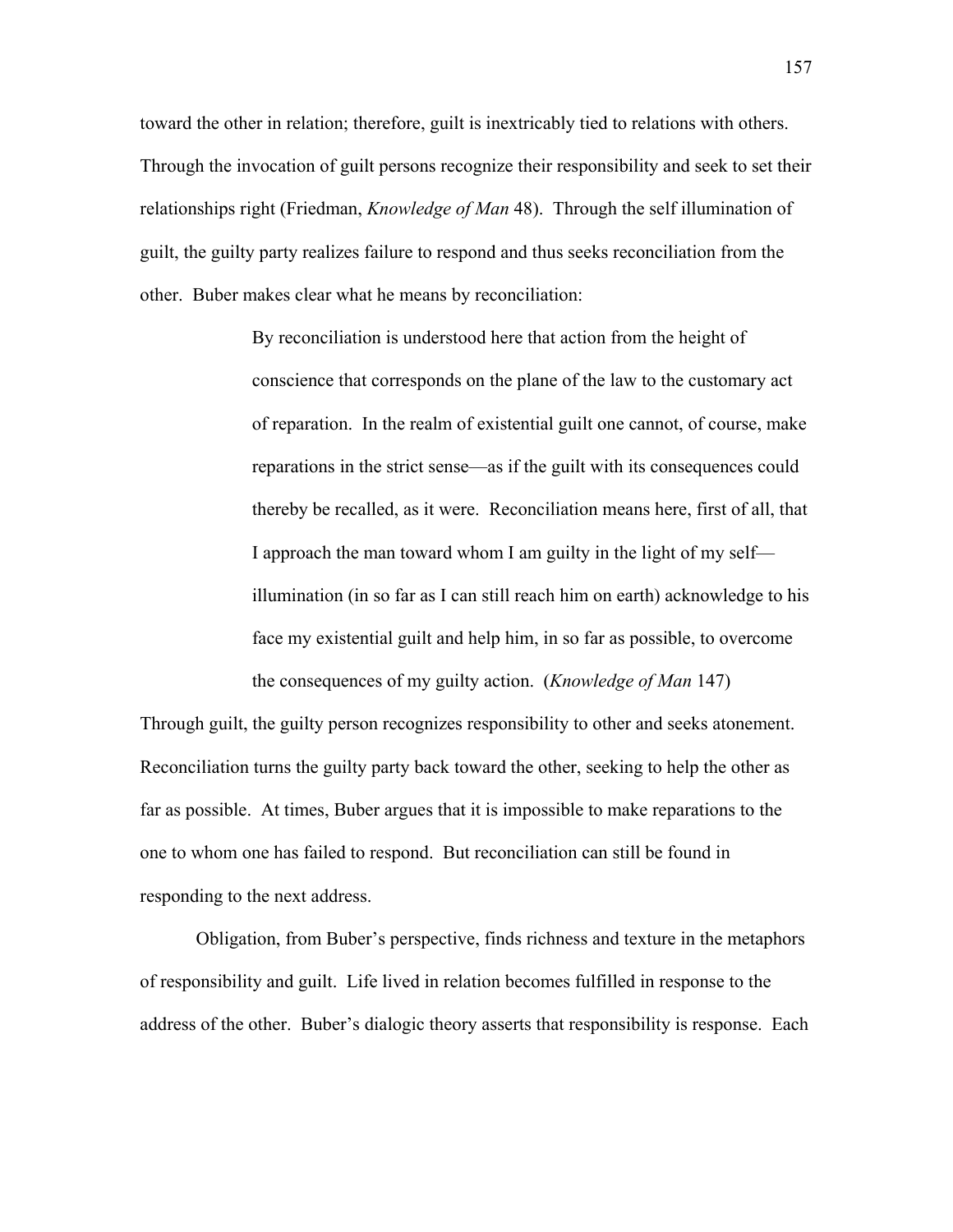person is responsible for the moment, responsible to the other who addresses that person. In answering / responding to the address relation comes alive.

In attempting to answer one's whole being is required. Responsibility calls one to be attentive and respond in a unique manner. It is also one's responsibility to recognize that each address is unique. Therefore, it requires a unique response. Responsibility requires one to take part in another's life. This other is the one who calls one into responsibility. In reaching out the other is offering trust and demanding loyalty. It is one's response that dictates how the relationship proceeds. If one fails to respond or responds inadequately and recognizes this failure, one is thrown into the condition of existential guilt.

Guilt is essential to the life of responsibility and relationships. Guilt is found not in the one called or the one calling, but in the bond between them. This bond is what initiates guilt, points one toward the other, encourages one to seek reconciliation and eventually has the power to restore the relationship. It is through guilt that one recognizes one's failure and is encouraged to attempt to make reparations. It is in seeking reconciliation that trust, relation, and dialogue can be reborn. Buber emphasizes the connection of responsibility to life: "I know no fullness but each mortal hour's fullness of claim and responsibility. Though far from being equal to it, yet I know that in the claim I am claimed and may respond in responsibility, and know who speaks and demands a response" (*Between Man and Man* 14). This passage reveals the essence of obligation as Buber envisions it. This guilt pulls one back into relationship through the central coordinates of obligation and responsibility. Arendt outlines the way in which these coordinates, responsibility and guilt, are enacted in labor between persons.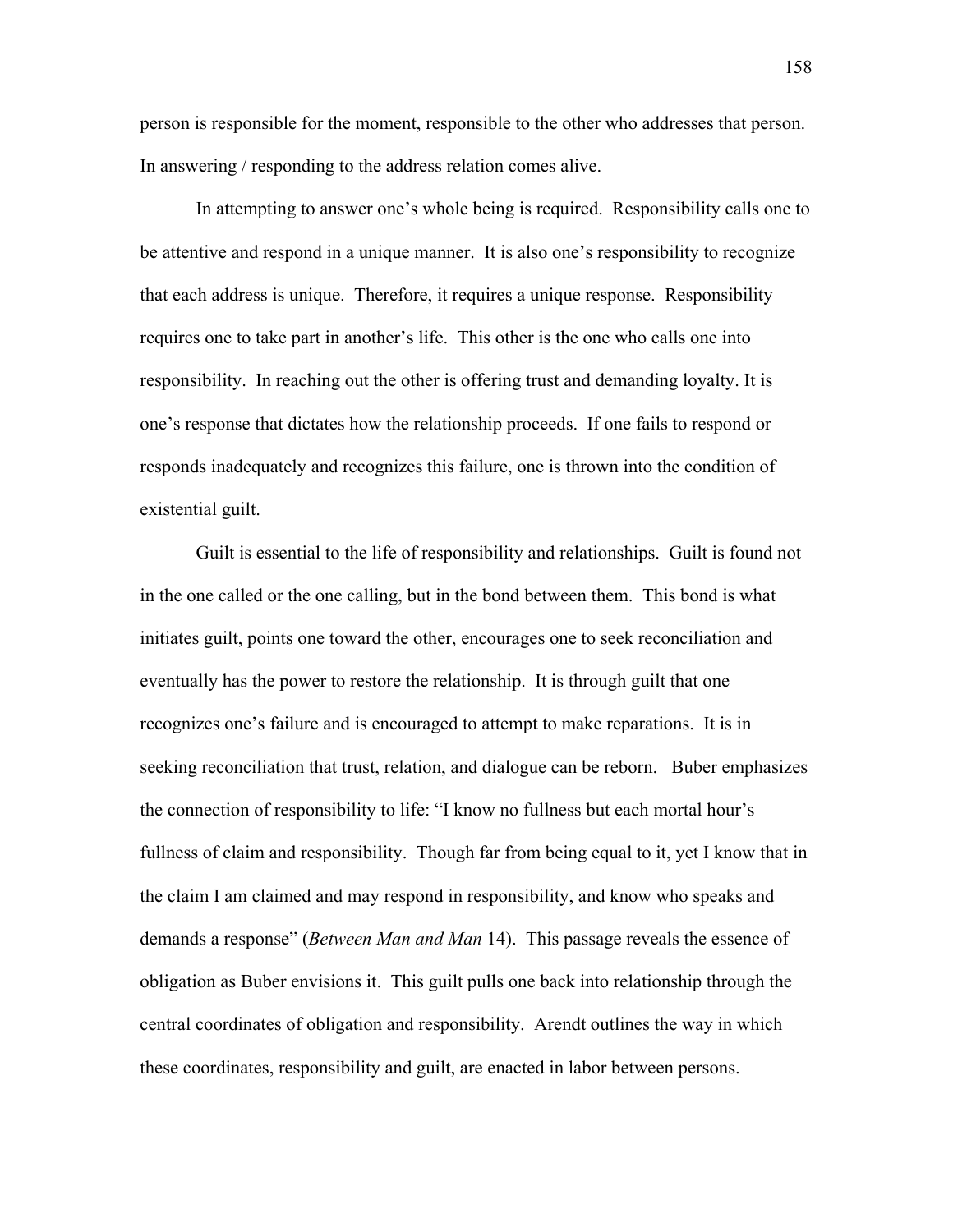# *Inviting Hannah Arendt into the Conversation: Distinguishing the Metaphors*

The work of Hannah Arendt is imperative to the connection between dialogue and caring because of Arendt's distinctions between and ideas concerning the public and private spheres, labor and action. Before inviting Arendt's work into the intertexuality of dialogue, labor, and care, it will be helpful to distinguish between and briefly explain her conception of public, private, and social and labor, work, and action.

Arendt draws distinct lines between the public and private spheres of human existence, arguing that these realms have been distinct entities since at least the rise of the city-state (28). According to Arendt, the private sphere is the realm of the household and the family. The purpose of the private sphere is the maintenance of life itself. According to Arendt, "the distinctive trait of the household was that in it men lived together because they were driven by their wants and needs" (*30).* Necessity is the driving force behind all activities in the private realm.

The public sphere, on the other hand, is, for Arendt, the political realm. Freedom and equality are found in the public sphere. One is able to enter the public realm when one has mastered the necessities of the private realm. The public realm is the where "men" come together to be seen and heard and achieve not only freedom and equality, but individuality as well. In the public realm, "men could show who they really and inexchangeably were" (41).

The blurring of public and private spheres of existence has, Arendt argues, given rise to the social realm of existence. The lines are blurred because "we see the body of peoples and political communities in the image of a family whose everyday affairs have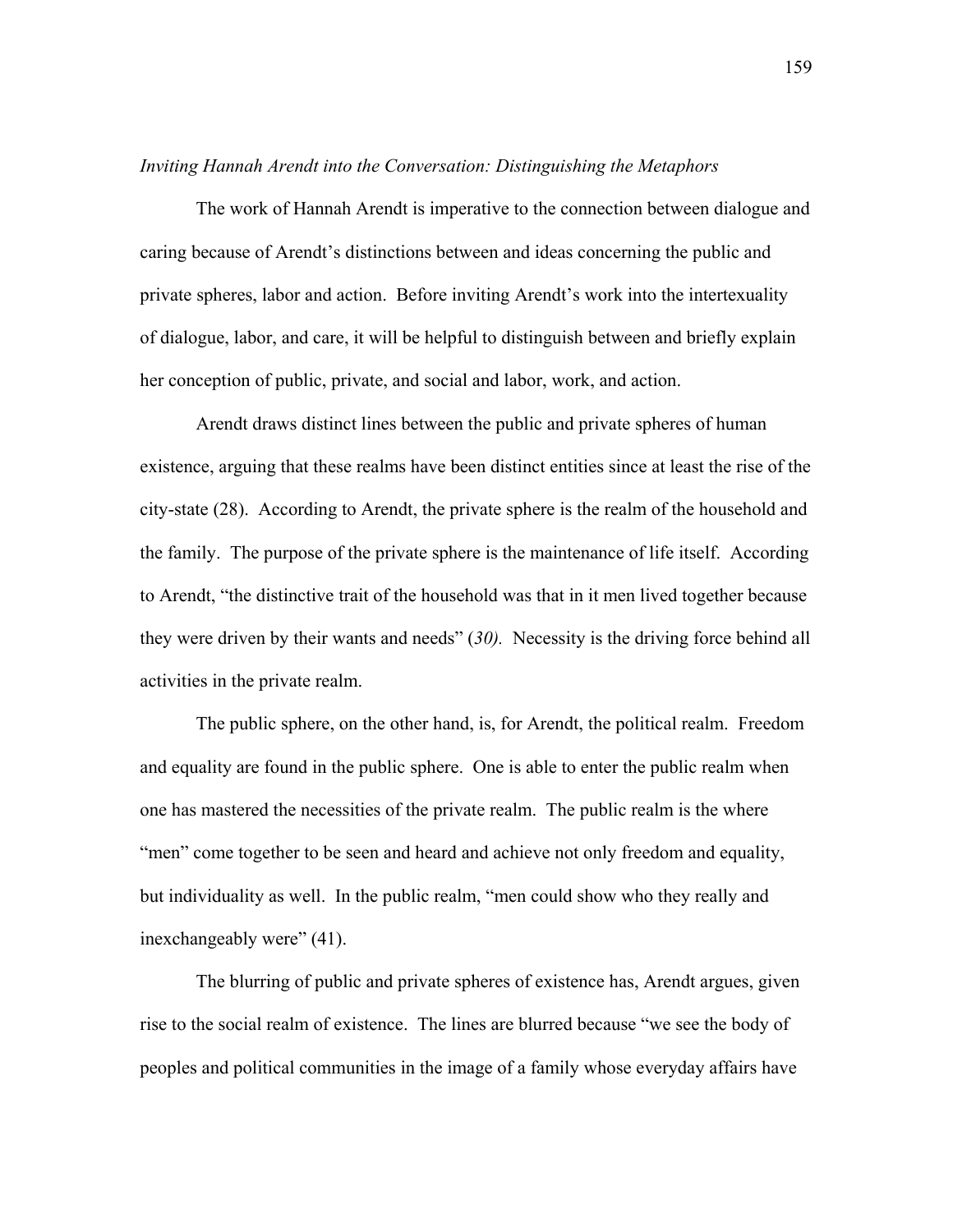to be taken care of by a gigantic, nation-wide administration of housekeeping" (*28).*  Arendt describes the social sphere as one that is neither public nor private but that destroys both the public and the private. The social realm, in Arendt's eyes, denies people of both a place in the home and a place in the world. Arnett explains the problematic nature of the social:

> The power and constraint of the social is that it denies uniqueness, calling for a parvenu, an adopter of social conventions void of uniqueness. The sphere of the social goes undisturbed, unchanged by the presence of a newcomer—one must simply fit in. The social sphere demands consensus, eradicating uniqueness of the Other. ("Hannah Arendt" 4).

According to Arnett, the most dangerous aspect of the social is that one loses one's uniqueness. In order to be accepted into the social realm one must conform to the opinions and interests of the social. In the social sphere there is no differentiation.

It is of vital importance for this work to recognize the danger of Arendt's conception of the social, a demand for conformity and an absence of uniqueness. Because caring can occur in both the public and private realms and because this work employs Arendt's metaphors of labor and action, there is the dangerous possibility of blurring the lines between the public and private in articulating a call for care. This work recognizes the differences and will carefully explain how the engagement of care involves both action and labor in both the public and private spheres of human interaction.

In the distinction between public, private, and social, the additional metaphors of labor, work, and action emerge. In her work, *The Human Condition,* Arendt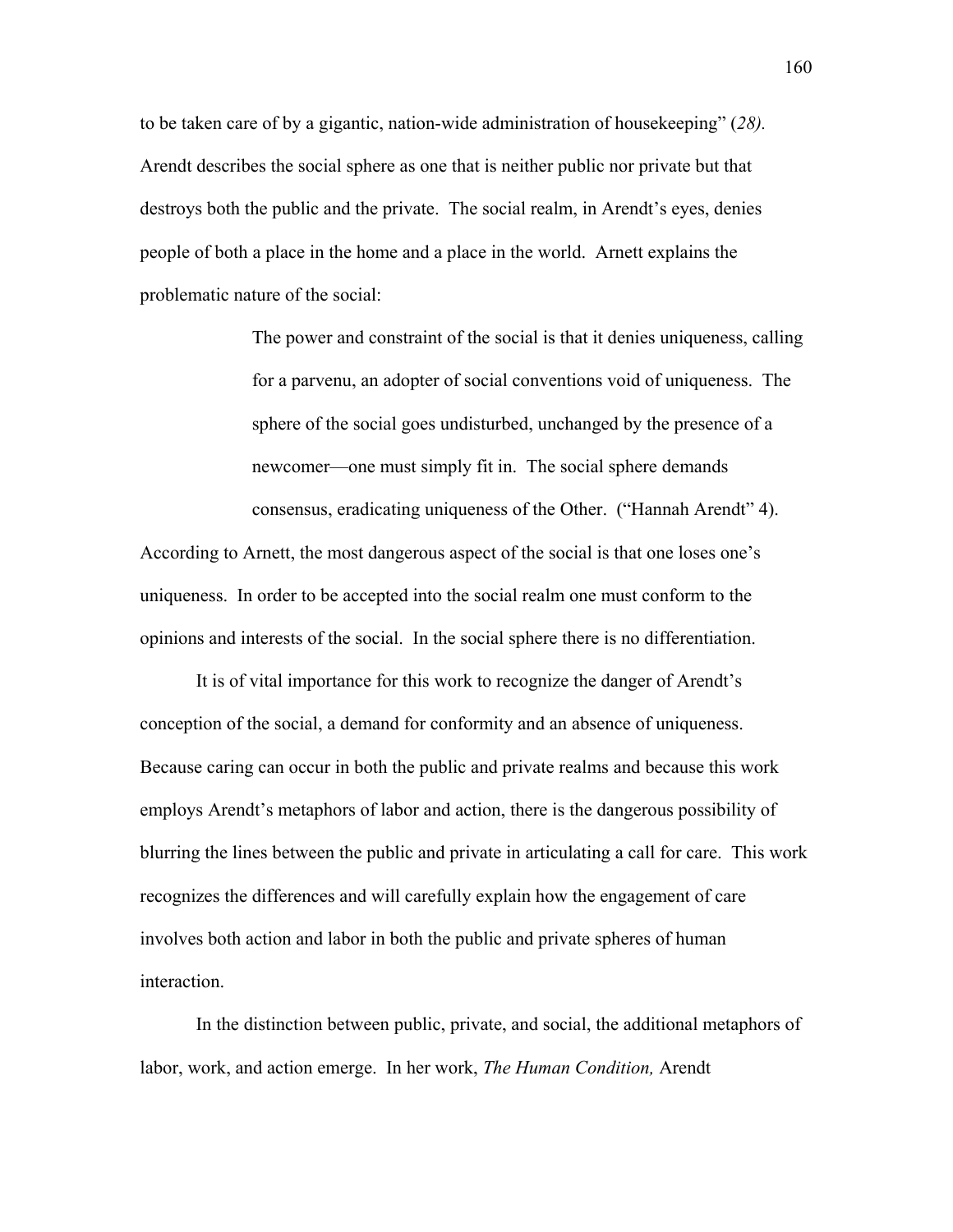distinguishes between the activities fundamental to the public and private spheres and the human condition: labor, work, and action. Labor, the necessary activity that corresponds to the biological life cycle, assures not only the life of the individual, but the life of the species (Arendt 8). Labor is an activity engaged in the private sphere. Labor is a major driving metaphor for this work. The following section describes Arendt's conception of labor in detail.

 Work is the activity directed toward the production of durable human artifacts for use and enjoyment. "Work provides an 'artificial' world of things, distinctly different from all natural surroundings…The human condition of work is worldliness" (*7).* In the activity of work, one makes something — for example, a table— that has the possibility to remain in the world long after its creator is gone. Work produces something tangible. The metaphor of work is not employed in the metaphorical web of this work.

 Action is the third and final activity Arendt describes as given to the human condition. "Action, the only activity that goes on directly between men without the intermediary of things or matter, corresponds to human condition of plurality" (*7).*  Action occurs in the public realm in the company of equals. Those in the public realm are equal because they are all human beings and because they are participating in the public realm, unique. Action is employed in this work's connection to the care metaphor of relation.

This work employs the use of labor and action as driving metaphors behind the connection between dialogue and care. The following section connects Arendt's imperative of labor to the care metaphor of obligation and Buber's metaphors of responsibility and guilt.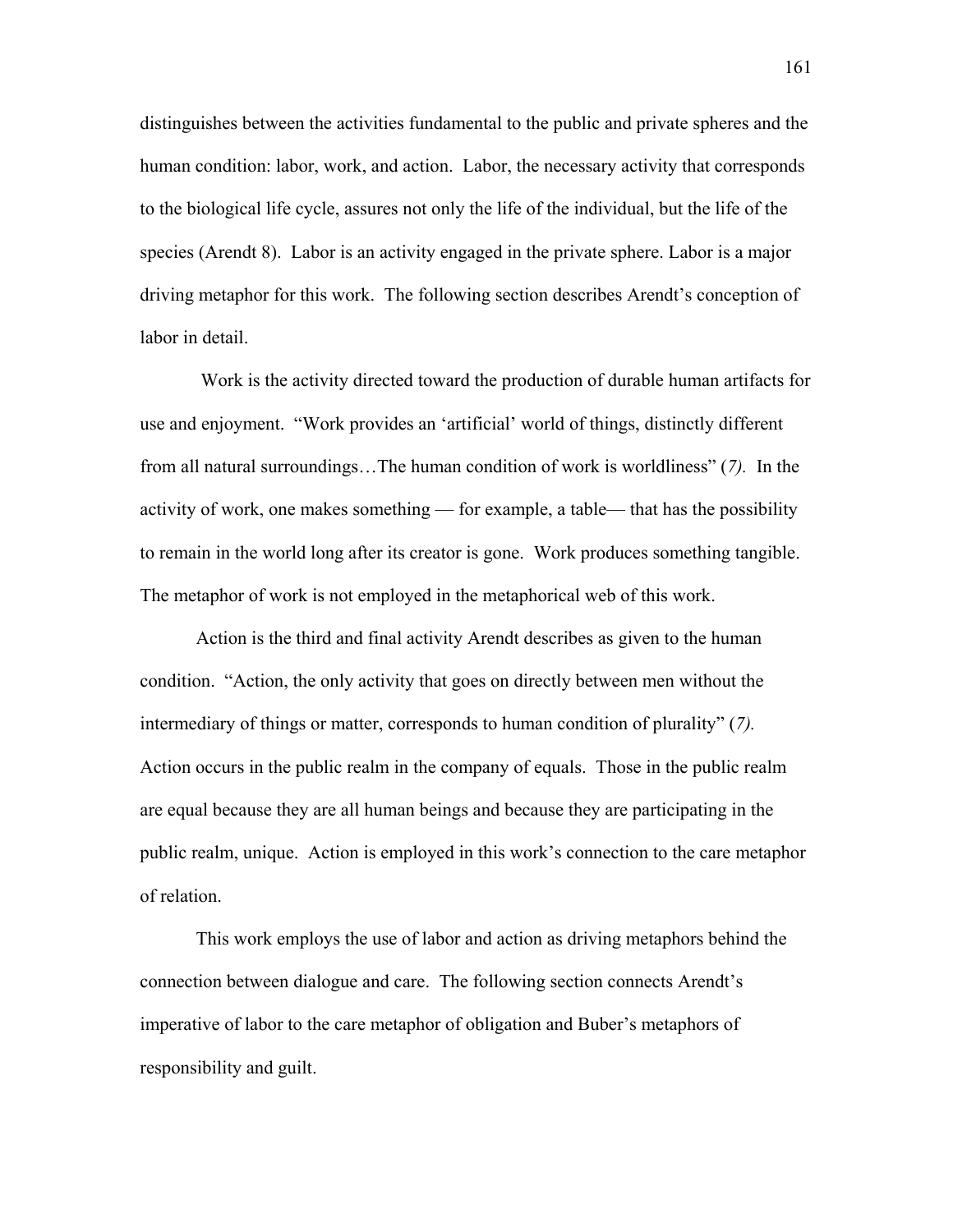# *Labor: The Necessity of Life that Bears Blessing and Burden*

Buber's ideas of responsibility and guilt are encompassed in the work of Hannah Arendt through her concept of labor. Like responsibility and guilt, labor is integrally tied to the obligatory call of the other. Arendt's conception of labor reminds us that obligation binds one to a duty, and that these duties are part of the necessity of life. As a necessary part of everyday living, labor illuminates the truth of life: our responsibility to the other is both a blessing and a burden. This unity of contraries configures how we live and interact. It is the foundation of who we are as individuals and as a community. Labor is the call of the other on each person—an imperative to act out of responsibility in the interest of someone other than oneself.

#### *Labor as Futile: The Unending Burden*

In describing the human condition Hannah Arendt defines labor as "the activity which corresponds to the biological process of the human body, whose spontaneous growth, metabolism, and eventual decay are bound to the vital necessities, produced and fed into the life process by labor. The human condition of labor is life itself…" (7). Through this initial definition and her expanded explanation, it becomes obvious that while labor is a necessary part of human existence, it is the exhausting activity of the human condition that most people try to escape. As mentioned previously, labor is the activity bound to the private sphere. In her description of labor Arendt points out that labor is repetitive (with no beginning and no end); labor leaves no trace, nothing worthy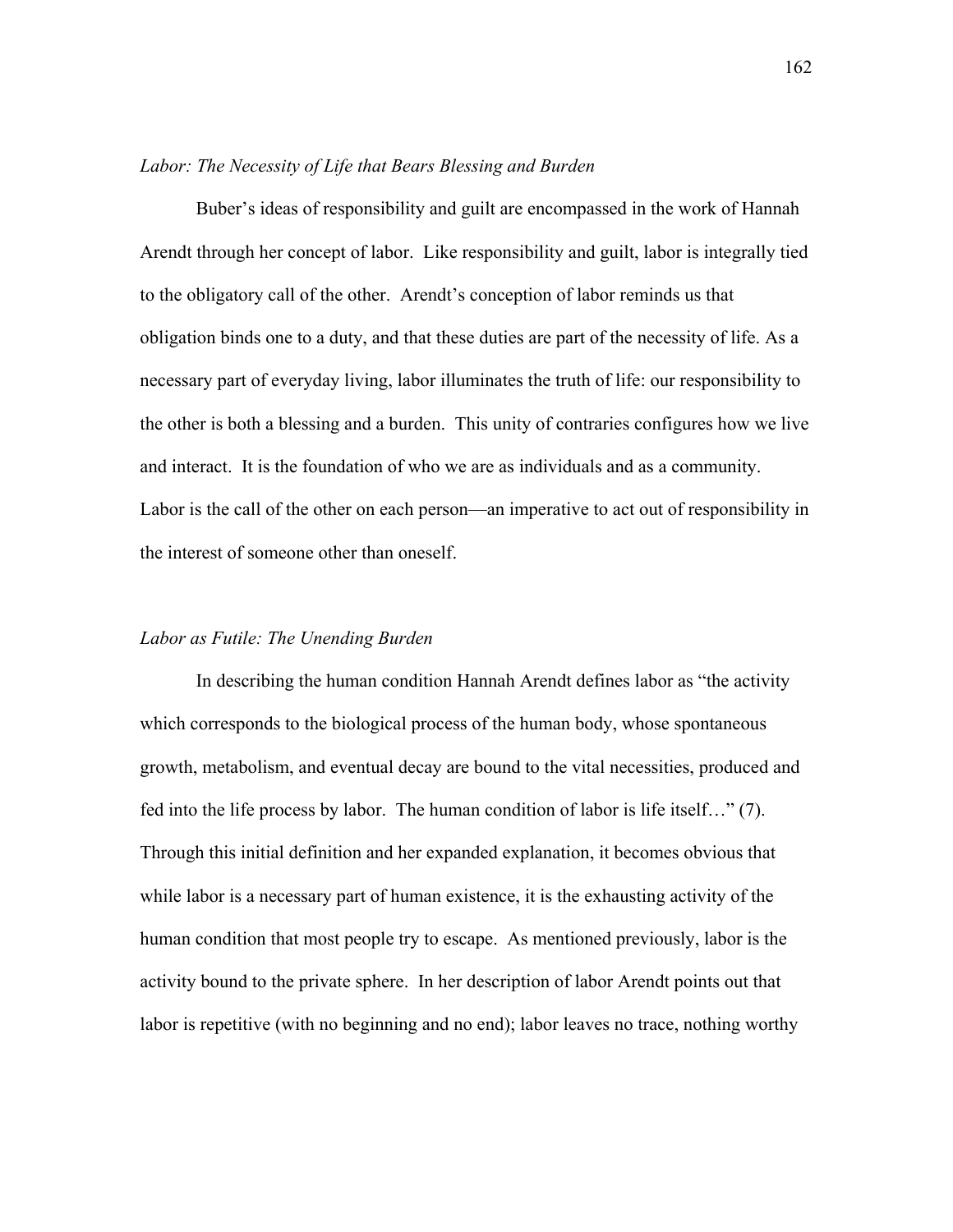of remembrance; and labor is the activity in which there is no distinction between persons. For these reasons, Arendt says that labor is a burden that man views as futile. According to Arendt, "Life becomes a burden to man because of his innate repugnance to futility (pointlessness). This burden is all the heavier because labor is urgent and actually forced upon man by necessity, as the elementary need of life" (118-119).

Arendt's conception of labor begins with the fact that labor is part of the unending life cycle to which one is bound and cannot escape. Because labor is a necessity and part of the unending lifecycle, labor has no beginning and no end. Labor, for Arendt, is unending for both individuals and the human race (105). Arendt states:

> By laboring, men produce the vital necessities that must be fed into the life process…And since this life process is in itself circular, the laboring activity itself must follow the cycle of life, the circular movement of our bodily functions, which means that the laboring activity never comes to an end as long as life lasts; it is endlessly repetitive. (Baehr 171)

Arendt points out the circular nature as part of the unending life process. Labor is a cyclical movement with no beginning and no end. The cyclical, unending nature of labor is one of the first reasons persons view labor as futile.

 As part of the unending necessity of human existence, labor is endlessly repetitive and according to Arendt, never produces anything but life itself. "It is indeed the mark of all laboring that it leaves nothing behind, that the result of its effort is almost as quickly consumed as the effort is spent. And yet this effort, despite its futility, is born of a great urgency and motivated by a more powerful drive than anything else, because life itself depends on it" (87). Labor leaves no trace, no monument, and no great work worthy of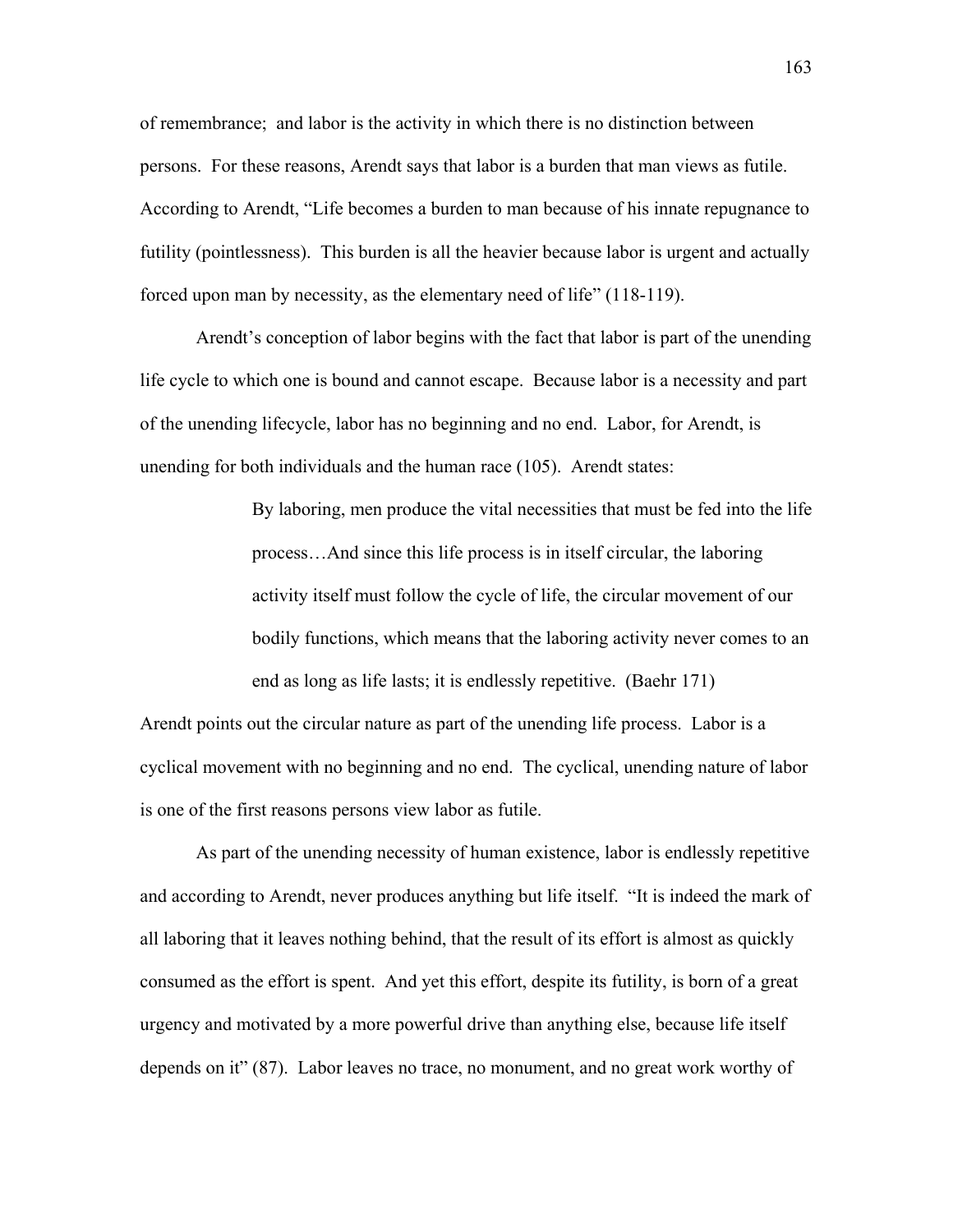remembrance. Labor, for Arendt, never produces anything but life. This is the second reason persons view labor as futile.

 Labor, the human activity bound to the necessities of life, has no beginning and no end. Labor leaves nothing behind but life itself, never producing anything of quality or character (93). Because labor is bound to the necessities of life, it is subject to the private sphere, where, according to Arendt, "man is neither together with the world nor with other people, but alone with his body, facing the naked necessity to keep himself alive" (212). Subject to the private sphere and alone with oneself, labor makes persons incapable of distinction and therefore, incapable of action and speech (215). The inability of distinction is the third and final reason persons view labor as futile.

Labor is bound to the recurring cycle of nature and has no beginning and no end, and is thus endlessly repetitive. Labor never produces anything but itself, nothing worthy of remembrance. Labor, bound to the private sphere, makes distinction between persons impossible. For these reasons, human beings since at least the rise of the city-state have continually tried to escape the necessity of labor. For these reasons, human beings have viewed labor as a futile activity. This work recognizes these conditions of labor as important contributors to the devaluation of activities such as care. However, through the intertexuality of care, the imperative of labor, this work points to Arendt's more powerful argument regarding labor. Labor is, for Arendt, an inescapable necessity addressed in daily life through which human beings can engage the intensity of life. Through the necessity of labor human beings can experience the unity of contraries in joy and suffering, blessing and burden that make life meaningful.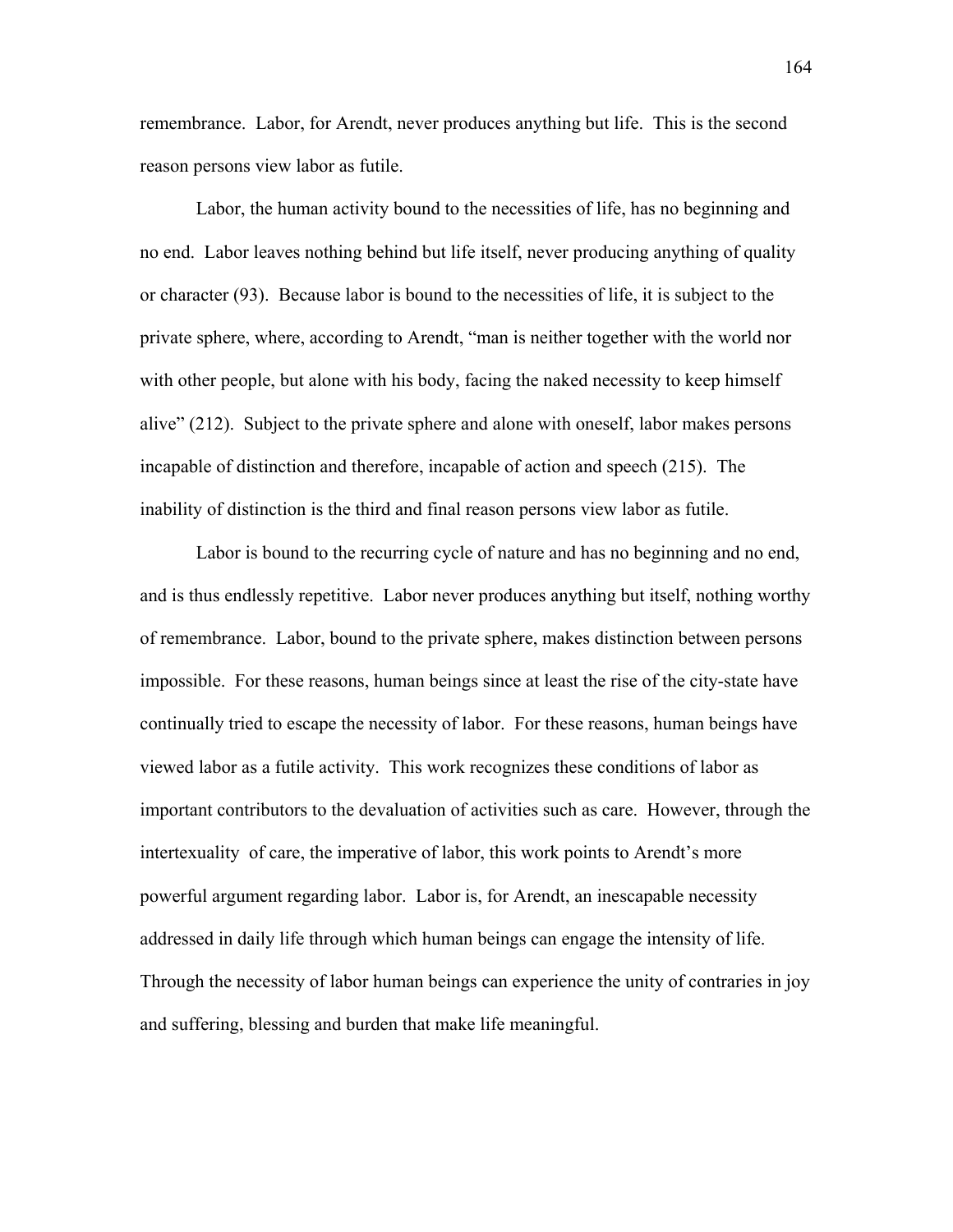# *Labor as Necessity: The Inescapable Burden*

In describing the human condition, Hannah Arendt defines labor as "the activity which corresponds to the biological process of the human body, whose spontaneous growth, metabolism, and eventual decay are bound to the vital necessities, produced and fed into the life process by labor. The human condition of labor is life itself…" (7). According to Arendt, "labor assures not only the life of the individual but the life of the species" (8). Being a vital necessity to both individuals and the human race, labor can be seen as both an obligation and responsibility in the communicative lives of people. Arendt's conception of labor—a vital necessity of life—viewed in the light of human relations binds the responsibility of inviting dialogue into communicative life. According to Arendt, "Labor, unlike all other human activities, stands under the sign of necessity, the necessity of subsisting" (Baehr 171). As such, the obligation of labor is necessary for existence of oneself and of others. As understood by Buber, this kind of investment is enacted through a call to responsibility that is part of everyone's existence. Each person is answerable to concrete moments that call him/her to respond. The imperative of labor is, then, the innate reminder of one's obligation to respond to the other. The labor of responding requires one to turn to other with one's whole being and to respond to the particular situation. This labor—necessity—points to the communicative obligation of at the core of human life. Pragmatically, one needs to understand that the unity of contraries of burden and essential meaningfulness rest within labor—to toil and to take something seriously.

# *Labor as the Unity of Contraries: Blessing and Burden*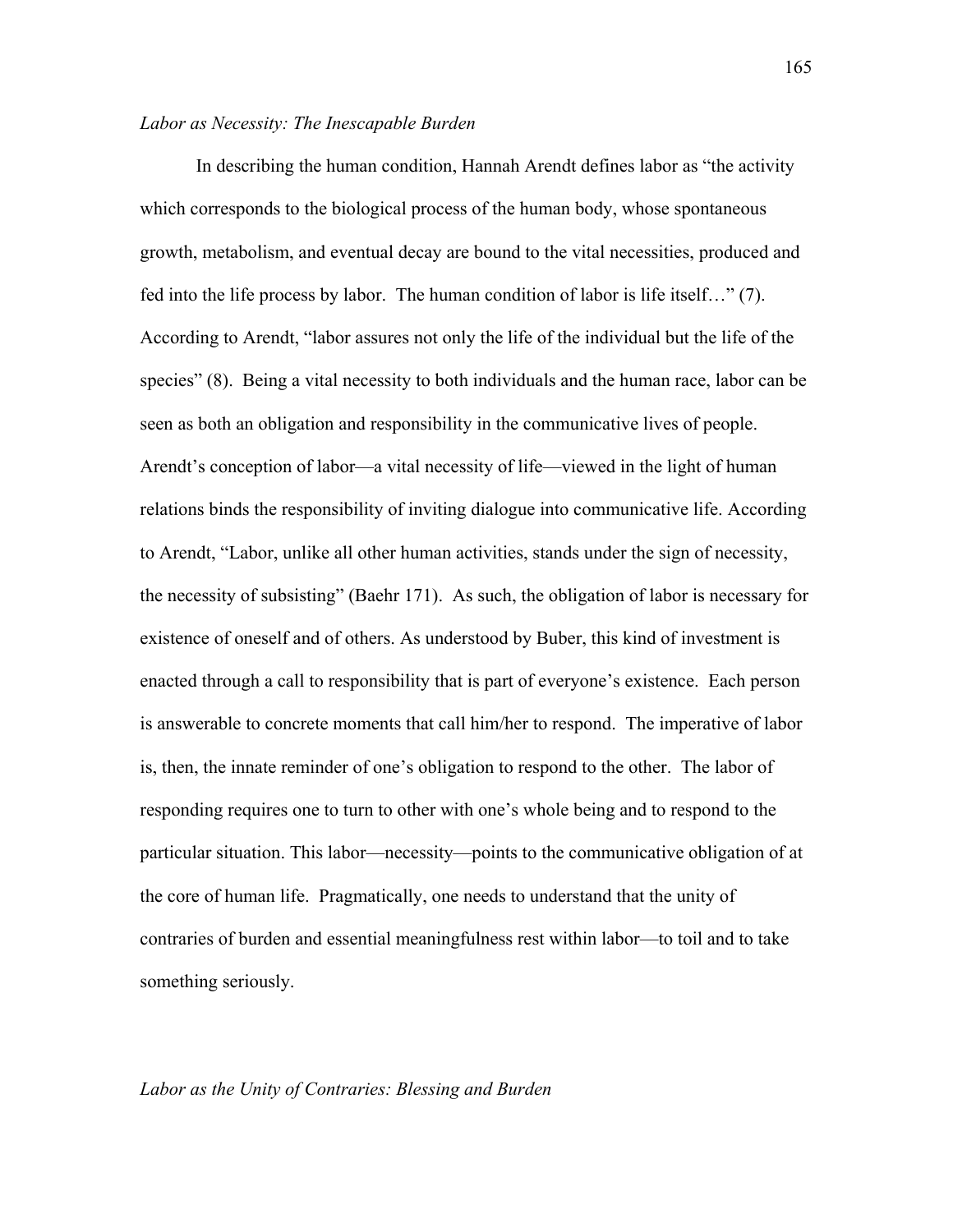Labor as a necessity is an obligation borne in the midst of contradiction. While necessary for life, it is hallmarked by the tension of blessing and burden, joy and suffering, labor itself and action. Arendt's conception of labor as part of human communicative life underscores the reality that we live amidst contradictions in search of unity and coherence. Life is shaped in the between of a unity of contraries.

 Labor is, according to Arendt, part of the human condition. Life requires pain ("toil and trouble") (Baehr 172) and effort but in return gives back liveliness and vitality. Arendt believes that the "life of the gods"—a life without the experience wrought in the midst of contradictions—would not fulfill the life of human beings. Our condition as humans "is such that pain and effort are not just symptoms which can be removed without changing life itself; they are rather the modes in which life itself, together with the necessity to which it is bound, makes itself felt" (120). Labor, for Arendt, is the part of the human condition that allows life to be trusted—to know that life is real. Labor is the element that gives life its force and intensity, and though it is a burden, without its presence, believes Arendt, human beings would lose the vitality of life itself (121).

 For Arendt, this vitality of life as lived within the obligation of labor allows a person one of the only true forms of happiness through one's fulfillment of one's responsibility to the necessity of life. Trusting life and knowing its "realness" is borne out of labor. Happiness is living in this reality. As people respond to the imperative of labor, their rewards are received in "nature's fertility,"—in one's confidence that they have done their part (Baehr 172). Herein lies labor's unity of contraries. Labor is a burden of life—an obligation one cannot escape, and a blessing—a source of happiness in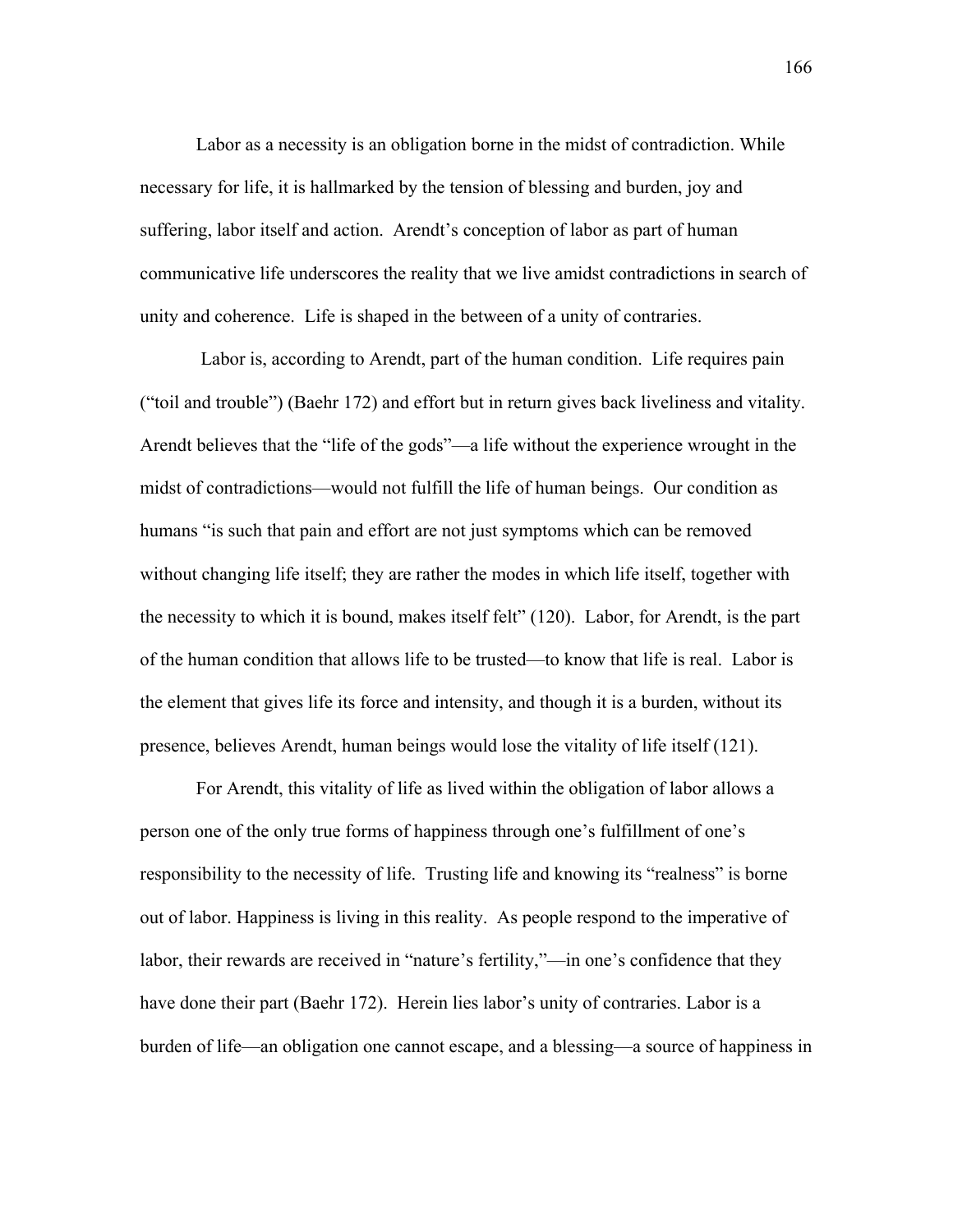living out what is real. According to Arendt, the blessing of life as a whole is inherent in labor:

> The blessing of labor is that effort and gratification follow each other as closely as producing and consuming, so that happiness is a concomitant of the process itself. There is no lasting happiness and contentment for human beings outside the prescribed cycle of painful exhaustion and pleasurable regeneration… An element of laboring is present in all human activities, even the highest as they are as 'routine' jobs by which we make our living and keep ourselves alive. Their very repetitiveness, which more often than not we feel to be a burden that exhausts us, is what provides that minimum of animal contentment for which the great and meaningful spells of joy that are rare and never last, can never be a substitute, and without which the longer lasting though equally rare spells of real grief and sorrow could hardly be borne. (Baehr 172-173)

Labor is a necessity of life that requires effort, toil and trouble, and painful exhaustion but at the same time gives back pleasurable regeneration, contentment, and joy. The meaningful happiness found in labor allows human beings to bear the grief and sorrow of life with full joy at the truth of what they have come to know.

Labor is a burden of life—an obligation one cannot escape, and a blessing—a source of happiness in living out what is real. According to Arendt, the blessing of life as a whole is inherent in labor. This work recognizes Arendt's use of labor as necessity—a necessity to the communicative lives of those involved in relationships. Labor is the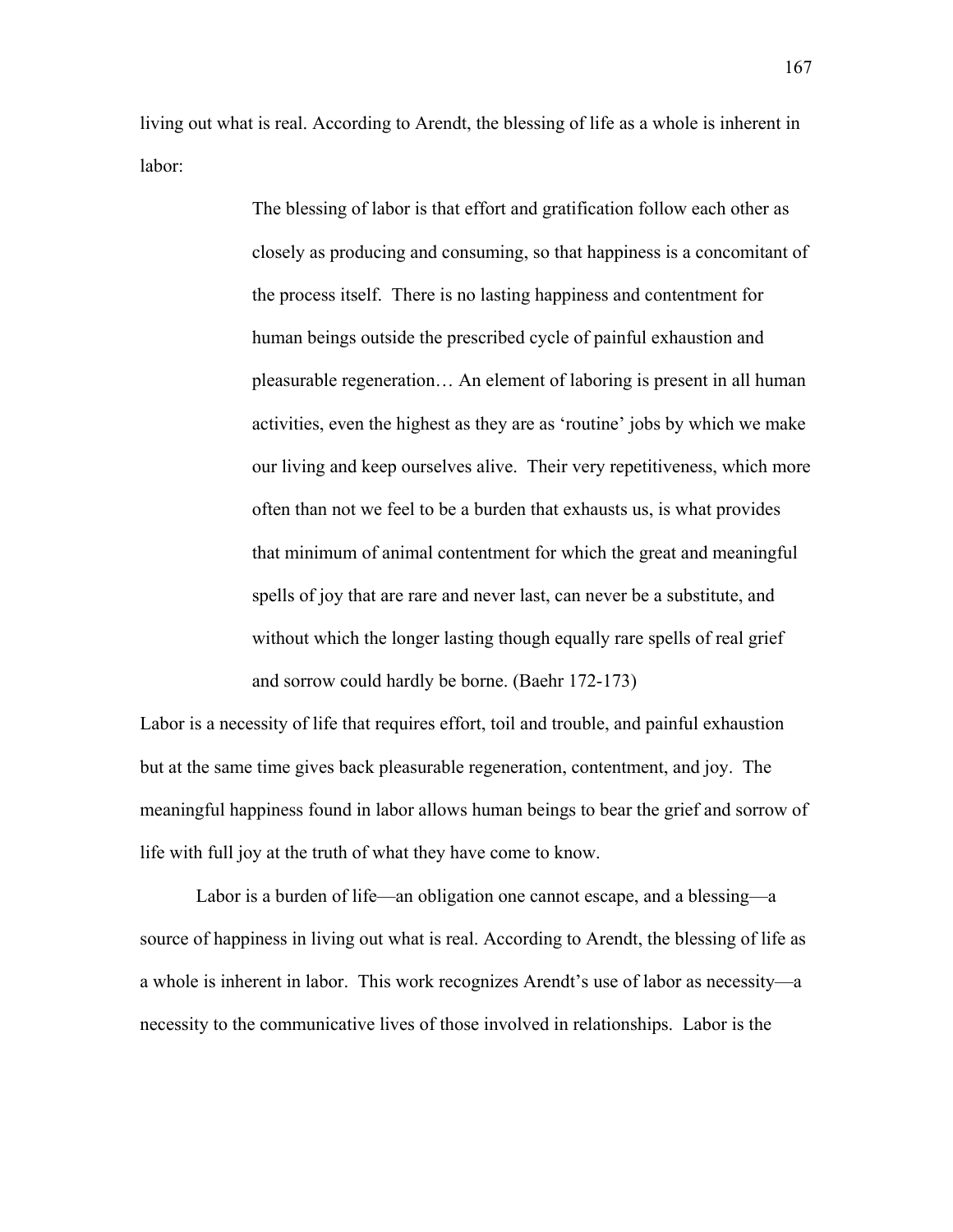necessary human activity that brings life's unity of contraries together, blessing and burden, joy and suffering.

 This section began with the care metaphor of obligation. Obligation is seen as a binding promise made to the other, a duty in which one is obliged to *do* something for another. Through the metaphors of responsibility, guilt, and labor obligation takes on a communicative nature. For Buber, responsibility means response. In order to fulfill one's responsibility to the other one must respond with one's whole being in a unique and authentic fashion. Response requires the one called into responsibility to be attentive to call of the other, the uniqueness of the other, and the uniqueness of the situation. Guilt calls one back to responsibility when one fails in one's obligation, thus permitting the rebirth of trust and human relationships. Labor is human activity that emphasizes the necessity of obligation to human communicative lives. The labor of responding requires one to engage in the toil and trouble of obligation, thus permitting those involved to feel the full impact of human existence. Labor not only emphasizes necessity, labor permits one to engage in the unity of contraries that is life, joy and suffering, blessing and burden.

 The next section, "Relation: The Anchor for Obligation," looks at Buber's and Arendt's conceptions of relation. Relation is the metaphor that gives legs to obligation. Responsibility is always response to someone. Guilt is always found in the relationship between oneself and another. The necessity of labor is always engaged because of one's relationship with another. Burden is always endured for the sake of someone. Joy can only be experienced with someone else. The metaphor of obligation becomes meaningless without relation. Caring unites blessing and burden, dialogue and labor respectively; blessing and burden, dialogic labor live in community, in relation.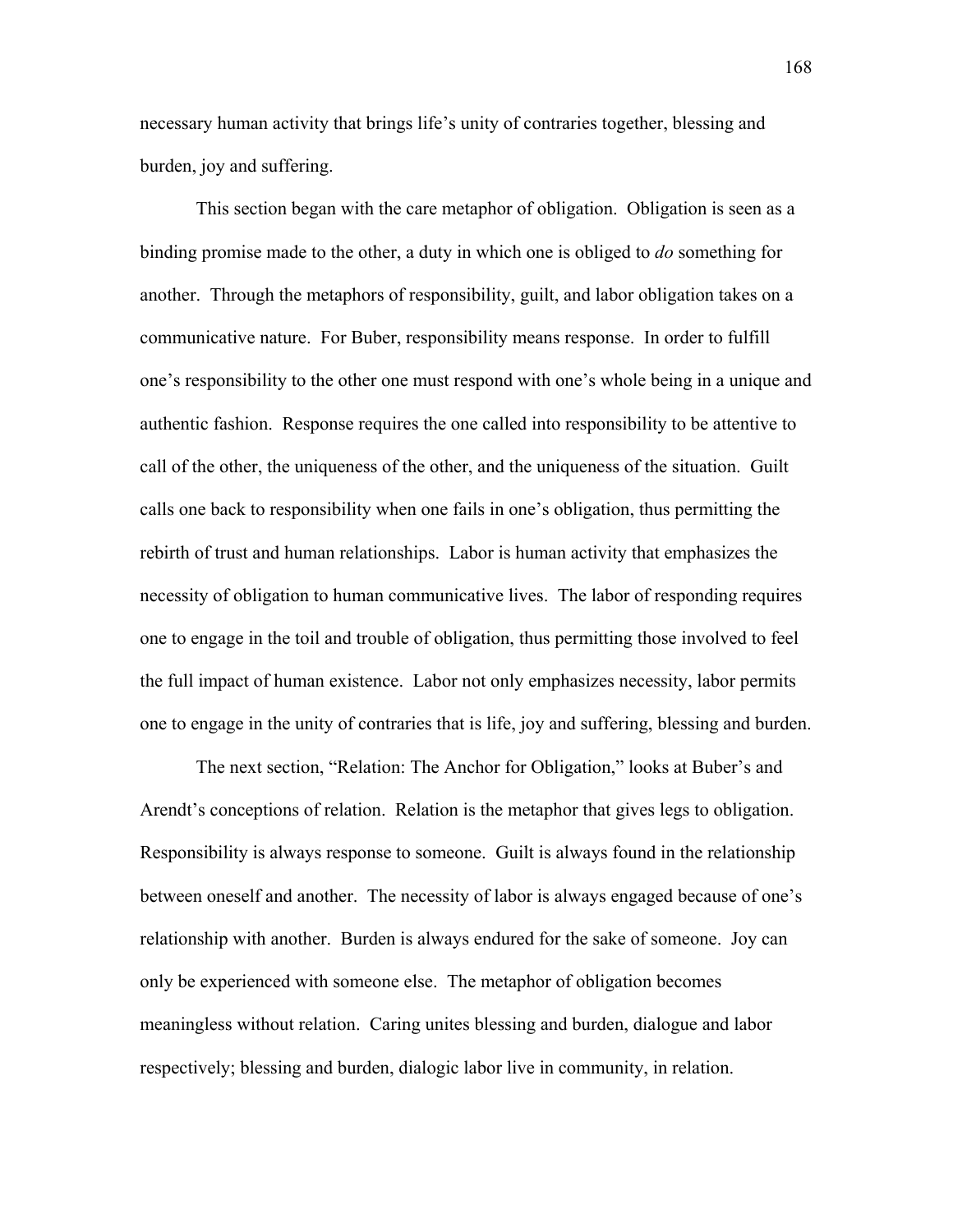# Relation: The Anchor for Obligation

Through the theories of Martin Buber and Hannah Arendt a powerful picture of obligation comes to life in the metaphors of responsibility, guilt, and labor. However, these metaphors become meaningless when they are not anchored in the "real." Relation anchors obligation to someone. Relation is the metaphor that gives obligation and ultimately dialogue and caring meaning.

Caring as action that is communicatively constituted is always directed at someone or something. As evidenced in the work of care philosophers Noddings, Tronto, and Wood, it is in the relationship that both the one caring and the one cared for find meaning. As a metaphor fundamental to dialogue as the labor of care, relation encompasses the care metaphors of the ability to care and the particular other. Relation encompasses these metaphors because it is within the relation that the one caring finds the ability to care. Furthermore, it is in relation that the one caring recognizes and acknowledges the need of a particular other. Relation is foundational to this work because it is in relation that caring is born and dialogue given the chance to exist. This section again turns to the work of Buber and Arendt and looks specifically at how each philosopher conceives of relation.

This section considers Hannah Arendt's political perspective regarding relation and how her ideas add a different dimension to the conception of relation. Arendt grounds relation in human activity or action. This work examines Arendt's conception of action and the supporting metaphors of speech, webs of relationships, remembrance, and forgiveness in order to develop a richer connection between dialogue and caring.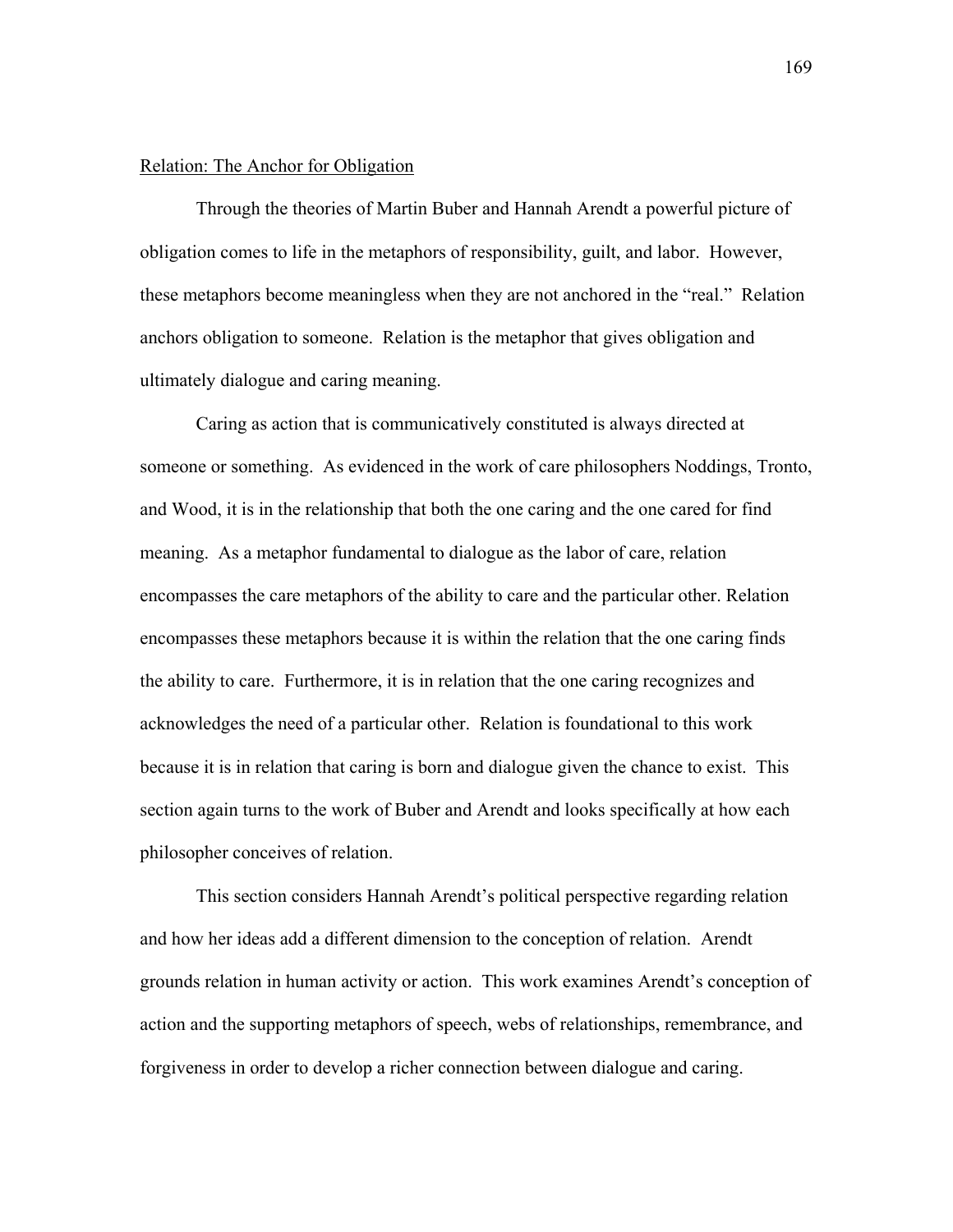The next section examines Buber's ontological reliance on relation and what that means to the life of dialogue. Buber's conception of relation is propelled by the metaphors of otherness and the turning or the interhuman. Within the concept of otherness are Buber's ideas of setting at a distance, the address, and becoming aware. Within Buber's conception of the interhuman are the ideas of the between, spokenness, mutuality, reciprocity, and confirmation.

# *"The Fabric of Human Relationships"*

 The invitation of dialogue into any relationship requires the recognition and confirmation of otherness by those in relation. For Arendt, otherness, the complete uniqueness of an individual, is revealed through action, and action only takes place in the presence of others. "Action," Arendt stated, "is never possible in isolation" (*188).*  Action corresponds to the human condition of plurality and is the only activity that goes on between persons (7). "Action and speech are surrounded by and in constant contact with the web of the acts and words of other men" (*188)*. For Arendt, action can only be recognized in concert with others. Plurality, or the fact that we live among other people, is the condition that allows us as humans to act and start something new. Action is dependent upon the constant presence of others and therefore is present only in the public sphere (23). As mentioned previously, the public sphere is the place reserved for individuality. The public sphere is where one inserts oneself into the world through word and deed and thus, distinguishes oneself from all others.

This section introduces Arendt's concepts of action and speech as they correspond to her philosophy of the fabric of human relations. In Arendt's opinion, action occurs only with others in the public sphere. Action is inextricably tied to speech and the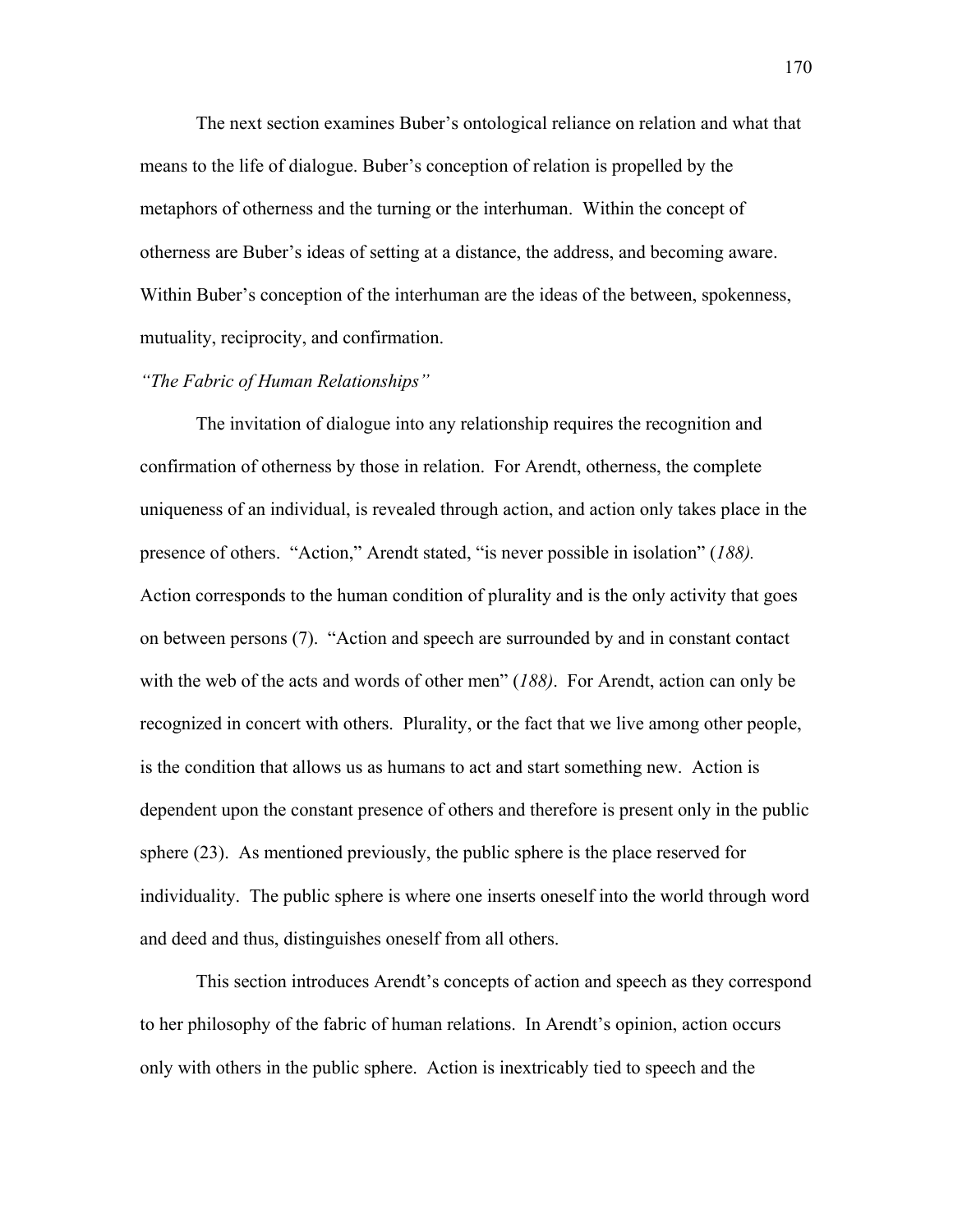condition of human plurality. Through the supporting metaphors who-ness of the doer, web of human relationships, forgiveness and promises, Arendt's thoughts on action come together and reveal the significance of relation to her philosophy of the human condition. Arendt's perspective on relation is slightly different from that of Buber. Coming from a political theorist's standpoint, Arendt grounds relation in the human activity of action.

#### *Action and Speech: Revealing the Who-ness of the Doer*

Arendt attaches plurality—relation— and action to communication. "Men in the plural, that is, men in so far as they live and move and act in this world, can experience meaningfulness only because they can talk with and make sense to each other and themselves" (4). Communication—speech— is the conduit through which relation becomes real and relation only becomes real through communication. Arendt argues it is action and speech that "constitute the fabric of human relationships and affairs. "Their reality—action and speech— depends entirely upon human plurality, upon the constant presence of others who can see and hear and therefore testify to their existence" (95). Action and speech, word and deed, are essentially interaction—relation.

Through word and deed one inserts oneself into the public sphere, into relation, in order to reveal one's unique distinctness. Human togetherness, where people are really *with* others, is where speech and action reveal the who-ness of an actor. Arendt believes that "because of its inherent tendency to disclose the agent together with the act, action needs for its full appearance the shining brightness we once called glory, and which is possible only in the public realm" (180). For Arendt, the connection between the public sphere, relation, action, and speech are absolutely necessary and undeniable.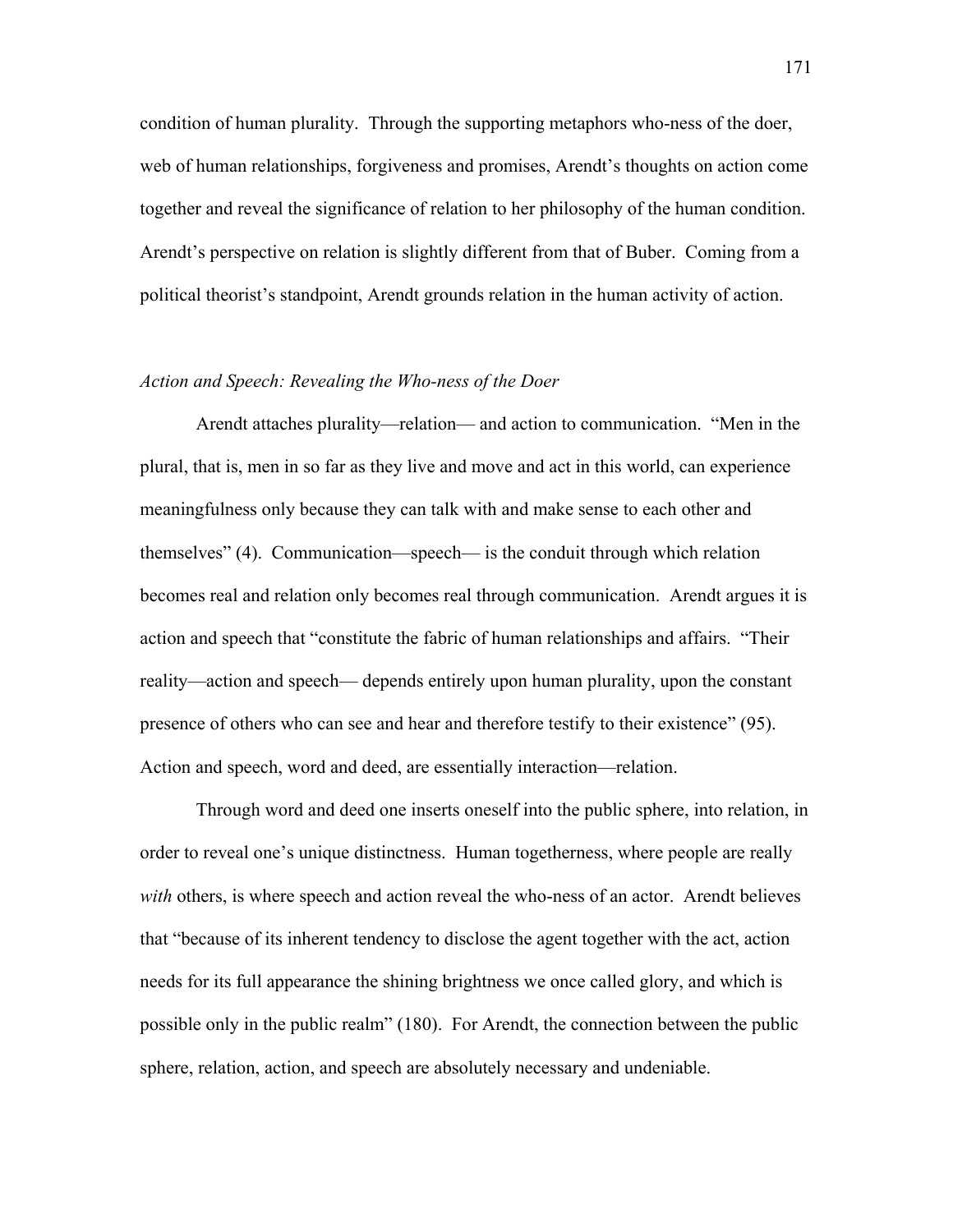One needs word and deed, action and speech, because they are intimately connected in revealing otherness. Speech and action are intimately connected because, according to Arendt, in each action the question is asked of each actor, "Who are you?" "This disclosure of who somebody is, is implicit in both his words and deeds" (178). Without speech, action loses its revelatory character and its subject. "In action and speech men show who they are, reveal actively their unique personal identities and thus make their appearance in the human world…" (179). Action and speech are the human activities that allow one to reveal oneself in the world, and this revelation of otherness allows human beings to interact and form meaningful relationships.

## *Action and Speech: Entering the Web of Human Relationships*

Relation is, for Arendt, constituted through the human activities of action and speech. Relation, plurality, exists wherever men live together (184)*.* Through action, human beings have the unique ability to start something new. Through speech, human beings have the unique ability to disclose their individuality. Action and speech create an in between-ness for persons. All action and speech are about something that Arendt identifies as that which "inter-est" persons. For Arendt, action and speech not only reveal the who-ness of a doer but also bring people together. This in-between-ness that action and speech creates is the web of human relationships (Arendt 182). As action and speech are subjects of and dependent on relation, they fall into the web of human relationships. The web of human relationships is present long before one inserts oneself into the world through word and deed. The web of human relationships always affects and is affected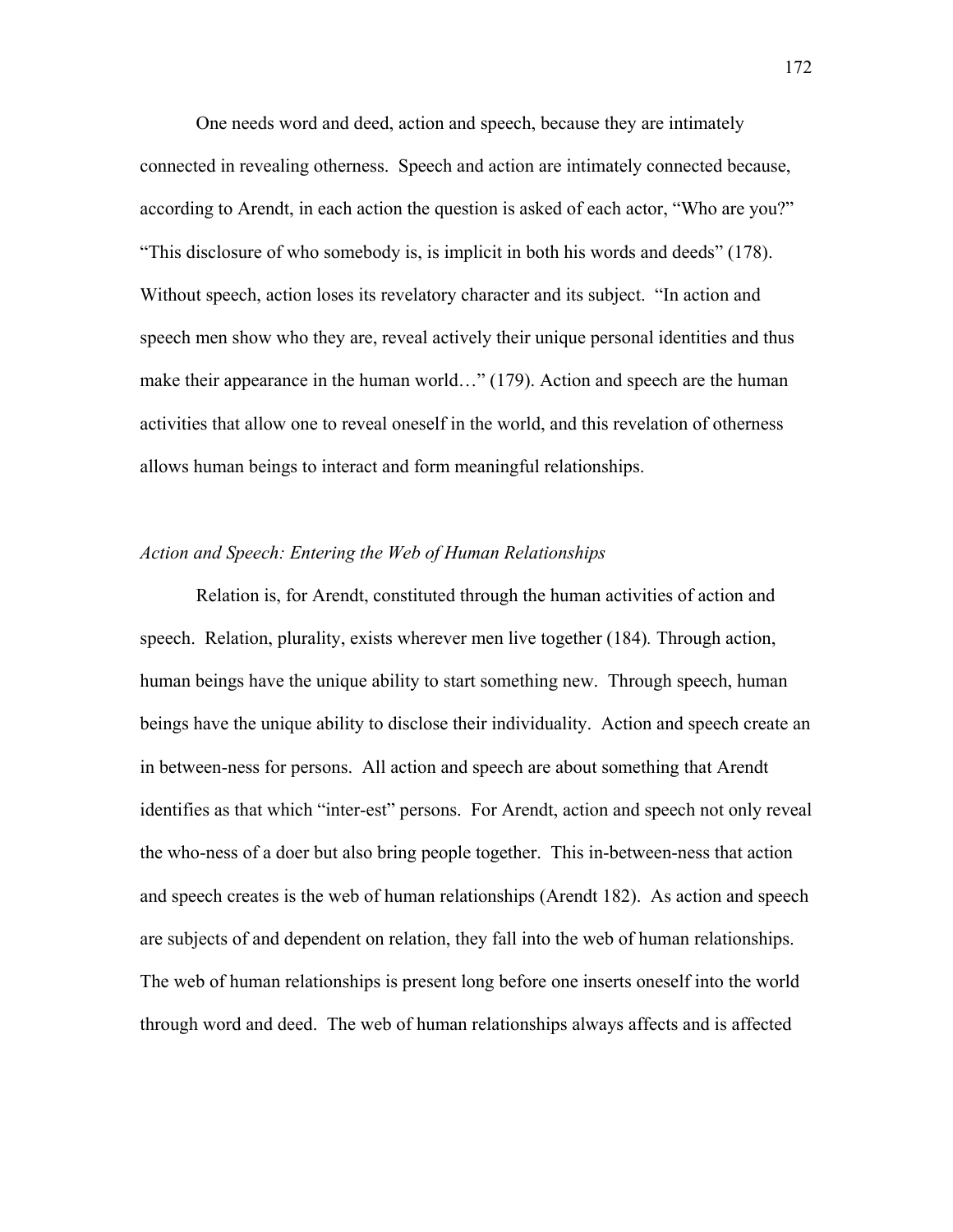by the speech and action of those living in relation. According to Arendt, when one inserts oneself into this web, one's unique life story begins:

> Together they (action and speech) start a new process which eventually emerges as the unique life story of newcomer, affecting uniquely the life stories of all those with whom he comes into contact. It is because of this already existing web of human relationships, with its innumerable, conflicting wills and intentions, that action almost never achieves its purpose; but it is also because of this medium, in which action alone is real, that it 'produces' stories with or without intention as naturally as fabrication produces tangible things. (184)

Through action and speech, Arendt states, one enters the web of human relationships and begins one's unique life story. However, Arendt is adamant in pointing out, as subject to and continually affected by the web of relationships, one is not the author of one's story and because one's story is embedded within the web the actions one engages in never fulfill their original intended purpose (233).

 The web of human relationships is an important factor in the consequences of human action and speech and their affect on human relationships. According to Arendt, one can never count on one's actions to achieve one's desired purpose because action is irreversible and unpredictable (233). Irreversible and unpredictable action continually leaves one guilty of the consequences of their actions, thus damaging and sometimes destroying relationships with others.

#### *Action and Speech: The Remedies of Forgiveness and Promise*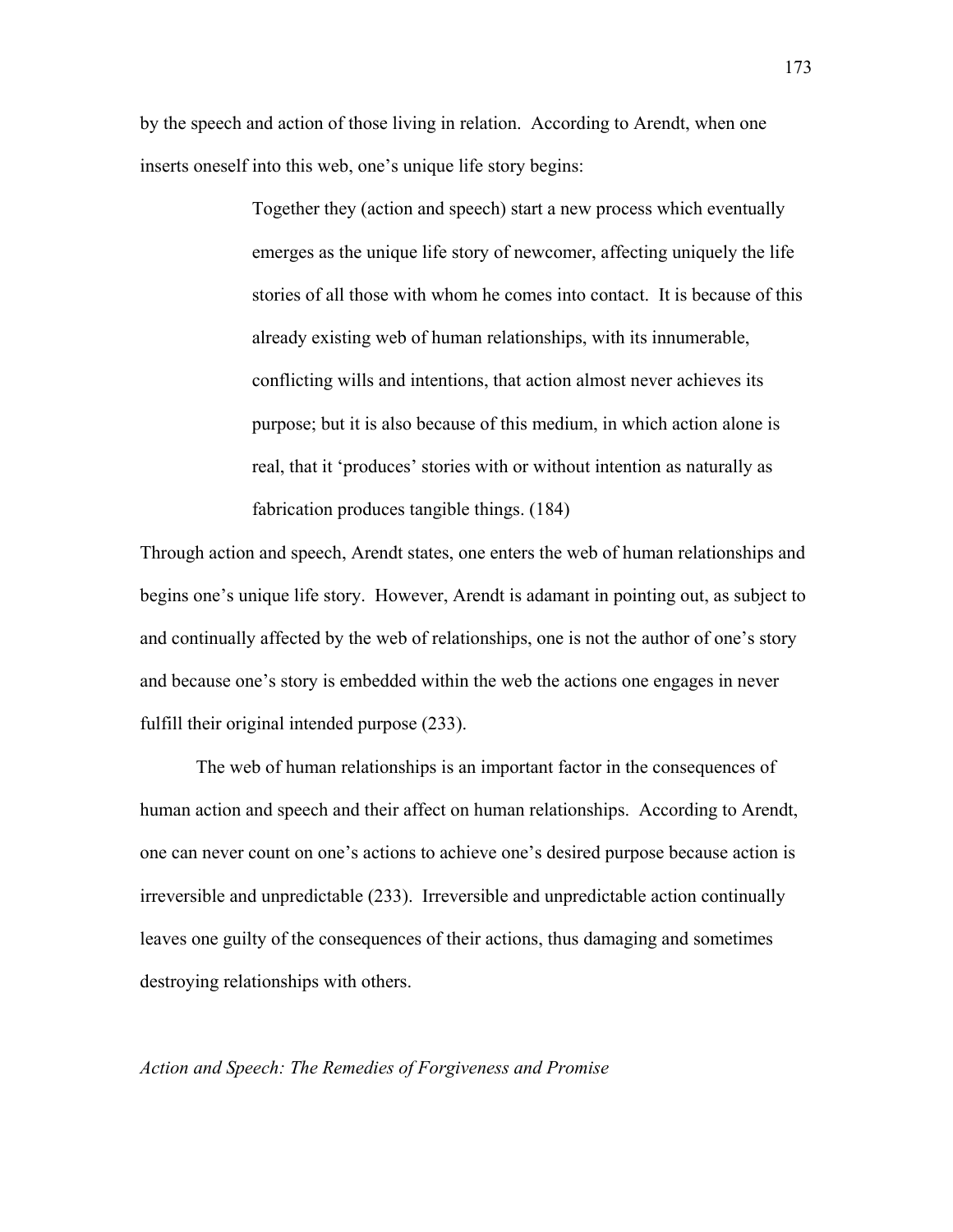The irreversible and unpredictable nature of action, Arendt believes, would destroy the web of human relationships without the necessary remedies of forgiveness and promises. The remedy of irreversibility, not being able to take back what one has set in motion, is forgiveness and the remedy of unpredictability, not being able to know for sure the outcomes of one's actions, is the faculty to make and keep promises (237)*.* 

According to Arendt, because persons can be forgiven for the consequences of what they have done, action can exist. Without forgiveness one would never recover from a single act. Forgiveness is an extremely personal act of human relationships. "Forgiving and the relationship it establishes is always an eminently personal (though not necessarily individual or private) affair in which *what* was done is forgiven for the sake of *who* did it" (241). Forgiveness, the remedy of irreversibility, is the human ability that allows the web of relationships to continue to have meaningful significance for the lives of human beings.

On the other hand, promises, the remedy of unpredictability, allow one to keep one's identity. Without promises, Arendt argues,

> we would be condemned to wander helplessly and without direction in the darkness of each man's lonely heart, caught in its contradictions and equivocalities—a darkness which only the light shed over the public realm through the presence of others, who confirm the identity between the one who promises and the one who fulfills, can dispel. (237)

Forgiveness and making promises are both dependent on the presence of others, on plurality. According to Arendt, no one can forgive oneself or feel bound to a promise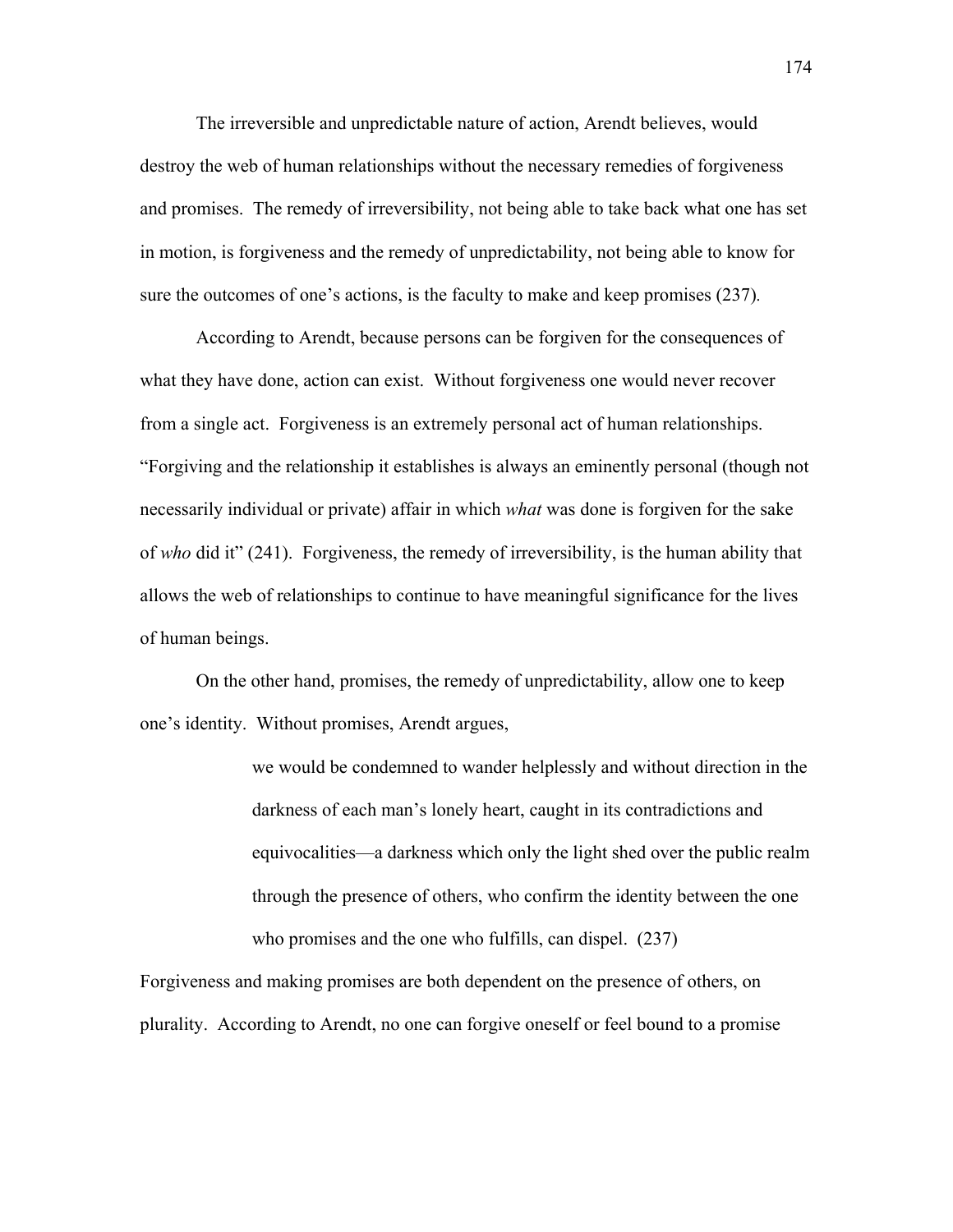made to oneself. Therefore, forgiving and making promises require the presence of others, the web of human relationships.

 The fabric of human relationships is, for Arendt, realized through the human activities of action and speech. In the midst of relationship, communication—action and speech—becomes real; one inserts oneself into the world; one differentiates oneself as unique; one enters a web with others and begins and carries out a unique life story; and finally, one insures the continuance of the web through the remedies of forgiveness and promise.

Action, only possible in the presence of others, is the uniquely human ability to make something new. Communication—speech—also is possible only in the presence of others, is inextricably tied to action because in acting one *says* something about oneself, one reveals one's identity continually. Through action and speech, one inserts oneself into the world and reveals one's individuality and otherness. Through action and speech one enters into the already existing web of human relationships. Within this web, one's life story, through action and speech, begins and is carried to its conclusion. However, due to this web of relation—the actions and speech of each affecting the actions and speech of others— action and speech are always irreversible and unpredictable. Once begun, actions and speech can never be taken back. Once begun, actions and speech enter the web and the consequences become unpredictable. In order to insure the continuation of action and speech and, in the end, human relationships themselves, human beings forgive others the unforeseen and unpredictable consequences of their actions and speech. Furthermore, in order to strengthen the fabric of human relationships, human beings make promises between one another to fulfill their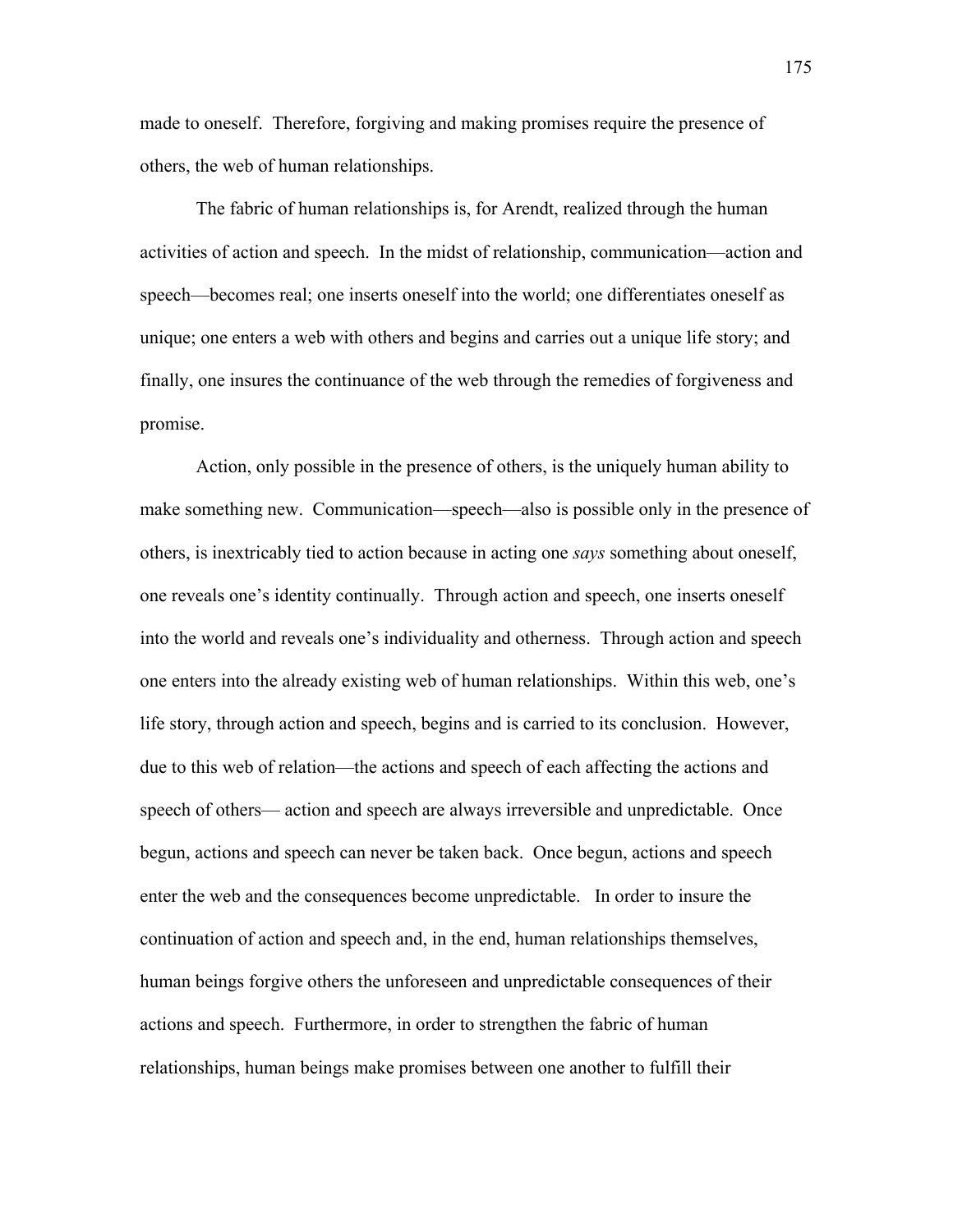obligations to each other. Labor is the private necessity that provides ground from which human action reaches out to the other and permits the meeting of one with the world. In Buber's words, "all real life is meeting"

## *All Real Life is Meeting*

For Martin Buber, relation is an ontological reality. Man with man is the foundation of Buber's philosophy and for him a fundamental fact of human existence (Friedman, *Life of Dialogue* 85). According to Buber, relation is the beginning of life (*I and Thou* 69). Buber believed that "all actual life is encounter" (*I and Thou* 62). We can exist in the realm without relation but it is in relation that we become fully human. The first section of the exploration of relation looks at Buber's conception of relation propelled by the metaphor of otherness. The metaphors that serve to create Buber's understanding of otherness are the address, setting at a distance, and becoming aware. Each of these metaphors builds on the others, providing a striking view of relation. Next, Buber's fundamental metaphor of the interhuman or the turning encompasses the metaphors that enable one both to care and to be cared for. Mutuality, confirmation, and reciprocity are all essential metaphors for the life of dialogue and, as Noddings suggests and this work argues, are also necessary for the ability to care and be cared for. Finally, each of these metaphors points back to Buber's conviction that only when one recognizes the otherness of the other, only when one acknowledges a particular other, can there be an invitation to dialogue.

Martin Buber's philosophy grows out of his belief that relation is an ontological reality. For Buber, relation is the beginning. "In the beginning is relation—a category of being, readiness, grasping form, mold for the soul; it is the *a priori* of relation, the inborn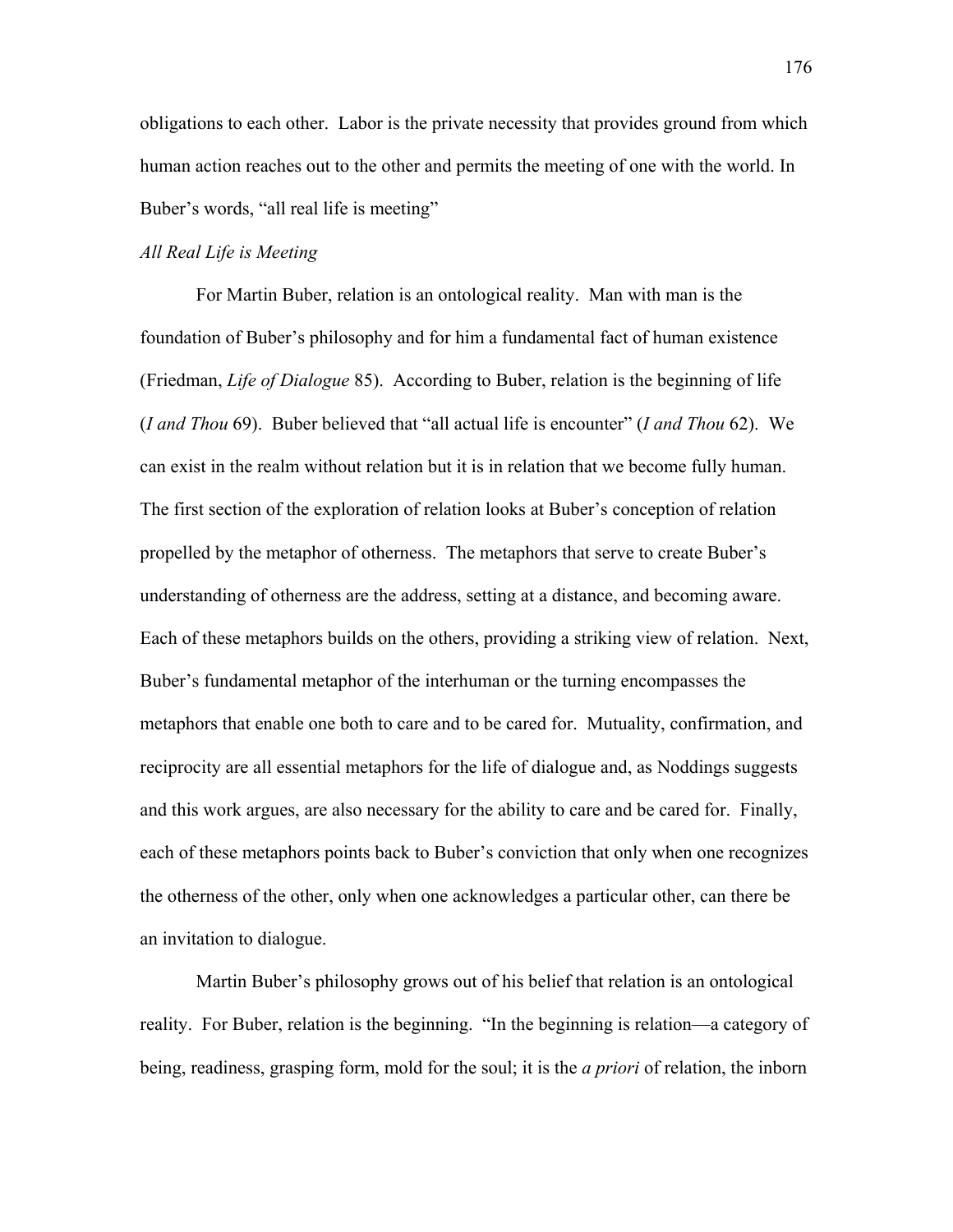Thou" (Buber, *To Hallow this Life* 18). Real, full existence and genuine encounters, for Buber, exist in the life of relation. In other words, life lived without genuine relations, or dialogue with others is no life at all. Friedman explains: "The aggregate is a fact in so far as it is built up of living units of relation…That essence of man which is special to him can be directly known only in a living relation" (Friedman, *Knowledge of Man* 17). The essence of human existence is relation. Real relation is found in the life of dialogic relationships. The aim of this work is to make explicit the connection between dialogue and caring. One can begin to glimpse that intimate connection when hearing Buber's advice for this hour. In his essay, "What is to be done?" Buber argues that the real question we need to ask ourselves is, "What have I to do?" Buber answers: turn toward the other. Turn toward the other and help. Buber states:

> To it you shall learn to go forth—go forth and not withhold yourself. You shall help. Each man you meet needs help, each needs *your* help. That is the thousandfold happening of each moment, that the need of help and the capacity to help make way for one another so that each not only does not know about the other but does not even know about himself. It is the nature of man to leave equally unnoticed the innermost need and the innermost gift of his own soul, although at times, too, a deep hour reminds him of them. You shall awaken in the other the need of help, in yourself the capacity to help. Even when you yourself are in need—and you are—you can help others and, in so doing, help yourself. (*Pointing the Way* 110)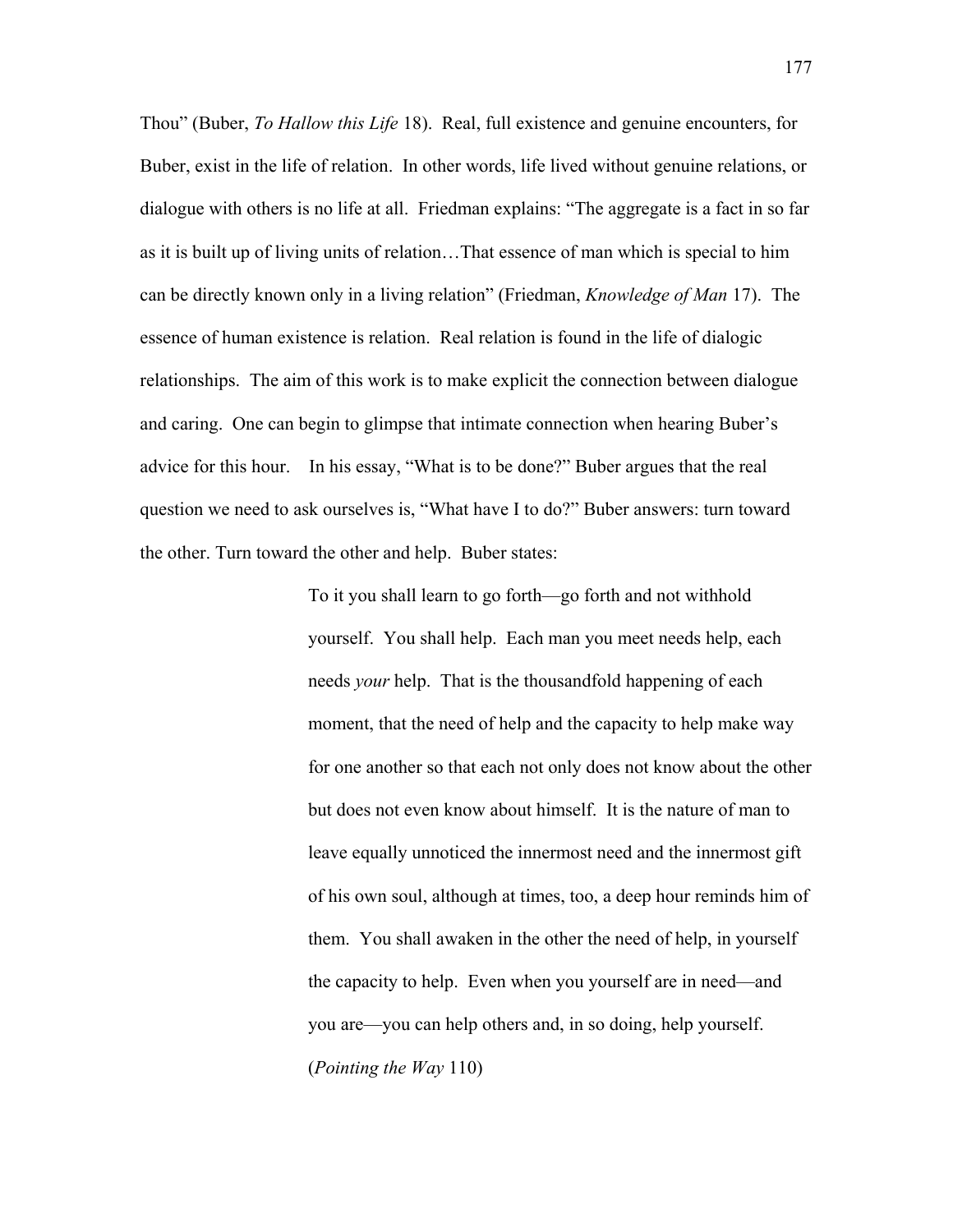Buber's advice is, "You shall help"—in other words, you shall care. Helping, caring, and dialogue all begin in relation with others. This historical moment is calling each of us to help. "What have I to do?" I have to help the other who reaching out to me in relation.

# *Otherness: The Beginning, the End, the Beginning*

Buber's theory of dialogue and his conception of life lived in relation begins with distance. Distance is a crucial metaphor in understanding Buber's perspective on relation. Before we can truly enter into relation with one another, Buber believes, one must first set the other at a distance. Distance in Buber's philosophy is the state given to man before one enters into relation. "Distance is given to man as man, yet is ontologically speaking pre-personal, that is, it precedes the I-Thou and I-It relations which make up personal existence" (Friedman, *Knowledge of Man* 22). From the prepersonal state of distance man is able to overcome the distance and enter into relation with the other. The state of distance makes room for relation.

The initial setting at a distance must come first. In setting the other at a distance one recognizes that the other is truly other than oneself. "Setting at a distance means to recognize an other as a separate being, as unique, as otherness. This is the presupposition to entering into relation with her…with her as the unique person she is" (Taylor 331). Through distance the other becomes an independent opposite. Buber argued, "Man, as man, sets man at a distance and makes him independent; he lets the life of men like himself go on round about him, and so he, and he alone, is able to enter into relation, in his own individual status, with those like himself" (Buber, *Knowledge of Man* 67). In the state of distance man recognizes his independence from other things, other people,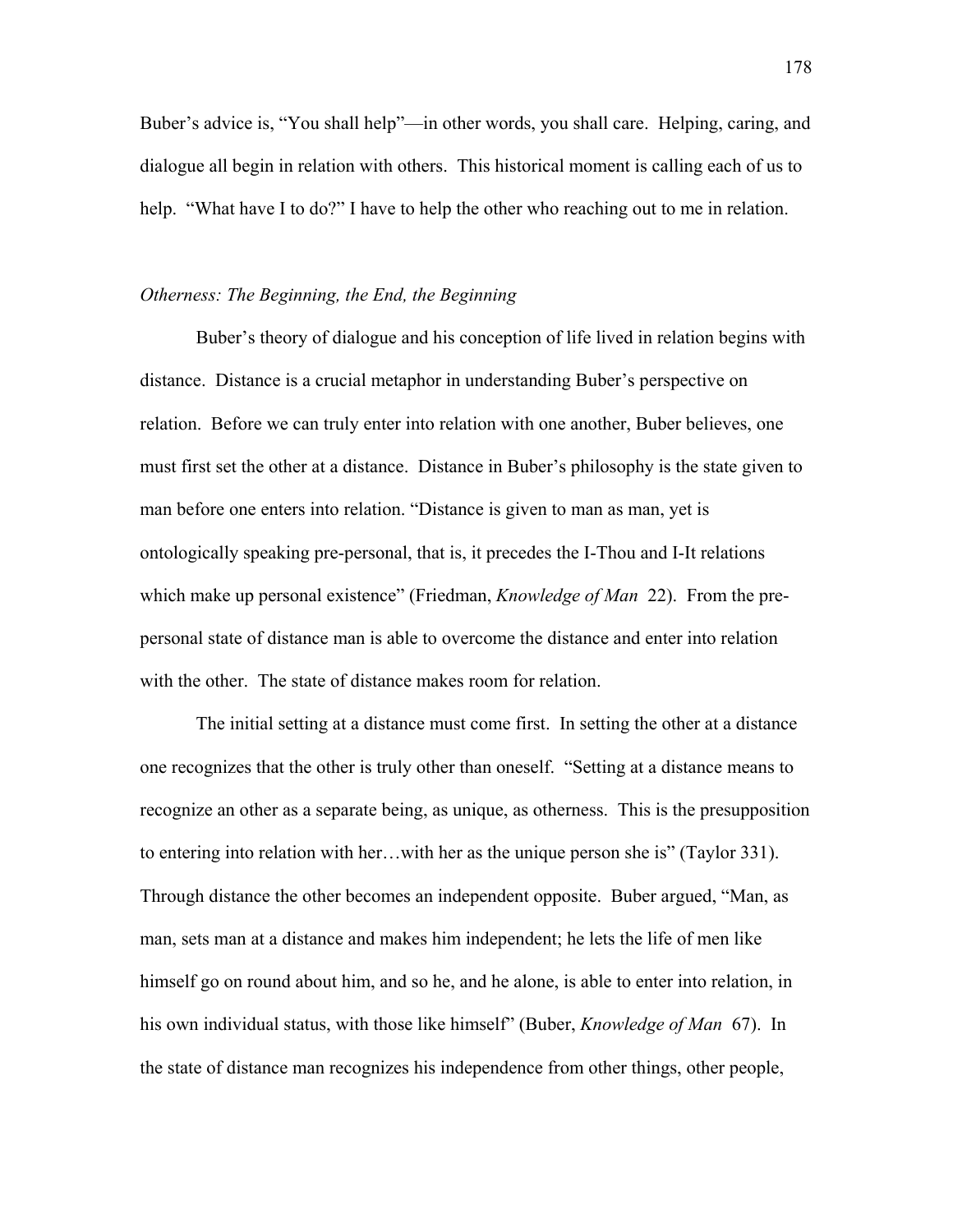and thus has "a world" from which he can choose to enter into relation with others. Relation, for Buber, means the I-Thou relation, the relation of dialogue.

 From a state of distance each person is set apart and able to create a world. From distance persons can participate in the world they have created. From distance persons recognize their responsibility for the world. From distance each person recognizes the self and the other as totally different. In overcoming the distance persons enter into relation with other persons. As stated, for Buber, relation is the beginning. The state of the relation depends on those involved: "An objective relationship in which two men stand to one another can rise, by means of the existential participation of the two, to a personal relation; it can be merely tolerated; it can be neglected; it can be injured" (Buber, *Between Man and Man* 132). As evidenced from this statement, Buber believes that simply entering into relation is only the beginning, but what happens next is crucial. If we as human beings chose to enter into relation we must hear the address of the other, become aware of the other, and finally turn to the other.

# *The Necessities of Relation: Hearing the address, Becoming Aware, and Turning to the Other*

 Human beings have, according to Buber, a twofold attitude toward life, which is due to the two basic words they can speak, I-Thou and I-It (Buber, *I and Thou* 53). Dialogue, as already discussed, is the essence of the I-Thou relationship. From the prepersonal state of distance we can either enter into the world of relation, the I-Thou relation, or we can thicken the distance and move into the world of I-It (Friedman, *Life* 83). We invite a life of relation, a life of dialogue, when we turn to the other. The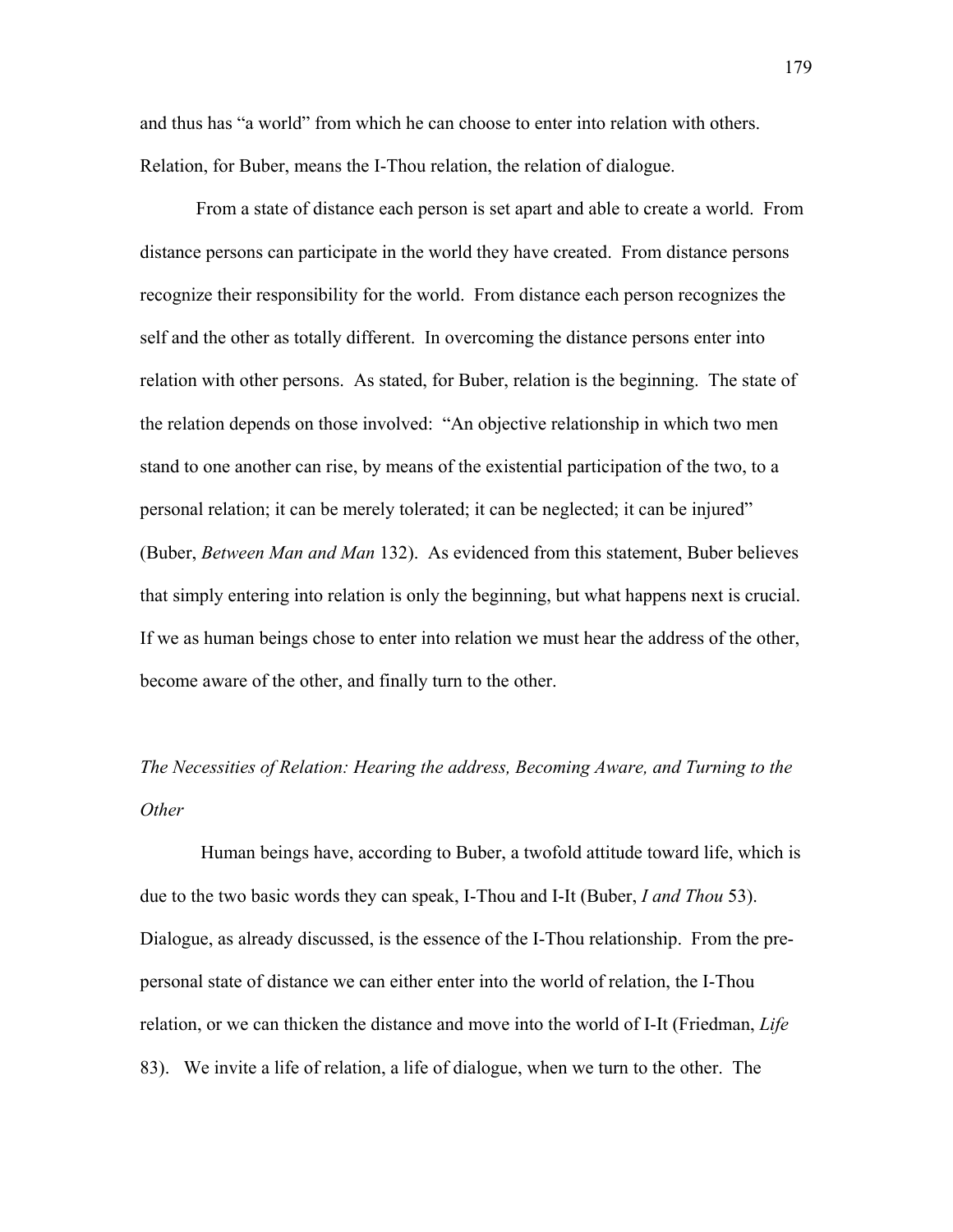following section explores Buber's ideas of the address, becoming aware, and the turning towards the other as they are part of Buber's theory of relation and his philosophy of dialogue and ultimately tied to caring.

In order to invite dialogue into one's life, Buber believes, one must hear the address of the other. The address is the other calling out, reaching out through thought, speech, and/or action. The address is an invitation into relation. Through the address we are invited into relation. It is up to us to hear the call and respond. However, according to Buber, the address is not necessarily an astonishing event. We are addressed simply everyday. "The signs of address are not something extraordinary, something that steps out of the order of things, they are just what goes on time and again, just what goes on in any case, nothing is added by the address" (Buber, *Between Man and Man* 11). According to Buber, many times, because the address does not jump out at us, we fail to hear it and thus fail to enter into genuine relation with the other. Many times we are too wrapped up in the busyness of life to hear the address. But when we are responsive, attentive to the call, understand our responsibility in relation, something *happens* to us.

When we hear the address of the other we are invited into relation. When we hear the address of the other, the other "says something" to me. This "says something" or "happening" is important to Buber's theory of dialogue, because it is through this "saying" that we truly see the other. Buber explains it this way: "That ['says something'] does not mean, says to me what manner of man this is, what is going on in him, and the like. But it means, says something *to me,* addresses something to me, speaks something that enters my own life" (Buber, *Between Man and Man* 9). This "saying" for Buber is the I-Thou relation between persons. Through the address the other enters my life.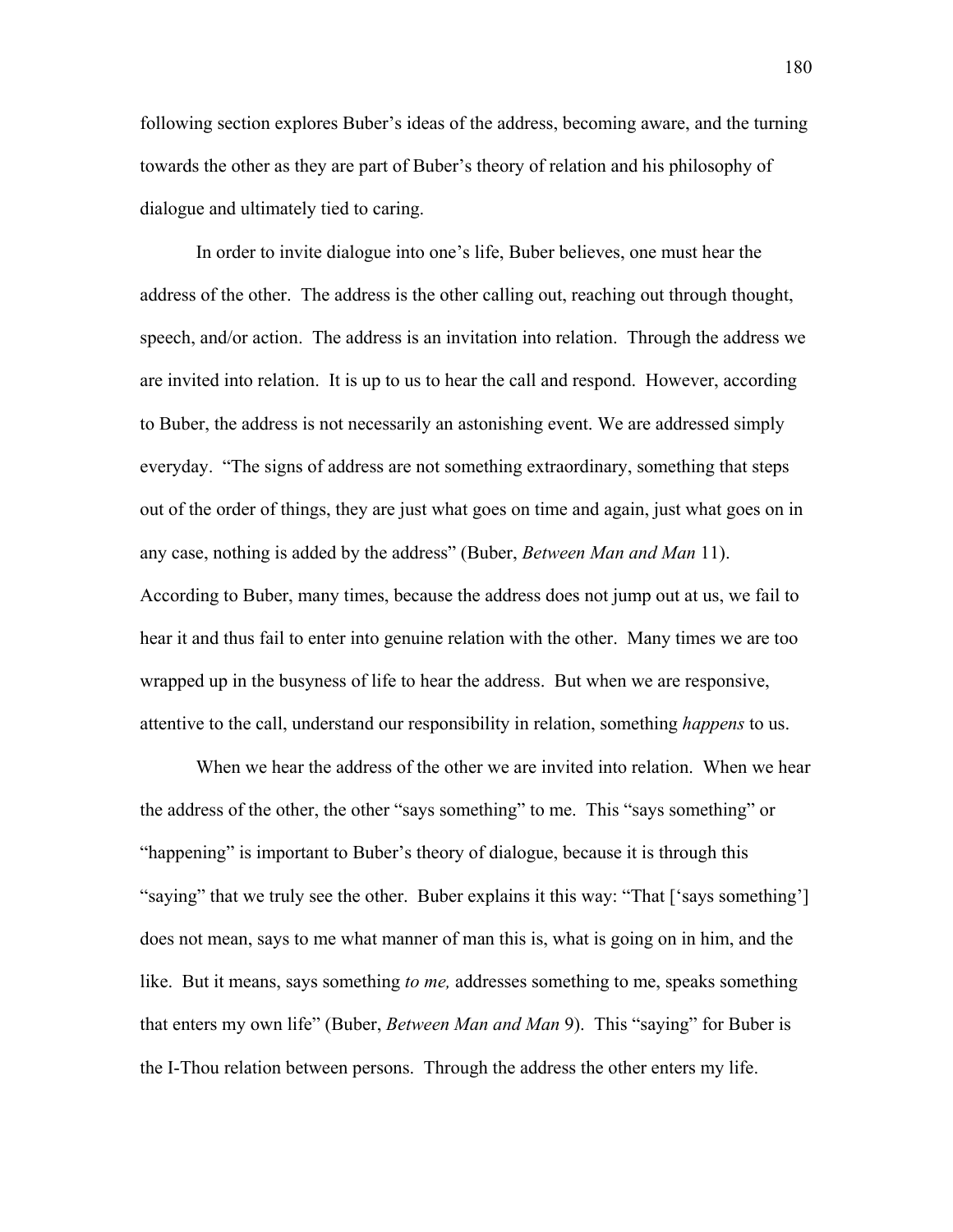Buber argues that each of us is addressed and thus responsible. The address has real meaning for the life of the one who is receptive. The address is found in concrete reality and engaged when the one addressed really meets the moment (Friedman, *Life of Dialogue* 167).

When we are perceptive of the moment that demands an answer that moment "happens to us." When we have been addressed and accept the call, Buber claims that we become aware, "we may term this way of perception *becoming aware…*the limits of the possibility of dialogue are the limits of awareness… living means being addressed, we would need only to present ourselves and to perceive" (Buber, *Between Man and Man* 10). Life is lived in relation, according to Buber's philosophy. The life of dialogue begins when are addressed and we perceive the address; it is then that we become aware of the other in relation.

 Becoming aware is an essential element in the life of human beings living together. Buber defines becoming aware as perceiving another person's spirit in its wholeness. Buber states that in becoming aware of the other, we comprehend the other's dynamic center as unique. "To become aware of a man means to perceive his wholeness as person defined by spirit: to perceive the dynamic centre which stamps on all his utterances, actions, and attitudes the tangible sign of oneness" (*Knowledge of Man* 80). Becoming aware of another is only possible when we enter into relation with the other, because it is in entering into relation that I no longer see the other as an object. In becoming aware I see the other as a partner, a whole and unique other (Friedman, *Life of Dialogue* 171). Once I have become aware I can then turn to the other in relation.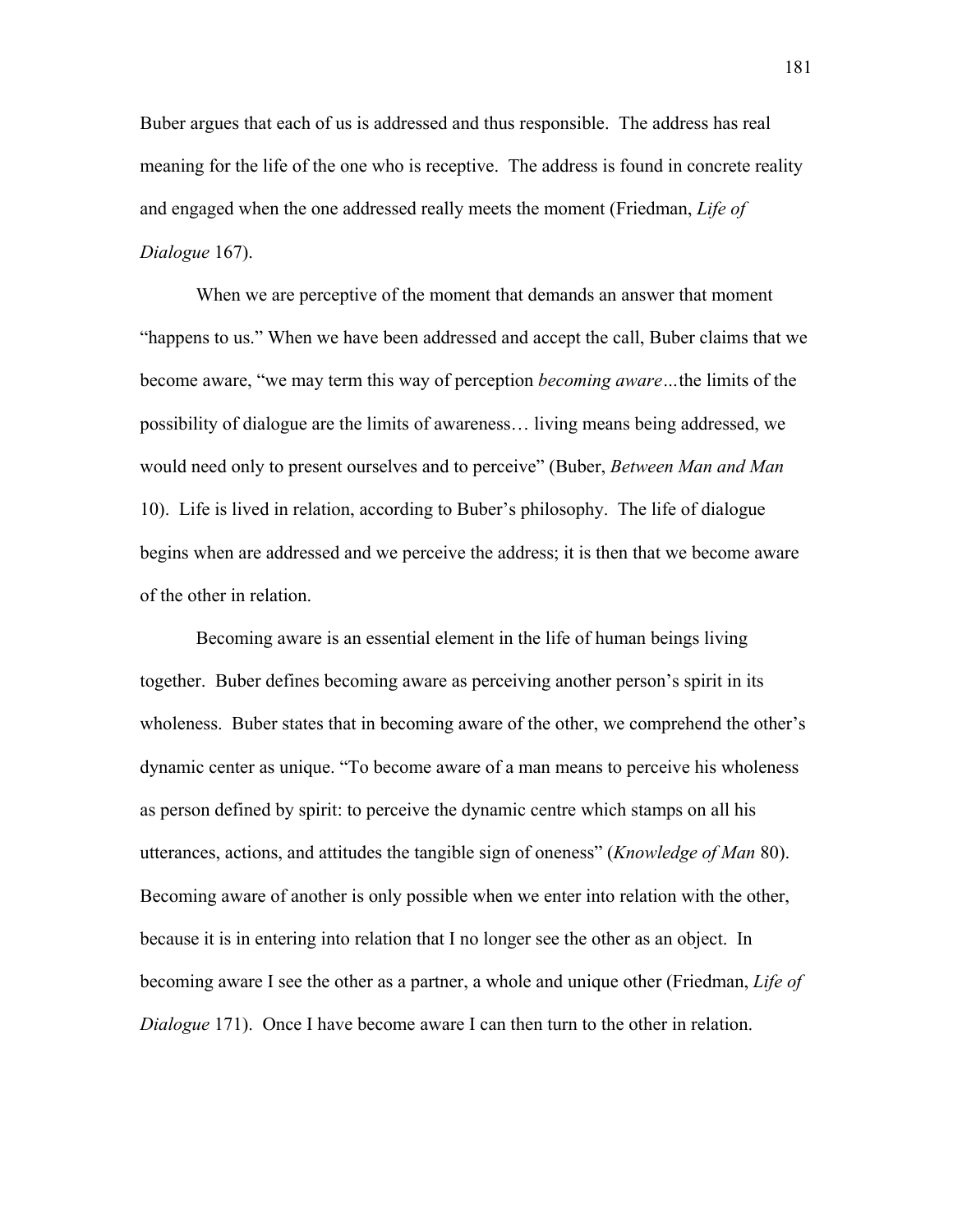Entering into relation requires a mutual turning toward the other. Buber says, "two men bound together in dialogue must obviously be turned to one another—no matter with what measure of activity or indeed of consciousness of activity—have turned toward one another" (Buber, *Between Man and Man* 8). Turning toward the other is the next essential metaphor for Buber's conception of relation. According to Buber, if one looks to another and addresses that other, one has turned to the other. Buber argues that turning is not only with the body, or in action or speech. Turning to the other means you have directed your attention towards the other with your essential being, in other words, with your soul (Buber, *Between Man and Man* 22). Turning toward the other is response. Turning toward the other is the invitation into a life of dialogue.

From a pre-personal state of distance a person creates a world in which he/she recognizes the other and himself/herself as totally unique. From this state he/she can overcome the distance and enter into relation with the other. The state of that relation depends on his/her reaction to the address of the other. He/she can choose to ignore the reaching out of the other. He/she may not even hear the calling because he/she is not attentive to the moment. But if he/she is perceptive, he/she does hear the address of the other. If he/she is perceptive, the address of the other speaks to his/her very existence. The address "says something" to his/her very soul. When the other's address "says something" to him/her, when the other "happens" to him/her, he/she becomes aware of him/her. In becoming aware he/she sees the dynamic centre of the other. In becoming aware he/she enters into relation with the other. Relation, for Buber, is the very life of dialogue. Relation is the I-Thou relation, which requires the turning toward the other. In turning toward the other, one has responded. In turning toward the other, one has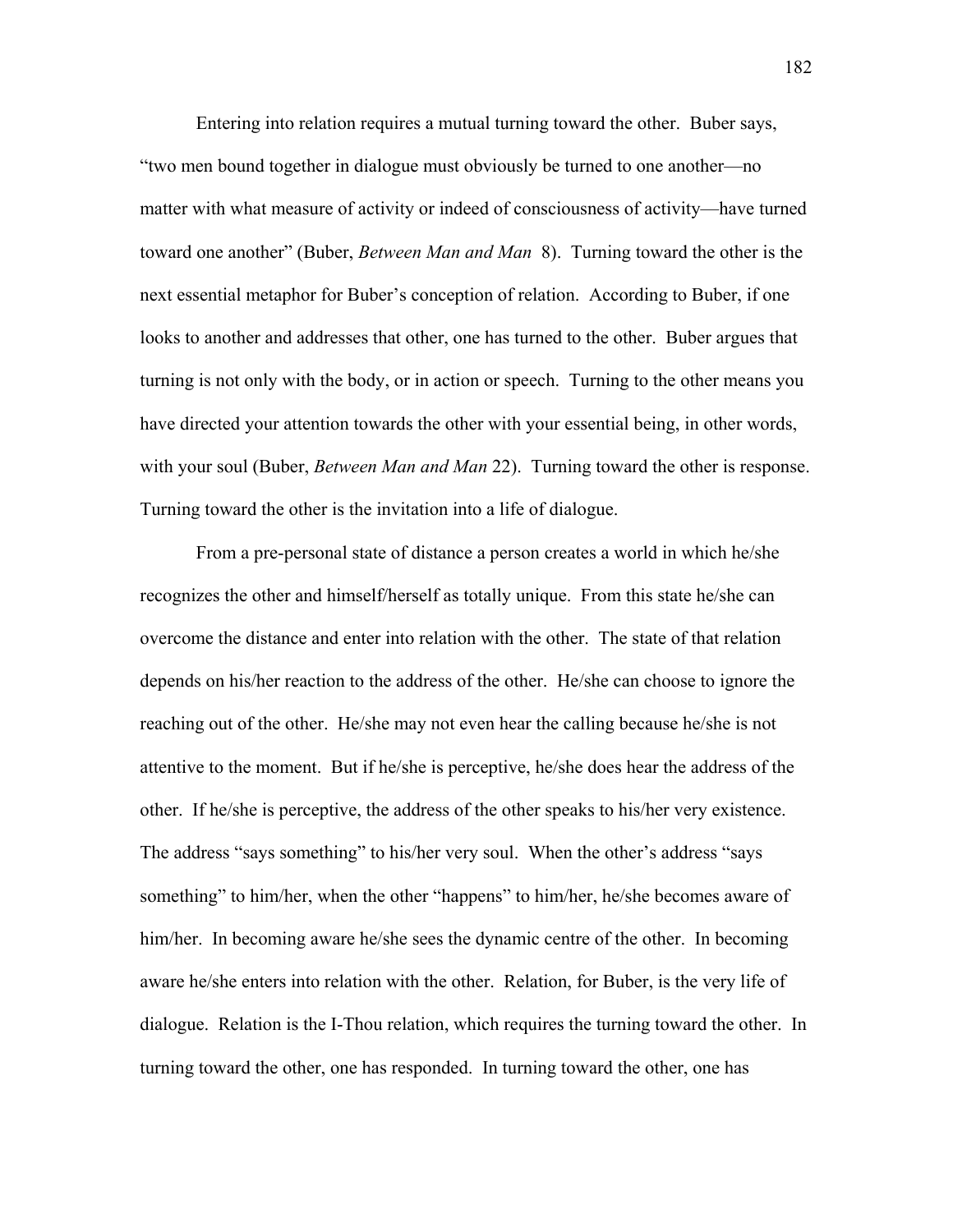communicated something to the other. Hearing the address Buber called responsibility. Becoming aware of the signs of address, Buber explained, invites the meeting of one with another. Turning toward the other in relation shifts communicative focus making visible what Buber called the interhuman—the emergent space that speaks to partners with silent clarity.

### *The Interhuman: the Sphere of the Between*

 As already mentioned, Buber's philosophy begins with the presupposition that life is lived in relation. Buber asserts that it is a basic fact of existence that we are dependent upon each other. "Man exists anthropologically not in isolation" Buber argues, "but in completeness of the relation between man and man" (*Knowledge of Man* 74). The complete relation between human beings is found in the sphere of the interhuman. The sphere of the interhuman is dialogue. Buber explains:

> But by the sphere of the interhuman I mean solely actual happenings between men, whether wholly mutual or tending to grow into mutual relations. For the participation of both partners is in principle indispensable. The sphere of the interhuman is one in which a person is confronted by the other. We call its unfolding the dialogical. (*Knowledge of Man* 75)

The unfolding of the interhuman sphere, the between, the sphere in which we ultimately encounter dialogue, has several supporting metaphors that Buber stresses: the spokenness of speech, mutuality and reciprocity, and confirmation. This section discusses Buber's conceptions of the between and spokenness as they relate to his theory of relation.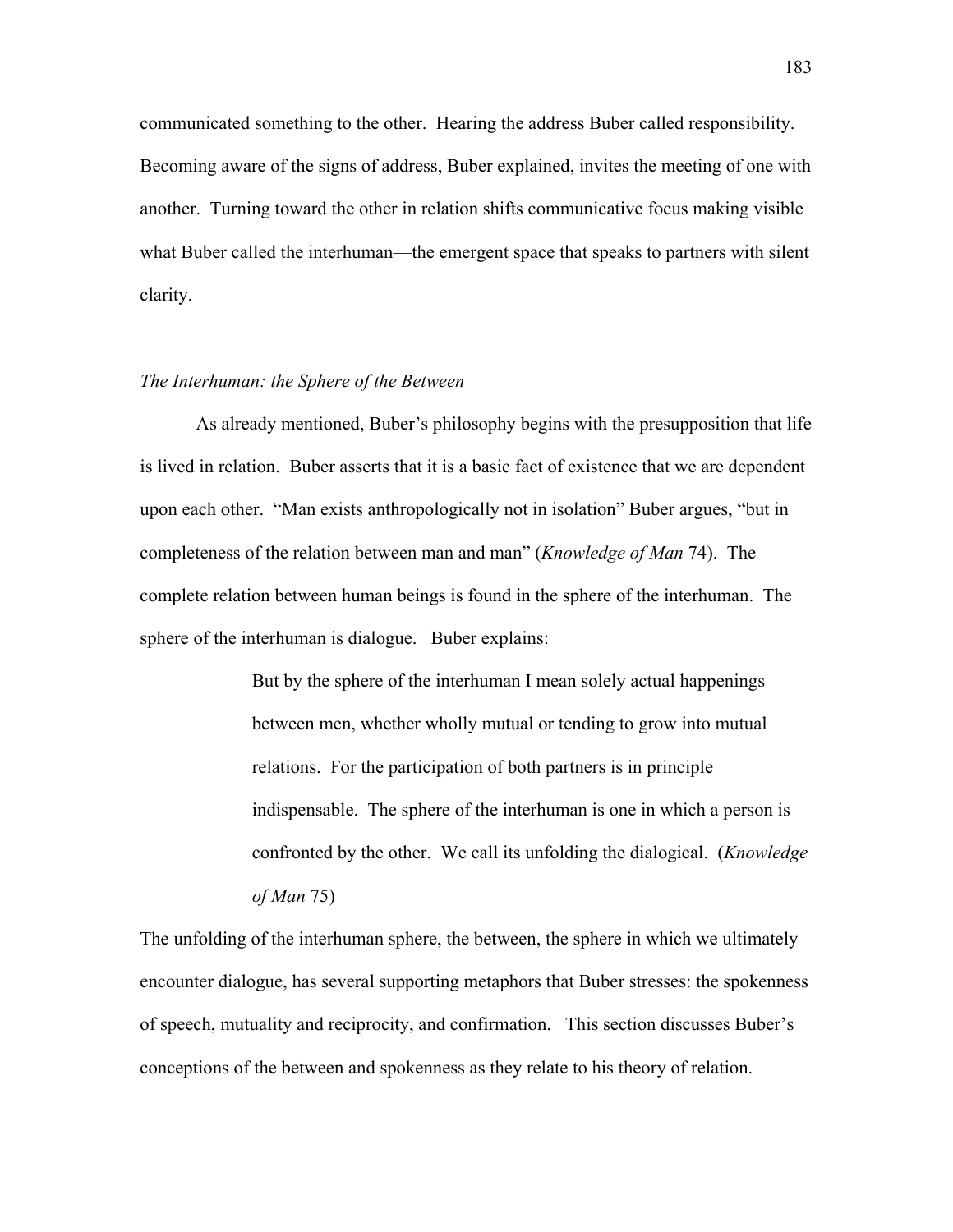One of the most essential concepts in Buber's philosophy is the element of "the between." The between is the interhuman. "This realm, sphere, or category of human reality is constituted in speaking and listening or address and response" (Stewart, "Two of Buber's Contributions" 158). The between is constituted in address and response and at the same time, address and response find meaning only in the sphere of the between. Arnett and Arneson argue that Buber's concept of the "between" is the guiding communicative metaphor for dialogue. "Buber understood dialogue as rooted in a common center of conversation between persons. The common center of discourse is what brings people together in conversation; the common center... is fundamental" (Arnett and Arneson 128). As a guiding metaphor, "the between" calls each person to meet life relationally; this meeting requires that each see the other and that both find meaning in "the between." The between belongs to neither party, neither the I nor Thou. The between is created through the relationship between the self and the other and is more than the sum of each. The between is what interconnects persons in dialogue. The between allows the self and the other to be partners as opposed to two separate individuals. The between allows participants to focus their attention not on themselves, but on this sphere they have created by coming together. For Buber, through language we communicate the truth of our being but the meaning of that communication is found in the between. The between, according to Buber, is the source of the interhuman.

#### *Communication comes alive in "the between"*

 In the sphere of the between, Buber argues, each is aware of the other and sees the other as the other really is, in the other's own particularity. Communication is the vessel in which the truth of oneself is conveyed to the other. "Whatever the meaning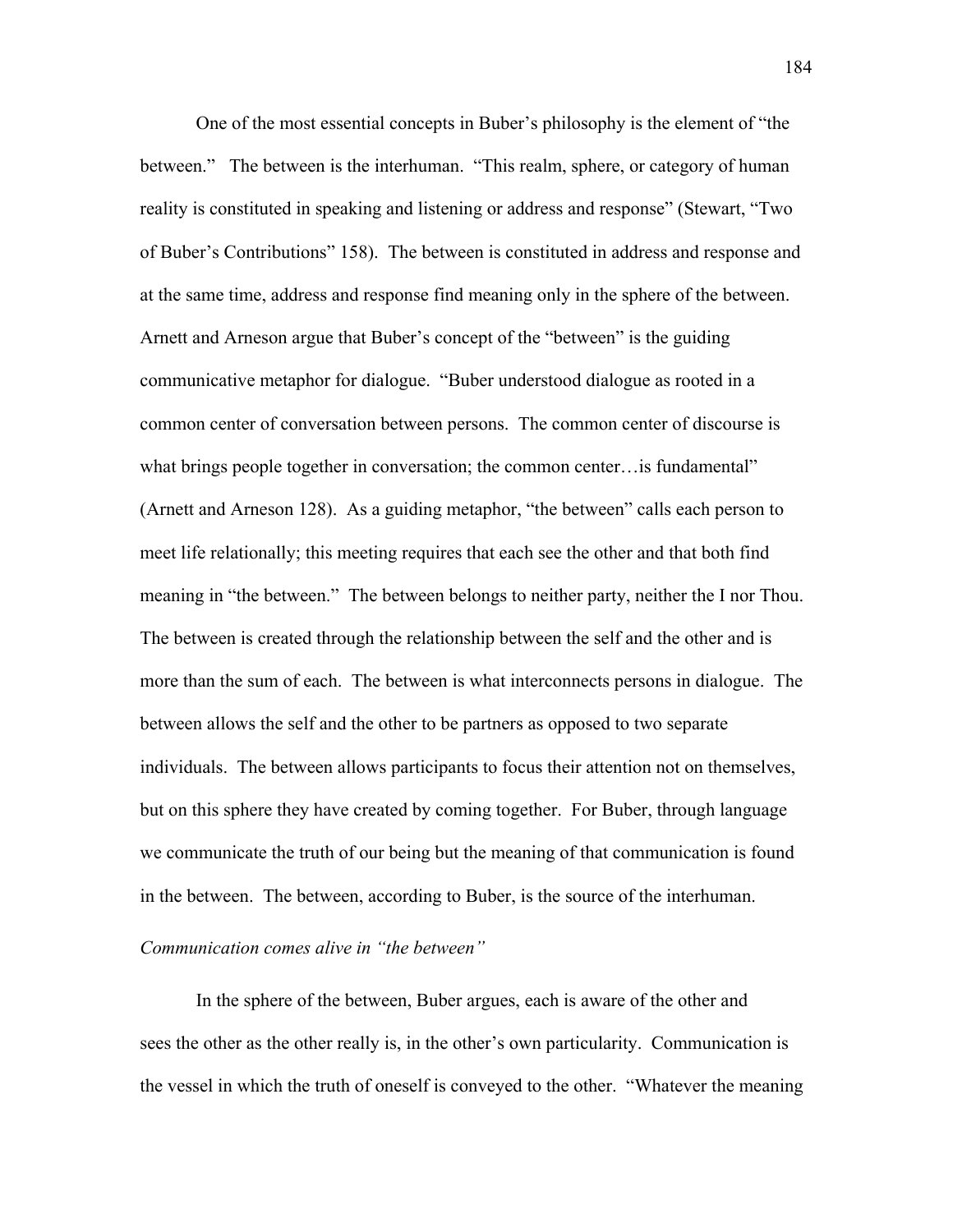of the word 'truth' may be in the other realms, in the interhuman realm it means that men communicate themselves to one another as what they are" (Buber, *Knowledge of Man* 77). Buber's philosophy places speech, language, and communication as essential to relation, essential to the sphere of the interhuman and therefore essential to the life of dialogue. Buber considers speech as one of the man's greatest characteristics and significant to his life together. "…to speak to others is something essentially human, and is based on the establishment and acknowledgement of the independent otherness of the other with whom one fosters relation…" (Buber, *Knowledge of Man* 68). It is through speech we that we reveal our humanness and our otherness. It is through speech that life together becomes meaningful. Likewise, life with men is where language is perfected and becomes speech and reply, address and response. Buber stresses the centrality of spokenness in the sphere of the interhuman when he says:

> Only here does the word, formed in language, encounter its reply. Only here does the basic word go back and forth in the same shape; that of the address and that of the reply are alive in the same tongue; I and Thou do not only stand in a relationship but also in firm honesty. The moments of relation are joined here, and only here, through the element of language in which they are immersed. Here that which confronts us had developed the full actuality of the Thou. Here alone beholding and being beheld, recognizing and being recognized, loving and being loved exist as an actuality that cannot be lost. (Buber, *I and Thou* 151)

Buber argues that the speech between persons becomes real in relationship. Relation, the sphere of the interhuman, is the locus of language. In relationships with others we

185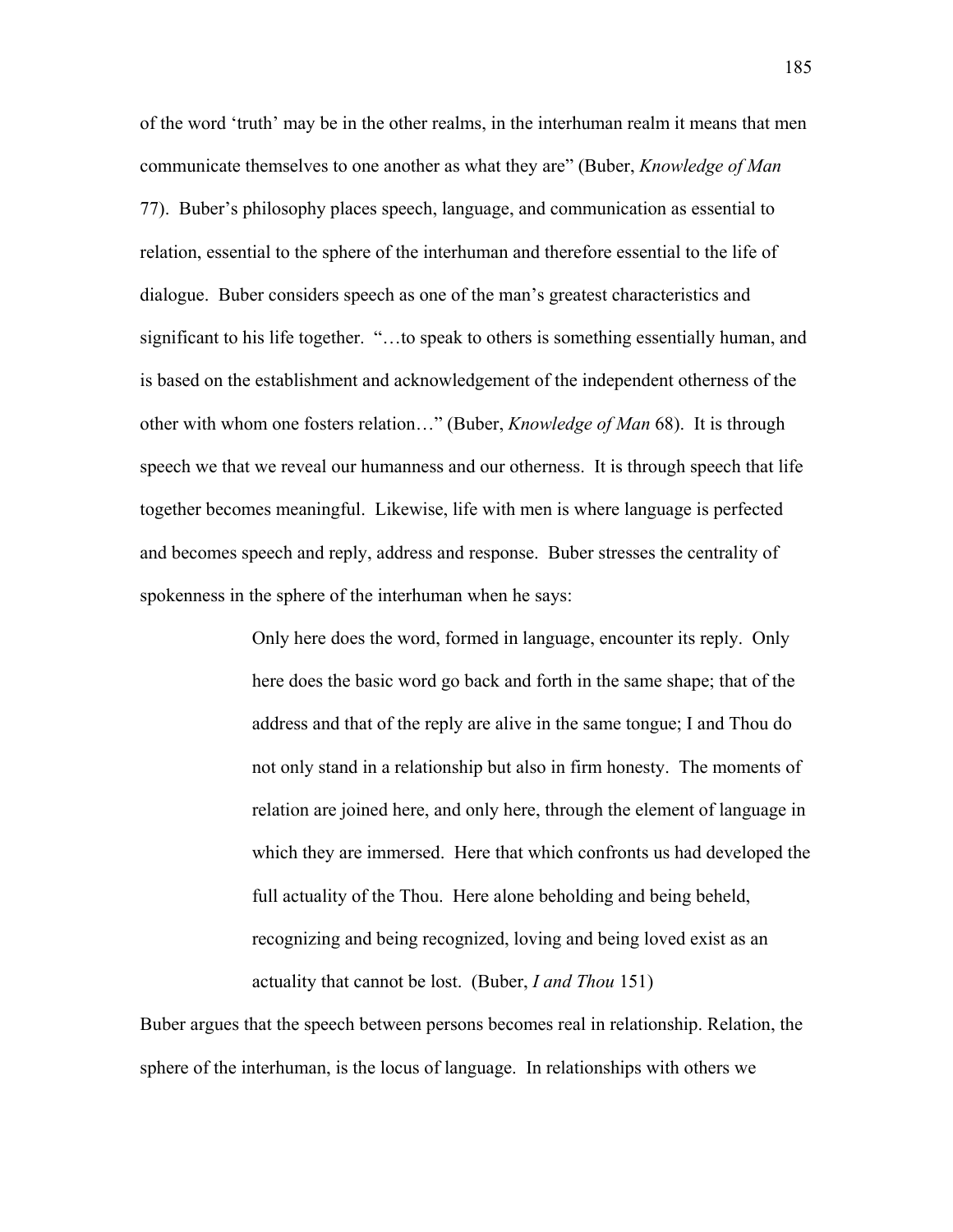develop the ability to communicate. At the same time, for Buber, we communicate the truth of our own being and recognize, through communication, the truth of the other. Through language the I can address the other as Thou and develop a truly mutual relationship.

According to Buber, speech becomes meaningful in the context of relationships. The meaning of speech is found in the context of the moment, in the context of the relation, between those involved. With the concept of the between Buber's philosophy of relation comes together and persons find meaning, concrete reality in the life of relationships.

# *The Between as Hesed*

 Relation emerges in the sphere of the interhuman or the between where persons communicate with one another and language finds meaning. For Buber, meaning is found in the relationship, "between" those in genuine relation. It is in the between that real life is lived. Genuine relationships, those that invite dialogue, are the only true way to live. In order to enter into relation with another, Buber argues, the relationship must be both mutual and reciprocal. The following section looks at Buber's ideas of mutuality and reciprocity. These metaphors are important to Buber's conception of dialogue and likewise to both the ability to care and be cared for. For Buber, without mutuality and reciprocity we cannot invite dialogue into our lives. Furthermore, as Noddings suggests and this section will argue to some extent, the life of caring also depends on mutuality and reciprocity.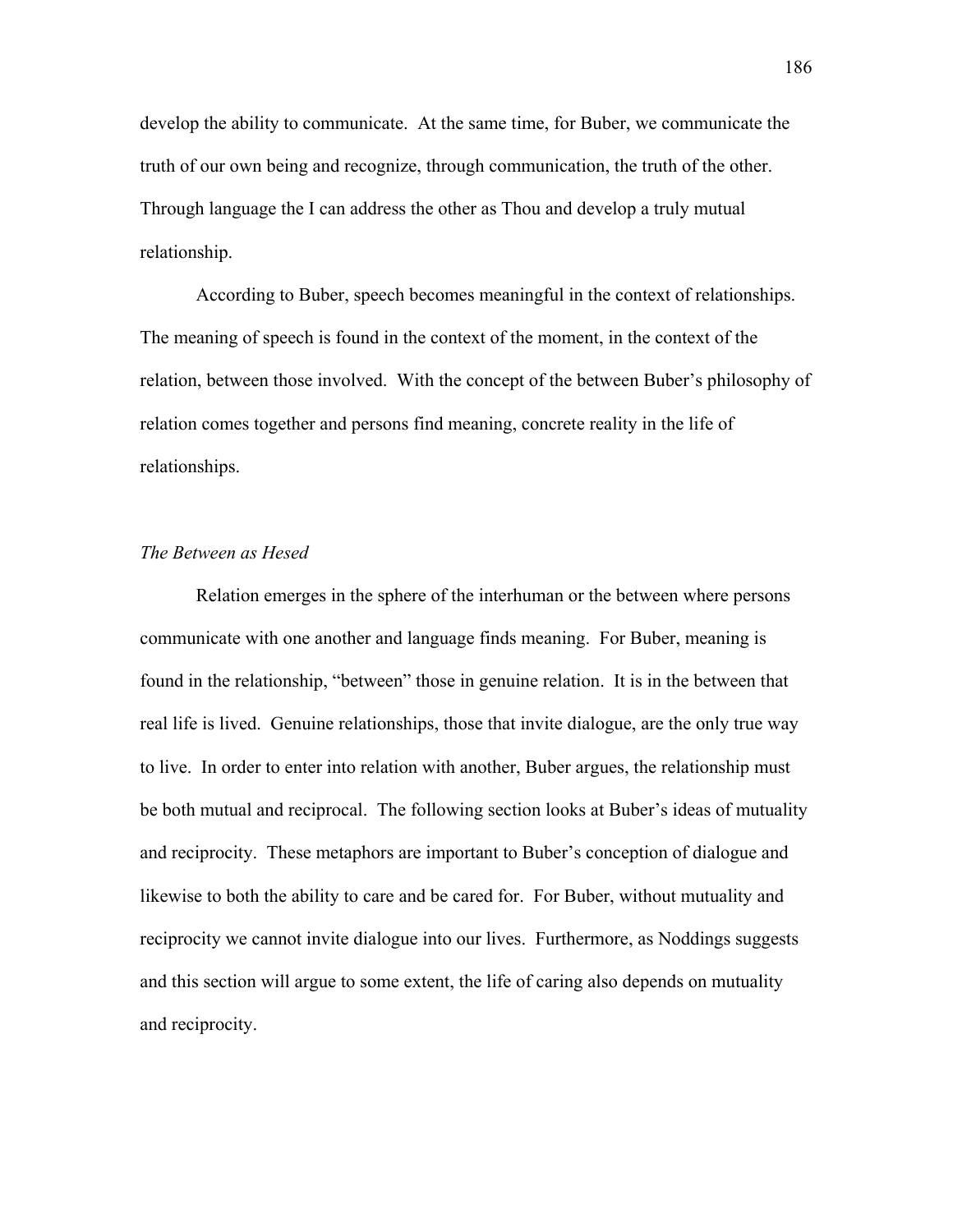Buber believes that in order to invite dialogue into a relationship, the relationship must be both mutual and reciprocal. For Buber, one cannot invite an I-Thou relation unless the relation is mutual. Mutuality in Buber's philosophy means more than simply togetherness or empathy. Mutuality means that each has turned to the other and truly values the other. Mutuality is "a quality of the relationship maintained through a commitment of the partners to be present, responsive, and responsible to each other and to the relationship" (Graf-Taylor 330). Taking responsibility means that each entering into the relation remains him/herself, different from the other.

 When each sees the other as different, when the relation is mutual, it can also be reciprocal. Reciprocity means that each truly enters the relationship. According to Buber, "relation is reciprocity…inscrutably involved, we live in the currents of universal reciprocity" (*I and Thou* 67). Reciprocity does not mean that each is equal to the other or even that each contributes "as much as" the other. Reciprocity means that each is prepared to contribute, that each responds to the relationship. Reciprocity, according to Buber, is relation. Friedman explains Buber's emphasis on reciprocity: "No I-Thou relationship can be complete without reciprocity, however, and our ability to treat the other person as Thou is, in fact, limited by the extent to which he does or does not treat us as a Thou" (*Life of Dialogue* 203). While reciprocity is essential to the life of relation, reciprocity cannot be demanded. Reciprocity makes relation possible and thus life meaningful. Arnett further explains Buber's idea: "Reciprocity is not… some form of caring upon demand; Buber's emergent reciprocity is a natural dialogic response that offers interpersonal meaning between persons" (Arnett, "Responsive" 86). Reciprocity, the responsive participation of those involved in a relationship, gives that relationship life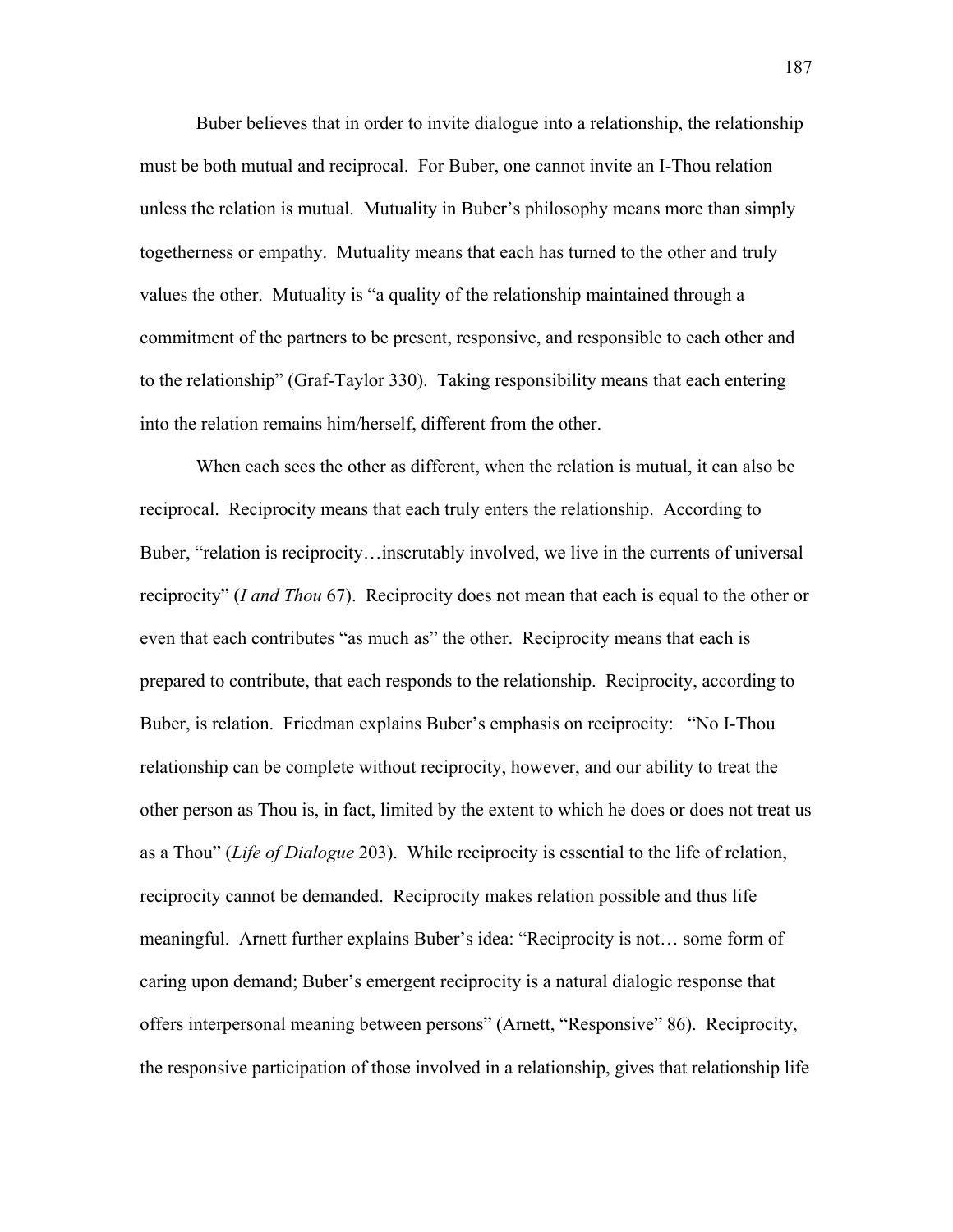and meaning. As Arnett points out, reciprocity emerges in the response of one to the other. As Friedman states, "dialogue is the genuinely reciprocal meeting in the fullness of the life between one active existence and another" (Friedman, *Human Sciences* 18). For Buber, an essential part of the reciprocal process and the life of dialogue is the act of confirmation.

### *Confirmation of Otherness found in the Between*

Reciprocity, according to Buber, is relation (*I and Thou* 67). It is through confirmation, which by its very nature is reciprocal, that we encounter genuine relation and life becomes heavy with meaning (158). This next section explores Buber's idea of confirmation, which is essential to his philosophy of dialogue. Furthermore, confirmation is the key metaphor that brings Buber's ideas of relation together with the key metaphor of otherness.

As mentioned previously, confirmation is a key metaphor for Buber's philosophy. Confirmation is key because Buber believes that as human beings we all need to be confirmed. Confirmation means that one knows oneself to be understood and accepted by the other. Buber explains why confirmation is so important:

> Man wishes to be confirmed in his being by man, and wishes to have a presence in the being of the other. The human person needs confirmation because man as man needs it. An animal does not need to be confirmed for it is what it is unquestionably. It is different with man: Sent forth from the natural domain of species into the hazard of the solitary category, surrounded by the air of a chaos which came into being with him , secretly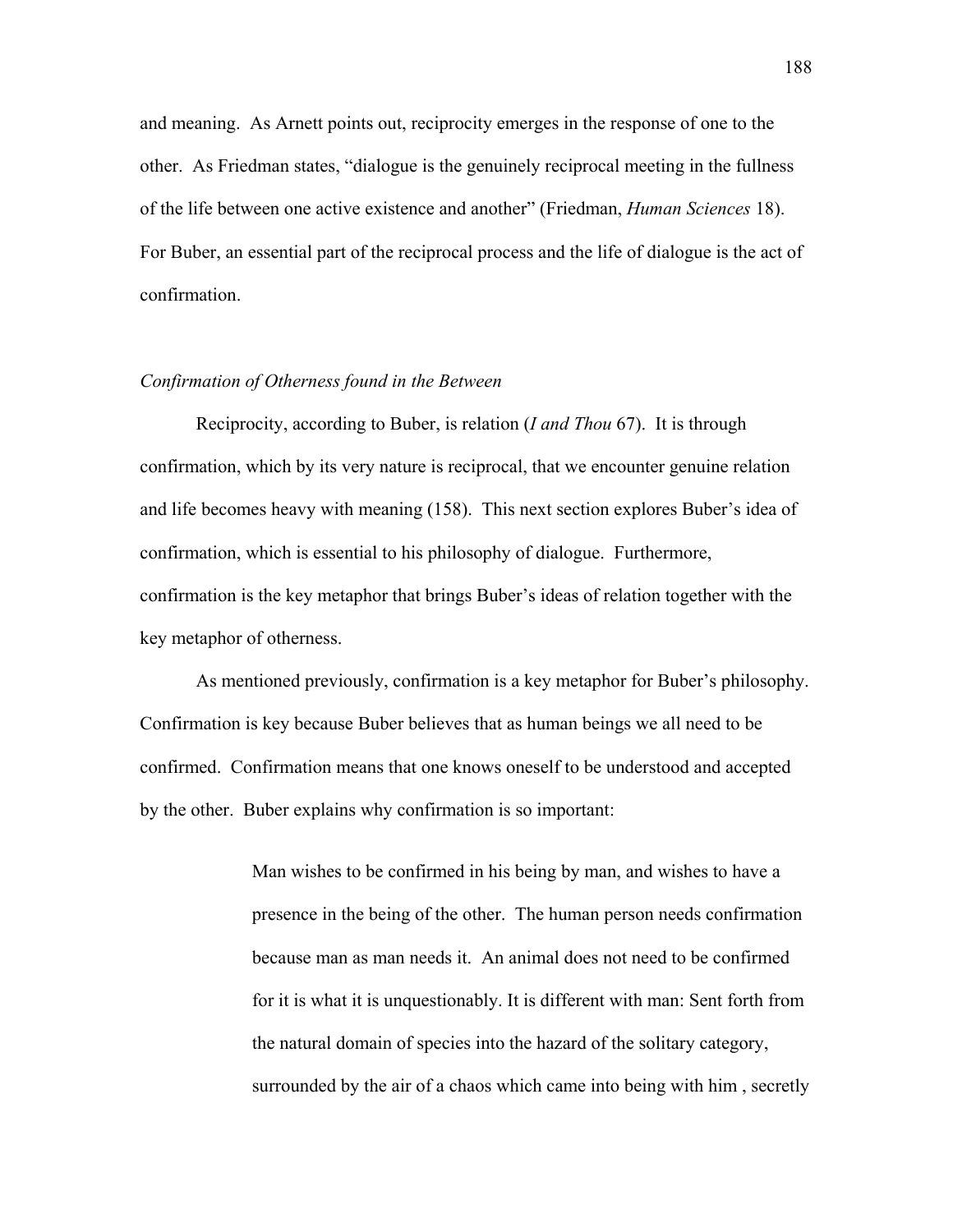and bashfully he watches for a Yes which allows him to be and which can come to him only from one human person to another. It is from one man to another that the heavenly bread of self-being is passed. (*Knowledge of Man* 71)

Buber argues that only through confirmation can human beings become the particular persons they are to be (Friedman, *Life of Dialogue* 108). Confirmation, for Buber, is the "Yes" that must be spoken to each person in order that he/she may be liberated from the dread of abandonment (Buber, *Knowledge of Man* 43). Through confirmation one assumes a self.

According to Buber, confirmation is essential for relation with others and crucial to the invitation of dialogue into the lives of human beings. Confirmation by its very nature is reciprocal. Confirmation takes place between those in relation: while one is confirming the other one is also at the same time being confirmed by the other.

It is through confirmation that each person is not only accepted for who that person is but the other also sees who he/she has the potential to become. Confirmation begins by meeting the other and accepting and confirming that other as the other is now. Confirmation does not stop here; instead in confirming the other one sees what the other can become. To be confirmed is to know that one sees the other as the other truly is and accepts the other; furthermore, and just as importantly, one sees what the other has the potential to become.

In confirmation one sees, acknowledges, and accepts the otherness of those in relation. For Buber, confirmation is enacted when those involved make the other present or imagine the real of the other. Making the other present or imagining the real of the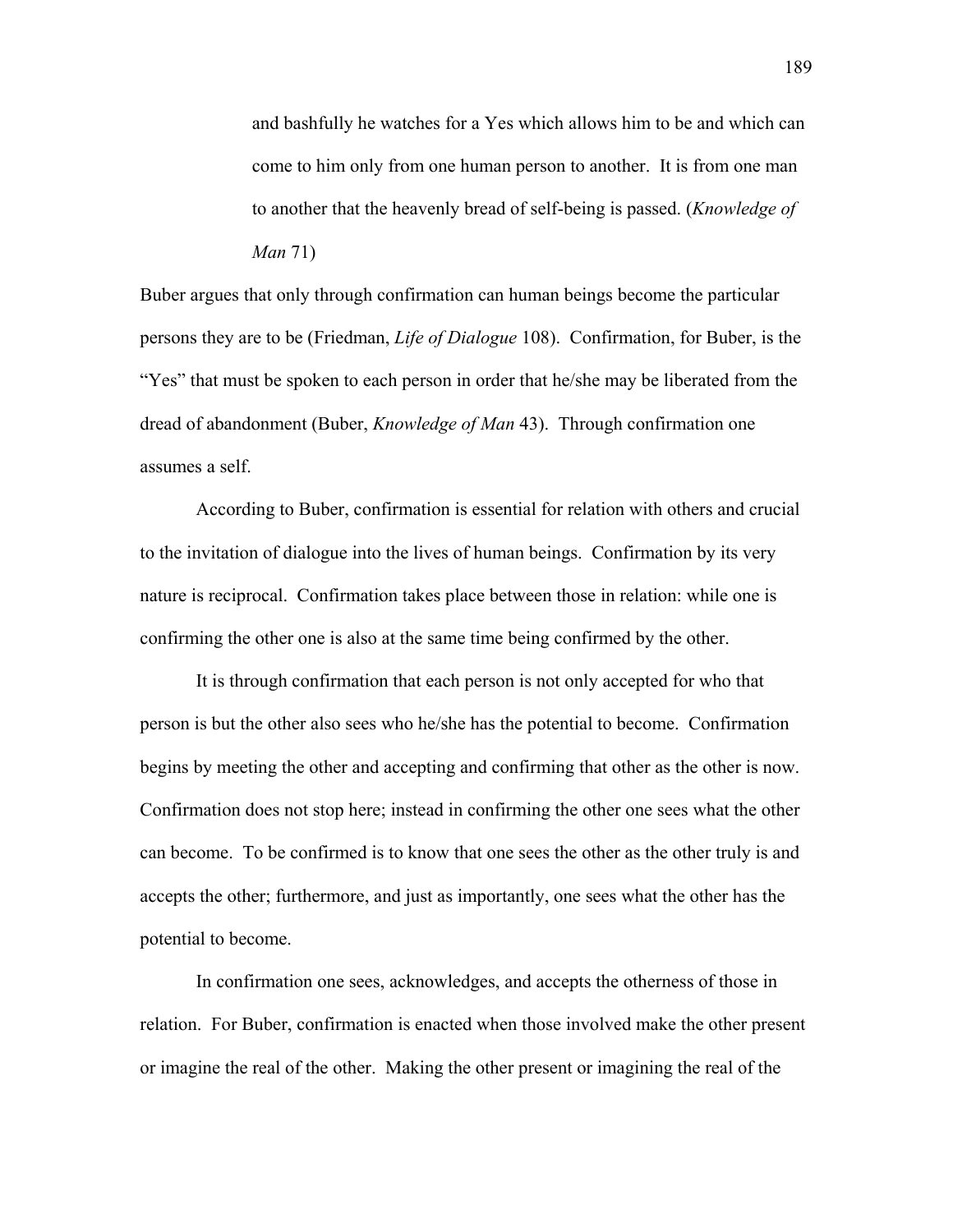other, according to Kron and Friedman, is imagining concretely what the other is thinking, feeling, or willing (336). Buber describes make the other present:

> Making the other present means to 'imagine the real,' to imagine quite concretely what another person is wishing, feeling, perceiving and thinking. This is no empathy which leaves one's own ground in order temporarily to enter into the other but a bold swinging into the other which demands the intensest action of one's being, even as does all genuine fantasy. Only here the realm of one's act is not the all-possible but the particular, real person who steps up to meet one, the person whom one seeks to make present as just so and not otherwise in all their wholeness, unity, and uniqueness. One can only do this as a partner, standing in a common situation with the other… (Friedman, *Knowledge of Man* 29)

Here Buber emphasizes that in making the other present one not only sees the other in the other's uniqueness and potentiality but one also does not lose oneself. In order to invite dialogue into a relationship their must be confirmation, each must make the other present but each does this standing next to the other as partners in relation.

Furthermore, in imagining the real of the other one may also wrestle with the other against oneself. Through making the other present each sees the other's potentiality and for Buber, it is through the dialogic relation that one can help the other find the other's direction. Sometimes, in the midst of the relation, one wrestles with the other in order to help the other realize the other's potential.

#### *The Dialogic Echo of Otherness*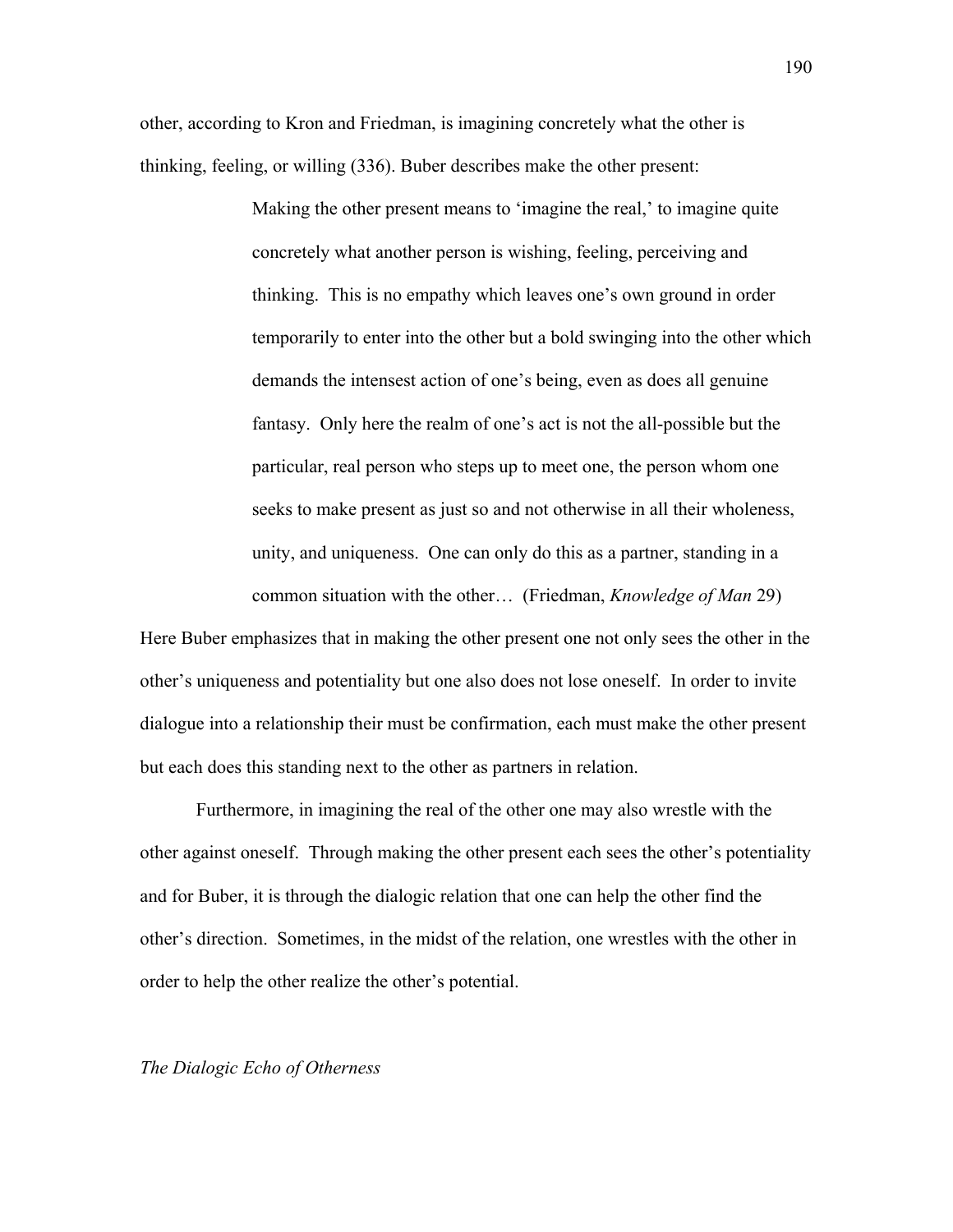As evidenced through these metaphors, relation is a key metaphor for Buber's theory of dialogue. Dialogue is real outgoing to the other (Friedman, *Human Sciences* 218). One reaches out to the other through relation. According to Buber, when one reaches out and enters into relation one enters into relation with a unique, independent other. Buber's conception of relation and the related metaphors continually point back to one idea. The key metaphors of relation (setting at a distance, the address, becoming aware, turning to the other, spokenness, mutuality, reciprocity, and confirmation) all point to one of the most essential metaphors for Buber's philosophy of dialogue: otherness.

 In each of the relation metaphors discussed Buber stresses the idea of otherness. From the state of distance, we first recognize the other as a truly other being. Through distance the other is set apart from the self and viewed as unique. In the address, the other "says something" to a particular other. The reaching out is intended for a particular other and has specific meaning to them alone. Furthermore, becoming aware again stresses the idea of a particular other. When one becomes aware of an address, Buber argues, one perceives the wholeness and uniqueness of the other and responds on behalf of that particular other. After becoming aware the one turns to other. Again the metaphor of otherness is crucial. When turning toward the other, one chooses to turn directly in relation to a specific, unique, particular other.

Upon turning toward the other, the relationship invites a life of dialogue and, according to Buber, enters the realm of the interhuman. Within the realm of the between we find the distinguishing power of spokenness. Again the metaphor of otherness or the particular other comes to the foreground. In the sphere of the interhuman each person

191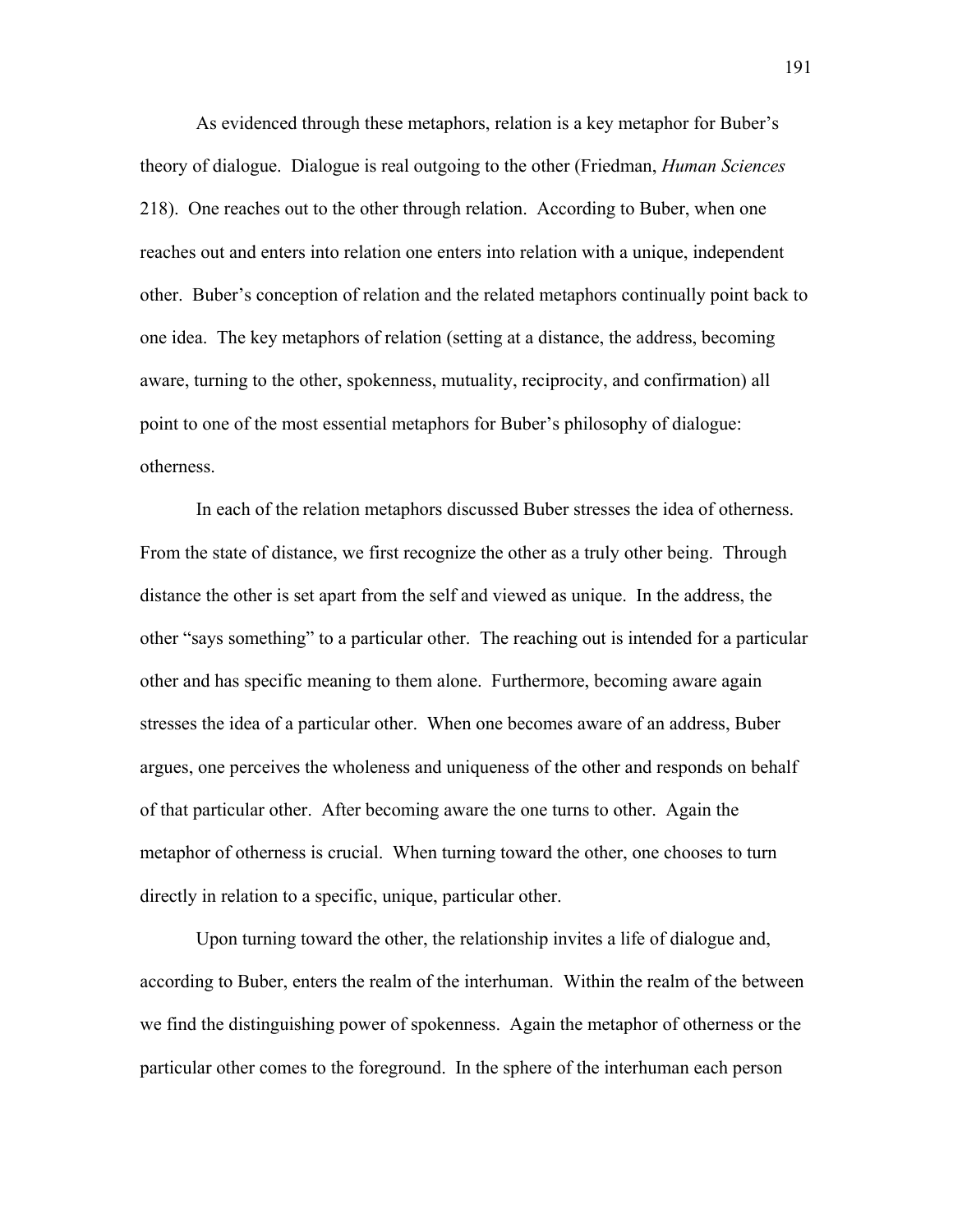sees the other as the other really is. Each person is aware of the otherness of the other. Buber argues that through speech each person reveals who they are, reveals particular uniqueness to the other. Through speech unique individuals develop meaningful relationships. The meaning of the communication within this relationship is found not in either individual, but in "the between." With the concept of the between Buber's philosophy of relation comes together and persons find meaning and concrete reality in the life of relationships. The I-Thou relationship and meaning are found "between" persons. This again points back to otherness because in the I-Thou relationship each participant is recognized, acknowledged, and accepted as a particular, unique other.

 Finally, otherness or the particular other is specifically enriched through Buber's idea of confirmation. Confirmation begins in the act of setting the other at a distance, making the other independent from the self. From a distance one can then choose to enter into relation with the other, and through this interhuman relation the self confirms the other. In the act of confirmation one sees the other for who the other is and who the other has the potential to become. Through confirmation, otherness is acknowledged and accepted. Through confirmation one says "yes, I see *you*" to the other.

 This section began with Buber's belief that all real life is meeting, all actual life is found in relation encountering the other. In the metaphor of setting at a distance, a prepersonal state of being, Buber's conception of relation is set in motion. It is here, in the setting at a distance, that Buber's emphasis on otherness becomes apparent. In the sphere of the between, language or speech is the human mechanism for the expression of otherness. Through speech a person reveals unique otherness. For Buber, the prepersonal state of setting at a distance begins the distinction of the other and in the end; the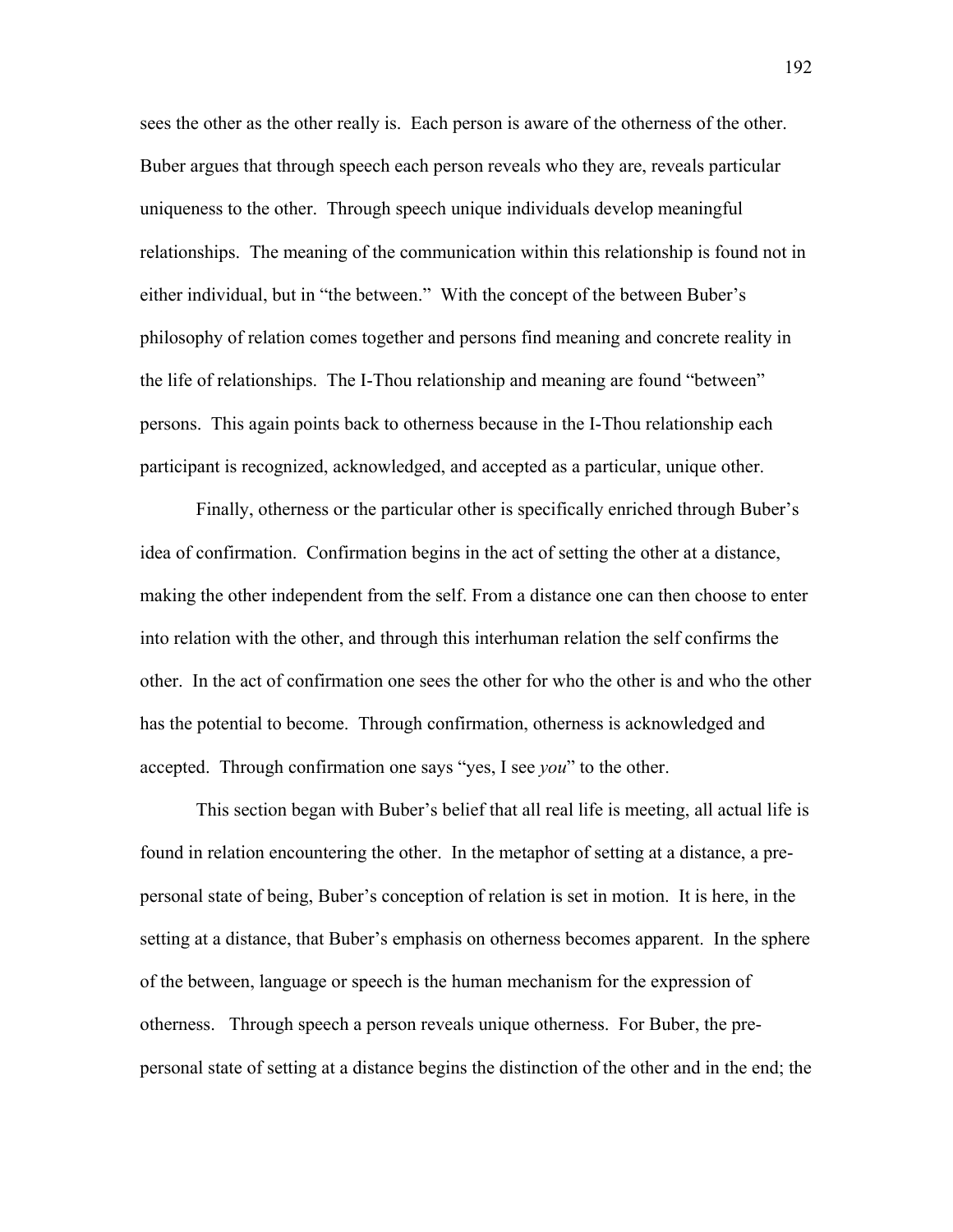invitation of dialogue into a relationship is dependent upon the mutual confirmation of otherness between those in the relationship.

# *Relation: The Otherness Between*

 Human relationships constitute the anchor that secures the meaning and enactment of responsibility, guilt, and labor. Human relationships are the impetus for the horizon of significant outcomes borne in those relationships. Human relationships provide one with the *why* for accepting the burden that is life. Through relationships one feels the full impact of human existence in the unity of contraries that is joy and suffering, blessing and burden. In is only in relation that one can realize genuine encounter and become truly human.

 Genuine human relationships are communicatively constituted through the metaphors of otherness, the between, and action. In order to invite real meeting into any relationship one must recognize and confirm the radical difference of the other. Otherness begins in distance, is confirmed in relation, and is engaged through action and speech in the web of human relationships.

This section on relation began with Buber's pre-personal state of setting at a distance in which one recognizes that the other is truly other than oneself and moved to the communicative act of confirmation in which one says to the other "Yes, I see you, I see you for who you really are and who you have the potential to become." The section ended with Arendt's philosophy of action and speech through which one inserts oneself into the already existing web of human relationships and reveals through action and speech one's individual otherness.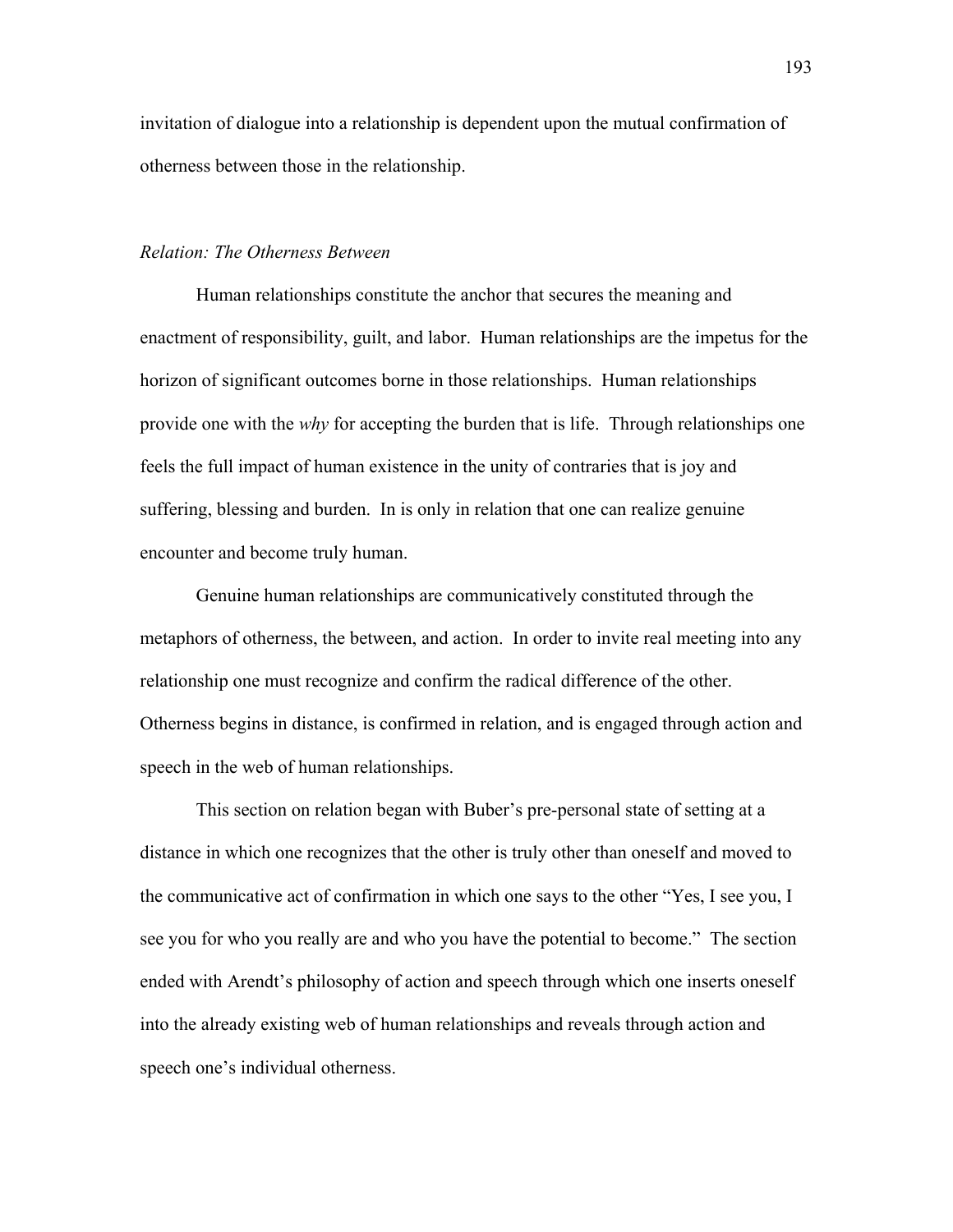The confirmation of otherness and the action of revealing one's otherness can only be realized in the sphere between oneself and another. In the sphere of the between one communicates oneself to the other and thus reveals one's otherness. It is between oneself and another that communication finds meaning. It is in the interaction between persons that relationships become meaningful and genuine encounter is invited. In order for the between to exist the relationship must be mutual and reciprocal. Each must be willing and able to participate in the interaction between them. Reciprocity is realized in the act of confirmation. The metaphors of otherness and the interhuman—the between come together in the significance Buber places on the act of confirmation. It is through confirming that the other is truly different than oneself that relation can even begin to invite dialogue, and confirmation can take place only in the sphere between persons in relation.

In the sphere of the between one confirms the other by understanding and acknowledging who the other really is and who the other can become. For Buber, communication is the vessel in which the truth of oneself is conveyed to the other. It is through speech that one reveals one's humanness and one's otherness. Arendt's explanation of action and speech is akin to the ideas of Buber. According to Arendt, action and speech create an in between-ness for persons. This in between-ness is the web of human relationships in which action and speech bring people together. Action and speech are the human activities through which one inserts themselves into the web of relations and the activities through which one reveals one's individuality.

The web of human relationships in which one inserts oneself into the world through action and speech is the anchor that gives the burden of obligation the reason

194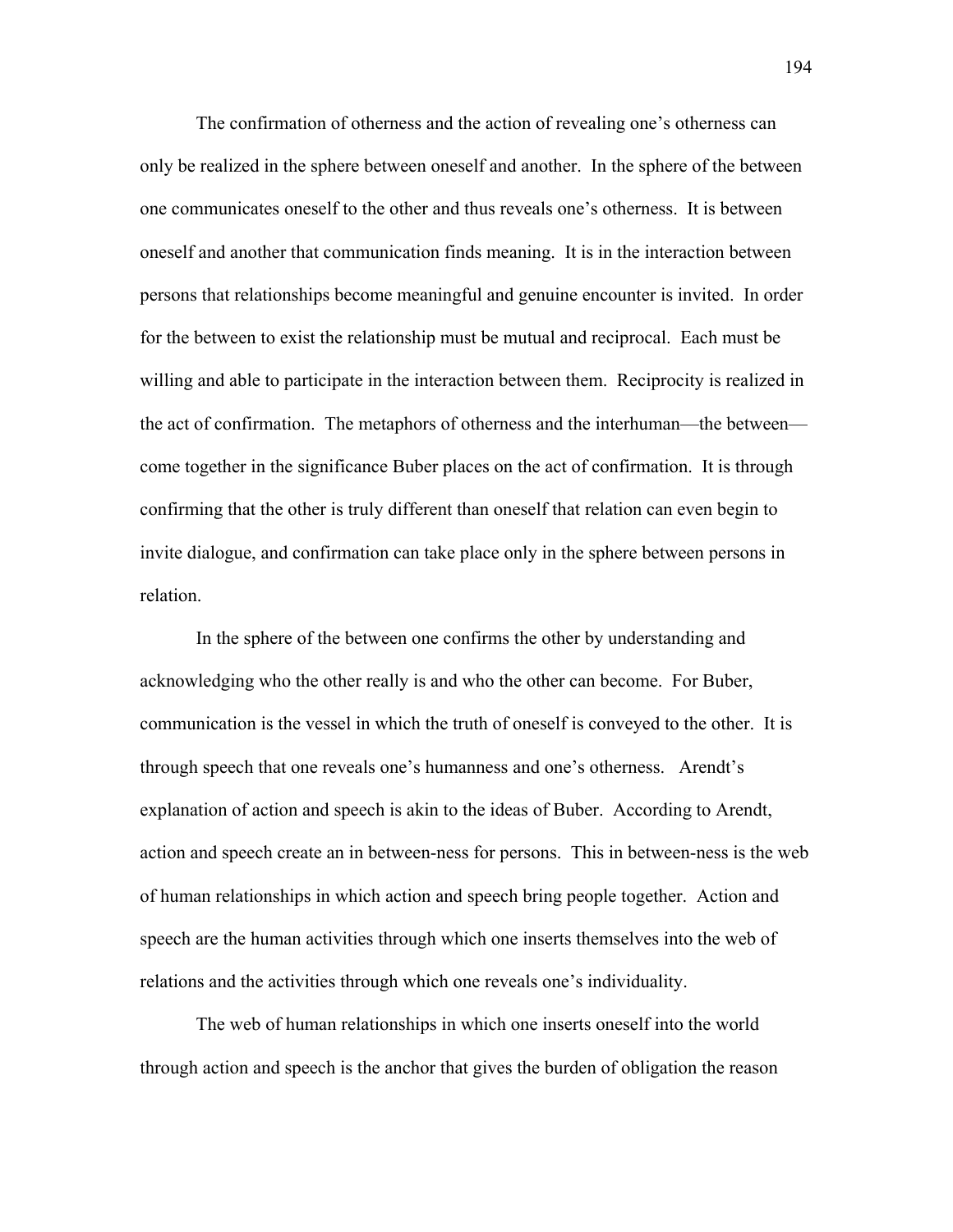*why*. As Buber stated, each person is answerable to a concrete moment into which that person is called to responsibility. The obligation to respond is a necessary burden which one must answer for. Through relation one can invite genuine meeting into this obligation and find meaning and sustenance. Through relation obligation, answering for one's responsibility to the other becomes more than a burden. Through the relation created between one and another life can achieve live unity. The full impact of life can be felt through the unity of contraries, joy and suffering, blessing and burden. The web of human relationships gives one the reason *why* to accept the burden of obligation. The relationships created between oneself and another invite a horizon of significant outcomes into the lives of human beings living *with* each other.

 The next section, "Horizon of Significance: The Shaping of Life Together," looks at the final metaphor of care, horizon of significant outcomes, and Buber's concept of lived unity, the life of dialogue and Arendt's concept of natality, the miracle of beginning.

# The Horizon of Significance: The Shaping of Life Together

The intertexuality of care—dialogue and the imperative of labor—establishes the link between dialogue and caring through the connection of the primary care metaphors—obligation, relation, and horizon of significant outcomes—to the driving metaphors found in Buber's philosophy of dialogue and Arendt's philosophy of the human condition.

In this chapter, the intertexuality of care begins with the metaphor of obligation. Obligation requires that one take responsibility for call of the other who is reaching out.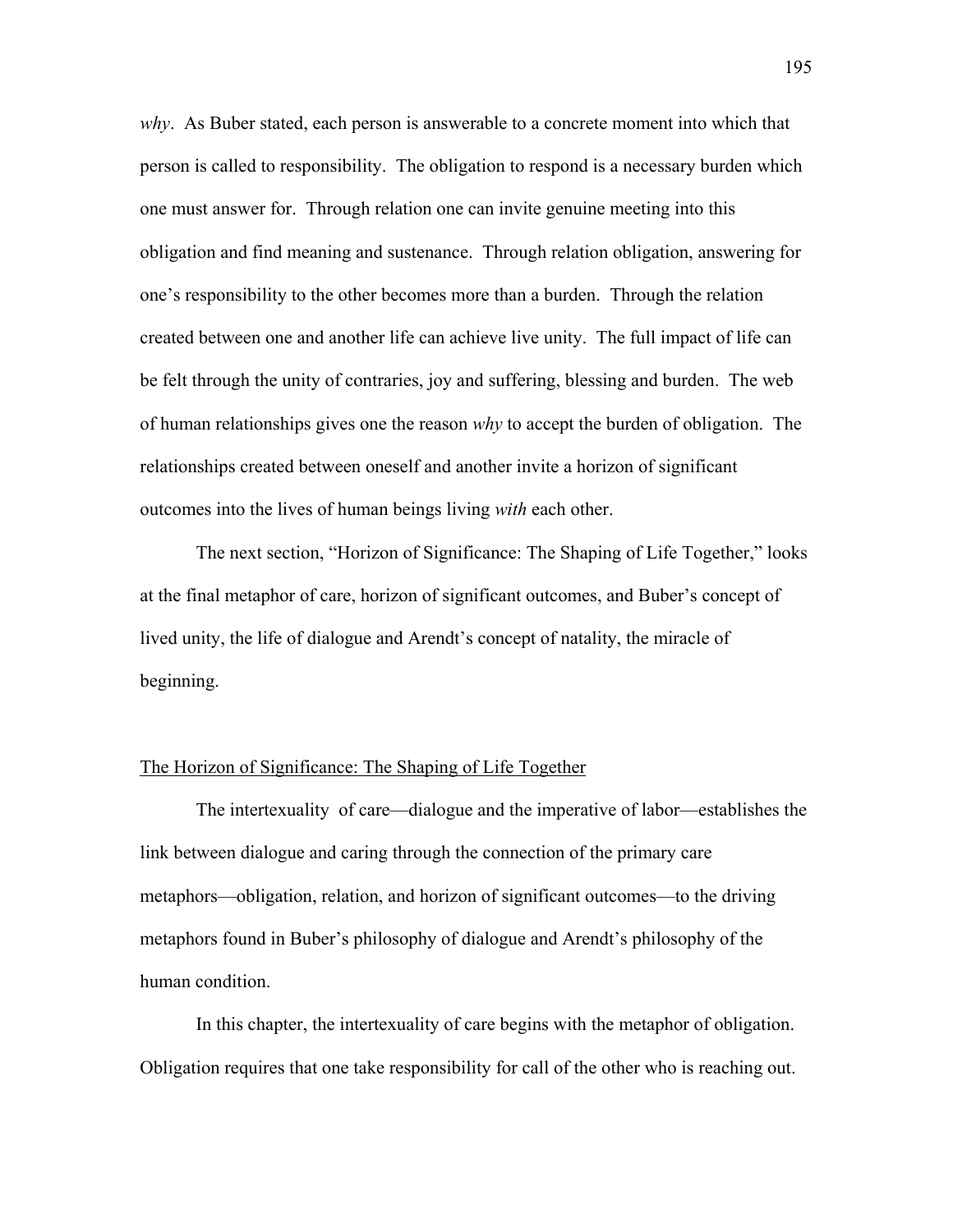Responsibility means that one responds. If one fails in their obligation to the other, fails to respond, it is guilt created in the relationship between them that calls one back to the other seeking reconciliation. Without the impetus of guilt, trust is lost and relationship is lost. Through guilt one turns back toward the other and responds to the call of obligation. In responding, one recognizes that one is responsible for and answerable to the signs that call to one everyday. Responding to the other is a necessity for the invitation of dialogue, genuine meeting, into one's life.

Responding is labor. Obligation is, at times, a burden requiring great toil and trouble. Obligation is labor that requires the commitment of genuine response to the signs that call one into responsibility every day. Obligation is a vital necessity that bears blessing and burden, joy and suffering. Through the unity of contraries, blessing and burden, joy and suffering, engaged in the midst of labor, one is able to feel the full intense impact of human togetherness.

The unity of life grasped in the midst of the labor of responding to one's obligation to the other can only come to fruition in the presence of others. Relation, the second primary metaphor of care, serves to build further the intertexuality of care that is dialogue and the imperative of labor. Through the connection of relation to the metaphors of otherness, the between, and action, obligation finds the anchor necessary for its realization.

Human relationships and the unity of contraries discovered in the labor of inviting dialogue into those relationships are the reason human beings accept and welcome the inescapable burden that is borne of those relationships. Genuine meeting, in which one answers the call of the other and the concrete moment, in which one accepts and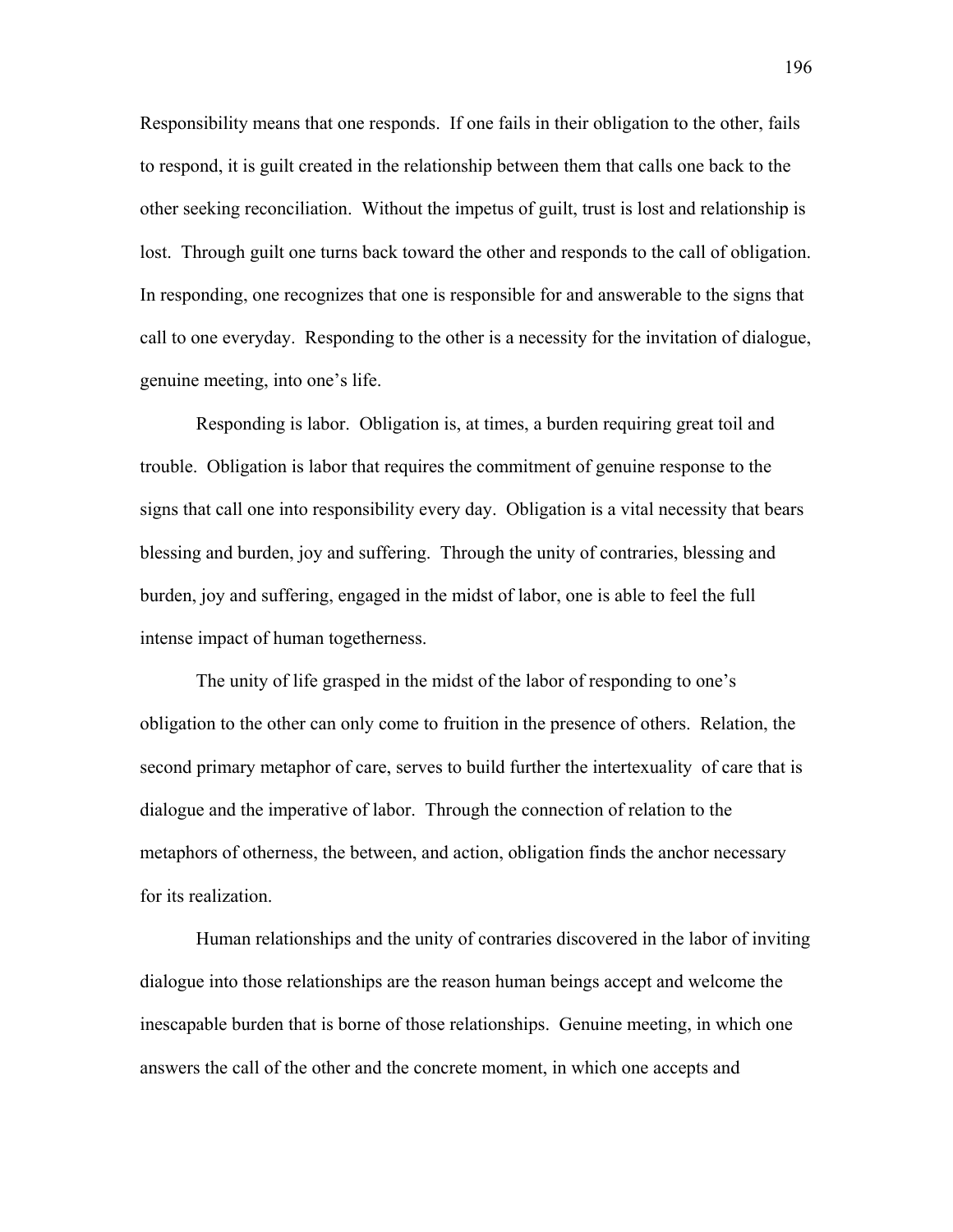welcomes the necessary labor of communicative life, in which one acts, thus inserting oneself into the life of the other and the web of human relationships, gives the fabric of human relationships a horizon of significant outcomes.

The final metaphor of the intertexuality of care is the horizon of significant outcomes in which persons and ultimately all humanity finds not only survival but the communicative road to the good life. This section completes the intertexuality of care by exploring the horizon of significant outcomes that are borne through the connection of dialogue, labor, and care. It is the contention of this work that the invitation of dialogue into the caring relationship and the imperative of labor required can not only offer relief to the communicative life of the caring relationship—give those in caring relationships ground upon which to stand—but that by inviting dialogue into the caring relationship a horizon of significant and unexpected outcomes will appear. Through the invitation of dialogue into the caring relationship one has the incomparable opportunity to realize a life of dialogue through which one finds not only oneself but also the possibility of genuine community. Through the recognition that by inviting dialogue into the caring relationship one must accept and welcome the labor involved and the action required, one finds the courage to care. The engagement of labor and action in the caring relationship points to the significant and albeit unexpected outcome of natality.

The goal of dialogue is not the self or what one can "get" out of dialogue. The focus of attention in dialogue is the interchange between those in relation. From this focus of attention there emerges, as a byproduct, a horizon of significant outcomes as a result of those inviting dialogue into their lives. This section explores the horizon of significant outcomes of dialogue according to the work of Martin Buber. For Buber,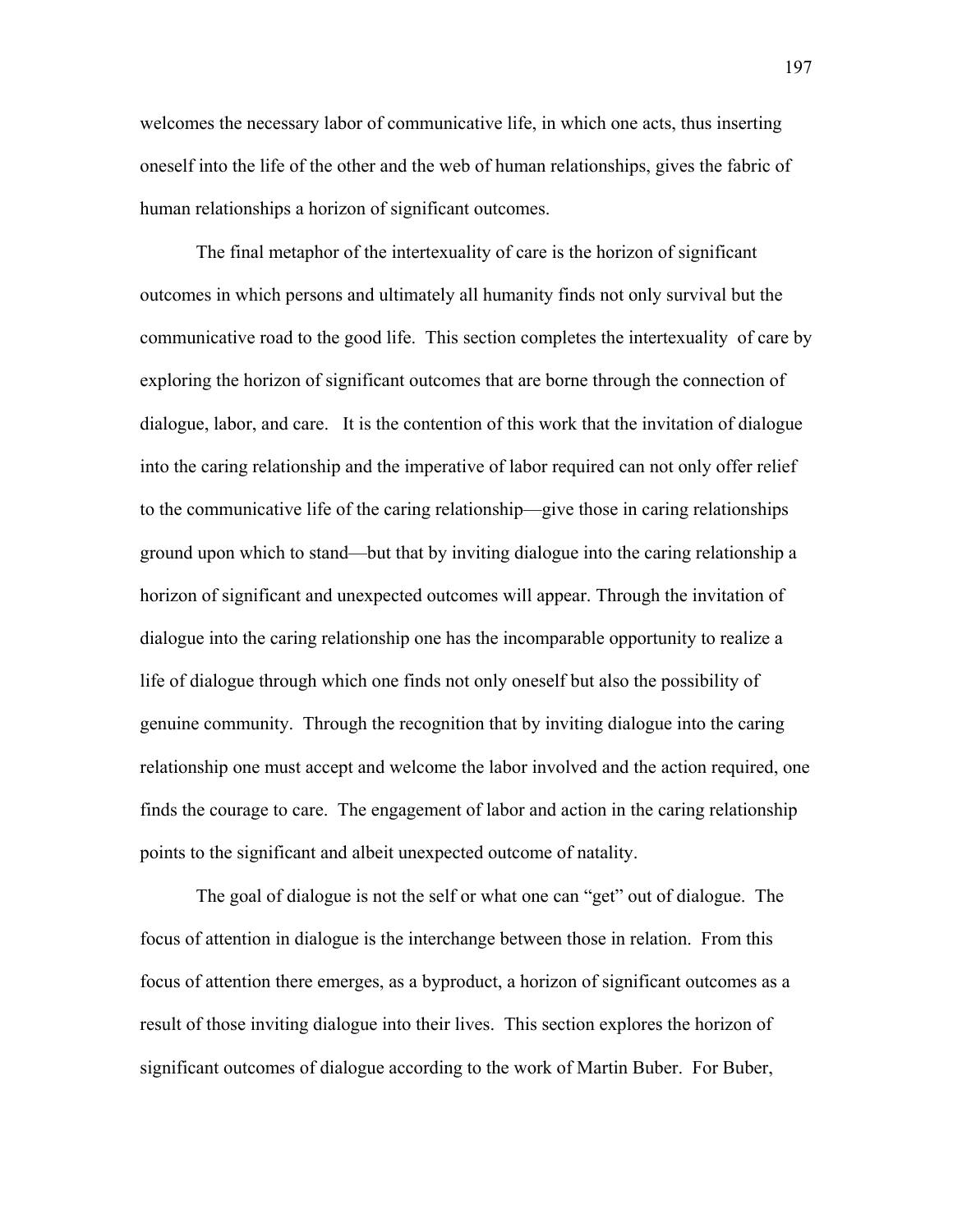dialogue has the potential to change the world. According to Buber, if human beings can learn to invite dialogue into their lives, they can overcome the existential mistrust that plagues our historical moment. The following section looks at significant outcomes that emerge as a result of inviting dialogue into one's life and relationships.

# *In Turning One Receives*

 The essence of man is only known in living relation. According to Buber, it is through relation, dialogue, that one sees the full image of human beings. "Consider man with man, and you see human life, dynamic, twofold, the giver and the receiver, he who does and he who endures…and always both together, completing one another in mutual contribution, together showing forth man" (*Between Man and Man* 23). "Man with man," persons in relation, is an ontological fact of human existence for Buber, but it is also a gift. The invitation of dialogue into one's life allows one to find more than burden in one's relations with others. The invitation of dialogue into one's life gives one the gift of oneself.

The self in dialogue abandons separateness and enters into togetherness. In dialogue one turns to another and responds to the call of the other, the moment, and the concrete situation. At no time in inviting dialogue into one's life is there a focus on the self. While one stands one's own ground and does not conform to the other or lose oneself to the other, the basic movement of dialogue is the turning to the other in relation. In turning to the other, one confirms the other as the other really, truly is and has the potential to become. Through inviting dialogue into a relationship one confirms the other, in essence saying "yes, I see you as completely other than myself and I accept you." In the life of dialogue one receives confirmation, "the heavenly bread of self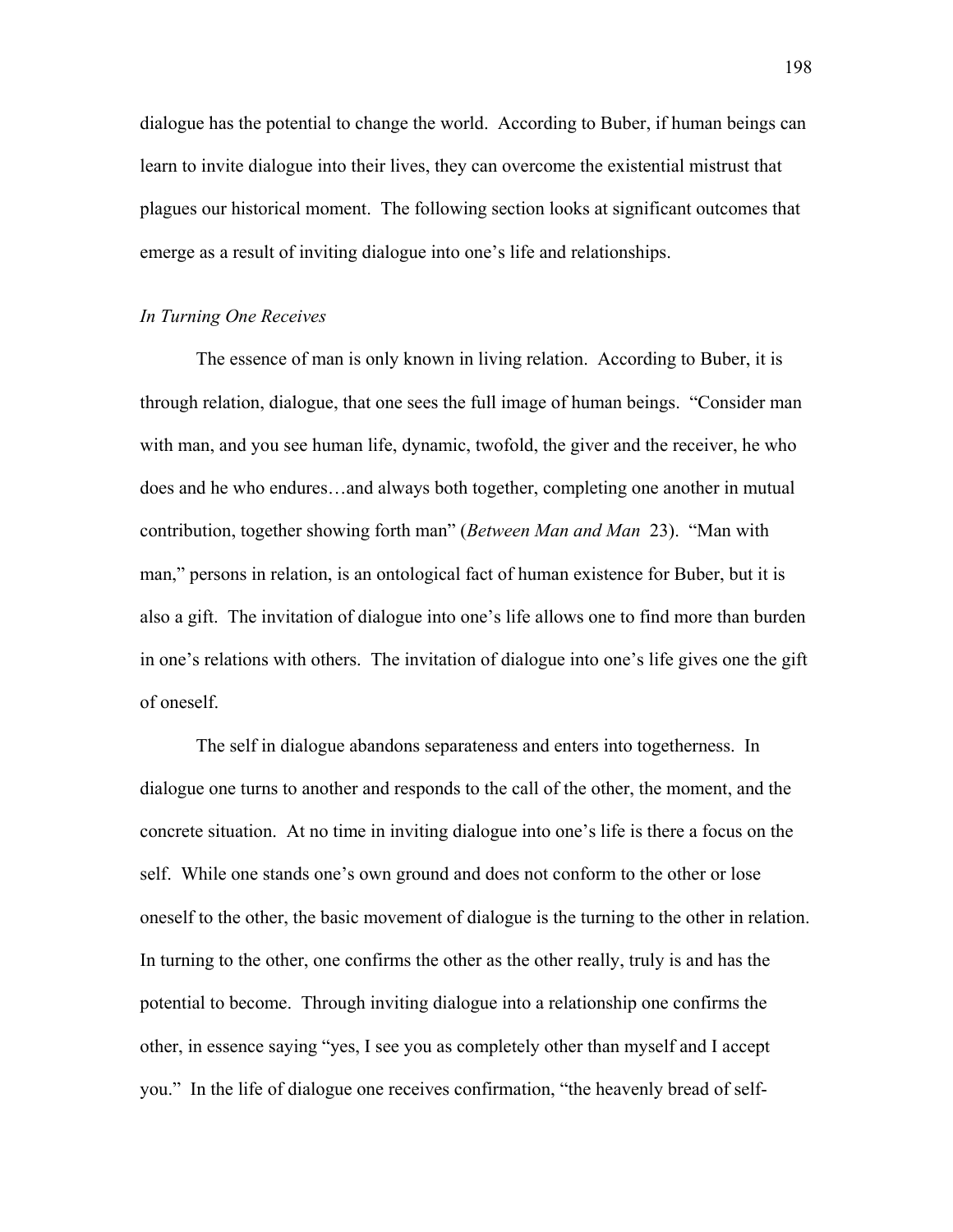being" (Buber, *To Hallow This Life* 25). The act of confirmation is a reciprocal act, for while one is confirming the other, saying "yes, I see you," the other is also confirming. It is through the reciprocity that is dialogue, genuine relation, that a person's self is confirmed.

The reciprocity that occurs in genuine meeting between oneself and another is the gift of dialogue that confirms one as part of something bigger and more important than just oneself. Buber describes reciprocity as "being associated while one is altogether unable to indicate what that is like with which one is associated, nor does association make life any easier for us—it makes life heavier but heavy with meaning" (Buber, *I and Thou* 158). The life of relation is an ontological fact of existence and is necessary for the survival of the human race, but the life of relation and being associated with others does not make life easier. On the contrary, the life of relation makes life heavy with meaning— meaningful enough to welcome the burden found in relation.

Through inviting dialogue into a relationship, the self grows. Buber tells us, "The inmost growth of the self is not accomplished, as people today like to suppose, in man's relation to himself, but in the relation between one and the other, between men" (*Between Man and Man* 21). The self becomes and discovers who the self really is in dialogue. In answering the call of the other, in responding to the other who reaches out, the self is given the gift of growth. "So the responsibility for this realm of life allotted and entrusted to him, the constant responsibility for the living soul, points him to that which seems impossible and yet somehow granted to us—to self education" (Buber, *Between Man and Man* 101). By accepting the burden of obligation and entering relation the self learns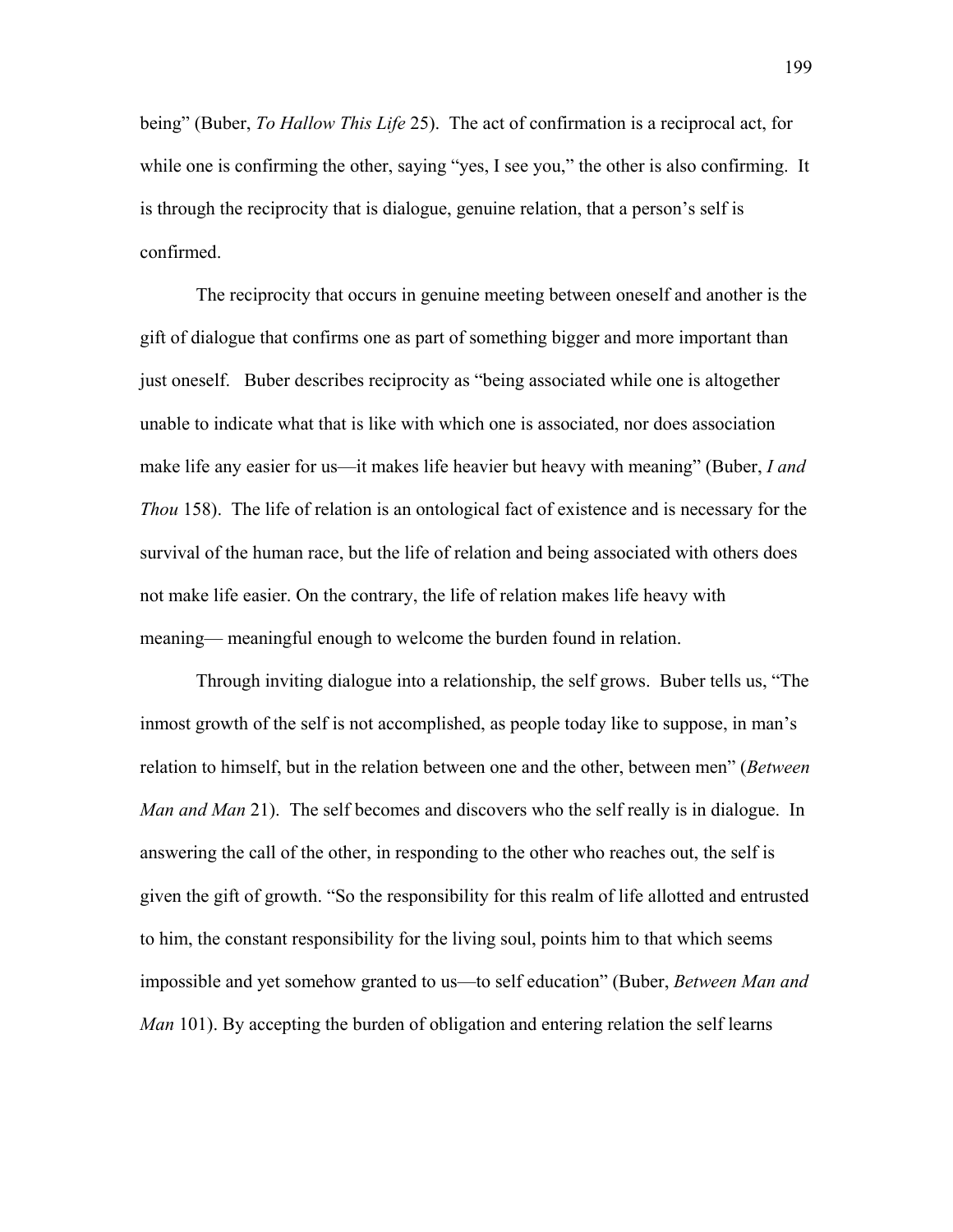about the other, about relationships, about communication, and as a byproduct about the self and grows.

In dialogue there is an inner transformation of the self. According to Buber, inviting dialogue into one's life involves risk, risk of giving oneself and risk of inner transformation. Buber explains, "Inner transformation simply means surpassing one's present factual constitution; it means that the one is intended to be penetrates what has appeared up until now, that the customary soul enlarges and transfigures itself into the surprise soul" (*Pointing The Way* 206). The invitation of dialogue into one's relationship gives one the gift of inner transformation in which one becomes who one is intended to become.

 By inviting dialogue into one's life something happens, one receives the heavenly bread of self being, one comes to understand that life is heavy with meaning, one's soul "enlarges and transfigures" so much that a "surprise soul" emerges. By inviting dialogue into one's life something happens:

> At times it is like feeling a breath and at times like a wrestling match; no matter; something happens. The man who steps out of the essential act of pure relation has something More in his being, something new has grown there of which he did not know before and whose origin lacks any suitable words…Actually, we receive what we did not have before, in such a manner that we know: it has been given to us…Man receives, and what he receives is not a 'content' but a presence, a presence of strength. (Buber, *I and Thou* 158)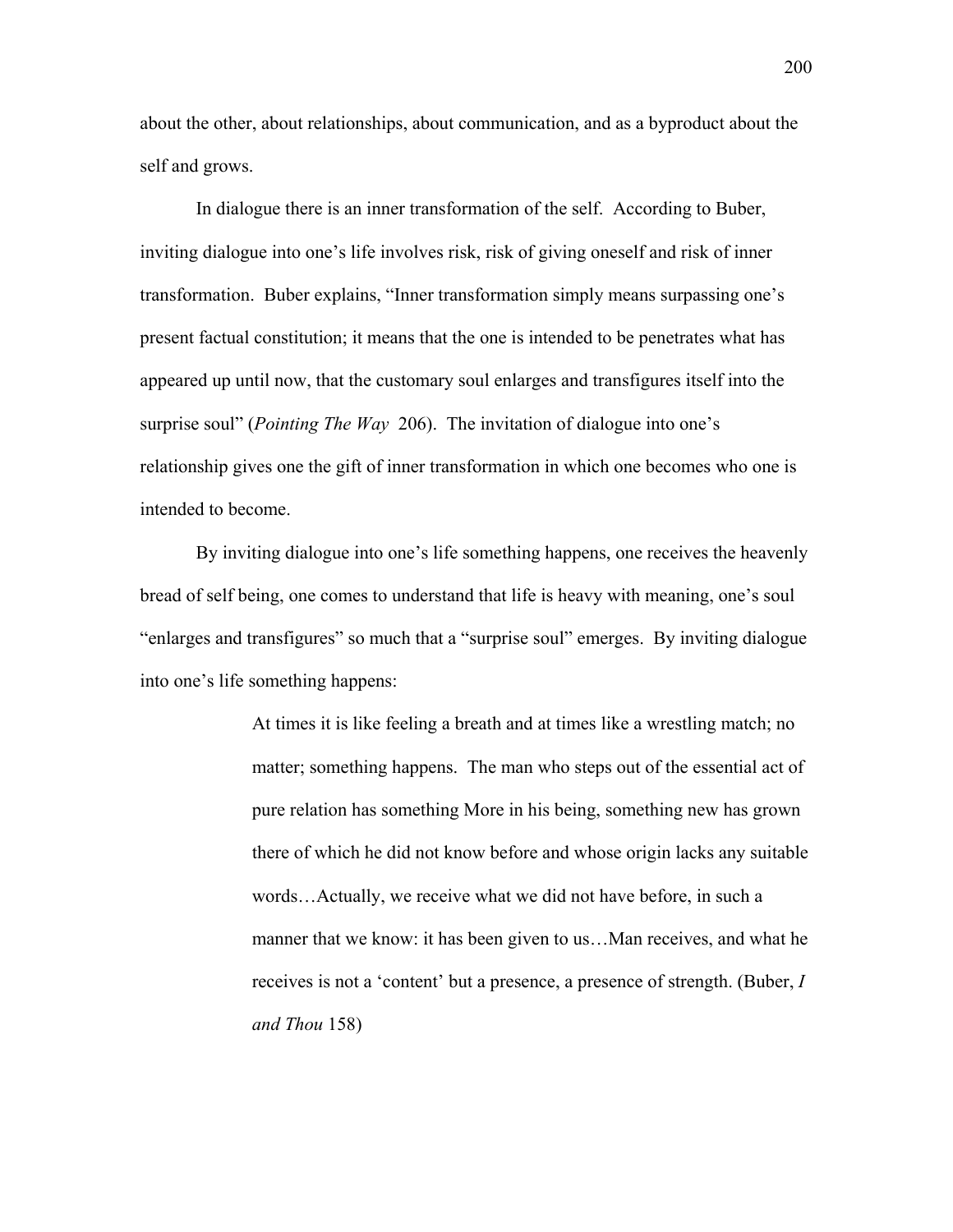For Buber dialogue is one of two attitudes that one takes to the world. One cannot continually live a dialogic life but one can be open and attentive to the moments that call one into responsibility. By inviting dialogue into one's life genuine meeting can occur, life can obtain a meaning that it lacks without it, something happens, one is given the gift of presence of strength. This strength, a significant and unexpected outcome, allows one and encourages one to accept and welcome the unity of contraries that is life in relation. *Natality: The Miracle that Saves the World* 

 Martin Buber once answered the question "what is to be done?" by suggesting that it was the wrong question. The real question, according to Buber, is "what have I to do?" He then answered this question by saying, "You shall help. Each man you meet needs help, each needs *your* help" (*Pointing the Way* 110). Buber offered the philosophy of dialogue as a way to help each other, a way to invite genuine meeting into our lives with others. For Buber, one is given the gift of oneself; one becomes a self through dialogue. "The help that men give each other in becoming a self leads the life between men to its height" (Buber, *The Knowledge of Man* 85). One finds meaning in the burden of life with others.

 In asking the question "what have I to do?" this work has already suggested that the help needed in this historical hour is the invitation of dialogue into the caring relationship. It has also been asserted that labor and action are essential elements in this invitation of dialogue into care. It is necessary to recognize, accept, and welcome the necessity of labor which is an inescapable condition of human life. Labor, while it is marked by toil and trouble, brings with it the unity of contraries that is blessing and burden, joy and suffering. Through this unity of contraries one can experience the full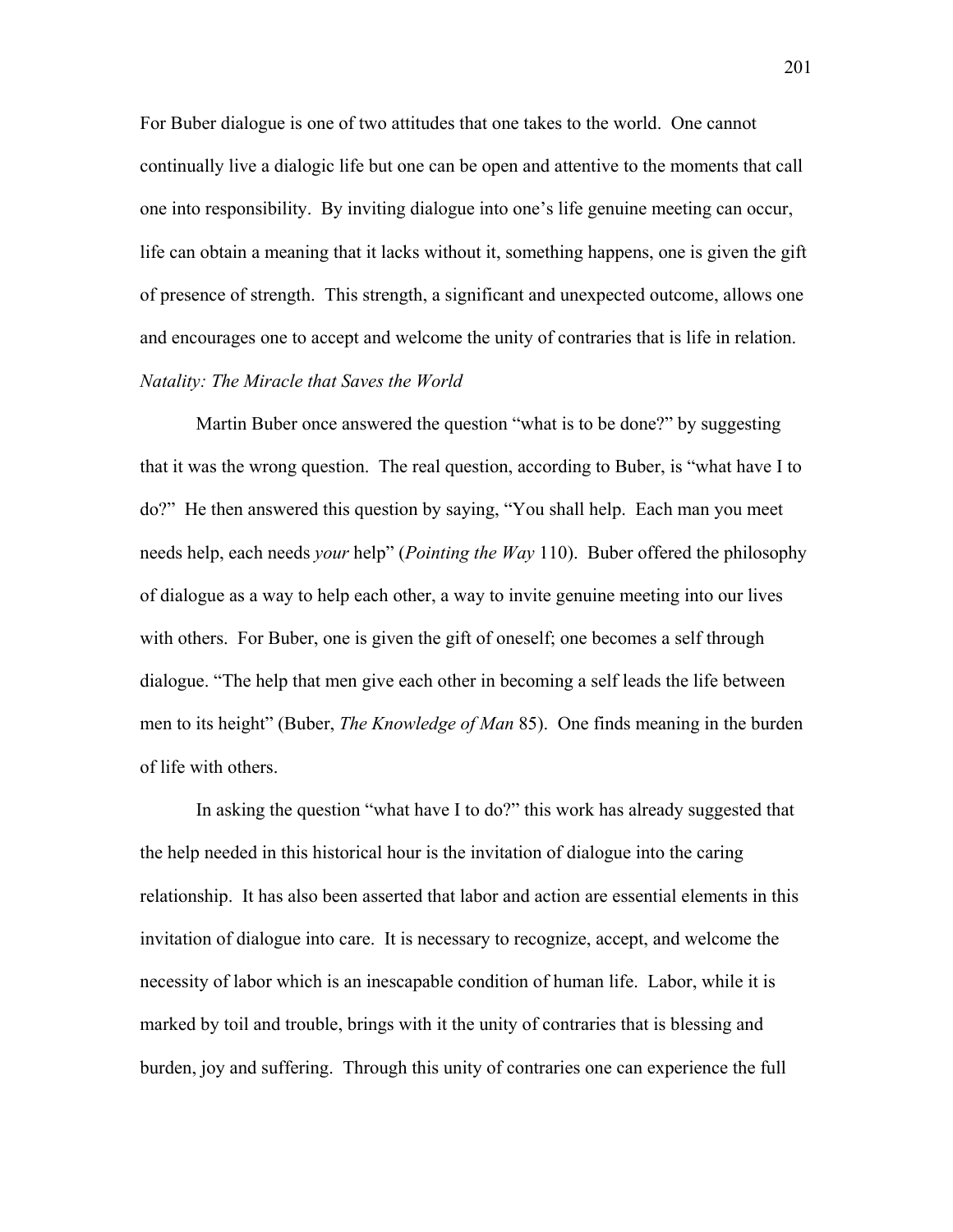impact of human existence, a meaningful life. Action, on the other hand, is the human activity through which one inserts themselves into the web of human relationships. Action, inextricably tied to speech, is bound to plurality. Action and speech are the human activities that take place between persons and establish relationships. Through the activities of action and speech one reveals oneself to others and thus differentiates oneself in the web of relations.

The final metaphor for the intertexuality of care is provided by Arendt through her conception of natality. In her work, Arendt proposed that we should "think what we are doing." Through Arendt's contemplation of the human condition and the activities persons engage in, particularly, labor and action, the metaphor of natality emerges as a significant outcome of inviting dialogue into the caring relationship.

Natality, according to Arendt, is rooted in the human activities of labor, work, and action, "in so far as they have the task to provide and preserve the world for, to foresee and reckon with, the constant influx of newcomers who are born into the world as strangers" (*9).* But it is action to which natality is most closely linked. Arendt explains, "The new beginning inherent in birth can make itself felt in the world only because the newcomer possesses the capacity of beginning something new, that is of acting" (*9).* Natality is imperative to the intertexuality of care, because through Arendt's conception of natality, the action of caring can find new and significant meaning in the web of human relationships.

Action, as Arendt conceives it, corresponds with birth, beginning something new, natality. Speech corresponds to distinctness, "and is the actualization of the human condition of plurality, that is, of living as a distinct and unique being among equals"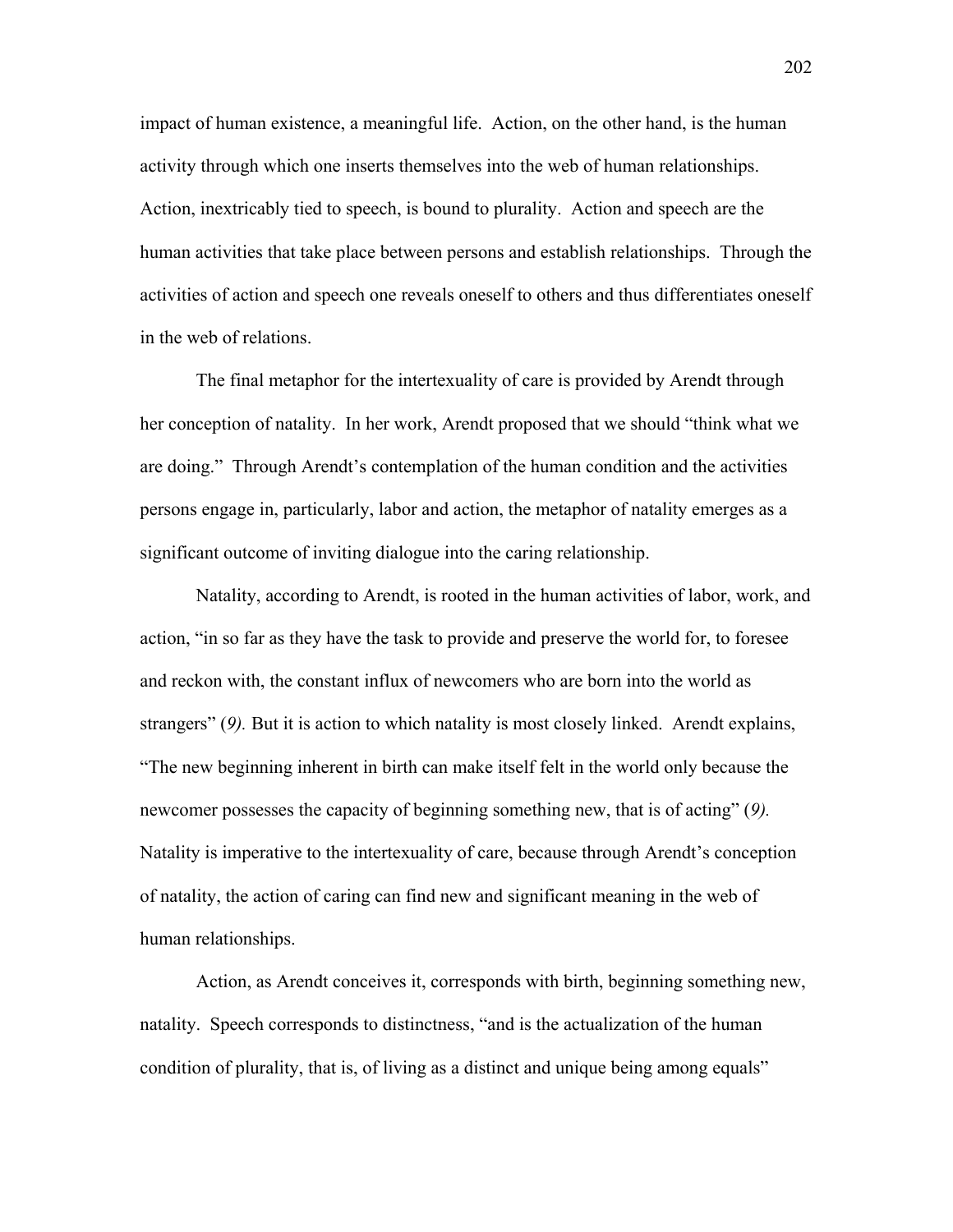(178). Through the action of natality, beginning something new, and speech in which one participates as an equal in the web of human relationships, we as human beings can find faith and hope. For Arendt, natality is the miracle that saves the world:

> The miracle that saves the world, the realm of human affairs, from its normal, 'natural' ruin is ultimately the fact of natality, in which the faculty of action is ontologically rooted. It is, in other words, the birth of new men and new beginning, the action they are capable of by virtue of being born. Only the full experience of this capacity can bestow upon human affairs faith and hope. (247)

The new, in Arendt's view, always appears as a miracle. Natality, through action, allows human beings to start something new. The capacity of natality and action offer faith and hope because they can "break through the commonly accepted and reach into the extraordinary" and achieve greatness (178).

 Persons have the capacity to achieve greatness through natality and action. "The fact that man is capable of action means that the unexpected can be expected from him, that he is able to perform what is infinitely improbable" (178). One can achieve greatness, perform the improbable, because in the web of human relationships one distinguishes oneself and is unique and in one's uniqueness one can begin something entirely unique.

# Conclusion: The Intertextuality of Care—Dialogue and the Imperative of Labor

The need for care is more evident than ever; however, the necessity of care for human existence is eclipsed by the manifestations of postmodernity. As alluded to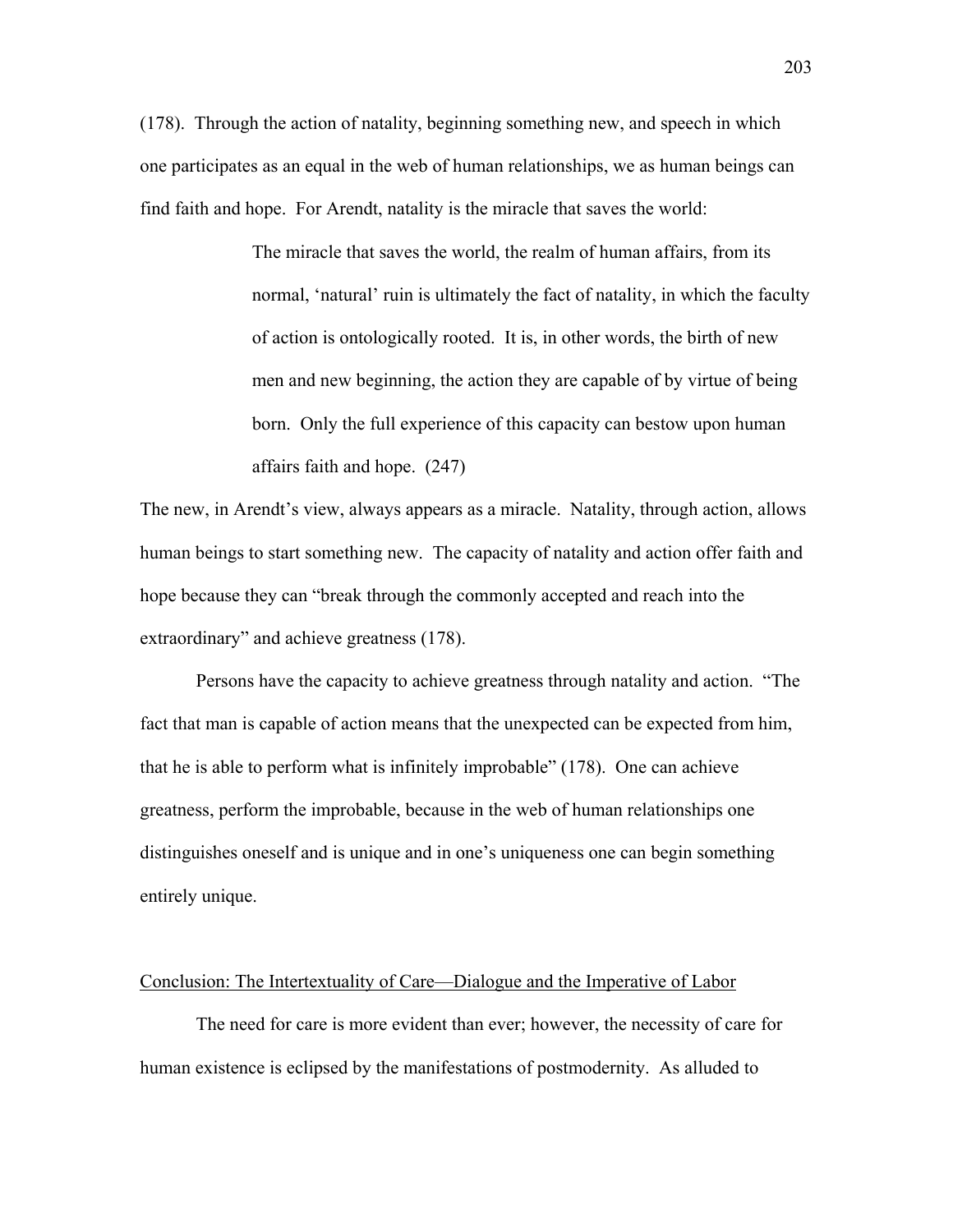earlier, the crisis of care is exacerbated by the dominant tenets of the contemporary postmodern situation and the values and ethics it endorses. This postmodern moment is marked by extreme individualism, skepticism, and existential mistrust. These conditions of postmodernity prevent us from realizing the importance of care to human interaction and existence. They have left us without the communicative background to answer the call of care. Furthermore, the changes in the family, the changes in the roles of men and women, and the increasingly aging world population demand that we take notice and make changes in our ability and willingness to care for the other. We live in a time that is calling each of us to take responsibility for the moments we are answerable to. This chapter has described the intertexuality of care in order to set up the connection between dialogue, caring, and the imperative of labor. Through the touchstones of care obligation, relation, and significant outcomes—the work of Buber and Arendt frame a deeper examination of these guiding ideas in order to engage the metaphor of dialogue as the labor of care in the next chapter.

The intertexuality of care begins with the guiding metaphor of obligation and its relationship to Buber's conceptions of responsibility and guilt and Arendt's conception of labor. Through the metaphors of responsibility, guilt, and labor, obligation takes on a communicative nature.

For Buber, responsibility means response to the other. The other is reaching out, calling one into responsibility, calling for response. In order to invite dialogue in the relationship, the response must be made with one's whole being in a unique and authentic fashion. Response requires the one called into responsibility to be attentive to call of the other, the uniqueness of the other, and the uniqueness of the situation. When one fails in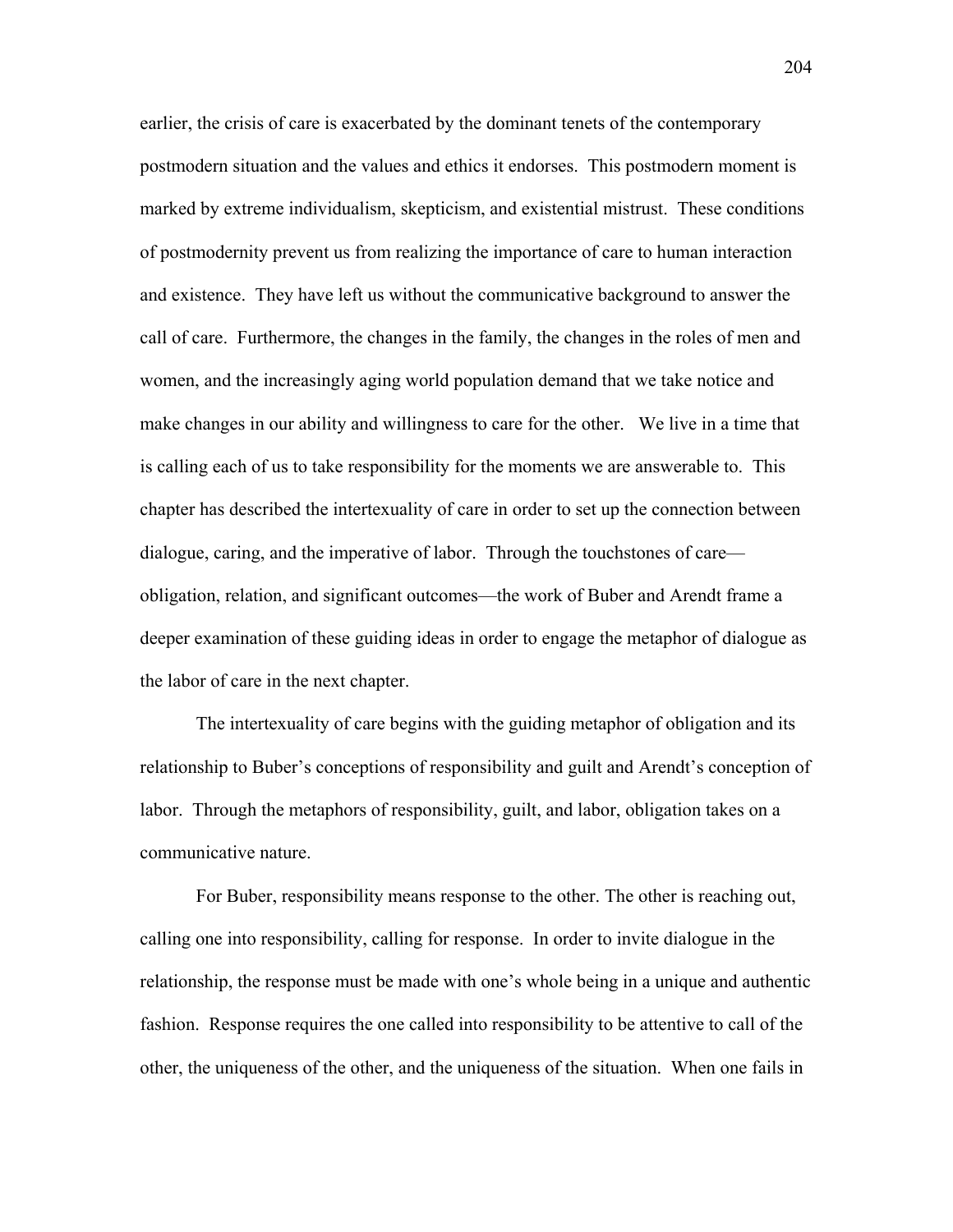responsibility to the other, guilt, borne of the relationship between persons, calls one back, thus permitting the rebirth of trust and human relationships.

Labor is human activity that emphasizes the necessity of obligation to human communicative lives. The labor of responding requires that one engage in the toil and trouble of obligation, thus permitting those involved to feel the intense nature of human existence. The recognition of and engagement in the necessity of labor permits one to engage in the unity of contraries that is life, joy and suffering, blessing and burden, struggle and triumph.

 The next section, "Relation: The Anchor for Obligation," introduces the connection between Buber's and Arendt's conceptions of relation. Responsibility is always response to someone. Guilt is always found in the relationship between oneself and another. The necessity of labor is always engaged because of one's relationship with another. Burden is always endured for the sake of someone. Joy can only be experienced with someone else. The metaphor of obligation becomes meaningless without relation. Relation is the anchor that binds one to obligation.

 Buber's conception of relation is propelled by the metaphors of otherness and the between. For Buber, "all real life is meeting," the meeting between an I and a Thou. In order for one to invite real meeting, genuine encounter, into one's life, one particular metaphor comes to the fore, the metaphor of otherness. In the pre-personal state of setting at a distance, Buber argues, one first recognizes the other as truly other than oneself. From a state of distance one is set apart as other and able to create a world. In overcoming the distance one enters into relation with other persons. When one chooses to overcome the distance between oneself and the other, one can begin to invite dialogue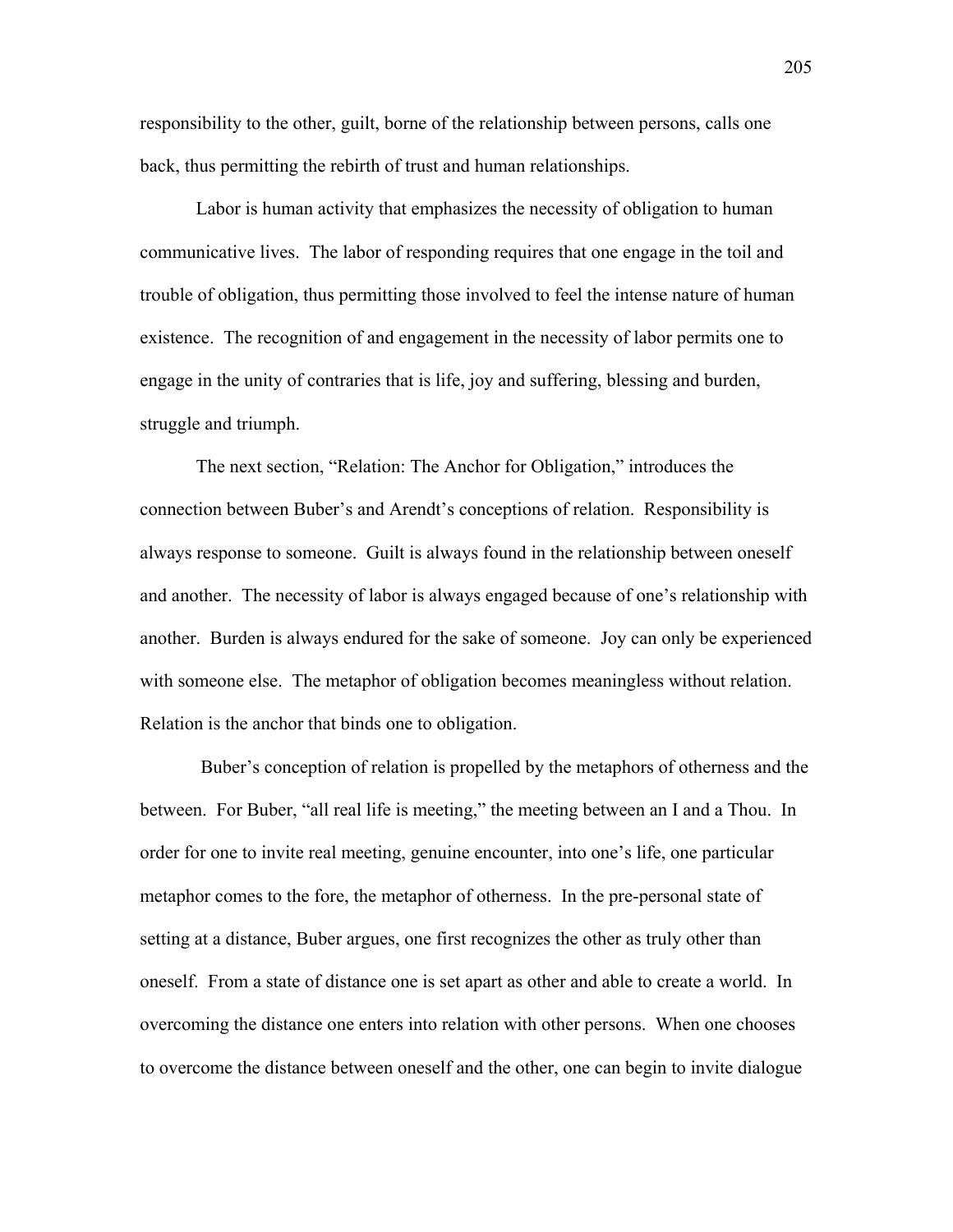into one's life. According to Buber, in order to invite dialogue into one's life, one must hear the address of the other. The address is the other calling out, reaching out through thought, speech, and/or action. The address is an invitation into relation. The address, which calls one into responsibility, is grounded in otherness because one must recognize that the other is totally other in order to respond properly to the address.

When one is responsive by being attentive to the call of the other and understands one's responsibility in relation, something *happens*—one becomes aware. When one has been addressed and accepts the call, Buber claims, one becomes aware. Becoming aware is an essential element in the life of human beings living together. Buber defines becoming aware as perceiving another person's spirit in its wholeness. In becoming aware of the other one comprehends the other's dynamic center as unique and comprehends the otherness of the other. Upon becoming aware of the other one can then turn to the other and invite dialogue into the relationship.

In turning to the other one looks to another and addresses him/her. Turning to the other means one has directed one's attention towards the other with one's essential being, with one's soul. In turning toward the other, one has responded. In turning toward the other, one has communicated something to the other. In turning toward the other, one has entered the sphere of the interhuman, the between.

The complete relation between human beings is found in the sphere of the between. The between calls each person to meet life relationally; this meeting requires that each see the other and that both find meaning in "the between." The between is created through the relationship between one and the other and is more than the sum of each. The between is what interconnects persons in dialogue. The unfolding of the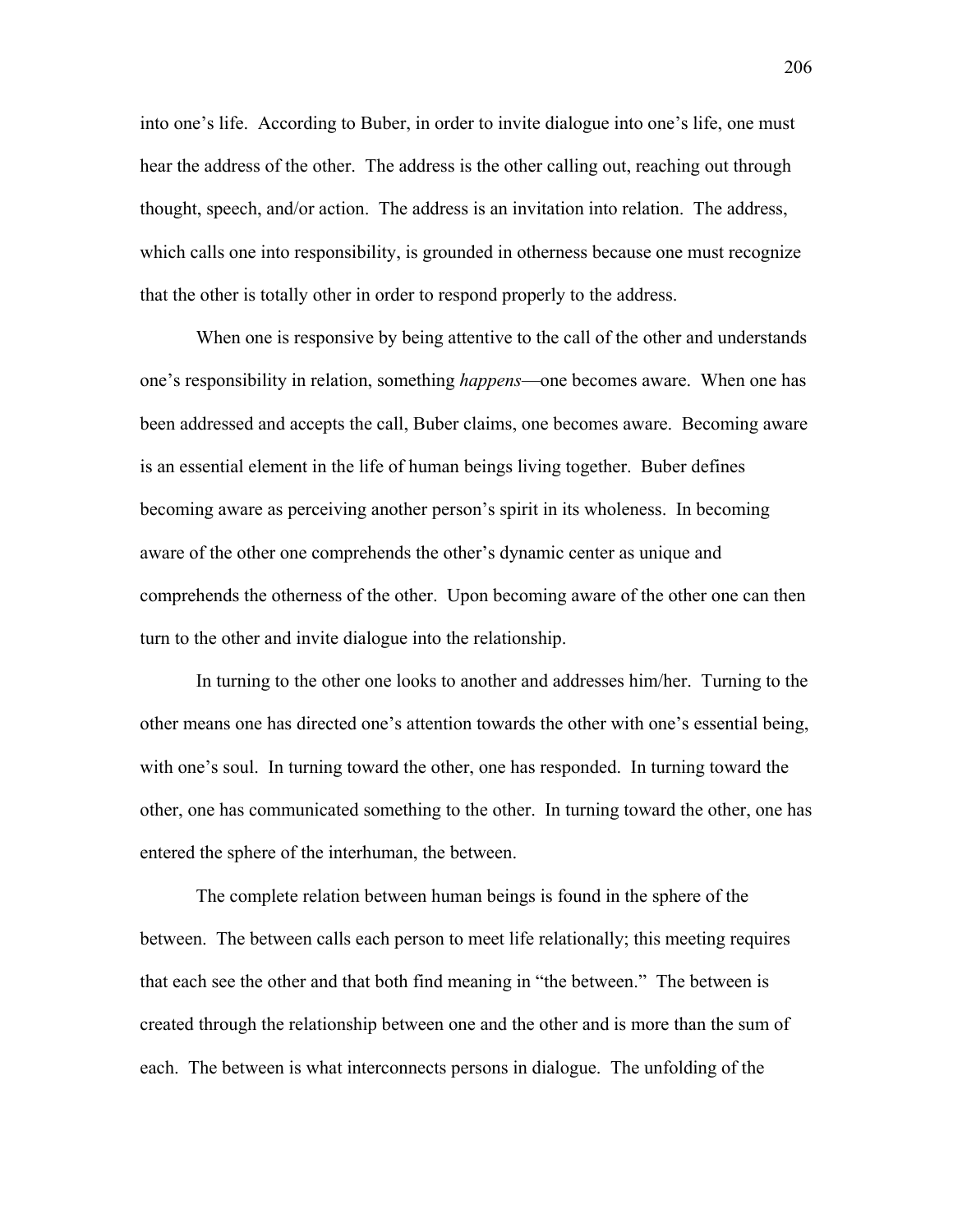interhuman sphere, the between, the sphere in which we ultimately encounter dialogue, has several supporting metaphors: the spokenness of speech, mutuality and reciprocity, and confirmation.

In the sphere of the between each person is aware of the other and sees the other as the other really is, in the other's own particularity. Communication is the vessel in which the truth of oneself is conveyed to the other. It is through speech we that we reveal our humanness and our otherness. It is through speech that life together becomes meaningful. Likewise, life with men is where language is perfected and becomes speech and reply, address and response.

In order to invite dialogue into a relationship, Buber believes, the relationship must be both mutual and reciprocal. Mutuality means that each has turned to the other and truly values the other. Reciprocity means that each truly enters the relationship. Reciprocity means that each is prepared to contribute, that each responds to the relationship. Reciprocity is relation.

Reciprocity, the responsive participation of those involved in a relationship, gives that relationship life and meaning. An essential part of the reciprocal process and the life of dialogue is the act of confirmation. It is through confirmation, which by its very nature is reciprocal, that we encounter genuine relation and life becomes heavy with meaning.

Confirmation begins in the act of setting the other at a distance, making the other independent from the self. From a distance one can then choose to enter into relation with the other, and through this interhuman relation the self confirms the other. In the act of confirmation one sees the other for who the other is and who the other has the potential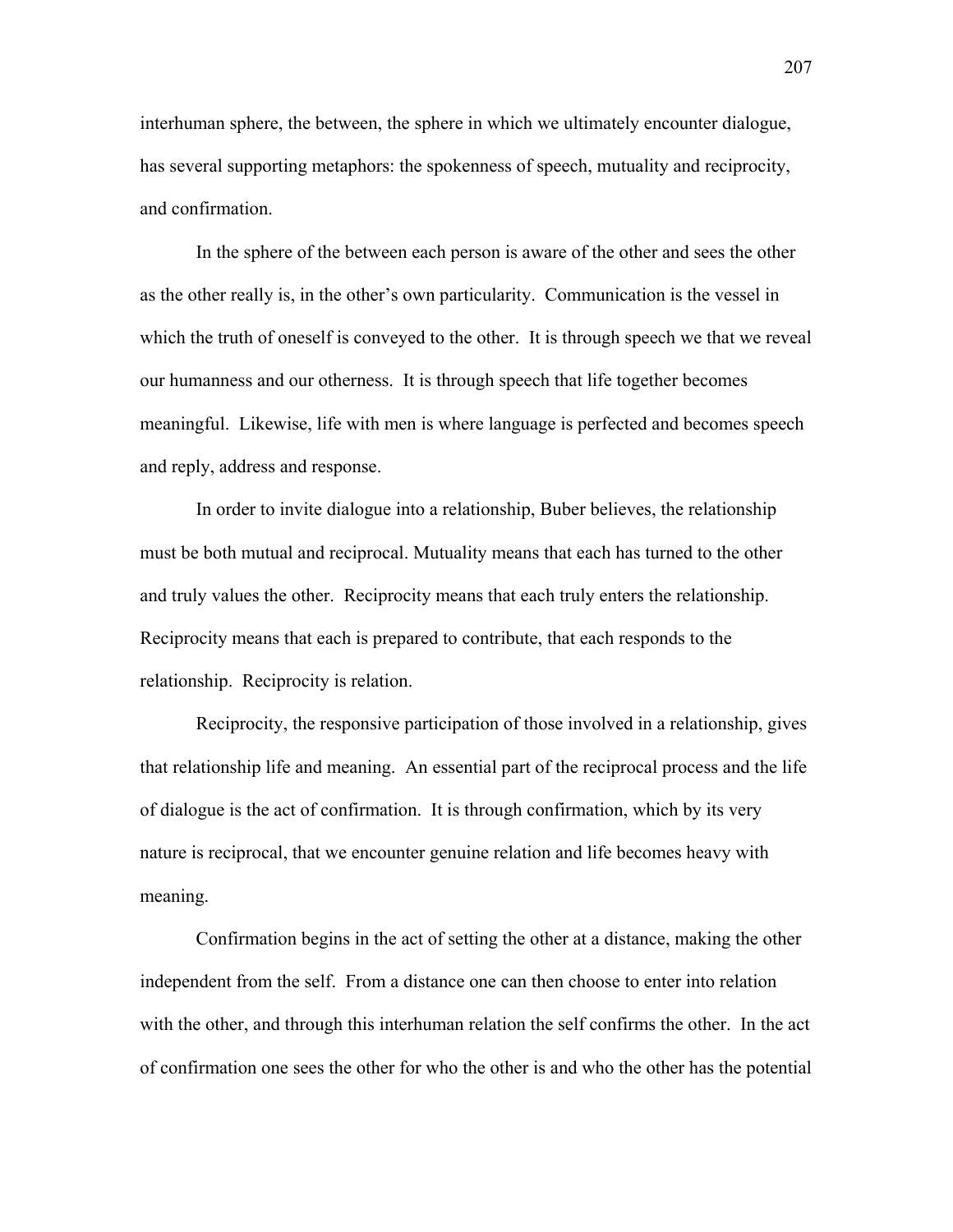to become. Through confirmation, otherness is acknowledged and accepted. Through confirmation one says "yes, I see *you*" to the other.

The invitation of dialogue into any relationship requires the recognition and confirmation of otherness by those in relation. For Arendt, otherness, the complete uniqueness of an individual, is revealed through action, and action only takes place in the presence of others. Action corresponds to the human condition of plurality and is the only activity that goes on between persons. Action can only be recognized in concert with others. Plurality or the fact that we live among other people, is the condition that allows us as humans to act and start something new. Action is present only in the public sphere. The public sphere is where one inserts oneself into the world through word and deed and thus distinguishes oneself from all others.

 Communication—speech— is the conduit through which relation becomes real, and relation only becomes real through communication. Action and speech constitute the fabric of human relationships and affairs. Action and speech, word and deed, are essentially interaction—relation. Through word and deed one inserts oneself into the public sphere, into relation, in order to reveal one's unique distinctness. Human togetherness, where people are really *with* others, is where speech and action reveal the who-ness of an actor. Action and speech are the human activities that allow one to reveal oneself in the world. This revelation of otherness allows human beings to interact and form meaningful relationships.

Action and speech are subjects of and dependent on relation, falling into the web of human relationships. The web of human relationships always affects and is affected

208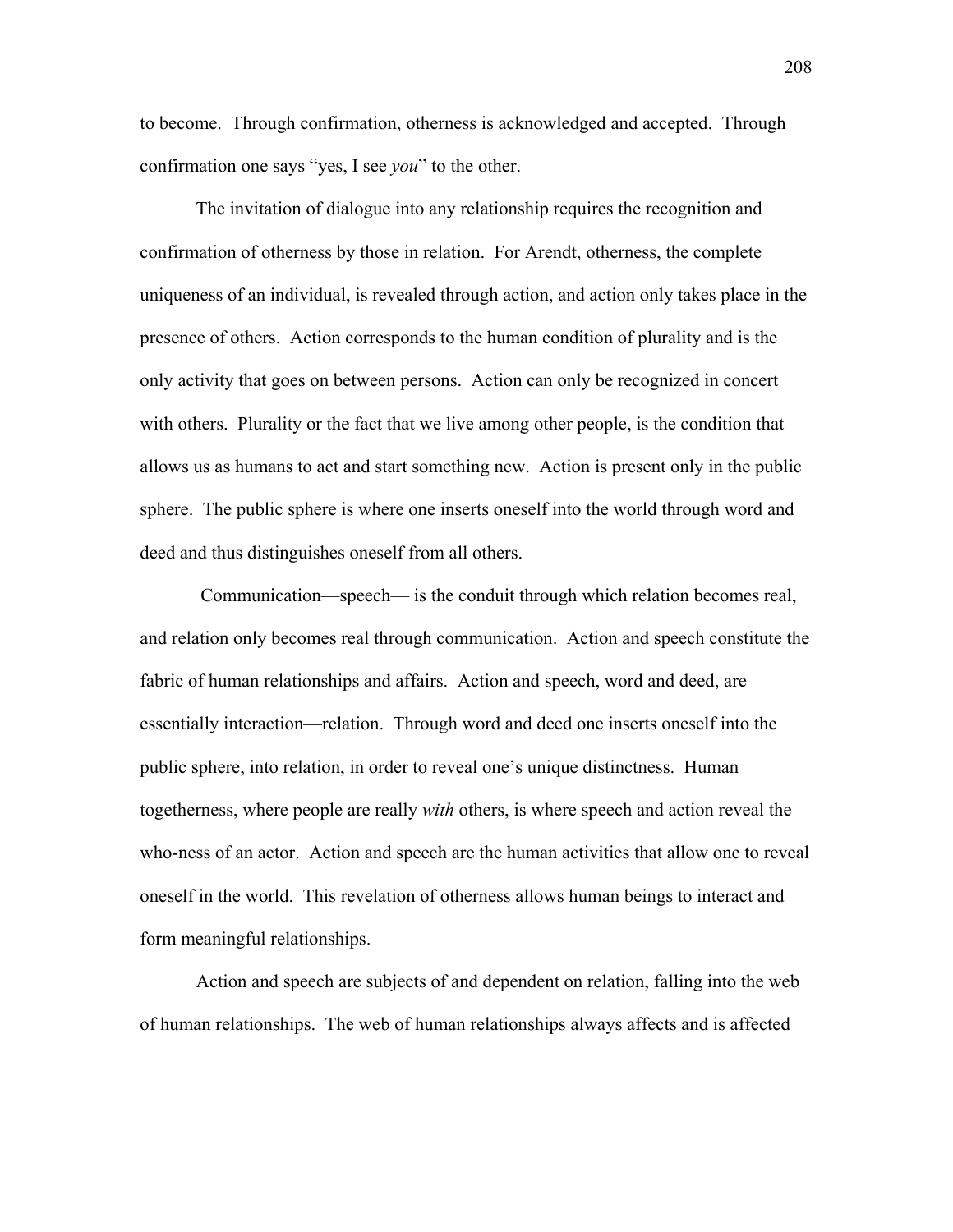by the speech and action of those living in relation. When one inserts oneself into this web through action and speech, one's unique life story begins.

The web of human relationships is an important factor in the consequences of human action and speech and their affect on human relationships. One can never count on one's actions to achieve one's desired purpose because action is irreversible and unpredictable. Irreversible and unpredictable action continually leaves one guilty of the consequences of those actions, thus damaging and sometimes destroying relationships with others. The communicative acts of forgiveness and making promises are the remedies of the irreversible and unpredictable nature of action.

Once begun, actions and speech can never be reversed. Once begun, actions and speech enter the web of human relationships and the consequences become unpredictable. In order to insure the continuation of action and speech and, in the end, human relationships themselves, human beings forgive others the consequences of their actions and speech. In order to strengthen the fabric of human relationships, human beings make promises between one another to fulfill their obligation to each other.

Responsibility, guilt, and labor are enacted and find meaning between persons in relationships. Human relationships provide one with the *why* for accepting the burden of responsibility, guilt, and labor. Through relationships one finds human existence in the unity of contraries that is joy and suffering, blessing and burden. In is only in relation that one can realize genuine encounter and become truly human. Human relationships are the impetus for the horizon of significant outcomes borne in those relationships.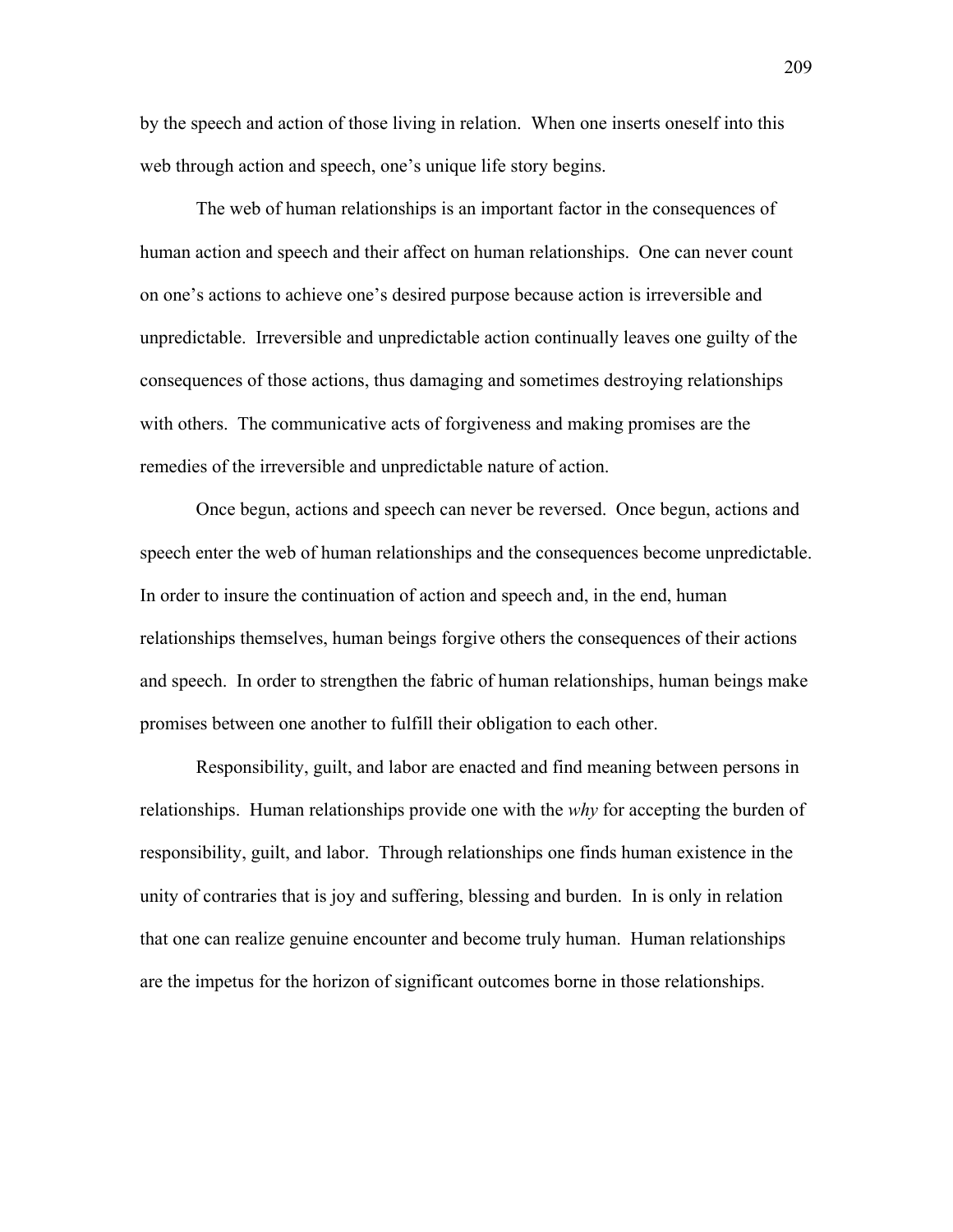The final section of the intertexuality of care, "The Horizon of Significance: The Shaping of Life Together," completes the connection between dialogue, care, and labor through the ideas of in turning one receives and natality, the miracle that saves the world.

 Through the invitation of dialogue into one's life something happens, one receives the heavenly bread of self being, one comes to understand that life is heavy with meaning, one's soul "enlarges and transfigures" so much that a "surprise soul" emerges. By inviting dialogue into one's life something happens…the self is given a horizon of significant outcomes that it did not expect and which give one a reason *why* to continue to accept and welcome the burden of communicative life.

 Through the acceptance and welcoming of labor into one's communicative life one recognizes the necessity of labor and the fact that with it comes the unity of contraries, joy and suffering, blessing and burden, triumph and struggle that allow one to engage in the full impact of human existence. Through the recognition of action as an activity found in the public sphere, conducted in the presence of others, through which one differentiates oneself and in which one can begin something new, one finds that action has the potentially significant outcome of saving our communicative lives. Natality, the action of beginning something new, is the final metaphor of the intertexuality of care. Through natality, a miracle because of which the unexpected can be expected, the extraordinary can happen. It is the contention of this work that the action of natality has the extraordinarily significant outcome of being able to save our communicative lives. Human beings can start something new; they can invite dialogue into their lives, thus realizing the unity of life.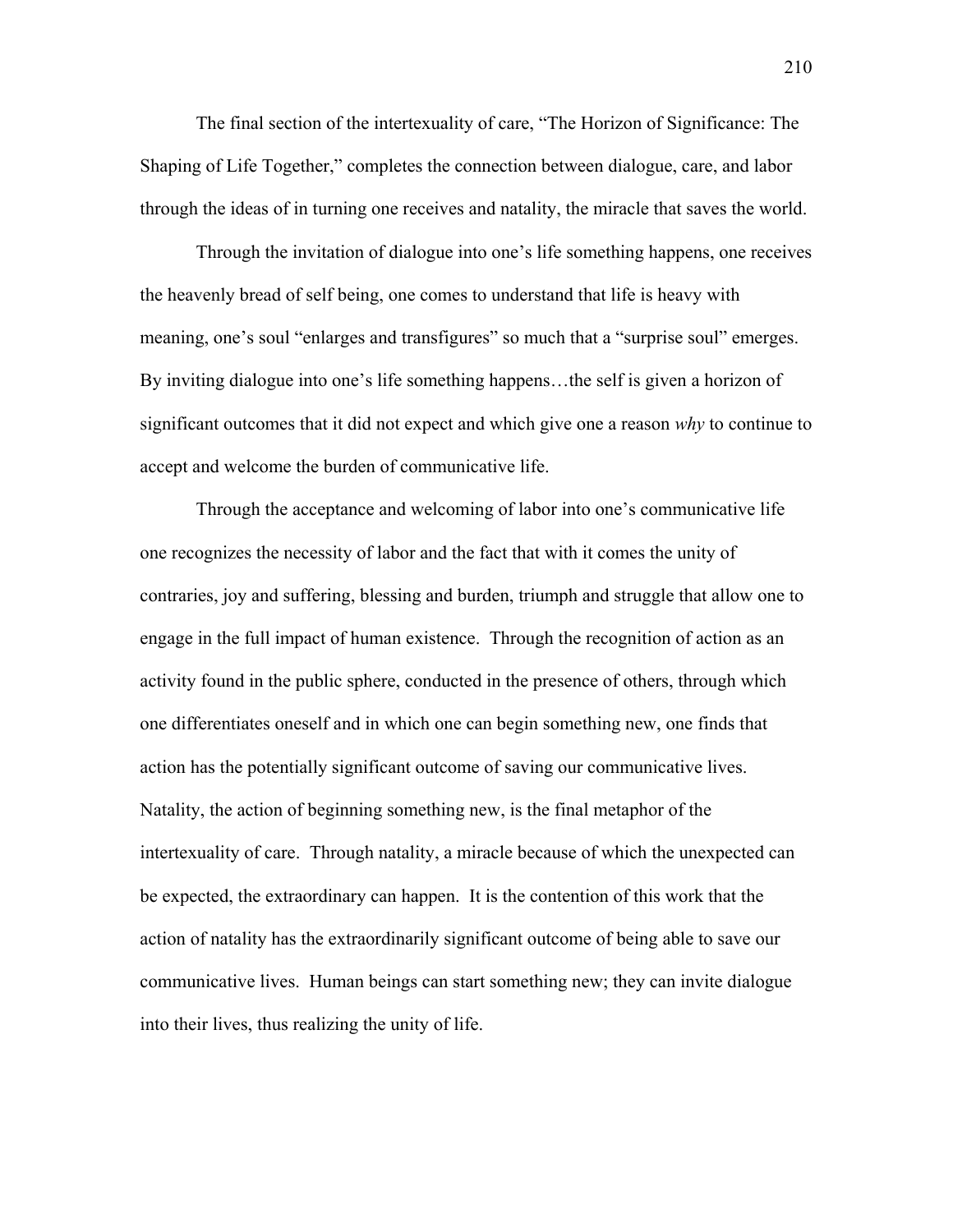The goal of this chapter was to describe the intertexuality of care by uniting the guiding care metaphors—obligation, relation, and horizon of significant outcomes—with the connecting metaphors from Buber's philosophy of dialogue and Arendt's philosophy of the human condition. The intertexuality of care will serve as a guiding touchstone to make explicit the undeniable connection between dialogue and caring. This chapter has laid out the connections between dialogue, care, and labor pointing to the relevance between each. The last chapter, "The Lived Unity: Welcoming the Contraries," will bring these metaphors together, making the connections explicit and thus creating the communicative ethic of dialogue as the labor of care. In the next chapter the intertexuality of this metaphor is made explicit, enhancing understanding and making possible its application and engagement in everyday life.

#### Chapter Five: The Lived Unity: Welcoming the Contraries

#### Abstract

Dialogue as the labor of care is the seminal idea guiding this work. Thus far we have examined Buber's understanding of dialogue as the foundation for dynamic communicative life, and care as an action constituted in communication. In addition, the relationship between dialogue and care has been bridged through the work of Martin Buber and Hannah Arendt. The direct connection between Buber's theory of dialogue and the concept of care is seen primarily through the metaphors of responsibility (obligation), the interhuman (relation), and unity of life (significant outcome). Furthermore, Arendt illuminates this relationship through her conception of labor as a necessity of private life, and action as a necessity of public life. Through Arendt's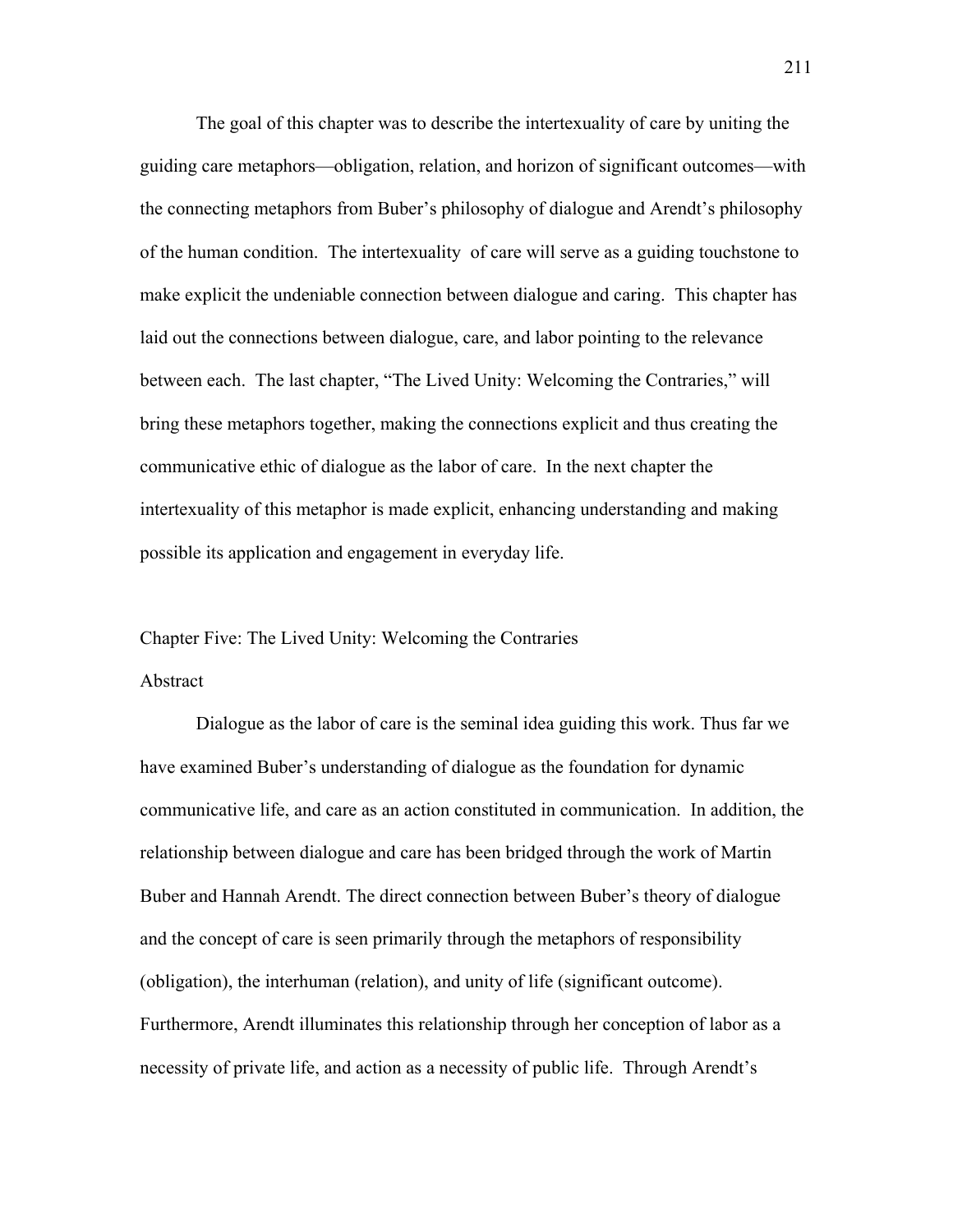distinction between the public and private spheres of existence and the way in which this work views dialogue as the labor of care, it becomes clear that the labor of caring occurs both in the public and private spheres. However, as previously highlighted, this work is careful to recognize the danger of the social and understands the importance of not blurring the lines between public and private life.

The invitation of dialogue into the caring relationship is necessary for the communicative life of caring and ultimately the unity of life as it is lived out in everyday relationships and encounters. Dialogue and the necessity of labor to all human caring converge in this chapter to make explicit what this work presents as the metaphor of dialogue as the labor of care. This metaphor re-engages the importance of care for both public and private life, and renews the communicative health of the action through a dialogic framework marked by the unity of contraries that is life lived in communication.

 Dialogue as the labor of care represents the burden and blessing, joy and suffering, labor and action—the unity of contraries—that form the communicative associations of people. In this chapter, dialogue as the labor of care comes to life in these "contraries" as a renewed communicative ethic for caring. The first of two sections introduces the metaphor as the collective articulation of work related to dialogue, labor, and care. The second section applies dialogue as the labor of care to the work of Victor Hugo in *Les Misérables*. Dialogue as the labor of care is thus presented as a communicative ethic for public and private life.

Look into life. It is so constituted that we feel punishment everywhere. *Are you what is called a fortunate man? Well, you are sad everyday. Each day has its great grief or its little care. Yesterday you were trembling for the health of one who is dear to you, to-day you fear your own; tomorrow it will be an anxiety about money, the*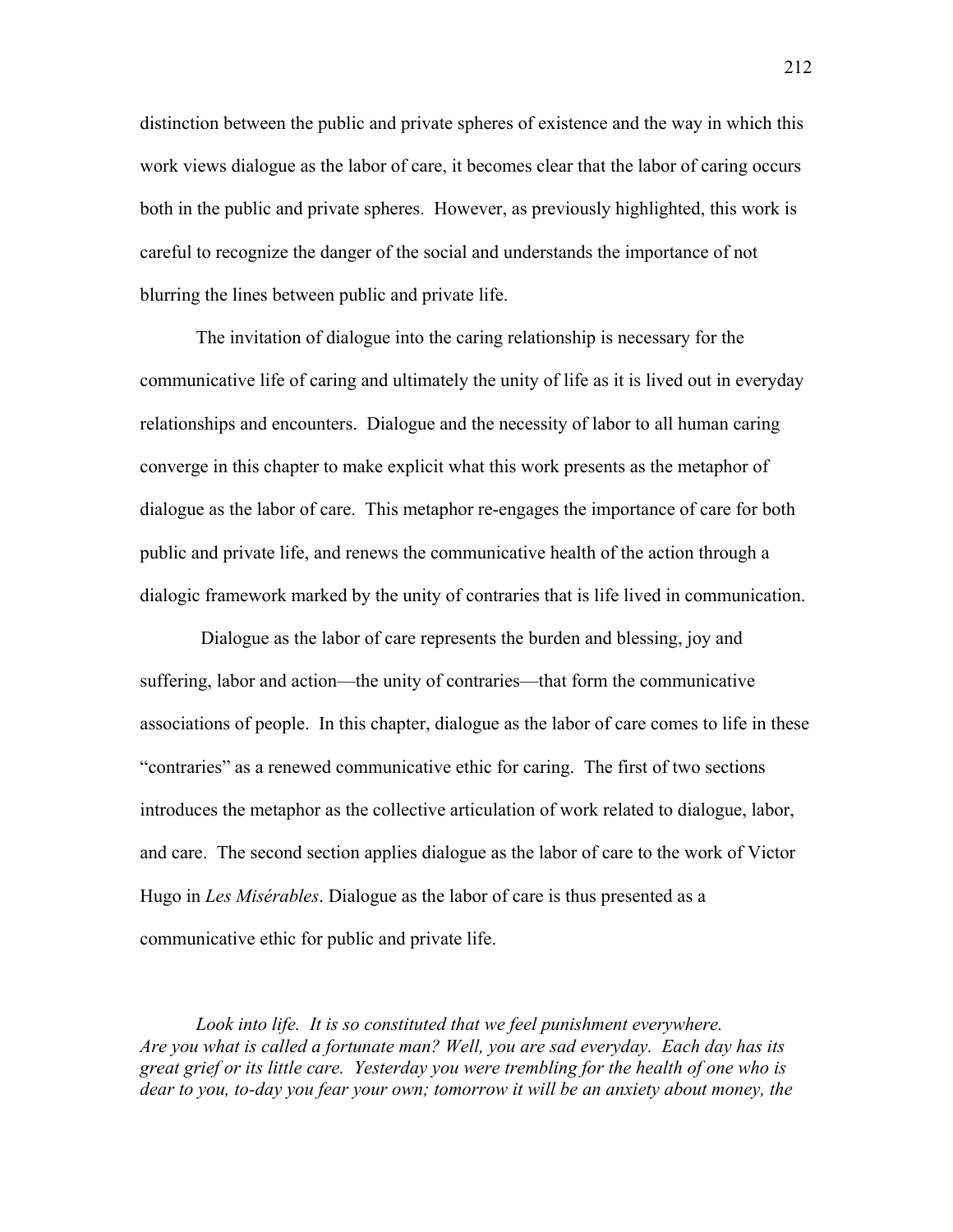*next day the slanders of a calumniator, the day after the misfortune of a friend, then the weather, then something broken or lost, then a pleasure for which you are reproached by your conscience or your vertebral column reproaches you; another time, the course of public affairs. Without counting heart troubles. And so on. One cloud is dissipated, another gathers. Hardly one day in a hundred of unbroken joy and unbroken sunshine. And you are of that small number who are fortunate! As to other men, stagnant night is upon them.* 

 *The true division of humanity is this: the luminous and the dark.* 

 *To diminish the number of the dark, to increase the number of the luminous, behold the aim. This is why we cry: education, knowledge! To learn is to read is to kindle a fire; every syllable spelled sparkles.* 

 *But he who says light does not necessarily say joy. There is suffering in the light; in excess it burns. Flame is hostile to the wing. To burn and yet to fly, this is the miracle of genius.* 

 *When you know and when you love you shall suffer still. The day dawns in tears. The luminous weep, were it only over the dark. (Les Misérables 854)* 

## **Introduction**

Dialogue as the labor of care unfolds a vision of how the philosophy of dialogue can assist us as human beings to enact care in our daily lives. In the end, caring is both a blessing and a burden, joy and suffering, necessity and triumph. The invitation of dialogue into the communicative life of caring requires bravery and courage and thus creates strong and rare natures.

A communicative ethic such as dialogue as the labor of care is relevant to this particular historical moment, first, because several of the manifestations of postmodernity have left human beings at a loss as to how to connect with each other in meaningful ways. This postmodern moment is marked by extreme individualism, skepticism, and existential mistrust. These conditions prevent us from realizing the importance of care to human interaction and existence. They have left us without the communicative background to answer the call of care. Furthermore, changes in the family, changes in the roles of men and women, and an increasingly aging world population demand that we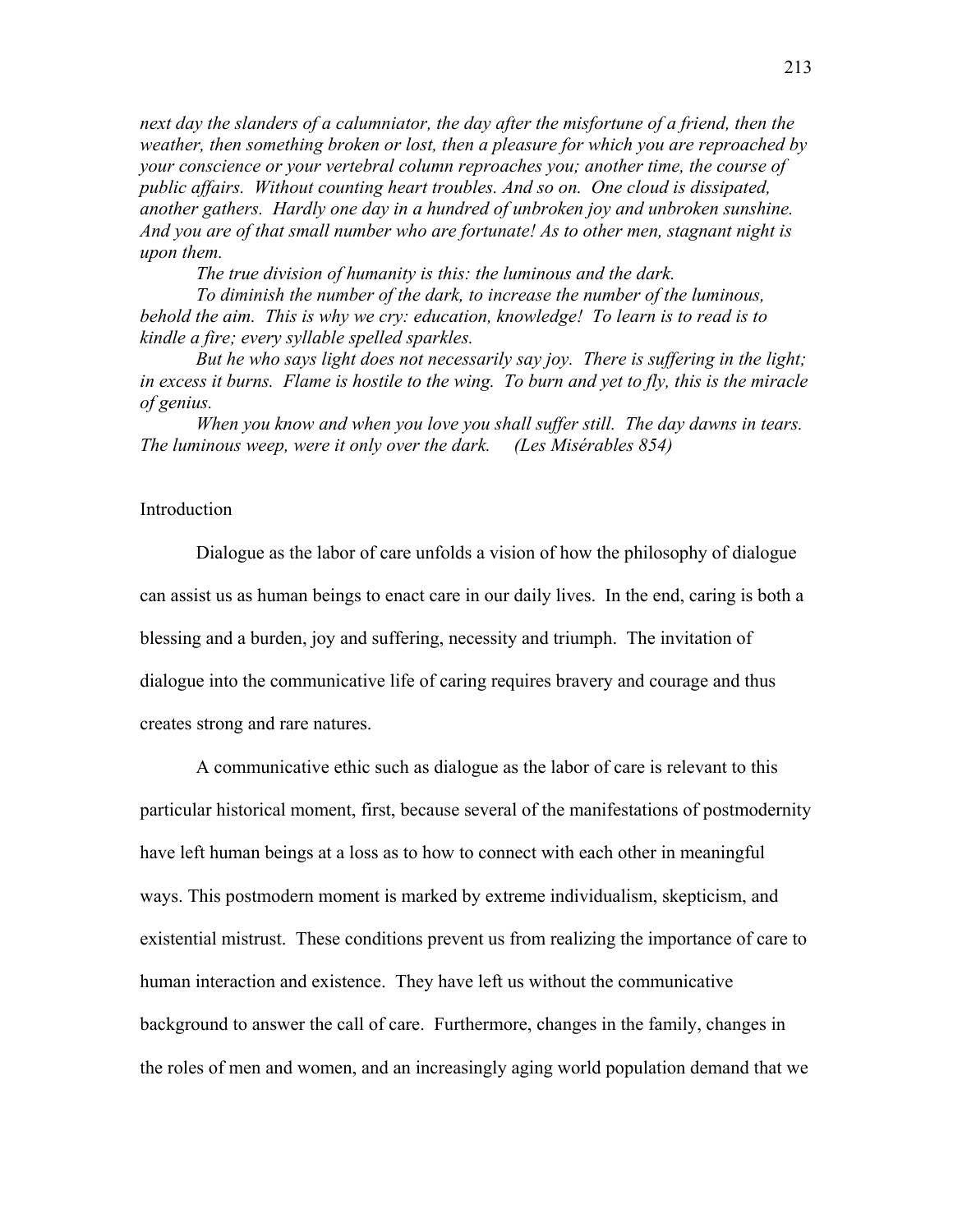take notice and make changes in our ability and willingness to care for the other. Today more than ever persons are being called into roles of caring and need to be able to connect to others.

Up until this point the communicative relationship between dialogue and care has been implicitly assumed and on occasion made explicit as a suggestion by authors such as Richard Johannesen, Nel Noddings, and Ronald C. Arnett. Through Martin Buber's theory of dialogue and the multidisciplinary literature related to care, this work points to the necessity of a more textured understanding of dialogue and care. The purpose of this work, then, is to make explicit this relationship. Through Arendt's concept of labor, dialogue and care are united in a metaphor that frames the nature of caring as obligatory and relational—an action that yields life-related communicative outcomes in the context of everyday public and private human interaction.

Like caring, dialogue is communicatively constituted. Through the small struggles of life strong and rare natures are created—great souls emerge. Those souls who invite dialogue into their lives and the lives of others are the persons who live a truly human existence. It is the contention of this work that through the invitation of dialogue into the lives of individuals caring and being cared for, human beings can find fulfillment in the joy of caring. In its simplest definition dialogue, according to Martin Buber, is "where each of the participants really has in mind the other or others in their present and particular being and turns to them with the intention of establishing a living mutual relation between himself and them" (*Between Man and Man* 19). In dialogue, there is a reaching out to the other and there is, in turn, response. Through this reaching out and response there emerges a genuine encounter in which the participants co-construct the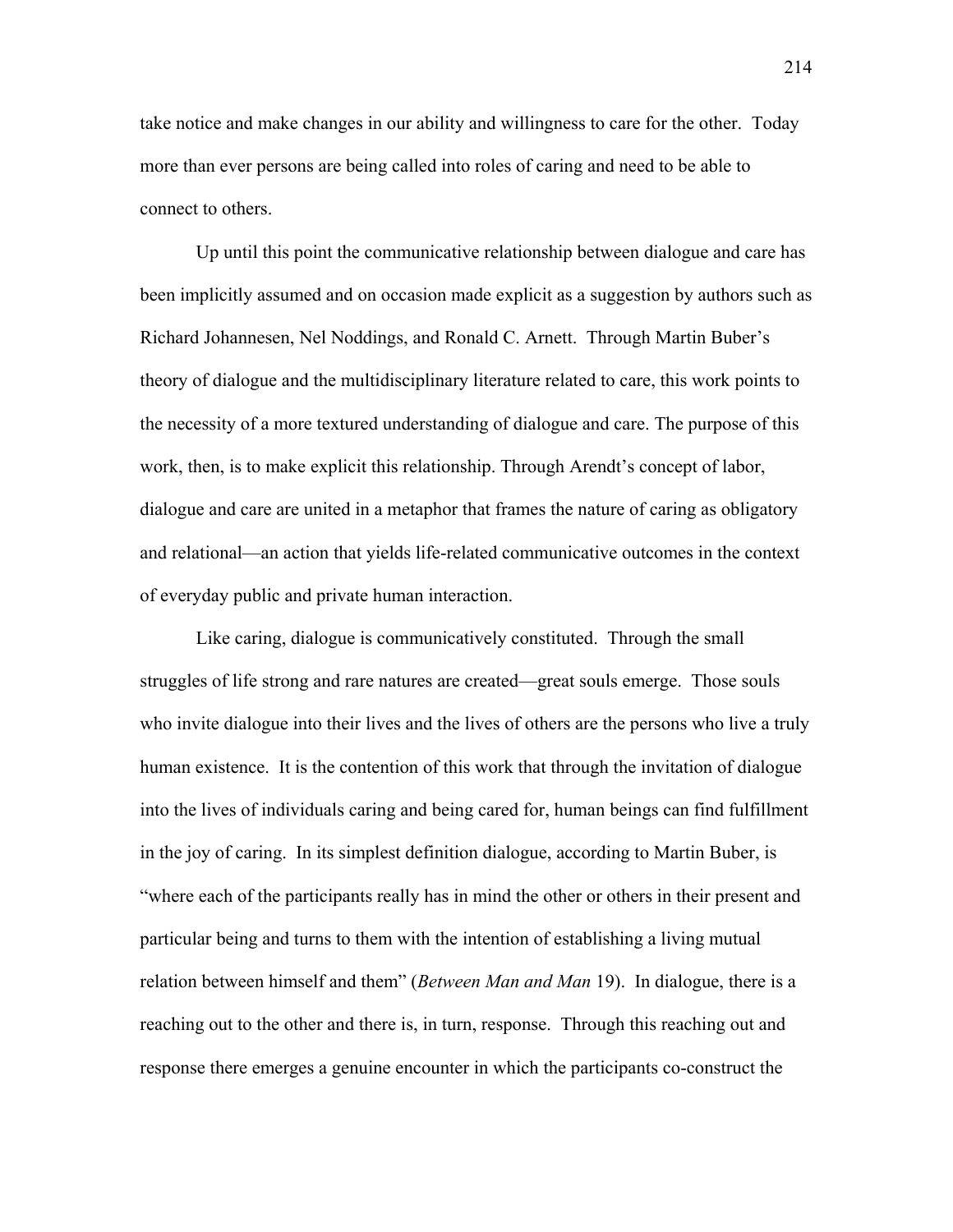sphere of the "between." The invitation of dialogue and life lived in the "between" is an unseen triumph of the everyday. Martin Buber offers dialogue as a vision of turning mere communication into communion (*Between Man and Man* 5). Dialogue is specifically necessary for this project not only for its intimate connection to care, but also because dialogue is always situated within a particular historical moment, always responding to the contingencies that surround it, and dialogue is always embedded. Through revealing the connection between dialogue and care this work shows a horizon of significant outcomes that occur when the one caring and the one cared for truly meet.

Arnett and Arneson once wrote, "Dialogue can transform the world- through reflection and action, dialogue enables us to determine the type of world we want to constitute together" (181). It is the hope of this author that in bringing together dialogue, caring, and labor that we can transform our current devaluation of caring and constitute a new way of engaging caring practices.

The philosophy of dialogue focuses our attention to the world in which we live with others. In dialogue there is an emphasis on the recognition that we inhabit the world, making it a world of meaning. Meaning is directly connected to and constituted through human speech. With this in mind it becomes apparent that dialogue is a philosophy of speech communicating.

As a philosophy of communication, dialogue highlights the communicative argument that words are constitutive; they bring something into being; they establish existence. If one chooses to invite dialogue, as opposed to monologue, into a relationship, one can invite genuine meeting with others. Because dialogue is a philosophy of communication that is intimately connected to care, this argument is

215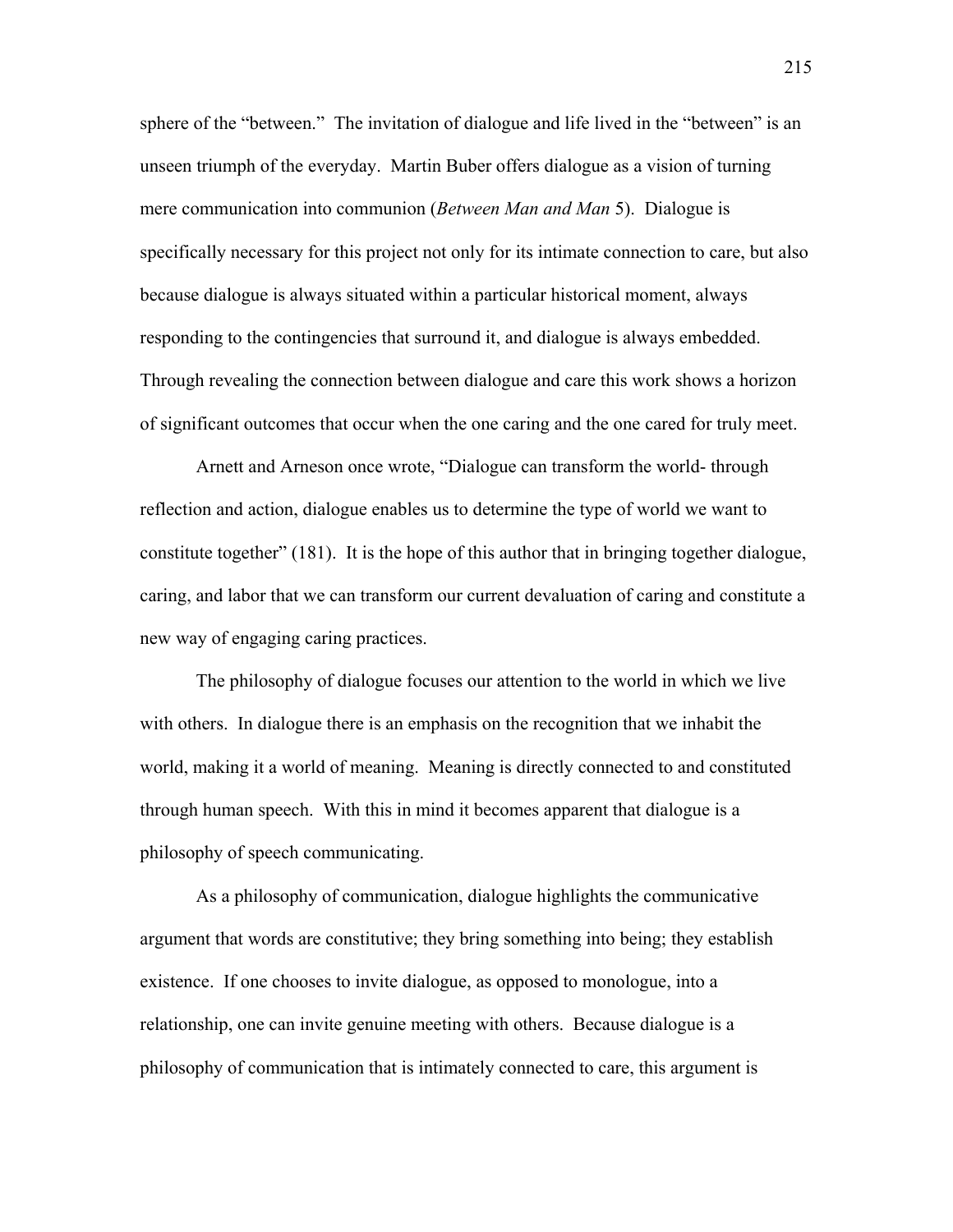foundational. Because words are constitutive they contribute to and impact the caring relationship. The invitation of dialogue or monologue into the caring relationship determines the quality and depth of the caring relationship.

 Dialogue is essential to a human understanding of communication because through dialogue communication becomes communion and communion is genuine meeting. Through genuine meeting one can realize the lived unity of life. Highlighting the communicative nature of dialogue establishes that it is through communication that one realizes lived unity. The invitation of dialogue into the caring relationship highlights the idea that in order for one to engage in true caring for another, in order for the caring to be more than simply acts of technique, communication must invite genuine meeting. The invitation of dialogue into the caring relationship is directly connected with the quality of one's life.

Buber's philosophy of dialogue is based on his understanding that it is through genuine relationships that we become truly human. The ontological fact of relation reminds us that we live in the world with others. Caring is an act that brings people together in relationships. Caring is necessary to relationships between persons primarily because caring is integrally tied to relationships. Caring is the act of reaching out and connecting with another's experience.

Dialogue as the labor of care brings together the metaphor of care, emphasizing care's role in the life sustaining web of human relationships, and the metaphor of dialogue, emphasizing the need of caring relationships to move beyond mere communication and invite communion. Finally, dialogue as the labor of care reminds one that while there are significant joys to caring, there is also suffering. Caring can be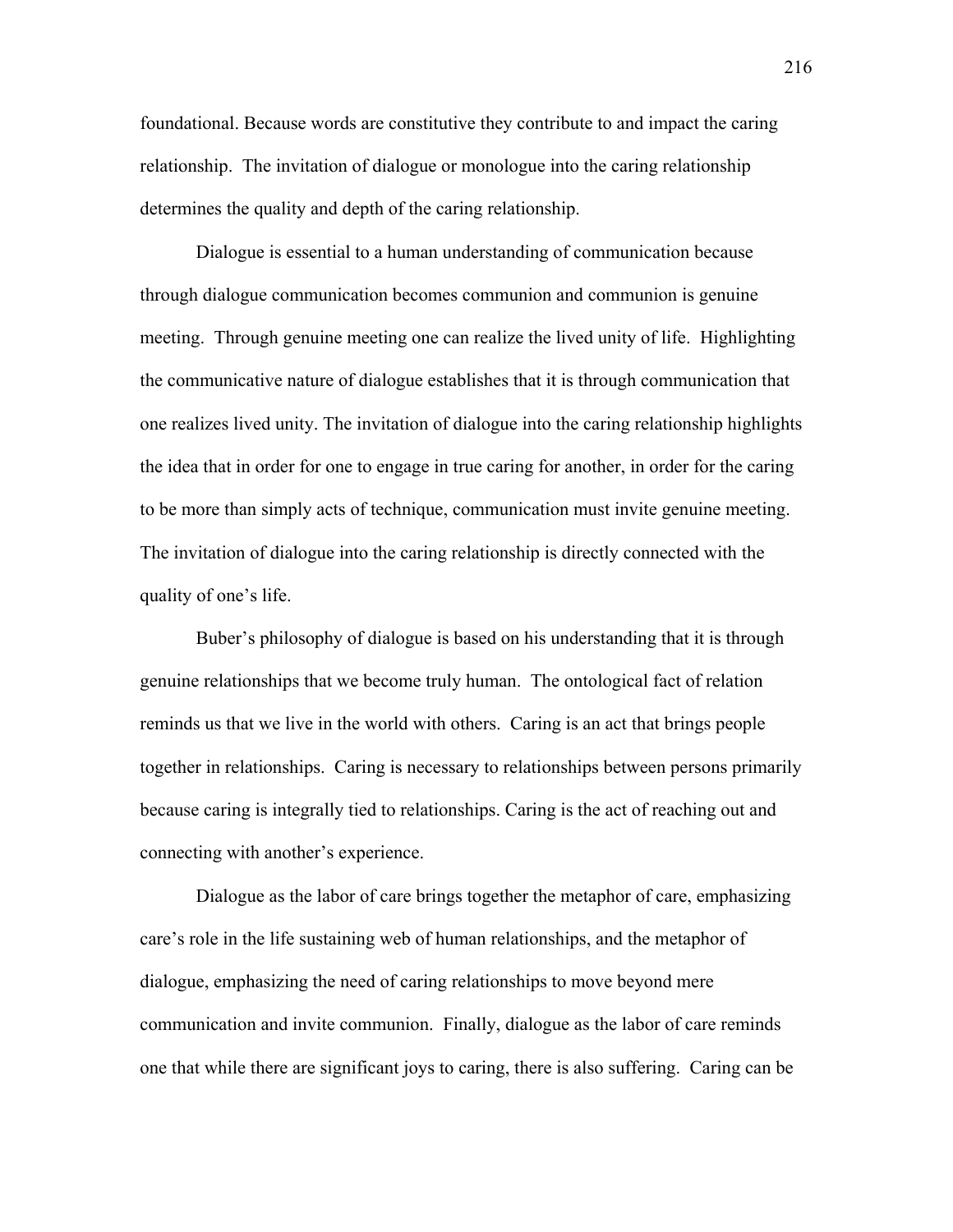viewed as one of the great unsung struggles of life. Great are the souls who recognize the necessity of caring. They are the heroes who realize the necessity of labor involved in caring. Labor, seen as the necessity that produces life, provides texture and meaning to dialogue and caring (Arendt, 88). According to Hannah Arendt:

> Labor is the activity which corresponds to the biological process of the human body, whose spontaneous growth, metabolism, and eventual decay are bound to the vital necessities produced and fed into the process by labor. The human condition of labor is life itself. (7)

This work agrees with Arendt that labor is part of the unending life cycle and asserts that there is a connection between care and Arendt's view of labor. By linking labor and caring to this conception of life, this work suggests that caring is a part of the human life process and dialogue is needed for the sustenance of caring relationships. In other words, inviting dialogue into the caring relationship is necessary for the life and fulfillment of caring. The driving metaphor of labor reveals and emphasizes that not only is care a necessity for human communicative life, care is at the same time a blessing and a burden. The necessity of labor points to the notion that care is an imperative for everyday communicative life.

For purposes of shaping the communicative ethic dialogue as the labor of care, caring is defined as an *obligation* to the other grounded in *relation* with a particular other. Caring requires both the ability to care and the ability to be cared for. The focus of attention in caring is always on the other but there is a *horizon of significant outcomes*  that emerges from the caring relationship. Three guiding metaphors emerge from this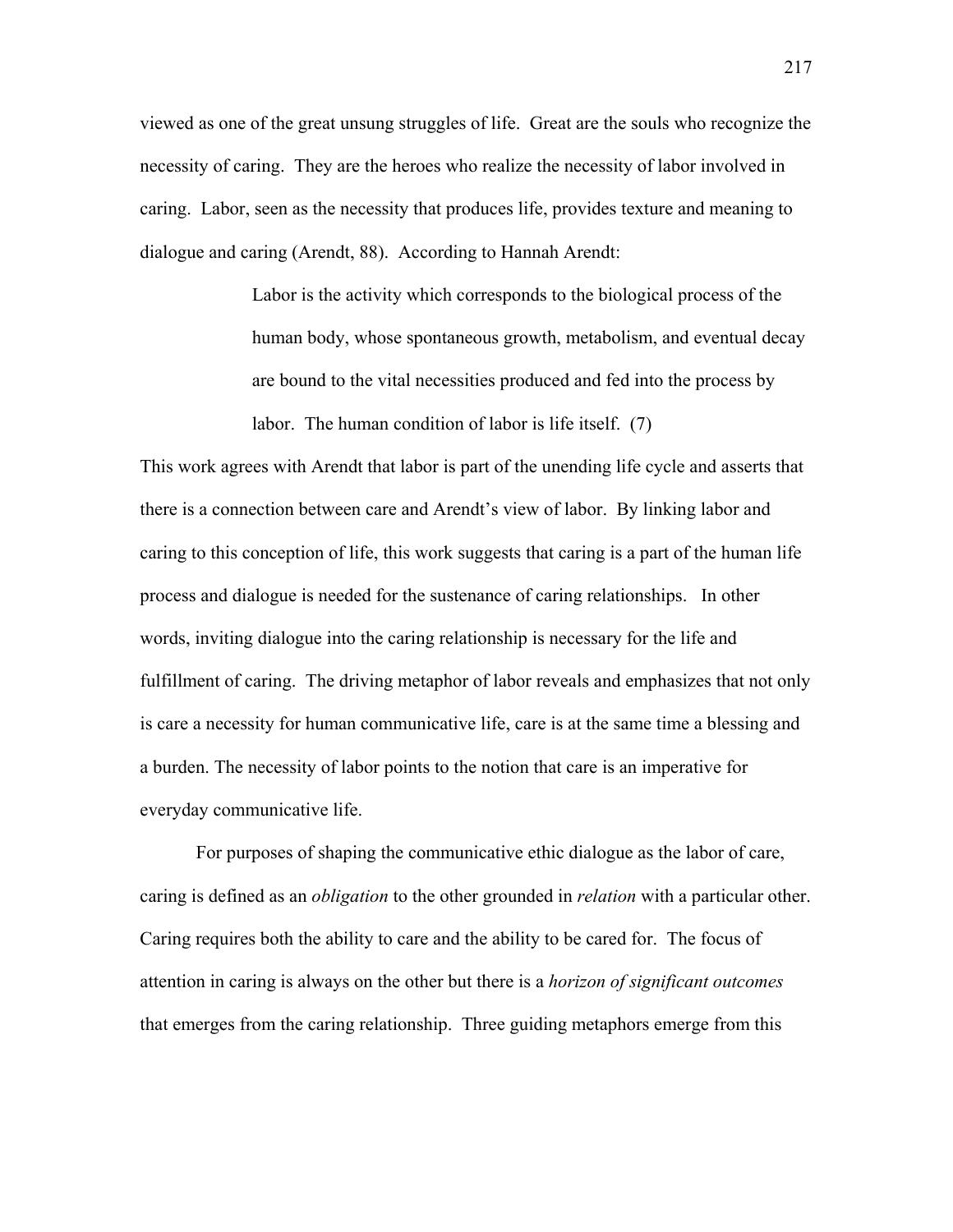culminated definition and serve as touchstones for understanding the nature of care as communicatively constituted: obligation, relation, and horizon of significant outcomes.

The direct connection between Buber's theory of dialogue and the concept of care is seen primarily through the metaphors of responsibility (obligation), the interhuman (relation), and unity of life (significant outcome). Arendt illuminates this relationship through her conception of labor as a necessity of private life (obligation), action as a necessity of public life (relation), and natality as the extraordinary human ability to begin something new (significant outcome). Through these metaphorical connections chapter four set up the intertexuality of care and points to their connection to the caring relationship.

 It is the goal of this last chapter, "The Lived Unity: Welcoming the Contraries," to weave the metaphorical web pointed to in chapter four. It is the contention of this work that the invitation of dialogue into the caring relationship is necessary for the communicative life of caring and ultimately the lived unity of life. Dialogue, the communicative action of care, and the necessity of labor to all human interaction converge in this chapter to make explicit what this work presents as the metaphor of dialogue as the labor of care. After the metaphorical web of dialogue as the labor of care has been made clear, the second half of this chapter invites the novel *Les Misérables* into the conversation to serve as the illumination of the power of the communicative ethic dialogue as the labor of care.

#### Communication Ethics: Ground Upon Which to Stand

 In *Dialogic Confession: Bonhoeffer's Rhetoric of Responsibility,* Ronald C. Arnett sets forth a working definition of communication ethics that provides a clear sense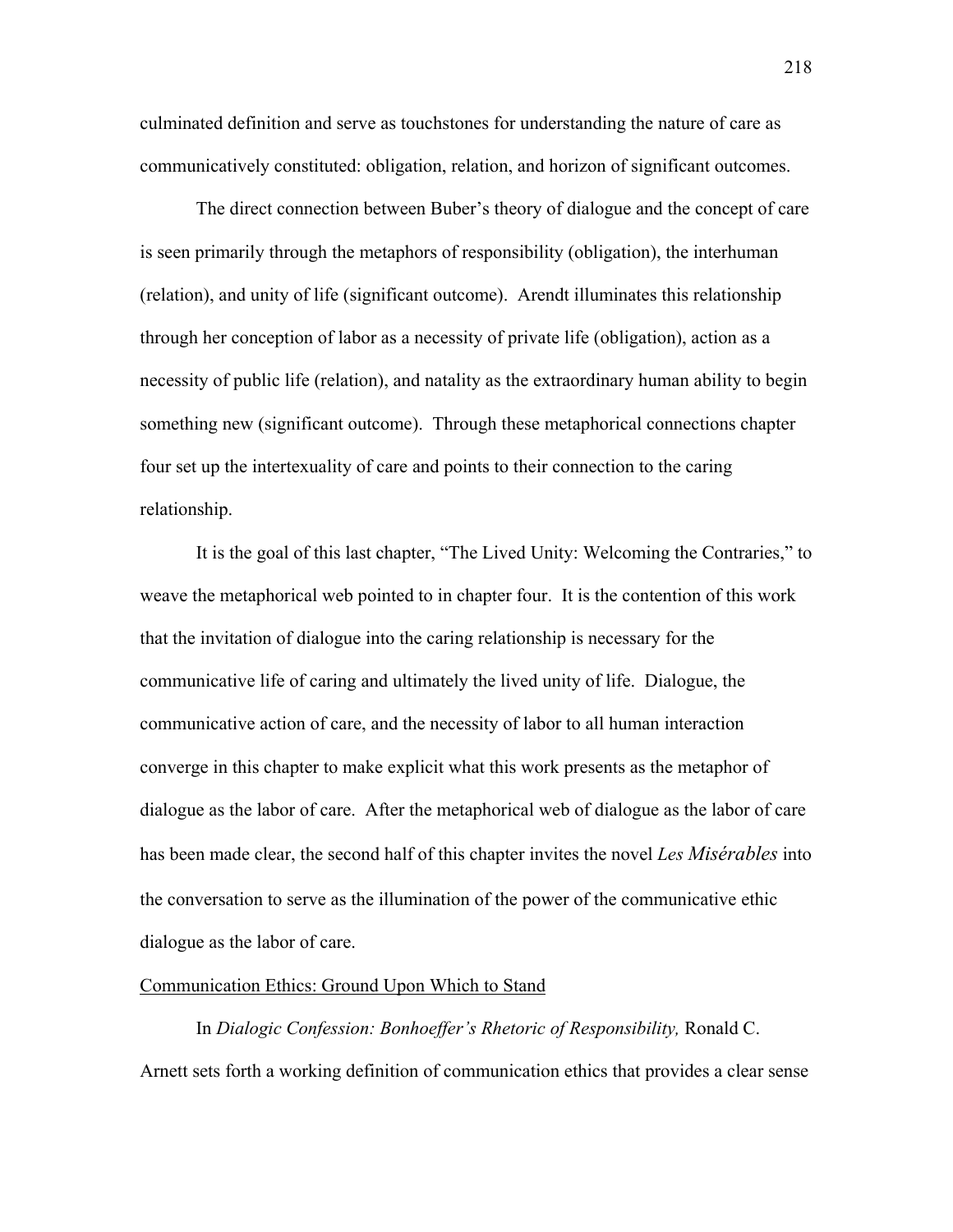of "fuzzy clarity"—guidance without *a priori* clarity— for the field of communication regarding the role of communication ethics (201). Communication ethics, according to Arnett, "informs us about what is ethical, bringing philosophy and information into direct contact with persons and the historical situation" (*Dialogic Confession* 200). The role of communication ethics is to provide those looking for ground to stand upon practical wisdom—phronesis—about what is "right" and "appropriate" for a given historical moment (200). For Arnett, communication ethics involves "the interplay of narrative framework, behavior (social practices), the historical situation, and impact upon the Other" (203). Arnett explains further:

Communication ethics involves principles coming from a narrative framework and particulars emergent from the historical moment. Principles guide behavior; additionally, particulars guide and temper behavior. The particulars communicative relationships and the historical moment—in interplay with narrative principles form communication ethics. (Arnett, *Dialogic Confession* 203-204)

In this explanation Arnett emphasizes the importance of the interplay of principles and practices that guide one's communicative behavior as essential to the work of communication ethics. Dialogue as the labor of care is a communicative ethic that understands and stresses the necessity of this interplay.

 Dialogue as the labor of care is offered as a communicative ethic that offers insight into the ethical communicative behavior of those in caring relationships. By bringing the communicative philosophy of dialogue and the human condition together with the social practices and behaviors of caring relationships informed by the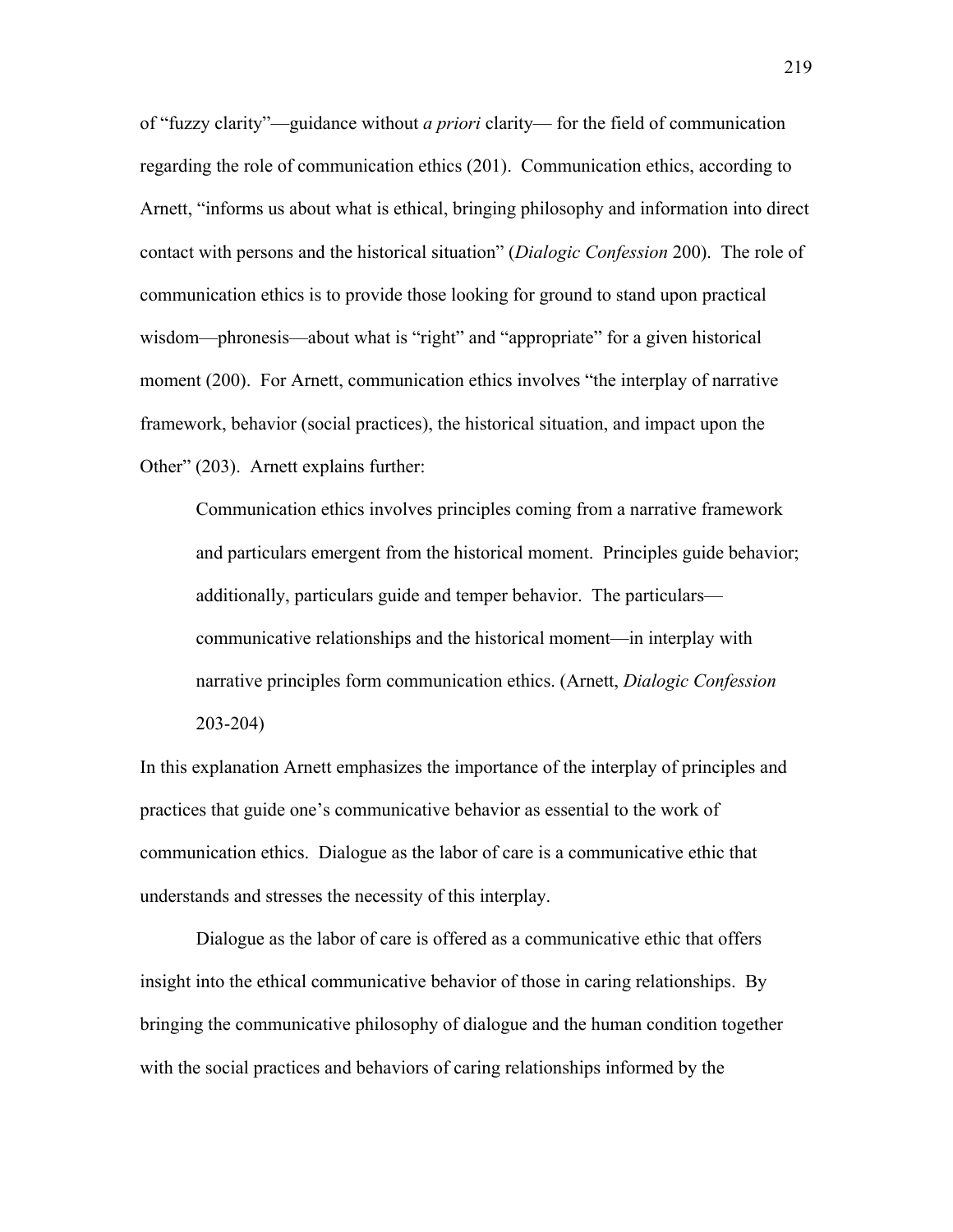circumstances of this current historical moment, dialogue as the labor of care offers practical wisdom to those looking for "fuzzy clarity" in fulfilling the communicative necessity of caring. From the narrative framework of caring three primary metaphors emerge to suggest that caring is communicatively constituted: obligation, relation, and the horizon of significant outcomes. From the particulars of this historical moment, the communicative manifestations of postmodernity and the current circumstances that demand us as a society to reclaim the value of caring to our lives, it is clear that the importance of care is eclipsed and the communicative enactment of care is in crisis. Caring is a communicatively constituted relationship that not only has a significant influence on individual lives, as many care scholars pointed out, but is directly linked to the continued existence of the human race.

 Dialogue as the labor of care is communicative ethic that offers hope for this hour: hope that we can recognize the importance of care to our lives; hope that in inviting dialogue into caring relationships we can enact the caring that is calling us into responsibility; and finally, hope that in welcoming the labor that is care we can invite the unity of contraries of joy and suffering, blessing and burden, struggle and triumph into our daily lives.

 This chapter weaves the metaphorical web of dialogue as the labor of care. Employing the primary metaphors of obligation, relation, and horizon of significant outcomes set forth in chapter four as guiding threads, the following sections make explicit the connection between dialogue, caring, and labor.

#### *Labor: The Necessity of Caring that Bears Blessing and Burden*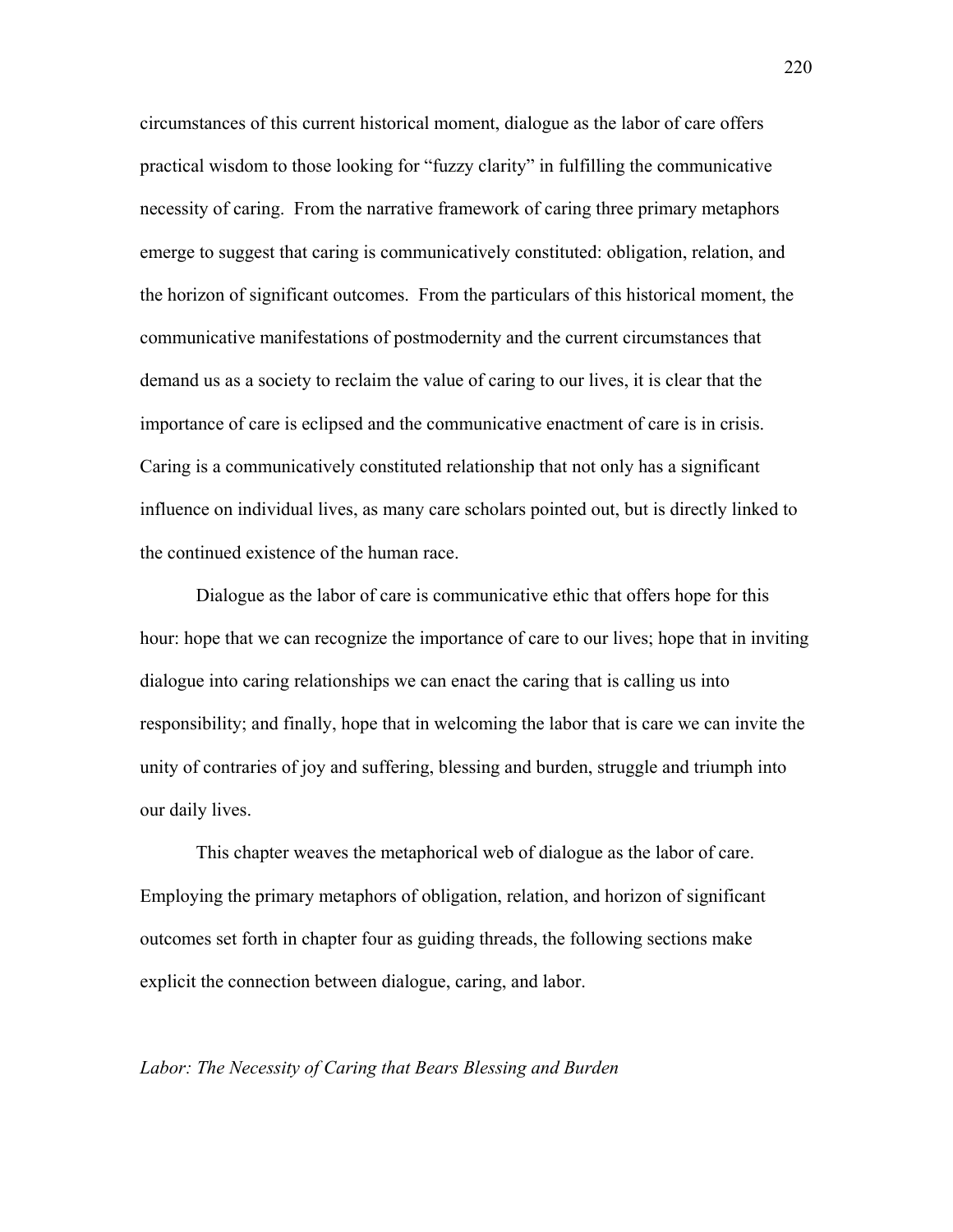Dialogue as the labor of care is a communicative ethic that asserts the intimate connection between the philosophy of dialogue and the act of caring with the additional metaphor of labor. Labor is the driving component behind the connection between dialogue and caring because as a necessary part of everyday living, labor illuminates the truth of life: our responsibility to the other is a blessing and a burden, joy and suffering, triumph and struggle. This unity of contraries found in the labor of inviting dialogue into the caring relationship configures how we live and interact. It is the foundation of who we are as individuals and as a community. Labor is the call of the other on each person—a necessity to act (care) out of responsibility in the interest of someone other than oneself.

Arendt's conception of labor reminds us that obligation binds one to a duty and that these duties are part of the necessity of life. Caring is an act of labor. Arendt defines labor as "the activity which corresponds to the biological process of the human body, whose spontaneous growth, metabolism, and eventual decay are bound to the vital necessities, produced and fed into the life process by labor. The human condition of labor is life itself…" (7). Banned to the private sphere, Arendt's description of labor explains many of the reasons that caring has been eternally devalued.

According to Arendt, "Life becomes a burden to man because of his innate repugnance to futility (pointlessness). This burden is all the heavier because labor is urgent and actually forced upon man by necessity, as the elementary need of life" (118- 119). The necessity of caring is a burden and has been depicted in most societies as futile. In recent times especially, caring has been forced upon people by necessity. The changing circumstances of today's society, such as the increasing number of elderly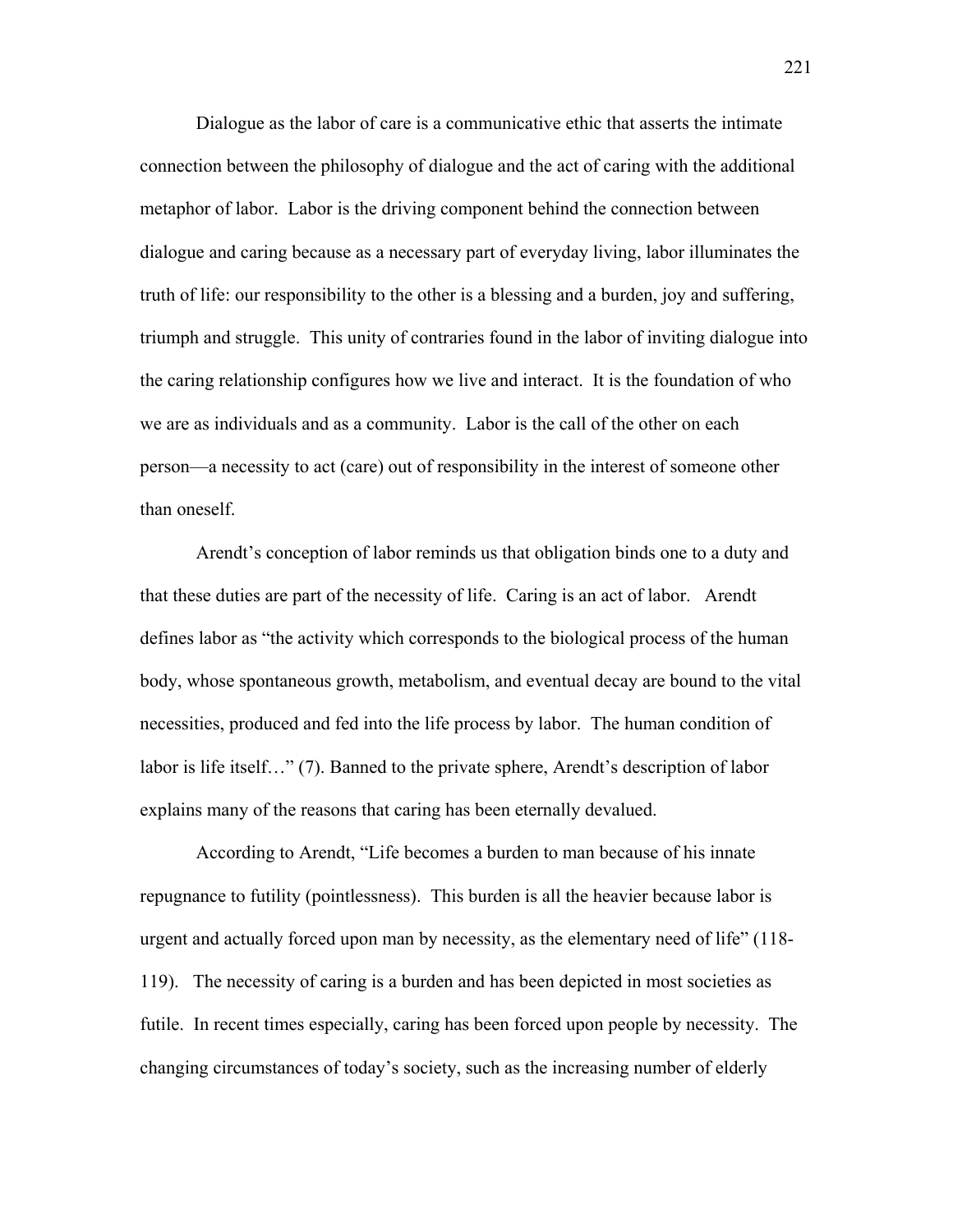needing care, has forced the responsibility of caring onto their children. In many cases middle aged children with children of their own either do not want or are not capable of the responsibility of caring. The continual rise in nursing homes for the elderly is not only a sign that the population is getting older, it is also a sign that people are looking for ways to escape the call to care. The fact of care is an elementary need of life, the enactment of care a labor many people are unable or unwilling to engage in.

Caring is an act of labor that has historically been enacted in the private sphere. Caring, as Arendt describes labor, has typically been the responsibility of those persons less important in the eyes of society. Caring has been viewed as undesirable, an activity from which to escape but always recognized as an essential activity of life.

The labor of caring is a necessity and part of the unending lifecycle of relationships. Caring is needed in almost every aspect of private life, i.e. children, neighbors, friends, and family. The labor of caring is also a necessity of in many aspects of public life, for example, the doctor-patient relationship, the teacher-student relationship, the mentor-apprentice relationship. The need for care is an aspect of both public and private life. Furthermore, the overwhelming increase of the need for care, for example, in daycares, nursing homes, and similar contexts has contributed to what Arendt warns against in the social. Because the needs of the private have been forced upon the public, both those caring and those being cared for have lost their differentiation, lost their ability to distinguish themselves in the world, an aspect of the public realm. Furthermore, many of these caring institutions have inadequate resources both communicative and material to provide the proper care of those in need, as aspect of private realm.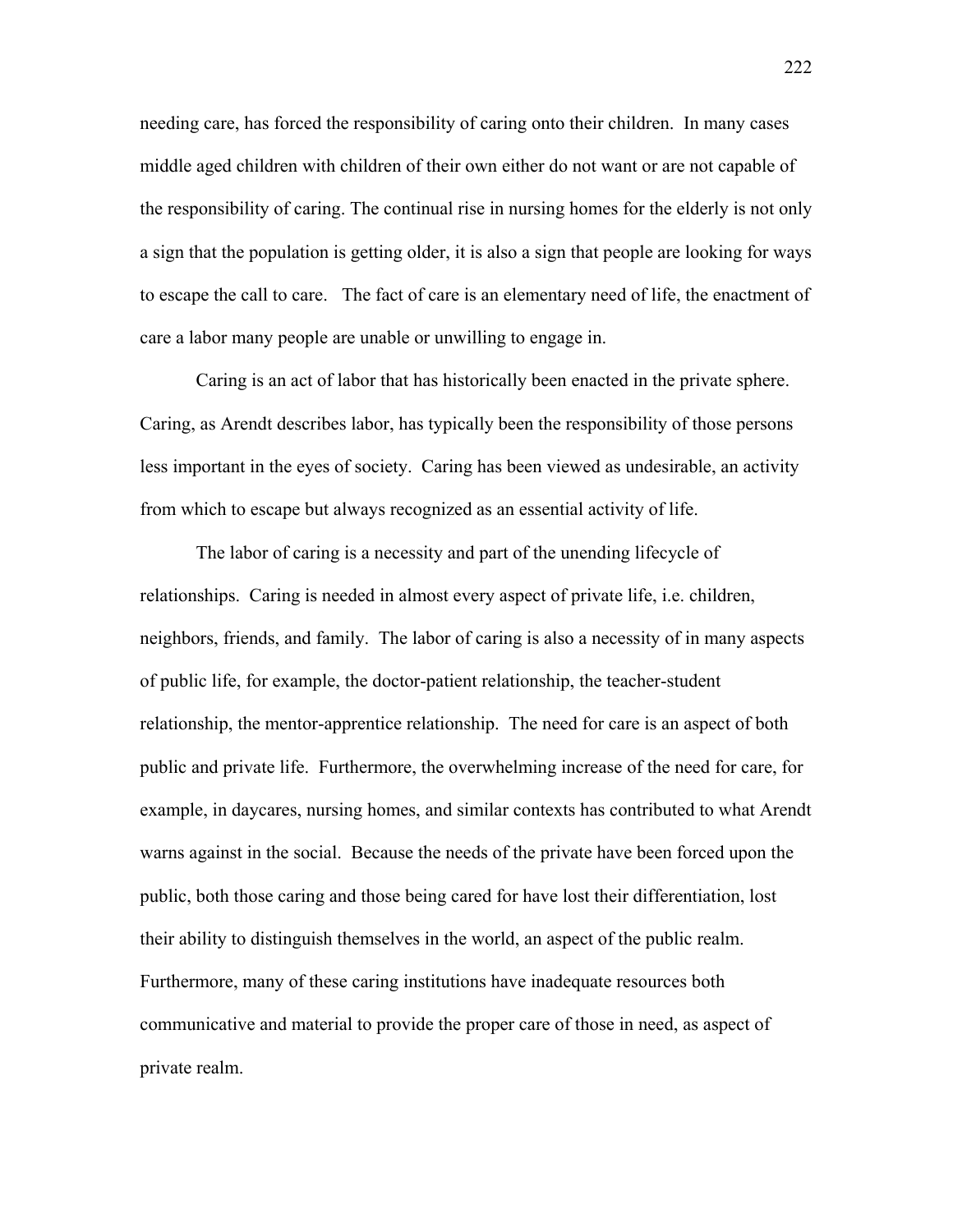Viewed as part of the unending life cycle of relationships, caring has no beginning and no end. Even though new relationships enter one's life and others leave, it is unlikely that one can pinpoint a time in their life that one actually began caring for others. And unless a person either passes away or abandons society, caring is part of that life at least to some small degree. The labor of caring never comes to end as long as life lasts.

As part of the unending necessity of human existence the labor of caring is viewed as futile because caring never produces anything but life itself, it leaves nothing behind, and the result of its effort is almost as quickly consumed as the effort is spent. The caring relationship never produces anything tangible and because we live in a material world that emphasizes "what do I get out of this," caring for another is many times viewed as a futile activity.

The labor of caring has been eternally devalued and viewed as futile because it is endlessly repetitive and produces nothing tangible. The labor of caring is consumed almost as immediately as it is produced. In order for society to begin reclaim the value of the labor of care we must begin to see the necessity of care not merely as a futile burden but, as mothers from the beginning of time have known, as a blessing also.

Even though the labor of caring leaves nothing tangible behind, caring produces the seed of caring in the one cared for and ultimately in society. When a mother labors to care for her children she teaches them how to care for others. The caring we give is the caring we teach. Even though the caring one bestows on another is consumed as soon as it is offered, the mere fact of instant "consumption" of the caring given gives the one caring further reason to continue caring. When someone is sick and in need of care, the continual need calls the one caring into consistent responsibility to care for that sick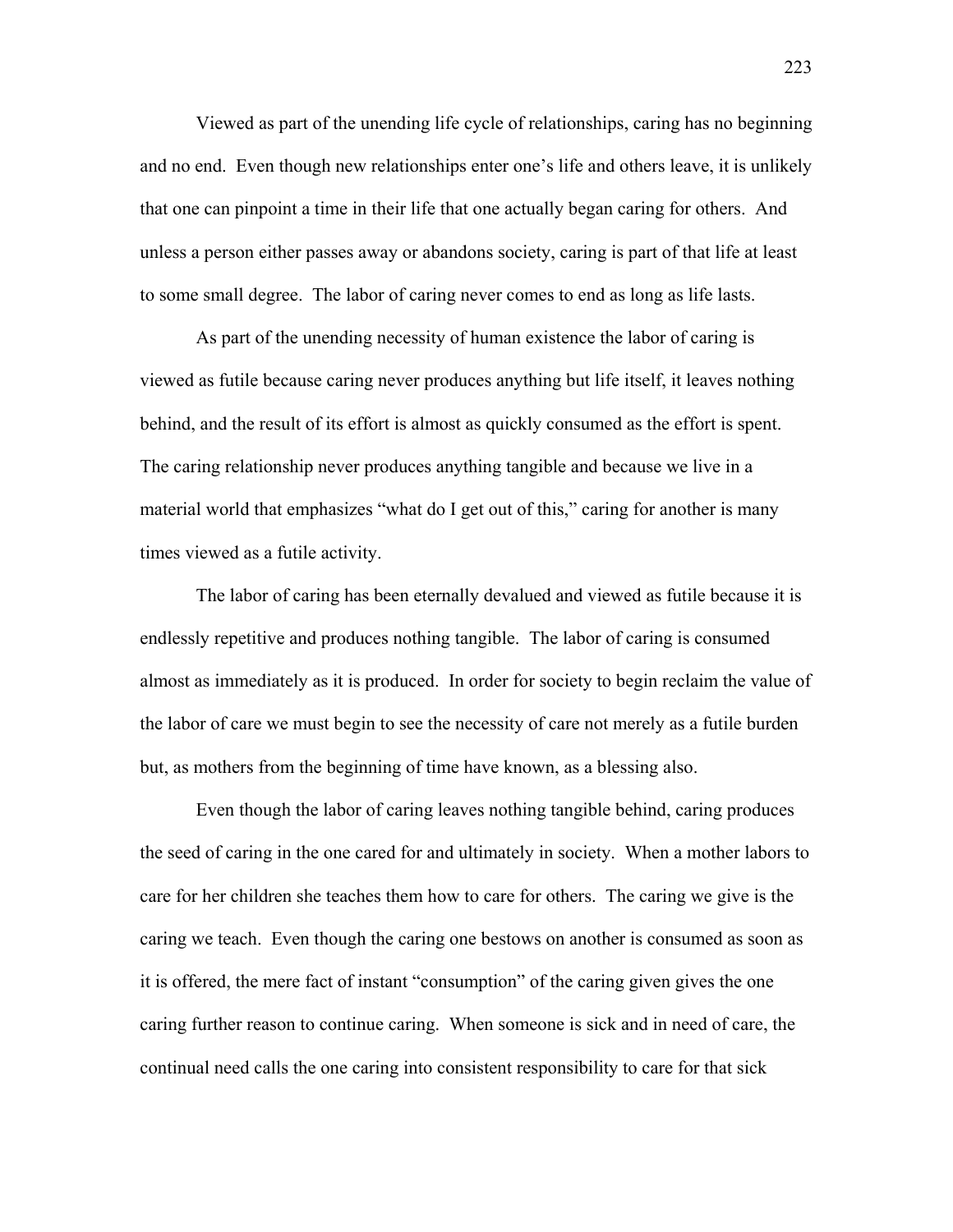person. Even though caring has been viewed as futile, the labor of caring does produce life itself. The labor of caring is necessity because it produces life. The quality of that caring relationship, of that life, is partially determined by the kind of communication engaged in to enact the labor of care. The labor of caring is an inescapable necessity addressed in daily life through which human beings can engage the intensity of life. Through the labor of inviting dialogue into the caring relationship human beings can experience the unity of contraries of joy and suffering, blessing and burden that make life meaningful.

### *The Labor of Care: A Necessity that Brings Life*

The labor of caring is a necessary element of human existence. Furthermore, the labor of inviting dialogue into the caring relationship is necessary for the existence of genuine caring relationships. Dialogue as the labor of care brings to the foreground the necessity of caring in human relationships and, more importantly, the necessity of inviting dialogue into caring relationships.

Just as care is a necessity to the fulfillment of human existence and the invitation of dialogue a necessity to the fulfillment of the caring relationship, the labor involved in caring and dialogue is blessing and burden, joy and suffering. Using Arendt's conception of labor illuminates the idea that while both caring and the invitation of dialogue involve toil and trouble, painful exhaustion, and unending burden, they also bring about life's most treasured reward, joy, which is a deep abiding presence that remains even through suffering.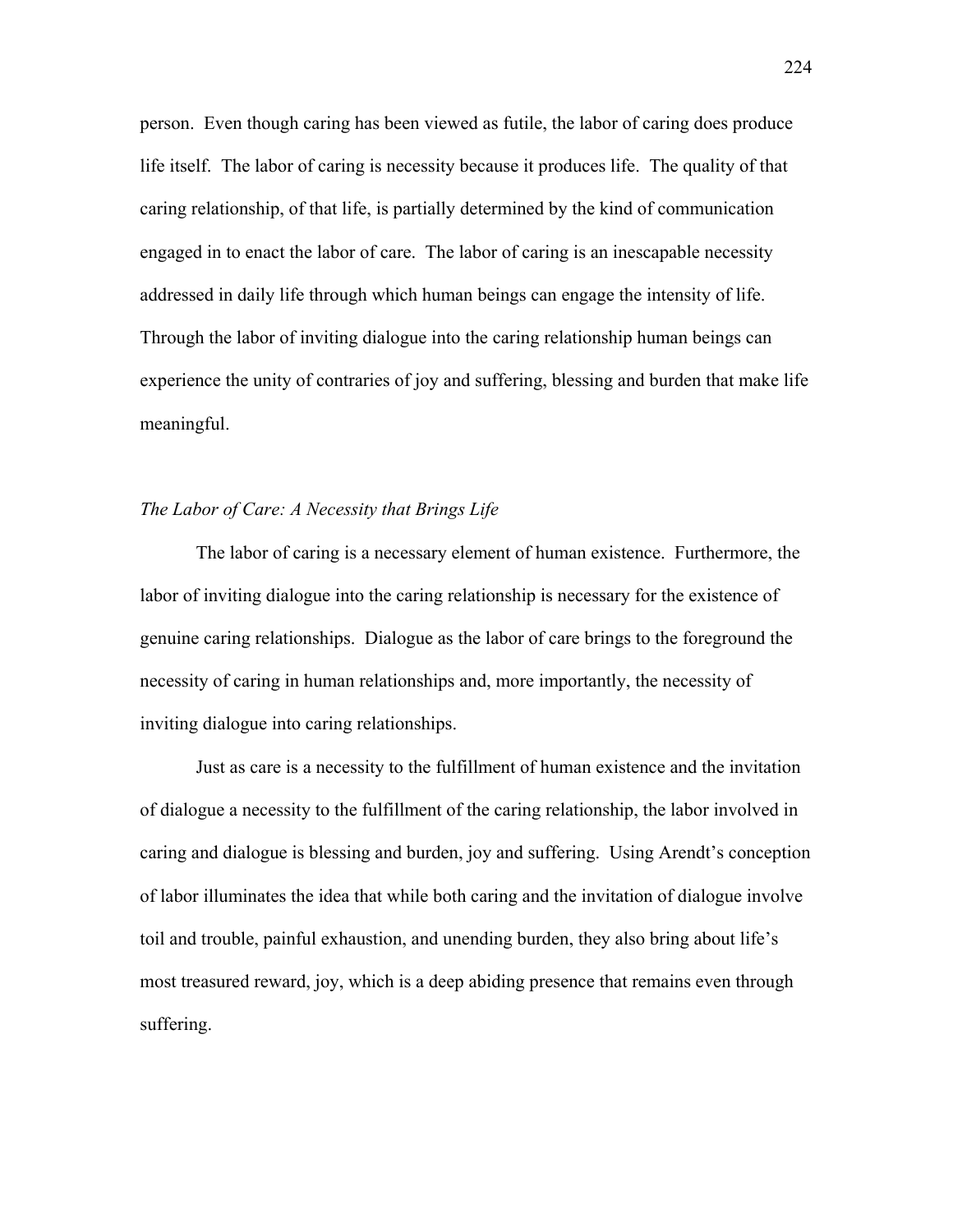Dialogue as the labor of care calls attention to the idea that there is burden: first, the burden of caring for the other itself; second, and the communicative burden of inviting dialogue into the relationship. Caring, as Noddings suggests, always involves one of two responses—either "I am here for you" or "I must." Arendt's notion of labor as burden highlights the obligation and burden of these responses. When the other calls one into responsibility there is a burden to respond, a burden to care. Many times the burden of caring is exhausting. The burden of caring requires continual effort, because caring never ends. Moreover, continually inviting dialogue into the caring relationship requires one to enter into the relationship with one's whole being, turning to the other in recognition of his/her uniqueness and the uniqueness of the situation. Responsibility is response. These elements are the necessities of the communicative life of caring, but can be at the same time a burden and exhausting. If the invitation of dialogue into the caring relation is removed, the essence of the relation itself is changed. The impact of the caring relation is only truly felt through the communicative invitation of dialogue into that relation. They are bound together in labor, necessity, of life lived together. However, even though there is burden in this relation, Arendt's conception of labor stresses that there is also reward.

 By accentuating the labor component of the connection between dialogue and caring, this work calls attention to the fact that not only is there toil and trouble involved in the caring relationship, not only is it exhausting to invite dialogue continually into that relationship, there is both joy and blessing that emerge as byproducts of the relationship. Because caring involves labor and burden there is an intensity borne of that labor that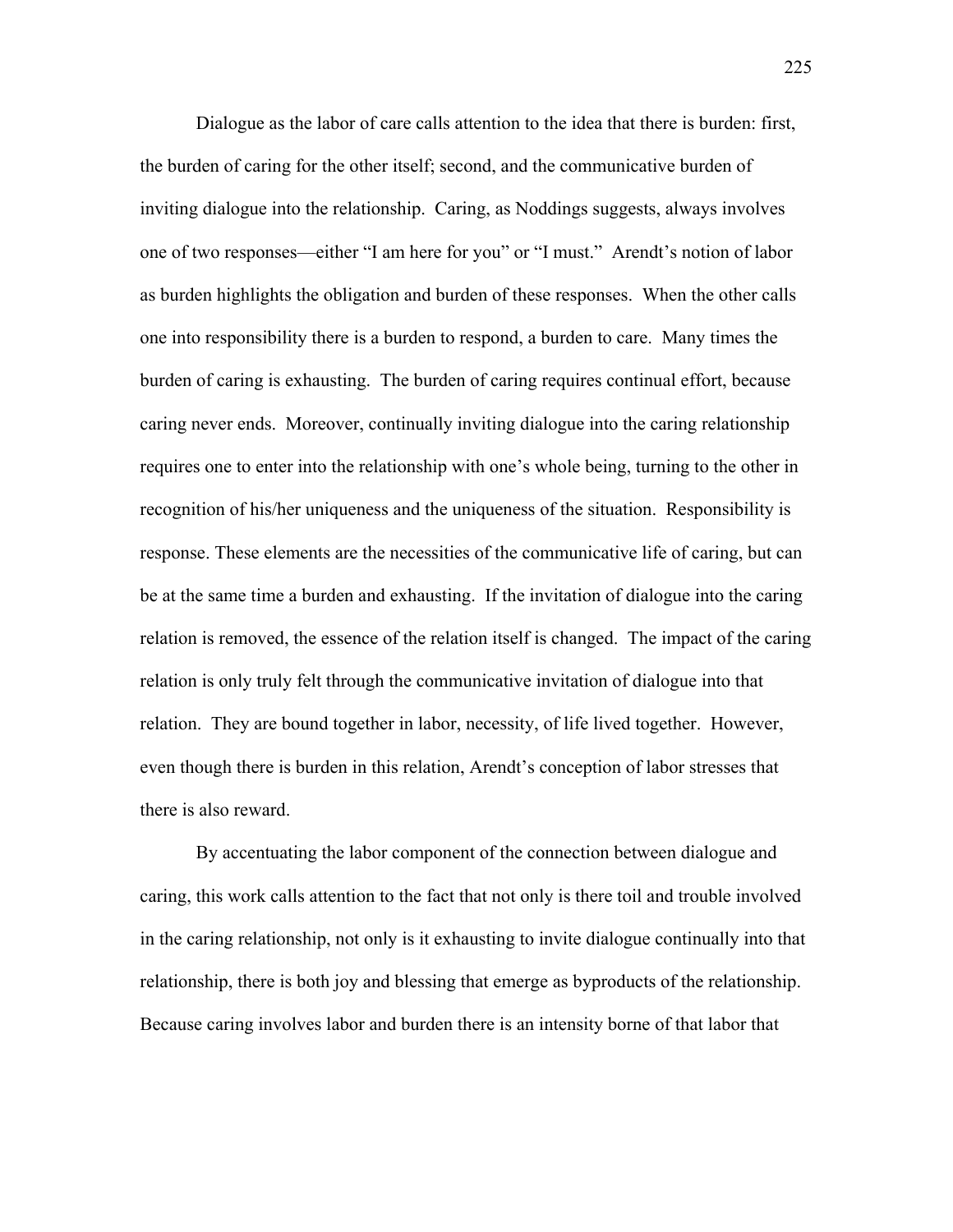allows the full impact of life to be felt. The impact of toiling through the sometimes exhausting burden of caring is the realization of rare spells of joy.

 The rare spells of joy found in caring can only be realized communicatively and require the invitation of dialogue. By inviting dialogue into the caring relationship, one responds to a unique other in a concrete moment. One answers for the moment to which one is called, in this case the moment that calls one to engage in care. When one responds on behalf of the moment to which one is called, one fulfills responsibility to the other, to the world, to oneself. Therefore, in Arendt's words, one has fulfilled one's responsibility to life and thus realizes the blessing of life, joy.

The rewards of a fully realized caring relationship are pleasurable regeneration and joy. As part of the unending communicative cycle of caring, inviting dialogue into the relationship generates rare moments of genuine meeting in which those in the relationship are regenerated. They are given new energy to continue caring and to continue inviting dialogue into the relation. Furthermore, in those rare moments of genuine meeting the lived unity of life is felt and the joy of life is met.

Arendt's conception of labor reminds us that obligation binds one to duties, and that these duties are part of the necessity of life. As a necessary part of everyday living, labor illuminates the truth of life: our responsibility to the other is both a blessing and a burden. This unity of contraries configures how we live and interact. It is the foundation of who we are as individuals and as a community. Labor is the call of the other on each person—an imperative to act out of responsibility in the interest of someone other than oneself. Labor is the private necessity that provides the ground from which human action reaches out to the other.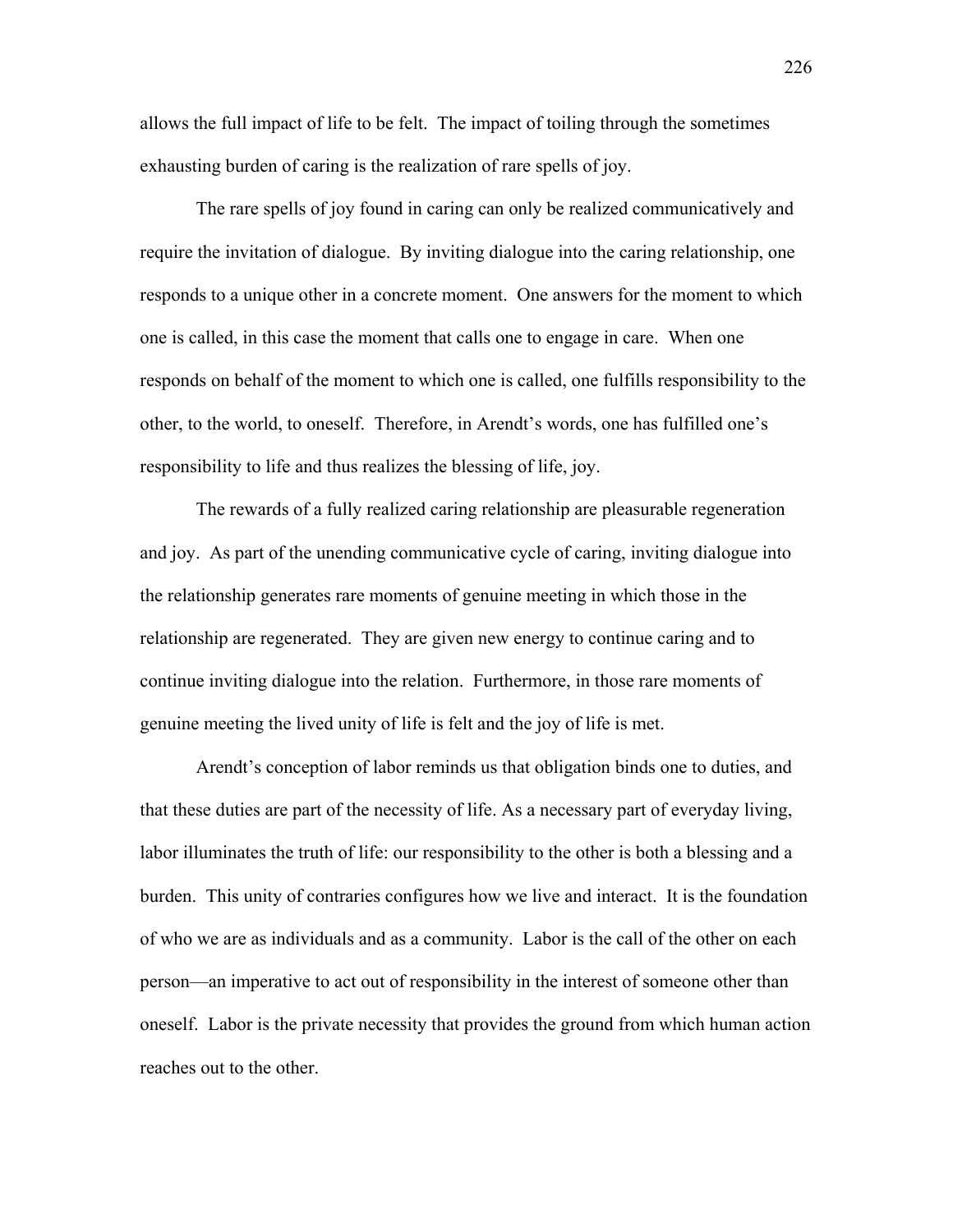### *Action: Entering the Web of Caring Relationships*

Labor is the human activity through which persons in the caring relationship recognize and welcome the burden that is involved with caring. Action and speech, the human activities that goes on between persons, not only allow those in the caring relationship to engage the task at hand, but allow those in the relationship to differentiate themselves from others and to insert themselves into the web of human relationships.

Action and speech correspond to the human condition of plurality and are the only activities that go on between persons. As already mentioned, caring is an action (ground in the necessity of labor) that brings people together in relation. Through action and speech one can truly invite genuine meeting with another in a caring relationship.

Action and speech constitute the fabric of caring relationships. Human togetherness, where people are really *with* others, is where speech and action reveal the who-ness of an actor. In the caring relationship action and speech determine not only the quality of the caring, but also the potential of the relationship. If one truly engages the caring relationship, acting on behalf of the other, inviting—through action and speech dialogue into the relationship, those in the relationship can realize the full intensity of the relationship. Furthermore, through action and speech those in the relationship reveal the extent to which they care, revealing their "who-ness" to the other. When the one caring acts genuinely on behalf of the other, one reveal the kind of person one is. For example, when some people caught in the Twin Towers on 9-11 enacted the ultimate engagement of caring by choosing to stay with those who were unable to leave, they revealed an unparalleled courage in the face of tragedy. This extreme example finds echo in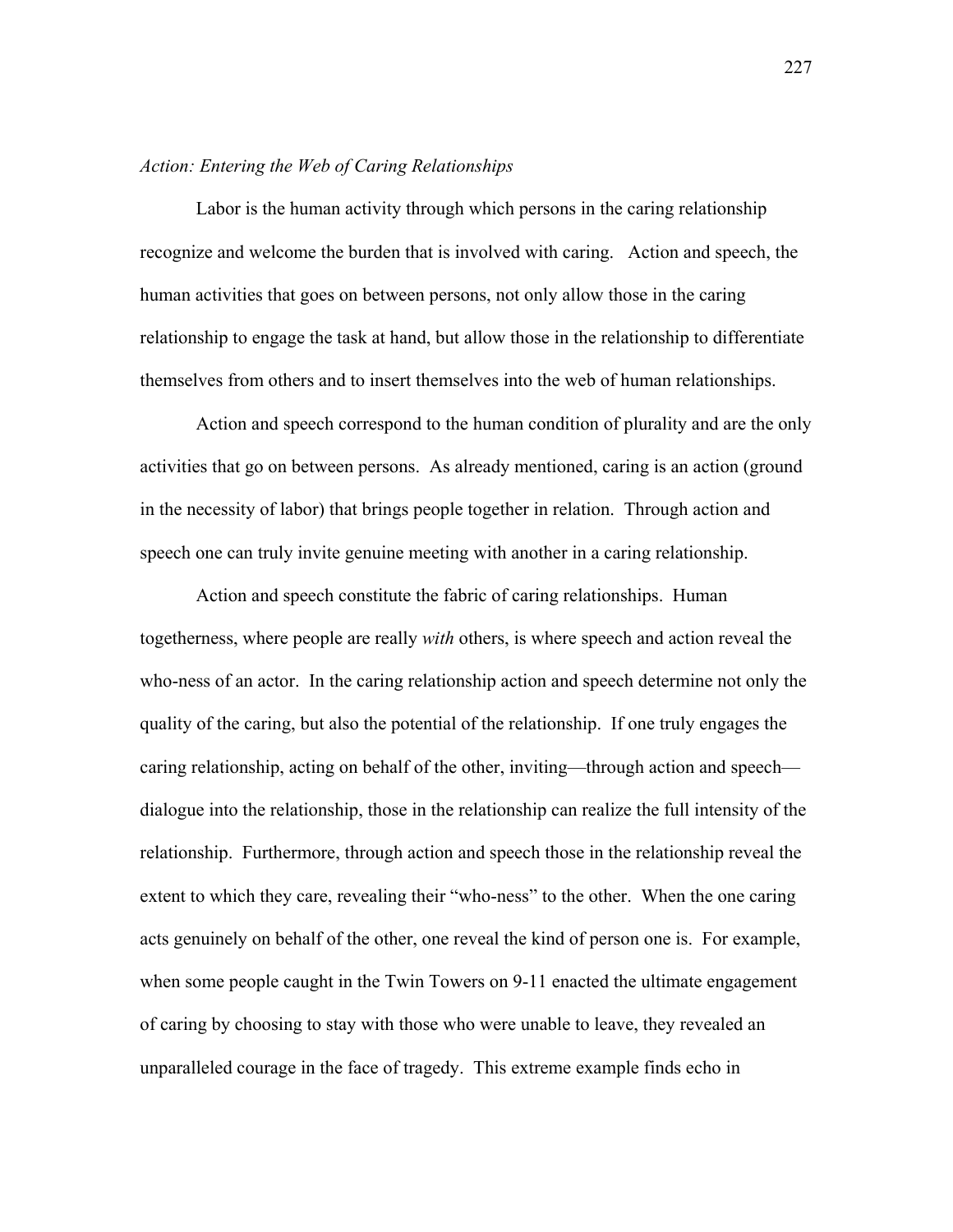countless other less striking, but still significant, daily practices that shape lives of caring. Through action persons reveals who they are and the extent to which they are willing to engage the necessity of caring.

Action and speech are the human activities that allow one to reveal oneself. This differentiation allows human beings to interact and form meaningful relationships. It is through action and speech that human beings insert themselves into the web of human relationships. When one inserts oneself into this web through action and speech, one's unique life story begins. Through the invitation of dialogue into the caring relationship, human beings not only reveal the extent to which they care for another, they also effect and affect their life story. As Arendt points out, it is in acting and speaking that one's life story commences and continues. Through the invitation of dialogue into the caring relationship, the story of the individual becomes one of responsibility, labor, and genuine meeting. Through the invitation of dialogue into the life of caring, the story of caring can change from one of futility to one of lived unity.

This work calls for the necessity of inviting (through action and speech) dialogue into the caring relationship, beginning something new, thus changing the story of care. It is the contention of this work that through the invitation of dialogue into caring relationships, caring can emerge from the current crisis and we can change the view of caring from futile to significant.

### Responding to the Call of Care

Caring as a call into responsibility demands that the one caring respond to the needs of the other. As realized through Buber's idea of dialogue, the quality of the caring relationship depends on the authenticity of the response. One can engage in the act of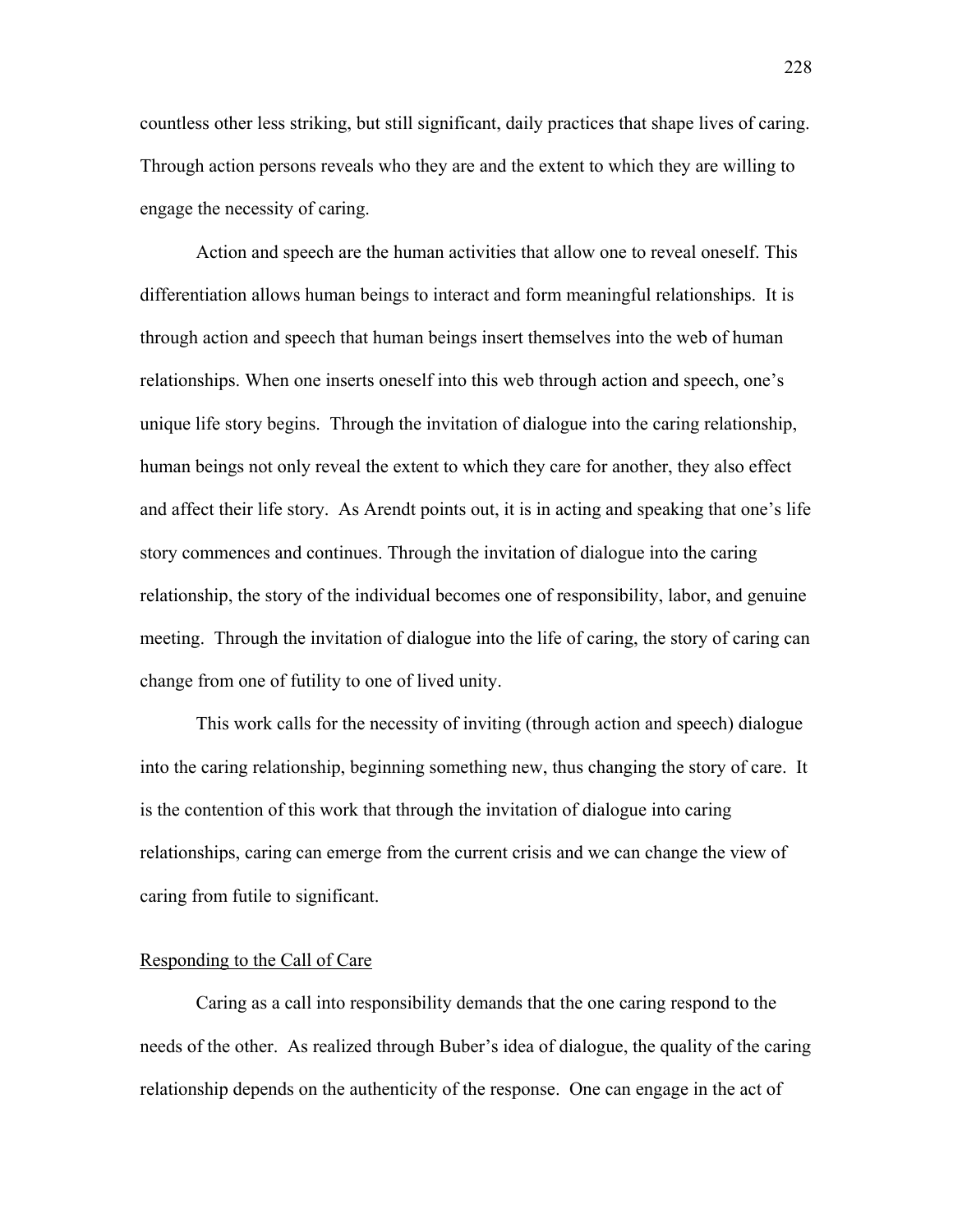caring without inviting genuine meeting; however, the relationship then can never reach its potential. The communicative life of caring requires inviting dialogue into the relationship. The extent to which caring is fully realized is determined by the extent to which dialogue is invited—never demanded—into the relationship. Dialogue as the labor of care points to the idea that the communicative life of caring is brought to fruition when there is a genuine meeting where those involved really have in mind the other in their present and particular being.

According to Buber, every human being is responsible for and answerable to the signs that call to him/her everyday. One has only to be attentive to the moment and the other to hear, see, and feel the signs of address. However, as Buber points out, being attentive is not the decisive factor in taking responsibility for the address directed at one. The decisive factor is in the response. But human beings have built armor around themselves in order to avoid responsibility and ignore the call of the other. Buber describes this armor as that which wards off the signs of address because the risk of response is "too dangerous for us, the soundless thunderings seem to threaten us with annihilation, and from generation to generation we perfect the defense apparatus" (*Between* 10). According to Buber, when one senses the signs of address this armor allows one to say to oneself, "Be calm…nothing is required of you, you are not addressed…" (*Between Man and Man* 10).

Becoming aware of the signs of address and responding to the other because the other has reached out are both necessary elements of the caring relationship; it is a labor. Human beings avoid them, ignore them, build armor around themselves in order to excuse themselves from the obligation of caring because caring is not an easy task.

229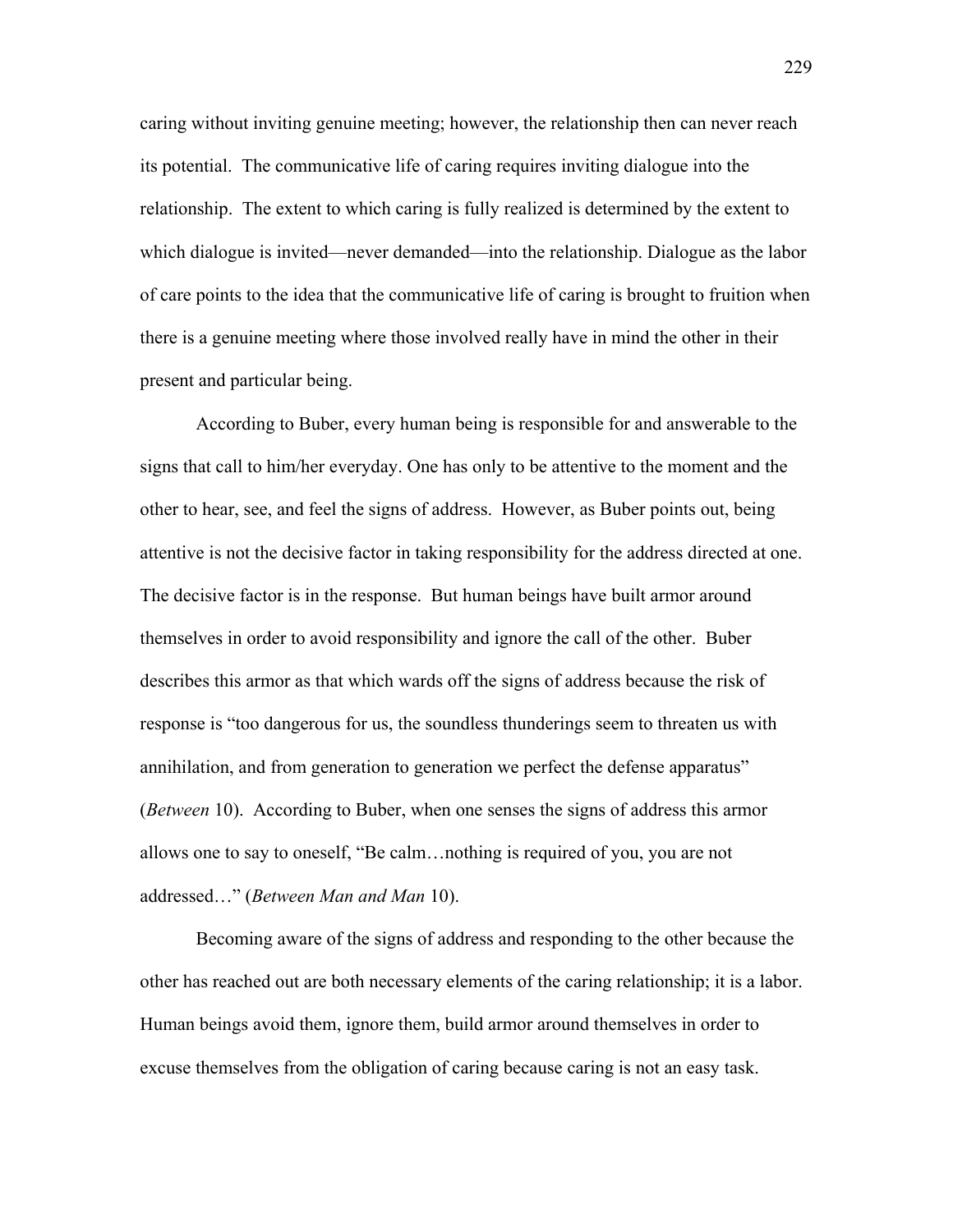Caring is a burden; genuine caring requires not only one's soul—one's entire being—but also a daily commitment to response. Labor is that commitment.

Dialogue as the labor of care requires that one recognize one's obligation to the other, to oneself, and the world. In both dialogue and care there is an obligation that requires a recognition of and engagement in the labor necessary on the part of those involved in the caring relationship. Through the necessity of labor one finds joy and suffering, blessing and burden, triumph and struggle.

Responsibility and guilt are significant metaphors that emerge in one's engagement with the obligation not only to respond to the call of care, but to invite dialogue into the communicative life of the caring relationship. Caring as an act that is communicatively constituted requires more than superficial response. In order for the caring relationship to have meaning, those involved are obligated to recognize the necessity of labor in the caring relationship and the necessity of the invitation of dialogue into the relationship.

The life of the caring relationship is fulfilled in the labor of response to the address of the one in need of care. By responding to the caring relationship, one accepts the responsibility and burden of caring for another. It is the obligation and necessity of the one called to care to respond. In responding to the need of the other the caring relationship comes alive. In order for those in the caring relationship to realize the lived unity that can become life their responsibility is not only to accept the labor and burden of response, but it is a necessity for those involved to invite dialogue into the caring relationship.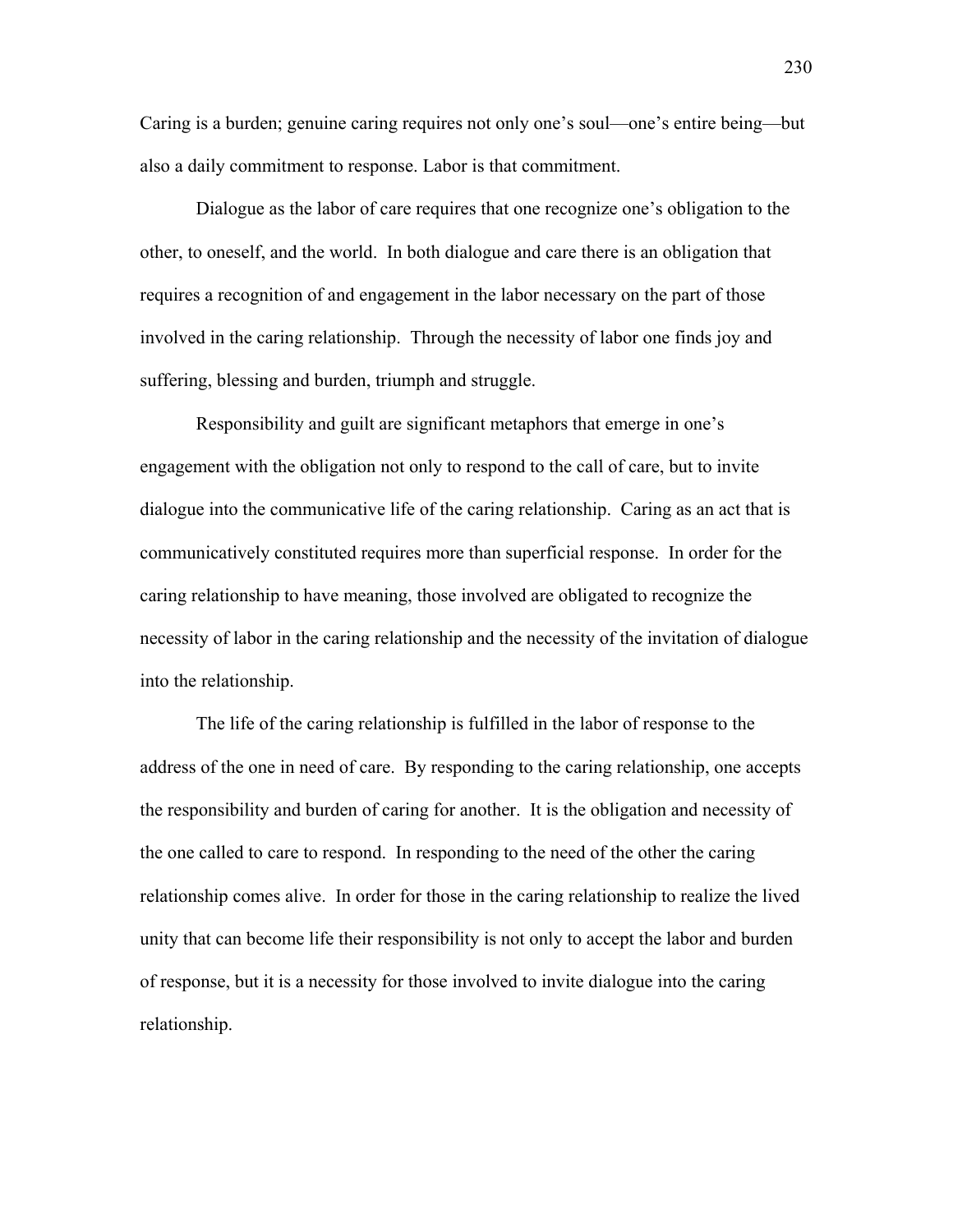The invitation of dialogue into the caring relationship requires more than simple response on the part of those in the caring relationship. For dialogue to be invited into the relationship it is the obligation and labor of those in the relationship to respond. Respond to what? "To what happens to one, to what is to be seen and heard and felt. Each concrete hour allotted to the person, with its content drawn from the world and from its destiny, is speech for the man who is attentive" (Buber, *Between Man and Man* 16). Response in the caring relation requires that one caring be attentive to everything about the call of the other that can be seen, heard, and felt. In order to respond to the signs of need that can be seen, heard, and felt the one caring must be attentive. There are concrete hours that address one, but each person must first see the signs of address, hear what calls, and feel the address of the other. When the one caring is attentive, that person is then able to understand the need of the other and respond. It is the labor of genuine response that will invite dialogue into the caring relationship.

The person who is attentive has an obligation to the caring relationship that calls his/her presence into responsibility to respond with the soul, or, in Buber's words, with the entire being. Responding with one's whole being implies that those in the caring relationship enter the situation and act with the whole of their substance. The one caring can be attentive by recognizing that caring is a labor in which one must take an active part in the life of the other. The one cared for can be attentive by responding to the caring with his/her whole being. Both the one caring and the one cared for must be attentive and participate by responding to the communicative labor of inviting genuine meeting into the relationship. Attentiveness requires the labor of one's hands, one's heart, and one's soul.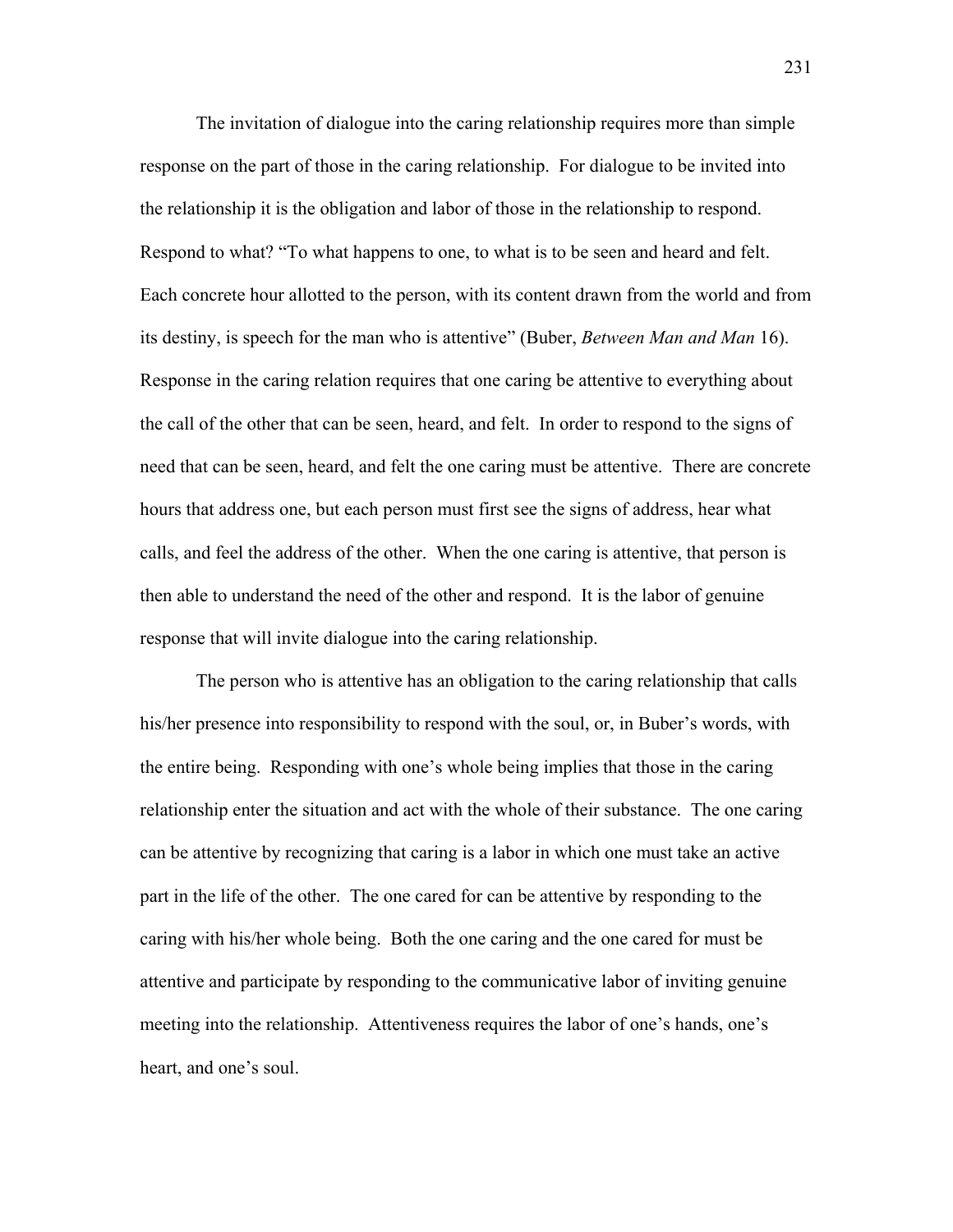Attentiveness also requires response to the concrete moment calling one into responsibility to care. In order to invite dialogue into the caring relationship both the one caring and the one cared for must be attentive to the concrete situation and respond in unique and authentic ways. Each caring situation, each moment calling for care, each person in need of care is unlike any other and cannot be answered with a formula or a technique. Response to the situation is equally as important as response to the person when one is called into responsibility. Each situation is new and demands a unique answer, despite any similarity the situation has to those of the past. It is the responsibility of the attentive person to recognize the uniqueness of the situation and answer for it.

Responsibility in the caring relationship is response to someone in need of care. Responsibility involves the one called to care taking an active part in the life the other. The one caring is answerable to the one in need of care. In reaching out and calling for care the one in need of care entrusts the other with something of him/her. In reaching out the one in need makes a claim on the other. In reaching out there is a leap of faith by the one in need of care that the one called will hear the call and respond. In reaching out the one in need of care offers the other a trust that involves blessing and burden, labor and action. Because the one caring has a responsibility to the other he/she is bound to take care of that trust. What the one who is called into responsibility to care does with that trust determines the nature of the caring relationship.

Obligation and responsibility require the one called to care to answer; when that person fails to respond, that trust is lost, responsibility becomes a "phantom," and the caring relationship takes on a superficial nature, if it survives at all. When one fails to respond to need of care in another, genuine meeting cannot occur. In order for there ever

232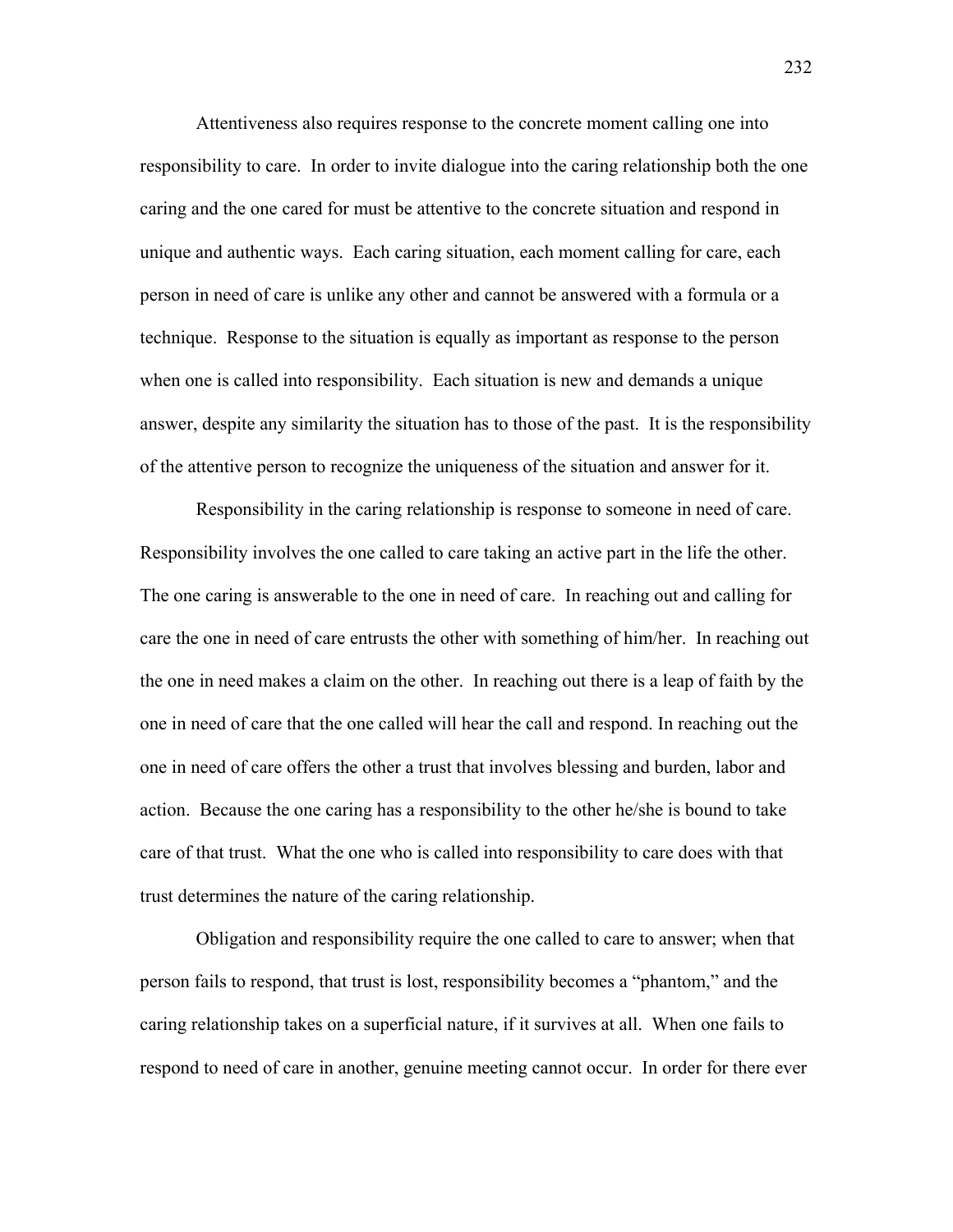to be a possibility for the caring relationship to become more than superficial, something must call persons back to the caring relation. Guilt is the something that calls persons back to the caring relation.

Guilt is the human condition that gives rebirth to trust, to responsibility, and to the caring relationship. In failing to respond to a legitimate claim, one is guilty. True guilt, existential guilt, has to do with one's engagement with the world, in this case the caring relationship. Existential guilt is ignited when one fails in how one cares for other people. Guilt is ignited when one does not engage in the labor that is caring. Guilt is ignited when one fails to invite genuine meeting—dialogue—into the caring relationship.

The invitation of dialogue into the caring relationship implies that caring is about more than simply taking care of the need of the other. The caring relationship can and does contribute to authentic existence if those in the relationship recognize and accept the labor involved in caring, the responsibility of genuine response, and that caring is a necessity of life through which one can realize the unity of contraries of blessing and burden.

### *The Caring Relationship: The Welcoming of Labor and the Action of Invitation*

Obligation is the element of caring that calls one into responsibility. Relation is the element of caring that gives one the reason why to accept the burden of caring. The caring relationship requires that the one caring take an active part in the life of the one being cared for. Relation is the aspect of caring that points one away from the self and toward the other in connection. Connection is essential to the quality of the caring relationship. Communication is the mechanism used to establish and maintain caring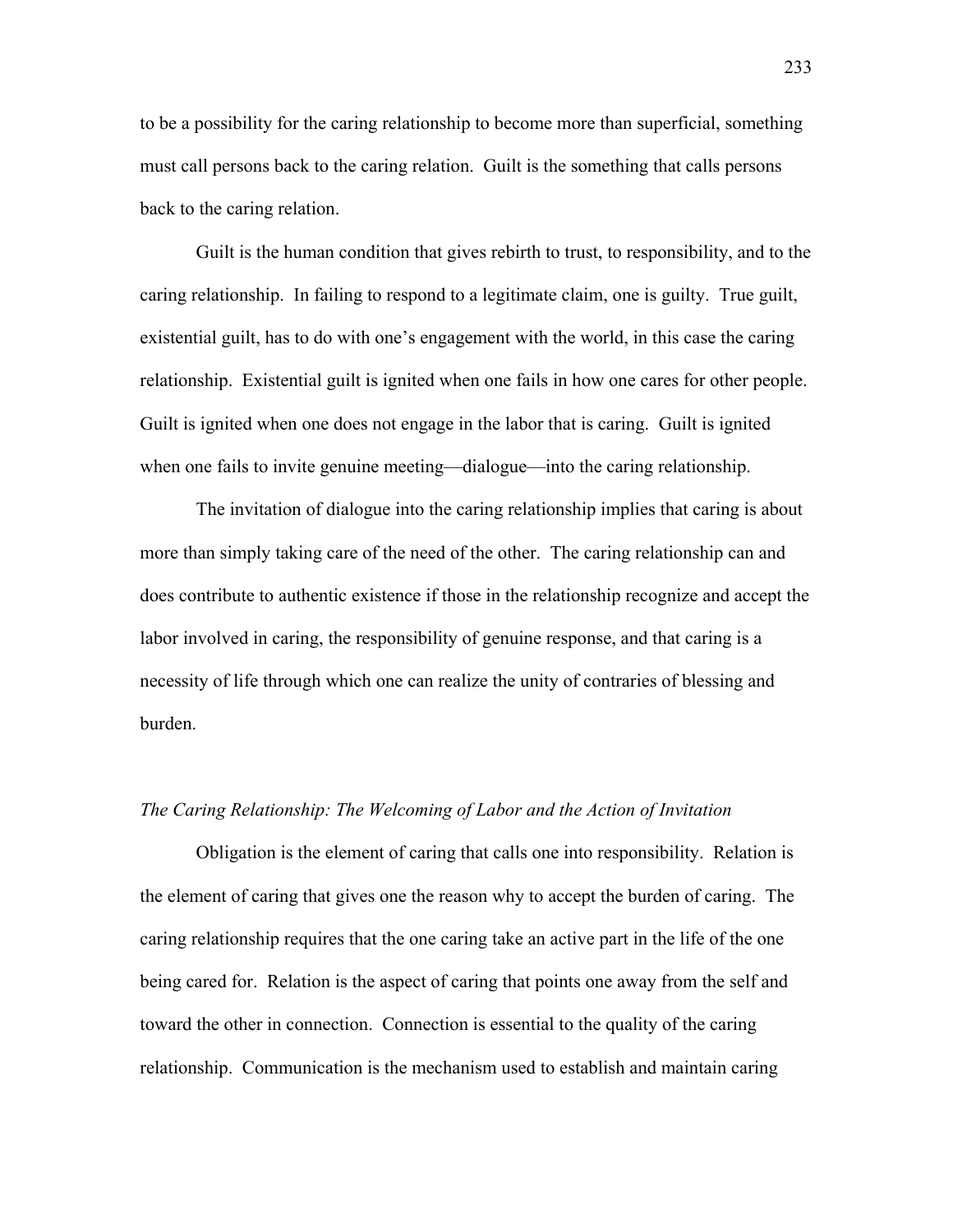relationships. The quality of the caring relationship is ascertained by the type of communication one employs to engage the relationship.

The between, then, is a fundamental metaphor for caring, because caring is not an act in the person but emerges between persons. The significance of Buber's concept of the between to caring is that it moves one from a focus on the self and focuses one's attention on the relation between oneself and another. By emphasizing Buber's concept of the between in the caring relation, this work highlights the necessity and power of the unity of contraries found in these relations. Life is best lived in the unity of contraries, between joy and suffering, blessing and burden, and triumph and struggle.

 The caring relationship takes on meaning for the lives of those involved when each one in the relationship invites certain communicative habits into the relationship. The first and probably most important for the realization of a meaningful relationship is the recognition that the other is radically different from oneself. The quality of the caring relationship is partly determined through the recognition on the part of the one caring that the other is a particular other, radically different from oneself. By recognizing that the other is radically other than oneself, one responds to that other in a unique fashion. The recognition of otherness requires the one caring to truly understand the other and that other's embedded circumstance. The recognition of otherness invites a meaningful caring relationship because if one recognizes the other as unique, one's communication of caring for will be fashioned to this "particular" individual.

The caring relationship begins to become meaningful when the one caring recognizes that the one being cared for is totally other than him/herself. The caring relationship has the opportunity to reach fruition when the one caring brings certain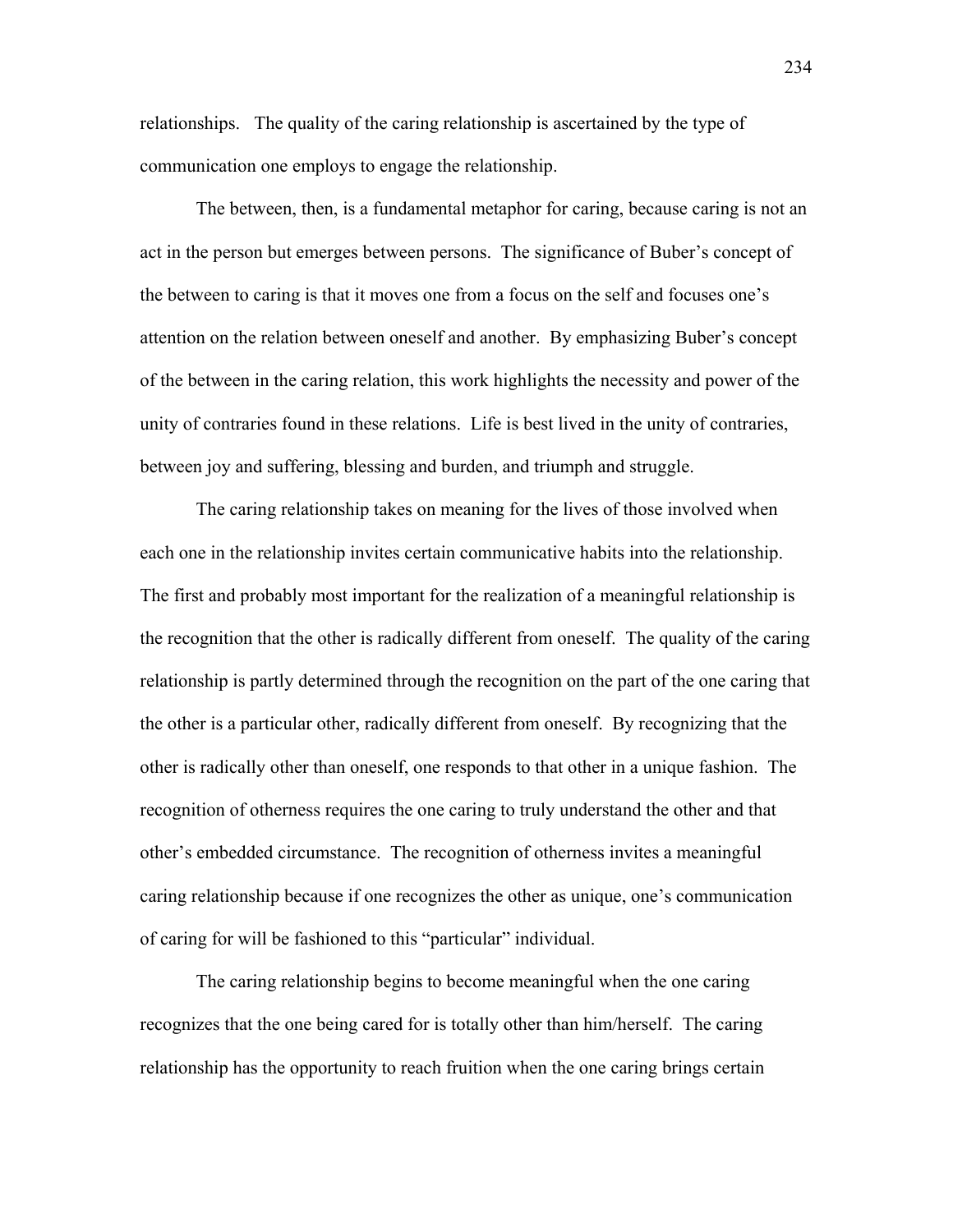communicative abilities with them to the relationship. As discussed previously, the one caring must first choose to assume the burden of caring. By accepting the responsibility to care the one caring turns to the other in relation. The one caring may be called to enact a variety of communicative gifts: respect, devotion, mutuality, trust, patience, honesty, humility, love, empathy, and compassion. These are only some of the gifts that may be required in the caring relationship.

One of the most important communicative gifts the one caring brings to the caring relationship is the gift of a willingness to learn. Because no two circumstances are the same and no two people need to be cared for in the same way, caring requires that the one caring be able to learn continually in and from the caring relation.

 A willingness to learn is not only a gift the one caring brings to the caring relationship—a willingness to learn is a gift the one caring gives oneself. Caring is act in which one answers the need of another. Caring is an act in which one helps another. Because of the components of obligation, burden, and relation, the other is not the only recipient of rewards in the caring relation. There is a horizon of significance that enables and encourages the caring relationship to continue. Through the response of caring one learns about the other, about relationships, about communication, and about oneself. Through the acceptance of burden one realizes a lived unity. In accepting burden and toiling through the caring relationship one not only realizes the suffering of caring and human relationships, but finds the joy of true engagement.

 Caring is an action that is communicatively constituted through the labor of inviting dialogue into the relationship. The labor of inviting dialogue into the caring relationship is a necessity for realization of caring. If human beings turn to the other,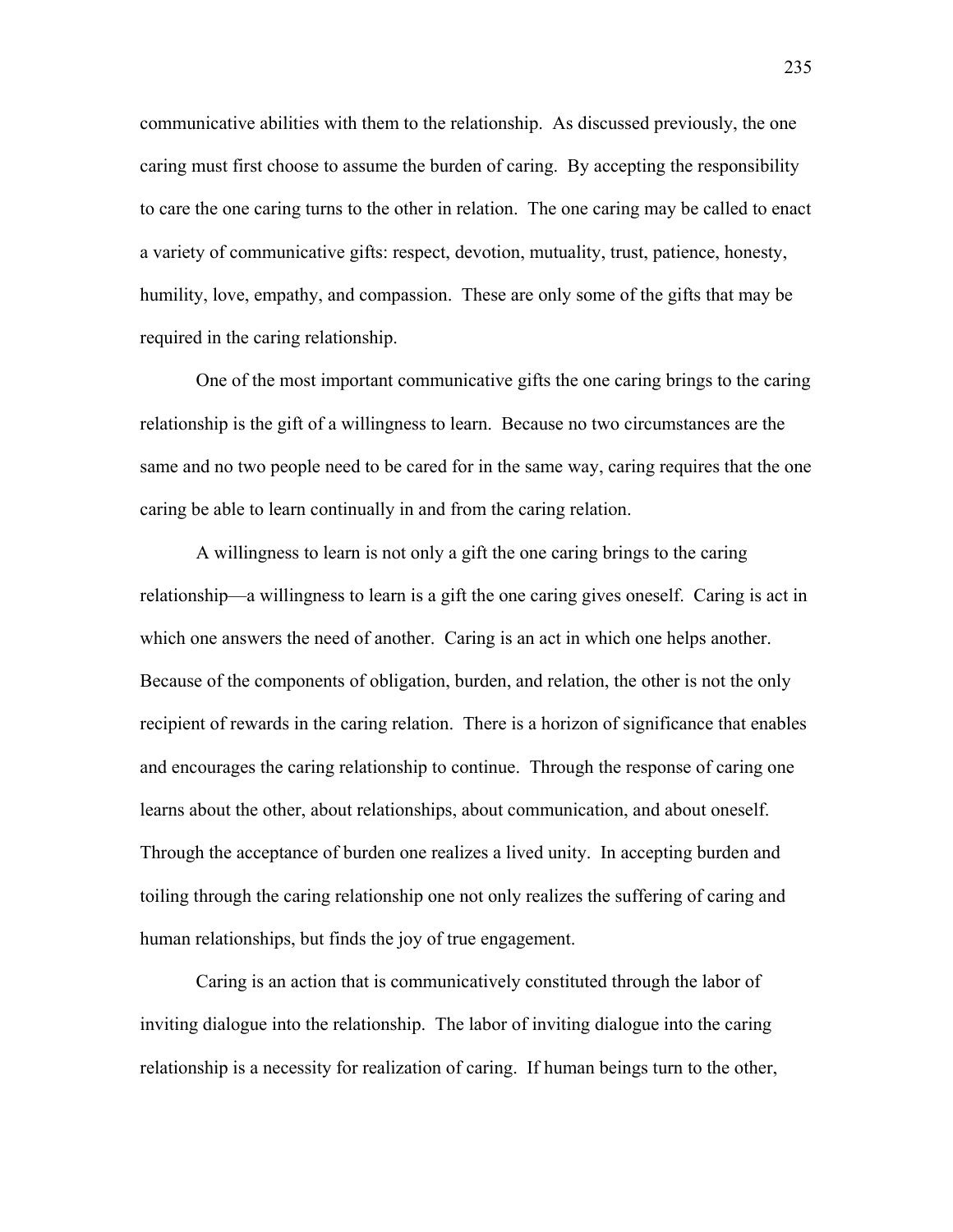accepting the burden that is caring, they can realize the lived unity of life: joy and suffering, blessing and burden, triumph and struggle.

Caring is enacted in human relationships in which those involved are truly connected and recognize the uniqueness of the other and the circumstance. Caring is the valuable labor that sustains our lives and enables humanity to survive. The invitation (through action and speech) of dialogue into the caring relationship has the potential of natality, to begin something new, and to change the story of caring from of futility to one of significance.

### Les Misérables: The Unity of Contraries

*For there are many great deeds done in the small struggles of life. There is a determined though unseen bravery, which defends itself foot to foot in the darkness against the fatal invasions of necessity and of baseness. Noble and mysterious triumphs which no eye sees, which no renown rewards, which no flourish of triumph salutes. Life, misfortunes, isolation, abandonment, poverty, are battlefields which have their heroes; obscure heroes, sometimes greater than the illustrious heroes.* 

*Strong and rare natures are thus created; misery, almost always a stepmother, is sometimes a mother; privation gives birth to power of soul and mind; distress is the nurse of self-respect; misfortune is a good breast for great souls. (Les Misérables 588)* 

As Hugo asserts, "*there are many great deeds done in the small struggles of life,"*  and caring is one of those deeds. Through the creation of the communication ethic of dialogue as the labor of care one finds Hugo's comment on "illustrious heroes" even more profound. In this passage one sees each of these metaphors emerge.

Caring is a deed from which illustrious, unseen heroes emerge. The

communicative ethic of dialogue as the labor of care begins with the idea of caring.

Caring is a human activity "that includes everything that we do to maintain, continue, and

repair our 'world' so that we can live in it as well as possible. That world includes our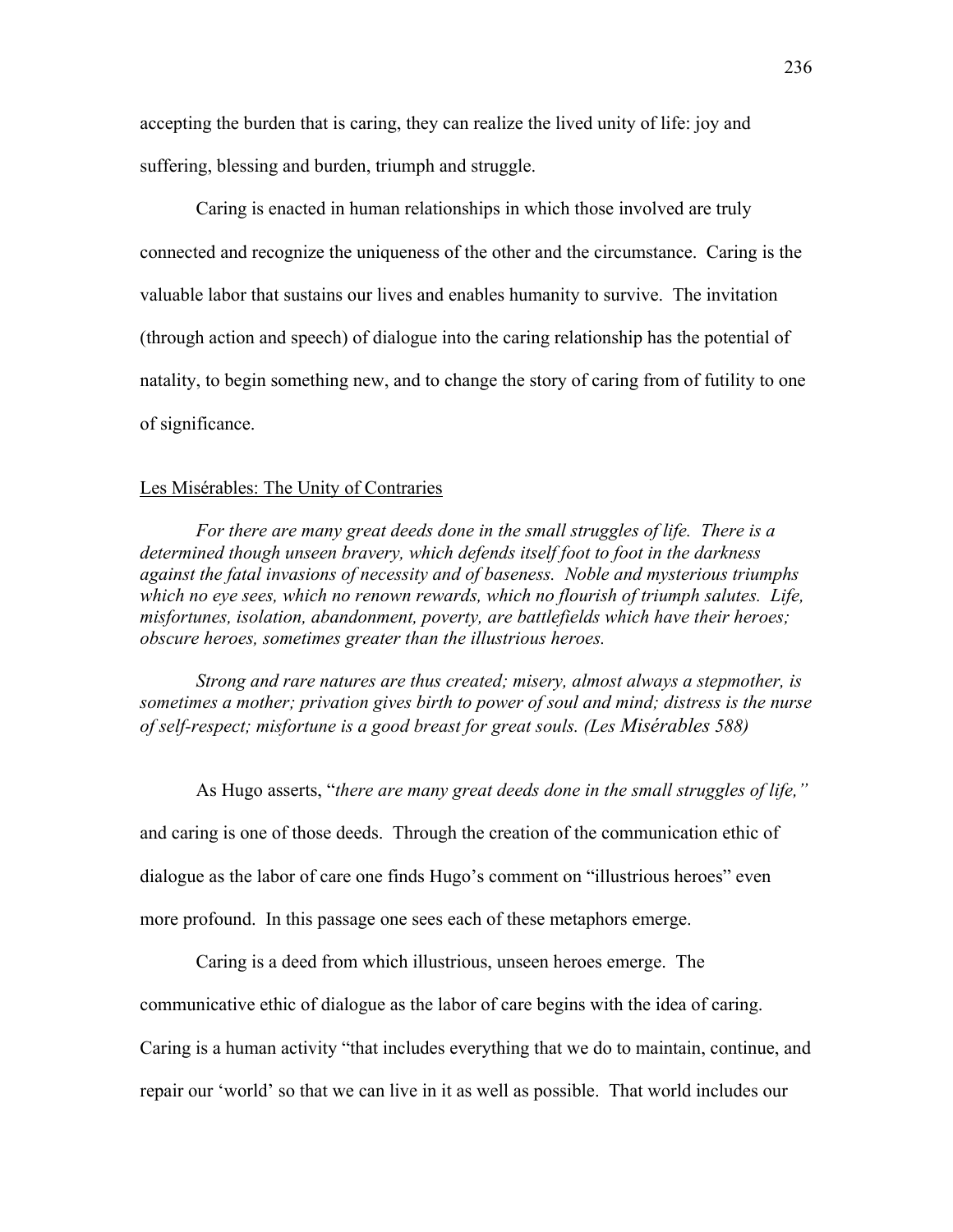bodies, our selves, and our environment, all of which we seek to interweave in a complex, life sustaining web" (Tronto and Fisher 40). To this end, the life sustaining web of caring, one finds joy and suffering, triumph and struggle. As joy and suffering, care is an essential part of the human condition and is communicatively constituted.

Dialogue as the labor of care is offered as a communicative ethic that provides guidance without *a priori* clarity. A practical wisdom is informed through the philosophical theories of Buber's conception of dialogue and Arendt's conception of the human condition—labor and action. The goal of this project has not been to provide a formula or technique for caring. Caring is act of labor in which those involved discover between them the caring needed. The goal of this communicative ethic is to point those looking for ground to stand on in the direction of welcoming labor and dialogue into the caring relationship. Ultimately, there is no dictate for the caring relationship—labor is carried through dialogue in the stories manifested in the lives of those responsive to something beyond themselves.

Both Buber and Arendt demonstrate the power of stories for understanding the lives of people living together. Buber used Hasidic tales to give people a deeper understanding of the meaning of life. Buber never used stories to suggest exactly "how" to enact something. Buber used stories to help guide those looking for answers. According to Arnett and Arneson, Buber used Hasidic tales to point a person in a direction without dictating: "The answer is found between the reader, text, and the historical moment of one's living" (137).

Arendt states that it is through action and speech one inserts oneself into the web of human relationships and thus begins one's unique life story. Because stories are

237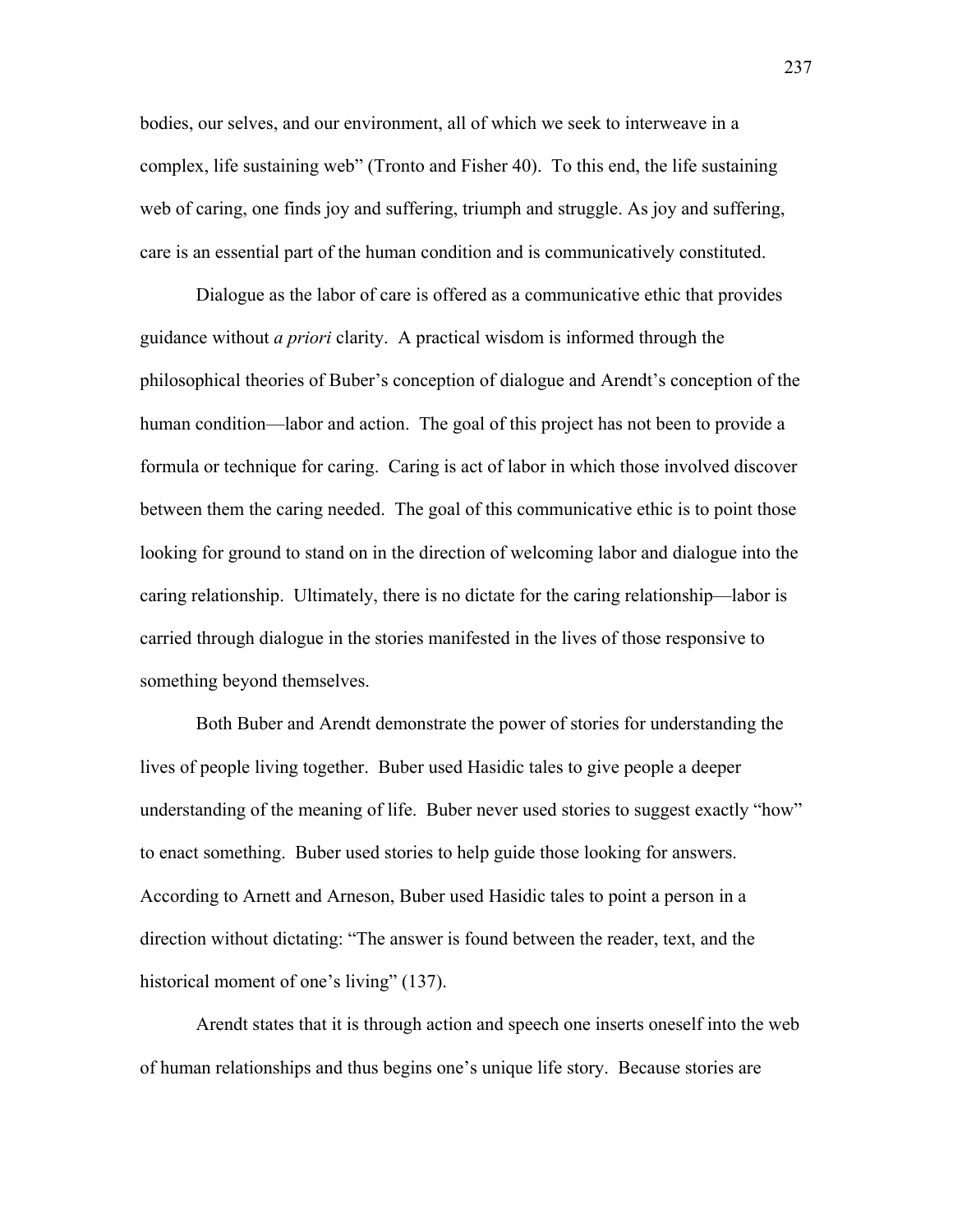produced in the web of human relationships, Arendt argues, they can be recorded and subsequently told and retold. Stories, according to Arendt, tell us about their subjects, "the hero" in the center of each story (184). "*Who* somebody is or was we can know only by knowing the story of which he is himself the hero—his biography, in other words; everything else we know of him, including the work he may have produced and left behind, tells us only *what* he is or was" (186). Because through action and speech one reveals who one is, the story of *whom* one is can be told as a result of one's action and speech in the web of human relationships.

This last section of this work employs the use of Victor Hugo's novel *Les Misérables* in order to illuminate the enactment of dialogue as the labor of care, pointing in the direction of the fuzzy clarity found between the reader, the text, and the historical moment. Through the characters of the Bishop, Jean Valjean and Javert, the who of dialogue as the labor of care is revealed. The actions of these characters points to the enactment of dialogue as the labor of care.

#### *Dialogue: The Invitation to Life*

#### *The bishop turned to the man:*

*"Monsieur, sit down and warm yourself: we are going to take supper presently, and your bed will be made ready while you sup."* 

*At last the man quite understood; his face, the expression of which till then had been gloomy and hard, now expressed stupefaction, doubt, and joy, and became absolutely wonderful. He began to stutter like a madman.* 

*True? What! You will keep me? You won't drive me away? A convict! You call me monsieur and don't say 'Get out, dog!' as everybody else does...* 

*Every time he said this word monsieur, with his gently solemn and heartily hospitable vice, the man's continence lighted up. Monsieur to a convict, is a glass of water to a man dying of thirst at sea. Ignominy thirsts for respect…* 

*"Monsieur Cure," said the man, "you are good; you don't despise me. You take me into your house; you light candles for me, and I hav'n't hid from you where I come from, and how miserable I am."*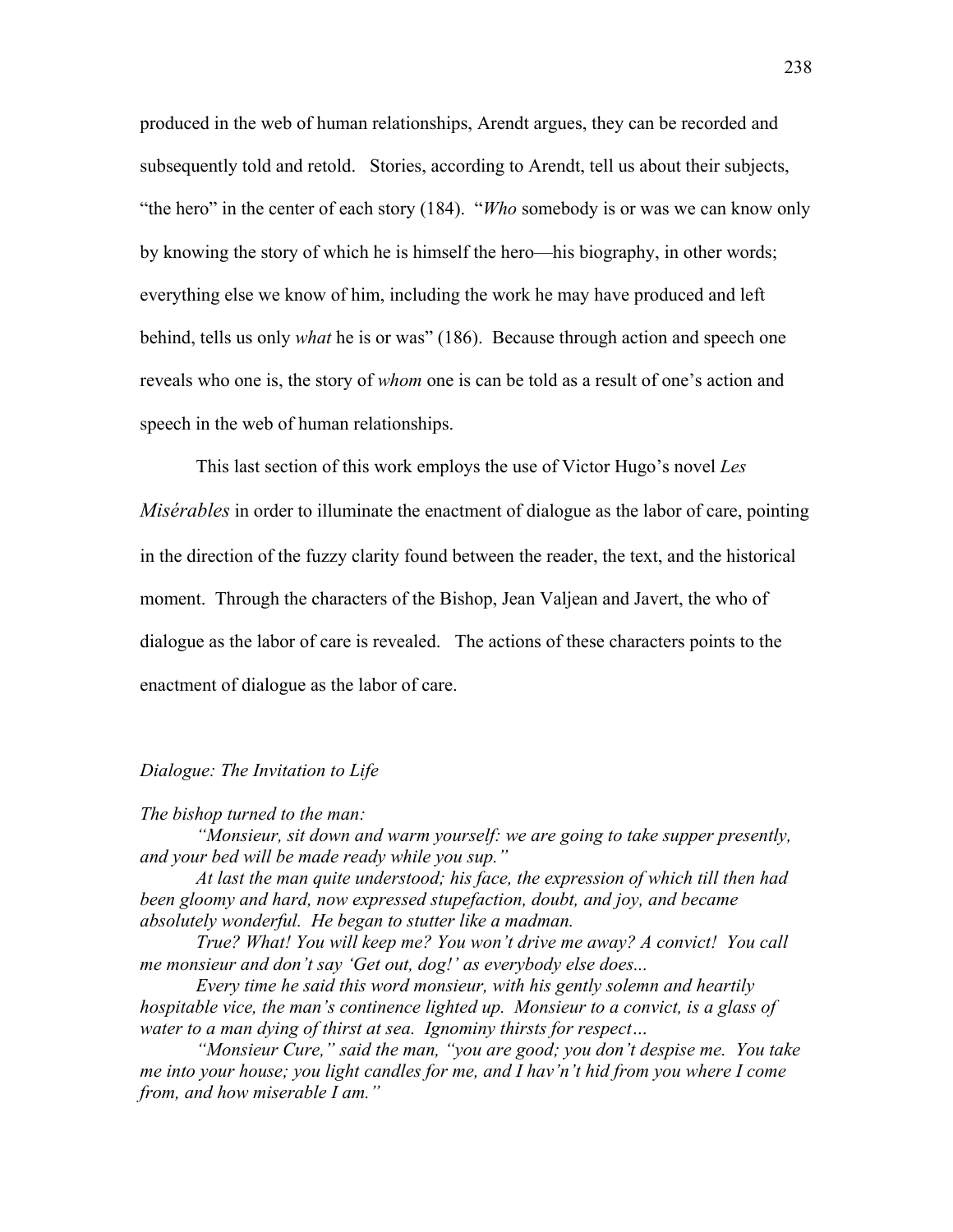*The bishop, who was sitting near him, touched his hand gently and said: "You need not tell me who you are…I tell you, who are a traveler, that you are more at home here than I; whatever is here is yours. What need have I to know your name? Besides, before you told me, I knew it."* 

*The man opened his eyes in astonishment: "Really? You knew my name?"* 

*"Yes," answered the bishop, "your name is my brother." (Les Misérables 66-67)* 

The actions of the bishop, Monseigneur Bienvenu, in this passage exemplify what Buber conceived of as an invitation to genuine meeting: dialogue. In choosing to invite dialogue into his relation with Valjean from their initial encounter, the bishop invited Valjean into a genuine encounter, which ultimately changed Valjean's life. In this passage the guiding dialogic metaphors of turning, confirmation, communion, address and response and responsibility bring the story of dialogue alive.

 In the beginning the bishop turns to Valjean with his soul and treats Valjean as a man. The bishop calls him "*Monsieur"* which, to a convict, is a glass of water to a man dying of thirst at sea. The bishop confirms to Valjean that he sees him as he truly is— "miserable, a convict"—and in calling him monsieur confirms in Valjean what he knows he has the potential to become. The bishop hears the address of Valjean and responds to this claim. He responds through acts of care, kindness, and respect. He gives Valjean what he needs physically, emotionally, and spiritually.

 In choosing to turn to this man and respond with his entire being, the bishop changes the course of Valjean's life forever. In choosing to be genuine and respectful with Valjean, the bishop not only communicates to Valjean who he is, he communicates to Valjean the type of man he can become. The way in which previous persons had treated Valjean upon his release from prison only confirmed to him his wretchedness as a permanent condition and served to destroy him even further. The bishop, on the other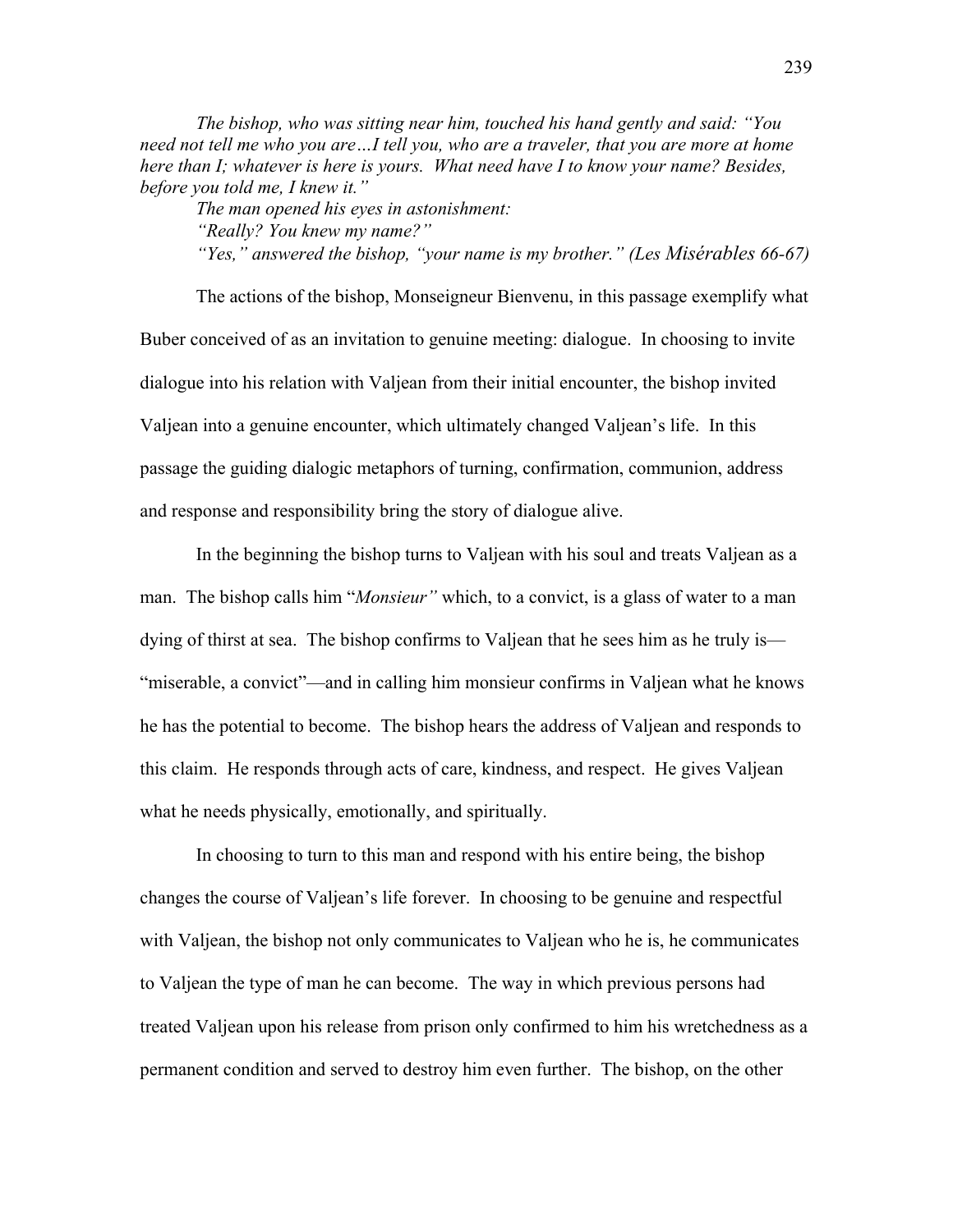hand, invited Valjean into his home. He invited Valjean to change his life. He invited Valjean into the lived unity of life, dialogue. The bishop not only called Valjean monsieur, he called him brother.

#### *Caring: To Be Caressed*

*Let us say by the way, to be blind and to be loved, is in fact in this earth where nothing is complete, one of the most strangely exquisite forms of happiness. To have continually at your side a woman, a girl, a sister, a charming being, who is there because you have need of her, and because she cannot do without you, to know you are indispensable to her who is necessary to you, to be able at all times to measure her affection by the amount of her company that she gives you, and to say to yourself; she consecrates to me all her time, because I posses her whole heart; to see the thought instead of the face; to be sure of the fidelity of one being in the eclipse of the world; to imagine the rustling of her dress the rustling of wings; to hear her moving to and fro, going out, coming in, talking, singing, and to think that you are the centre of those steps, of those words, of that song; to manifest at every minute your personal attraction; to feel yourself powerful by so much the more as you are the more infirm; to become in darkness, and by reason of darkness, the star around which this angel gravitates; few happy lots can equal that. The supreme happiness of life is the conviction that we are loved; loved for ourselves—say rather, loved in spite of ourselves, this conviction the blind have. In their calamity, to be served, is to be caressed.* (*Les Misérables* 145)

*Monseigneur Bienvenu had been formerly, according to the accounts of his early manhood, a passionate, perhaps a violent, man. His universal tenderness was less an instinct of nature that the result of a strong conviction filtered through life into his heart, slowing dropping in upon him, thought by thought; for a character as well as a rock, may be worn into by drops of water. Such marks are ineffaceable; such formations are indestructible" (Les Misérables 48).* 

 The caring demonstrated through the bishop's sister is the kind of caring that invites more than healing. This kind of caring invites happiness in the midst of need. The relationship between the bishop and his sister shows a picture of caring that reveals the depth to which caring can enhance a person's life and soul. The devotion of the bishop's sister does not end in simply taking care of the bishop's functional needs—his blindness.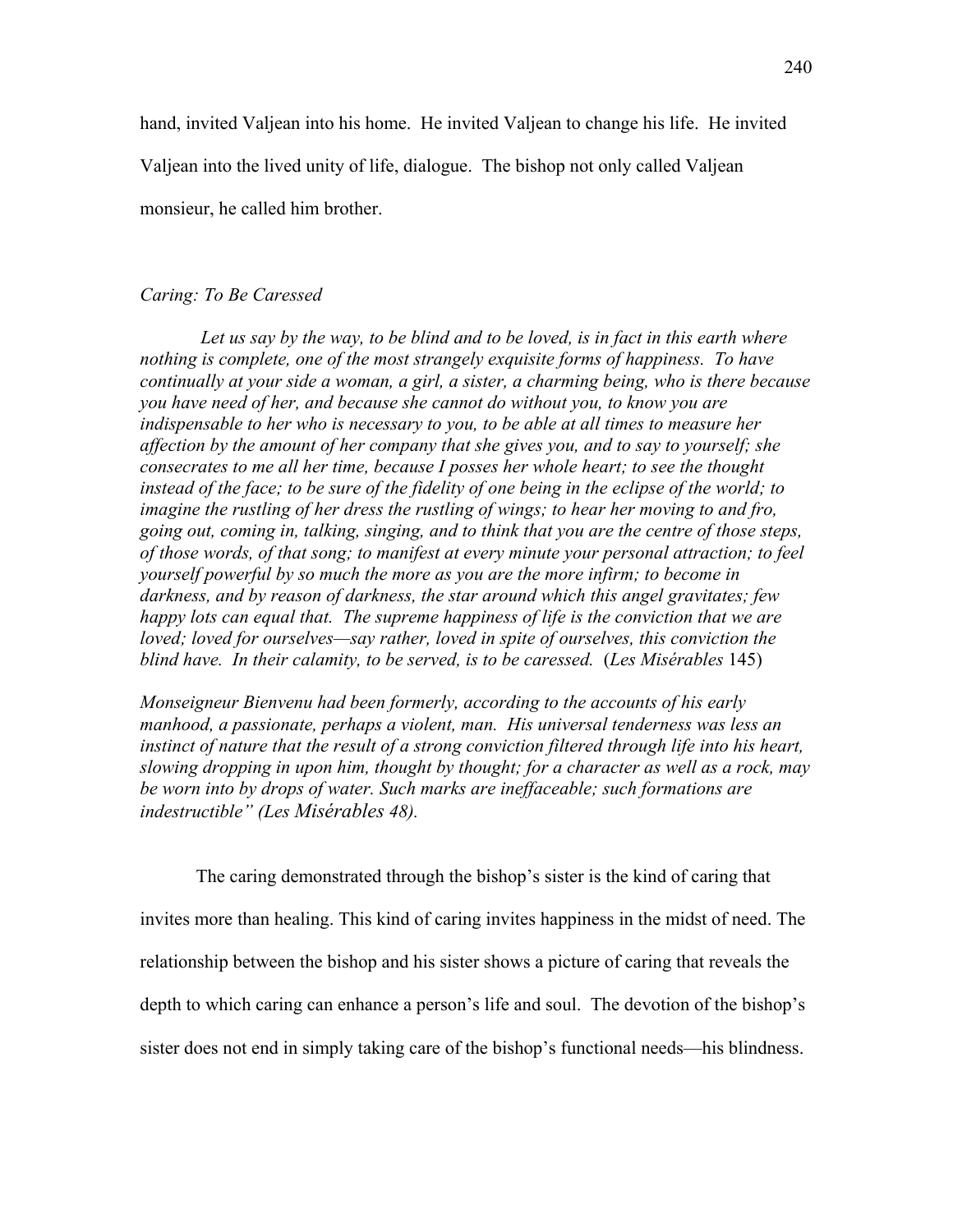The genuine caring the bishop's sister brings comfort, caress, affection, fidelity and, ultimately, happiness to the bishop's life.

The bishop's sister embodies the true face of caring. In her devotion and caring for her brother the bishop's sister is always there when he needs her. Furthermore, she understands him and what it is that he needs from her. As a result of the absolute conviction of her caring for him, the bishop knows and feels how much she cares for him. As a result of her absolute devotion to her brother, the bishop knows he is the center of her attention, care, and love. As a result of his need of her and her genuine response to him a powerful relationship is borne, one in which the care of one in response to the need of the other creates the love and happiness of both.

#### *Obligation: Dialogue as the Call of Care*

*When Jean Valjean left the bishop's house, as we have seen, his mood was one that he had never known before. He could understand nothing of what was passing within him. He set himself stubbornly in opposition to the angelic deeds and the gentle words of the old man, "you have promised me to become an honest man. I am purchasing your soul, I withdraw it from the spirit of perversity and I give it to God Almighty." This came back to him incessantly. To this celestial tenderness, he opposed pride, which is the fortress of evil in man. He felt dimly that the pardon of this priest was the hardest assault, and the most formidable attack which he had yet sustained; that his hardness of the heart would be complete, if he resisted this kindness; that if he yielded, he must renounce that hatred with which the acts of the other men had for so many years filled his soul, and in which he found satisfaction; that, this time, he must conquer or be conquered, and that the struggle, a gigantic and decisive struggle, had begun between his own wickedness, and the goodness of this man…* 

*The bishop had hurt his soul, as a too vivid light would have hurt his eyes on coming out of the dark. The future life, the possible life that was offered to him henceforth, all pure and radiant, filled him with trembling and anxiety. He no longer knew really where he was. Like an owl who should see the sun suddenly rise, the convict had been dazzled and blinded by virtue. One thing was certain, nor did he himself doubt it, that he was no longer the same man, that was all changed in him, that it was no longer in his power to prevent the bishop from having talked to him and having touched him (Les Misérables 96-97).*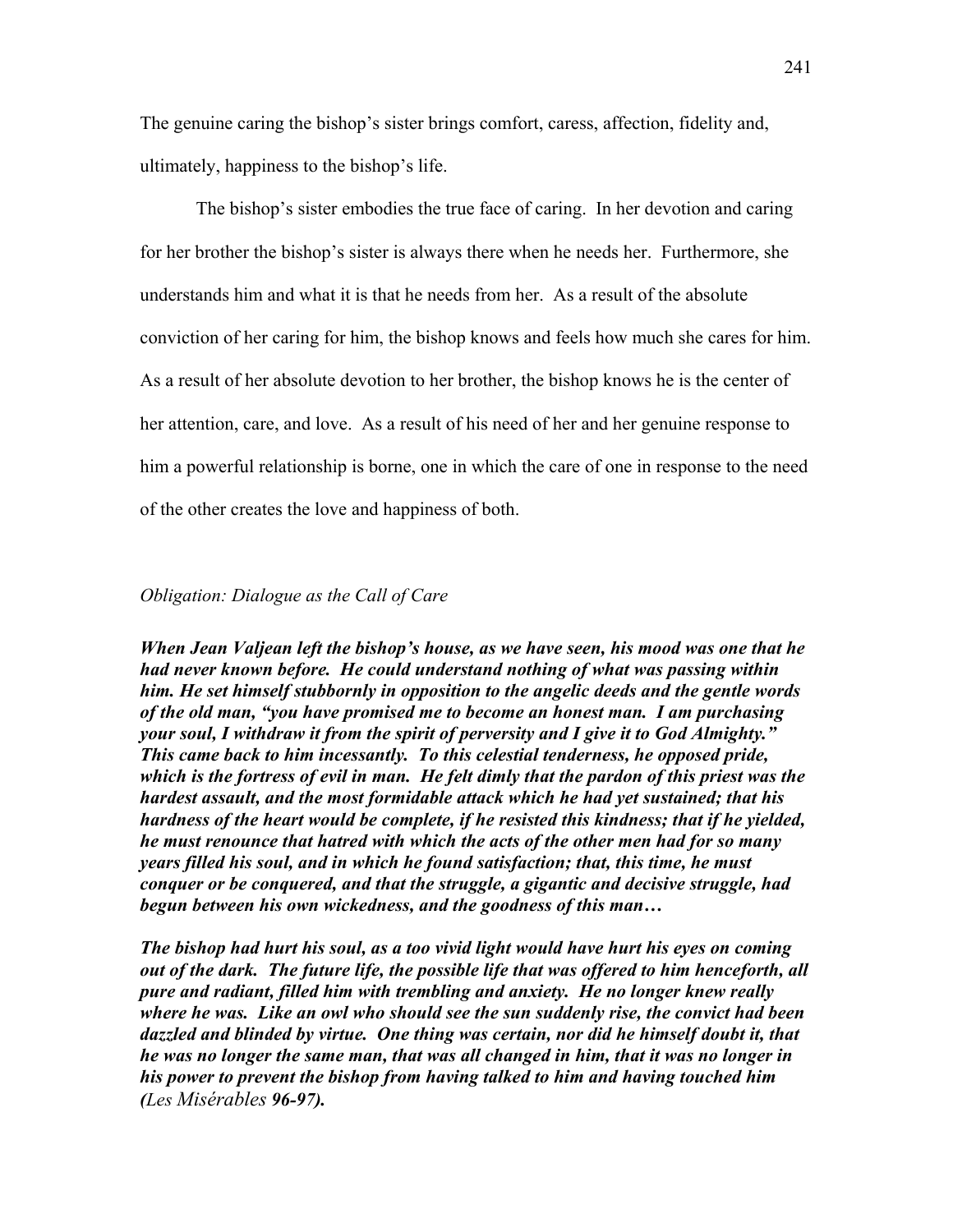The metaphors of responsibility, guilt, and labor are significant in one's engagement with an obligation. In this passage from *Les Misérables*, the connection between the care metaphor of obligation and those of responsibility, guilt, and labor come together to reveal the obligatory nature of dialogue as the labor of care.

Jean Valjean finds that in the act of "purchasing his soul" the bishop calls him into responsibility. In this act the bishop binds Valjean in obligation to himself, to the bishop, to mankind, and ultimately to God. Against his will, Valjean realizes that he has made a binding promise to become the man he has the potential to become. This promise turns out to be a blessing and a burden. In his angst, Valjean realizes the decisive struggle it will require to fulfill this promise. This promise necessitates that Valjean labor through his past transgressions and re-engage the world and those in it. The bishop calls Valjean to responsibility for his life and invokes in him a sense of duty and indebtedness. When Valjean considers the possibility of turning away from this obligation, guilt calls him back to responsibility. The guilt born of his relationship with the bishop and ultimately mankind reminds Valjean of his responsibility and encourages him to seek the reconciliation he so desperately needs.

From the point at which Valjean realizes his obligation to the bishop until the day he dies, Jean Valjean accepts and welcomes the obligation of labor and responsibility of caring for others. In seeking reconciliation through his acts of giving to the poor, especially children, Valjean continually looks for the boy from whom he stole the sous. In his role as Mayor Madeleine, Valjean begins to reach out and participate in the community by residing fairly and genuinely over citizens' disputes. When he hears that a young woman is unjustly punished he comes to her defense to set things right.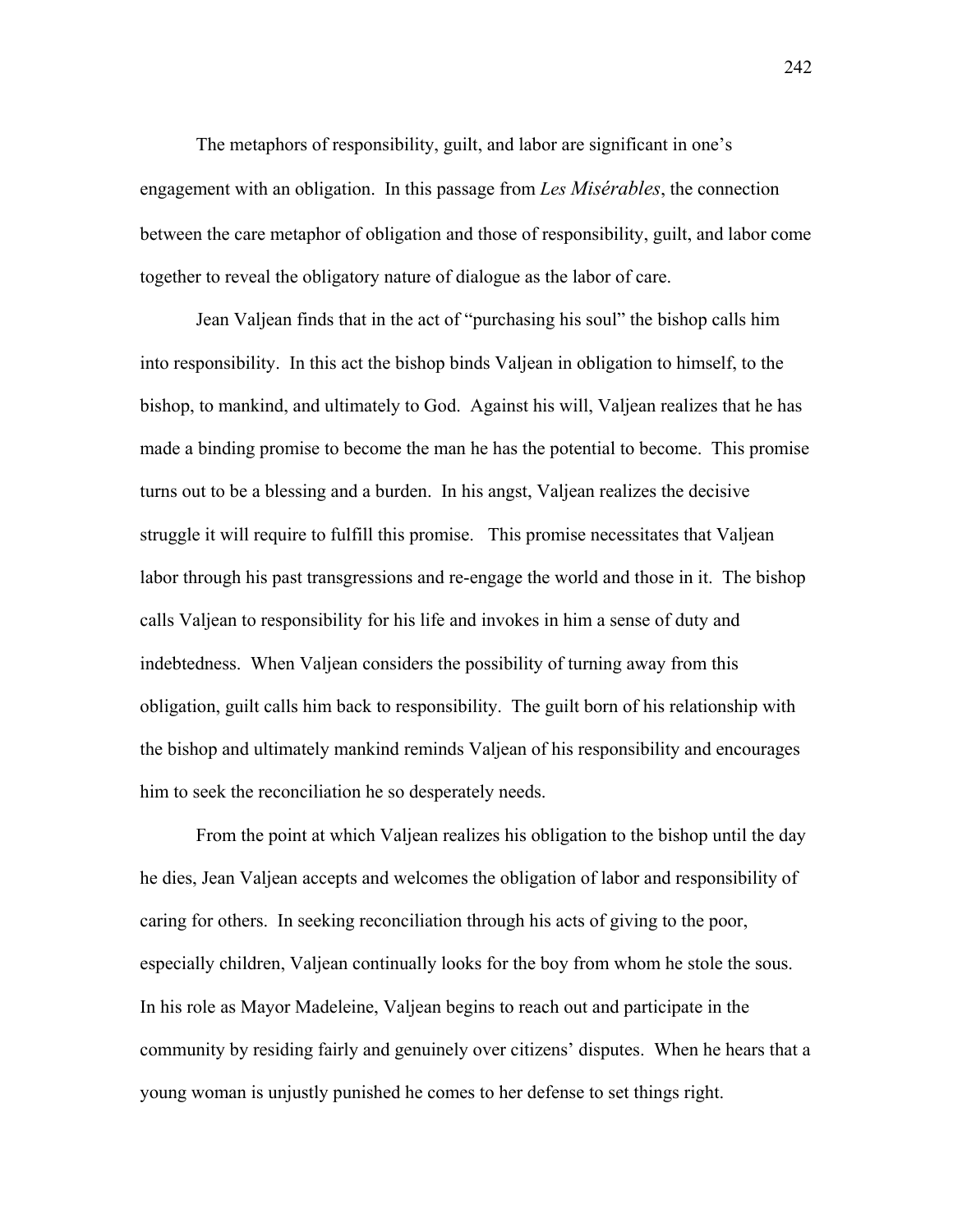As it turns out that woman's incarceration for prostitution is in this circumstance due to the action of Valjean. In the course of reconciling with her and the unforeseeable events that take place as the result of his actions, Valjean comes to care about and in the end cares for her. Jean Valjean is first called into responsibility by the bishop. The bishop calls Valjean to be the man he can become, a man of responsibility and action. The call of the bishop changes the very nature and direction of Valjean's life. The second time Valjean is called into life-changing obligation is upon the death of Fantine. When Fantine dies she turns to Valjean and asks him to care for her child. Valjean accepts the burden of this obligation, and it changes the very fabric of his soul. Through Valjean's acceptance of the claim that Fantine makes on his very life, to care for Cosette, Valjean enters a genuine caring relationship and receives the lived unity found in such a relationship.

In all these and other acts, Valjean is answering the call of the other, responding to the address of those in need and at the same time responding to the obligation he felt to the bishop, to himself, and to God. When the bishop touched him, bought his soul from the devil, he offered Valjean a new life, and Valjean chose to make his life a life of caring for the other.

### *Relation: Dialogue as the Face of Care*

*Nature had placed a wide chasm—fifty years' interval of age—between Jean Valjean and Cosette. This chasm fate filled up. Fate abruptly brought together, and wedded with its resistless power, these two shattered lives, dissimilar in years, but similar in sorrow. The one, indeed, was the complement of the other. The instinct of Cosette sought for a father, as the instinct of Jean Valjean sought for a child. To meet, was to find one another. In that mysterious moment, when their hands touched, they were welded together. When their souls saw each other, they recognized that they were mutually needed, and they closely embraced. (Les Misérables 381-382)*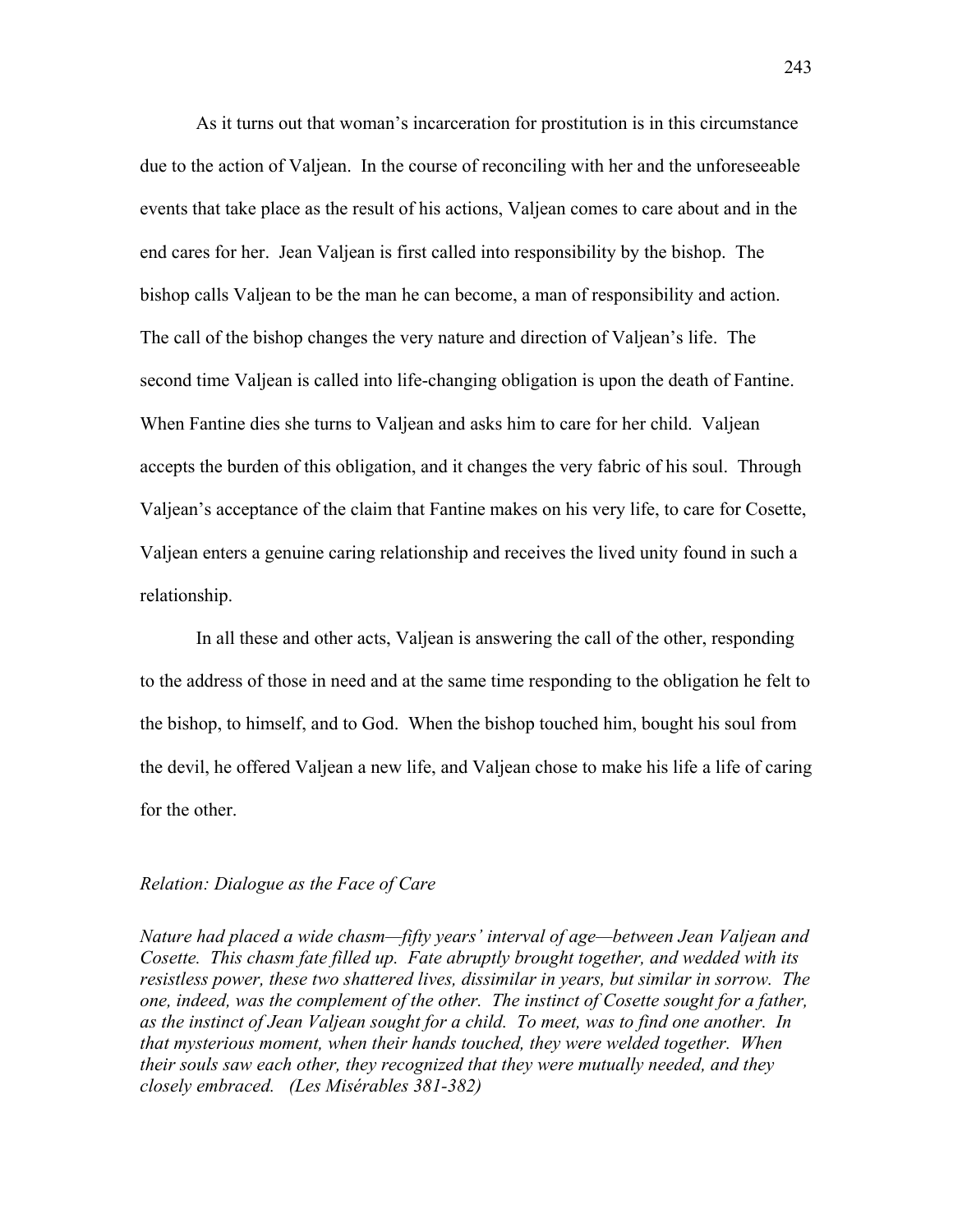The lives of the characters of *Les Misérables* find meaning in and through relation. It is the relationship with the bishop that calls Jean Valjean out of despair and anchors him to the world of men. It is the relationship with Cosette that gives Valjean's life meaning. Likewise, it is the relationship with Valjean that takes Cosette's life in a different direction. It is in Valjean that Cosette's life is reborn.

 Jean Valjean accepts the labor of caring for and the obligation of responsibility for Fantine's child upon her death. Valjean first meets Cosette in the "care" of the Thenadiers. The relationship between Valjean and Cosette begins when Valjean takes from her the burden of carrying a heavy bucket of water a very long distance. Through this initial act Valjean begins his caring relationship with Cosette: *"*At that moment she felt the weight of the bucket was gone. A hand, which seemed enormous to her, had just caught the handle, and was carrying it easily" *(340).* From that moment on, Valjean consistently and continually welcomed the burden of caring for Cosette. From that moment on Cosette had someone she knew loved and cared for her and this knowledge warmed her soul. From that moment on Valjean's life changed. "*Something new entered his soul"* (380): love.

Jean Valjean, the hero *Les Misérables,* is so because he enters into genuine relation. In his initial relation with the bishop, Valjean's soul is saved. In his relation with Fantine, Valjean is called to learn to care for another, something he had never done. In his relation with Cosette, Valjean is called to care, to love, and to sacrifice. In the end, Valjean sacrifices his own happiness in order for Cosette to enter into a relationship with Marius.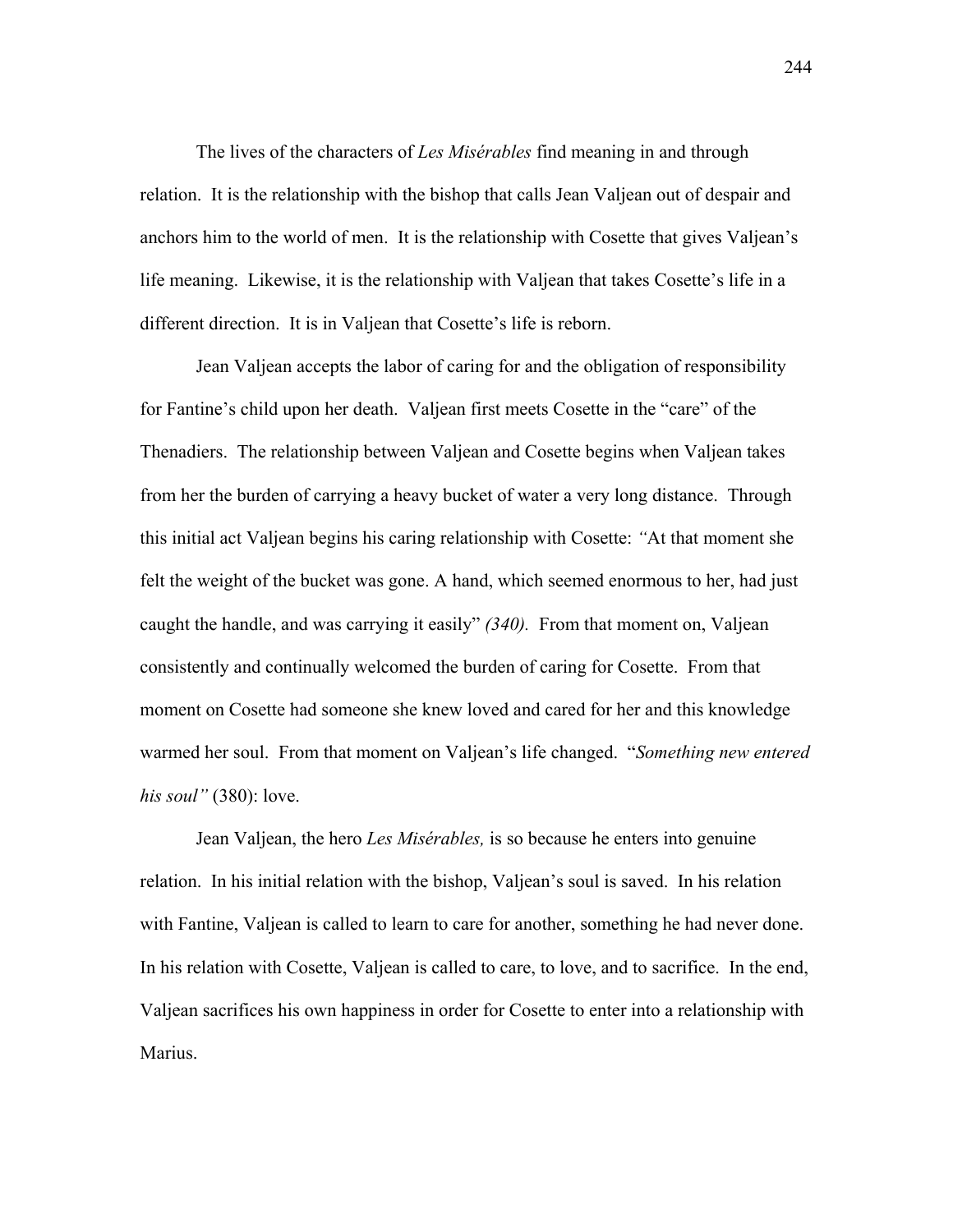### *The Horizon of Significance: Dialogue as the Reward of Care*

*Jean Valjean confounded him. All the axioms which had been the supports of his whole life crumbled away before this man. Jean Valjean's generosity towards him, Javert, overwhelmed him. Other acts, which he remembered and which he had hitherto treated as lies and follies, returned to him now as realities. M. Madeleine reappeared behind Jean Valjean, and the two figures overlaid each other so as to make but one, which was venerable. Javert felt that something horrible was penetrating his soul, admiration for a convict. Respect for a galley slave, can that be possible? He shuddered at it, yet could not shake it off. It was useless to struggle, he was reduced to confess before his own inner tribunal the sublimity of this wretch. That was hateful.* 

*A beneficent malefactor, a compassionate convict, kind, helpful, clement, returning good for evil, returning pardon for hatred, loving pity rather than vengeance, preferring to destroy himself rather than to destroy his enemy, saving him who had stricken him, kneeling upon the height of virtue, nearer the angels than men. Javert was compelled to acknowledge that this monster existed.* 

*His (Javert's) supreme anguish was the loss of all certainty. He felt that he was uprooted. The code was now but a stump in his hand. He had to do with scruples of an unknown species. There was in him a revelation of a feeling entirely distinct from the declarations of the law, his only standard hitherto. To retain his old virtue, that no longer sufficed. An entire order of unexpected facts arose and subjugated him. An entire new world appeared to his soul; favour accepted and returned, devotion, compassion, indulgence, acts of violence committed by pity upon austerity, respect of persons, no more final condemnation, no more damnation, the possibility of a tear in the eye of the*  law, a mysterious justice according to God going counter to justice according to men. *He perceived in the darkness the fearful rising of an unknown moral sun; he was horrified and blinded by it. An owl compelled to an eagle's gaze. (1140 – 1141)* 

Jean Valjean is the perfect exemplar of dialogue as the labor of care. Through

this passage one can glimpse the horizon of significance that emerged as a result of Valjean's caring. Valjean, in caring about Cosette, Marius, and the condition of his relationship with God, not only saves Marius' life and the life of Javert, he surrenders himself to Javert. The significant outcomes that emerge from Valjean's caring actions are both unpredictable and irreversible. Faced with the contradiction of the convict and the caring man, Javert's life is changed. Through the caring actions of Valjean, Javert realizes that not only is this man, whom Javert was convinced was evil, good, but that the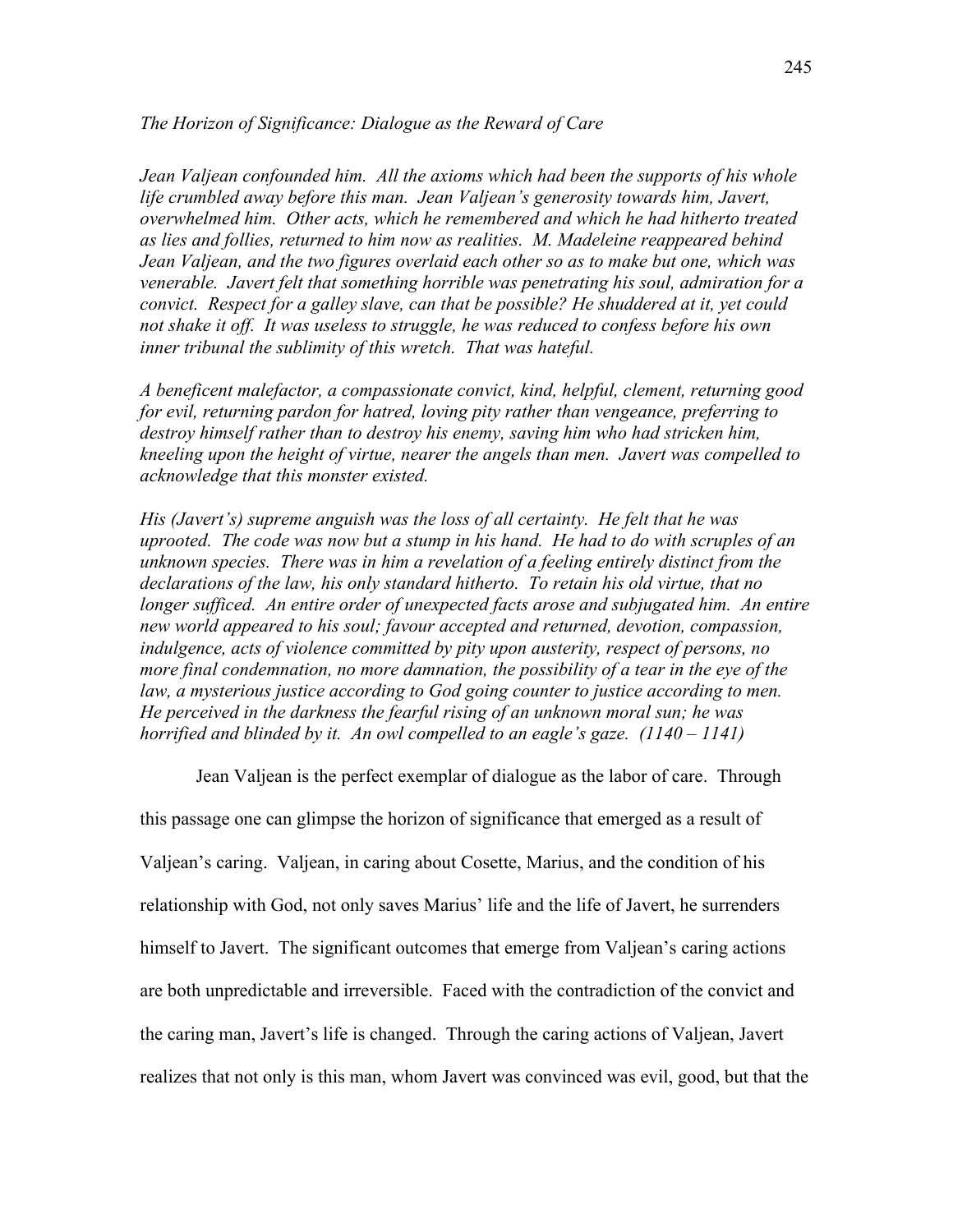world could be a better place. Through the caring acts of Valjean, Javert sees the possibility of a world built on mutuality, devotion, compassion, indulgence, and respect for persons. For Valjean, his acts were acts of love and caring entered into for the sake of those he cared about: Cosette and, in turn, Marius. His act of saving Javert was an act of caring done in the light of own soul and obligation to the Bishop.

Jean Valjean suffered many trials, endured many struggles, labored through many tasks, but from the moment he accepted the obligation set upon him by the bishop, Valjean unfailingly accepted and welcomed the labor of caring for those in his charge. Valjean's relationships reached unpredictable depths and meaningfulness because he had the courage to invite dialogue continually into those caring relationships. Jean Valjean embodies the communicative ethic of dialogue as the labor of care.

This work suggests that through the labor of inviting dialogue into the communicative life of caring, caring can realize the lived unity it is meant to offer. As Hugo suggests, "When you know and when you love you shall suffer still. The day dawns in tears. The luminous weep, were it only over the dark" (*Les Misérables* 854). Every day we experience sorrow, suffering, and frustration—we cannot escape them. It is the fortunate person—the person of the light—who also experiences love, joy, and caring.

#### "*Look into life."*

The communicative ethic dialogue as the labor of care lives between the call of obligation and the communicative act of responsibility. It is in such a communicative light that we glimpse of the face of the other, our face eclipsed and in so doing provides our identity. Dialogue as the labor of care moves us from being individuals to persons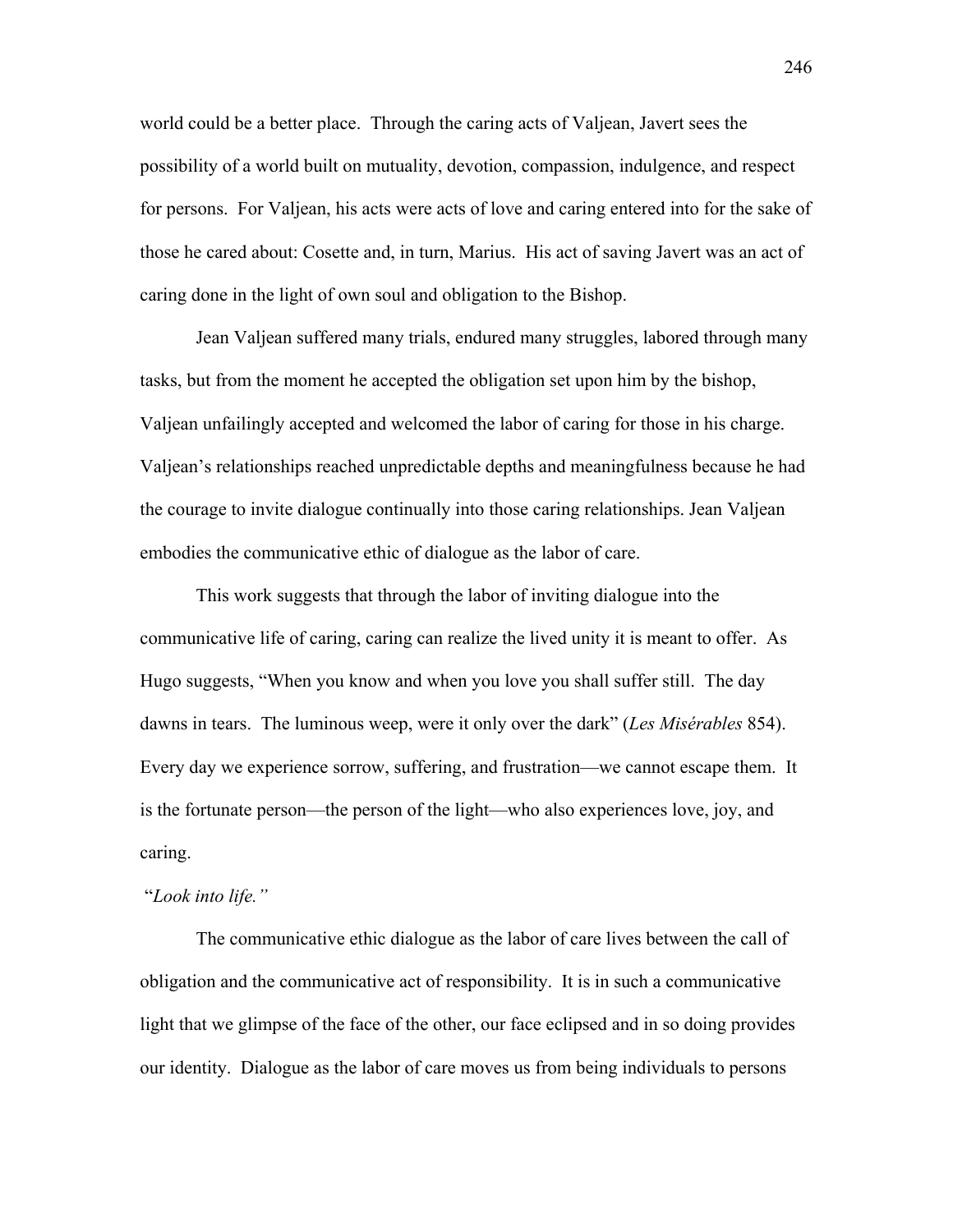and ironically gives us a human face, a face that shines as long as when we look into the mirror we are wise enough not to see but to hear the call of obligation and responsibility.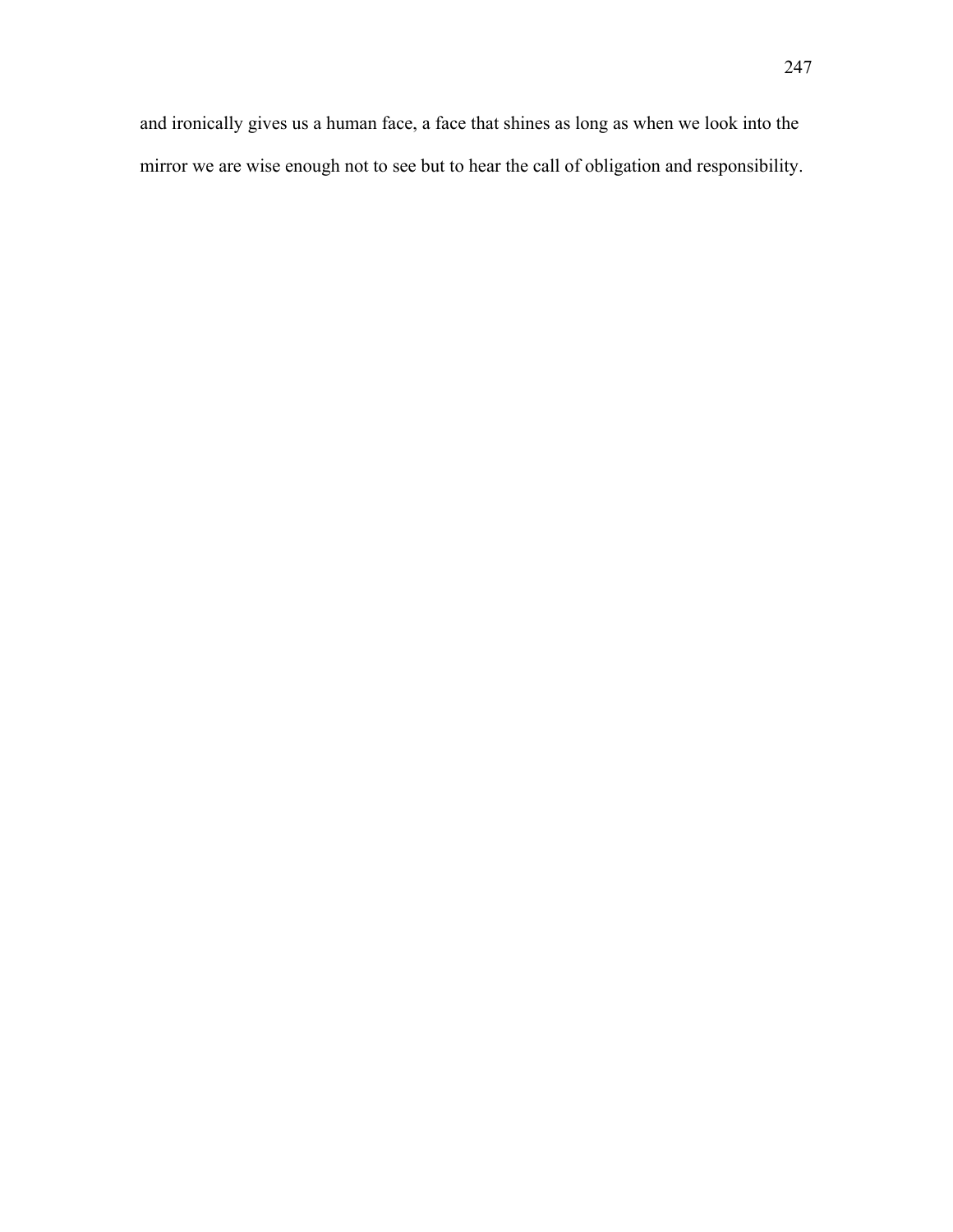### **Mayer off**

Obligation

- Obligation to the other
- Continued call to responsibility
- guilt

Particular other

- Being with the other
- Being for the other
- the constancy of the other
- Caring is not a technique

The ability to care

- Respect
- Devotion
- Mutuality
- Being there
- Consistency
- Persistence
- Willingness to overcome difficulties
- Knowing the self
- Knowing the other
- Ability to learn form the past
- Trust
- Patience
- Honesty
- Humility
- Hope and courage

The ability to be cared for

• reciprocation

By product

• self actualization as

# **Gilligan**

Obligation

- responsibility
- caretaker and protector
- universal obligation
- encumbrances are concrete

### Relation

- connection
- interdependence
- social participation

## Particular other

- irreducible particularity
- self is radically situated and particularized

### Ability to care

- $\bullet$  love,
- empathy,
- compassion,
- emotional sensitivity
- moral development
- selfishness to responsibility
- goodness as self sacrifice

### By product

• moral action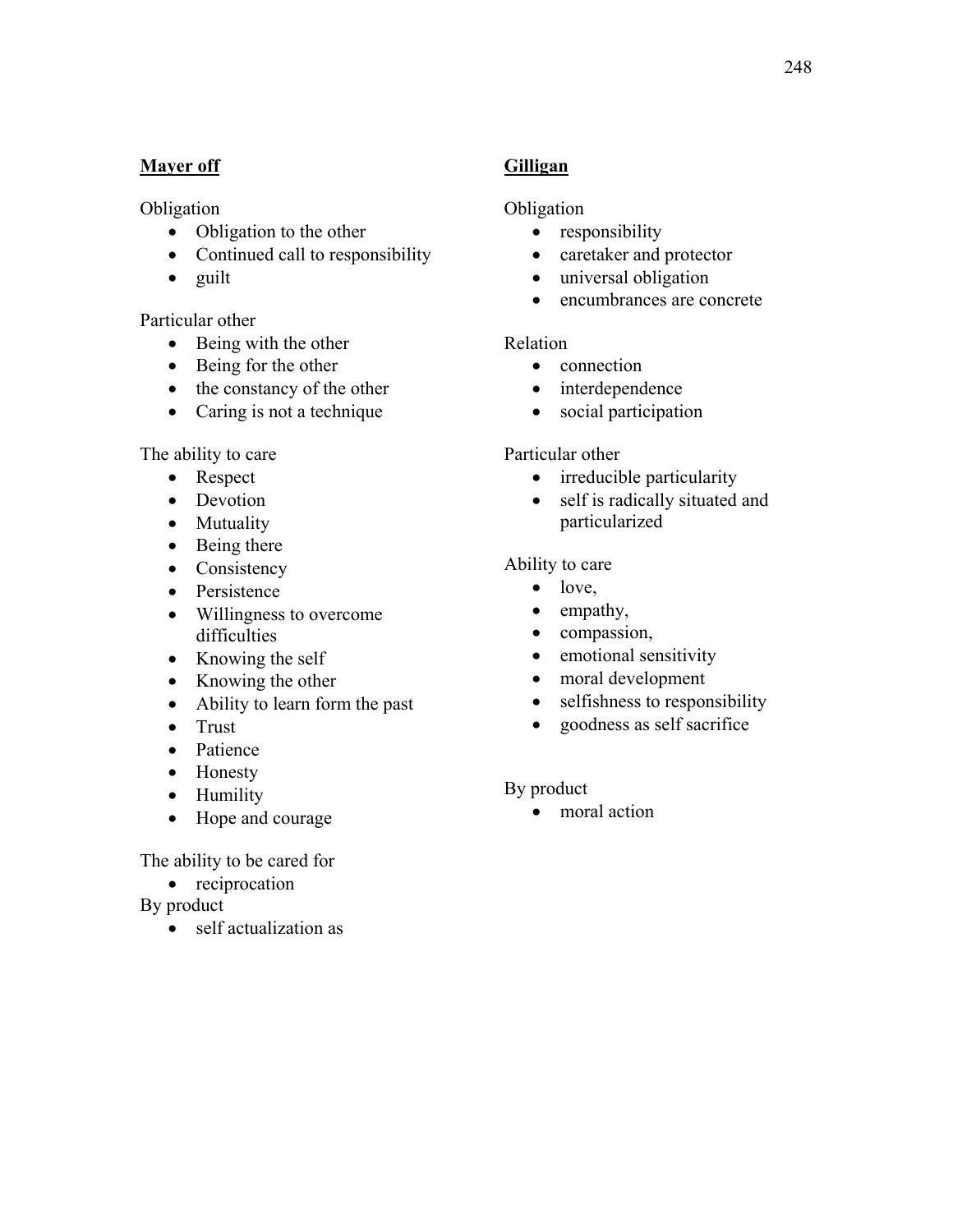# **Noddings**

Obligation

- Natural Caring (I am here for you)
- Ethical caring (I must)
- I *Ought*
- Duty
- Guilt
- Responsibility
- The call of the stranger

# Relation

- relation as basic
- connection b/w two

# Particular other

- Embedded
- Turning toward the other
- Imagining the real

# Ability to care

- responsiveness
- receptivity
- Receiving
- Engrossment
- Desire for the other's well being
- Presence
- Confirmation

# Cared for

- Reciprocity
- Response

# By products

- $\bullet$  joy
- Good life

# **Tronto**

# Obligation

- $\triangleright$  assuming responsibility for care;
- $\triangleright$  Burden

# Relation

- $\triangleright$  Engagement
- $\triangleright$  Other than self

# Particular other

- Ability to care
	- $\triangleright$  Action
	- $\triangleright$  noticing the need to care in the first place;
	- $\blacktriangleright$  taking care of,
	- $\triangleright$  care-giving,
	- $\triangleright$  the actual work of care
	- $\triangleright$  attentiveness
	- $\triangleright$  competence

# Ability to be cared for

- $\triangleright$  care—receiving,
- $\triangleright$  responsiveness of cared for

# By products

- $\triangleright$  sustains life
- $\triangleright$  Universal practice
- $\triangleright$  Practice
- $\triangleright$  caring about,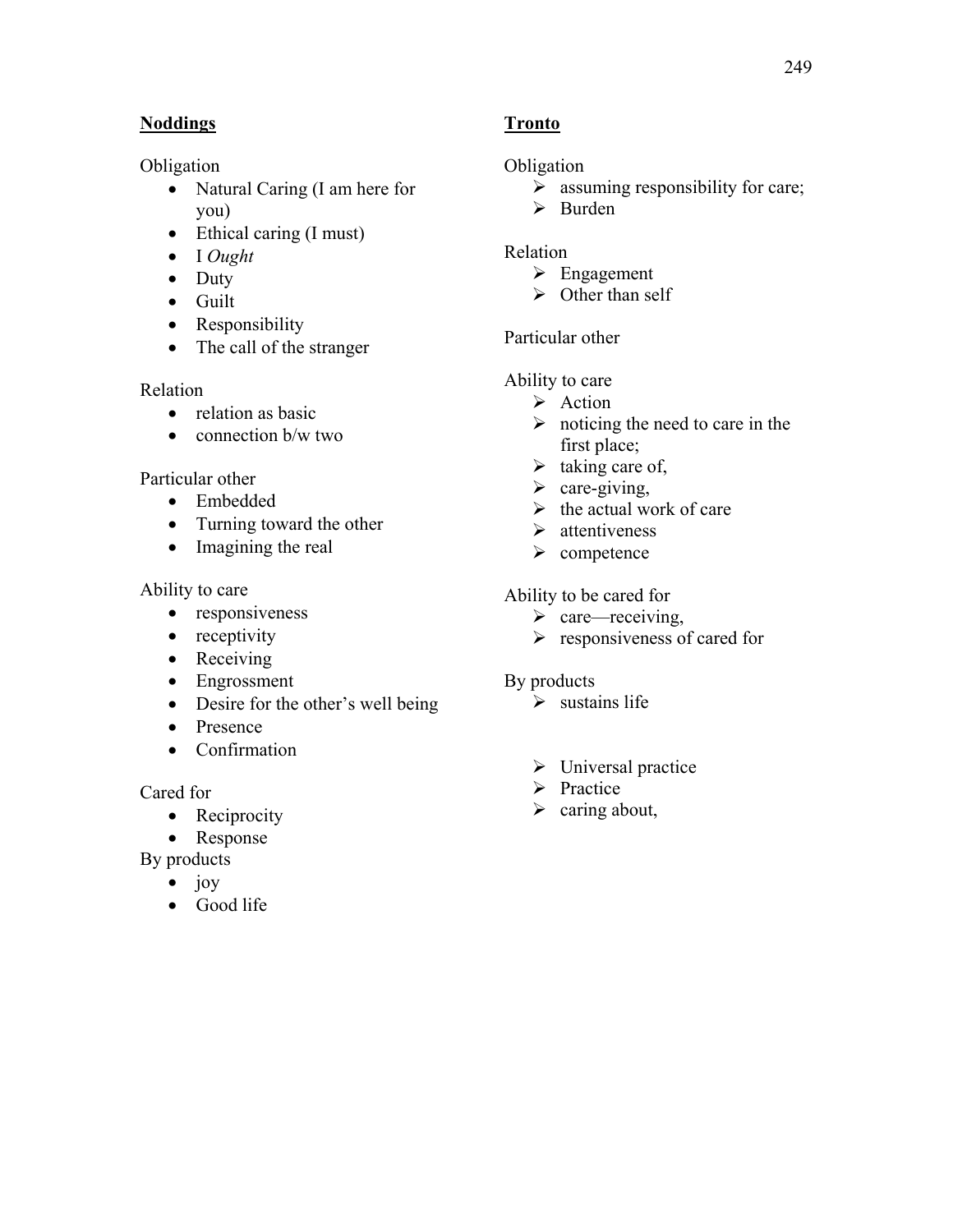## **Wood**

### Obligation

### Relation

 $\triangleright$  interdependent sense of self

### Particular other

- $\triangleright$  particular other
- $\triangleright$  insight into the other

## Ability to care

- $\triangleright$  interpersonal relationships
- $\triangleright$  partiality
- $\triangleright$  empathy
- $\triangleright$  a willingness to serve others
- $\triangleright$  responsiveness
- $\triangleright$  sensitivity to others
- $\triangleright$  confirmation
- $\triangleright$  acceptance of others
- $\triangleright$  patience
- $\triangleright$  trust
- $\blacktriangleright$  dynamic autonomy

Ability to be cared for

By products

 $\triangleright$  allows us all to live with a modicum of comfort, security, and grace

# **Gaylin**

## Relation

• attachment

Ability to care

- identification
- empathy

## Obligation

• conscience

## By products

- good life
- $\bullet$  joy
- survival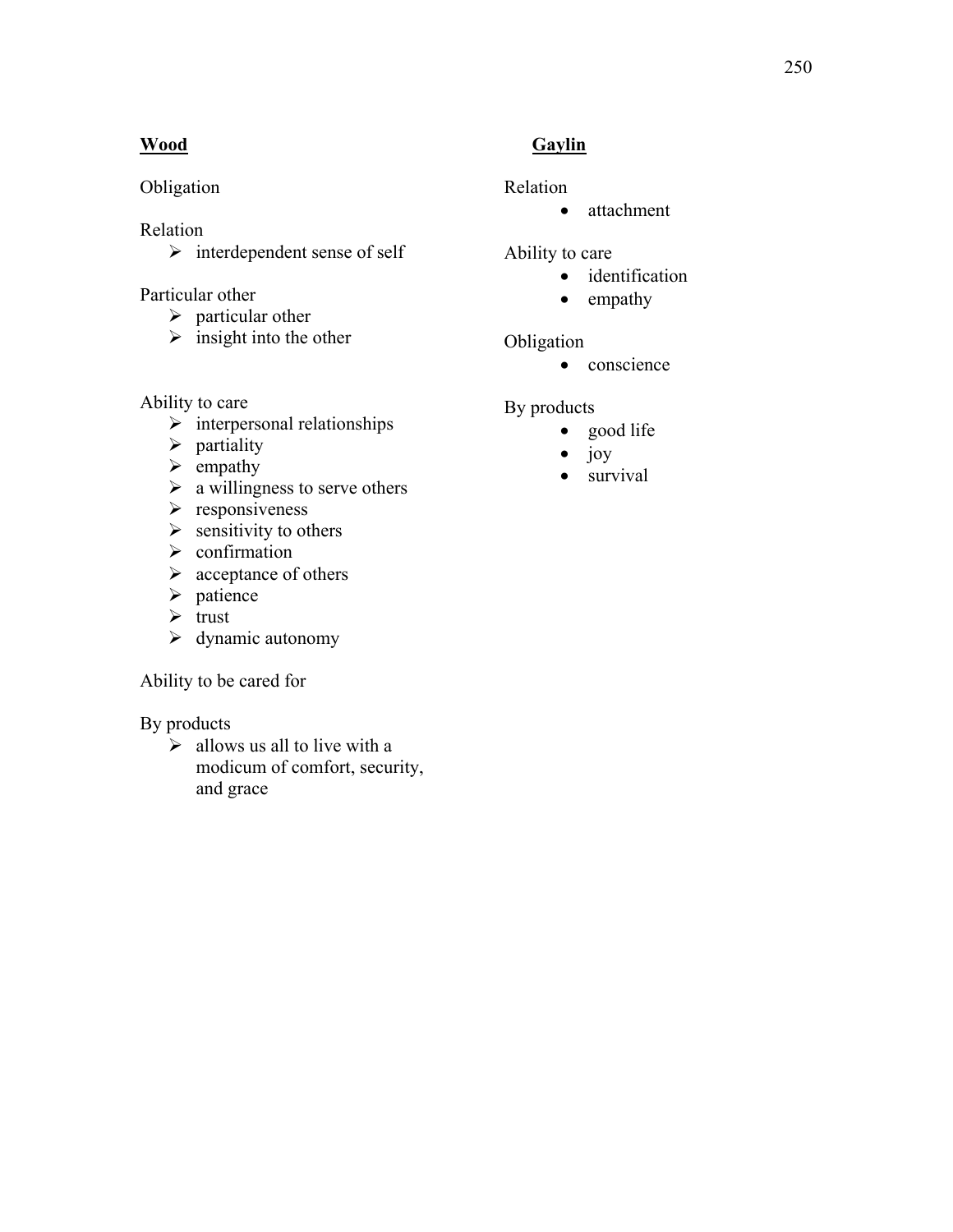### Bibliography

- Anderson, Rob. "Phenomenological Dialogue: Humanistic Psychology and Pseudo Walls: A Response and Extension." Western Journal of Communication 46 (Fall 1982): 344-57.
- Anderson, Rob, Kenneth N. Cissna, and Ronald C. Arnett. The Reach of Dialogue: Confirmation, Voice, and Community. Cresskill, NJ: Hampton P, 1994.
- Anderson, Rob and Kenneth N. Cissna. "Communication and the Ground of Dialogue." Anderson, Rob and Kenneth N. Cissna and Ronald C. Arnett. Eds. The Reach of Dialogue: Confirmation, Voice, and Community. New Jersey: Hampton Press, Inc., 1994.
- Arendt, Hannah. The Human Condition. Chicago: The U of Chicago P, 1958.
- Arnett, Ronald C. and Pat Arneson. Dialogic Civility In a Cynical Age: Community, Hope and Interpersonal Relationships. Albany: State University of New York Press, 1999.
- Arnett, Ronald C. Communication and Community: Implications of Martin Buber's Dialogue. Carbondale and Edwardsville: Southern Illinois University Press, 1986.
- ---. Dialogic Confession: Bonhoeffer's Rhetoric of Responsibility. Carbondale: Southern Illinois University Press, 2005.
- ---. Dialogic Education: Conversation About Ideas and Between Persons. Carbondale and Edwardsville: Southern Illinois University Press, 1992.
- ---. "Toward a Phenomenological Dialogue." Western Journal of Speech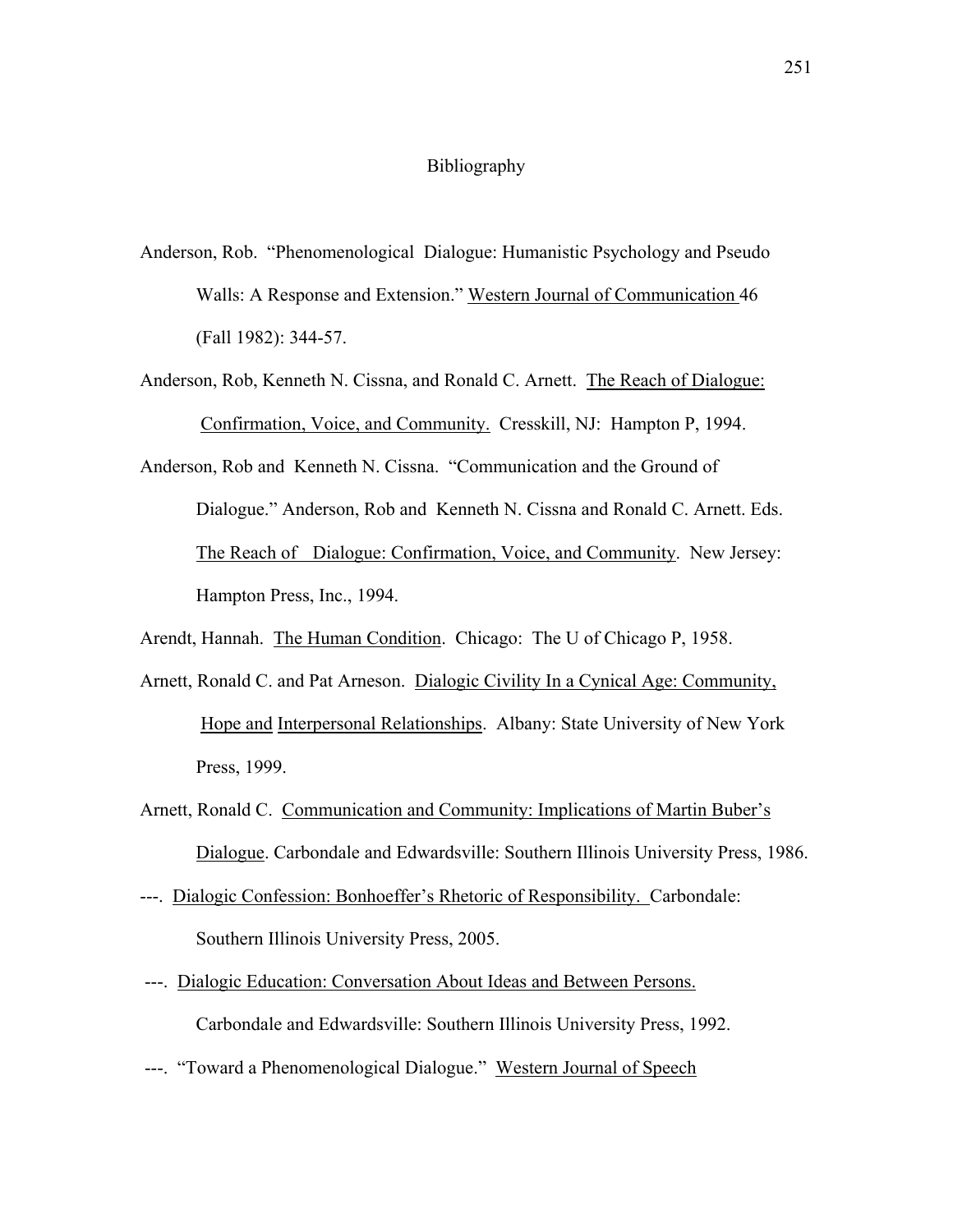Communication. 45 (1981): 201-212.

- ---. "The Responsive I": Levinas's Derivative Argument." Argumentation And Advocacy, 40.1 (2003): 39-50.
- ---. "Existential Homelessness: A Contemporary Case for Dialogue*.*" The Reach of Dialogue: Confirmation, Voice, and Community. Eds. Rob Anderson, Kenneth Cissna, and Ronald Arnett, Cresskill, NJ: Hampton Press, 1994. 229-245.
- ---. "Hannah Arendt: Dialectical Communicative Labor." Ed. Pat Arneson. Perspectives On Philosophy Communication. West Lafayette, IN: Purdue University press (forthcoming).
- ---. "What is Dialogic Communication? Friedman's Contribution and Clarification." Person Centered Review. 4 (February 1989): 42-60.
- Baehr, Peter, ed. The Portable Hannah Arendt. New York: Penguin Books, 2000.
- Baier,Annette C. "What do Women Want in a Moral Theory?" in An Ethic of Care: Feminist and Interdisciplinary Perspectives. Ed Mary Jeanne Larrabee. New York: Routledge, 1993.
- Bauman, Zygmunt. Intimations of Postmodernity. New York: Routledge, 1992.
- Bellah, Robert, Richard Madsen, William Sullivan, Ann Swidler, and Stephen Tipton. Habits of the Heart: Individualism and Commitment in American Life. Berkeley, CA: University of California Press, 1996.
- Benhabib, Seyla. Situating the Self. New York: Rutledge, 1992.
- Benner, Patricia and Suzanne Gordon. "Caring Practice." In Caregiving: Readings In Knowledge, Practice, Ethics and Politics, ed. Suzanne Gordon, Patricia Benner, And Nel Noddings (Philadelphia: U of Pennsylvania P, 1996), p. 40-55.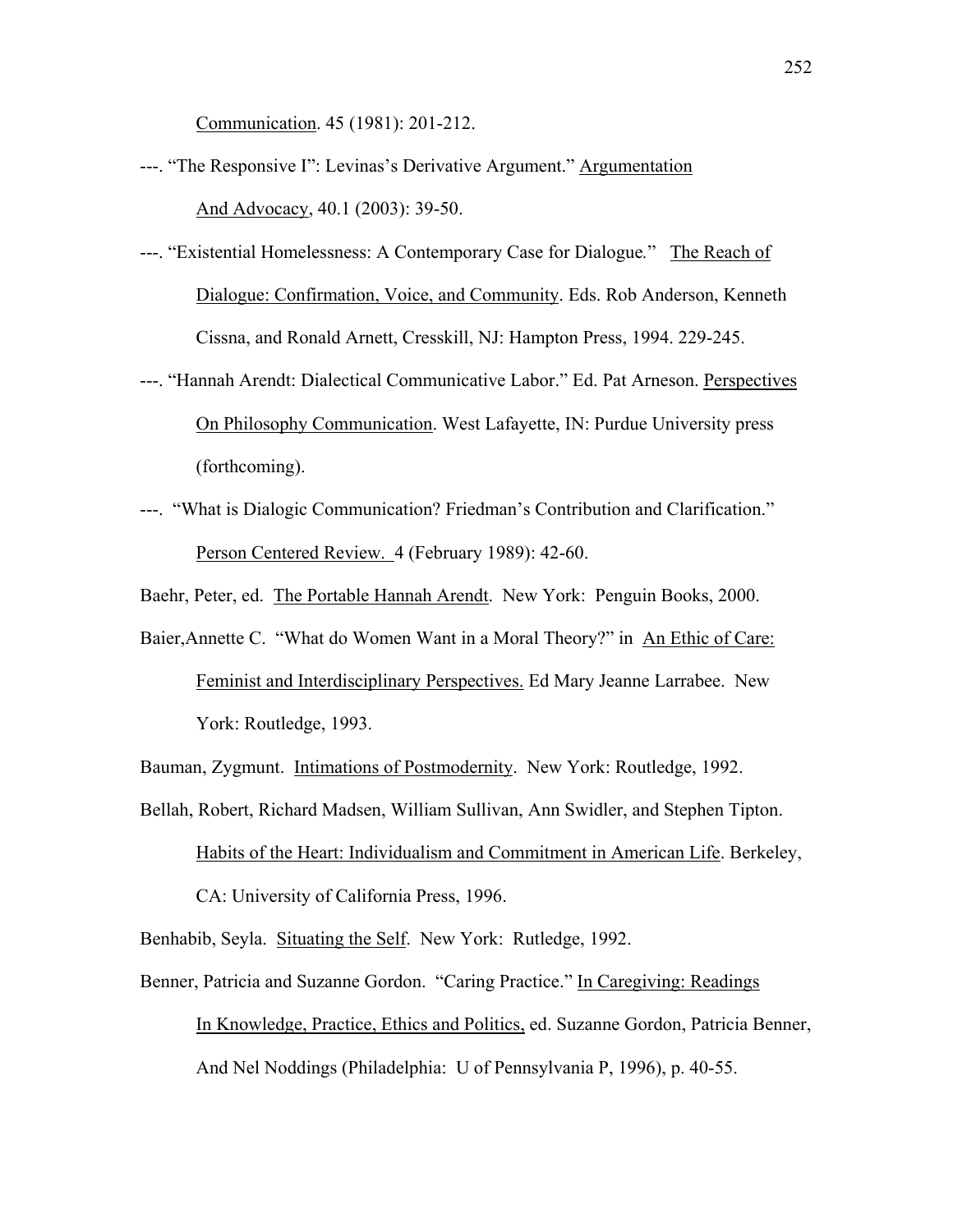- Benner, Patricia, and Judith Wrubel. The Primacy of Caring. Menlo Park, CA: Addison-Wesley PC, 1989.
- Berry, Donald L. The Vision of Martin Buber: Mutuality. Albany: State University of New York Press, 1984.
- Brabeck, Mary. "Moral Judgment: Theory and Research on Differences between Males and Females" in An Ethic of Care: Feminist and Interdisciplinary Perspectives. Ed Mary Jeanne Larrabee. New York: Routledge, 1993.
- Brown, Charles T. and Paul W. Keller. Monologue to Dialogue: An Exploration of Interpersonal Communication. Englewood Cliffs, NJ: Prentice-Hall, 1979.
- Buber, Martin. Between Man and Man. Trans. Ronald Gregor Smith. Boston: Beacon Press, 1955.
- ---. I and Thou. New York: Simon & Schuster, 1970.
- ---. Pointing the Way.Trans. And Ed. Maurice Friedman. New York: Harper Torchbooks, 1957.
- ---. The Knowledge of Man. New York: Harper and Row, 1965.
- ---. The Knowledge of Man: Selected Essays. Trans. Maurice Friedman. Atlantic Highlands: Humanities Press International, 1988.
- ---. The Way of Man. Secaucus, NJ: The Citadel Press, 1966
- ---. The Way of Response. New York: Schocken Books, 1966.
- ---. To Hallow This Life. ed. Jacob Trapp. New York: Harper & Brothers, 1958.
- Chinn, Peggy L., ed. Anthology on Caring. New York: National League for Nursing P, 1991.

Cissna, Kenneth and Rob Anderson. "The Traditions of Dialogue." The Reach of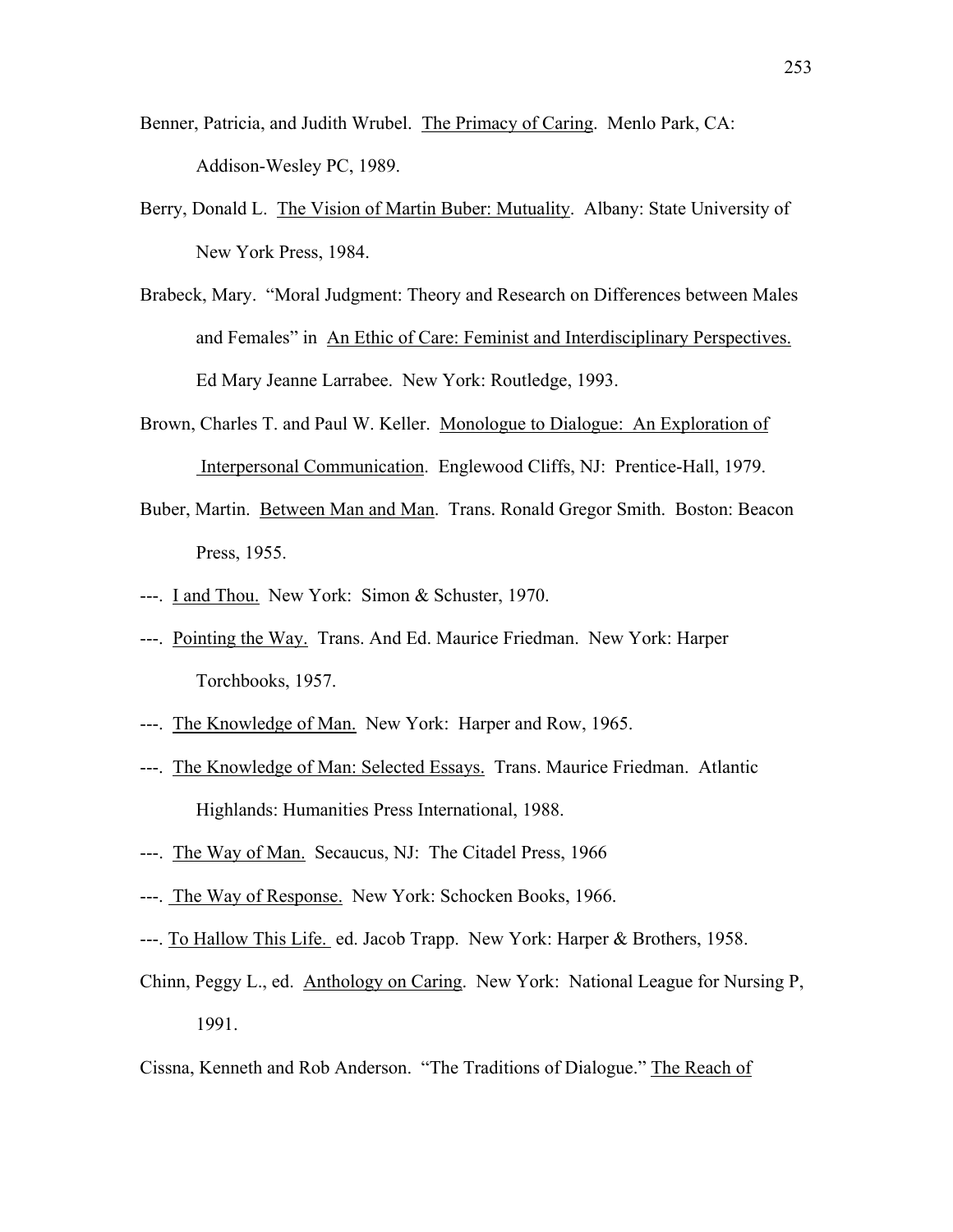Dialogue: Confirmation Voice and Community. Eds. Rob Anderson, Kenneth Cissna, and Ronald Arnett. Cresskill, New Jersey: 1994.

- Conlin, Michelle. "Look Who's Barefoot in the Kitchen." Business Week. New York: September 17, 2001. , Iss. 3749; pg. 76
- Cox, Jack. "All In The Family: Increasing numbers of baby boomers face quandary in caring for aging parents." Denver Post. Denver, CO. : Nov 4, 2002. pg. F. 01
- Czubaroff, Jeanine. "Dialogical rhetoric: An application of Martin Buber's philosophy of dialogue." The Quarterly Journal of Speech 86.2 May 2000: 168-189.
- Fisher, Bernice and Joan C. Tronto, "Toward a Feminist Theory of Care," in Circles of Care: Work and Identity in Women's Lives eds. Emily Abel and Margaret Nelson (Albany, NY: State University of New York Press, 1991), 40.
- Friedman, Maurice S. Martin Buber the Life of Dialogue*.* New York: Harper and Brothers,1960.
- ---. Martin Buber and the Human Sciences. State University of New York Press, NY, 1996.
- ---. "Martin Buber's 'Narrow Ridge' and the Human Sciences." Martin Buber and the Human Sciences. Ed. Maurice Friedman. New York: State University of New York Press, 1996.
- ---. "Reflections on the Buber-Rogers Dialogue: Thirty Five Years After." Martin Buber and the Human Sciences. Ed. Maurice Friedman. New York: State University of New York Press, 1996.
- ---. Introductory Essay. In Martin Buber, The Knowledge of Man Selected Essays. (Maurice Friedman, Ed. And Trans.; pp 1-48) Atlantic Highlands: Humanities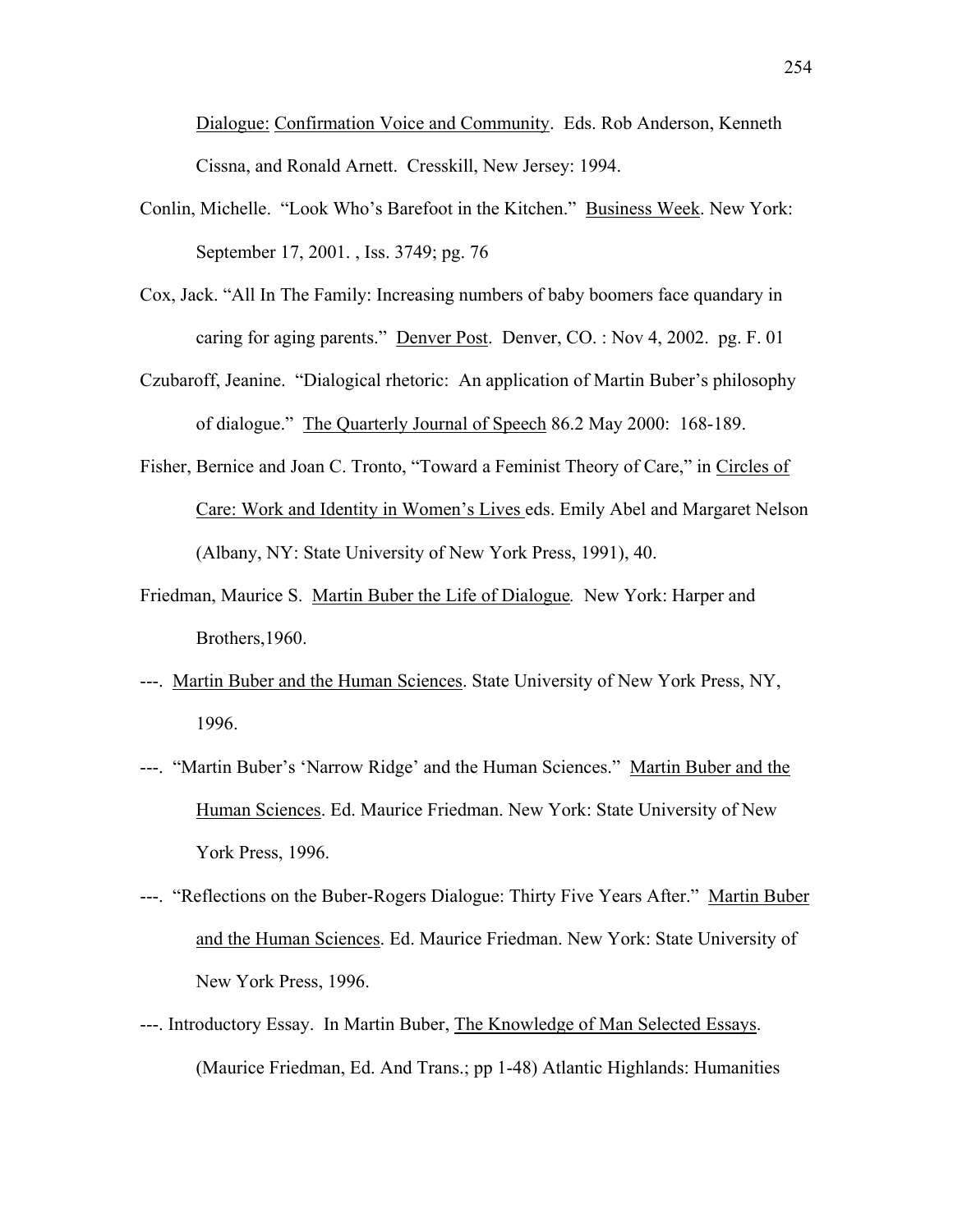Press International, 1988.

- ---. "Foreword." In Communication and Community: Implications of Martin Buber's Dialogue. Carbondale and Edwardsville: Southern Illinois University Press, 1986.
- ---. Introductory Essay. In Martin Buber Knowledge of Man. New York: Harper and Row, 1965.

Gaylin, Willard. Caring. New York Random House, 1976.

- Graf-Taylor, Rose. "Philosophy of Dialogue and Feminist Psychology," in Martin Buber and the Human Sciences. Maurice Friedman ed. State University of New York Press, NY, 1996.
- Gilligan, Carol. In a Different Voice: Psychological Theory and Women's Development. Cambridge, MA: Harvard UP, 1982.
- Gordon, Suzanne, Patricia Benner, and Nel Noddings, eds. Caregiving: Readings in Knowledge, Practice, Ethics, and Politics. Philadelphia: U of Pennsylvania P, 1996.
- Guillermo 'Bill' V. Vidal*.* "Facing the Future Aging population presents many Challenges," Denver Post. Denver, Colo.: June 11, 2000. pg. I.01
- Herberg, Will, ed. The Writings of Martin Buber. New York: New American Library, 1974.
- Hugo, Victor. Les Miserables*.* Trans. Charles E. Wilbour. New York: Random House Publishing, 1992.
- Jaska, James A. and Michael S. Pritchard. Communication Ethics: Methods of Analysis. Belmont, Calif.: Wadsworth Pub. Co., 1994.

Johannesen, Richard L. Ethics in Human Communication. Prospect Heights, IL: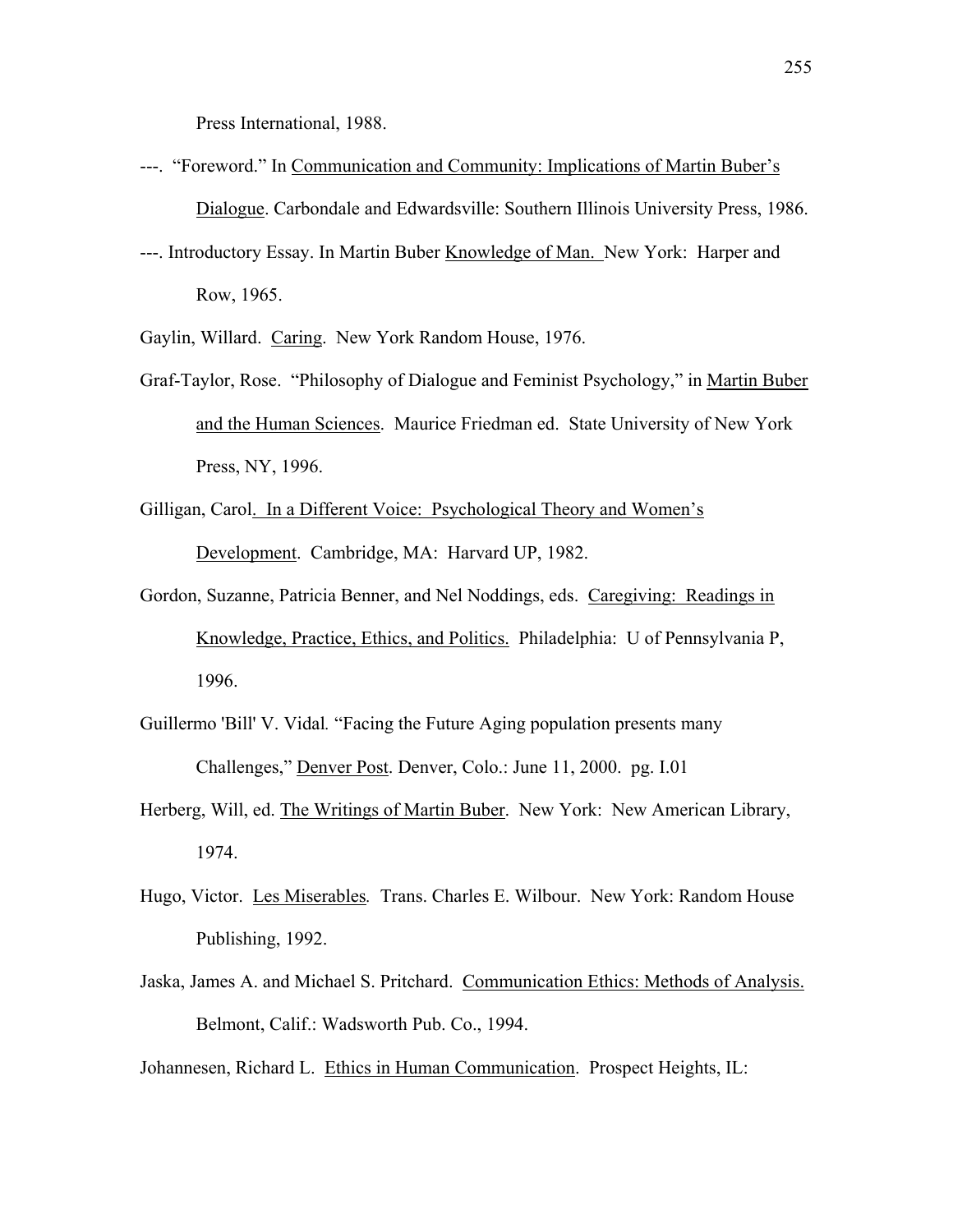Waveland P, 2002.

- ---. "Nel Nodding's uses of Martin Buber's philosophy of dialogue." The Southern Communication Journal 65.2-3 (Winter 2000): 151-100.
- ---. "The Emerging Concept of Communication as Dialogue." The Quarterly Journal of Speech 57 (1971): 373-382.
- Kaplan, Abraham. "The Life of Dialogue." The Reach of Dialogue: Confirmation, Voice, and Community. Eds. Rob Anderson, Kenneth Cissna, Ronald C. Arnett. Cresskill, NJ: Hampton Press, 34-46.
- Keller, Paul and Charles T. Brown. "An Interpersonal Ethic for Communication." Journal of Communication. 18 (March 1968): 73-81.
	- ---. Monologue to Dialogue: An exploration of Interpersonal Communication. Second Edition. Englewood Cliffs, New Jersey: Prentice Hall, 1979.
- Kristeva, Julia. Hannah Arendt. Trans. Ross Guberman. New York: Columbia UP, 2001.
- Kron, Tamar and Maurice Friedman. "Problems of Confirmation in Psychotherapy," Martin Buber and the Human Sciences. Maurice Friedman ed. State University of New York Press, NY, 1996.
- Larrabee, Mary Jeanne. An Ethic of Care: Feminist and Interdisciplinary Perspectives. New York: Routledge, 1993.
- Lasch, Christopher. The Minimal Self: Psychic Survival in Troubled Times. New York: W.W. Norton & Company, 1984.
- ---. The Culture of Narcissism: American Life in an Age of Diminishing Expectations. New York: Norton & Company, 1979.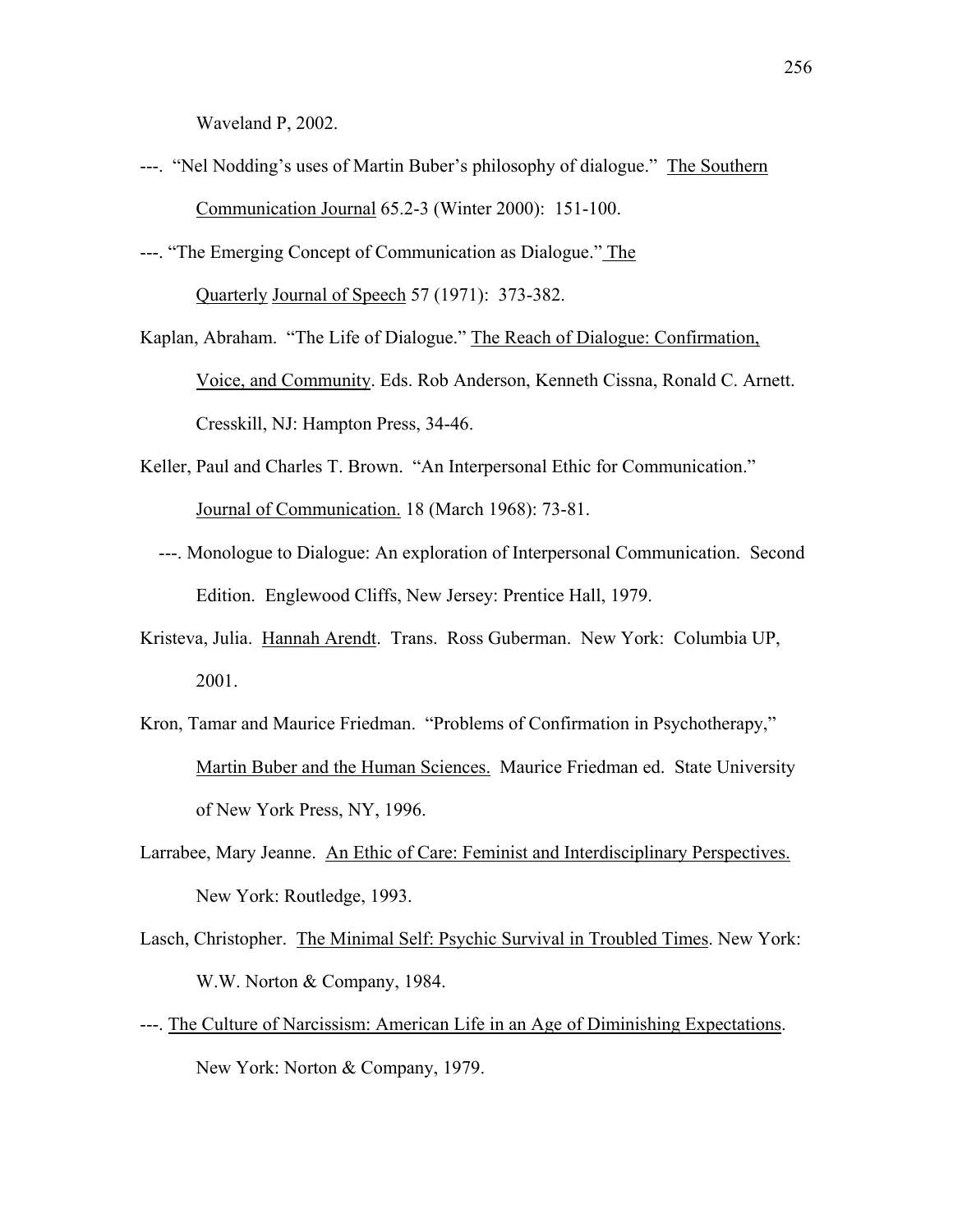Leininger, Madeleine M. Caring: An Essential Human Need. Detroit: Wayne State University Press, 1988.

Lyotard, Jean-Francois. The Postmodern Condition: A Report on Knowledge. Minnesota:

University of Minnesota Press, 1984.

- MacIntyre, Alasdair. After Virtue: A Study in Moral Theory. 2<sup>nd</sup> ed. Notre Dame: U of Notre Dame, 1984.
- Makau, Josina M. "Embracing Diversity in the Classroom." Communication Ethics in an Age of Diversity. Eds. Josina M. Makau and Ronald C. Arnett. Urbana, IL: U of Illinois P, 1997.
- Makau, Josina M. and Ronald C. Arnett. Communication Ethics in an Age of Diversity. Urbana, IL: U of Illinois P, 1997.
- Matson, Floyd W. and Ashley Montagu, eds. The Human Dialogue: Perspectives on Communication. New York: The Free Press, 1967.
- Mayeroff, Milton. On Caring. New York: Harper Perennial, 1972.
- Mifsud, Mari Lee and Scott D. Johnson. "Dialogue, Dialectic, and Rhetoric: Exploring Human Dialogue Across the Discipline." Southern Journal of Communication: 65 (Winter 2000): 91-104.
- Montagu, Ashley, and Floyd Matson. The Human Connection. New York: McGraw-Hill Book Co, 1979.
- Noddings, Nel. Caring: A Feminine Approach to Ethics & Moral Education. Los Angeles: U of California P, 1984.
- ---. Educating Moral People: A Caring Alternative to Character Education. New York: Teachers College P, 2002.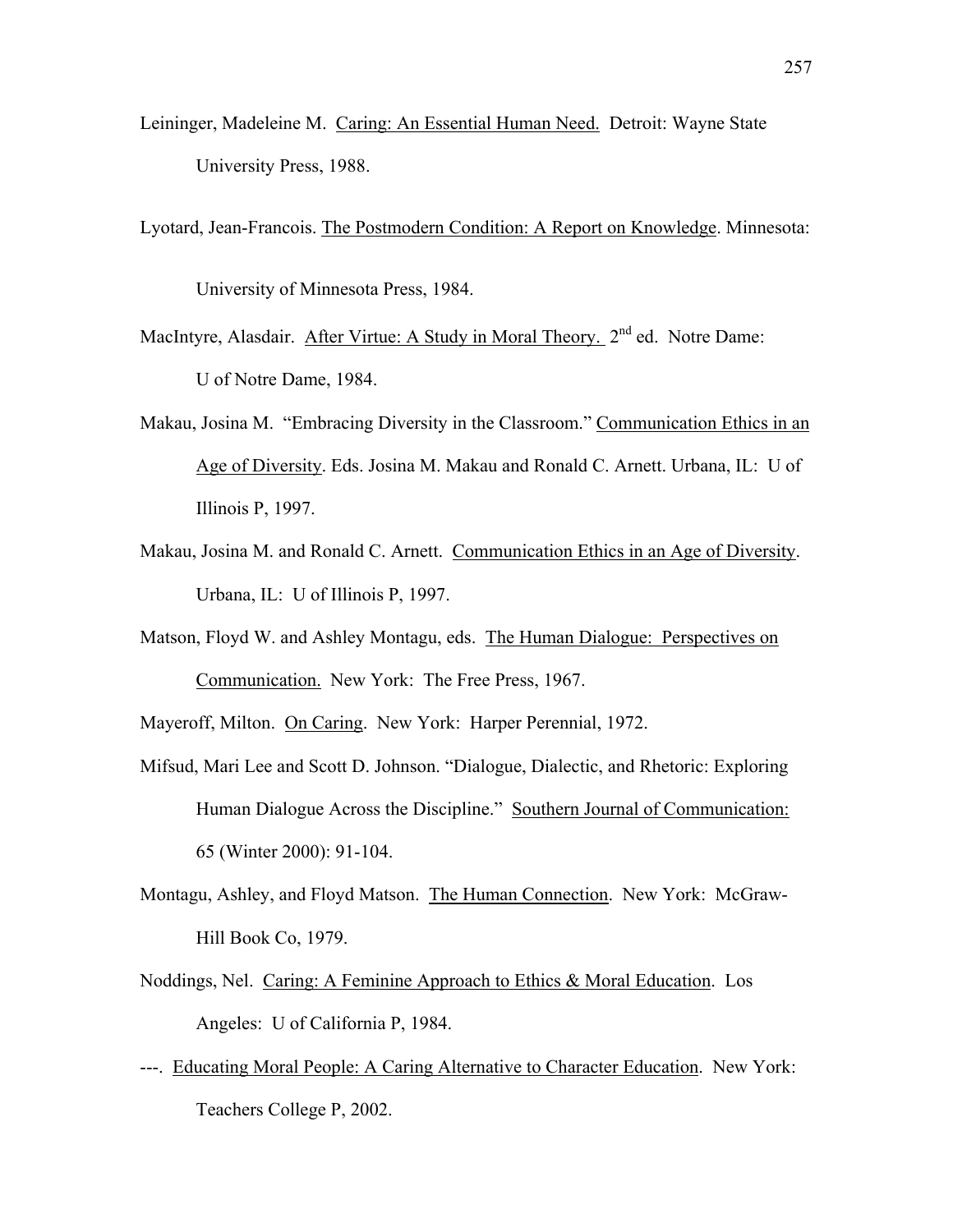- ---. Starting at Home: Caring and Social Policy. Berkley, CA: U of California P, 2002.
- ---. The Challenge to Care in Schools: An Alternative Approach to Education. New York: Teachers College P, 1992.
- "Obligation." Merriam Webster's Collegiate Dictionary.  $10^{th}$  ed. 1995.

Panko, Stephen M. Martin Buber. Waco, TX: Word Books Publisher, 1976.

- Pearce, W. Barnett and Stephen W. Littlejohn. Moral Conflict: When Social Worlds Collide. Thousand Oaks: SAGE Publications, 1997.
- Poulakos, John. "The Components of Dialogue." Western Speech Journal of Communication. Summer (1974): 199-212.
- Puka, B. The Liberation of Caring: A Different Voice for Gilligan's "different voice." Hypatia. 5 (1990): 59-82.

Rollo May. Love and Will. New York: Norton, 1969.

- Schrag, Calvin O. Ethos of Rhetoric. Columbia, SC: University of South Carolina Press, 2004.
- Shabatay, Virginia. "Deception and the Relational: Martin Buber and Sisela—Against the Generation of the Lie." Martin Buber and the Human Sciences. Ed. Maurice Friedman. New York: State University of New York Press, 1996.

Shotter, John. Social Accountability and Selfhood. New York: Blackwell, 1984.

- Sim, Stuart. The Routledge Critical Dictionary of Postmodern Thought. New York, NY: Routledge Printing, 1998.
- Steen*,* Margaret*.* "Women Juggle Life Choices," Knight Ridder Tribune Business News. Washington: Sep 1, 2003. pg. 1

Stewart, John. "Forward," The Reach of Dialogue: Confirmation, Voice and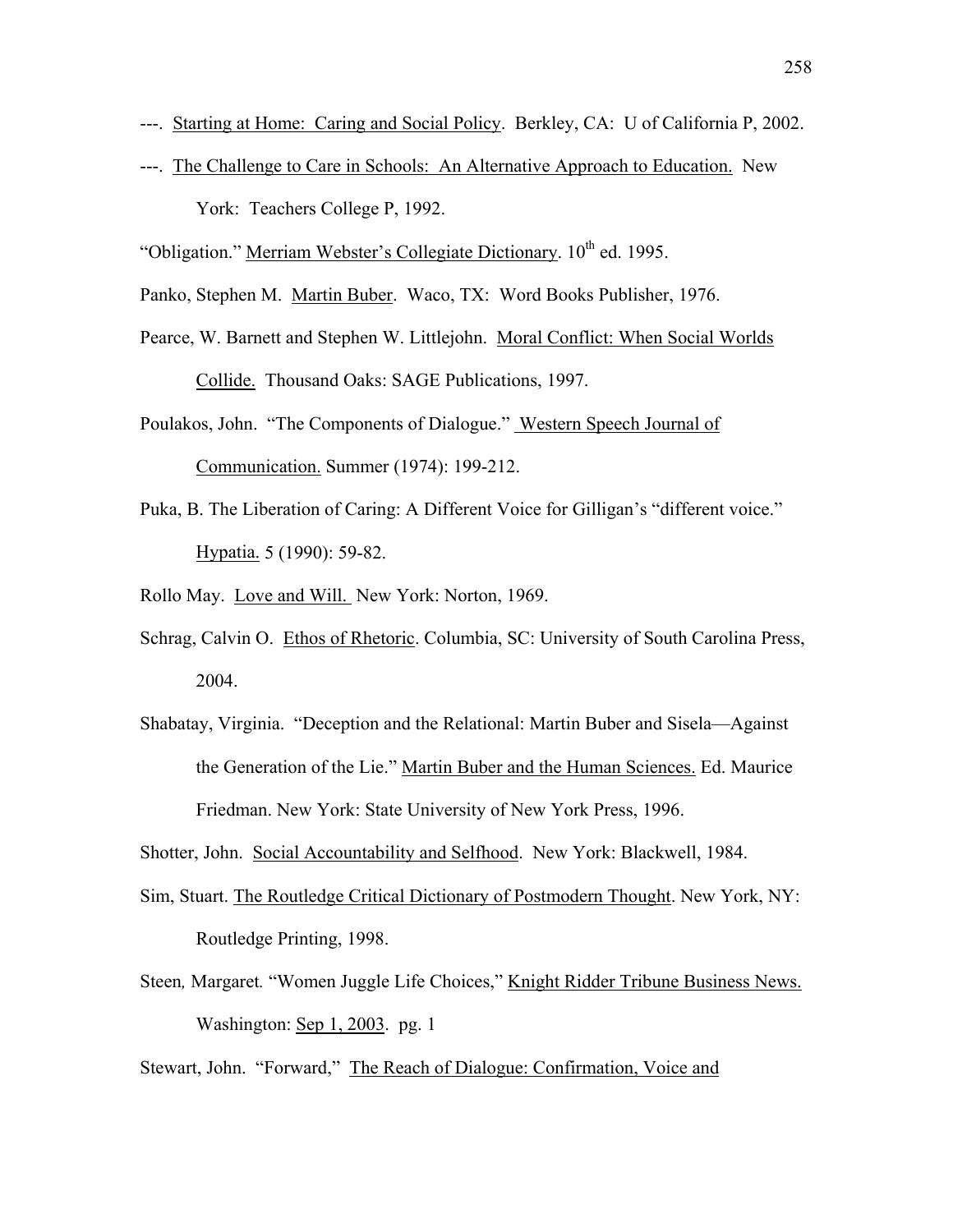Community. Eds. Rob Anderson, Kenneth Cissna, and Ronald Arnett. Cresskill, NJ: Hampton P, 1994.

- ---. "Two of Buber's Contributions to Contemporary Human Sciences: Text as Spokenness and Validity as Resonance," in Martin Buber and the Human Sciences. Maurice Friedman ed. State University of New York Press, NY, 1996.
- ---. "Foundations of Dialogic Communication." The Quarterly Journal of Speech. 61, (1978): 183-192.
- ---. Bridges Not Walls: A Book About Interpersonal Communication. Reading: Addison-Wesley, 1982.
- Stewart, John and Karen Zideker. "Dialogue as Tensional, Ethical Practice." Southern Journal of Communication: 65 (Winter 2000): 224-242.

Stewart, Lea P. "Facilitating Connections: Issues of Gender, Culture and Diversity." Communication Ethics in an Age of Diversity. Eds. Josina M. Makau and Ronald C. Arnett. Urbana, IL: U of Illinois P, 1997.

Tocqueville, Alexis de. Democracy in America. New York: Signet Books, 2001.

- Tronto, Joan C. Moral Boundaries. New York: Routledge, 1993.
- Witherell, Carol, and Nel Noddings, eds. Stories Lives Tell: Narrative and Dialogue in Education. New York: Teachers College P, 1991.
- Wood, Julia T. Who Cares?: Women, Care, and Culture. Carbondale, IL: Southern Illinois UP, 1994.
- ---. "Introduction." Arnett, Ronald C. and Pat Arneson. Dialogic Civility In a Cynical Age: Community,Hope and Interpersonal Relationships. Albany: State University of New York Press, 1999.